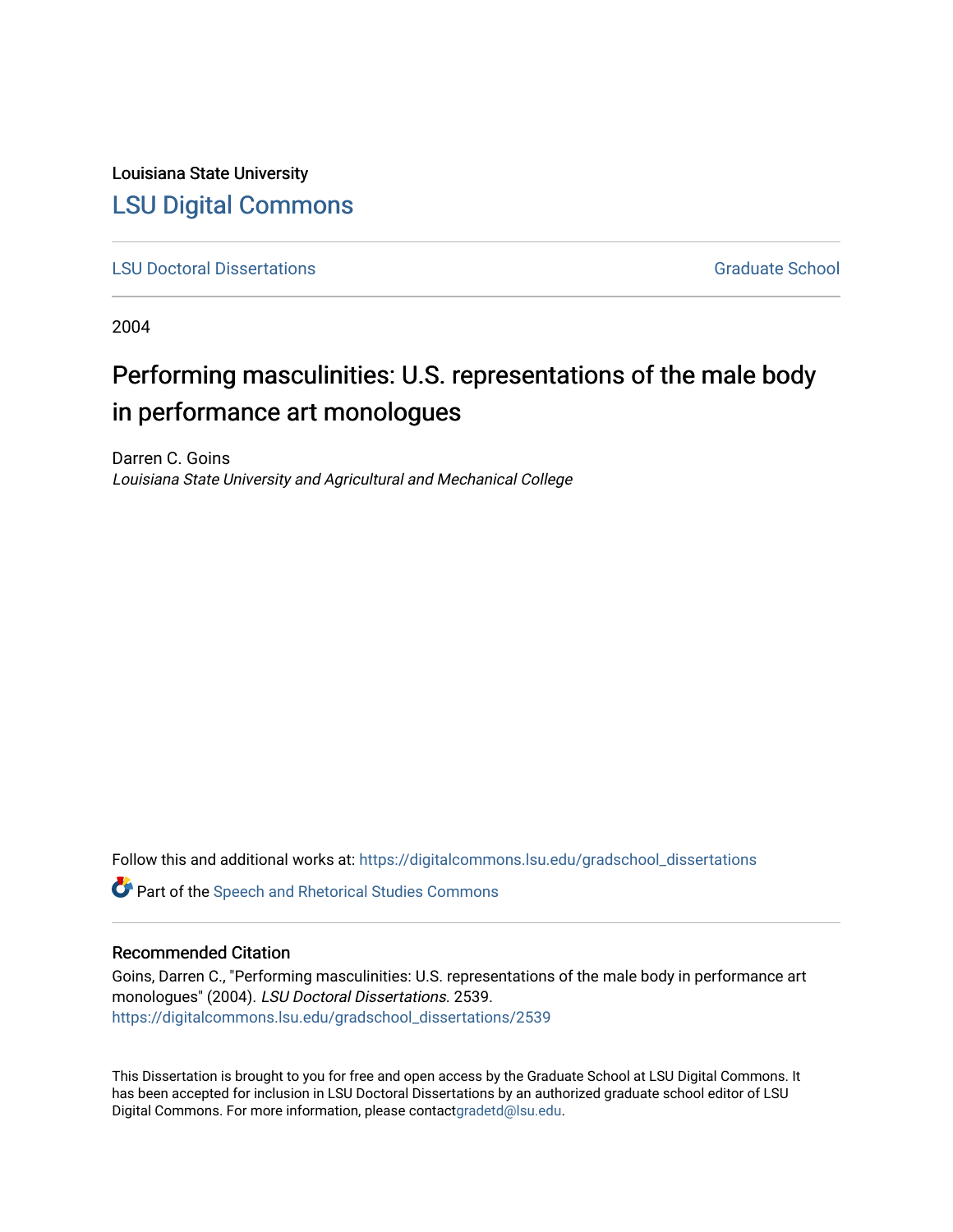## PERFORMING MASCULINITIES: U.S. REPRESENTATIONS OF THE MALE BODY IN PERFORMANCE ART MONOLOGUES

A Dissertation

Submitted to the Graduate Faculty of the Louisiana State University and Agricultural and Mechanical College in partial fulfillment of the requirements for the degree of Doctor of Philosophy

In

The Department of Communication Studies

by Darren C. Goins B.A., Emory University, 1994 M.A., Florida State University, 1997 August, 2004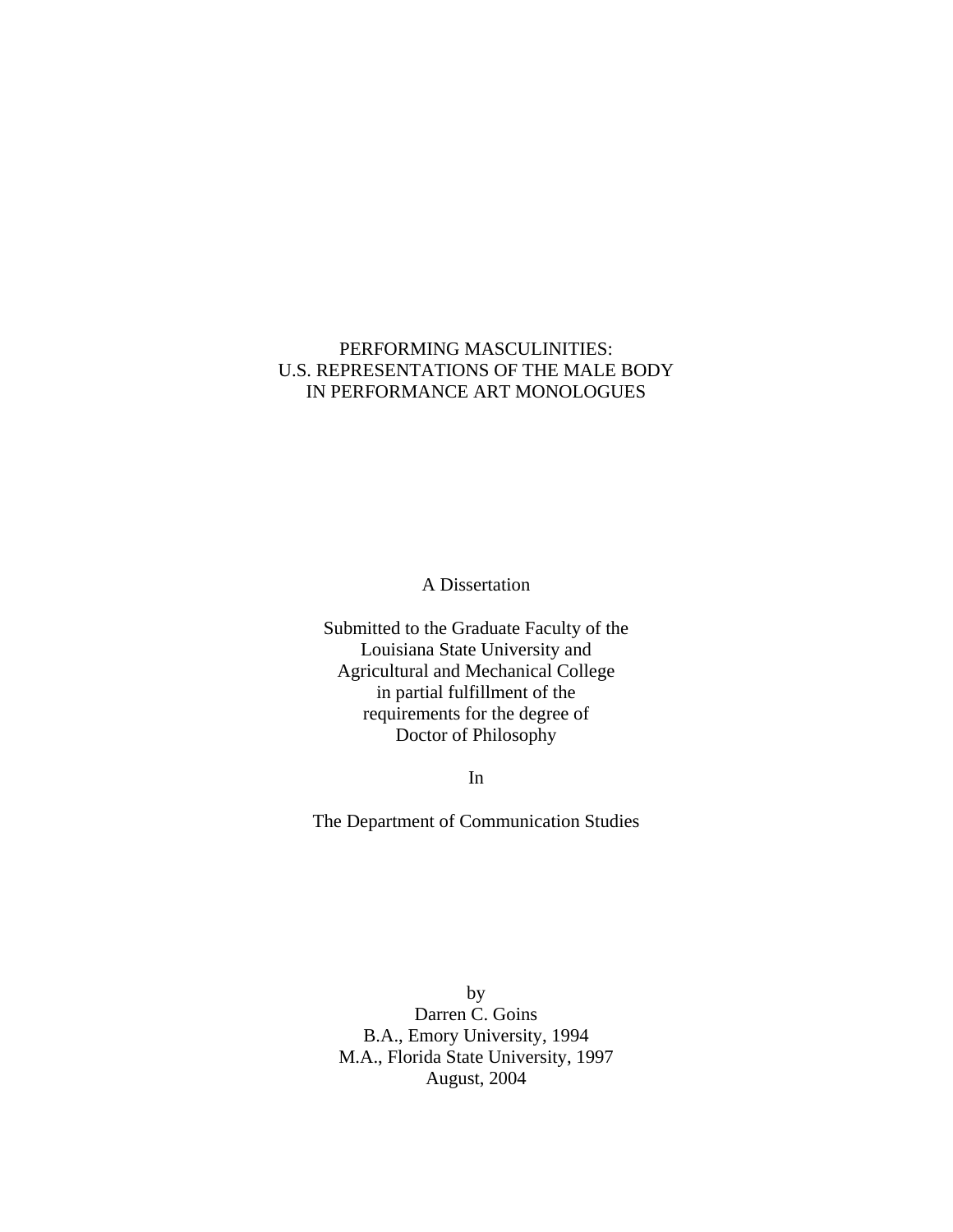To my family of origin and my chosen family who have shaped my performance of masculinity.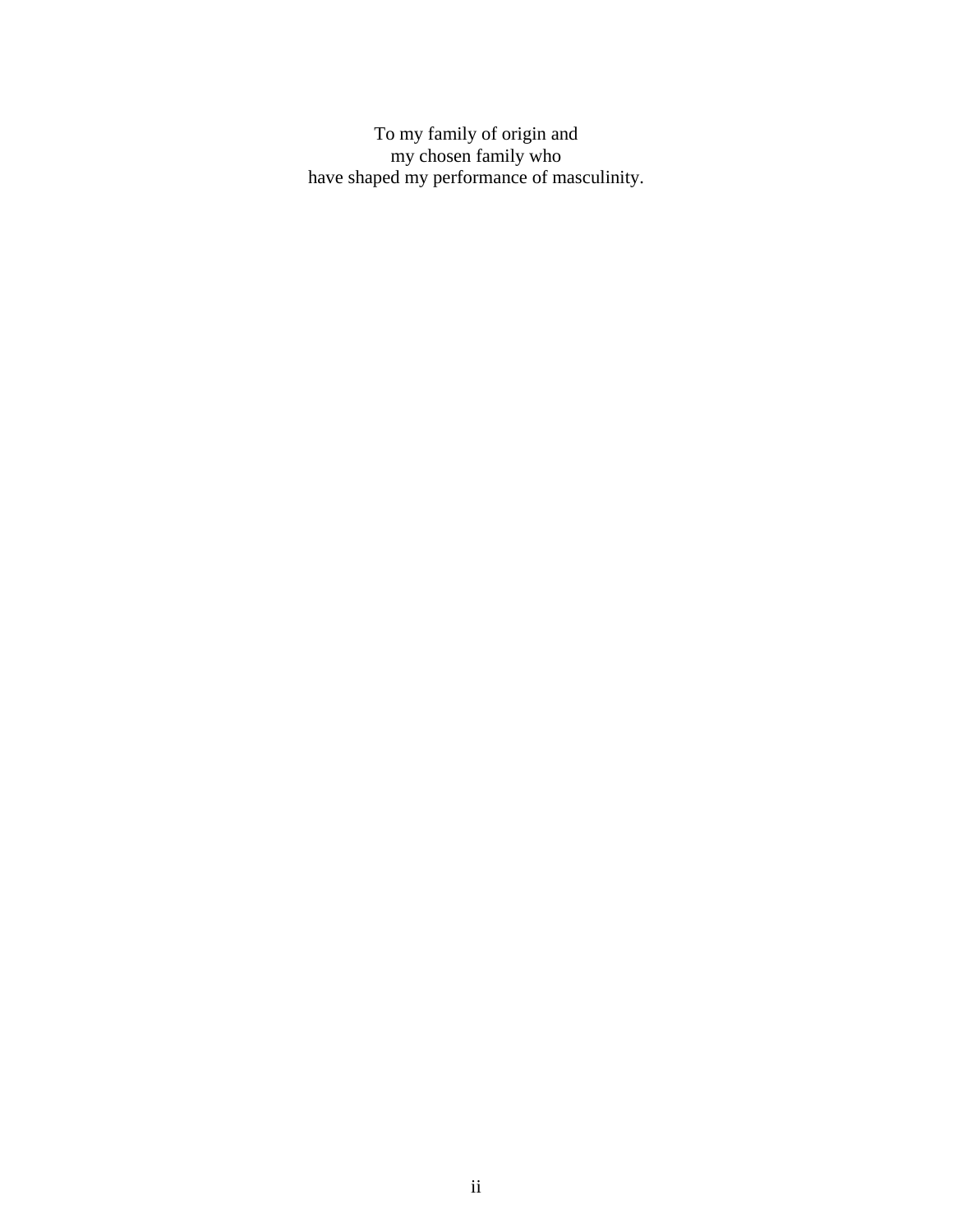#### ACKNOWLEDGMENTS

I would like to thank those individuals whose cooperation and guidance made the successful completion of this project possible. First, I would like to thank my advisor, Dr. Ruth Laurion Bowman, for her wisdom, patience, attention, faith, and energy. Next, I would like to thank Dr. Michael Bowman and Dr. Patricia A. Suchy who offered insightful suggestions, comments, and knowledge. I also would like to thank the other members of my committee, Dr. James Catano and Dr. Marchita Mauck, for their assistance and guidance.

This project would not have been possible without the incredible performances and social critique created by of Whoopi Goldberg, Lily Tomlin, Eric Bogosian, and John Leguizamo. I am constantly intrigued by their amazing work and their contributions to the field of performance art monologues and gender.

Thanks also are due to my friends Lawrence J. Bechtel, Steven Higgins, Joe Perez, Joni Butcher, Jacqueline Burleson, Greg Bell, Don Patton, and Tom Kilman whose moral support and encouragement kept me going. I want to extend a special thanks to Adam W. Hrincevich whose friendship and perspective on this process kept me sane. You are a great source of inspiration.

Finally, I would like to extend my deepest thanks to my family whose constant support of every one of my pursuits is a priceless treasure I will always cherish. Molly Goins-Cox, your concern about my well being during this exercise and your involvement in my education and extra-curricular pursuits make you an angel on earth. I am blessed by our relationship. You, your husband, and your daughter are my little family in Connecticut and a source of comfort.

iii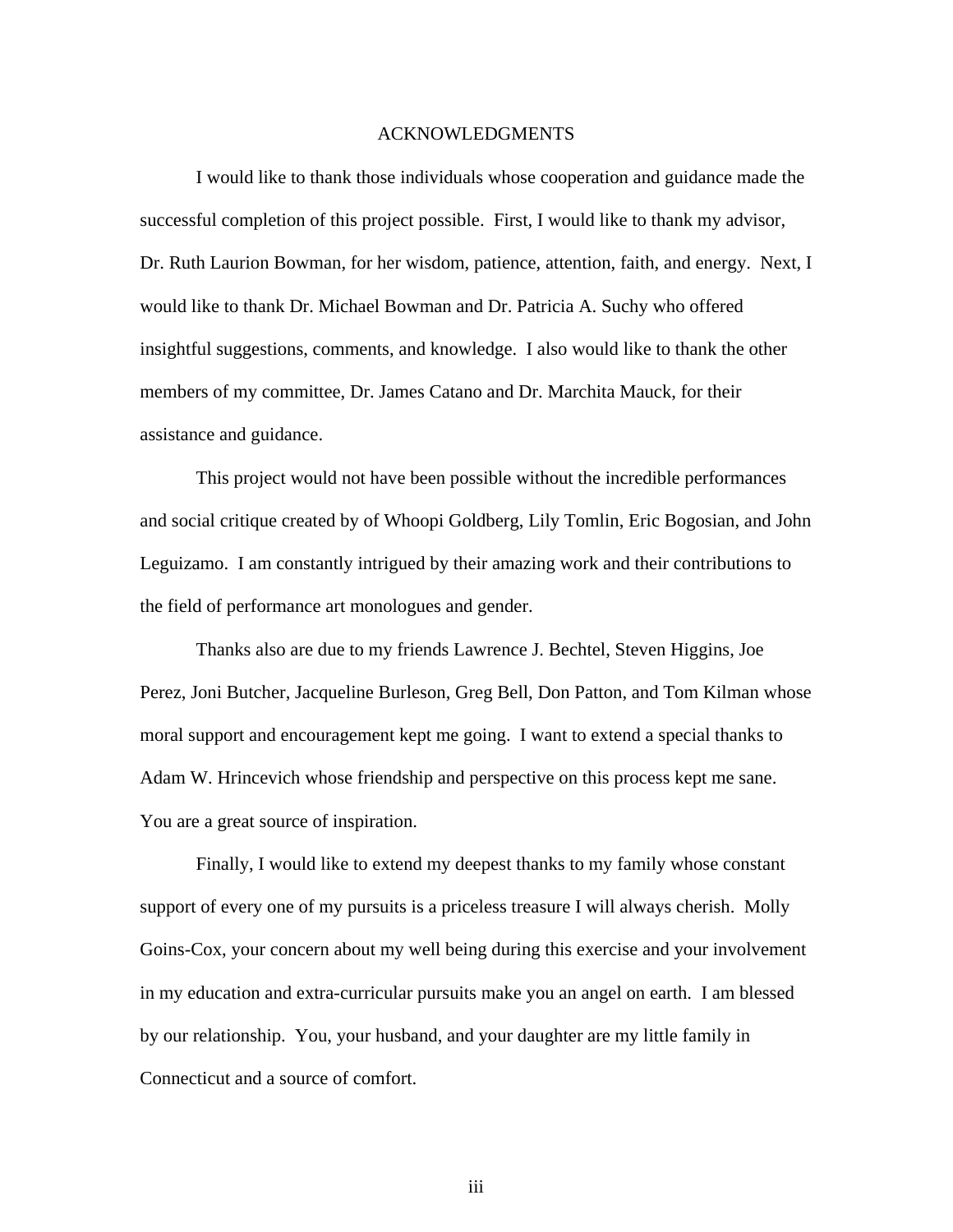| CHAPTER ONE: INTRODUCTION: STAGING MASCULINITIES 1     |  |
|--------------------------------------------------------|--|
|                                                        |  |
|                                                        |  |
|                                                        |  |
|                                                        |  |
| CHAPTER TWO: EPIPHANIES TOWARD A COMMUNICATIVE IDEAL   |  |
|                                                        |  |
|                                                        |  |
| <b>CHAPTER THREE: THE HEGEMONIC AND MARGINALIZED</b>   |  |
| MASCULINITIES IN THE SEARCH FOR SIGNS OF INTELLIGENT   |  |
|                                                        |  |
|                                                        |  |
| <b>CHAPTER FOUR: THE PRODUCTION AND CONSUMPTION OF</b> |  |
|                                                        |  |
|                                                        |  |
| CHAPTER FIVE: THE MASCULINE RITE OF PASSAGE IN JOHN    |  |
| LEGUIZAMO'S FREAK: A SEMI-DEMI-QUASI-PSEUDO            |  |
|                                                        |  |
|                                                        |  |
|                                                        |  |
|                                                        |  |
|                                                        |  |

# TABLE OF CONTENTS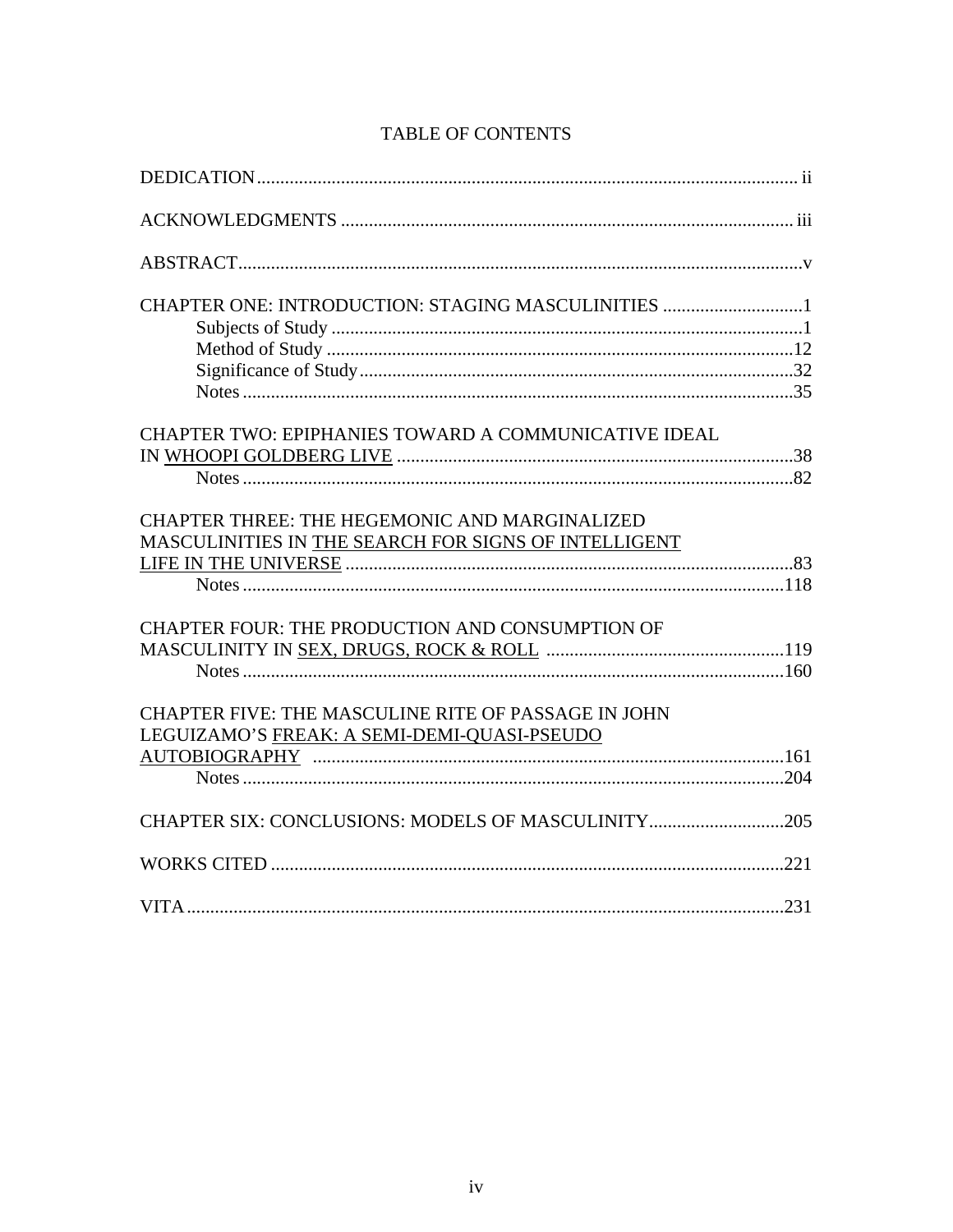#### ABSTRACT

In this study, I describe and analyze the masculinities constructed in four performance art monologues staged in the US on Broadway. I examined Whoopi Goldberg's 1984 performance Whoopi Goldberg Live, Lily Tomlin's 1987 performance in Jane Wagner's The Search for Signs of Intelligent Life in the Universe, Eric Bogosian's 1990 performance Sex, Drugs, Rock & Roll, and John Leguizamo's 1998 performance Freak: A Semi-Demi-Quasi-Pseudo Autobiography. My method of analysis is a critical interpretation incorporating the lenses of Robert Connell and Victor Seidler. It is grounded in a social-cultural perspective using Arthur W. Frank's "sociology of the body." By means of Connell, Seidler, and Frank's theories, I conceptualize human behavior, gender in particular, in light of the social signs and codes, roles, and identities, that the performers' bodies represent.

The shows advance social critiques to their audience while also meeting the expectations of the popular marketplace by incorporating representational and presentational aesthetics. By evaluating and reconceiving the constructed nature of the self in and by means of performance, the performances advance a praxis. In light of my interest, they serve as a model for masculinities, as everyday actors, might (re-)conceive of and construct their lives, identities, and relationships.

This study contributes to the growing literature and discourses concerned with representations of the male body and masculinities, particularly in live performance. In particular, this study offers an analysis of performance art monologues presented to the mainstream audiences that tend to frequent Broadway shows and that focus on diverse masculinities.

v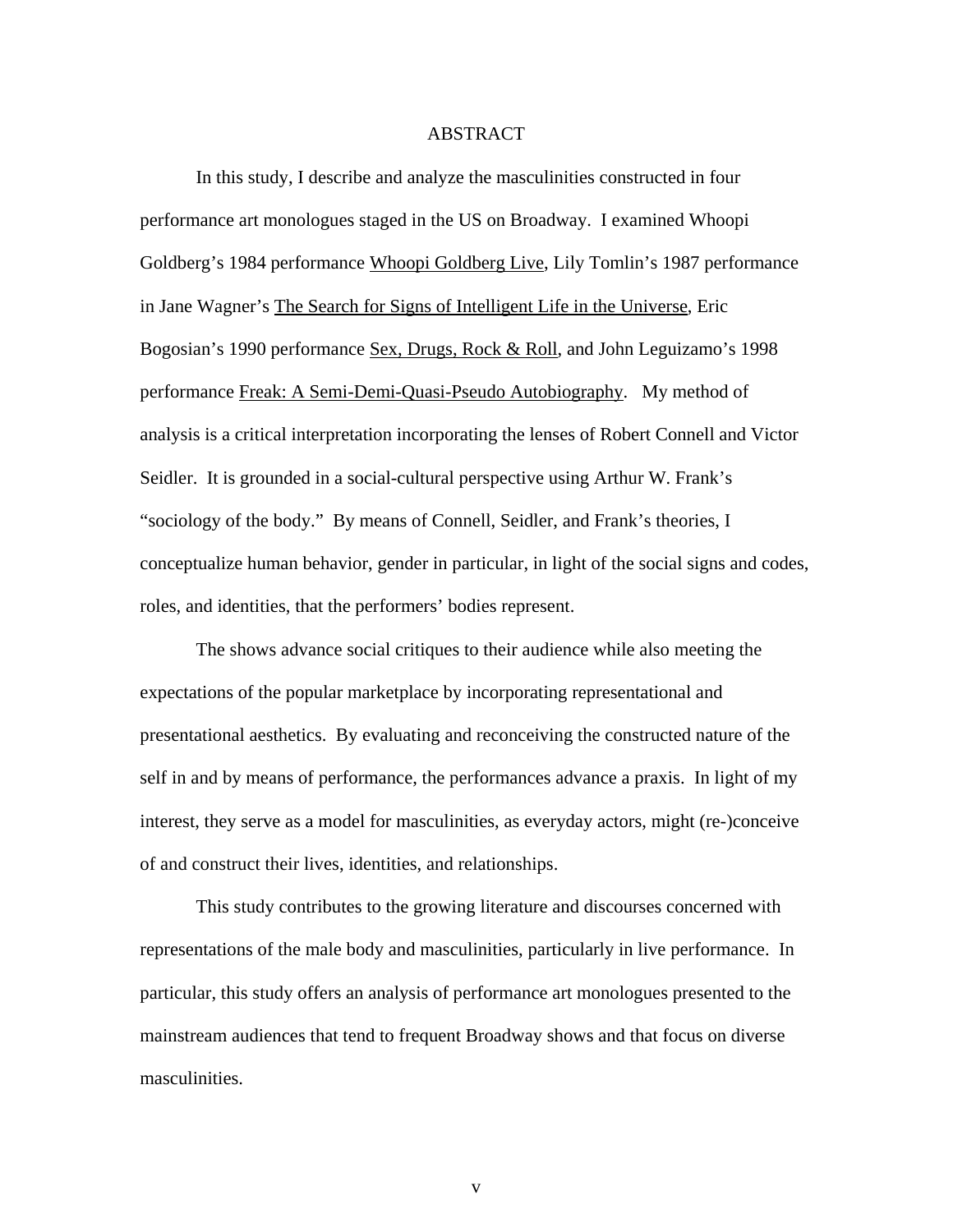#### CHAPTER ONE

#### INTRODUCTION: STAGING MASCULINITIES

In this study, I describe and analyze the masculinities constructed in four performance art monologues staged in the US on Broadway. I use a critical interpretation grounded in a social-cultural perspective as my method of analysis. I am interested in a sociology based theory of the body that allows me to view human behavior, gender in particular, in light of the social signs and codes, roles and identities that the performers' bodies represent. One reason for conducting this study is to contribute to the growing literature and discourses concerned with representations of the male body and masculinities, particularly in live performance. An analysis of performance art monologues presented to the mainstream audiences that tend to frequent Broadway shows and that focus on diverse masculinities has not been conducted, as of yet. In this chapter, I discuss the subjects, methodology, and significance of the study.

#### Subjects of Study

In this study, I examine US masculinities as represented in four performance art monologues staged on Broadway from 1984 to 1998. Below, then, I discuss the subject areas of performance art monologues, the social-aesthetic expectations of Broadway productions, and masculinities.

The performance art monologue has multiple definitions because there are multiple antecedents and, in turn, manifestations of the genre. The traditions of platform reading, stand-up comedy, and avant-garde aesthetics as they inform contemporary performance, performance art, autobiography and autoperformance contribute to the genre as elucidated by scholars Michael Peterson, John Gentile, and Michael Kirby.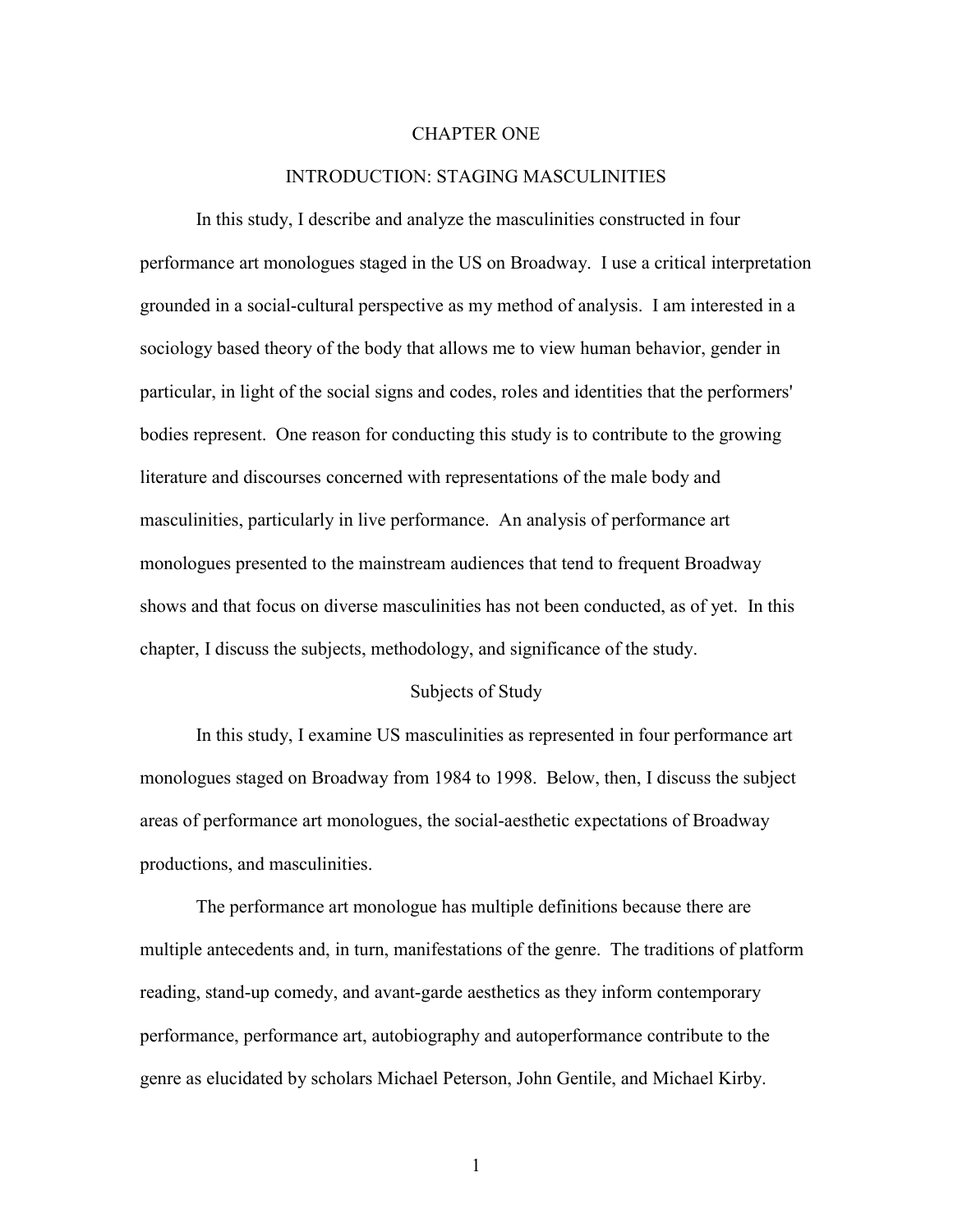In Straight White Male: Performance Art Monologues, Michael Peterson defines the performance art monologue as "a highly concentrated, rarefied cultural production that depends on and participates in the construction of contemporary identity" (6). For Peterson, the genre is comprised of solo performances where the material is drawn from and may reproduce or possibly recode commonplace cultural types and identities. Frequently, these popular types are filtered through an autobiographical perspective and context. The composer-performer identifies with or has experienced these types in his or her life, or so the content and form of the performance implies. As was the case in the performances of nineteenth and twentieth century platform readers, the performance art monologue also highlights the performer's technical control and virtuosity—e.g., in creating and enacting the various types of characters that arise in the text. In sum, according to Peterson, performance art monologues are highly refined and meticulously rehearsed representations or re-presentations of types that frequent popular culture, discourses, and material texts.

In Cast of One, John Gentile tracks the history of the one-person show beginning with the platform readers that graced the Chautauqua stage(s) in the late nineteenth through early twentieth centuries and concluding with the works of contemporary performers, such as Eric Bogosian, Whoopi Goldberg, and Spalding Gray. In light of this history, Gentile positions the one-person show and performer in a "nebulous zone betwixt stand-up comic and solo actor" (169). Gentile proceeds to specify characteristics of performances that fall within this "zone." Typically, the shows consist of a series of scenes that are unified by a plot or theme. They also emphasize a diverse collection of characters, which calls for and highlights the solo performer's representational virtuosity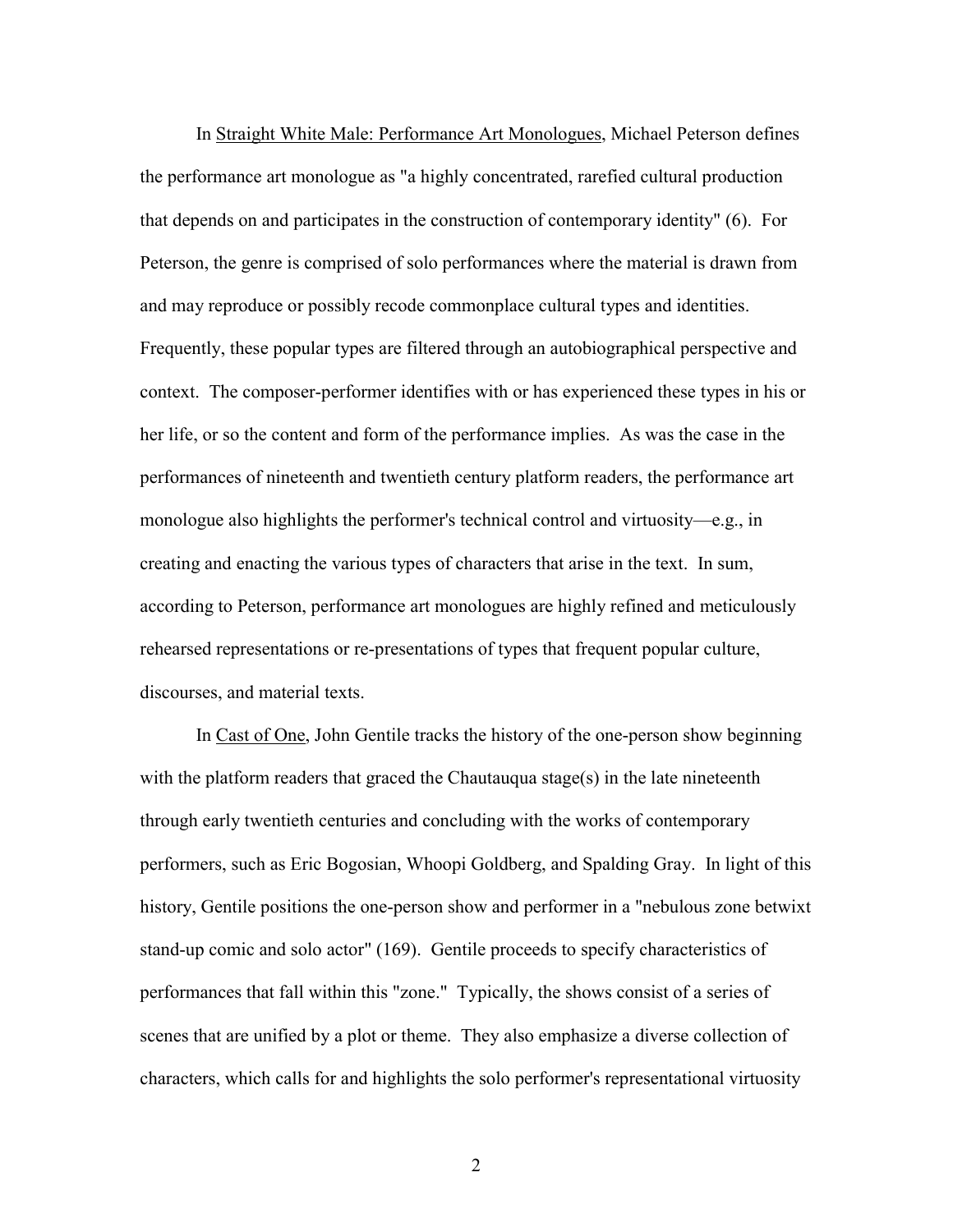and skill. Since the aforementioned traits also are characteristic of realistic aesthetics, the shows tend to meet popular expectations (i.e., for realism), and hence are produced in mainstream venues, such as Broadway theaters and HBO. In short, they are marketed and received by audiences and critics as legitimate theatre. For Gentile, the one-person show is typically humorous as well. From the performances of Mark Twain through those of Spalding Gray, comic devices such as irony and parody were and are used to offer commentary on social issues, controversial figures, and social-cultural character types. Although contemporary stand-up comics tend to spin material in a like manner, according to Gentile, the actor in a one-person show advances commentary that is more complex and comprehensive due to the longer length of the show and its basic format of scenes unified by a plot or theme.

In his "Introduction," Michael Kirby discusses contemporary performance art and largely as practiced by solo performers. Like Peterson, Kirby observes that autobiographical content is commonplace in these performances. The composerperformers draw on their own experiences or compile materials from other sources that reflect their experiences. Kirby proceeds to explain that this particular genre of performance art, or "autoperformance" (2), is substantiated by current post-structural theory. In brief, post-structural theory understands that our realities are historically situated language constructs in which our individual or subjective perspectives play a part. Since the post-structural project is to deconstruct of what these constructs consist and how they operate, auto-perspectives are included in the analysis as agencies that conform to, alter, or oppose the construct and its mode of production. Autoperformers stage this understanding by performing material that acknowledges and investigates the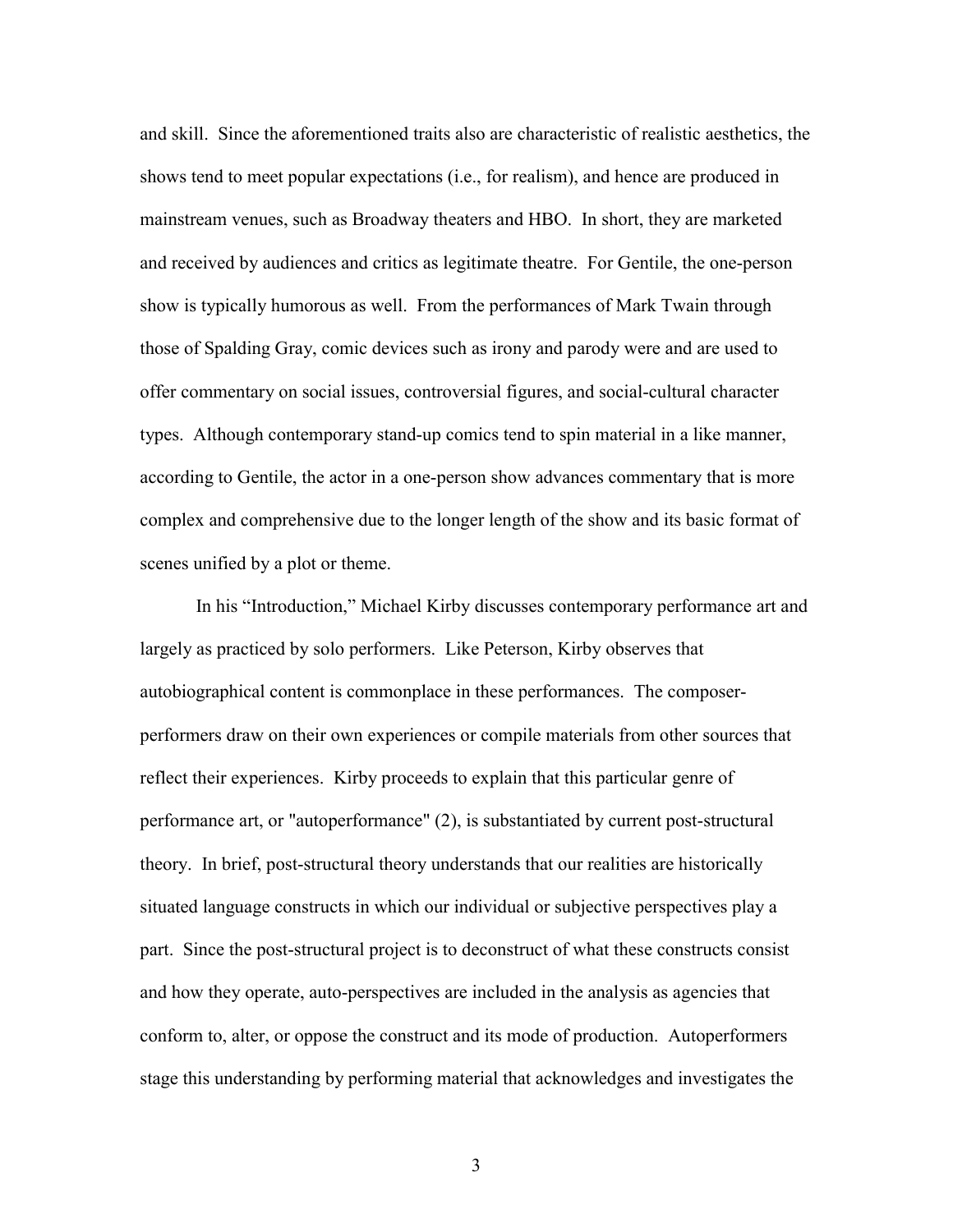relationship between their subjective perspectives (stories, experiences, beliefs, and values), and the social-historical manifestations of the construct.

Given the long-standing traditions of autobiography, travel tales, and journals, and the popularity of contemporary talk shows and other "Reality TV" formats, writing and performing one's own story is neither a new phenomenon nor do all these "autobiographical" manifestations function similarly. Or, do they? That is, one might question if a personal story told on a Jerry Springer talk show differs, rhetorically, from a Karen Finley autoperformance, or Whoopi Goldberg's Broadway performance, Whoopi Goldberg Live. Further, do all tellings of personal stories in public forums politicize or even socialize the self? And, if so, for whom and how?

Kirby and others who study or practice performance art and, specifically, autoperformance would argue that there are differences between these various personal expressions, and that the differences lie in the use of presentational or deconstructionist aesthetics to compose and context the material. The basic aim of such use is to acknowledge and make accessible to the audience the constructed nature of the performance and its subject matter. Per autoperformance, presentational modes and devices operate to show how one's identity and behavior are a social construction and, further, how the performance itself is a constructed rhetoric. In so doing, composerperformers find they not only are able to criticize certain constructs (e.g., of masculinity), but also context them within broader social-political frameworks, temporarily recode them, make commonly effaced identities more visible, and imagine new or alternative identities, behaviors, and relationships. By evaluating and reconceiving the constructed nature of the self in and by means of performance, the performance advances itself as a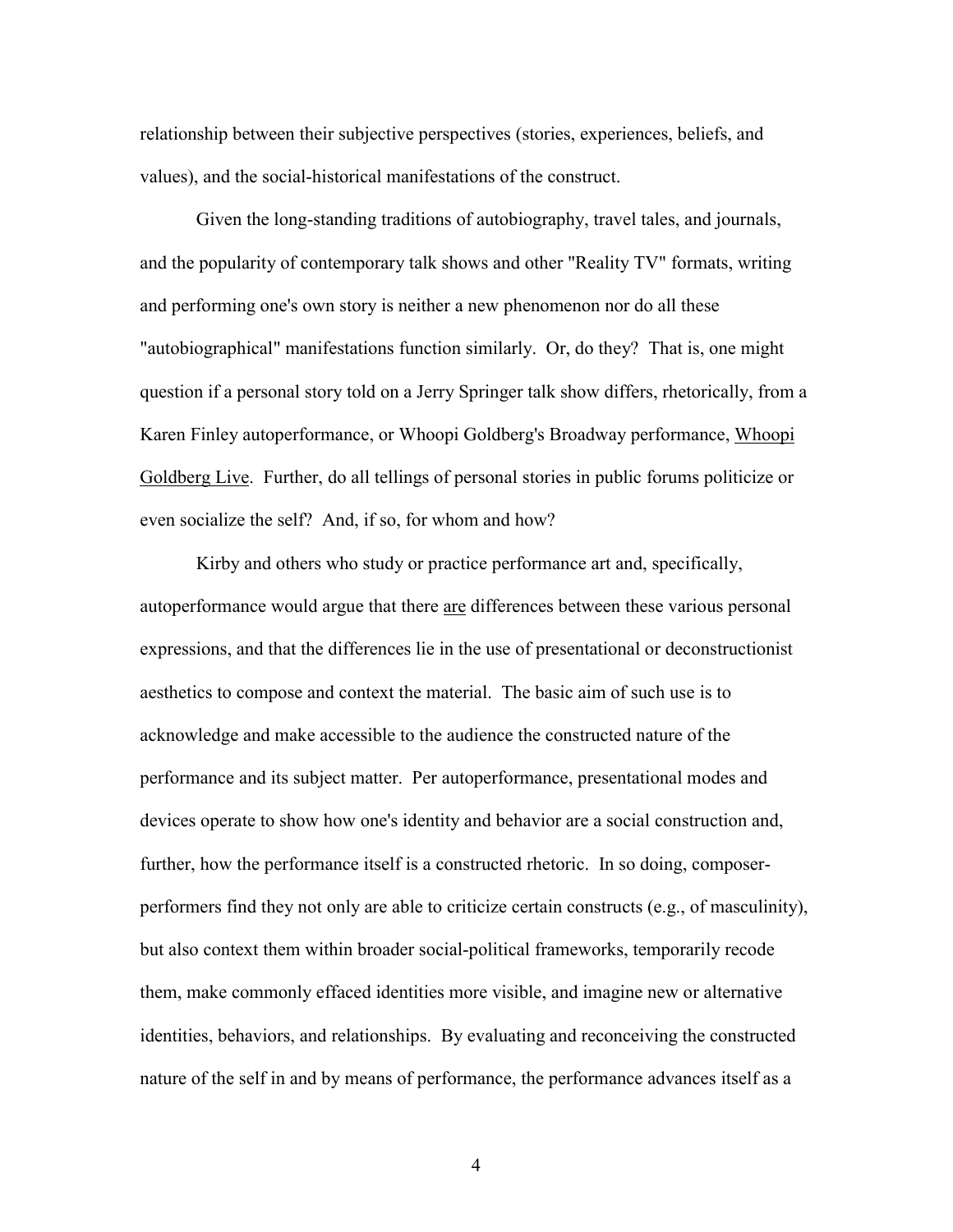social praxis that serves as a model for how we, as everyday actors, might (re-)conceive of and construct our lives, identities, and relationships.

One presentational tactic that many performance artists/autoperformers use to activate these aims is to compose pieces that work against or, in Brecht's well-known terms, defamiliarize (*Verfremdung*) the conventions of representational realism. Since the basic aim of representational realism is to create the illusion of spontaneous real life and since it is the most prevalent, hence familiar, aesthetic in mass US culture since the late nineteenth century, by breaking its conventions, artists find they can call attention to the constructed nature of their works or at least prompt audiences in that direction. To defamiliarize the familiar codes and conventions of representational realism, artists often stress verbal, visual, aural, and tactile image making over plot and character driven compositions. Rather than a syllogistic progression of action, montage and collage forms are used. Likewise, a mix of materials and styles upset representational conventions of verisimilitude and clarity in focus. In lieu of or in addition to dramatic monologues and conversations that imply the inner psychology of character, the corporeal body figures forth in active, often symbolic or metaphoric ways. Indeed, double-voice, multiple, and excessive forms of visual and verbal activity are commonly used to acknowledge one's rhetoric as well as critique social constructs.

In articulating some of the basic ways performance artists/autoperformers meet their aims, I do not intend to suggest that all performance artists/autoperformers use these conventions, or use all of them. Nor does their use necessarily fulfill the social aesthetic functions outlined above. I support then Kirby's understanding that personal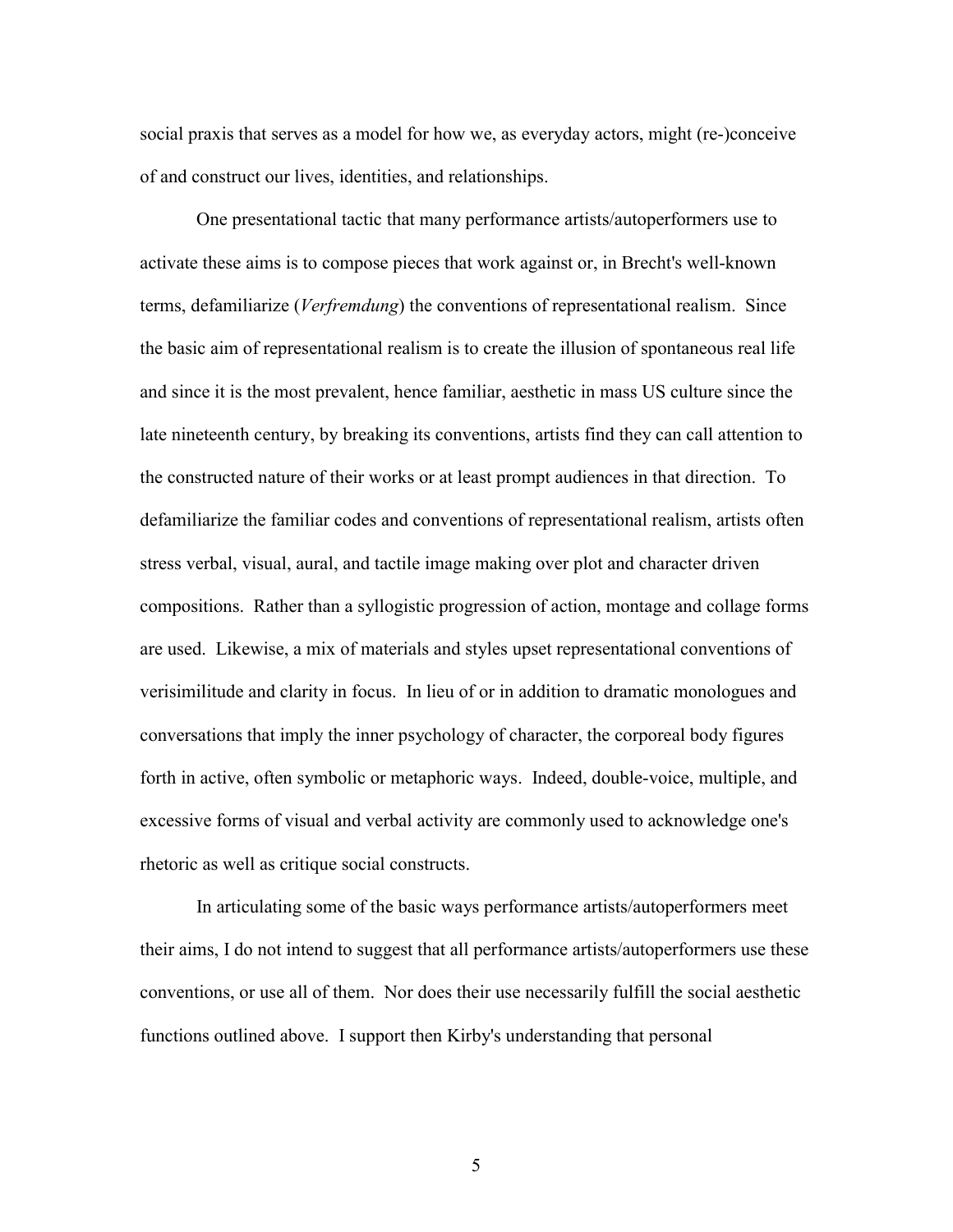expressions do differ in function in light of their composition and context. In turn, although all expressions are fundamentally social and political, personal too, they may not be composed so as to be accessed and interpreted in these ways by a given audience. In other words, the popular theoretical assumption that "the personal is political" is put to the test when composed and contexted in an actual performance, and the upshot may well be that the personal expression is interpreted by the audience as nothing more or less than "personal"—i.e., the singular expression of a singular individual regarding his or her singular experiences. Codes for comprehending the individual as a social construct too, impacted by certain social institutions and discourses that we all share and for which we all are responsible are absent or, for some reason, inaccessible.

The above-noted issues are of key importance to my study because of the particular kind of performance art monologue I have selected to analyze, which are those that have been composed and marketed for the Broadway stage and the mainstream audiences that tend to frequent Broadway fare. The shows I analyze are Whoopi Goldberg's 1984 performance Whoopi Goldberg Live, Lily Tomlin's 1987 performance of Jane Wagner's The Search For Signs of Intelligent Life in the Universe, Eric Bogosian's 1990 performance of Sex, Drugs, Rock & Roll, and John Leguizamo's Freak: A Semi-Demi-Quasi-Pseudo Autobiography, which appeared on Broadway in 1998. All four performances fall within the categorical definitions supplied by Peterson, Gentile, and Kirby: they are one-person shows where the material is or appears to be autobiographical while they also attempt to communicate a broad range of common or socially-shared character types. The characters are contexted within a series of scenes unified by a plot or theme. By means of comic and other devices, evaluation and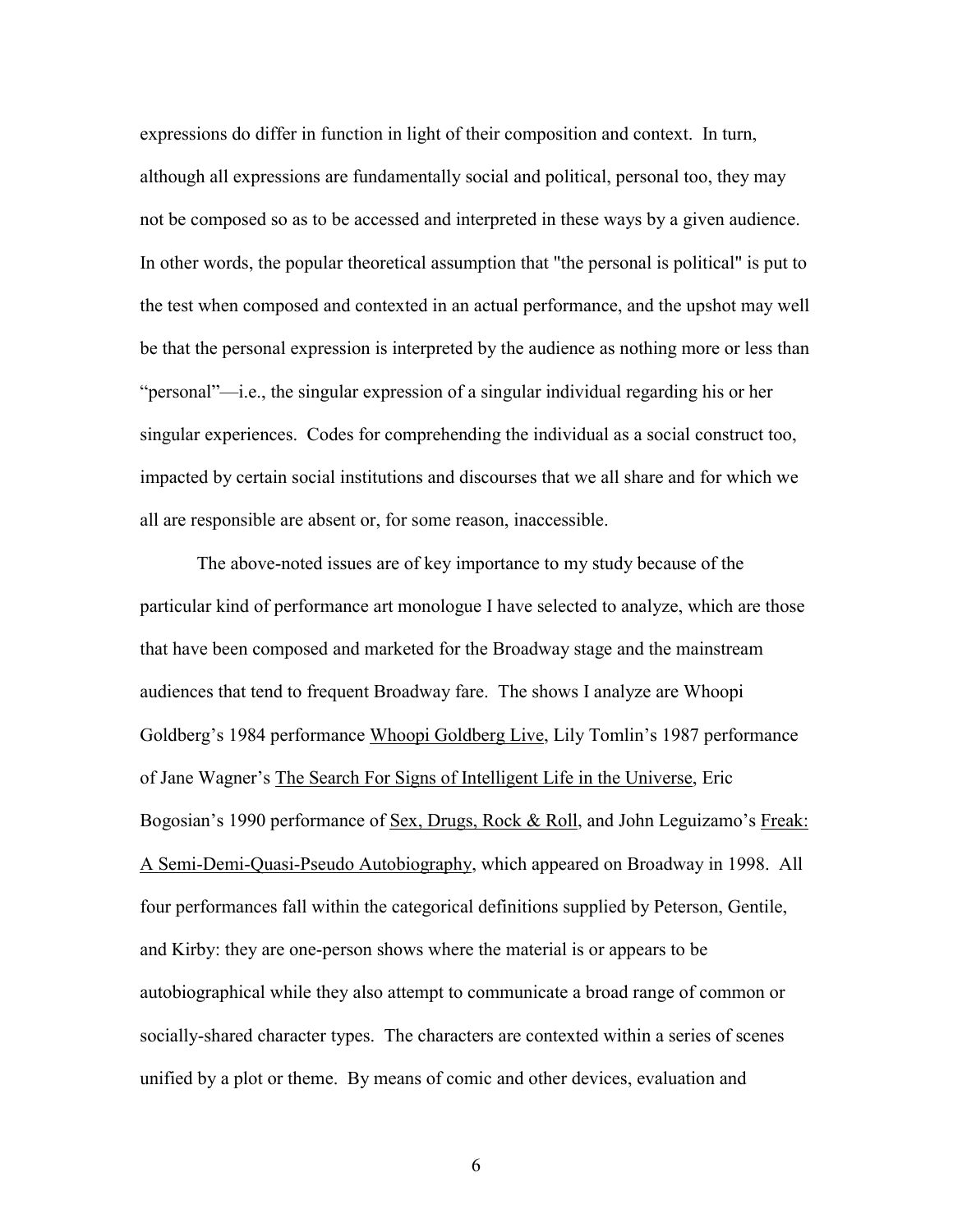sometimes revision of the social-cultural types, their construction, identities, relationships, and situations are attempted. The broad range of characters demands performer virtuosity as does of course the Broadway context. Indeed, all aspects of the production are expected to be highly refined—aesthetically and technically superior to productions one might see elsewhere—if for no other reason than to substantiate the high-end ticket prices. Marketed and received as "legitimate" theatre, the shows I have selected played to full houses, earned critical acclaim and, in all cases, were reproduced for television and home-video audiences. In sum, the shows were popular.

Of course, a contributing factor to the popularity of the shows was the star status of the performers. In one way or another, all four performers had proven themselves to be valuable currency in the popular marketplace prior to or at the same time as their appearance on Broadway. For instance, on the West Coast, Whoopi Goldberg drew large audiences to The Spook Show and was under contract to film the popular picture Jumping Jack Flash right around the time of her Broadway debut. Lily Tomlin had achieved critical acclaim for her first collaboration with Wagner, Appearing Nitely, and was well-known for appearances on Rowan and Martin's Laugh In as Ernestine the operator and on Sesame Street as the lovable Edith Ann. Meanwhile, in Manhattan, Eric Bogosian and John Leguizamo had drawn consistent audiences to their one-person shows, which proved they were popular enough to fill a Broadway theatre house. On the one hand, the star status of each performer benefited his or her access to Broadway and the marketing of the show there and in mass media products thereafter. In brief, the show gained currency due to the ethos of the star. On the other hand, the show may well have lost its critical exigency due to the very system that promoted and rendered it valuable.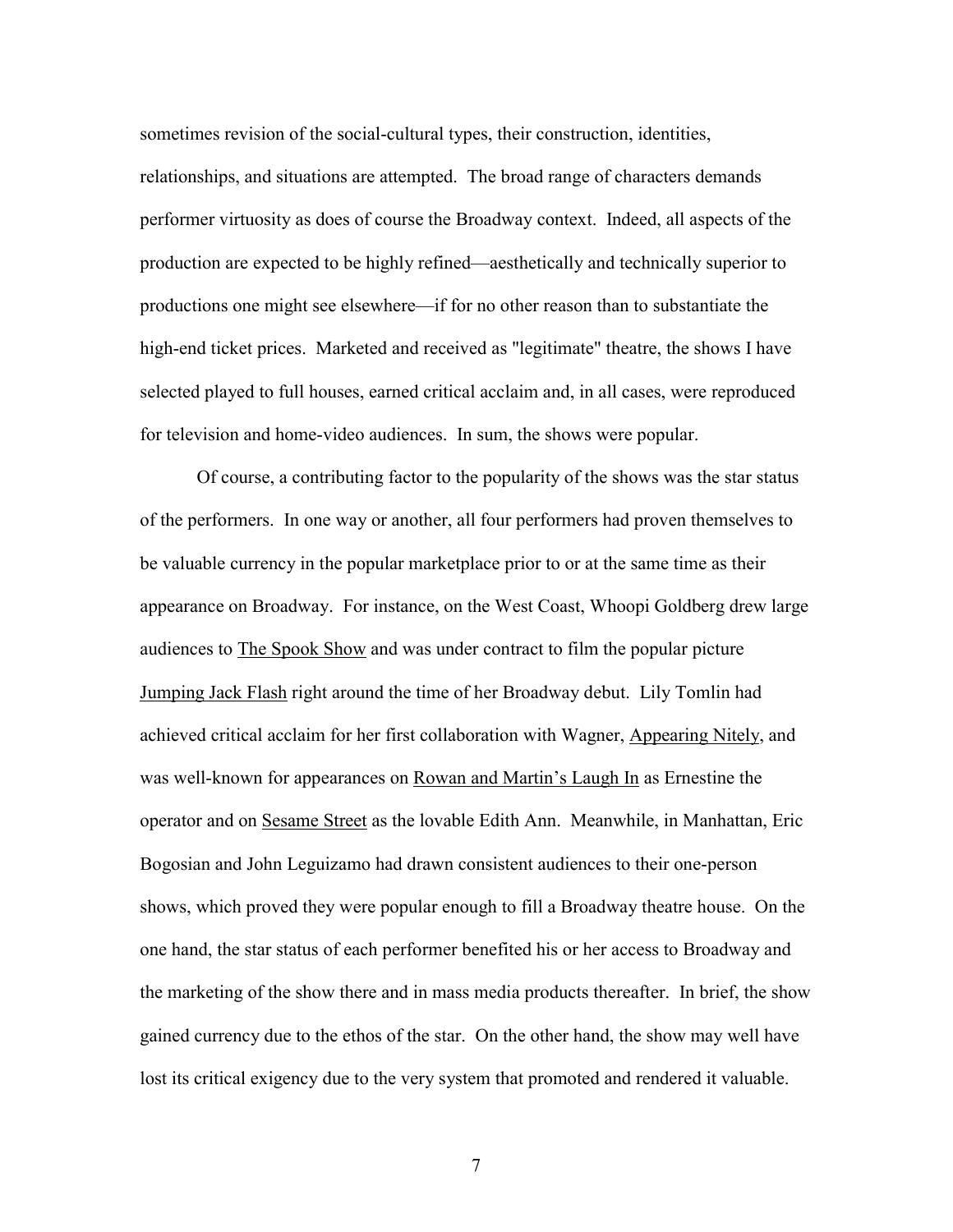The show may have become secondary to the display of the star. The problematic dimensions in this paradox interest me and it is for this reason I selected the four noted performances. While solo performance artists such as Tim Miller, Holly Hughes, and Spalding Gray were addressing questions of gender in their art, they had not yet gained the mainstream celebrity of Goldberg, Tomlin, and Bogosian. As Miller, Hughes, and Gray were not caught in the paradox between celebrity and message, I elected not to address them in this study.

A guiding question of the study then is if and if so how the four shows advance social critique to their audiences while also meeting the expectations and demands of the popular marketplace. In addition to the star apparatus I mentioned above, one of the concerns here entails the expectation and use of representational aesthetics. Weaned on television throughout their childhood, the popular US audience expects and typically receives theatrical performances that are composed in terms of representational realism. The main aim of this aesthetic is to create the illusion of spontaneous real life as contrasted to showing how real life, if not also the performance, is constructed. By interrupting the illusion that things "just happen" and showing how they are "worked on," social critique and revision are possible. This deconstructing impulse is of course the aim and domain of presentational aesthetics or, as Brecht termed it, epic theatre.<sup>[1](#page-42-0)</sup> Brecht and other theatre/performance practitioners discovered that one possible way to prompt popular audiences to enjoy and participate in social critique is by merging representational and presentational modes. As Brecht and others also discovered, merging the two to meet the desired functions is a difficult balance to achieve. The main reason for the difficulty is that to access and interpret a performance, audiences will draw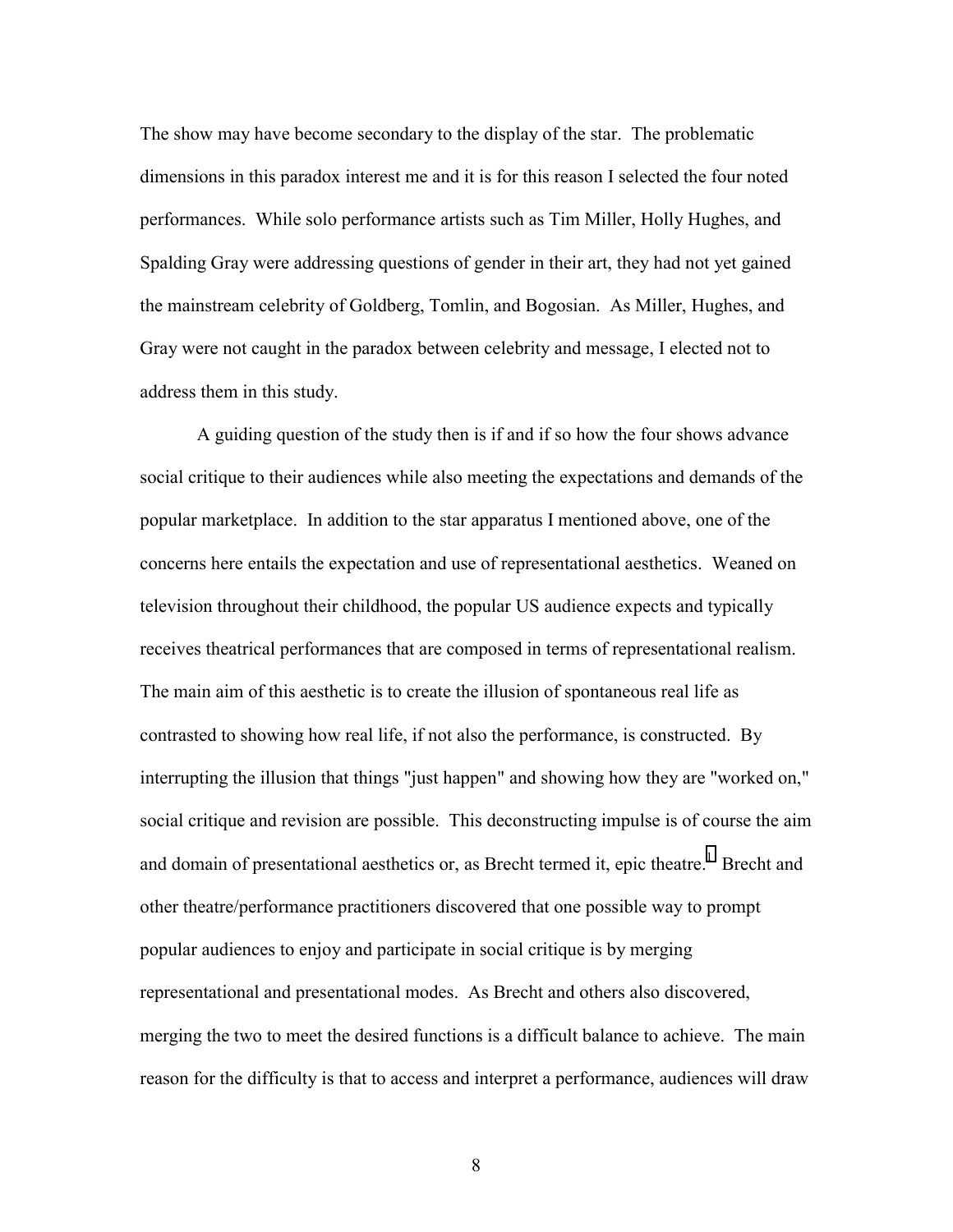on the codes with which they are familiar. Urging audiences to use new or different interpretive codes requires some savvy encoding of the performance by the composer-performer. In short, it doesn't "just happen."

In the study, I do not provide an empirical answer to the question of how each show functions—e.g., by polling audience members as to their reception and interpretation of the given show. Instead, I pursue the question by analyzing how each show is composed and, specifically, in terms of its use or not of representational and presentational (deconstructing) modes and conventions. Based on theoretical and practical understandings regarding how these conventions operate and vis-à-vis the content of each show, I propose answers to the question of function—largely theoretical but no less significant for being so.

I also specify function in terms of my main area of interest, which is "masculinities" (see Connell below). My aim is to determine how the masculine characters and character types are constructed and function in each performance and in light of their representational and presentational composition. As such, the four performances I have selected illustrate an interest in this subject matter as well. They are either about what it means to be a man, a particular kind of man, or masculine types figure prominently in the content of the show.

As compared to feminist research on gender and female gender construction, research in masculinities is relatively new. Although a construct of masculinity is implied in the "waves" of feminist theory generated in the last quarter of the twentieth century, it is only in the past ten years that studies of diverse masculinities have gained scholarly currency. Understandably, a good part of this scholarship draws on and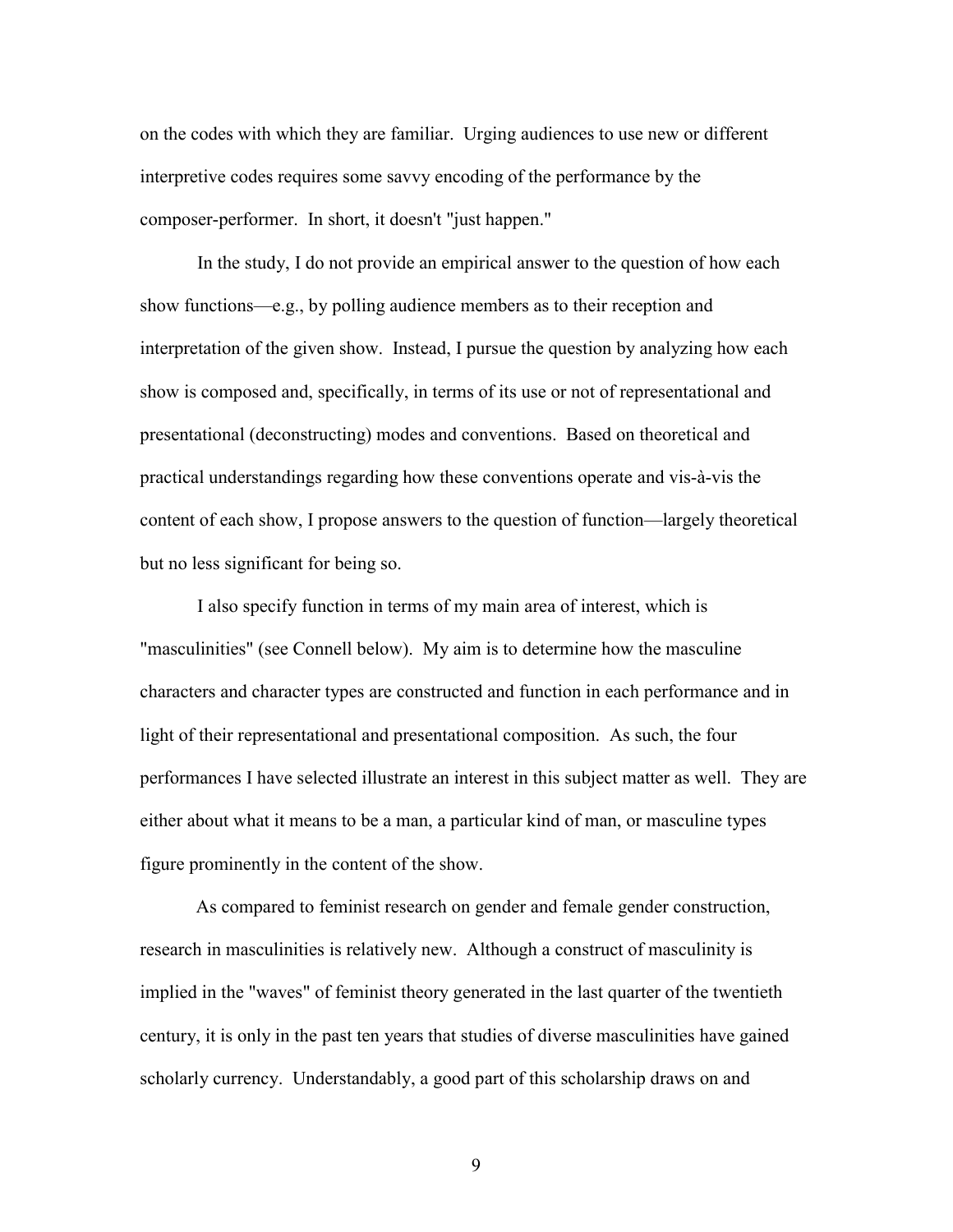benefits from feminist scholarship and its interdisciplinary use of psychoanalytical, sociological, political, literary, aesthetic, and physiological theories and methods.<sup>2</sup> Given my social-cultural interests, the masculinity studies I have found most helpful are those by Robert Connell, Michael Messner, and Victor Seidler. Below, I draw on these and other studies to offer a brief survey of masculinity scholarship.

In each of their texts, Connell, Messner, and Seidler observe that scholarship in masculinities is defined by two distinct trajectories. The majority of scholars embrace post-structural theories of gender and gender politics. As such, they understand gender as an historical construct (i.e., culture and context specific), and one that typically articulates a political relationship between men and women, defined here in terms of both sex and gender. Since, in most situations, men claim more power than women, many researchers focus on and deconstruct this imbalance, theorizing how the masculine subject depends on and draws power from the feminine. Other scholars particularize this critique in terms of race and sexual orientation. They argue that by means of controlling language and its mode of production, white heterosexual males retain power and subjugate minorities, such as women, homosexuals, and people of color. Given the on-going imbalance in the political relationship between genders, many scholars advocate an alteration in how men/masculinities perform. For example, Messner urges that men and women pursue a cooperative effort to redress sex and gender inequalities. In "Men's Power with Women, Other Men and Society: A Men's Movement Analysis," Pleck differentiates between "traditional" and "modern" male roles. Whereas the traditional male attempts to dominate others, the modern male attempts to share power by altering how he behaves and communicates with others. Pleck advocates the latter role and offers specific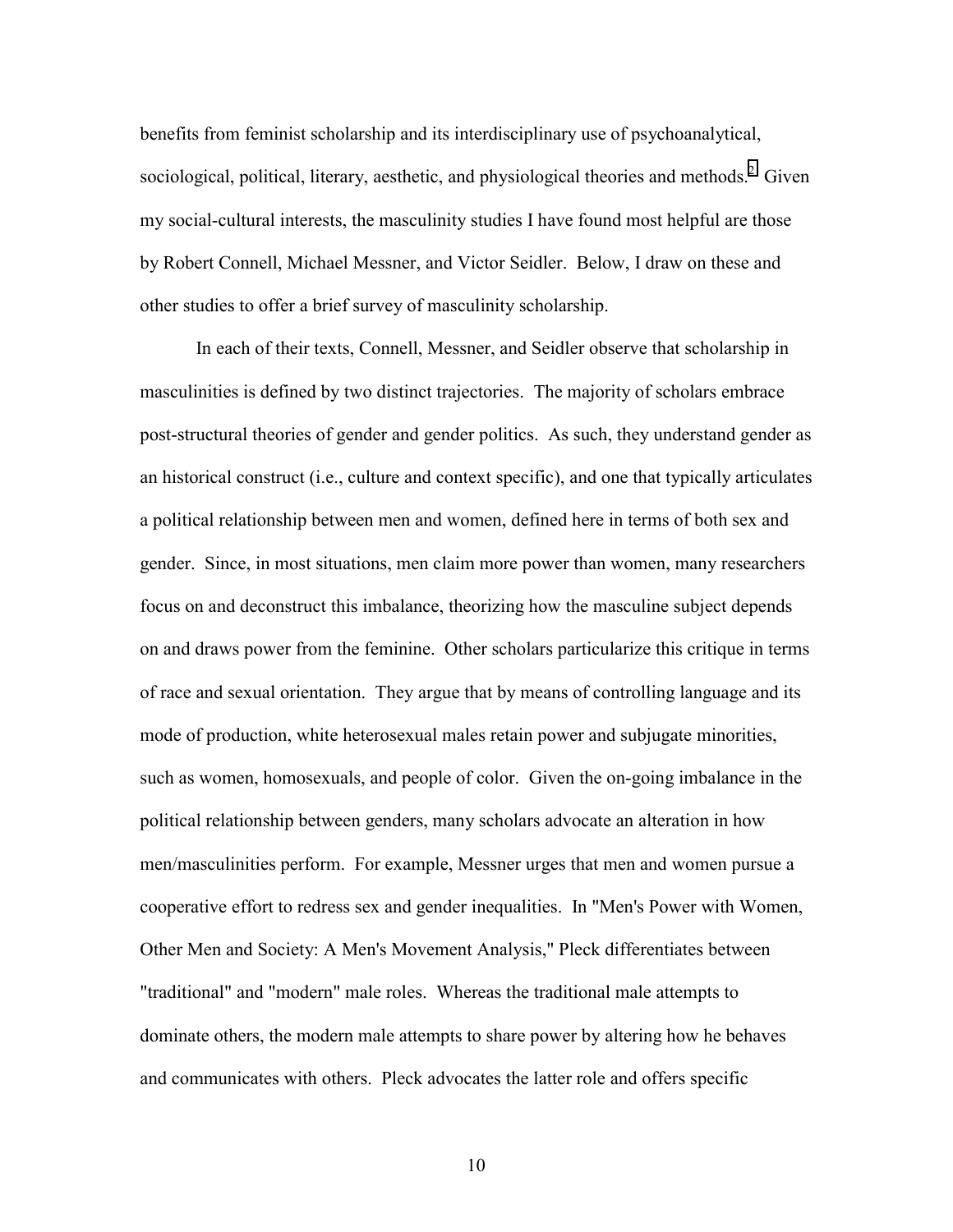suggestions as to how men might interact with each other, women, and children in more democratic ways.

For both Connell and Messner, the second trajectory in masculinity scholarship is epitomized by Robert Bly's Iron John: A Book About Men. In his study, Bly articulates an essentialist theory of masculinity as practiced by the male rites/rights group he inspired, The Promise Keepers. Reacting to the feminist movement of the late twentieth century and post-structural theories of gender and sexuality, Bly calls on a mythopoetic perspective to argue that there is one true masculine.<sup>3</sup> According to Bly, this fact of manliness predates civilization. It is trans-historical and trans-cultural and, as such, it is neither a language construct nor does it need anyone to formulate and confirm its identity. It just is. Connell, Messner, and many other scholars such as Victor Seidler and David Buchbinder take a strong stance against Bly's mythopoetic praxis. They argue that Bly perpetuates a hetero-normative master narrative that collapses historical and social-cultural differences, displaces the political realities of the same, and objectifies women and everyone else who is not an "Iron John." Although Bly's theory might appear somewhat naive at this point, masculinity scholars continue to address it because it does form a part of the history and identity of masculinity; because, whether valorized or parodied, it is a common trope of masculinity in popular culture; and because manifestations of it are used by some scholars like Bly to essentialize masculinity and, unlike Bly, to condemn it.

As indicated by the titles of their respective studies, Masculinities and Man Enough: Embodying Masculinities, Connell and Seidler are among those scholars who condemn Bly's essentialist perspective. Instead, they advance an understanding of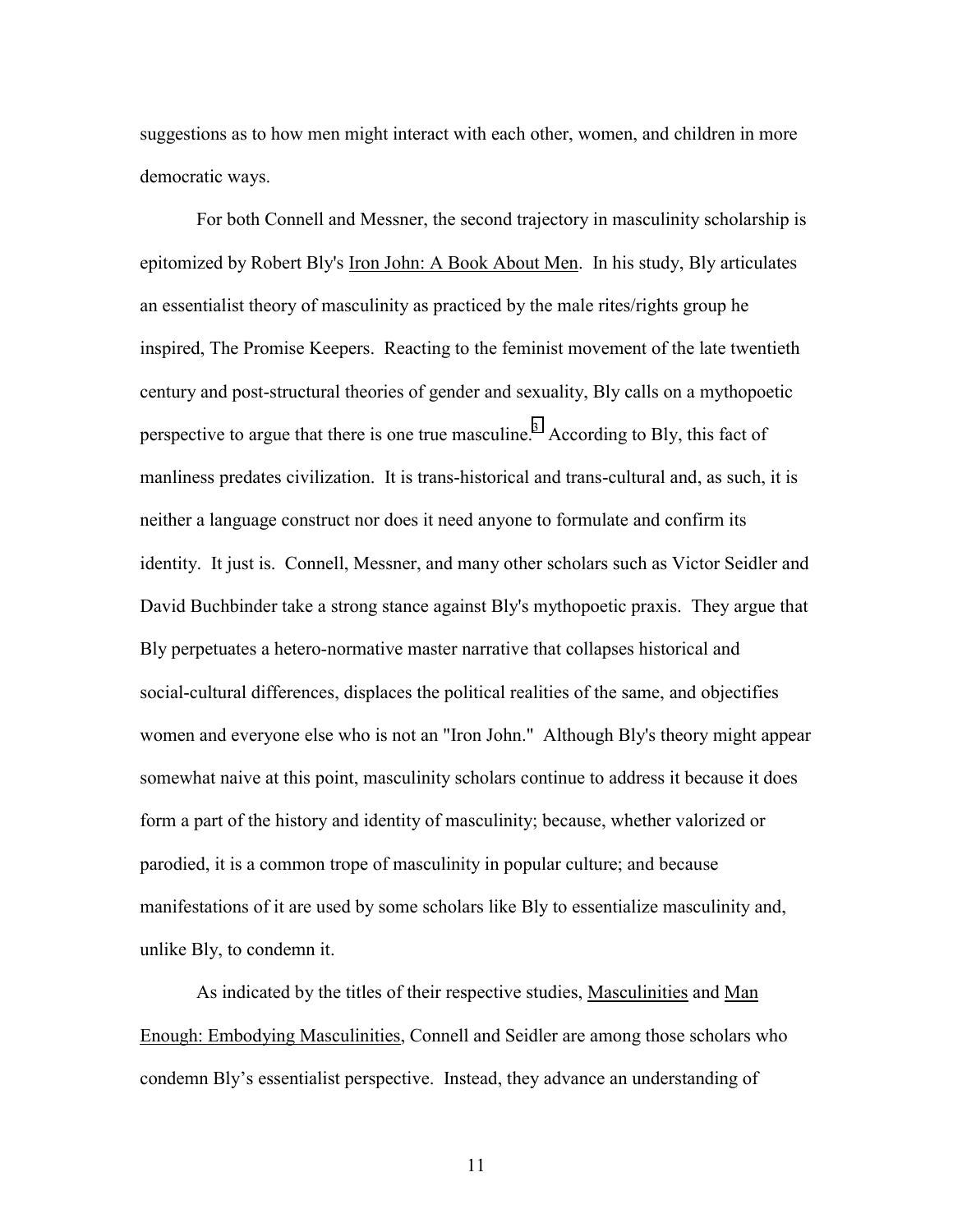masculinity as a shifting gender construct. As Connell explains, masculinity is "simultaneously a place in gender relations, the practices through which men and women engage that place in gender, and the effects of these practices in bodily experience, personality and culture" (71). Both Connell and Seidler draw on similar social and psychological factors to study the places, practices, and effects of masculinity constructs and, likewise, both stress the importance of the body in how gender is enacted. For these reasons, I draw on Connell's and Seidler's studies and also Arthur Frank's "sociology of the body" to analyze the masculinities that arise in the four performances.

#### Method of Study

To analyze each performance, I pursue a critical interpretation in which I provide a fairly in-depth description of what occurred in the performance and offer my interpretation as guided by Connell, Seidler, and Frank. I also evaluate the relative merit or significance of the piece in light of the questions that guide my study. Below, I detail what each of these steps entails.

My description of each piece is based on a video tape recording of the show, the dramatic text or script, and second hand accounts in books and journals. To start, I offer the reader an overview of the key content and composition features—e.g., what, in general, the show was about and how it was formulated or put together. Then, I proceed to offer a more thorough description, attempting to construct a fairly vivid picture of what, quite literally, happened in the performance and how. My description is guided by Don Whitmore's identification of the different signifying systems, or theatrical elements, that are typically at work in a performance. In his semiotic based textbook, Directing Postmodern Theatre, Whitmore discusses the different elements that can affect meaning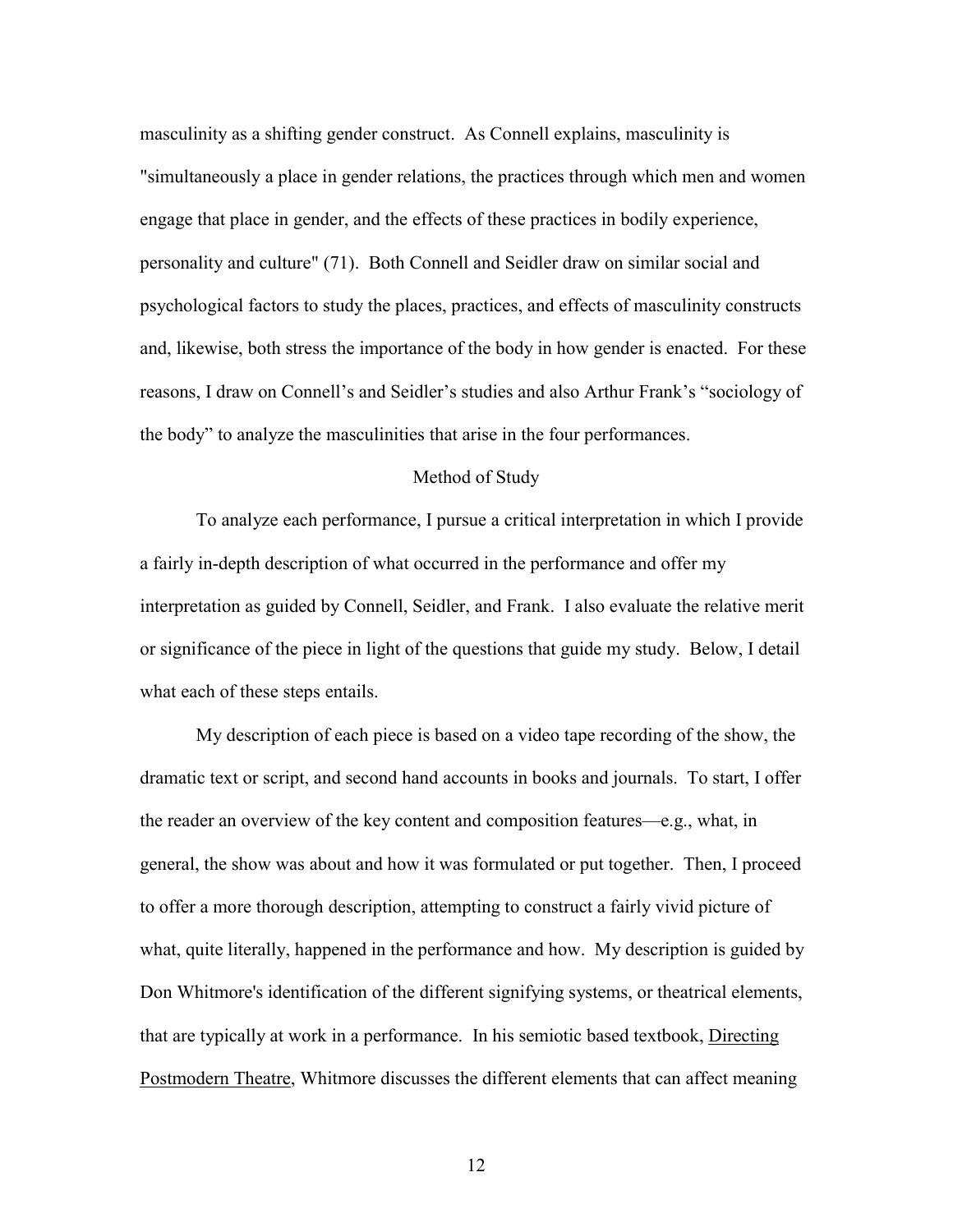in a performance, which I use as a kind of "check list" for my description. The merit of Whitmore's semiotic process is that it reminds me to consider signifying systems I might otherwise overlook, to question their relative importance and, thereby, to decide whether to entertain each in my description and analysis and, if so, to what extent.

For Whitmore, the framing system is constituted by paratheatrical elements such as the locale of the performance, the type of theatre or space in which it occurs, and any publicity and reviews. Generally, these elements influence the audience's expectations and in turn their reception and interpretation of the performance.

Whitmore's audience system refers to audience demographics, which generally affect how the audience behaves or knows to behave given the show and its performance frame. For instance, youths at a screening of The Rocky Horror Picture Show will behave differently than an audience of scholars at a colloquy. In turn, the performance proper is affected by the audience abiding or not by the social conventions inscribed by their demographics and the frame. Should an audience choose to alter their inscribed role (e.g., the scholars decide to throw rice and bologna at the colloquy), likely the performance will alter too.

The performer system is immense and includes such elements as the performer's corporeal givens, personality, and the extent to which she plays herself in the performance. It also includes the performer's vocal and physical depiction of the character(s), her makeup and hairstyle. Lastly, it includes the vocalized text, the lines as spoken by the performer/character(s). In short, the performer system refers to the performer/character's physical presence and everything she might say and do.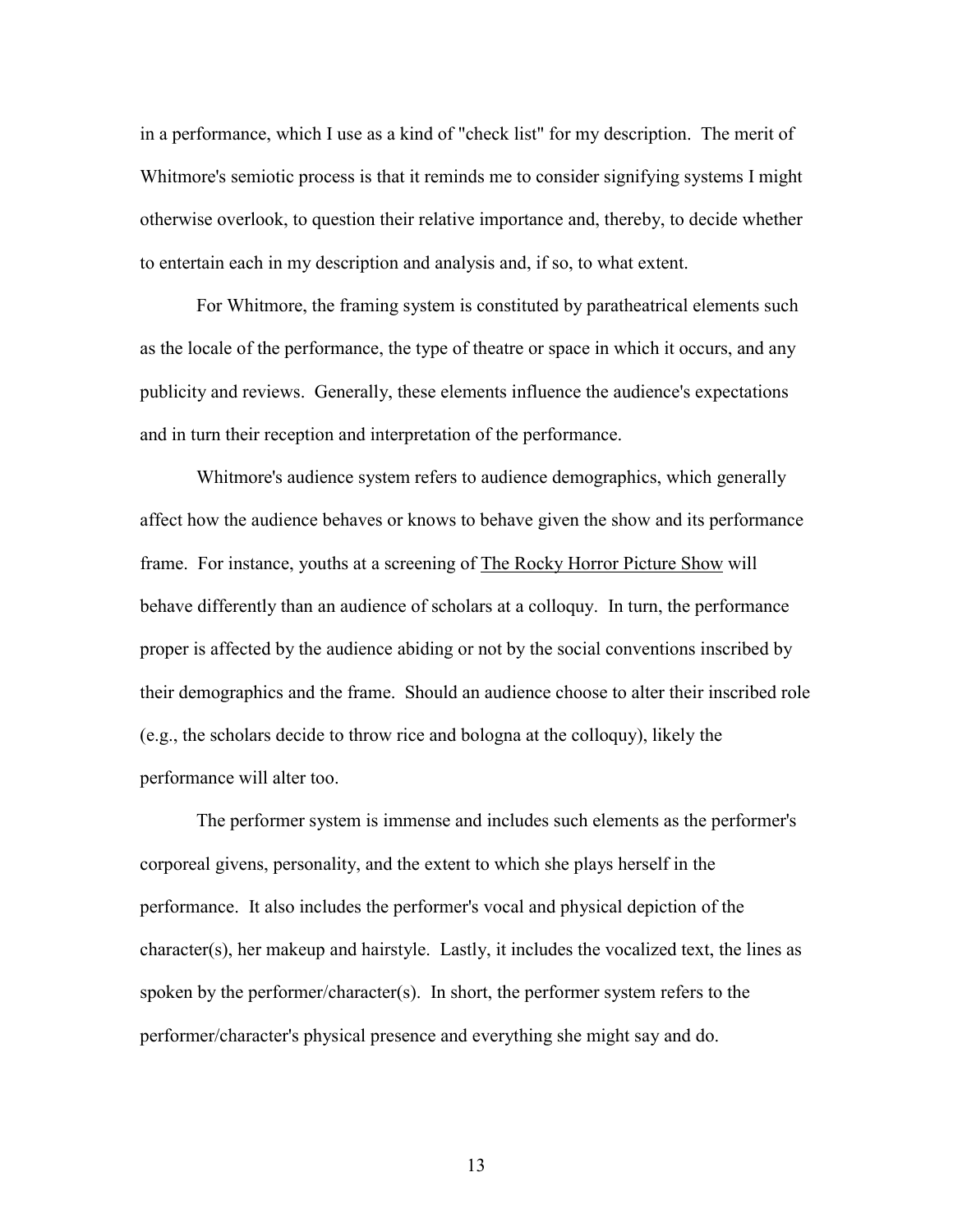The visual system is constituted by the mise-en-scène and includes the physical stage space, the setting(s), costume(s), properties, and lighting. The aural system includes all sound and music used in the performance. The olfactory system encompasses any deliberate use of scent while the tactile system refers to the use of any elements that stimulate the audience's sense of touch.

Although I consider the significance of all the theatrical systems Whitmore discusses, I am selective in my application of them. Generally, I make sure to describe those elements that seem to predominate or establish norms in the performance text; in theatrical terms, they construct the fictive "world" or "reality" of the performance. Elements that contrast or conflict with the established norms also receive attention since it is in the contrasting elements where key meanings often lie. Specifically, I stress the composer-performer's depiction of the different masculine character types that arise in and throughout the performance. I also emphasize the composer-performer's use of representational and presentational modes and conventions.

Once I describe the performance, I proceed to interpret it in light of the social-cultural codes it carries and communicates. In particular, I focus on how the masculine character types, or masculinities, are constructed by the theatrical elements so as to reflect social-cultural roles, identities, relationships, situations, and activities. While I often draw on discrete studies to address the particularities of the performance, I consistently draw on Connell's and Seidler's theories of masculinities and Frank's "sociology of the body." My analytical perspective is indebted to the work of these three scholars and, below, I discuss the key aspects of each study and the relationship between them.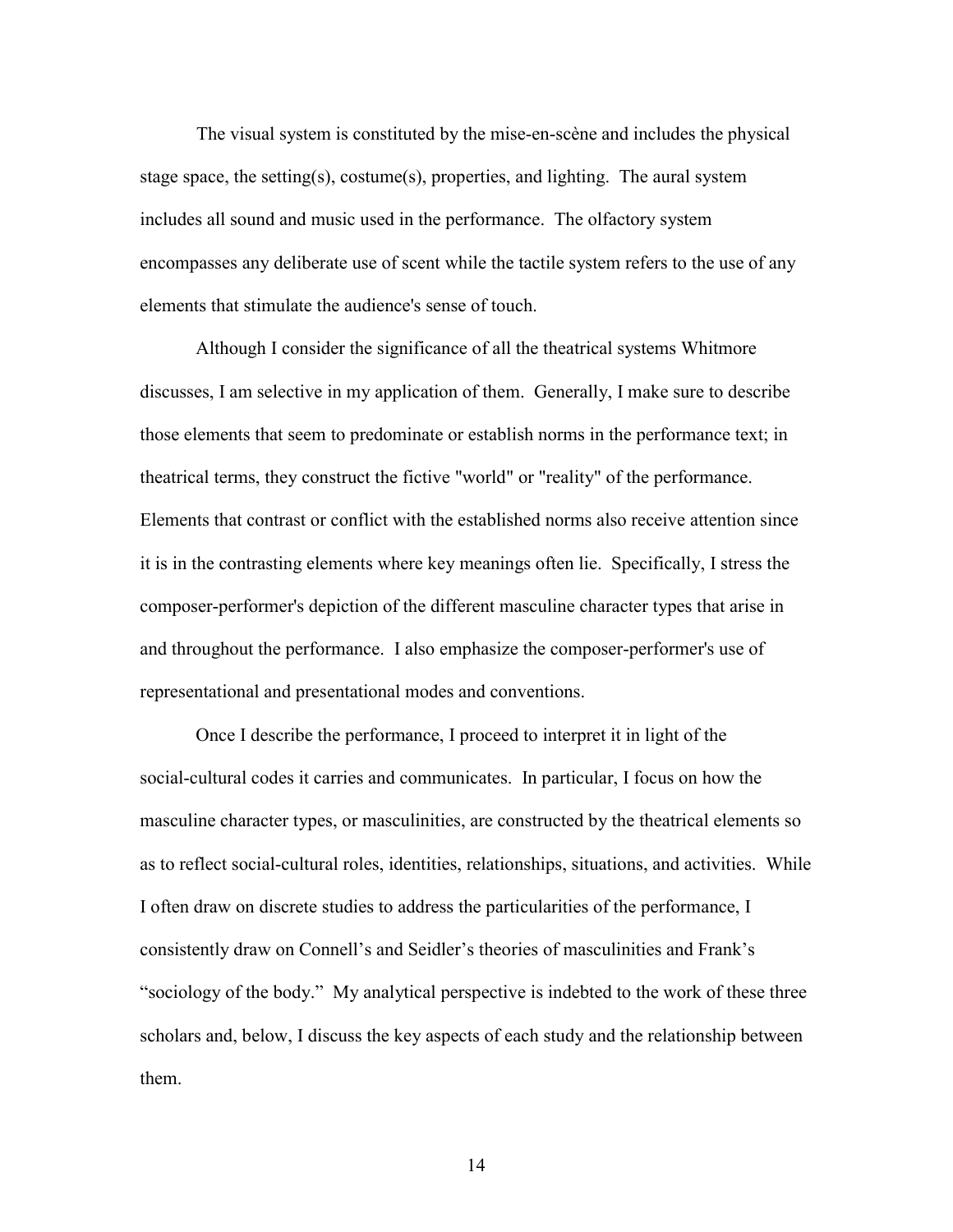In Masculinities, Connell theorizes that one's gender place, practices, and effects are determined by three factors: power relations, production relations, and cathexis. In terms of masculinities, power relations refer to the deliberate and unintentional strategies men enact to maintain or share power. These strategies and their affect on gender construction are informed by factors of class, race, age, and so forth. Production relations refer to how power is generated and distributed—i.e., its mode of production. According to Connell, because men often occupy a place of privilege and power, they play a major role in the production and perpetuation of social institutions and the discourses that uphold them. In turn, these institutions and discourses protect and maintain their empowered place and practices. Connell defines cathexis as "emotional attachment" (74). He goes on to say,

sexual desire is so often seen as natural that it is commonly excluded from social theory. Yet when we consider desire in Freudian terms, as emotional energy being attached to an object, its gendered character is clear. This is true for both heterosexual and homosexual desire. The practices that shape and realize desire are thus an aspect of the gender order. (74)

I understand cathexis as a burst of energy directed toward some thing. The burst of energy is constructed through and by means of the performance of the desire. As such, cathexis is much like performativity because, in the burst of energy, it brings something about; the doing is the agency.

For Connell, then, masculinity is contingent on the intersection of multiple factors, which in turn give rise to multiple and diverse masculinities. In his study, Connell activates his theory by specifying the above-noted factors and discussing how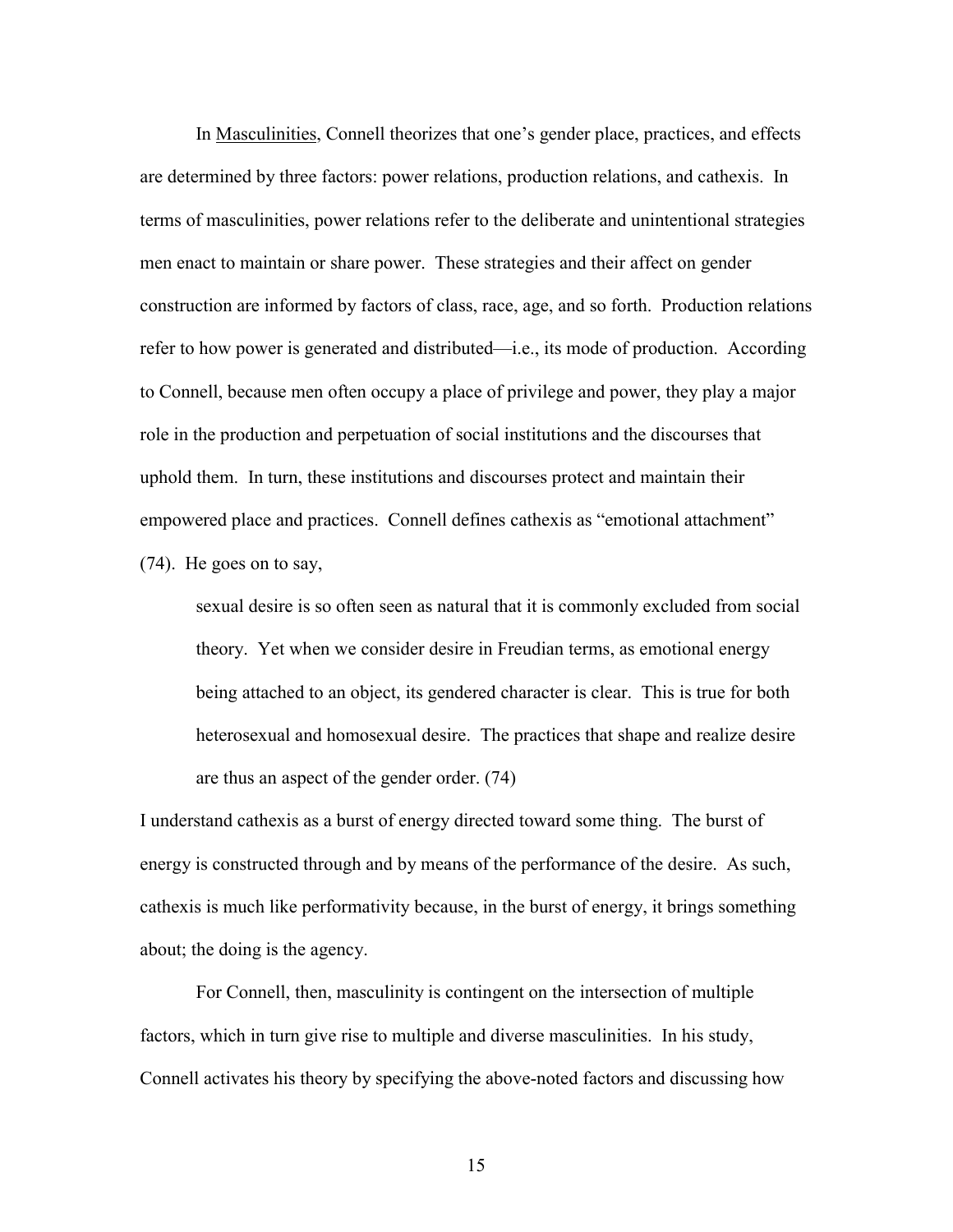their intersection effects different masculinities. The four masculine types Connell discusses are the hegemonic, the complicit, the marginalized, and the subordinate. For Connell, the hegemonic male believes that men are the determining agents of power and its modes of production. As such, the hegemonic male enacts practices that articulate and facilitate his perceived right to the dominant place in gender and other relations. To claim and maintain his position, the hegemonic male attempts to elide and thereby control the identities and rights of others. For Connell, the "reckless youth" and his self-centered or myopic perspective and practices serve as an example of this type.<sup>[4](#page-42-0)</sup>

For the complicit male, the "environment" and its mode of production determine his understanding of, placement in, and practicing of gender. Because he comprehends that he is but one spoke in the environmental wheel—i.e., his place and practices are dependent on others—this masculinity supports the "natural" and equal rights of others, such as women. $5$ 

The marginalized male or masculinity understands that his identity and agency is controlled and limited by the production modes of white, male, hetero-normative institutions. Typically, the controls and constraints placed on the marginalized male are due to his being poor, a person of color, of a bi- or trans-gender orientation, or of a bi-, trans- or homosexual orientation.<sup>6</sup> In response to hegemonic controls, marginalized males enact practices that either conform to the institutional norms, attempt to subvert them from within, or oppose them from without. In his study, Connell discusses how, in attempting to pass as a heterosexual, the straight-acting gay male conforms to and perpetuates not only institutional norms but his own marginalized status.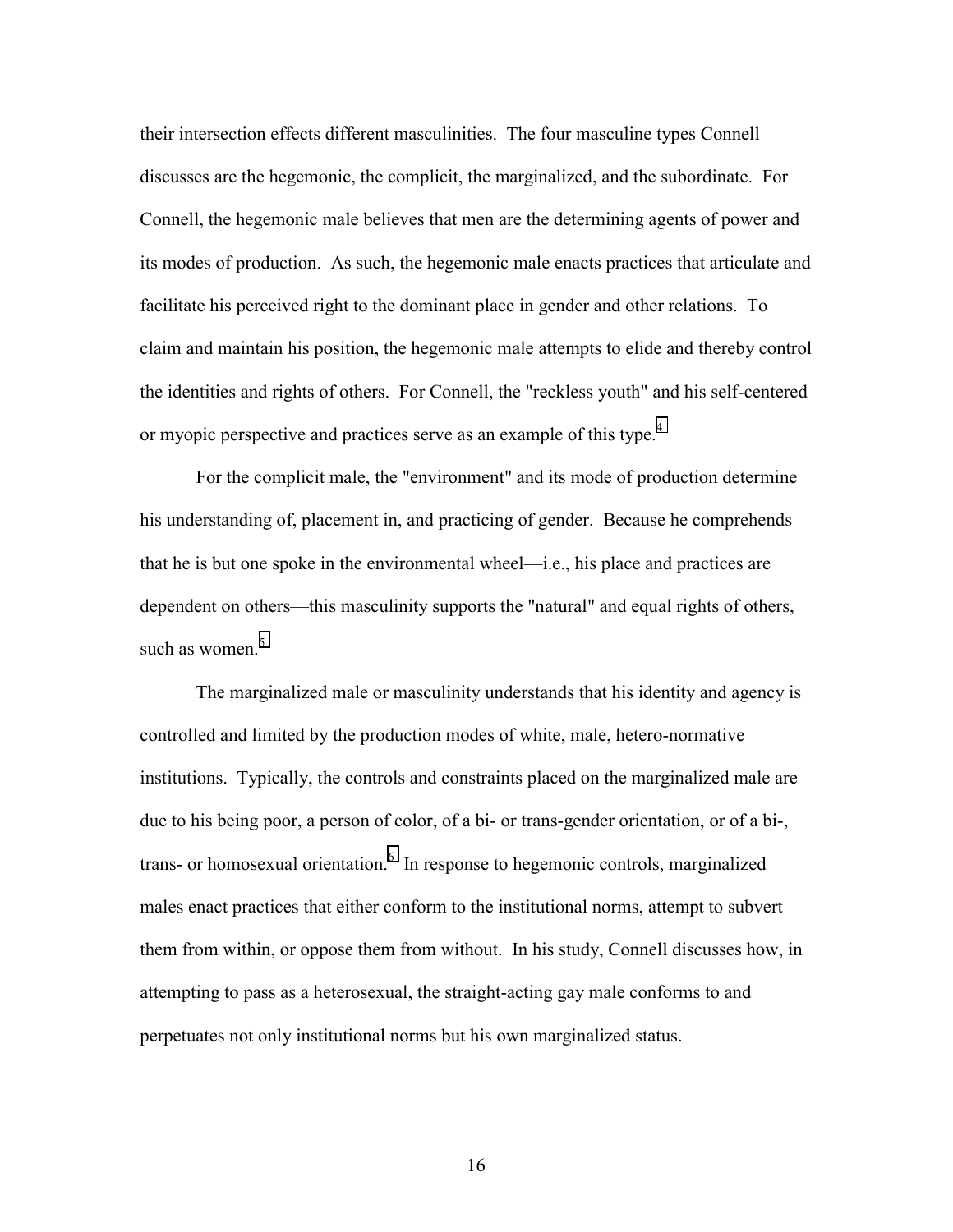The subordinate male sacrifices his claim to power and production modes and thereby propels the advancement of others, such as women. An example of this masculine type is a man who advocates and enacts practices of radical feminism—i.e., advocates women's rights over equal sex and gender rights.<sup>[7](#page-42-0)</sup>

In Man Enough: Embodying Masculinities, Victor Seidler theorizes that gender and, specifically, masculinities are informed by the factors of authority, identity, and relationships. Similar to Connell's explication of power relations, authority refers towhether, how, and to what effect men claim power in given situations. Identity refers to one's construction and expression of self in light of authority issues. As such, identity is a mode of production that implicates others, whether one chooses to acknowledge them or not. In turn, Seidler theorizes that relationships are the most potent factor as regards generating new or alternative gender identities and practices. Very like Connell in his discussion of cathexis, Seidler argues that although some relationships may uphold and perpetuate norms of gender authority, others may provoke alternative practices that arise due to the relationship and one's desire to maintain it. For both Connell and Seidler, the corporeal body is an integral factor of gender. As they and a host of other scholars observe, gender is inscribed on and signified by the physical surface, décor, and practices of the corporeal body. If not the authorizing agent of gender, the corporeal body is the material agency. In addition to surface markings, Connell also understands that

the physical sense of maleness and femaleness is central to a cultural interpretation of gender. Masculine gender is (among other things) a certain feel to the skin, certain muscular shapes and tensions, certain postures and ways of moving, certain possibilities in sex. Bodily experience is often central in the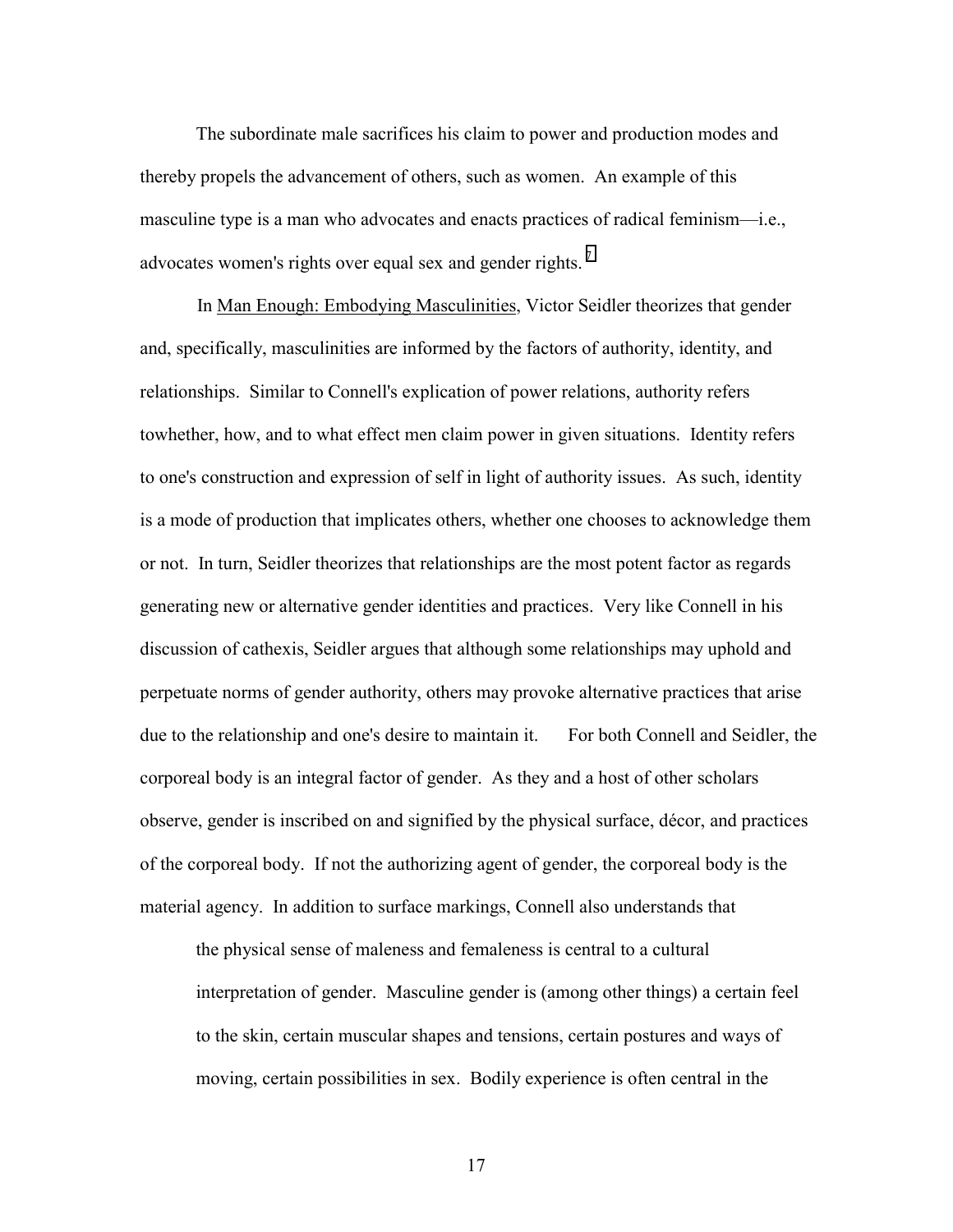memories of our own lives, and this [body memory] features in our understanding of who and what we are. (53)

As the above quote implies, Connell includes physiological sex as a factor in gender construction. It impacts not only our physical experiences but also the interpretive discourses we use to understand them. Since social systems of power and production relations are integral to Connell's understanding of gender, they too impact and are impacted by corporeal sexuality.

In his essay, "For a Sociology of the Body: An Analytical Review," Frank undertakes a more general understanding of the body—its factors, practices, and effects—than do Connell and Seidler. For the reasons I discuss below, I highlight Frank's discourse in my analyses because: (1) like Connell and Seidler, Frank prompts a sociological understanding and articulation of the body; (2) he specifies the body as a changing entity affected by the inter-relationship of corporeality, discourse, and regulating institutions; (3) in initial application, Frank's discursive typology is more flexible than Connell's or Seidler's because it is more general; (4) the general approach allows me to address the range of bodies and genders that construct masculinities in the performances; and (5) Frank urges the researcher to apply the theory from the "body up" (Frank 49). Below, I briefly expand on these five points and then proceed to discuss the particularities of Frank's theory and how I apply it in the study.

In his essay, Frank's aim is to offer a discursive typology and language that allows sociologists, like himself, to describe human behavior that appears to predominate (i.e., is common or shared among many individuals) in a particular society, culture, or community. Thereby, the sociologist may theorize as to the general character, systems,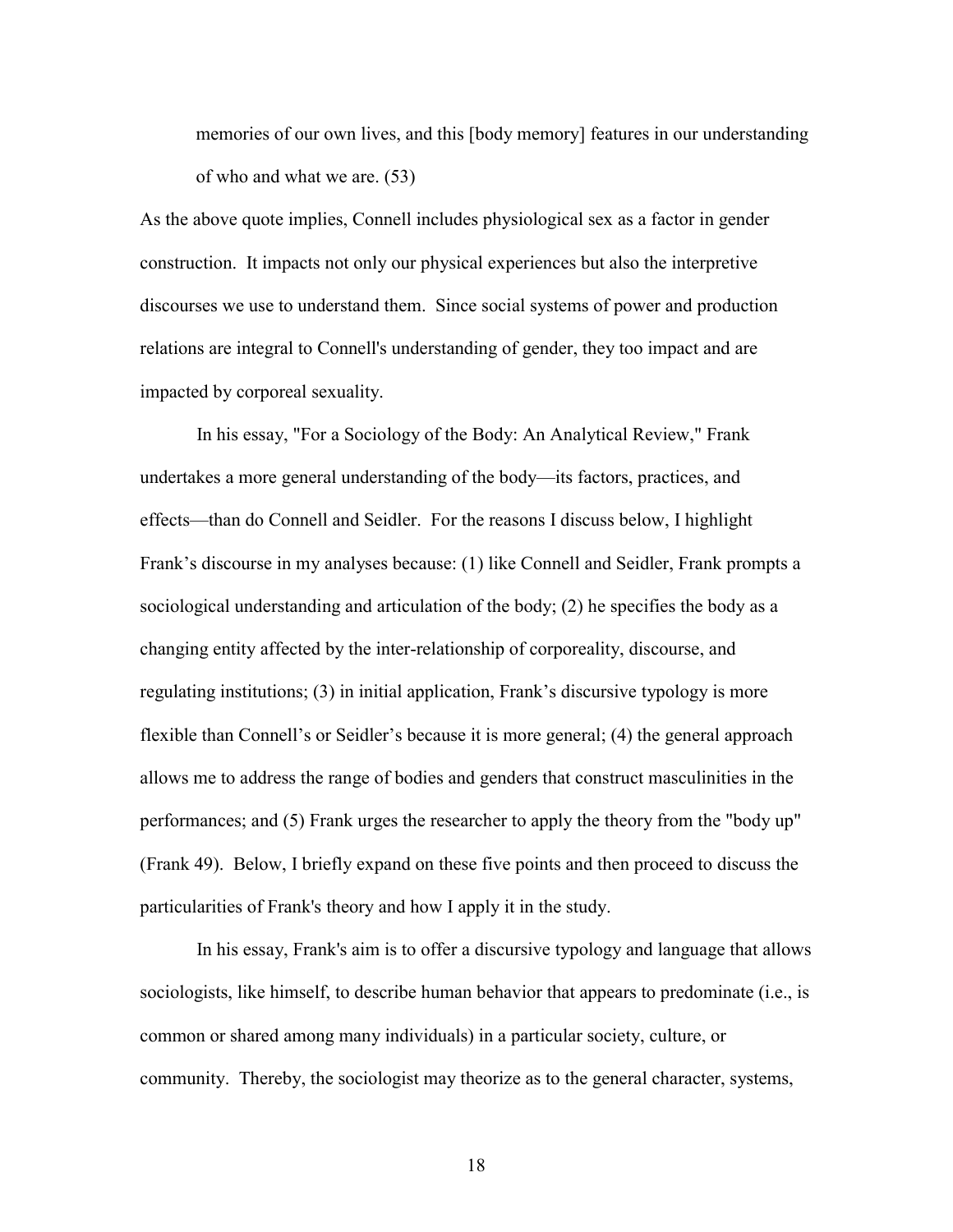values and beliefs of that society. Although informed by a structural discourse and aims, Frank is the first to acknowledge that human behavior is not fixed and that alternative and contesting behaviors constantly interact with and potentially alter the prevailing social norms. In sum, Frank urges a cautious application of his typology, prompting the researcher to acknowledge what appears to be prevalent behavior while also observing any changes in that behavior and any contesting practices. This basic methodology is applicable to the study of theatrical performance texts because, generally, the dramatic conflict in such texts is created by establishing norms (e.g., a fictive world order), which in one way or another are contested. Further, in most theatrical performances, the signifying elements are more unified (structured) than in everyday real life so as to create a heightened sense of the created world and communicate meanings more clearly to the audience. Also, as in many art forms, composers of theatrical texts rely on common or socially-shared signs and codes so as to communicate meanings more efficiently to their audiences if not also more creatively than if they invented their own signifying systems. As noted above, these common signs are typically exaggerated so as to intensify the drama and its messages. Frank's sociology of the body, then, provides me with a discourse that focuses on the social features of the text. It also is a method for viewing that seems quite appropriate to how many theatrical performances construct their dramatic realities and rhetoric, including those I analyze in my study.

Frank understands that the body is constituted by three inter-related factors: corporeality, discourses, and institutions. Corporeal substance refers to the material body itself and the literal actions it performs. Discourses are those ways we make sense of the body. According to Frank, "discourses imply mappings of the body's possibilities and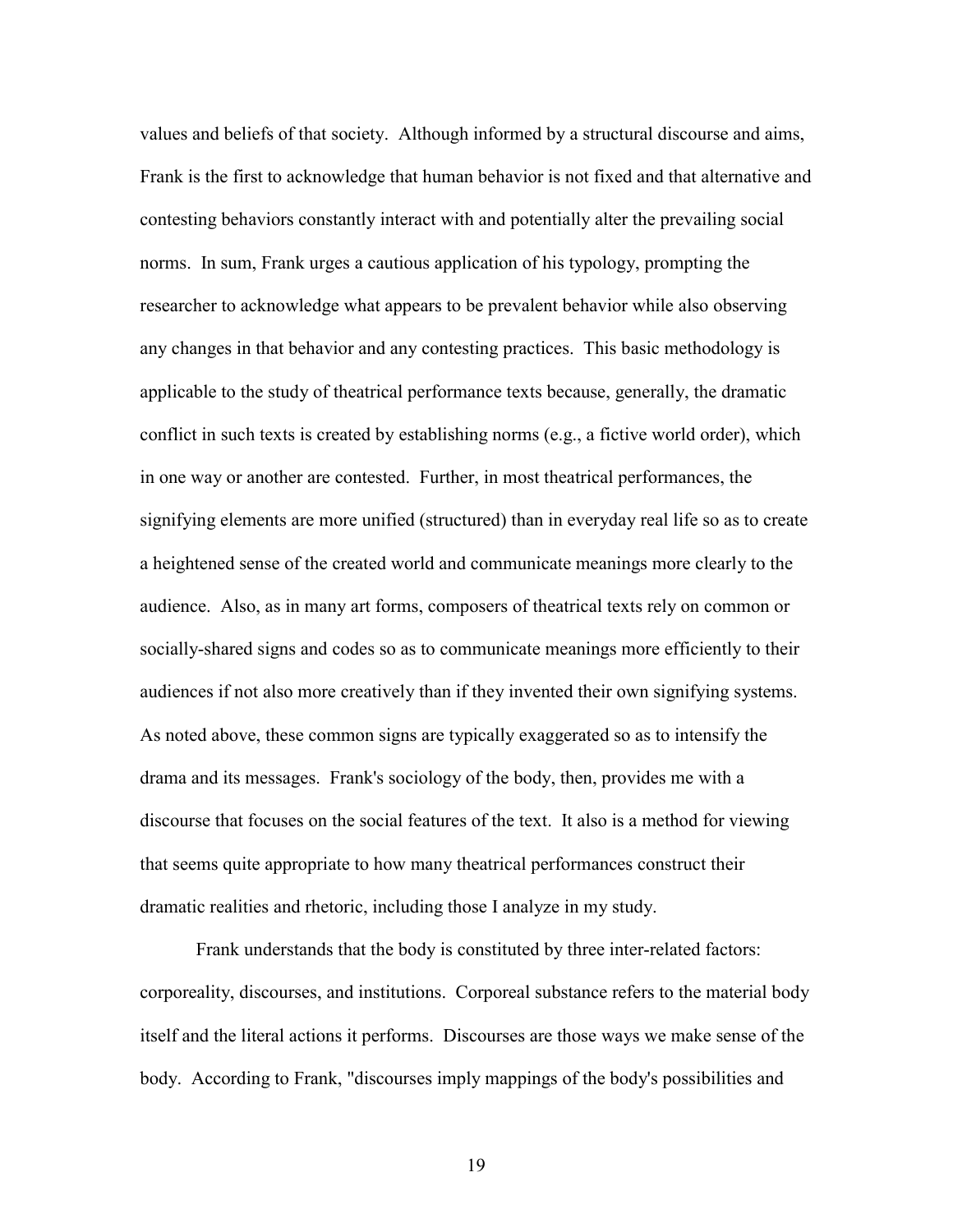limitations, which bodies experience as already there for their self understanding" (48). For example, the practices and aims of body builders are informed by discourses of physiology (muscular development), aesthetics (beauty), image or product consumption (commercialism), and gender identity. Institutions have official license to regulate the body. "Specific ... within both space and time," an institution is and is represented by "a physical space" where official rules or laws regarding human behavior are generated (Frank 49). The American Bodybuilder's Association, the American Medical Association, and the gym are institutions that authorize and prescribe rules that mandate what a body builder may or may not do.

The merits of Frank's understanding of the body are threefold. First, unlike some body and gender theorists, Frank offers a definition for the body rather than assume we all agree as to what the body is. Second, his definition acknowledges, integrates, and extends factors that some theorists tend to separate or ignore. That is, for Frank, the body is neither constituted by just language (discourses) nor does it necessarily escape the constraints of language, for example, by means of corporeal pleasure or pain—although depending on the particular body and its situation it may well desire or be forced to do so.<sup>[8](#page-42-0)</sup> In addition to corporeality and discourses, Frank understands that institutionalized laws play a significant part in how we behave. While discourse may be used to interpret, uphold or condemn laws, the regulatory function of laws is irrefutable. For example, should a teacher show up to class naked, he will face punitive measures regardless of how he or others interpret the action. Third, as Frank explains, although the three factors inter-relate, their significance alters given the particular situation. Corporeality may be more significant to meaning-making in one situation than discourses or regulatory laws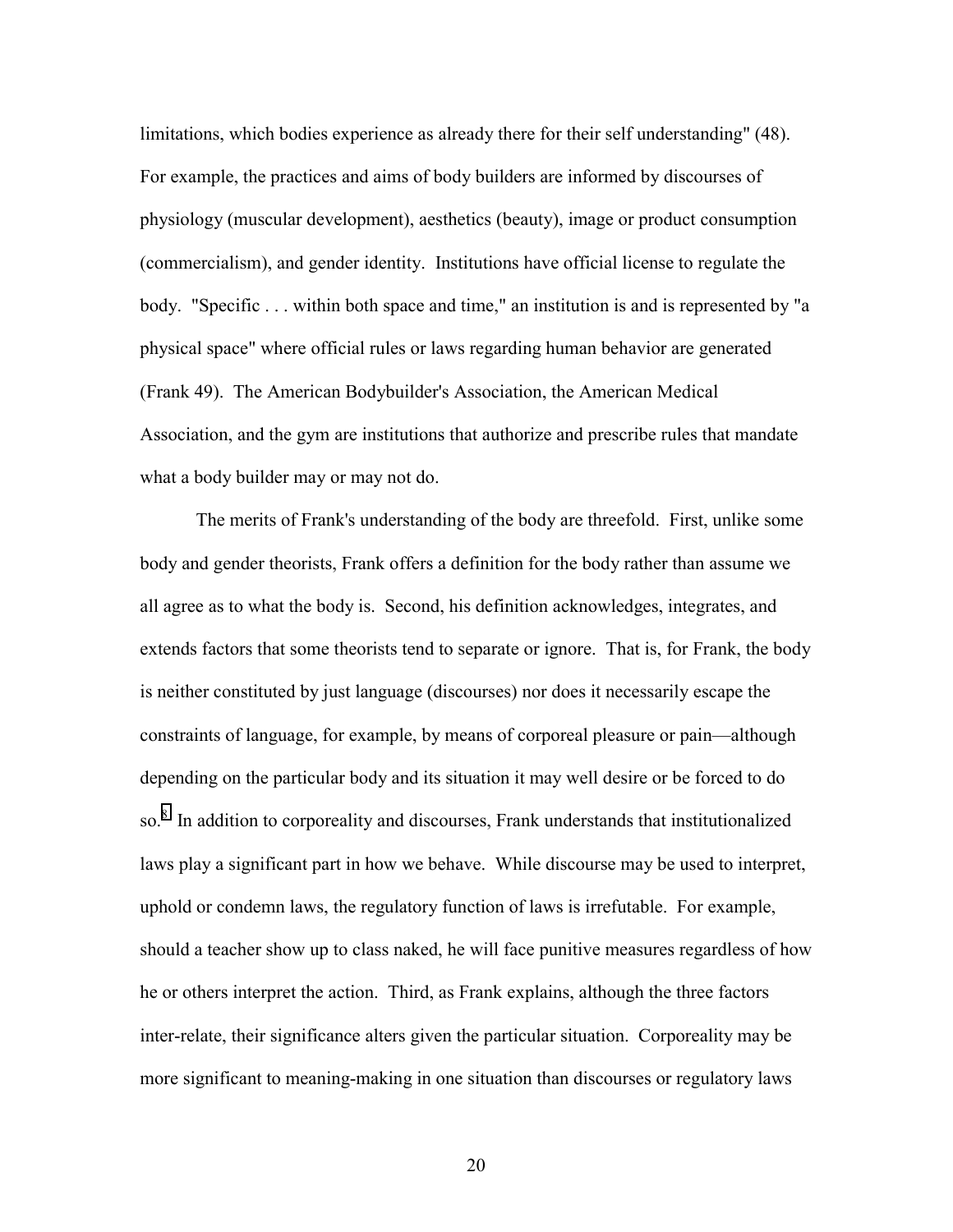whereas, a moment later, discourses may claim precedence. It depends. For instance, initially, I understand my decision to wear a tuxedo and dress shoes to a formal party in terms of class, gender, and aesthetic discourses whereas, ninety minutes into the event, I understand my decision in largely corporeal terms: the tie is restricting, the French cuffs are rubbing my wrists raw, and the toe box of the shoes is cramping my feet. Who cares about class or being a gentleman? Frank, then, has developed a definition that activates what I speculate most (post-structuralist) body theorists believe: namely, most bodies are in a constant state of flux, moving from one situation to the next, confronting different rules and expectations, interpreting them and selecting behavior that addresses, or not, the situation, rules and expectations at hand. In my analyses of the selected performances, I use this aspect of Frank's theory to determine which factor(s) the masculine character types seem to stress in their articulation and enactment of gender. For example, one character may understand his masculinity as largely a corporeal experience whereas another may stress how the social laws of his culture have regulated and constrained his masculine identity and, perhaps, over the course and by means of his discursive monologue, he attempts to break or alter those constraints.

At first glance, Frank's typology may appear to be a limited and inflexible system for categorizing the body and certainly it could be applied in such a way. However, as Frank urges, if the typology is understood as a general discourse that the researcher specifies in terms of the observed behavior, then it proves to offer expansive and flexible interpretive possibilities. In other words, the four social body types Frank discusses are but starting or germinating points for analysis. The observed behavior may adhere quite closely to the characteristics of a particular type, alter or integrate characteristics of the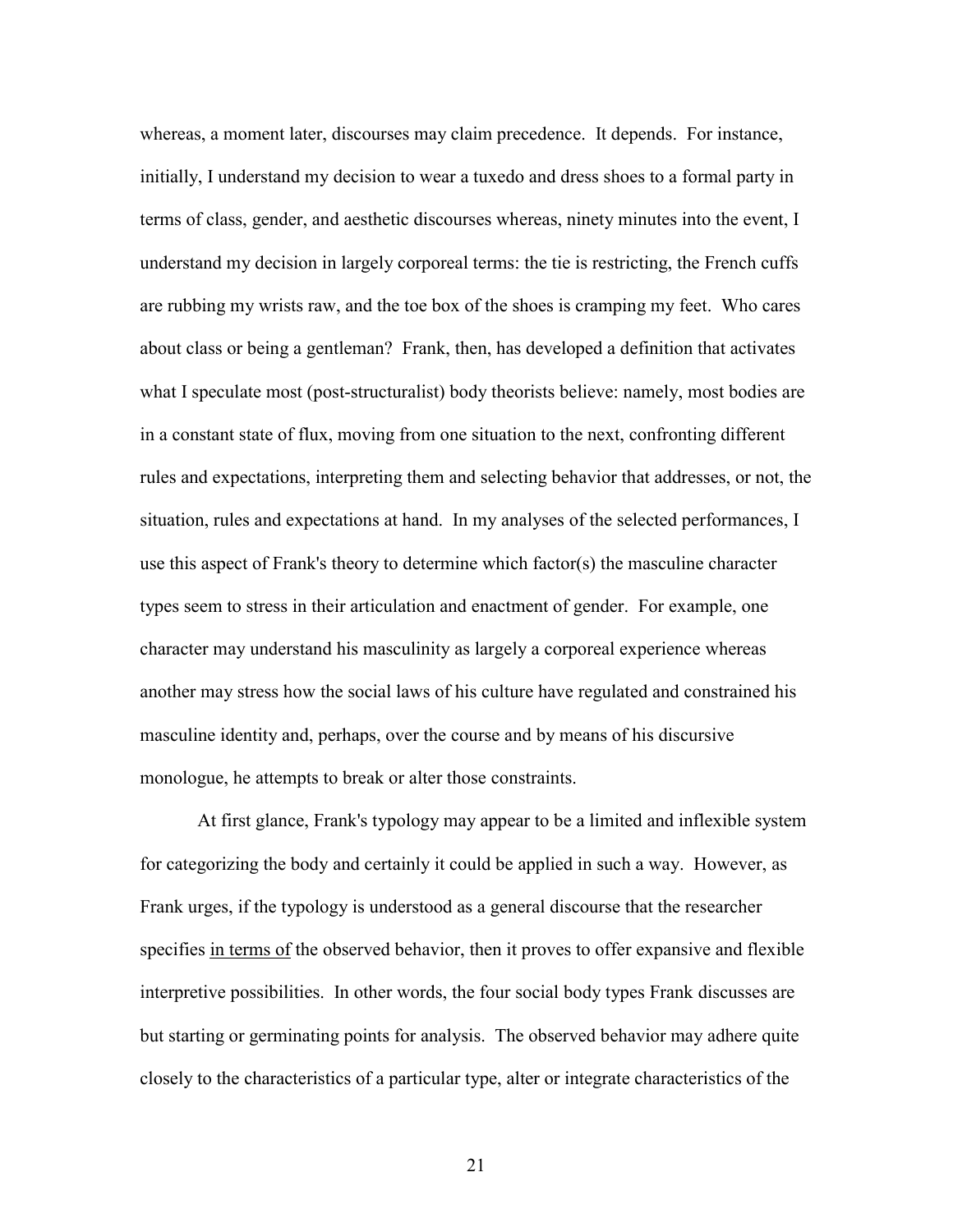different types, move between types over the course of time, or perhaps not adhere at all. Of course, the alterations and deviations are just as significant to understanding how a particular body views and constructs itself as the seeming adherences.

Further, it should be noted that the four general types Frank offers are quite common to scholarship on the body. In other words, Frank is not the first to identify and discuss the types as evocative of socially-shared behavior in western societies and cultures. In his discussion of the various types, Frank acknowledges and integrates the scholarship of social-cultural theorists who have contributed to his study—e.g., Foucault on discipline; Baudrillard and Bourdieu on consumption; Theweleit and Gregor on domination; and, initially anyway, Bakhtin on communicative praxis. One merit of Frank's project is that he devises an interpretive method that includes all these general types. Thereby, he prompts the researcher to view each in relation to the others, to watch for the alterations and deviations I mentioned above, and to consider the operations of multiple rather than singular body orientations within a given situation. Lastly, and due perhaps to the sheer range of his project, Frank's discussion of the various types is more descriptive than prescriptive, although he certainly entertains the evaluative positions of, for example, Foucault on capitalist discipline and Baudrillard on the sad state of consuming bodies. The merit of Frank's descriptive orientation is that it urges the researcher to do likewise—i.e., to move toward an evaluative position after having described and interpreted the particularities of the observed behavior. As a result, we learn to specify how a body or body type functions and, in turn, we realize the multiplicity of functions attributable to bodies and body types.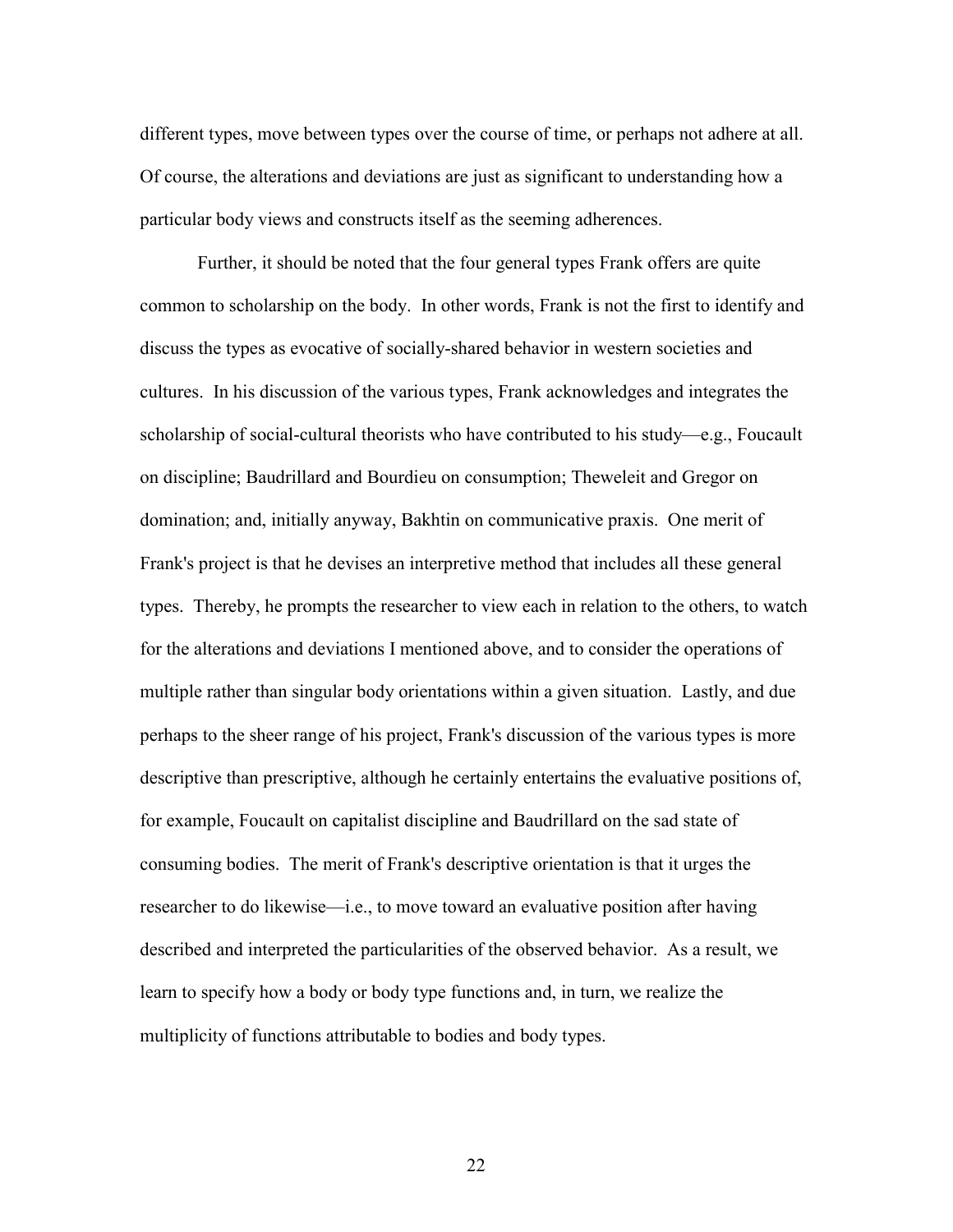The broad nature of Frank's typology allows me to address the range of bodies and genders that construct masculinities in the four performance art monologues. While Connell and Seidler's theories are certainly applicable in all cases, Frank's more general approach makes ample room for the possibilities of women performing men, of a feminine masculinity, and of an "ideal" gender construct, such as the one that can be advanced in a fictive (performance) text. In other words, because Frank's typology is not centered in masculinities, it may offer new or alternative ways to conceive of and discuss masculinities.

Frank urges researchers to begin their study from "the body up" (49); that is, to carefully observe and describe behavior before one moves to interpret and evaluate it. Further, Frank tends to locate authority for behavior in the living body that performs or enacts it. At a conscious or subconscious level, we choose the bodies we construct and enact as compared to being acted on by some outside invisible force. For example, in cases of mental or physical domination, Frank urges us to specify the dominating agent and agency; to locate it in a body(-ies) acting on another body(-ies). Frank's promptings here implicate a research focus that locates the human body (corporeality, discourses, and institutions) in praxis and, ultimately, holds human beings responsible for the behavior they construct, enact, and perpetuate.

The first step in Frank's methodology is to describe the body in terms of how it behaves. In light of that behavior, the researcher is to question and identify the body's understanding of itself in relation to four key forces or drives: control, desire, self, and other. As I note below, Connell's theory of masculinity as a function of cathexis, power and production relations and Seidler's notion that masculine identities are impacted by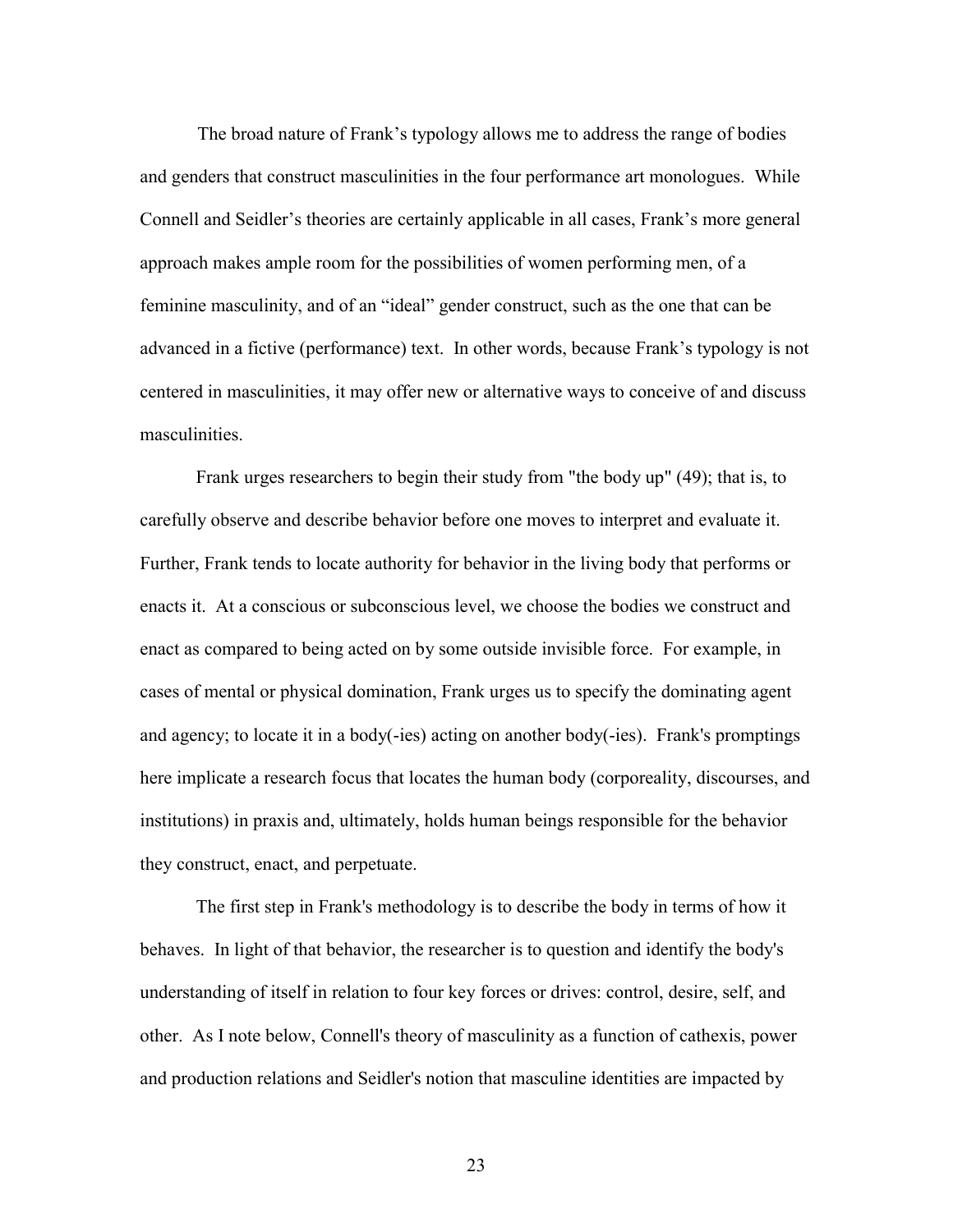power relations and human interactions correspond to Frank's forces or drives. By noting the connections, I hope to imply how the three theories relate and how Frank's theory can be specified to a discussion of gender and masculinities.

According to Frank, a body understands itself as in control or not, or existing somewhere on a continuum between extremes. Desire for control depends on the individual and her understanding of the body—i.e., corporeality, discourses, and regulatory laws—within the given situation. Control manifests itself in predictable, often repeated behavior and practices. In their discussions, both Connell and Seidler characterize power as a control issue and observe that for many masculinities and regardless of the situation it is a desired attribute.

As regards desire, Frank suggests that a body understands that it either lacks what it desires, is producing what it desires, or that its desires are fulfilled. Since the objects of our desires are variable (e.g., sexual pleasure, spiritual transcendence, material items, control over others), so too is the behavior we enact to fulfill or retain them. In Connell's theory, this drive is specified as cathexis or "emotional attachment" (74). Connell also implicates this drive when he discusses how men desire or feel obligated to enact a key part in the production and perpetuation of our social systems.

The body also understands itself and its actions in terms of whether the internal mind or "self" is connected to the corporeal body or desires a connection given the situation. Clearly this drive is impacted by religious and philosophical discourses on the merits and drawbacks of a mind-body split, should such a split even exist. Evident manifestations of dissociation include religious and other meditation practices aimed at transcendence, near-death experiences, and the taking of hallucinogenic drugs. Evident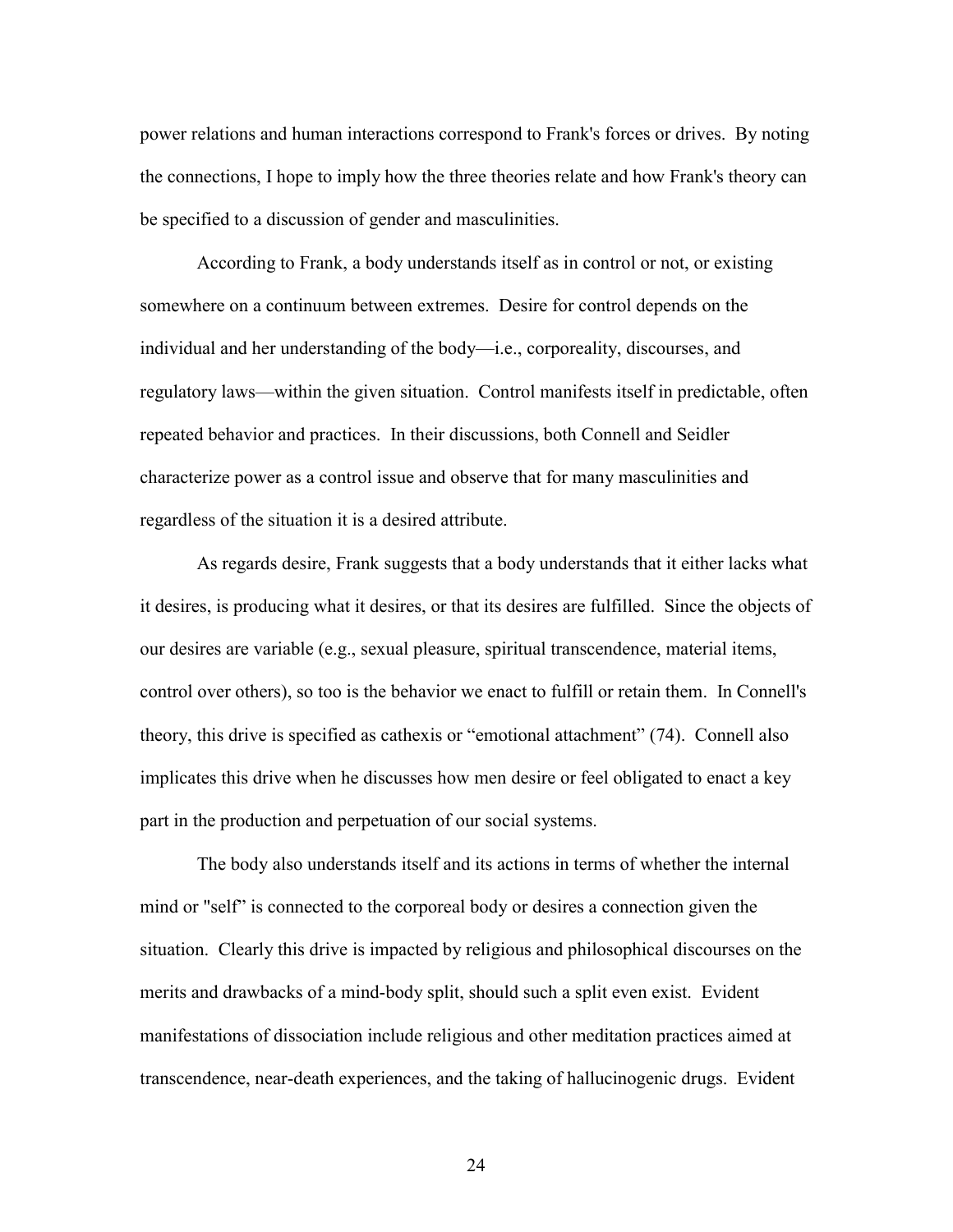manifestations of association are practices where corporeality is the key factor in the formation of one's identity or self—e.g., experiences of corporeal pleasure or pain and the consumption and display of clothing and other decor on the body's surface.

The drive of "other" refers to the body understanding its behavior as dyadic or monadic: to do a given action, the body requires the physical presence of others or it does not. Dyadic "need" is frequently determined by one's perception or preference. For instance, one individual may feel she needs a partner to have sex while another does not. Further, communication technologies such as the telephone, cellular phone, and the internet fulfill dyadic needs for many. Conversations, meetings, marriages, game playing, travel, shopping, and sex can occur now in virtual spaces with virtual others. The extent to which we, as individuals and a community, substitute virtual others for corporeal others has and will affect our understanding of what constitutes the body and its solo, pair, and group practices.<sup>[9](#page-42-0)</sup> Seidler's notion that masculine identity is significantly affected by one's relationship with others corresponds to this particular drive.

The body's understanding of itself in relation to these key forces or drives results in different combinations and, in his typology, Frank highlights four he feels are most common to occidental societies and cultures. He identifies the four types as the disciplined body, the consumer or mirroring body, the dominating body, and the communicative body. Again, it is imperative to understand that these categories are flexible and serve as germinating points for analysis.

The key trait of the disciplined body is that it understands that it lacks what it desires. This understanding stems from its desire to attain an outside ideal, whether it is material or spiritual. A Hindu, for example, may desire to connect to the elemental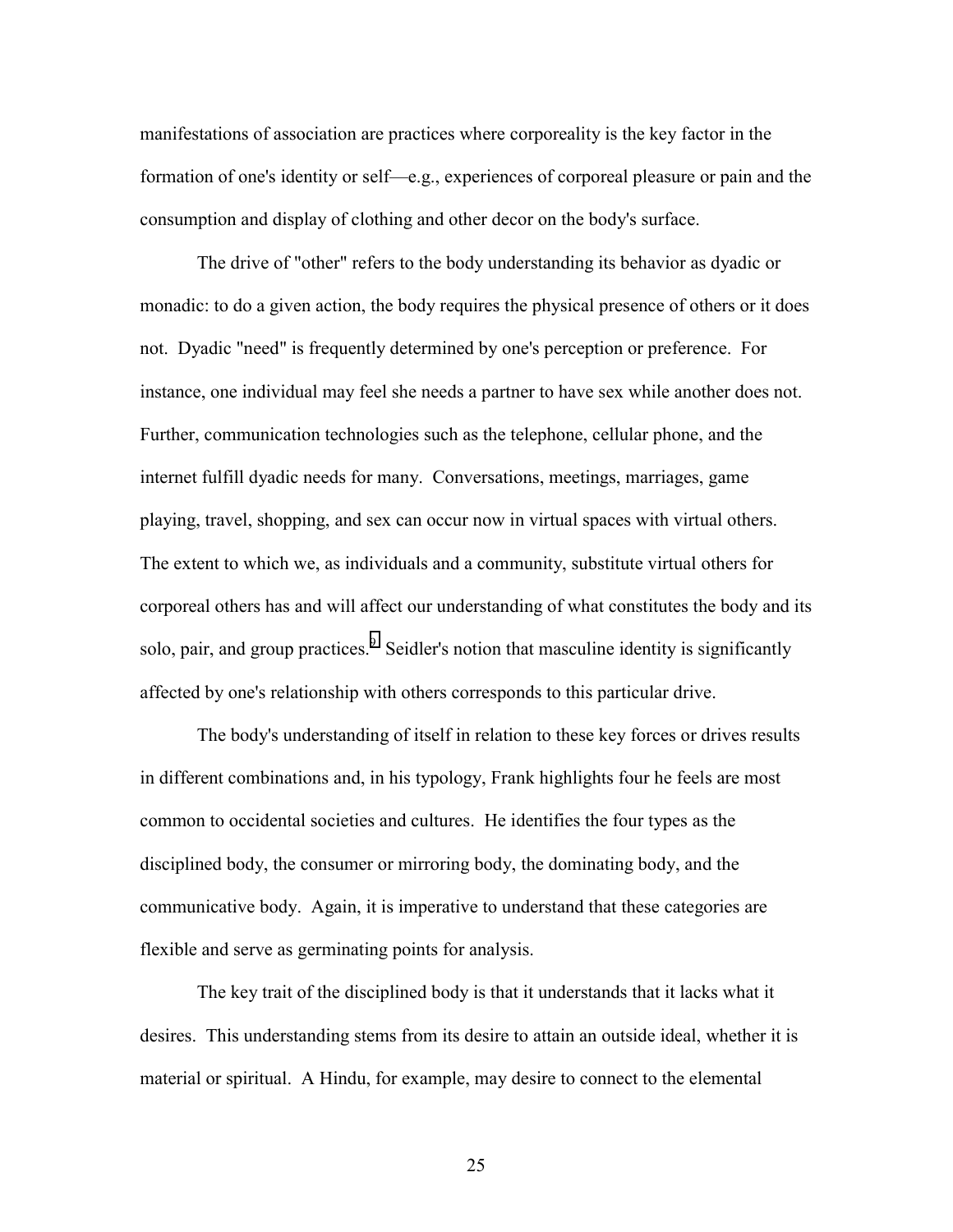energy of the universe, a runner may desire to run a four minute mile, or an anorexic may desire to disappear. To remedy the lack, the body engages in a disciplinary regimen that renders the body predictable or in control. Since the regimen may be painful or boring or have as its objective mental or spiritual transcendence, the mind disassociates from its corporeality. Self-identity is located in the ideal, not the corporeal act. The ideal gives meaning to the act. Characteristically, the disciplined body is monadic. It does not need the corporeal presence of others to engage in its disciplinary regimen. In fact, the presence of others may counter-act the discipline and its objectives. Alternatives here are disciplinary regimens that have as their aim a collective identity. Military training, for example, seeks to instill a unified and dependent identity among the trainees.

The characteristic act of the mirroring or consumer body is its constant assimilation of material images and products available for its consumption. Although, like a "'shifting screen"' (Baudrillard quoted in Frank 66), the surface of the body changes as it consumes and mirrors different images or products, the constant act of consumption renders the body predictable. It understands itself as in control of the images or products it consumes and how it engages in the act of consumption. Unlike the disciplined body, the mirroring or consumer body locates self-identity in the corporeal body and its act of consumption. Identity is not associated with some outside or transcendent ideal; it is associated with the material and corporeal surface of the body and its ability to assimilate, reflect, mix-and-match the world's images or products as its own. For these reasons, the body understands its actions as monadic, even narcissistic. It does not need others to consume and, in the act of assimilation, the "outside" images or products become one's own. Theoretically, the body takes pleasure in its predictable consumption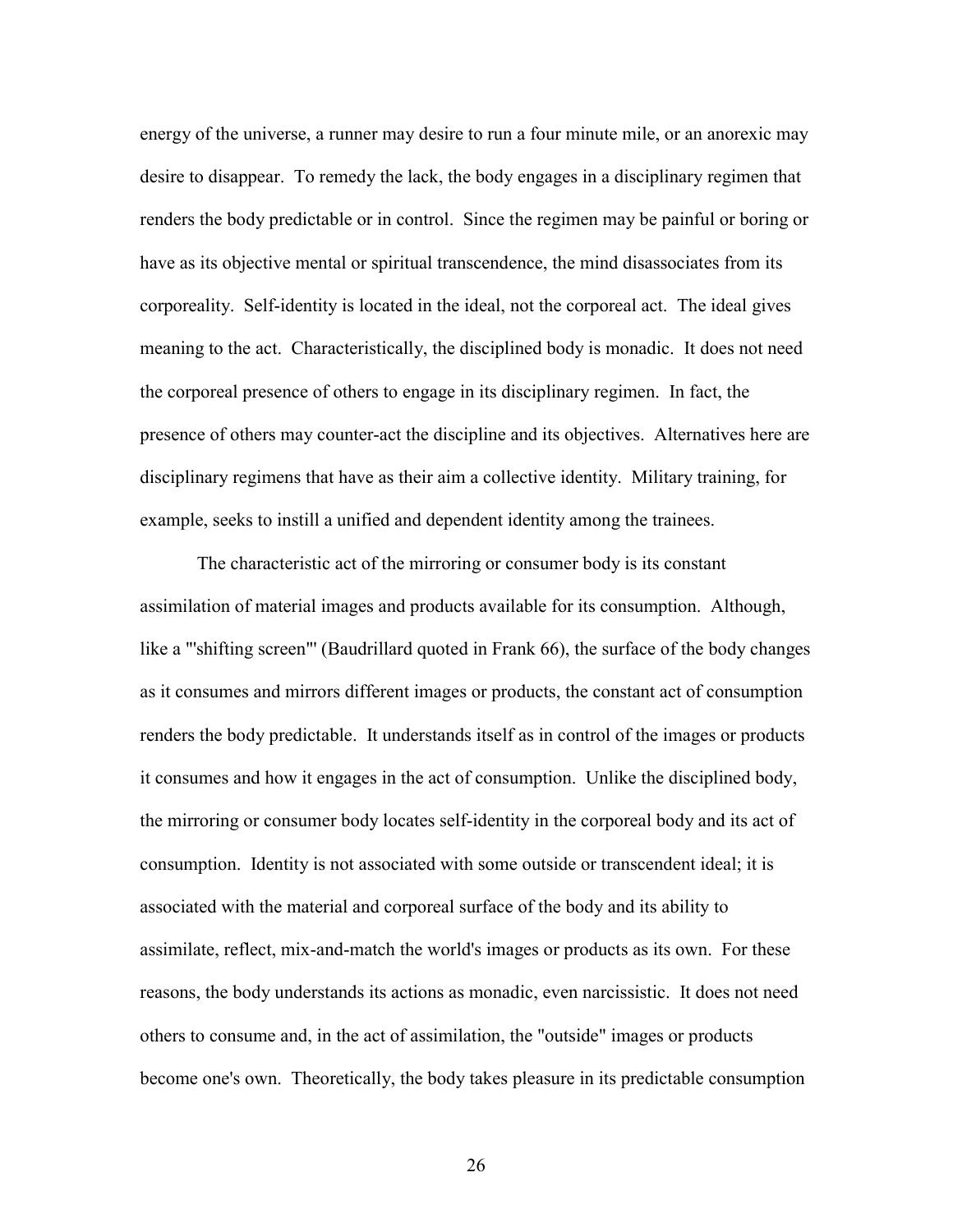of images and its corporeal surface. Frank theorizes, then, that this body understands itself as producing what it desires, at least temporarily. Although a sense of fulfillment may occur for many, I believe certain factors can impact and alter this understanding. For example, the economic class of an individual or group may render the world's images or products inaccessible in both literal and figurative terms. Or a consumer image may be framed and promoted to the extent that it becomes a god-like ideal always just outside the reach of assimilation by mere mortals. For instance, very few women can mirror the enhanced images of models in fashion magazines. A woman's attempt to reflect the ideal may lead to her being dissatisfied with her own body and she may move move to engage disciplinary regimens in an to attempt to achieve the ideal.

The dominating body understands that it lacks what it desires and what it desires most is to be in control and, typically, to be in control of others. In Frank, this desire to control others is theorized in psychological terms: dominating bodies are threatened by others, by their corporeal presence and its potential and/or by their views and values. Dominating bodies seek to silence opposition and, to do so, they take aggressive action against the corporeal bodies that are or that represent the threat. As with a warrior on a battlefield, the literal act of aggression situates the body in an unpredictable situation and calls for contingent based practices. A warrior does not know what his opponent will do. To carry out the acts of domination, the body typically disassociates his identity from the corporeal body and the acts it commits. Like the disciplined body, one's rationale for aggressive behavior is usually located in an abstract or transcendent ideal to which one is committed. The ideal, not the act, defines one's self. And yet, unlike the disciplined body, the dominating body is defined by the presence of others. It takes action because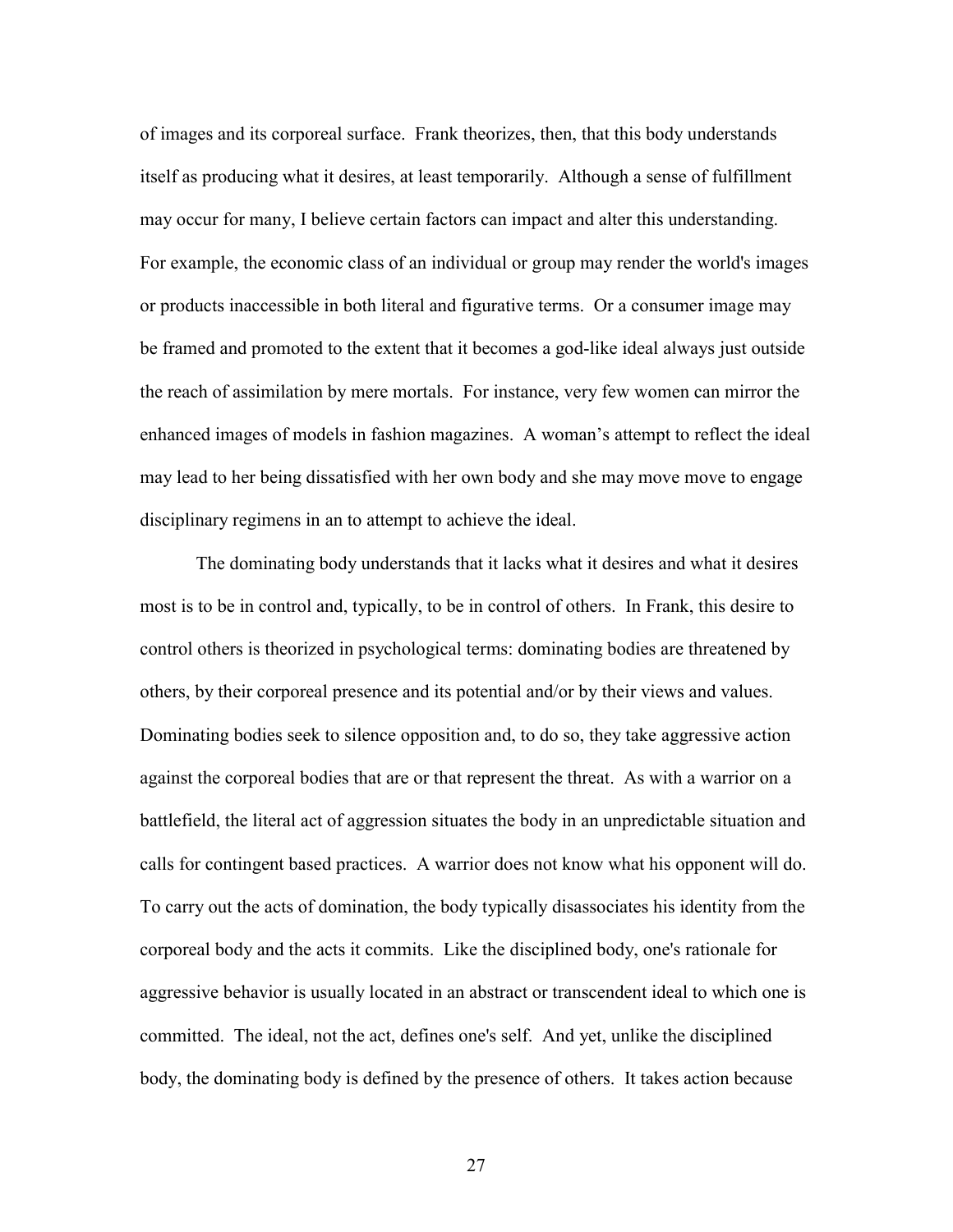of others and the threat they represent. In sum, while the cause and act of domination is dyadic, the ultimate function is monadic control.

In his study, Frank's ideal type is the communicative body.<sup>10</sup> Its key characteristic is its need for and the pleasure it takes in communicating with others. Unlike the dominating body, its dyadic relationship with others is not based in control, rather dialogue. It appreciates the corporeal presence and views of others even though they may differ from one's own. Given the dyadic dynamic, the communicative body is and understands its actions as unpredictable. The give-and-take of conversation, for example, calls for contingent based responses and interchanges. This very process of dyadic inter-dependence produces what the communicative body desires.

Frank theorizes that the communicative body associates its self-identity with the corporeal body. I would suggest, instead, that self-identity is located in the corporeal or virtual presence of the other. One may or may not associate self-identity with one's <u>own</u> corporeal surface but, regardless, one's self-identity is reliant on the presence of a receiver and respondent. For Frank, the communicative body is exemplified by people engaged in open or democratic conversation, by the creative act and event of storytelling, and by dance. Indeed, performance activities figure prominently in Frank's examples although he does not context them in terms of a performance paradigm. While performance is not Frank's area of expertise, he also seems reluctant to theorize the communicative body in terms of performance practices because, for him, a communicative body expresses a "real" or "truthful" self. It does not role-play or veer in the direction of artifice or fiction. Frank's conception then limits the communicative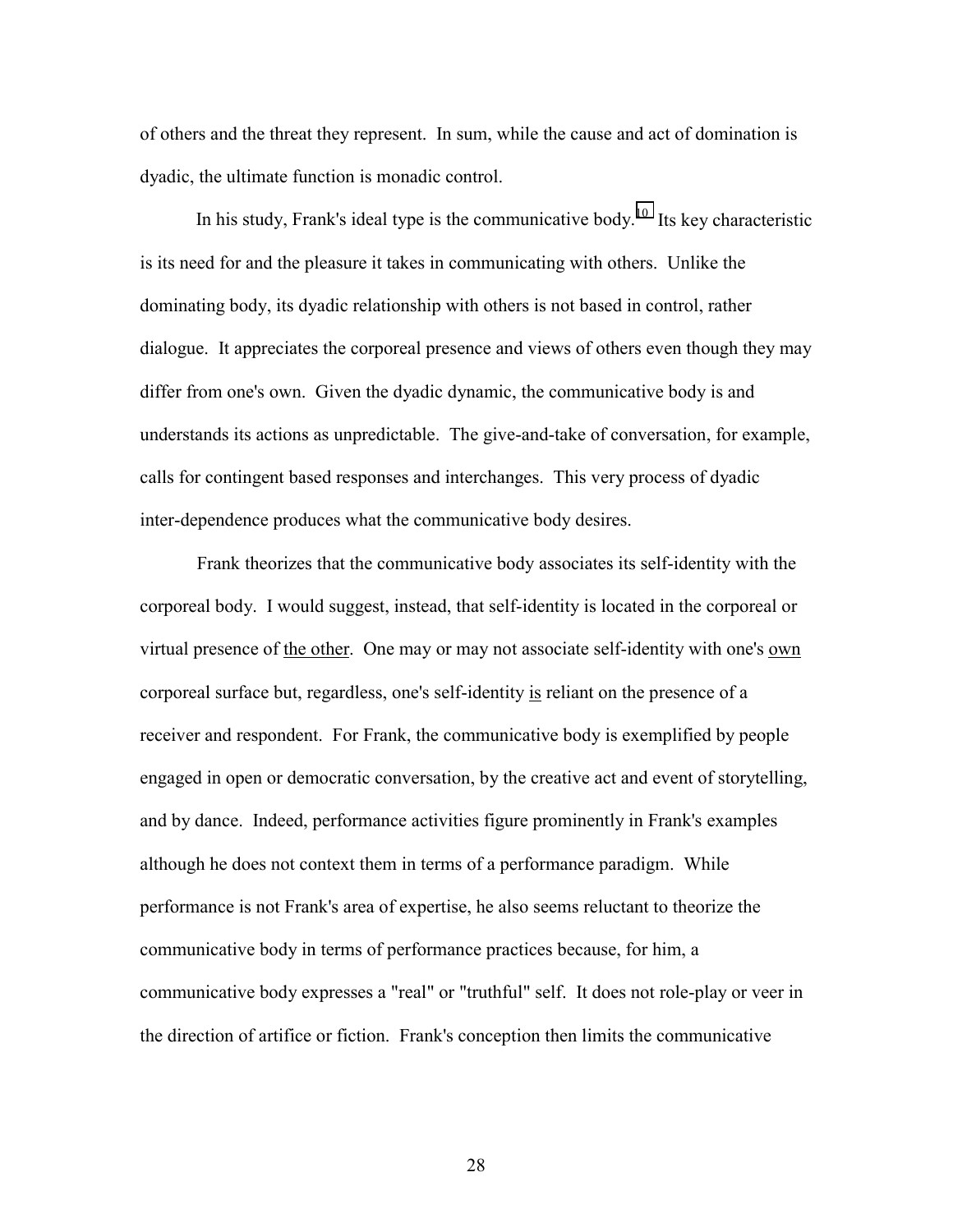body's potential diversity and also its more extreme manifestations, the grotesque and carnivalesque bodies.

For the social literary theorist, M. M. Bakhtin, the concept of carnival is rooted in two inter-related factors, grotesque realism and carnival laughter. Grotesque realism infers the topographical division of the public body into high and low domains and, as Bakhtin writes in Rabelais and His World, "the essential principle of grotesque realism is degradation, that is, the lowering of all that is high, spiritual, ideal, abstract; it is a transfer to the material level, to the sphere of earth and body in their indissoluble unity" (19-20). In the same text, Bakhtin theorizes that the degradation of which he speaks is potentially destructive and regenerative, the lower regions of the body related to "acts of defecation and copulation, conception, pregnancy, and birth" (21). For Bakhtin,

Carnival laughter is the laughter of all the people. Second it is universal in scope; it is directed at all and everyone, including the carnival's participants. The entire world is seen in its droll aspect, in its gay relativity. Third, this laughter is ambivalent: it is gay, triumphant, and at the same time mocking, deriding. It asserts and denies, it buries and revives. (12)

The grotesque and (regenerative) carnival bodies then are extreme versions of Frank's communicative body. First, self-identity is very much situated in corporeal bodies and, further, in what the low domains of bodies can do and affect that high and abstract conceptions cannot. Second, carnival bodies understand themselves as public bodies, representing many and reliant on others in their implicit use of double-voice practices. Third, carnival bodies revel in the contingent and unpredictable nature of their corporeal substance and activities and those of others. As Stallybrass and White offer, carnival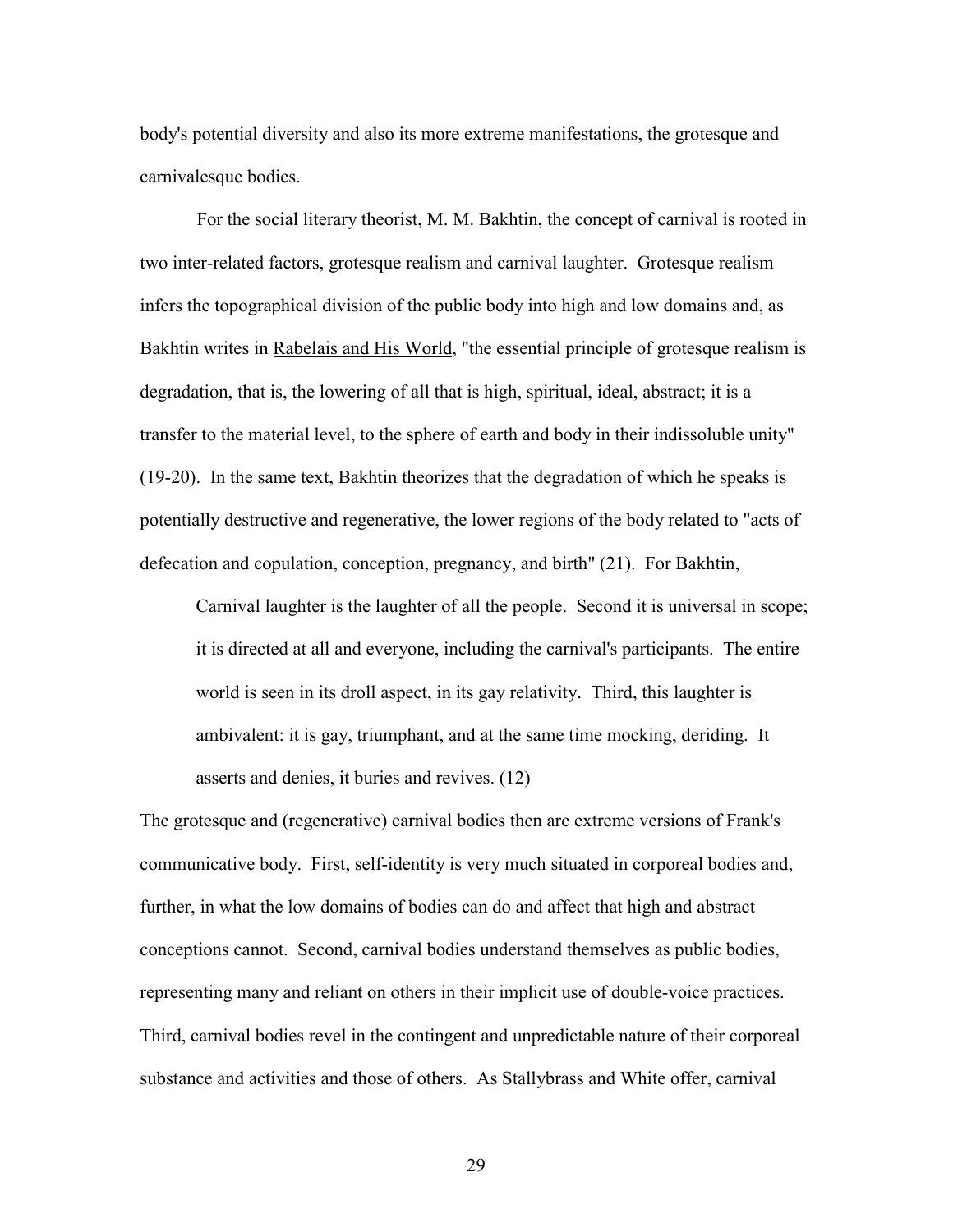bodies represent "a world of topsy-turvy . . . of ceaseless overrunning and excess" (8). In these ways, the bodies understand themselves as producing what they desire; namely, the public invention and expression of unpredictable, hybrid, and excessive corporeal practices that defile and potentially generate new or alternative public identities.

I use Frank's definition of the body and his typology to interpret the masculinities in each piece I analyze. To further specify my interpretation, I draw on Connell's and Seidler's studies. In all cases, my application is guided by an understanding that the masculinities may or may not adhere to the categories and characteristics as defined. Variations and deviations arise, as do multiple body types.

In general, my interpretive aims are to highlight any masculine norms that arise in the performance text and thereby contribute to the overall fictive reality created in and by the piece. Since many of these norms reflect certain social-cultural norms of "real life," I am able to speculate as to what the composer-performer sees to be masculine norms in our society or a particular culture therein. Equally important is my interpretation of any conflicting masculinities since it is often by means of conflict that key meanings are communicated in dramatic and other fictive materials. For instance, in Eric Bogosian's Sex, Drugs, Rock & Roll, the bulk of the masculine characters speak and behave in ways that are quite similar to Frank's characterization of consumer and dominating or aggressive bodies. The proliferation of these types implicates the social norms of the text, its overall fictive world or reality. In conflict with these norms are two or three masculine characters who, in the content of their speeches, reflect Frank's communicative body type. As I discuss at length in Chapter Four, Bogosian seems to locate an alternative and positive model of masculinity in these anomalous characters. As I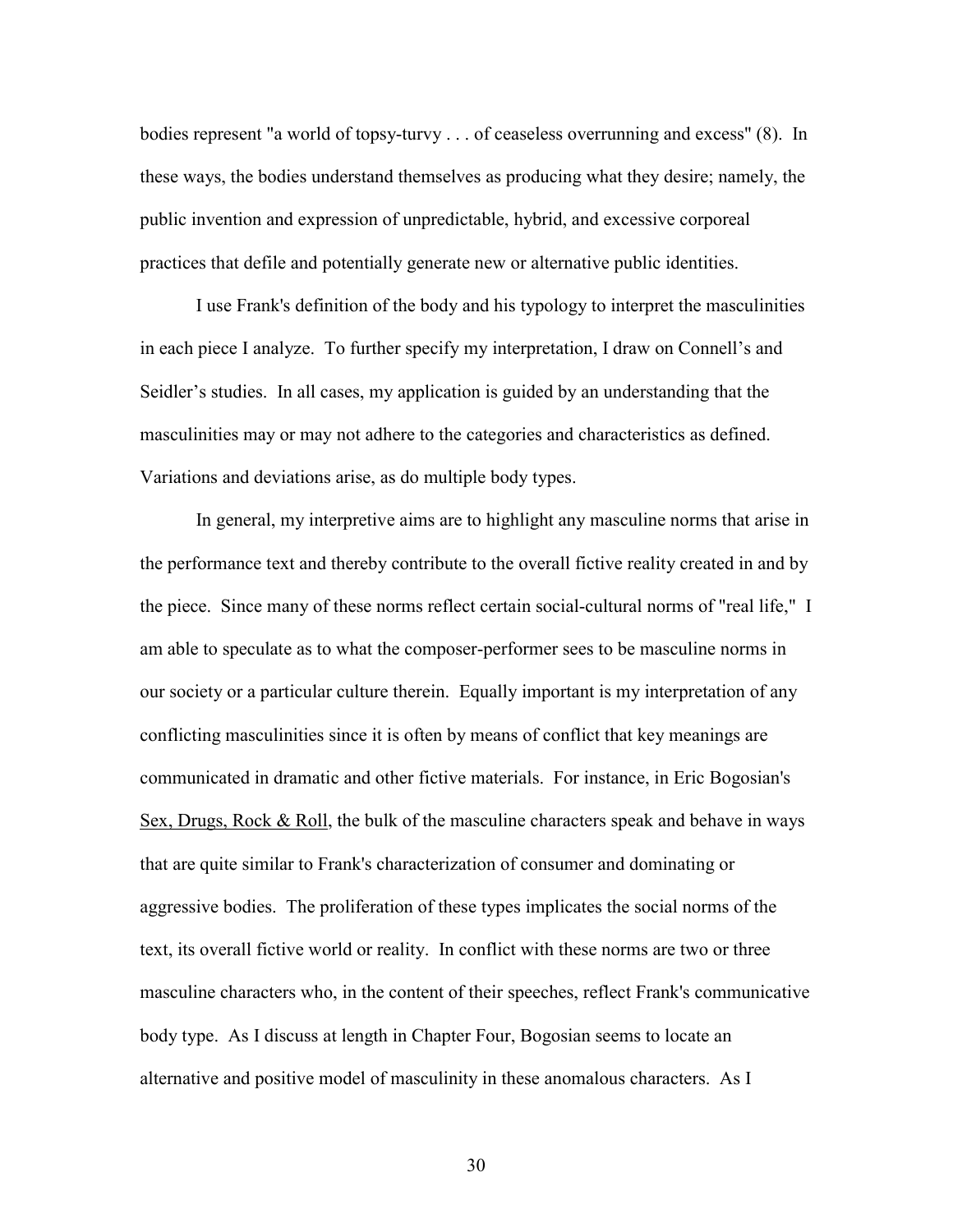interpret them, they constitute the moral center of the performance text. However, while the content of the characters' speeches is aimed at communicative praxis, the language style is indicative of Frank's traits of domination or Connell's hegemonic masculinity. In sum, aggressive rhetoric is used to advance communicative praxis. Although I cannot speak to authorial intent, I theorize how this seeming contradiction or irony functions in terms of the specific characters and the piece as a whole.

In the third phase of my critical interpretation of each performance, I undertake a discussion that addresses just such questions of function. My evaluation is based on my interpretation of the performance and guided by questions that have arisen there. In particular, I am concerned with what appears to be the evaluative stance of the performance as regards gender issues and specifically masculinities, in what ways the critique is advanced to the audience, and what this particular agenda suggests in broader theoretical terms. As regards the first point, I am interested in how the masculine body types are coded in evaluative terms—e.g., as negative or positive models of masculinity; as immoral, amoral, or moral centers in the performance; as "real life" imitations or creative alternatives offered in and by means of the performance.

As regards to how the performance extends its critique, I focus on how representational and presentational modes and techniques are used. One of my main theoretical questions is if and, if so, how the performances extend critique while also meeting the expectations of the commercial (Broadway) marketplace. Understanding that all four performances were popular, my theory is that they attempted critique by means of integrating the two primary modes. My concern then is to specify the critical aim of the integration and evaluate its success or failure.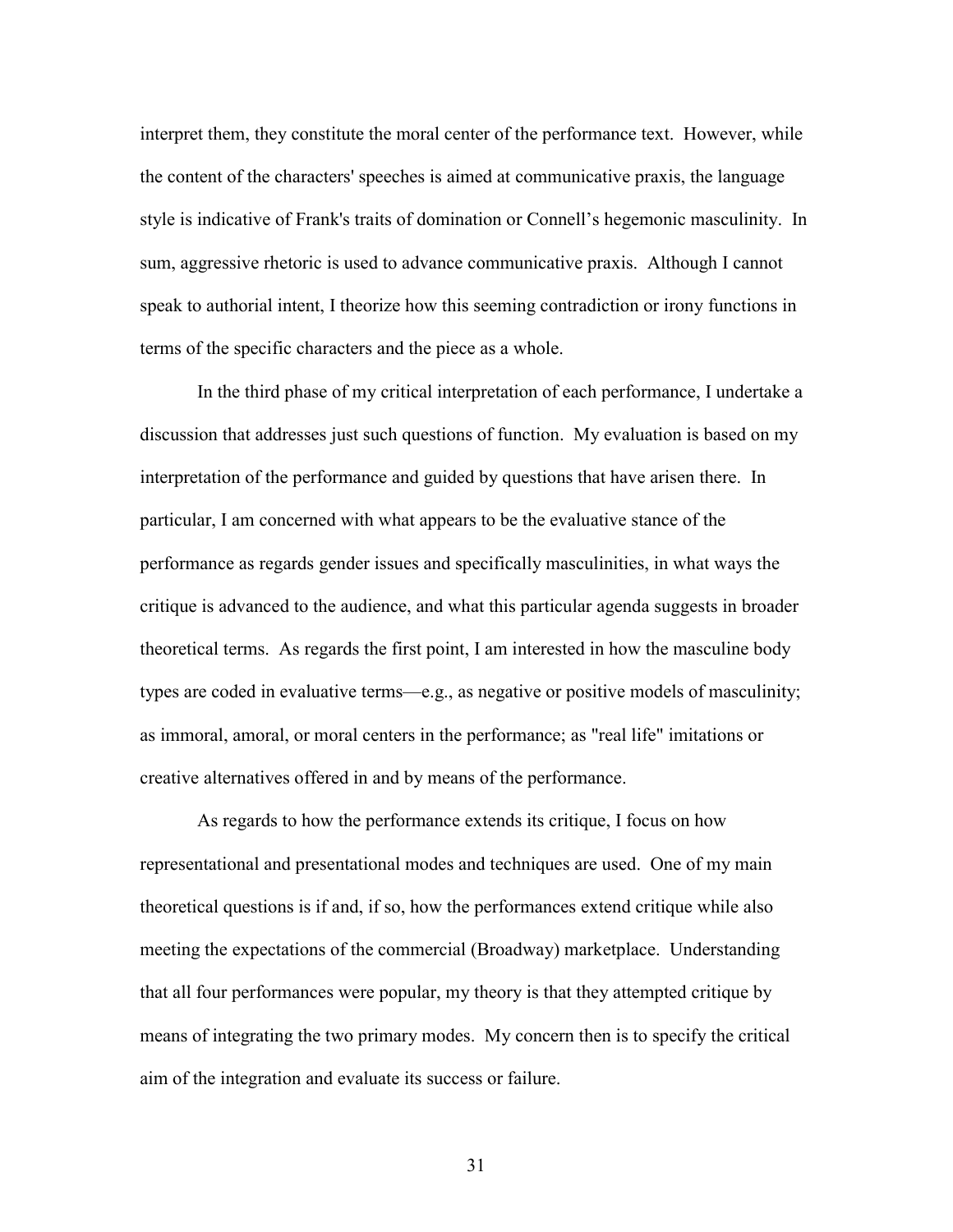In turn, broader theoretical issues and queries are implicated. In Chapter Six, I focus on these concerns directing my discussion toward the social aesthetics of critique within commercial performance, the politics of typifying and individuating masculinities within performance contexts, and the merits and drawbacks of the body and gender discourses I have used to analyze the performances.

## Significance of the Study

I have pursued this study for many reasons. First, within the discipline of oral interpretation-performance studies, it conserves the study of text based performances and contributes to scholarship on the one-person show. Second, and related, it contributes to studies concerned with autoperformance as contexted in the popular commercial marketplace. Thereby, it offers practical and theoretical scholarship regarding the social aesthetics of such an integration. Third, the study supports and contributes to scholarship on masculinities. Fourth, it contributes to body scholarship by promoting and testing a discursive methodology that, to start, highlights body types which the theorist and others deem to be common in Western societies and cultures. Thereby, the method activates a sociology of the body and also body literature.

Within the discipline of oral interpretation, now performance studies, a somewhat contrived battle has arisen between those who lament the apparent lack of (written or literary) text based performances and scholarship and those who apparently celebrate the same by studying oral and other non-literary performance practices. The battle is contrived in so far as literary texts continue to be studied and performed by theorists and practitioners across the world. Indeed, from student experiments to amateur and professional performances, many of those working in the genre of autoperformance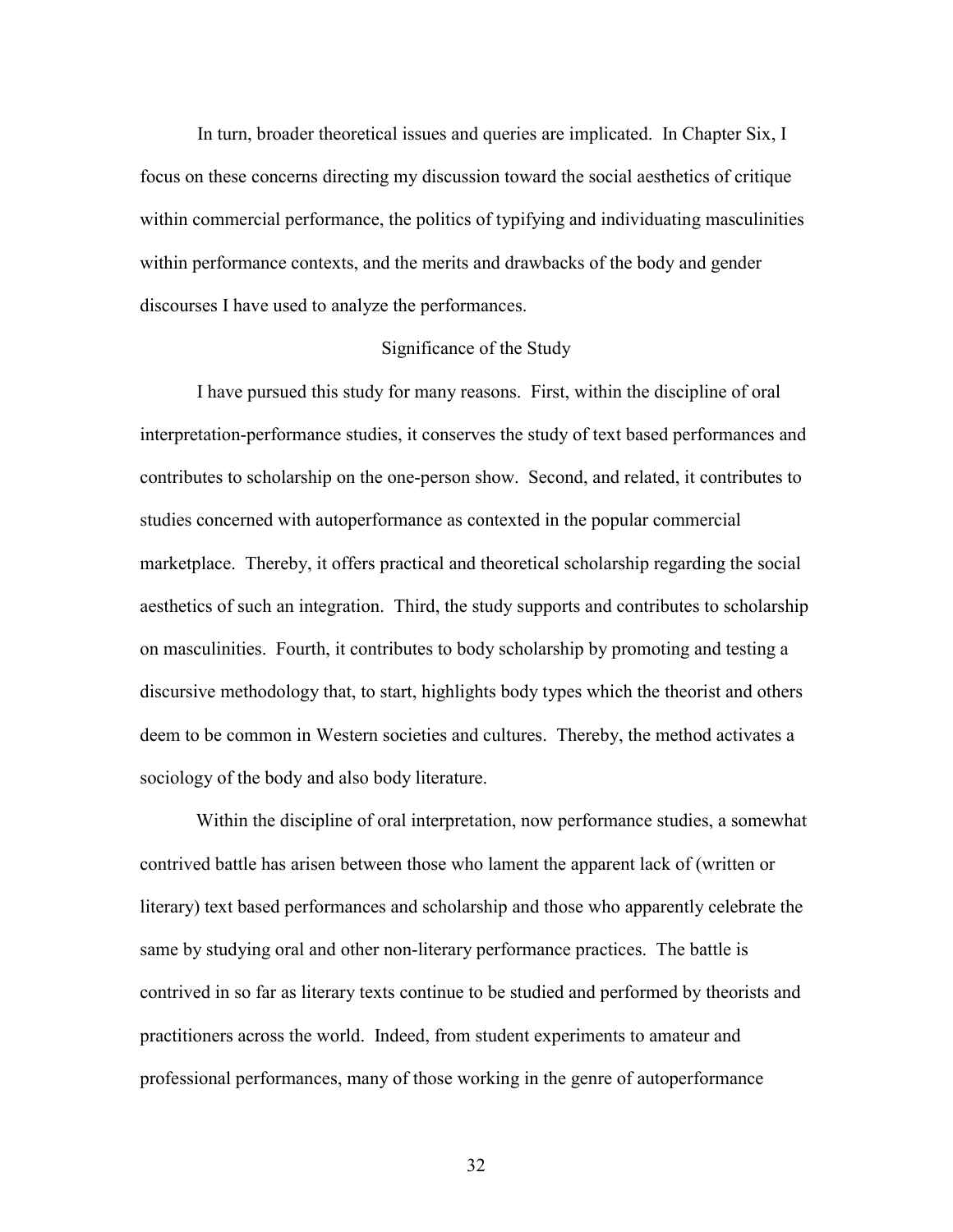compose highly refined written texts in which they draw on well known literary conventions. More to the point then, and as Paul Edwards so eloquently discusses in his monograph, our paradigm for study has changed. Whereas performance and performance scholarship was once informed by a literary canon and new critical perspectives, our research is now largely informed by a canon of post-structural theories (Edwards 12-13). Initially, one of the limitations of this paradigm switch was that the study of a practice like autoperformance was dissociated from both its literary and theatrical traditions.<sup>11</sup> The dissociation was not faulty as much as it limited how we comprehended, evaluated, and theorized autoperformance. It also contributed to the "battle" noted above. In the study, I address these issues indirectly by selecting a set of autoperformances that are based on highly refined written texts and, in addition to gender and body theories, using a discursive tool that is common to both literary and performance aesthetics—i.e., representational and presentational modes and conventions. By making these connections, I hope to avoid the above-noted limitations and confirm the links between "oral interpretation" and "performance studies."

In both professional and academic theatre and performance studies, autoperformance is a current hot topic.<sup>12</sup> The performances I analyze fall within this genre and are composed for the popular commercial stage as well. As I discussed above, this fusion of popularized autoperformance appears to entertain contradictory aims. By analyzing how the fusion operates and to what effects, I hope to contribute to our understanding of how more radical or experimental performance practices, common in the performance studies classroom and professional "fringe" venues, might be adjusted so as to meet and alter popular expectations and aims. On the other hand, the study also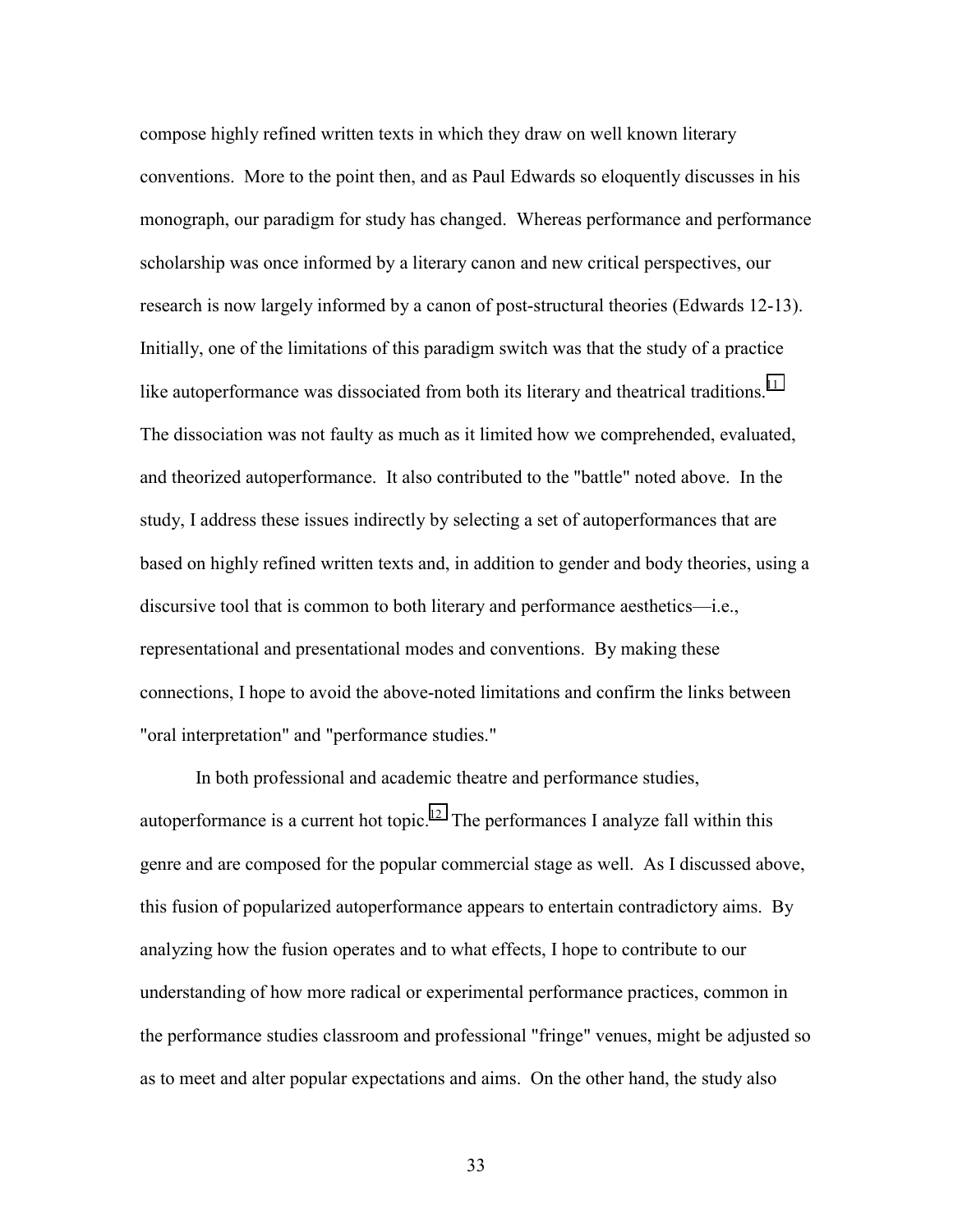highlights when the adjustments are too great in so far as they displace the critical exigency of deconstructing practices. In either case, the study contributes to our understanding of the relationship between so called dominant and emergent ideas and practices and how this relationship operates in solo performance on the commercial stage.

The study also contributes to the relatively new field of research on masculinities. In the study, I apply and test the theories of masculinity as offered by Connell, Seidler, and others. Issues regarding gender authority or power, modes of gender production, the impact of relationships, and one's desire or attraction for others inform my analyses and also are tested in terms of their relevancy to the particular texts being analyzed. On that point, because the selected texts are fictive, my study contributes less to an understanding of how masculinities are enacted in everyday "real life" (as theorized anyway), and more to how masculinities are represented in performance art monologues on the popular theatrical stage. As such, my study offers and analyzes meta-perspectives on gender performance. If, as Judith Butler argues, gender in everyday life is performative, "a *stylized repetition of acts*" (140: emphasis in original), then a study of deliberately-constructed (re-)performances of gender will highlight not only what the composer-performer deems as significant "acts" of gender but also the mode or agency of stylization. Further, a performance may prove to re-stylize a stylistic mode so as to deconstruct "real life" gender constructs and offer alternative possibilities for gender practice. Lastly, the study of fictive performances of gender confirms that gender is or can be constructed and hence de- and re-constructed. In this way, the study validates performance as both a subject and method of studying gender.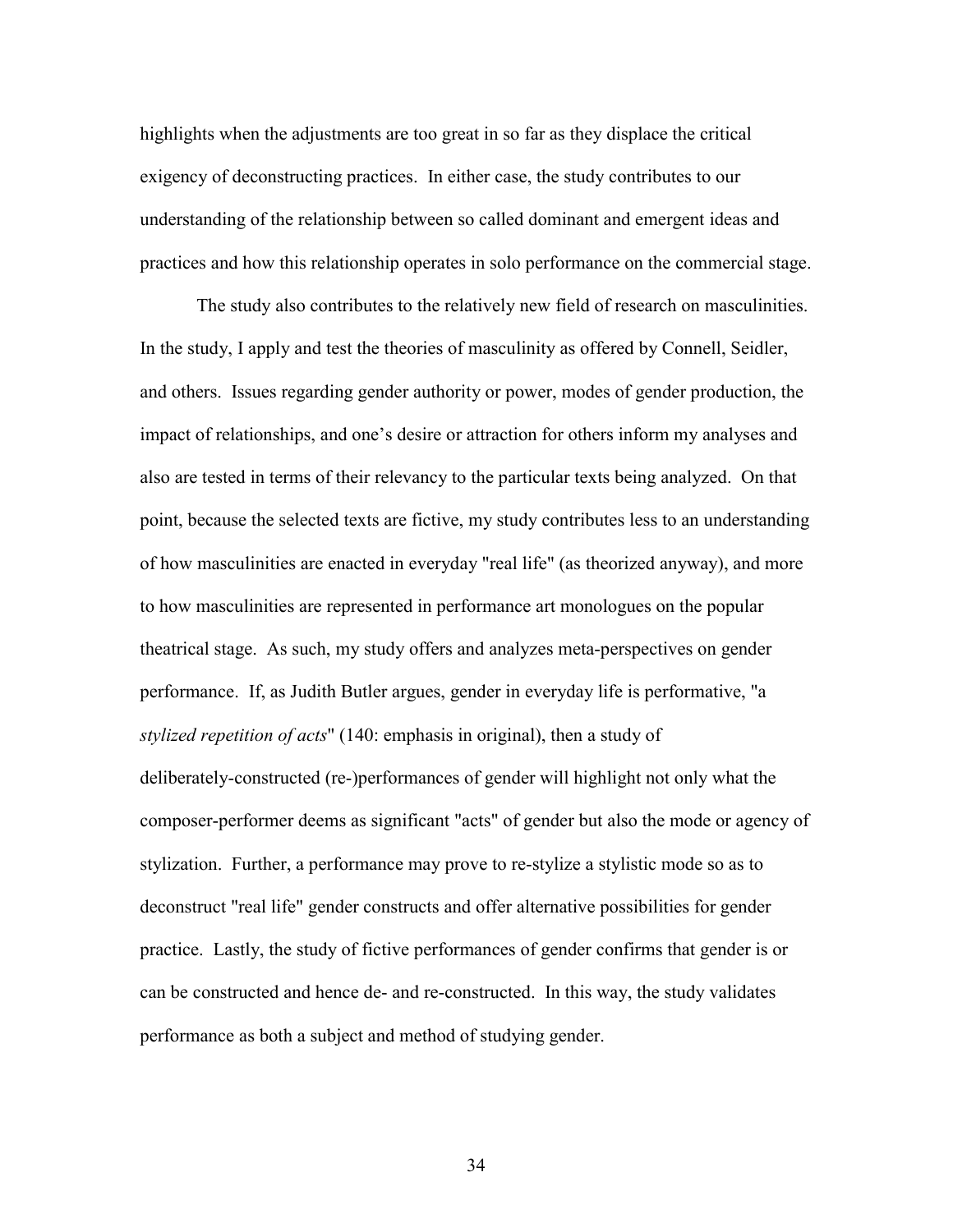The study also contributes to scholarship on the body by advocating and testing a discursive methodology that is based on social body types that Frank and others deem to be common in occidental societies and cultures. As I discussed above, the use of social(-ized) body types to construct or deconstruct human behavior is commonplace in structural and post-structural theories of the body and in fictive performance texts such as those I am studying. A guiding question then is to what extent the particularities of autobiographical content conform to the social body typology. In other words, the study directs focus toward the signifying impact of autoperformance and as a deconstructing practice of socialization, or socialized bodies. Additional questions that arise are whether the performance theorizes and constructs an individualized body, one that attempts to escape the intra- and inter-textual constructs that seek to define it. Or does the performance surrender all claims to individuation? Or is there a "gap between" individual and social gender roles in which we might perform?

## **Notes**

l

<sup>1</sup> See Brecht (22-24, 33-42, 47-51, and 57-62). For general studies of how contemporary performance art makes use of presentational aesthetics, see Auslander, Battcock and Nickas; Carlson; Carr On Edge, Fuchs, RoseLee Goldberg; Kershaw; McNamara and Dolan; O'Dell; Russell; Sayre; Schneider; Ugwu; Wallace; and Wallis. For connections between Brecht and postmodern avant-garde theatre and performance, see Wright.

<sup>2</sup> See for example, Butler, who offers a Marxist/Lacan based theory of gender and sexuality; Grosz, who uses a psychological perspective to advocate a focus on the corporeal body in feminist rhetoric; Kristeva, who applies semiotic and psychoanalytical theories to female performances of gender roles; Usher, who examines the relationship between women's self image and the body; Eisenstein, who offers a criminologist perspective on the female body in sex discrimination cases; Lee, who studies the political discourses that attempt to control the female body and its corporeal functions, such as menstruation; Grewal and Kaplan, who edit a collection of essays on the efficacy of feminism in different cultures; Layoun, who discusses how the trans-national reproduction of the female body is a form of rape; Liu, who examines the female body as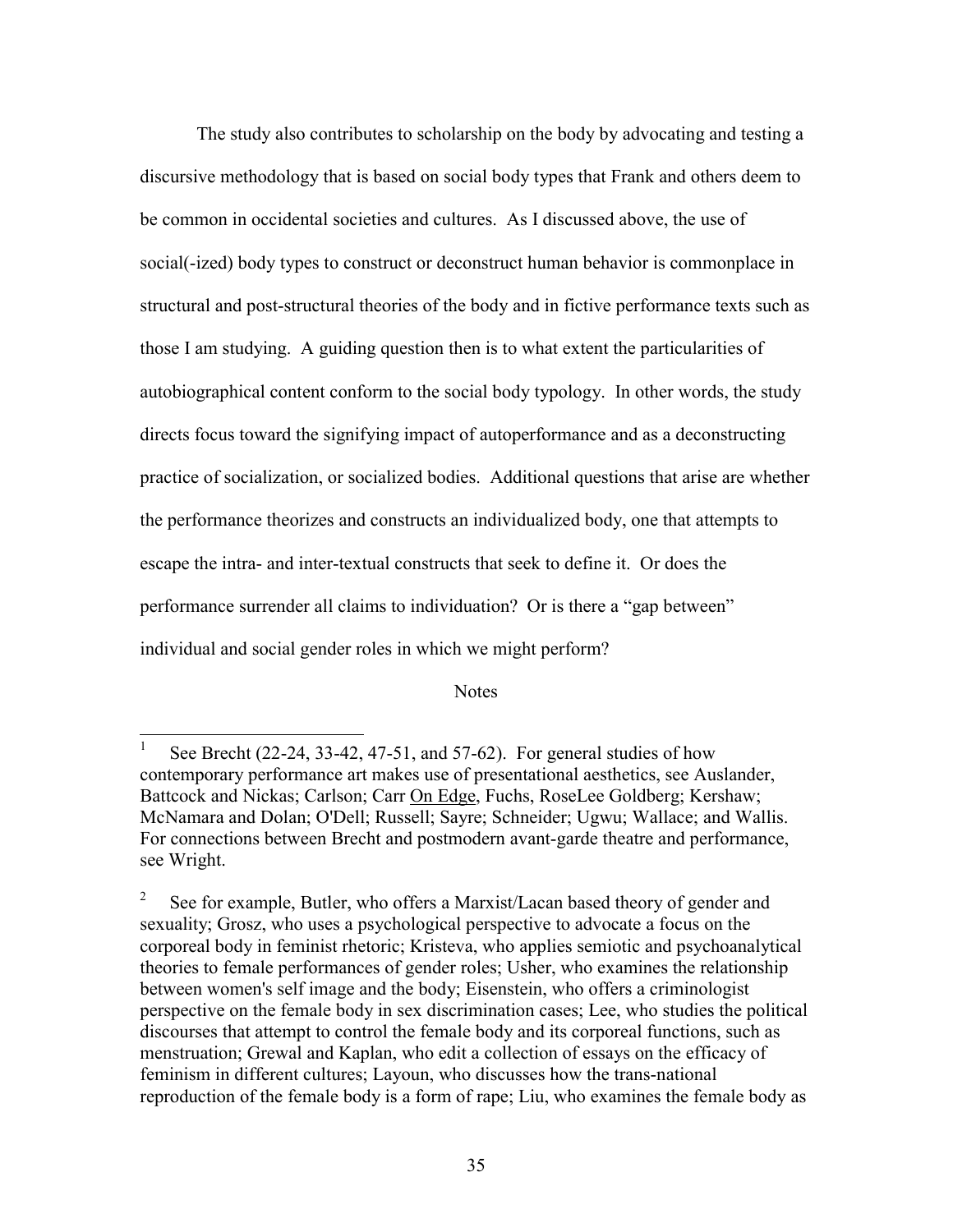$\overline{a}$ nationalist discourse; Valdivia, who focuses on the effects of feminism on women in "third world" countries; Castelnuovo, who advances the image of the Amazon warrior as a model for feminism; Mary Russo, who studies the female grotesque; Sexton and Tobin, who edit a collection of essays on how women's bodies are represented in the literature of Virginia Woolf and Doris May Lessing; Wolf, who discusses the constraints of the beauty myth; Gaines and Herzog, who examine the performative and political potential of women's clothing; Mullins, who examines the female body as perceived and rendered in the visual arts; Suleiman, who edits a collection of essays on female nudes and erotica in the visual arts; Willett, who studies the diet, exercise, and menstrual (dis)function of female body builders; and Woods, who discusses the physiological impact of training on female body builders.

3 A year after the publication of Iron John, Susan Faludi published Backlash in which she investigates the reactionary backlash of men who were threatened by the feminist movement.

4 For masculinity studies that focus on hegemonic practices, aims, and effects, see Armstrong, who discusses hegemony as a male drive; Bhaba, who investigates the expectations and effects of a "true masculinity" on men; Fausto-Sterling, who uses a social-psychological perspective to discuss hegemonic drives; Fussell, who studies the hegemonic functioning of bodybuilding; Johnson and Finlay, who concentrate on the rhetoric of sports broadcasters; Knights, who studies masculine hegemony in literature; Lehman, who investigates the hegemonic performances of men in films; and Thompson, who also studies masculine hegemony in literature.

5 For masculinity studies that explore complicit behavior and rhetoric, see Campbell and Griffith, who occasionally observe this type in their discussions of the male body in contemporary art; de Klerk, who discusses male profanity as a hegemonic and complicit rhetoric; Grievson, who focuses on cinematic manifestations; Grogan, who offers a psychological theory of male complicity; Luciano, who discusses how male preening connects with and empowers female preening; and Nixon, who studies body images of a complicit bent.

6 For masculinity studies that focus an marginalization due to race, see Bell, who studies the effect of marginalization on the relationships of black men and women; hooks, who discusses the role of the marginalized black father in black culture; Johnson, who examines how white hegemonic rhetoric controls and constrains the black male body; and Wallace, who discusses the same effect but as due to the rhetoric of "political correctness." For studies that focus an the marginalization of Latino males, see Cantu, who explores machismo as a characteristic of Latino masculinity; Pujolar I Cos, who discusses how culture impacts the performance of masculinities; Rodriguez, who evaluates the status of Latino men by means of the U.S. Census; and Rodriguez and Ouelette, who explore the relationship between religion and Latino masculinity. For studies of marginalization due to sex and gender orientations, see Barrett, who studies working class gay males; Cameron, who examines the rhetoric of young homosexuals;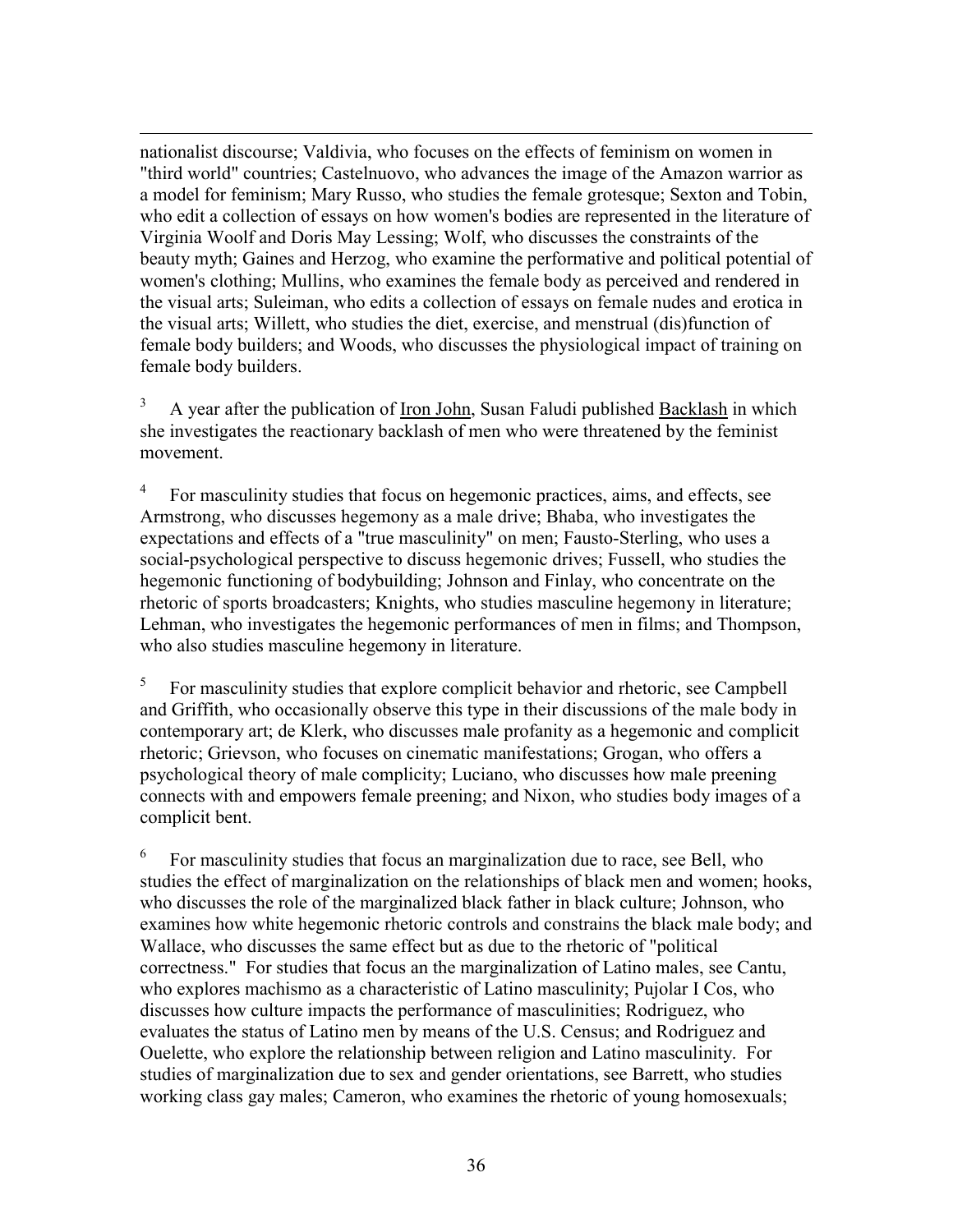<span id="page-42-0"></span> $\overline{a}$ Linneman, who studies the risks involved in "coming out"; Sedgwick, who discusses homosexuals in popular culture and as popular icons; Vorlicky, who investigates the effect of AIDS on the performance of masculinity; and Ward, who studies sexism and homophobia within the gay community.

7 For masculinity studies that examine subordinate behavior, see Ehrenreich, who discusses the erosion of white male power; Kimmel, who examines the emasculation of men in the workplace; Thomas, who studies male anxiety; and Yudice, who observes the identity bind of straight white males.

8 For key theories of the body as an ideological construct, see Butler; Foucault; and Jagger and Bordo. See Scarry for a theory of how the body in pain escapes language constructs.

9 See Haraway's discussion of cyber bodies; and Halberstam and Livingston's collection of essays on posthuman bodies.

 $10$  Frank's term for this body type is somewhat misleading because all bodies are "communicative." I suspect he uses the term to imply what he views to be worthwhile or productive communication between people.

<sup>11</sup> In his recent survey of performance, Marvin Carlson does context autoperformance within its literary and theatrical traditions as well as track its relationship to the fine arts.

12 See, for example, Alexander; Dillard; Gingrich-Philbrook; Lynn Miller; Miller and Taylor; Park-Fuller; and Spry. Also see Dailey's section on personal narratives in her collection of essays.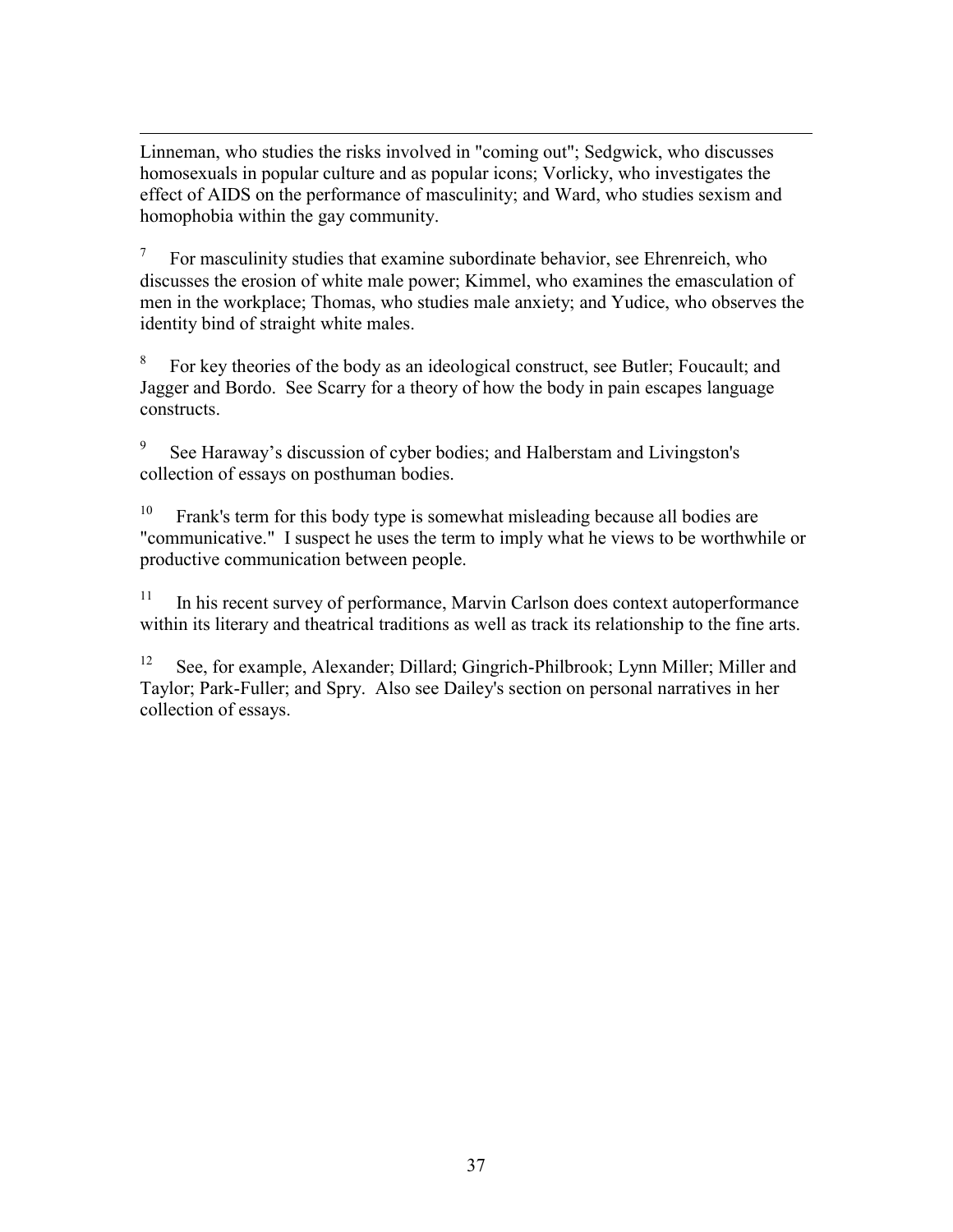## CHAPTER TWO

## EPIPHANIES TOWARD A COMMUNICATIVE IDEAL IN WHOOPI GOLDBERG LIVE

Whoopi Goldberg Live<sup>1</sup> premiered in New York City on February 23, 1984 at the Lyceum Theater, which is an old theatre fashioned in the grand style of vaudeville houses and movie palaces of the early twentieth century.<sup>[2](#page-87-0)</sup> The piece consists of a montage of five narratives and a curtain speech. A particular character delivers each narrative to the audience although, as is common in both literary and oral narratives, characters also include "in scene" conversations between themselves and those about whom they speak. Goldberg begins the show as the character Fontaine, a thief and junkie who also holds a doctorate from Columbia University. Goldberg then portrays a thirteen year old female surfer who tells the audience about her unexpected pregnancy. A seven year old African American girl who wants long blond hair follows the surfer. The fourth character is a Jamaican street Vendor who recounts her affair with a wealthy old man from the United States. The final character is a woman with cerebral palsy who talks about her relationship with her boyfriend. In the concluding curtain speech, Goldberg explains that Whoopi Goldberg Live is a significant piece of theatre because it uses performance art conventions in a Broadway venue and also because it stars an African American female performer. The main theme of the show is that the characters encounter and overcome prejudices to reach a point of self-acceptance. They learn to "live as they learn" and thereby they urge the audience to do likewise.

 As audience members of Whoopi Goldberg Live, we find ourselves in a nine hundred seat auditorium, sitting before a grand curtain of purple velvet edged with gold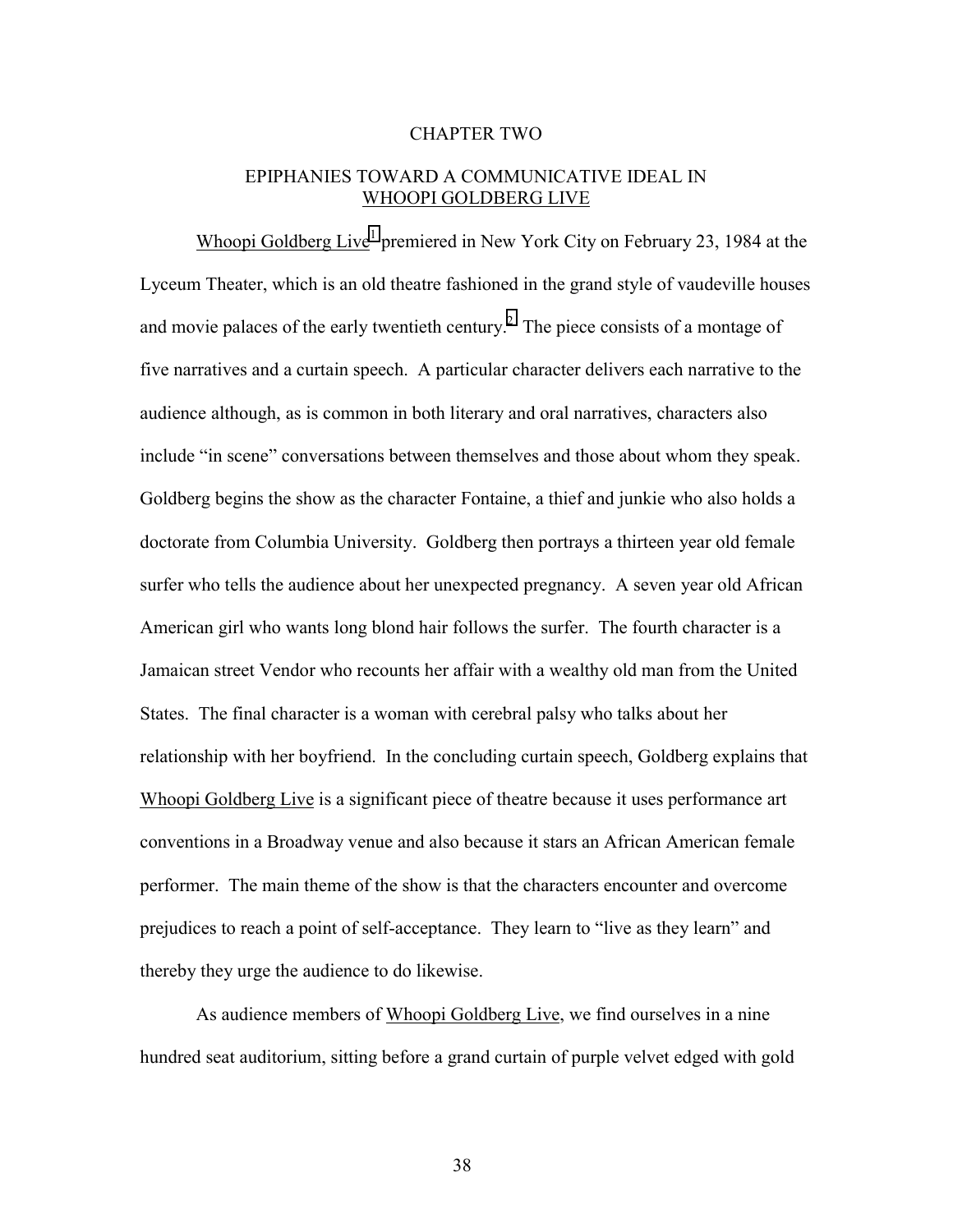fringe. The curtain rises to reveal an empty stage. The back stage wall of the theatre is not painted or decorated. However, as no doors are visible, I infer that the back stage wall is a set piece, an illusion. Wooden crates are stacked in haphazard piles along the back edge of the playing space. The rigging for the curtains and the sandbag counterweights are exposed as there is no masking of the wings.

The contexting of the performance on a stage in a theatre suggests that the characters' fictive worlds co-exist with that of the audience's theatrical reality. The characters are in our presence, in the theatre space, although they may refer to and create other places and times by means of their narratives. Goldberg's costume reinforces the presentational mode. Throughout the show, she wears a base costume of black leather pants and a long sleeve, thermal shirt to which she adds costume pieces indicative of each character. The recurring base costume allows Goldberg to shift easily between the characters, maintains Goldberg's presence as the actress-creator of the characters, implies that the characters are constructs, and suggests a connection between them. The presentational situation also is facilitated by the elimination of the pit, which allows Goldberg and her characters to approach audience members in the front rows and interact with them at a close, personal distance, as Goldberg does in the first few moments of the show.

Lighting designer Jennifer Tipton uses washes when Goldberg strides the length of the stage or talks to the house and spotlights locked in tight on the performer when Goldberg delivers the more intense, introspective parts of the narratives.

 When the curtain rises, the character of Fontaine is revealed. In addition to the base costume, Fontaine sports a flashy, oversized headband, gargoyle sunglasses, a blue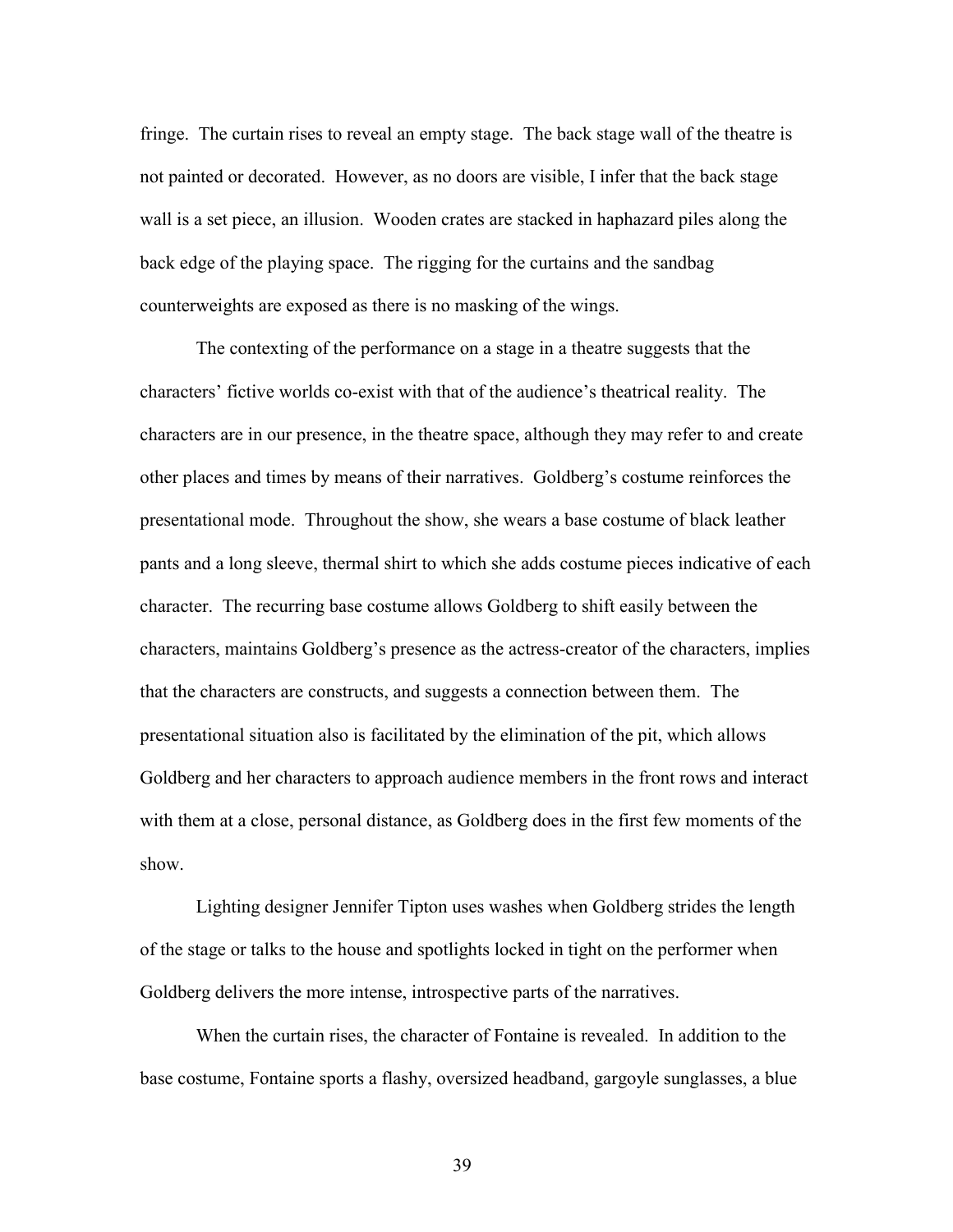scarf, and gold cowboy boots. He crosses downstage with a bouncing strut, singing, "Around the world in eighty motherfuckin' days."<sup>[3](#page-87-0)</sup> Upon reaching center stage, he stands with his feet a shoulder width apart and a casual bend in his spine. His shoulders are relaxed and his wrists, elbows, and knees are slightly bent. His mouth is slack jawed until he flashes a toothy grin, turns directly to the audience, and asks, "What's happening?" As there is no response, Fontaine repeats the question. He waits for a moment and then addresses the audience, "Hey, look y'all, I say, 'What's happening,' y'all say 'everything's everything,' whatever the fuck you say. So, we gonna try this shit again." Fontaine exits the stage and then re-enters as he did the first time, with a jaunty strut and singing his song. When he asks the audience, "What's happening?" the audience responds in unison with the prompted line, "Everything's everything."

 Having activated the audience as part of his performance, Fontaine crosses downstage to the front row, remarking, "That was the shit." He then begins to greet the patrons, asking, "What's happening, Slick? Looking good. What's happening, Blood?" A white man in the audience moves to shake hands with Fontaine who scolds him for shaking hands incorrectly. Fontaine shows the man the proper handshake, which is that of bumping fists as if initiating a game of bloody knuckles. Dissatisfied with the man's efforts, Fontaine quips, "I don't know, maybe you shouldn't visit my neighborhood."

 Fontaine laughs and moves down the row to address a female. "What's happening, cutie? You looking good. Shit, my name is Fontaine and love is my game," he coos in a manner reminiscent of a rock and roll singer of the nineteen fifties. He continues, "And when I kiss the girls, hey, they all aflame. Come on, let me kiss your hand." The woman extends her hand to the sweet talker and he replies, "No, the one with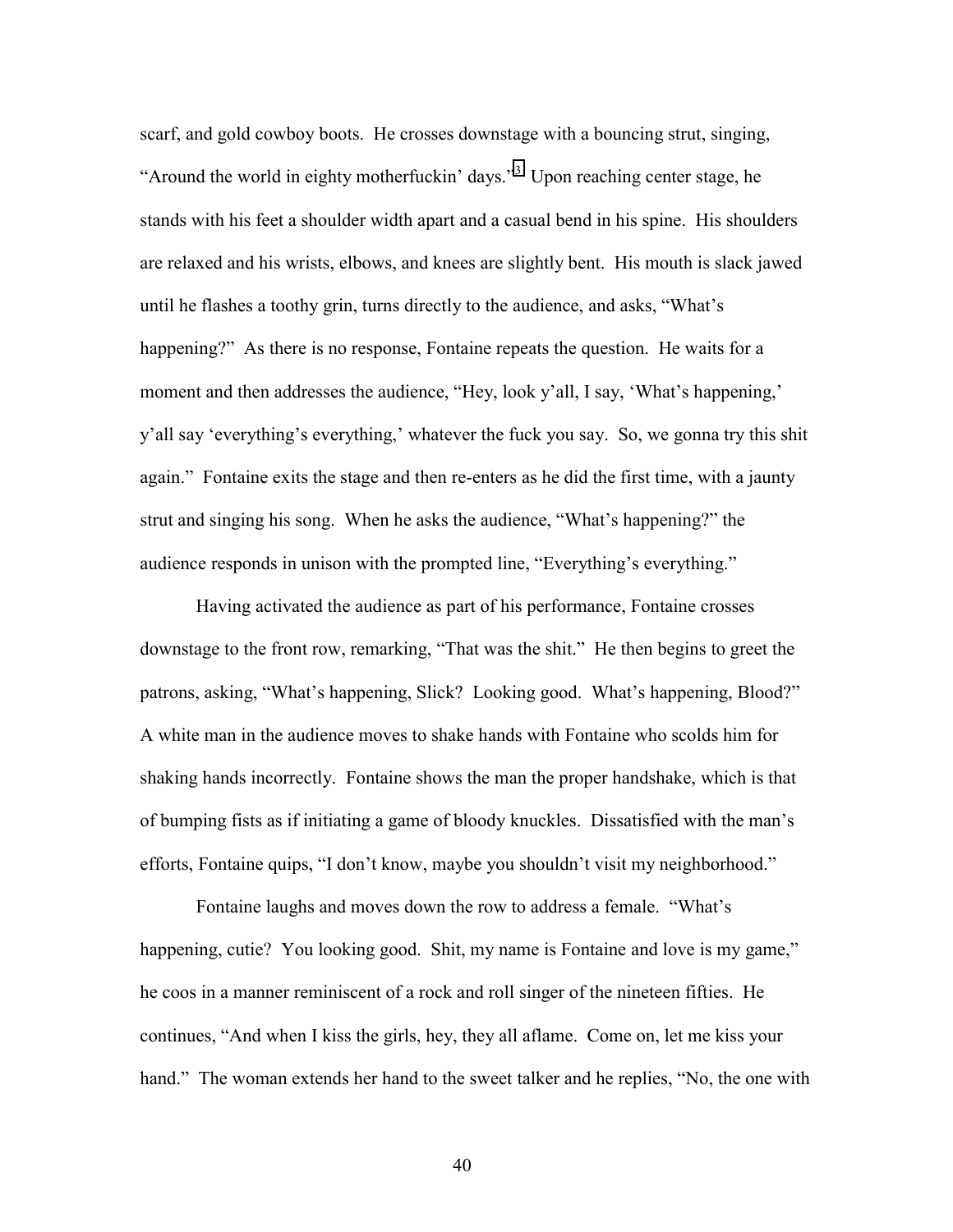the diamonds on it." He kisses her hand. He starts to walk away while still looking her square in the eyes, "Looking good, too. I'm glad to see you here."

 Fontaine then addresses the entire house, observing, "I'm glad you was cool enough to play. I notice you didn't clutch your pocketbook. But, you know, a lot of people can't handle me. I don't understand it, 'cause, like, I feel like I'm a friendly person. But, you know, some people's attitude really drove me out of the country a while back." Fontaine pauses as the audience chuckles. "No, they did," he exclaims in answer to the audience. With a self-satisfied tone he intimates, "But I got the kind of gig that allows me the freedom to cruise, because I am a thief. It's the all-American, traditional gig." Fontaine explains that he is an eighties "Robin Hood" of sorts, stealing from the rich and giving to his favorite charity, himself. For example, he stole a set of gold forks, sold them to a fence and, with the proceeds of the sale, financed a vacation to Europe. In the rest of his monologue, Fontaine recalls a series of episodes regarding his trip.

To start, Fontaine recounts his altercation with an airline ticket agent at the JFK International Airport. In his story, Fontaine is aggressive with the male agent. He demands, "Hey, where's my motherfuckin' ticket to Europe at?" The agent hands the ticket to Fontaine reluctantly, after which Fontaine begins to leave without paying. The agent nabs him and threatens to call the police whereupon Fontaine pays for the ticket with nine hundred fifty six bucks in cash.

Fontaine relates that when he reaches the gate, a female attendant addresses him with a pinched, over friendly smile and giggle. Fontaine asks her, "Bitch, what are you grinnin' at?" The attendant tells Fontaine that his flight has been overbooked and he has lost his seat. Addressing the audience as if they are his partners in crime, Fontaine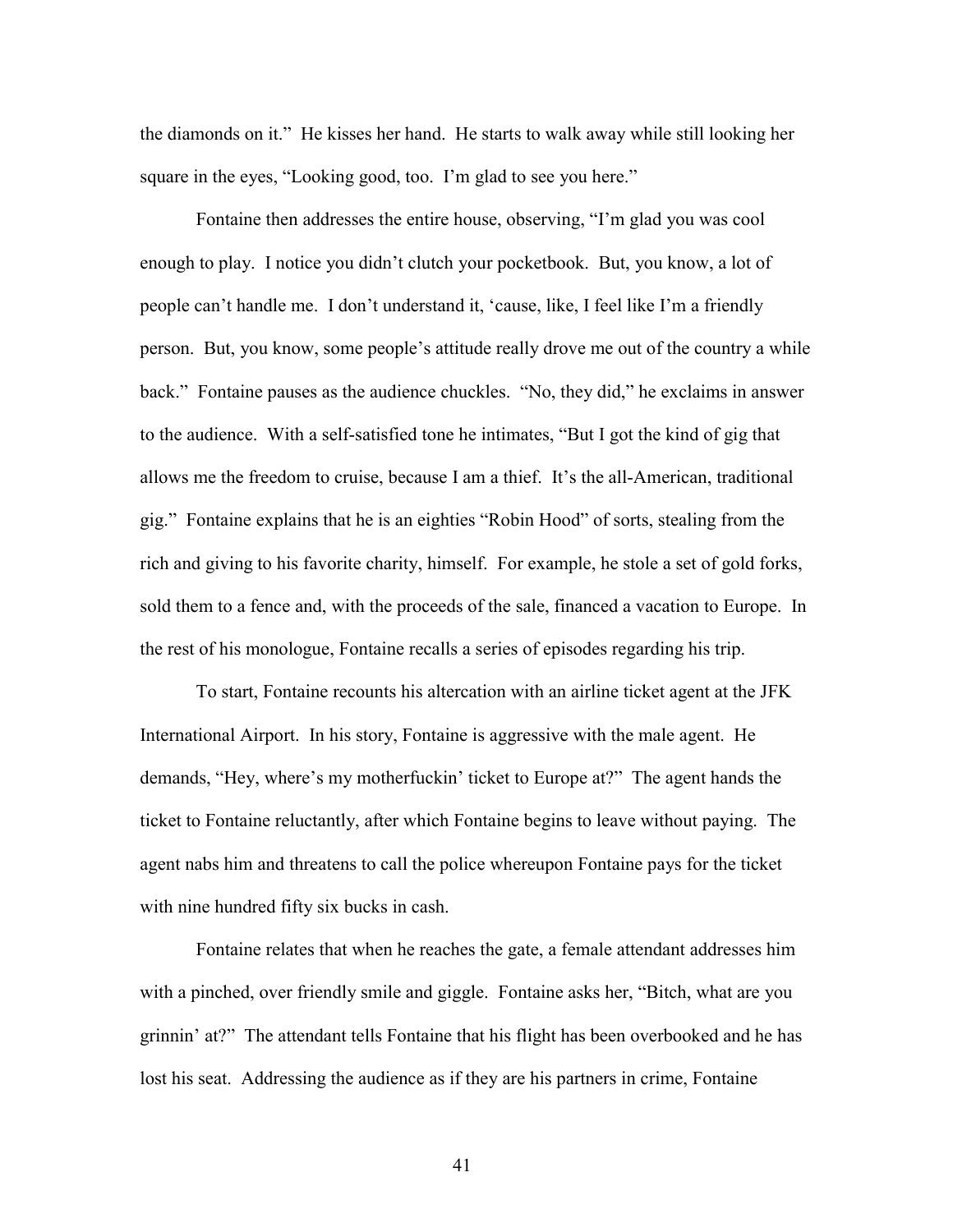whispers that he reclaimed his seat by threatening the attendant that he would break into her home. "And needless to say," Fontaine crows as he struts across the stage, "I got me a seat on the plane. That's right man."

Fontaine also recalls that on his way to the gate, he encountered a male abortion protester with a sign that read, "Stop Abortion." Fontaine asked the man, "Motherfucker, when was the last time you was pregnant?" The abortion protester snapped back, "I don't have to discuss that with you." Fontaine countered by telling the protester that the answer to abortion is for the protester to stop having sex or, in Fontaine's terms, "Shoot your dick."

 Fontaine crosses stage left and tells the audience that when he stepped on the plane, he encountered a stewardess. He moans to the audience, "And I hate stewardesses. I hate 'em. Their legs' too long and their hair's too big and shit, and they always got their face up in yours." As Fontaine continues his story, he demonstrates his attitude toward the stewardess by parodying her behavior. He uses a breathy and measured tone of voice to mimic her instructions to him that he should fasten his seat belt. Fontaine tells the audience he didn't want to be bothered, so he ignored the stewardess. As a result, when the plane took off, he fell head-over-heels out of his seat. Fontaine confesses, "So, when the plane leveled out I creepy-crawled back, you know, buckled my seat belt, because I don't want her to know she was right." The stewardess then served dinner, an action Fontaine mocks by using mincing steps and pushing an imaginary cart that teetertotters back and forth, as if a wheel is about to fall off. Fontaine continues to embody the in scene actions of the stewardess and himself. She wears two huge oven mitts to serve the tray of food, dropping it in front of Fontaine and hopping back quickly. As cued by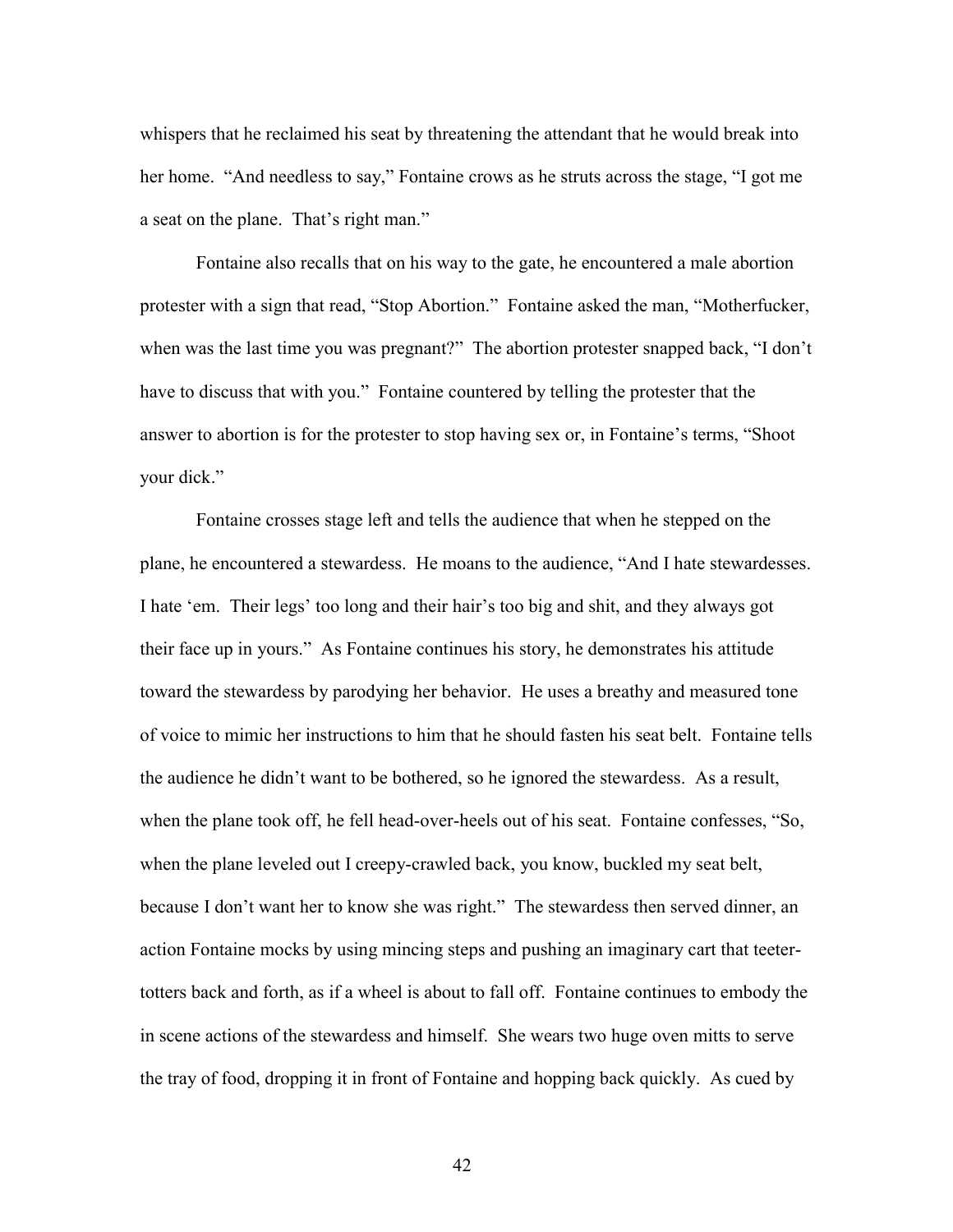the stewardess' actions, Fontaine handles the container as if it is a hot lump of coal before he discovers that it and the food are cold. He sends the container back to be reheated. The stewardess returns and throws the tray at Fontaine. Fontaine mimes catching it, telling the audience, "I shocked her ass and caught it. That's right. And then I burnt my fingers off." Once he opens the container and tastes the food, Fontaine describes that "the meat was all chewed up" and "it was covered in this sauce that made it look like bum barf. You know, gooey shit covered in these green and red specs. And then they give you these string beans. The string beans are huddling in the corner looking at you like this." Fontaine demonstrates the huddling string beans by drawing back and hunching his shoulders forward, like someone about to be hit by a bully.

The first city Fontaine visits on his trip to Europe is Amsterdam. Upon his arrival, he looks at a map of the city and wonders if he should visit the Diamond Exchange, the Van Gogh Museum, or the ballet. Then, he recognizes the name Anne Frank and decides to visit the house where she and her family hid from the Nazis during World War II.

Situating himself stage left, Fontaine marks out the floor plan of the house as he describes its features. He recounts, "And, as I was perusing the area, I noticed a small staircase leading up to a big bookcase, and I'm into books, you know, I got a Ph.D. in literature from Columbia." The audience laughs. Fontaine crosses downstage and tells the audience, "I know you don't think I was born a junkie. I have an education. I got a Ph.D. I can't do shit with so I stay high so I don't get mad." He then crosses upstage and mimes pulling a book from the bookcase. Again, by means of in scene embodiment, Fontaine evokes the past situation in the present tense. Fontaine's pulling on the book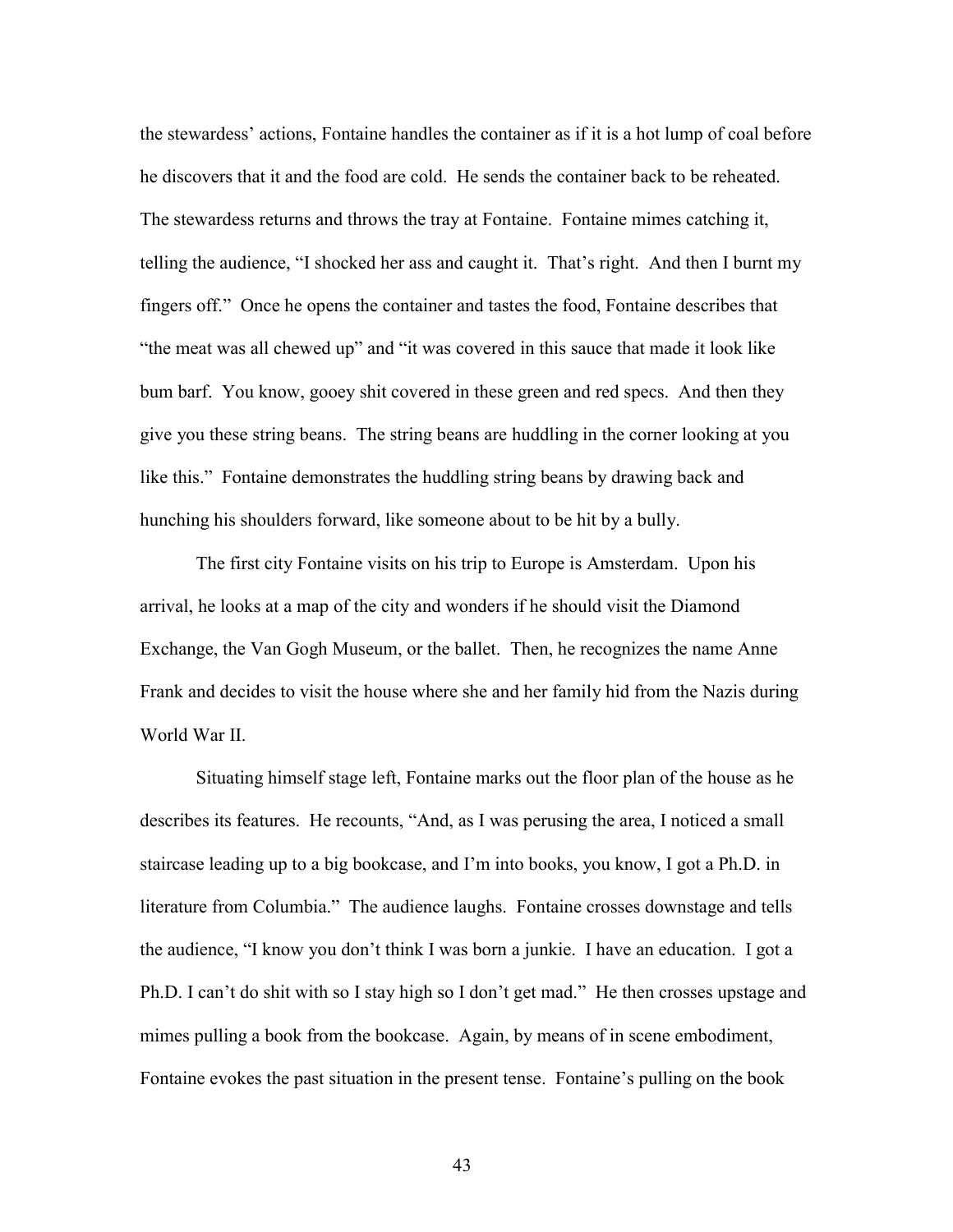activates a lever that makes the bookcase slide back, revealing a hidden room. Fontaine enters the room, describing "a row of huge windows and all the window panes are blacked out so there ain't no sunlight coming in. And, you look at the walls that are surrounding these windows and they are covered in this kind of wallpaper, got little flowers on it." The wallpaper is peeling and on one wall are old black and white pictures of celebrities from the thirties and forties. Upon noticing a skylight, Fontaine realizes he is in the room where the Frank family hid. In an aside, he admits, "that kinda like threw me 'cause this ain't something I was really on top of in terms of history. It wasn't. My forte is American history from the twenties to the present time." The house is rocked with laughter.

Fontaine shakes his head and interrupts his story once again to cross downstage and address the audience.

Now why is that hard to believe? I mean, I'm a junkie, but I'm not stupid in some respects. A lot of educated people got what I got and that should not surprise you. And don't let this skin tone get you in the trick bag here. See, don't think that that's all there is here. A lot of people are just like me. A lot of people, just like

me—Betty Ford. So, in good company, I tell you my forte is American History. Assuming he has set the audience straight, Fontaine proceeds to contrast the civil rights movement in the United States and the Holocaust. Regarding the former, he tells the audience that although African Americans weren't ready for "people getting blown away in cars or little girls getting blown up in churches . . . we knew it was gonna be a struggle." The Jews, on the other hand, didn't know what was coming because they had already been integrated into German and other European societies and cultures. They had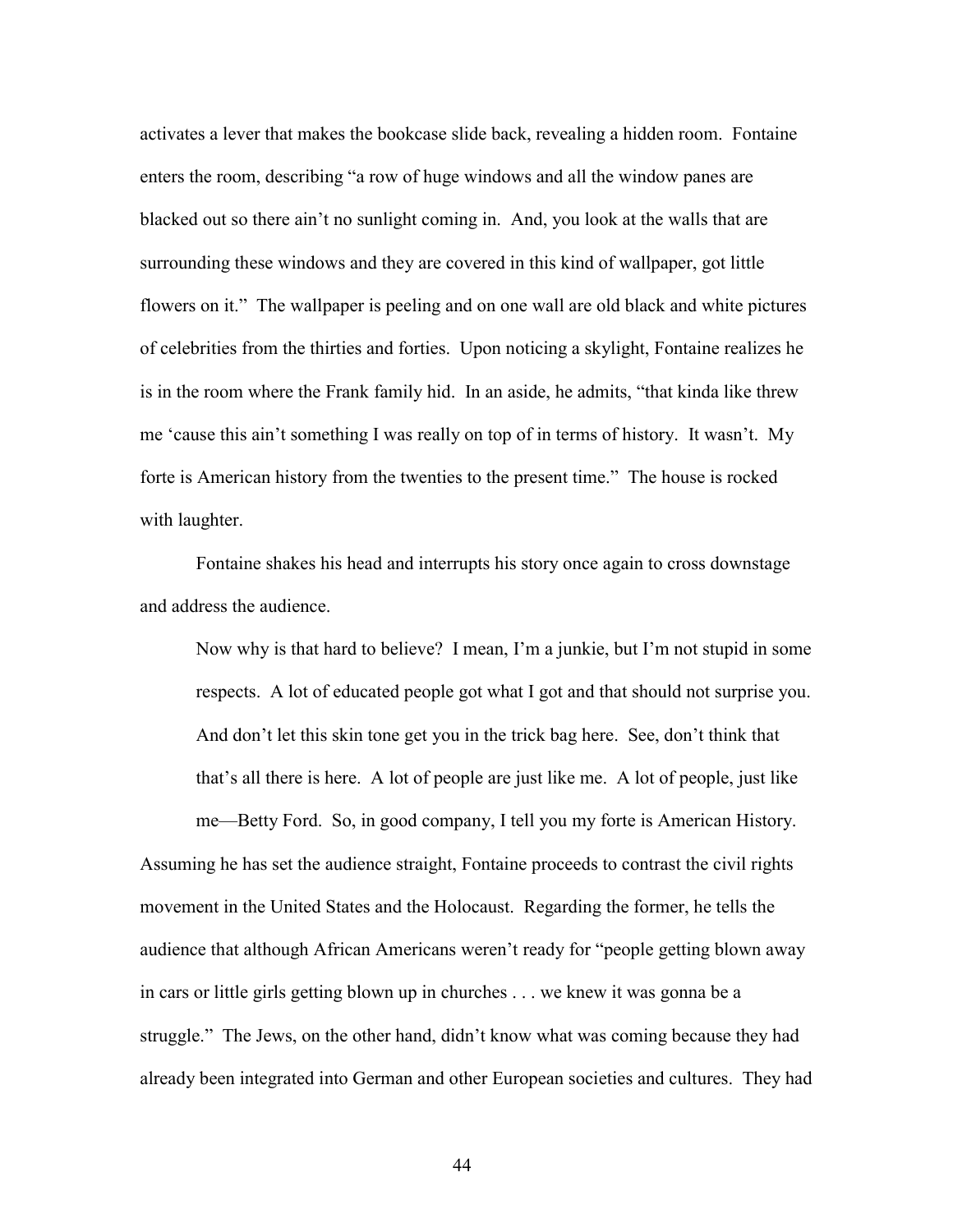a "this is gonna pass" attitude toward the anti-Semitism of the thirties. By the time they realized the reality of the situation it was too late for them to escape or take collective action.

 Fontaine extends the contrast by differentiating between living in the black ghetto and hiding from Nazi storm troopers in an attic such as that in which the Frank family hid. Regarding the black ghetto, Fontaine explains, "you get nineteen to twenty-five people in one bedroom, but they can all go outside, you know, cruise around. But the Franks were stuck in this room for two years. And it wasn't like they was leaving. They got in there, they had twenty hours a day of non-movement." In order to help the audience understand the Franks' experience, Fontaine freezes for one solid minute in complete silence. Afterwards, he asks the audience, "Nerve wracking, ain't it? Yeah, and I discovered just like you just did that I couldn't do it."

Fontaine confesses that the realization brought tears to his eyes and, in embarrassment, he ran from the room and into a sign that read, "In spite of everything I still believe that people are good at heart." At first, he reacted angrily to the sign. In scene, with clenched teeth, he says, "I say what! I mean who put this up. Why would they put it in this room? I copped an attitude. I decided to write a letter." Upon realizing the words are Anne Frank's, Fontaine reconsiders the sentence and tells the audience, "of course [the message] sounds childish because Anne Frank was a child, and children can always see the good in the worst of situations." Fontaine continues to ruminate on Anne Frank's situation, her life in peril, and his own life of "trivial pursuits" where his daily worries concern finding a hairdresser. Fontaine's epiphany leads him to adopt Anne Frank's words as a philosophy for his own life. He relates, "So I decided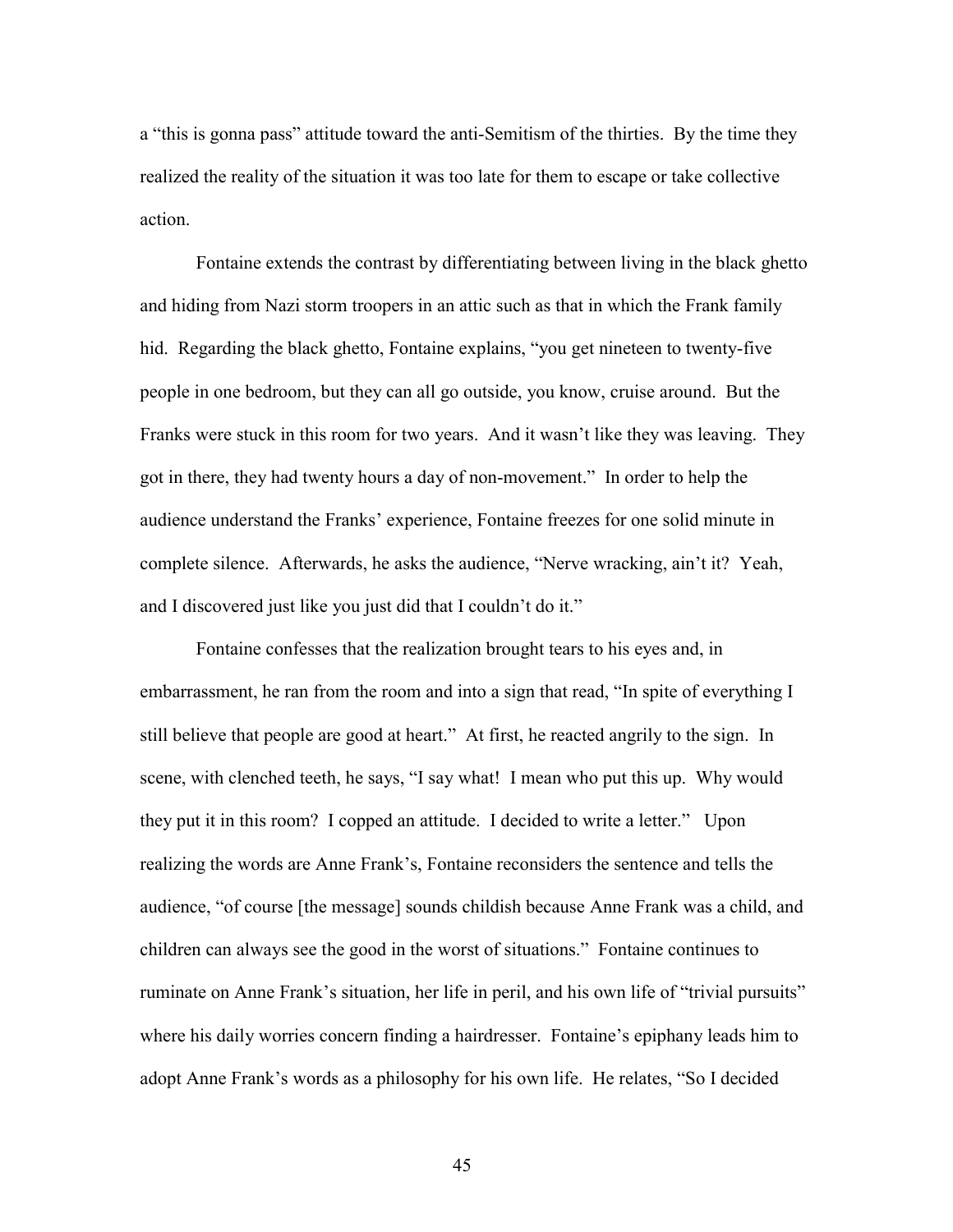what I was gonna do, what I should try to do, was adopt this philosophy somehow, this in spite of everything."

 Fontaine's story changes gears as he crosses downstage and details the other half of his European vacation, a trip to Germany's *Schwartzwald* or the Black Forest. Here, Fontaine explains, "Some of these people ain't seen no black people since Hannibal" and all they know of Americans generally is based on television reruns.

 He then asks the audience what are the most popular television shows in Germany. When the audience does not respond, he crosses down to the lip of the stage and remarks, "Let's take five. There ain't no fourth wall here. That means, probably, if I'm posing a question, I'm talking to you. See, 'cause you notice there ain't nobody else up here but me. And these opportunities don't present themselves very often in this area. This is not **Dream Girls.**<sup>3[4](#page-87-0)</sup> As prompted, audience members begin to shout out names of popular television shows such as "Dallas," "Dynasty," and, in mockery of the former two, "Dallasty." Then, someone in the middle of the house offers, "Cosby," as in The Cosby Show.<sup>[5](#page-87-0)</sup> Fontaine responds, "Don't you wish?" He then informs the audience that the top three shows in Germany are indeed Dallas, Dynasty, and a surprise third, Bonanza. He tells the audience, "And you ain't lived till you see Bonanza in German."

 Fontaine returns to his story and relates an encounter he had with a German woman. Imitating her accent he says, "We see how, on the American documentaries, how it is for the black people in the United States. Please tell us how it is for you to live in the ghetto and please eat this watermelon, we got it special for you." Fontaine observes,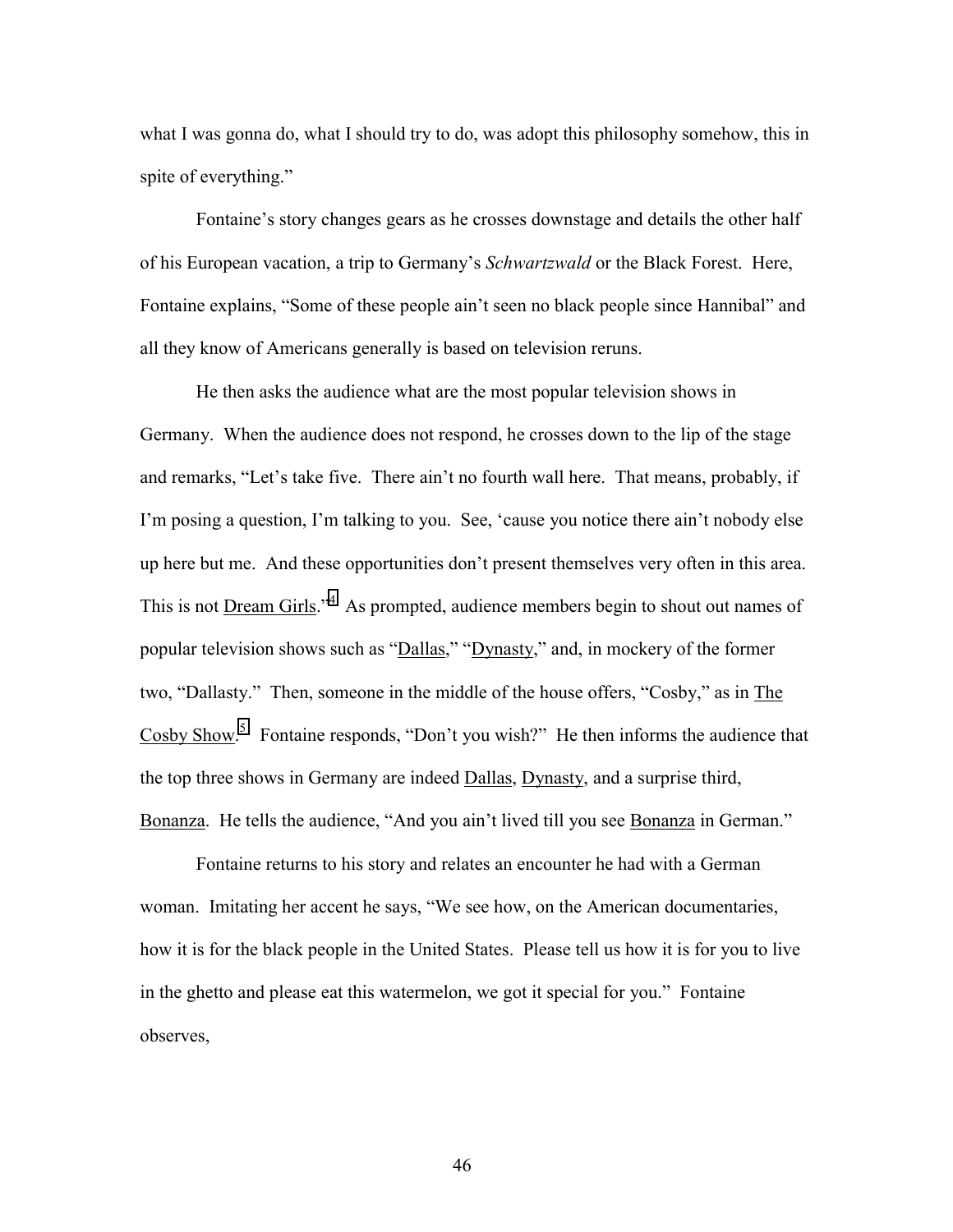And you know, I have to say, I was really surprised to discover such ignorance, to hear those people say watermelon shit, kinda freaked me out to discover such rampant ignorance in the world, 1983-1984, especially coming from the United States where such a thing would never happen. I mean we're beyond that subject, right?

He then asks the audience, "Who was the last contemporary German you seen on American TV consistently outside of the Olympics?" The audience does not respond. He then reflects that both U.S. and German cultures are guilty of characterizing each other in terms of what they see on television. Whereas, for Germans, the U.S. is a land of oil tycoons and cowboys, for Americans, Germany is populated with Nazis and drug enhanced athletes.

 Fontaine winds down his narrative by telling the audience that his experience of being a foreigner in Europe changed his way of viewing and treating foreigners in the United States. He admits that before his trip he felt that "if you don't speak English don't come up to me in the street and ask me where shit is." By means of his own experiences, he realized,

It is real hard to be that cold once you've been the alien. See, 'cause once you've been the alien you find out how hard it is to have to ask somebody where some shit it is and then you find out what it takes to tell 'em. It don't take nothing but a little bit of graciousness.

Fontaine closes his monologue with a coda. He offers, "that life is a constant thing, it's constant live and learn. Never get over that shit, not even a junkie. Not even a junkie." Fontaine then turns upstage and exits.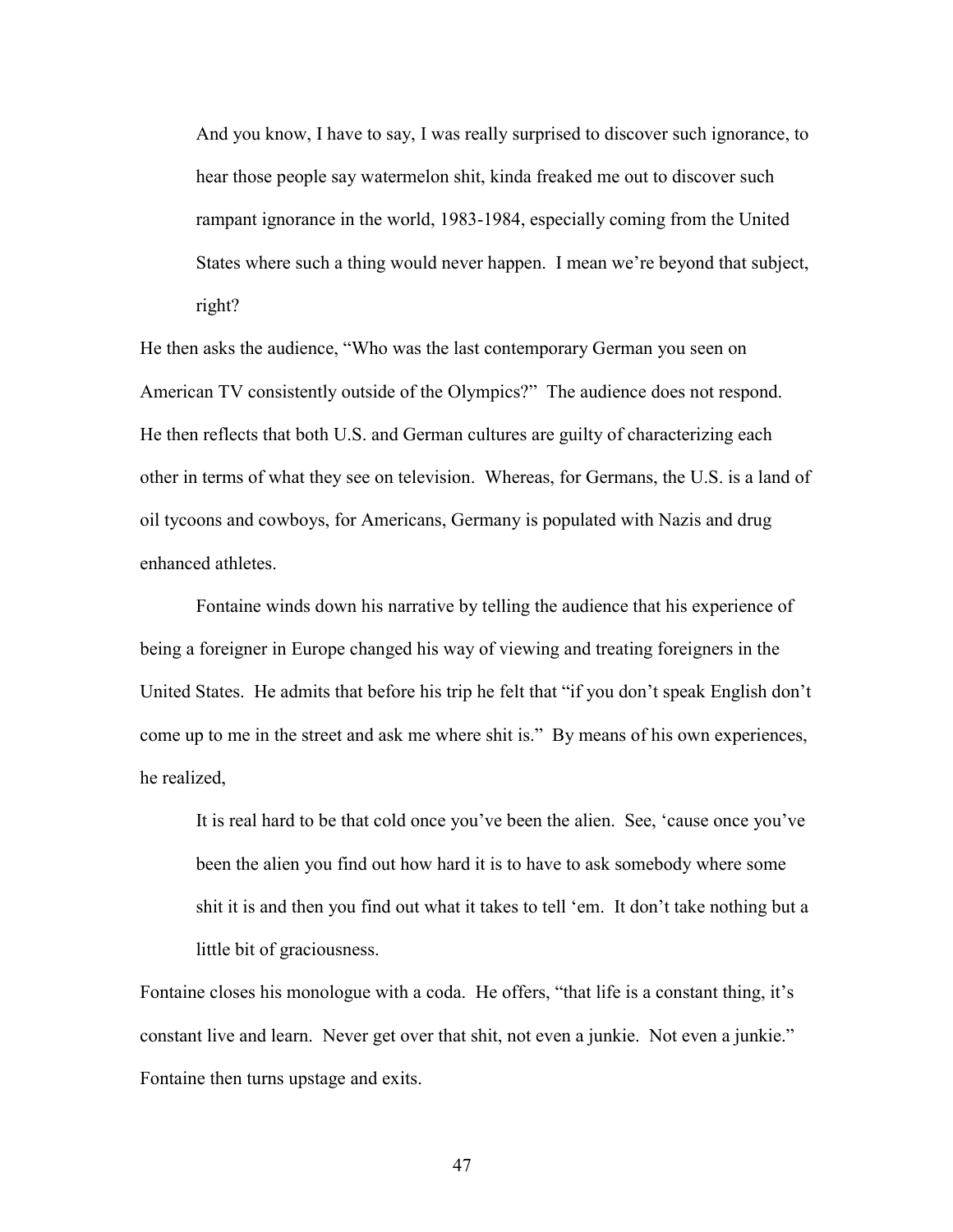Goldberg reenters without the headband, sunglasses, scarf, and boots. She bounces up and down as she walks and tosses her hair from side to side, speaking in the high-pitched, singsong voice and cadence of a valley girl. The girl immediately informs the audience that she is a surfer and not a valley girl because she likes the beach and not the mall. She tells the audience that she met a "total hunkola" at the beach a while back. They went to a party and, afterwards, "did it." She follows her confession with a question to the audience, "you know what I'm talking about, right?" With a dejected attitude, the girl relates that after the initial interaction, the hunkola never called her. Upon realizing that she was pregnant, she decided to speak to a priest about her situation.

 However, when she confessed to the priest, he shut the "little zip lock door" of the confessional between the priest and parishioner. Although she knocked on the sliding door, the priest would not re-open it. She went outside the confessional and banged on the priest's outside door. And, like a "priest-in-a-box," he popped forth. Goldberg depicts the priest as standing very erect with his head cocked down. He turns his face from the surfer and whispers, "Don't talk to me about this. Go talk to a nun because they are women and they would totally understand." The priest then walks away quickly.

 The girl proceeds to ask a nun about her pregnancy. The nun stands upright and speaks through clenched teeth as she calls the surfer a "Blasphemer," and tells her, "You have sinned in the eyes of god." The surfer explains to the nun that she "really had a good time," to which the nun responds, "You did not." The girl argues with the nun but realizing her efforts are in vain, she walks away, saying, "Forget it."

 The girl then confides in her mother, who promptly packs up the surfer's belongings, throws her out of the house, and changes the locks on the doors. Being but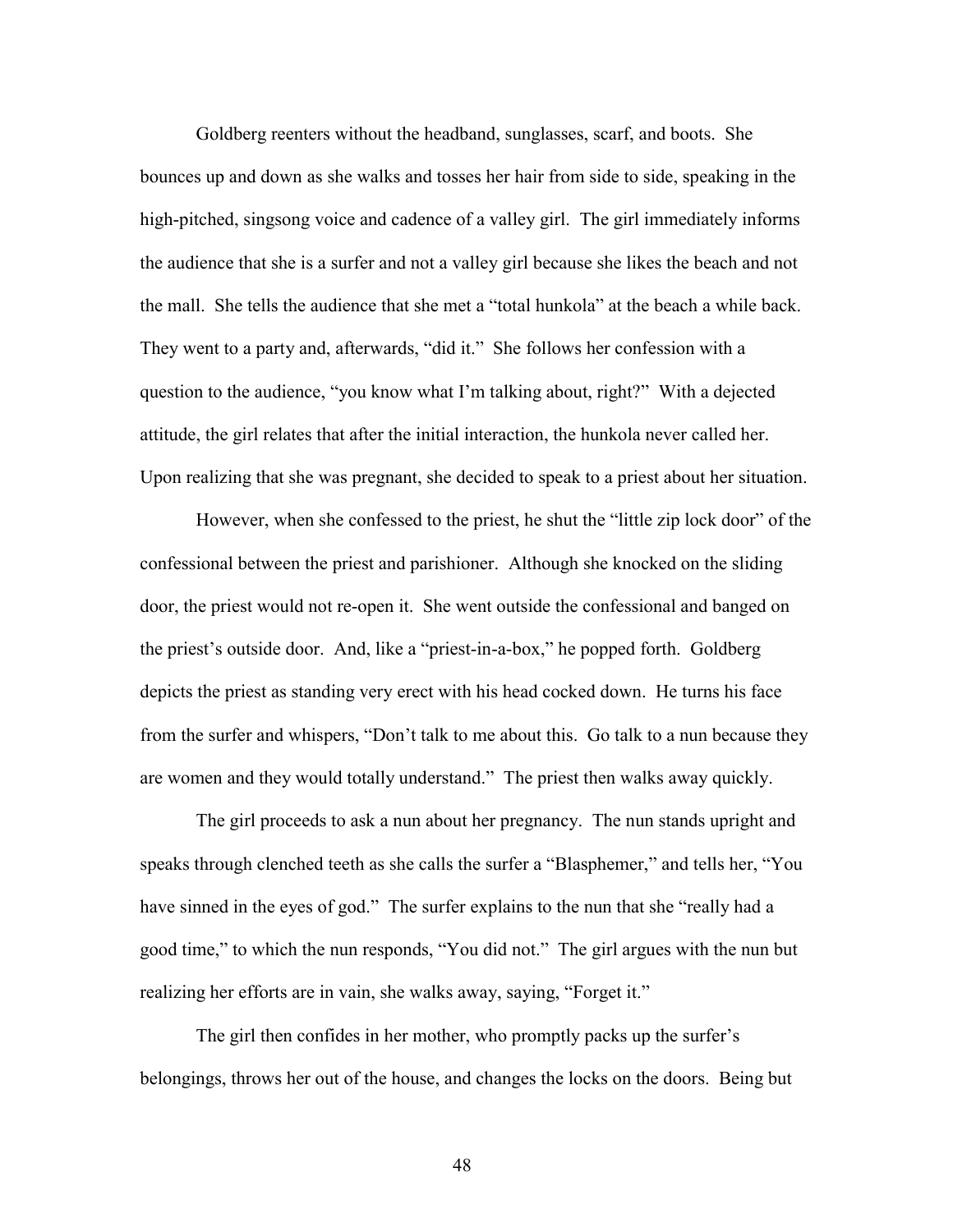thirteen and seeing no other option, the girl decides to perform an abortion on herself, by herself, with a coat hanger. After describing the incident, the surfer says flatly, "I'm not freaked out about not having kids, I'm fine. I'm turning fourteen next week." The girl then turns upstage and exits.

 Goldberg re-enters with a long sleeve, white collared shirt draped over her head. In the squeaky voice of a child, she addresses the audience, "This is my long, luxurious blond hair. Ain't it pretty?" The little girl asks the audience if they want to see her put her hair in a ponytail. The child turns around and gathers the shirt in her hands and lets it dangle down her back. She spins around, reveling in her long "pretty" hair. Then, by means of in scene stichomythia dialogue, the child relates an argument in which her mother told her that her hair was just a shirt. The child told her mother it was not, but her mother insisted. In response, and in both the telling and told situations, the child physically withdraws from her mother and the audience, as if she is guarding a secret. Then she bursts out,

But I don't care, 'cause when I get big, I'm gonna get fifty million trillion million million elephants and I'm lettin' 'em go in the house so they can trample on everybody and then she gonna want me to make 'em stop, but she ain't even gonna know I'm there because I'm gonna have blond hair, blue eyes, and I'm gonna be white.

 The little girl then explains to the audience how she's going to turn white. "They said on TV, all you got to do is go to the [op]tometrist's office and he got blue eyes in his desk drawer, and, then, I'm gonna have a dream house and a dream car and dream candy and a dream horse and me and Barbie are gonna live together with Ken and Skipper and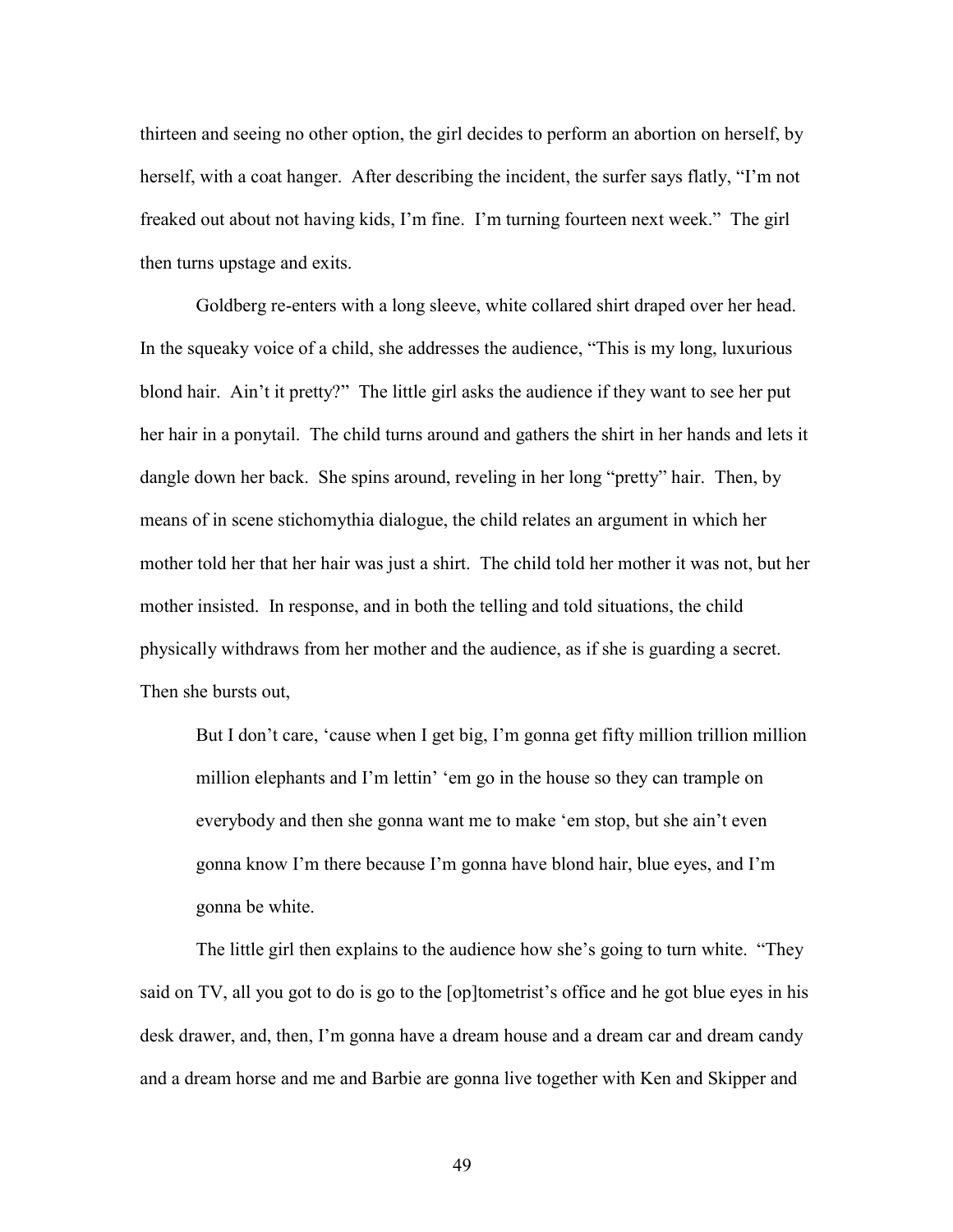Malibu Barbie." The little girl explains that she doesn't want to be black because she doesn't want to be "like her mother who works long hours on Wall Street and isn't near as exciting as The Justice League or The Smurfs."[6](#page-87-0)

 The little girl takes the shirt from her head and shows the audience that her own hair doesn't "blow in the wind" and it "don't cascacade [sic] down my back." She crosses downstage and asks an African American male audience member, "You got hair like mine, huh? How come you don't have your shirt on? You came outside without it? Nobody said nothing? No?" She asks another black male patron, "Can I touch your hair? Huh?" Before proceeding to do so, she picks her nose and reports, "Oh, look, a sticky one. I better use another hand." With her other hand she reaches down and touches the man's hair, telling him, "Your hair's soft and my hair's soft, too. Feel. It's dusty, but it's soft." She turns her gaze on a white woman sitting next to the African American man and asks, "And your friend? You don't care that he don't have no shirt on his head?" The woman shakes her head. The girl surveys the rest of the audience and realizes that many people have hair like hers. She begins to swing her shirt in circles and tells the audience, "I'll never put my shirt on my head again because maybe I'll grow up and be cute and won't need a shirt." She qualifies, "But I'm gonna keep it just in case you lied to me." The child winks and then exits.

 When Goldberg re-enters she sports a Rastafarian cap, an easy going strut, and a Jamaican accent. The female character tells the audience that when she lived in Jamaica she used to own a cart from which she sold tourist knick-knacks. The Vendor recounts that one day "an old man, eighty-five to ninety years old, incredibly wrinkled and tan, an 'Old Raisin'" approached her cart and tried to engage her in conversation but she ignored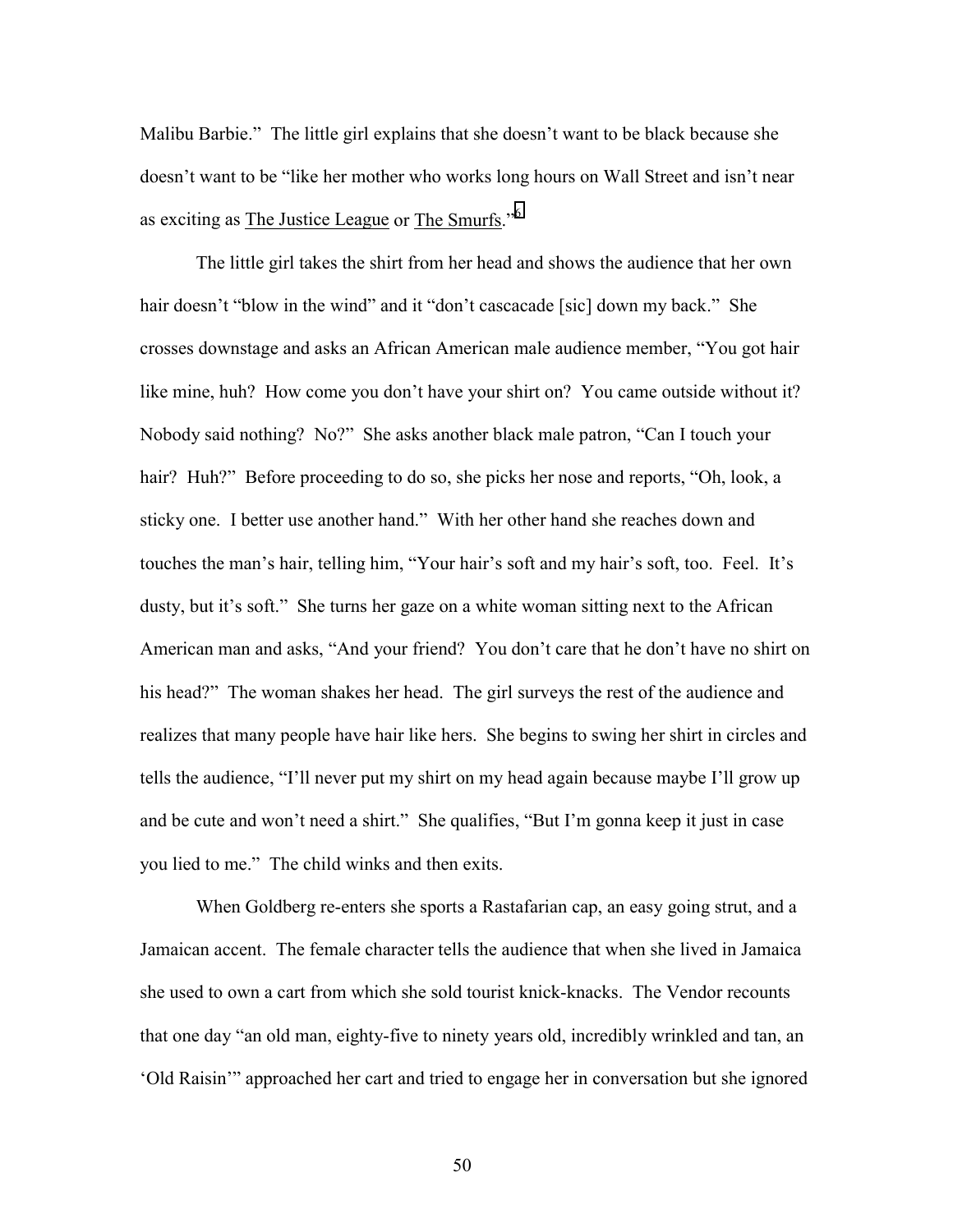him. The Old Raisin continued his advances and, upon being rejected repeatedly, he asked, "Is the only reason you don't talk to me because you got your cart?" The woman smiles mysteriously and informs the audience that the Old Raisin bought her entire stock of souvenirs that day and every day thereafter until, one day, he informed her that he was returning home and he'd like for her to join him. He said, "I want you to come back with me. I need someone to cook and clean and give me some nookie." The Vendor weighs the options with the audience. She can cook and clean and although she has no idea what "nookie" means she figures she can "wing" that one.

 On the way to the United States, the Vendor asks the old man to tell her about his house. He describes a "great big house with great big columns and red soil and a big sky." According to the Vendor, his description makes his home sound similar to "Tara" in Gone With the Wind. The Vendor is skeptical of the old man's claims until she finds herself standing before a gigantic mansion replete with columns and a veranda. The Vendor then relates the comforts of living in a mansion, the most significant being watching soap operas on television. "Soap opera men is like dogs," she tells the audience. "He take every object in the house and hump it. If [the soap opera man] really had that many [encounters] that poor little thing fall off or whittle it down to about that big." The Vendor also observes, "Soap opera women are just as stupid as they can be. They sit around going, 'What is wrong with Phil? Where is Phil? Why don't Phil love me?'" The Vendor is amazed at the promiscuity of the men and is disgusted with the helpless attitude of the women.

 The Vendor's observations regarding sex on soap operas anticipate a similar incident in her own life with the Old Raisin. The woman relates that one day the Old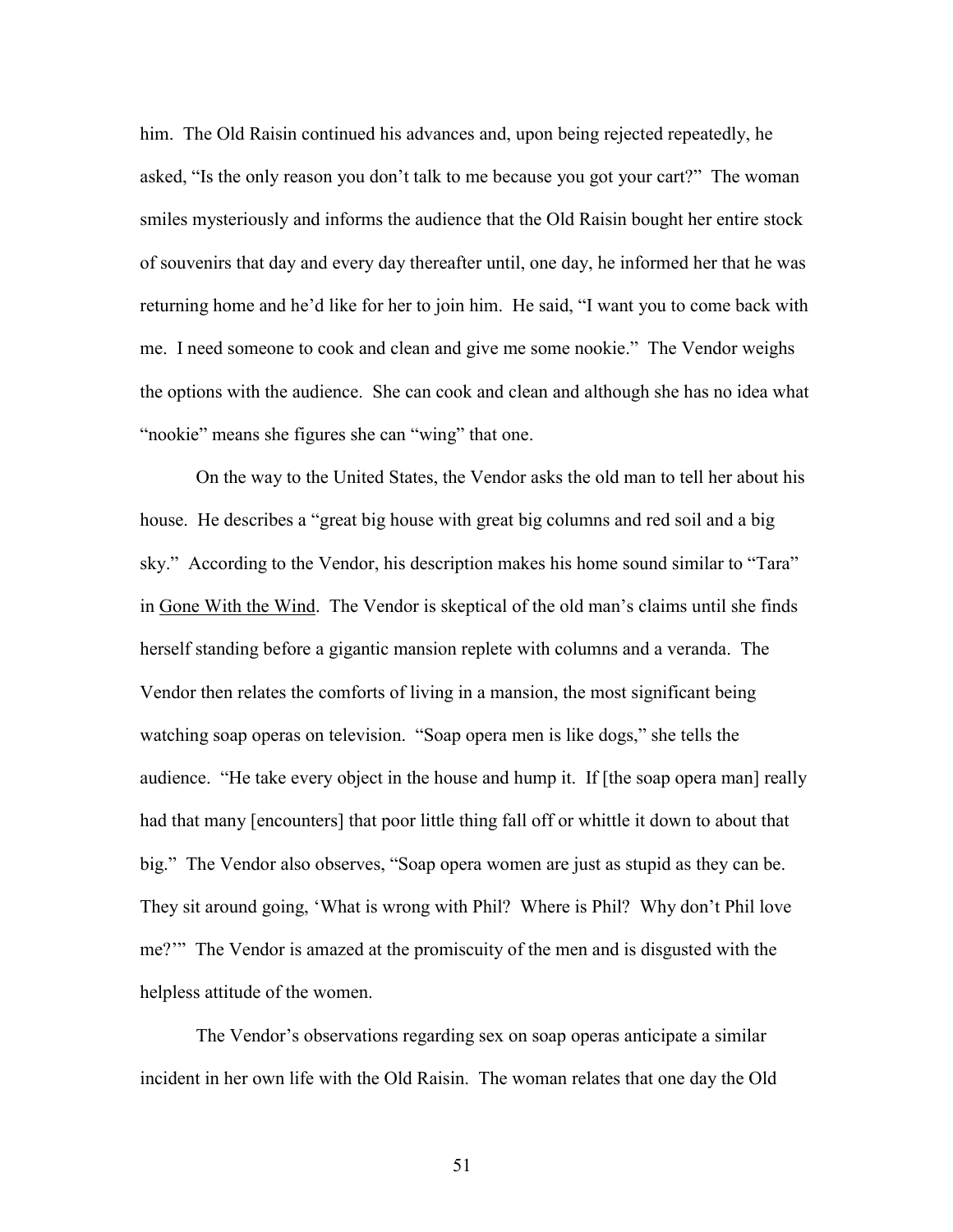Raisin asked her to "please, be so kind as to bend over." Thinking she had dropped something, the Vendor obliged, until she felt two "cold clammy claws." The Vendor then re-enacts for the audience what she did to the Old Raisin, exclaiming, "I whipped him over my shoulder and thumped him on the ground." Afterwards she asked the Old Raisin to explain his behavior and he told her that he was watching television and saw a commercial that reminded him of her. The Vendor looks for the commercial on television and one day she sees a Jamaican tourism ad in which there are caramel colored "women wrapped in colored fabrics so tight that they look like they can't breathe, much less move." The ad cuts to a muscular caramel colored man, his "shirt opened to his pubic region," who quips in a falsetto voice, "come back to fresh fruit."

 In another anecdote, the Old Raisin tries to seduce the Vendor by giving her lingerie. One day she finds a gift on the bed from Frederick's of Hollywood. Although she doesn't know anyone named Frederick she opens the box and inside discovers "many little pieces of see through material, very multi-colored with fuzz on it." The old man explains to the Vendor that the pieces are a garment that she is supposed to wear. She tells him that there are too many holes in the garment and he tells her that's the point; they are "easy access drawers."

The Vendor sends the Old Raisin from the room and dons the garment, which she finds to look attractive. "I looked good," she recalls. Then she hears a recurring "tippytippy-pause" sound approaching and stopping just outside the door. The door flies open to reveal the Old Raisin, "not a tooth in his head and not a stitch of clothing on his body, naked as the day he was born. Wrinkled. All I want to do is iron him." The Old Raisin pleads for sex, and the Vendor acquiesces. Although the old man proves to satisfy her,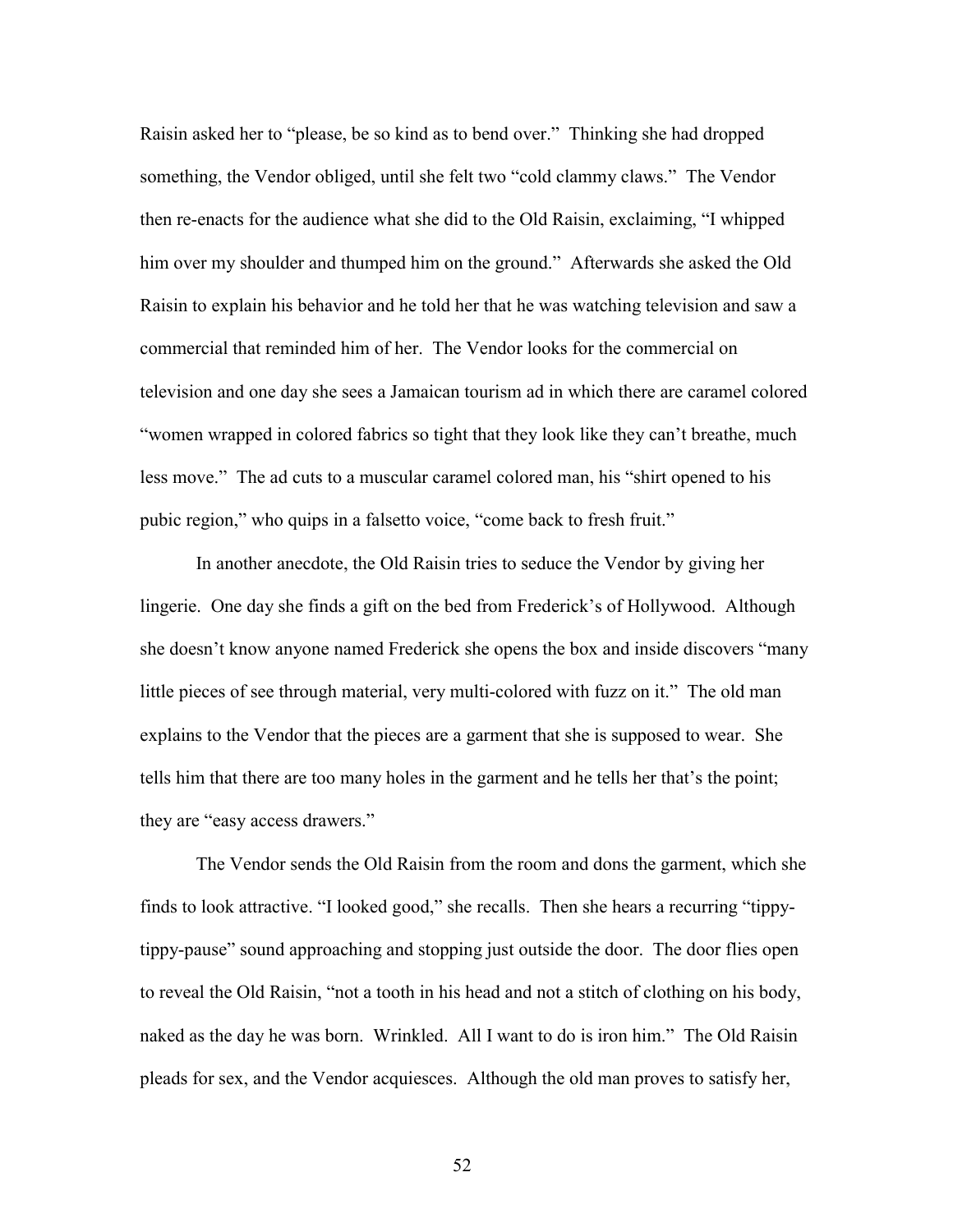he "zeroed in and gone for the money," his performance also excites a heart attack and he dies.

 The Vendor attends the reading of the will with the old man's family, "the raisinettes," who show little interest in the proceedings until the executor begins to dole out the old man's assets, all of which are left to the Vendor. Although now a rich woman, the Vendor tells the audience she misses the Old Raisin. He was a "good man." She appears to ponder this realization as she crosses upstage and exits.

 Goldberg re-enters with the crooked and seemingly off balanced posture and gait of a person with cerebral palsy. In a slurred voice, the female character tells the audience, "I met the most amazing man," and then proceeds to relate the details.

 One day a man visits the nursing home where the woman works. She shows him around the place and, at the conclusion of the tour, he says to her, "That was really amazing. What do you say we have a drink and go dancing?" She tells him no. He asks, "Is it me?" In response, she gestures to herself and says, "This is not a disco body." The man queries, "Why not?" The two go out to a club and dance, the woman demonstrating for the audience how she learned to spin around in a tight circle.

 The couple goes on several dates and one day the man proposes that they have a picnic lunch and go swimming. She tells him, "When I get in the water, I tend to sink." He answers, "Do you think I'd let you sink?" The woman shops for a swimsuit and, despite the skeptical attitude of the sales clerk, settles on a two-piece suit. The swimming date proves a success, so much so that she invites the man to cook her dinner.

 At this point in her narrative, the woman smiles and confesses to the audience, "He made a great meal." However, when at dinner the man tells her, "I love you," she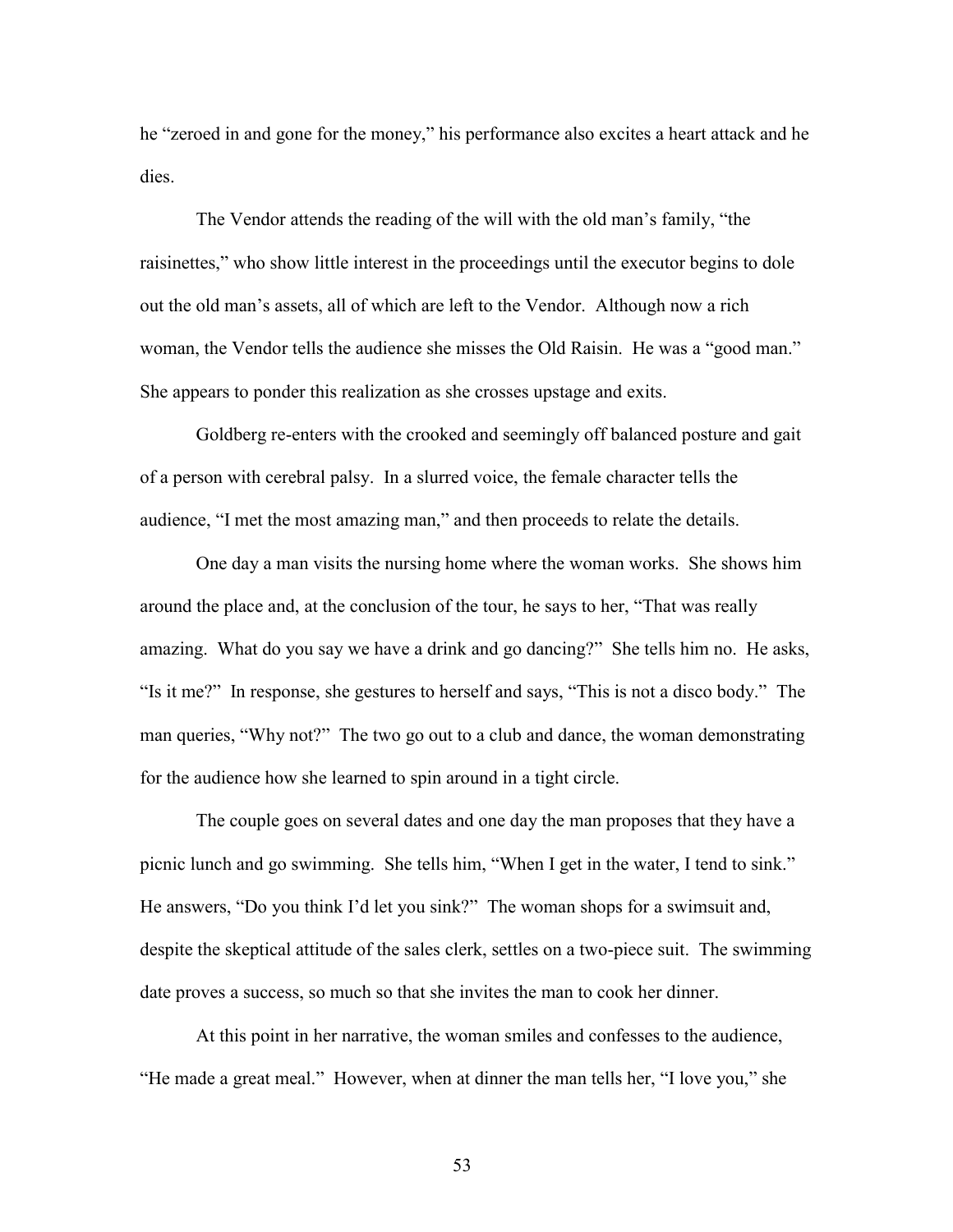becomes defensive and tells him, "I am not a freak. I am not your freak of the week." He responds, "No, I think you're a very foxy chick." Then, he asks her to marry him. Speechless, the woman does not answer. He asks her again and this time she says yes.

 To conclude, the woman invites the audience to the wedding, tempting them with a smile and the promise of a "disco pool party." As the woman exits upstage, the lights fade to black and the curtain falls.

 After a brief pause, the curtain rises to reveal Goldberg standing center stage with her hands in her pockets and a humble smile on her face. The audience greets her with a standing ovation and a hearty round of applause. Goldberg gestures to the audience to take their seats. Once the audience is seated, Goldberg addresses them with a British accent. She observes how "special" this performance is to the audience. Goldberg articulates that she is part of the "avant-garde," which she explains is what "they call you when they are not sure what you do." She continues that conventional wisdom suggests that "Broadway is not a place for the avant-garde" but the presence of this audience proves that that notion is "stupid." Goldberg praises the audience for their willingness to "support the arts" and "come out to see what they don't know by heart."

Without skipping a beat, Goldberg shifts into a Latina accent and thanks the technical crew for helping her present a one-person show that "runs smoothly." In the next sentence, Goldberg uses a French accent to thank the ushers. She also cautions the audience to be patient the next time they have to wait for a seat, otherwise they might "end up sitting in the very back" of the house. In a Jewish accent, Goldberg offers, "From me to you thank you for coming. You could have come earlier. But, God willing, it's fate, darling, that you are here." In the same accent she tells the audience that the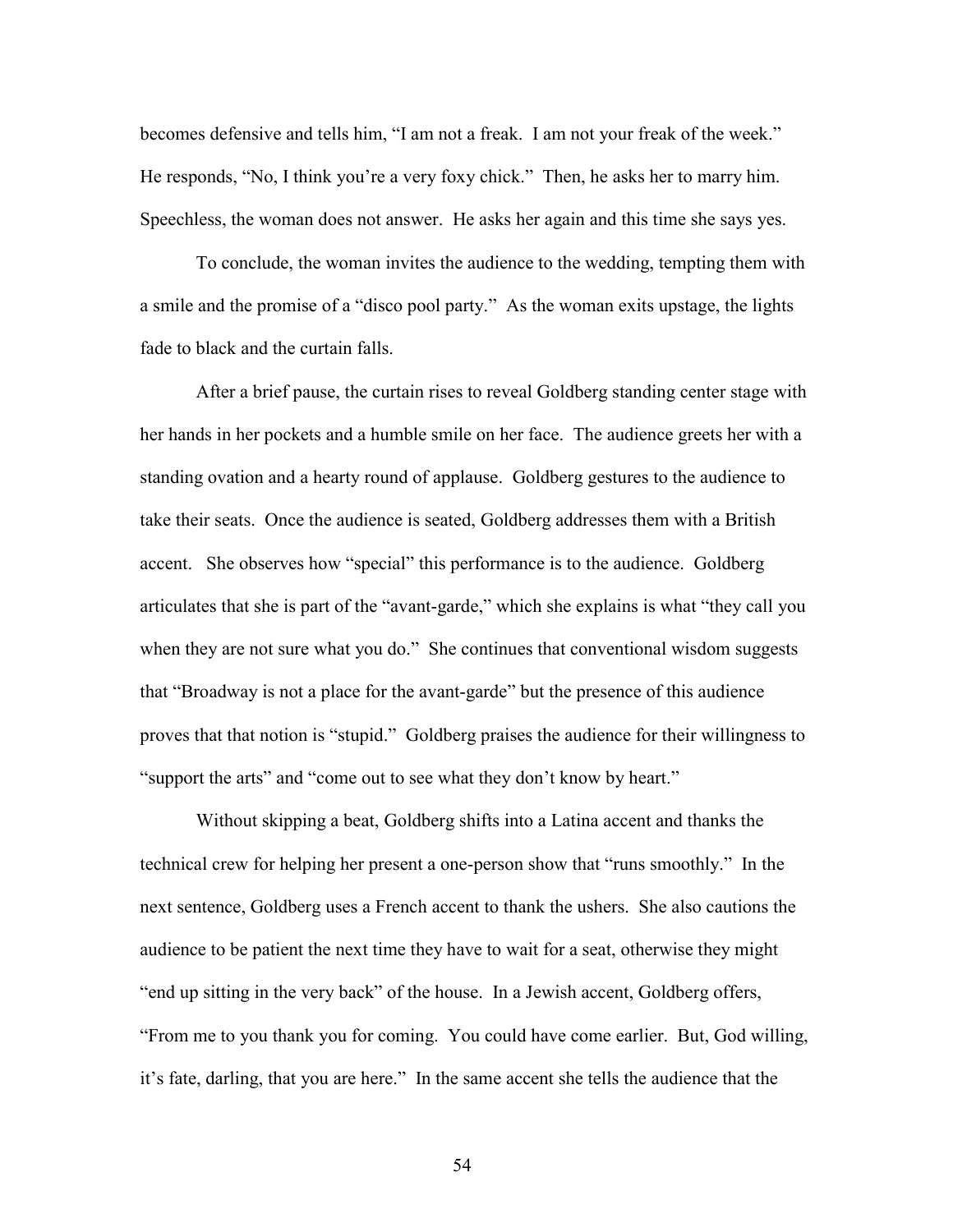show is "a dream come true" and, in conclusion, wonders who "in Chelsea would have thought the Whoop would have made it to Broadway?" Goldberg then salutes the audience as the curtain falls.

 Whoopi Goldberg Live is a show that advances a seemingly simple philosophy and praxis, "live as you learn." In light of my concerns, the show urges this way of perceiving and behaving by representing masculine character types that experience an epiphany or, due to how their behavior is constructed, they provoke the narrating character to experience an epiphany. In all cases, the realization is one of a communicative orientation, in Frank's basic terms. That is, Goldberg's performance rhetoric urges the audience to realize the value of a social and individual identity that desires to engage the particularities of others or, in Frank's terms, is earnestly dyadic. Secondary traits of Frank's communicative body type are evident in Goldberg's promptings too. In order to engage the particularities of others, we need to relax our desire to control or fix our identity, those of others, and also the situations in which we find ourselves. Rather, Goldberg advocates a flexible orientation, aware of and welcoming contingencies. In this way, so Goldberg seems to imply, we will lead more fulfilling lives. In Frank's typology, the fourth basic characteristic of a communicative body is that the subject is associated with his or her corporeal surface. As I detail below, this factor is a variable trait in Goldberg's argument.

 Below, I discuss my interpretation of Goldberg's performance as outlined above, focusing on Goldberg's construction of the masculine characters. Since, for the most part, Goldberg extends her message by means of her female characters, the masculine types are often used to contrast what we learn from the women. In other words, many of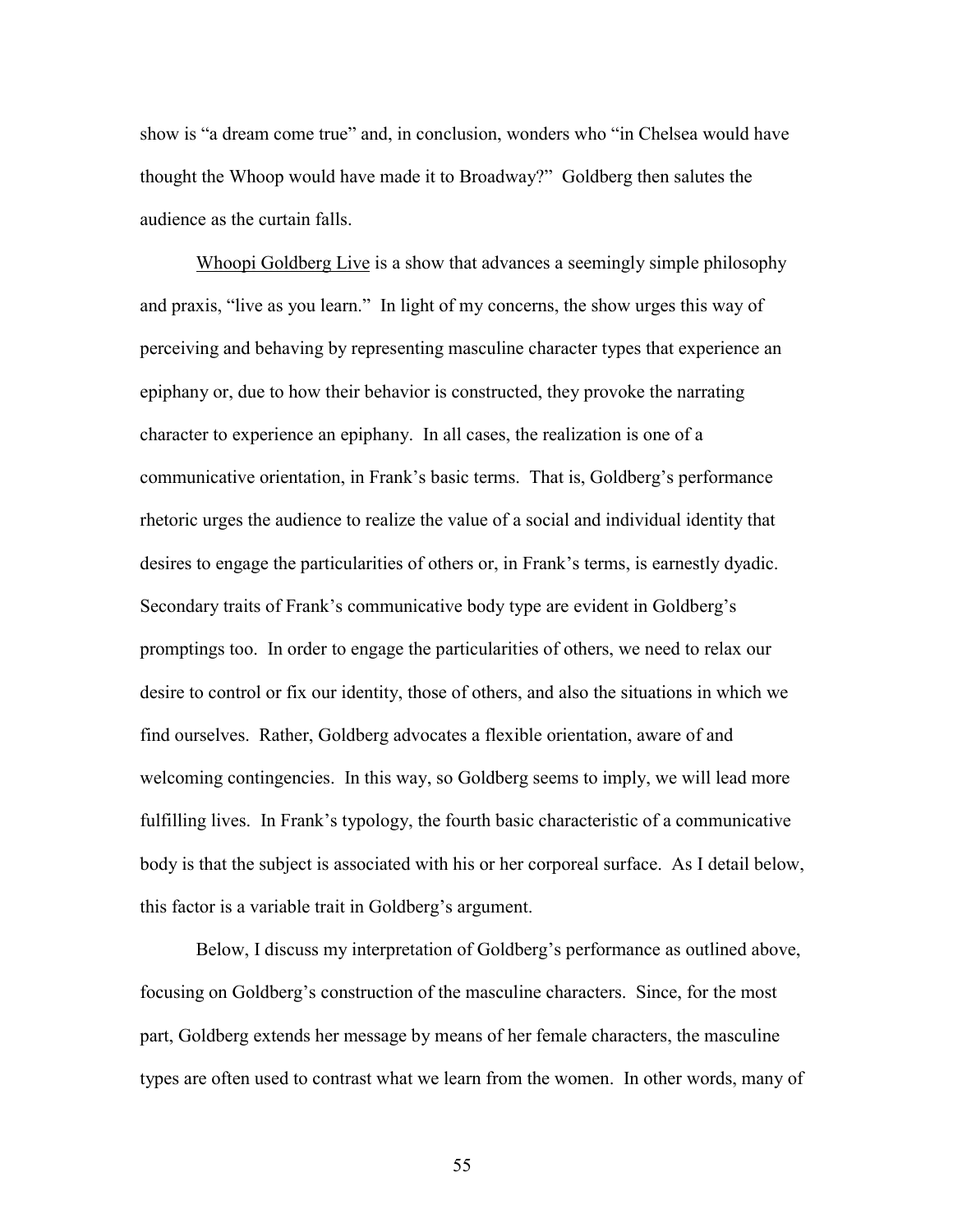the masculine characters serve as "straw men" in the narratives; they service but do not experience the key epiphanies themselves. I discuss the priest, the nun, and the mother, in the second monologue, in these terms. I also view the Old Raisin in the third monologue as a masculine type that, in Frank's terms, is not a communicative agent himself. Rather, his brand of consumption functions as an agency of communicative possibility that regenerates the Vendor's view of him and life generally.

 However, in her construction of Fontaine in the first narrative and the "most amazing man" in the fifth narrative, Goldberg extends two masculinities that are or become communicative bodies. Fontaine experiences the key epiphany himself, within and also by means of the story he recounts. Thereby, he adopts and experiences Goldberg's "live as you learn" philosophy. The amazing man is central to the narrative offered by the woman with cerebral palsy. As constructed by her, he embodies the communicative ideal from the start and it is his communicative agency that sparks the woman's realization and validation of her own communicative possibilities, with him and also in the telling of her story to the audience.

 As implied above, the "live as you learn . . . from others" realization that Goldberg appears to advocate operates on a number of levels. Characters realize it in their past experiences, in the told situation of their stories. They also (re-)experience the key epiphany in and by means of their present tense telling, or in the telling situation of the performance. Their storytelling is and evokes the epiphany. Similarly, by means of the construct as a whole, Goldberg performs and thereby advocates a communicative ideal. Her performance and rhetoric is open to others, flexible or contingent, and grounded in a fusion of corporeal and discursive agencies. While I am unable to say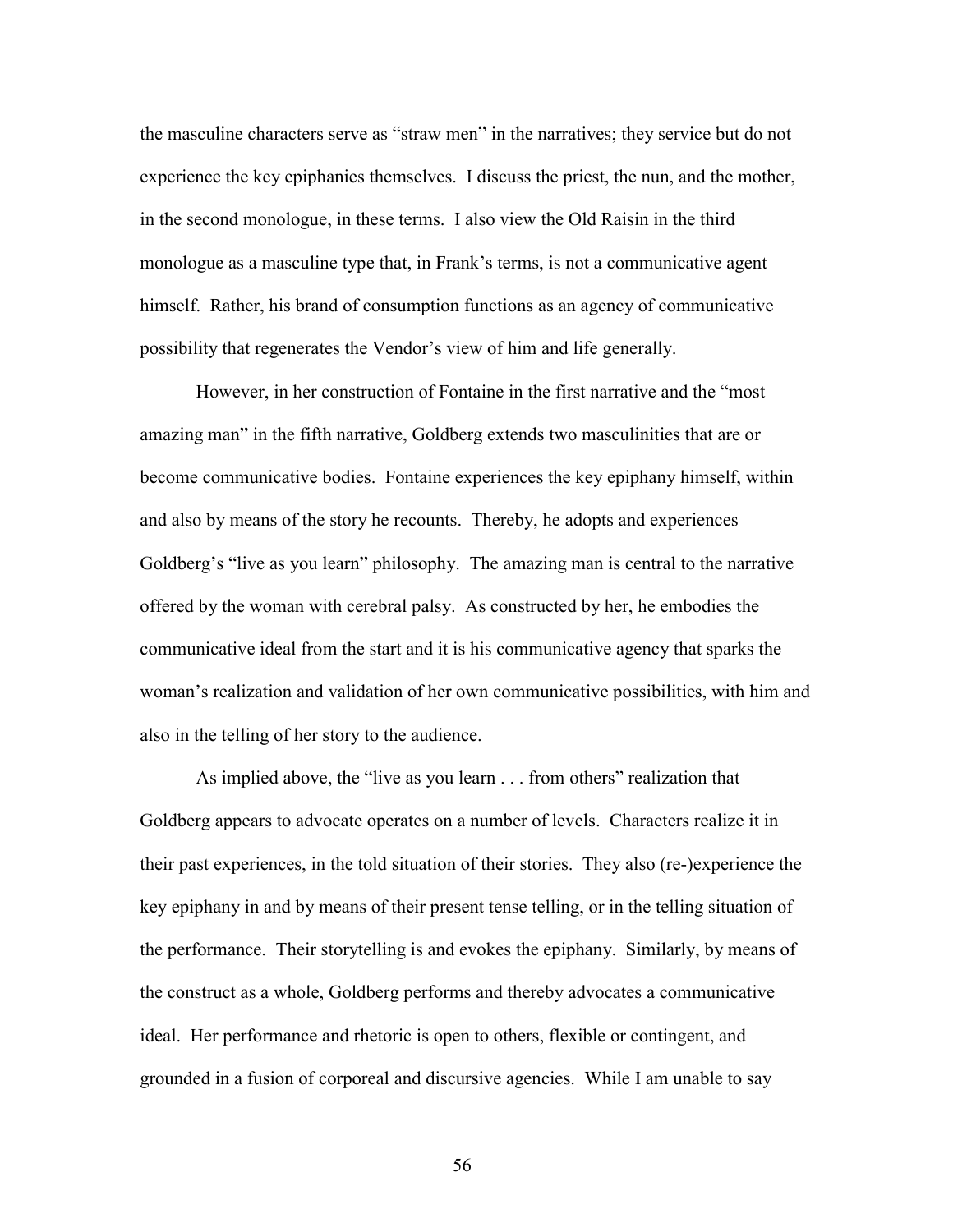whether Goldberg's desires are fulfilled by the message she embodies through the characters she enacts, as an audience member I find I am both persuaded and fulfilled by her message. In the final section of the analysis, I discuss this aspect of Goldberg's performance.

 At the beginning of his narrative, Fontaine is a fusion of consumer and dominating body types, in Frank's basic terms. However, within and by means of the stories he tells, Fontaine displays a more communicative orientation. Below, I reiterate Frank's basic traits of consumer and aggressive bodies and then discuss their fusion in Fontaine's initial interaction with the audience. I then analyze Fontaine's progressive movement toward and acceptance of an identity and behavior that is more like Frank's communicative ideal.

 According to Frank, the main trait of a dominating or an aggressive body is that it understands that it lacks what it desires and what it desires is to be in control and, typically, to be in control of others because it is threatened by them. To carry out the acts of domination, the body typically disassociates his or her identity from the corporeal substance and the acts it commits. Identity is based in others but only so as to silence or monopolize them. Dominating bodies are dyadic but for monadic aims and reasons. Likewise, a dominating body understands his actions as contingent but aimed at controlling the situation and those within it.

 The main trait of a consumer body is its constant assimilation of products and images available for its consumption. The body finds the act of consumption predictable and it understands itself as in control of the images and products it consumes. The consumer's identity is not located in some transcendent ideal. Rather, it is located in the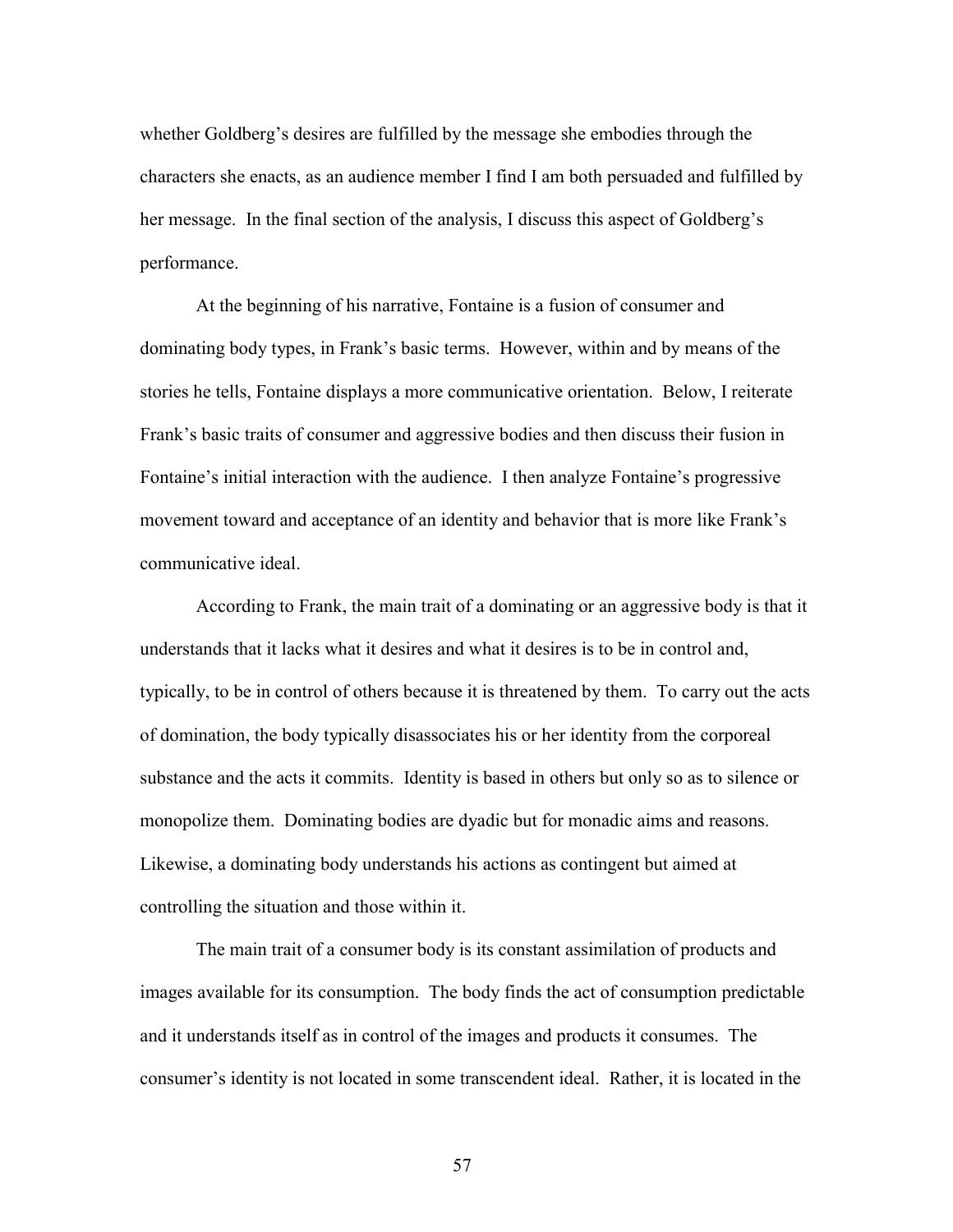material surface of the body and its ability to assimilate, reflect, mix-and-match the world's images or products as its own. For these reasons, the body understands its actions as monadic. The mirroring or consumer body does not need others to consume and, in the act of assimilation, the "outside" images or products become one's own.

 When Fontaine first appears on stage, he displays a fusion of consumer and aggressive body traits. The fusion arises from his aim, which is to hustle or con the audience into interacting with him. The practices he uses to realize his aim are similar to those he uses in his everyday life occupation. He is a street hustler, con man and thief. While the purposes for the hustle differ, his performance on the stage is like that of his performance on the street.

 In Confidence Men and Painted Women, Karen Halttunen observes that the confidence man defies "social definition; he [is] a man of shifting masks and roles, without fixed status or profession" (10). Calling on Mary Douglas, Halttunen links the confidence man to the generic trickster "figure who pervades the mythology of many cultures." As a "marginal man," he is

without a fixed place in the social structure. As such, he represents the threat of social disorder, the dangers of formlessness; and because he is socially marginal, great powers of contamination are attributed to him. To be more specific, the trickster is a source of contamination because he dwells in the less structured or inarticulated areas of the social system. (24)

Of course, it is by means of his shifting masks and roles that the con man trickster realizes his aim, which, in Douglas' terms, is the "money to be gathered off from men's vices'" (quoted in Halttunen 25). In other words, the con man views his marks as bearers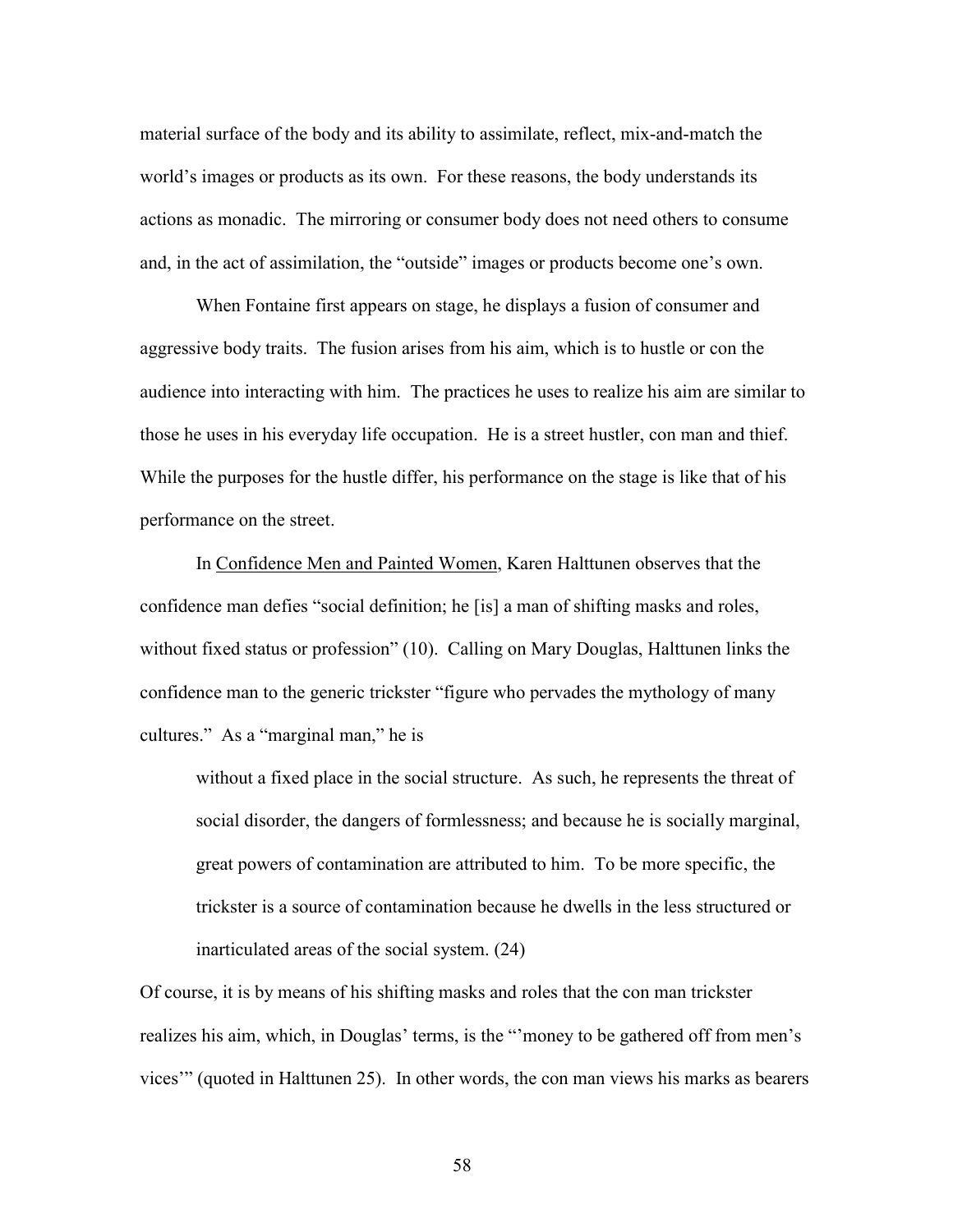of commodities he desires to make his own. Unlike a dominating body, he is not threatened by the marks. However, unlike a consumer body, the appropriation of the mark's valuables requires aggressive practices. In one way or another, the con man must instill the threat of lack in the mark and then advance himself as the agency who can remedy the lack. In a sense, the con man commodifies himself in order to gain the goods of others. Clearly, the strategy relies on a dyadic exchange and, in Fontaine's case, a use of the corporeal body as the means for instilling the lack.

 When Fontaine appears on stage, he wears a flamboyant costume of gargoyle sunglasses, an oversized headband, a flashy scarf, and gold cowboy boots. He also struts in a stereotypical "cool" or "hip" fashion. Further, he extends his entrance to the lip of the stage, engaging and invading the audience's space. Fontaine's physical actions and costume suggest a number of common social types, such as a lounge lizard, pimp, or cool dude on the prowl. Whatever the case, the visual and physical signs code a "marginal man," a man of the urban streets, who appears confident in his control of the space in which he exists. Due to the open performance situation, the space in which Fontaine exists is the stage space. Or, more accurately, Fontaine brings the signs and codes of the street into the theatrical space of the audience. The less well articulated, or less familiar, culture of the lowbrow urban street invades or "contaminates" the middle to highbrow reality of the Broadway stage. In this way, Fontaine instills a threat in the audience.

Fontaine's discourse further substantiates the perceived signs and codes and also clarifies the threat he provokes. When Fontaine enters, he sings a song drawn from popular culture. "Around the World in Eighty Days" is the theme song of a film by the same name. However, Fontaine inserts the word "motherfuckin'" into the lyrics and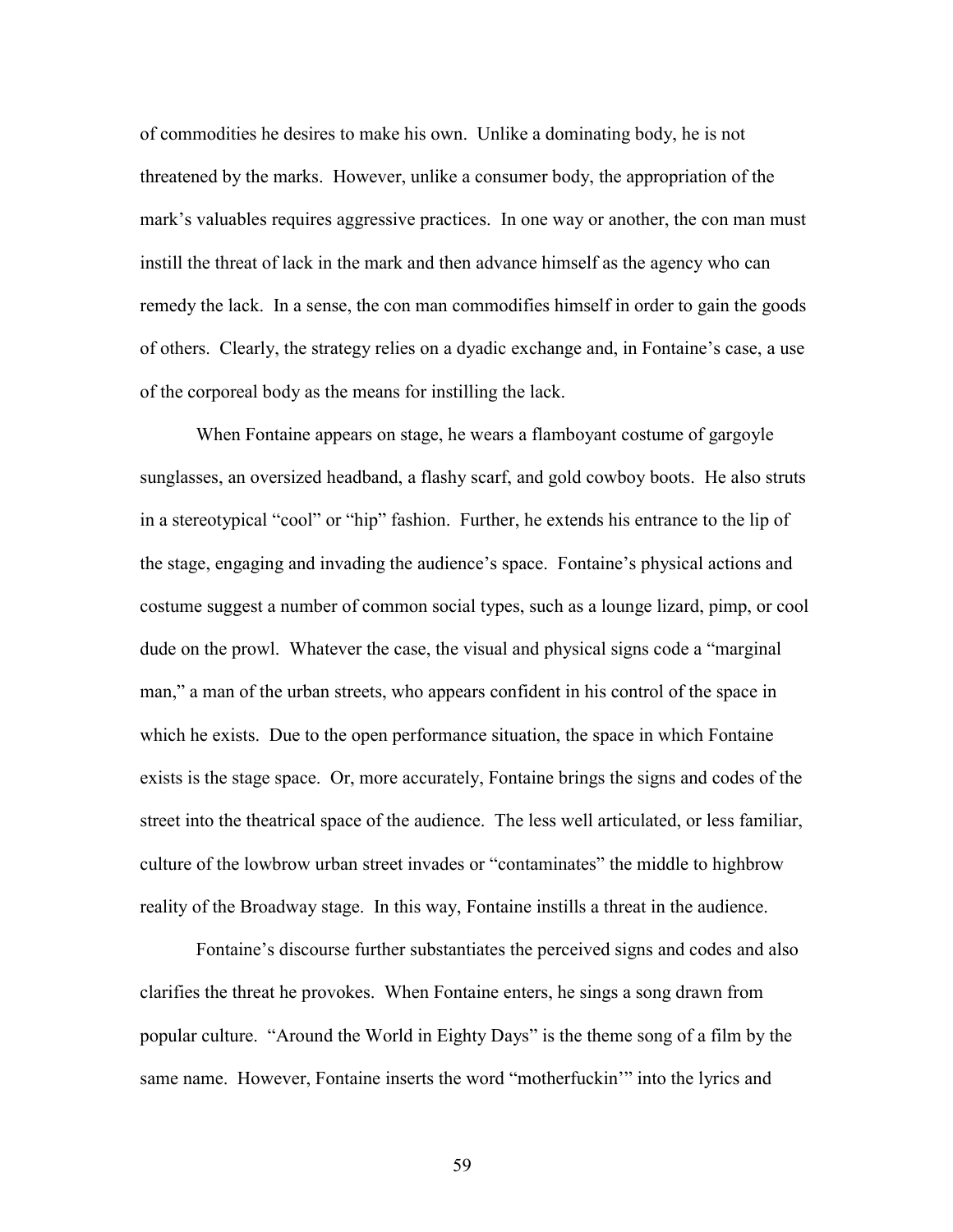thereby fashions his own irreverent permutation of them. When the audience fails to respond to his opening question, "What's happening?" Fontaine reprimands and then instructs the audience as to how they should respond to him. As if in a rehearsal for a show, Fontaine exits, re-enters, and gives the audience another shot at delivering their prompted line, which they indeed prove to do.

Fontaine then approaches the stage lip and directly addresses certain marks in the audience. He scolds and then tries to teach the white man how to bump fists, rather than shake hands. As Fontaine implies, the former gesture is indicative of the neighborhood in which he, Fontaine, lives. Changing strategies, Fontaine tries to hit on a woman, telling her, "my name is Fontaine and love is my game.... [W]hen I kiss the girls, hey, they all aflame. Come on, let me kiss your hand." When the woman extends her hand, Fontaine corrects her, "No, the one with the diamonds on it." The audience's growing assumption that Fontaine might be a criminal of some kind is confirmed when Fontaine tells them, "I am a thief." Fontaine specifies that it is "the kind of gig that allows me the freedom to cruise."

Fontaine's opening address of the audience is a shifting integration of various language styles and strategies, which indicate the diverse roles this con man thief is able to play. He sings, demands, instructs, intimidates, boasts, coos, and cajoles. His discourse is unpredictable and, coupled with his physical presence, it is threatening to the audience in so far as Fontaine controls the rules of the game in which they are expected to play.

On one level, the game represents Fontaine's real life occupation as a con man thief. He invades the physical space of the mark, threatens their control by means of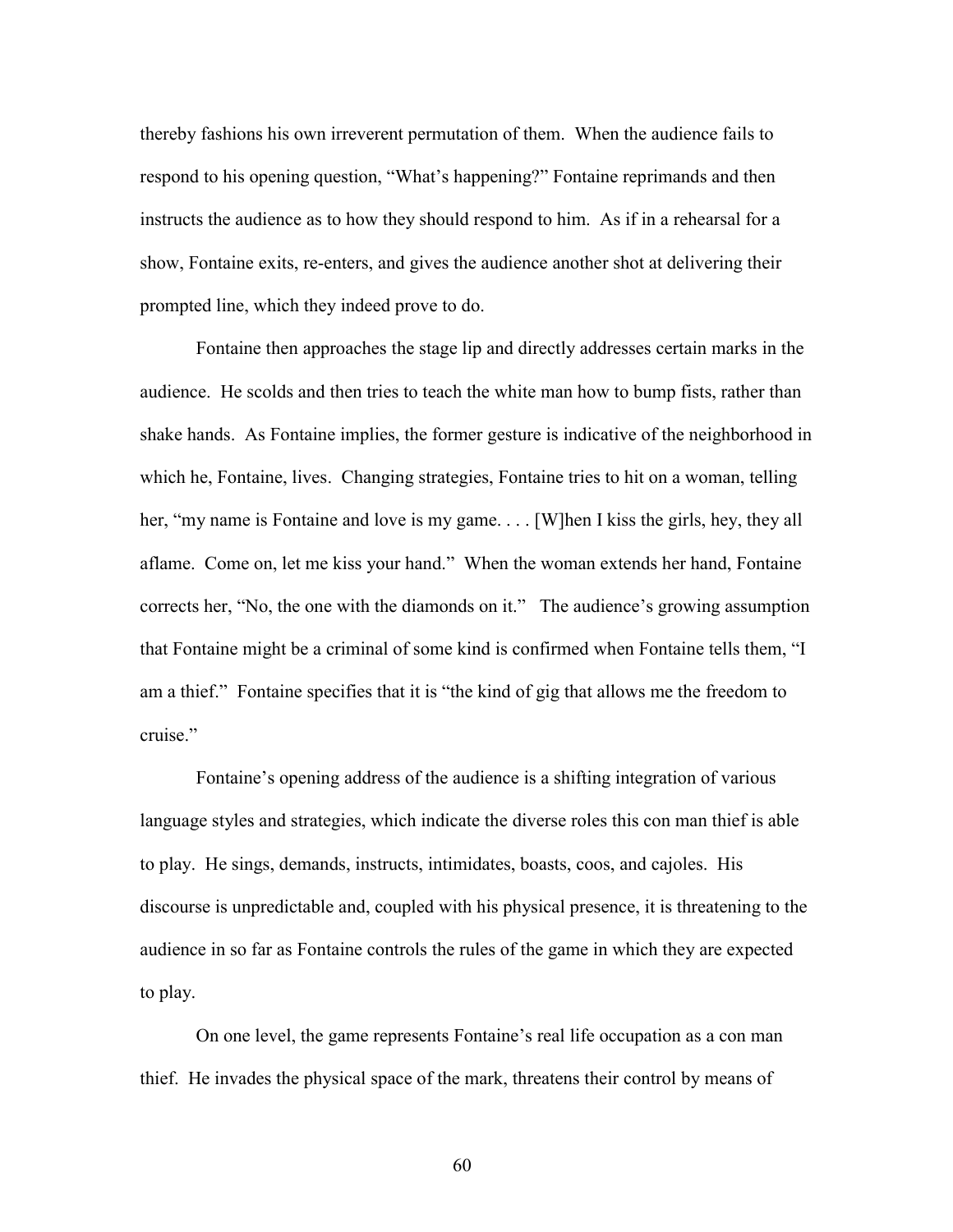cultural or sexual intimidation, and then puts them off their guard by supplying himself as the remedial agency. He teaches the white man how to bump fists and, in the case of the woman, embeds the sexual intimidation with smooth talking compliments. Once the mark is off-guard, the con man thief is able to take their goods.

On another level, the game is about performance and, specifically, about teaching the audience how to respond to Fontaine's (and, in turn, Goldberg's) tricky brand of performance. In contrast to the conventional norms of a Broadway show, such as **Dream** Girls which Fontaine mentions later in his monologue, the main trick of the game is Fontaine's insistence on an open and interactive performance situation. Not only is the fourth wall of illusionary theatre dispersed but Fontaine demands that the audience respond to him, literally. The con game, then, is double-coded as a game of performance. Fontaine invades the Broadway stage with the contaminating elements of reflexive rehearsal, direct physical engagement, and verbal interplay. Threatened by the unfamiliar elements or, as Goldberg mentions in her curtain speech, by "what they don't know by heart," the audience follows the rules as supplied by Fontaine. As a result of his diverse albeit aggressive strategies, Fontaine obtains what he wants. As he remarks at the end of his initial address, "I'm glad you was cool enough to play."

The double-coding of Fontaine as a con man thief and performance instructor implies Goldberg's many aims. For one, Fontaine's character and masculinity are informed by his occupation and the urban street culture from which it derives. While Goldberg celebrates Fontaine's roots, she also constructs the character so that his confident control of life is questioned and altered over the course of his monologue. Goldberg also constructs Fontaine in terms of stereotypical signs and codes of black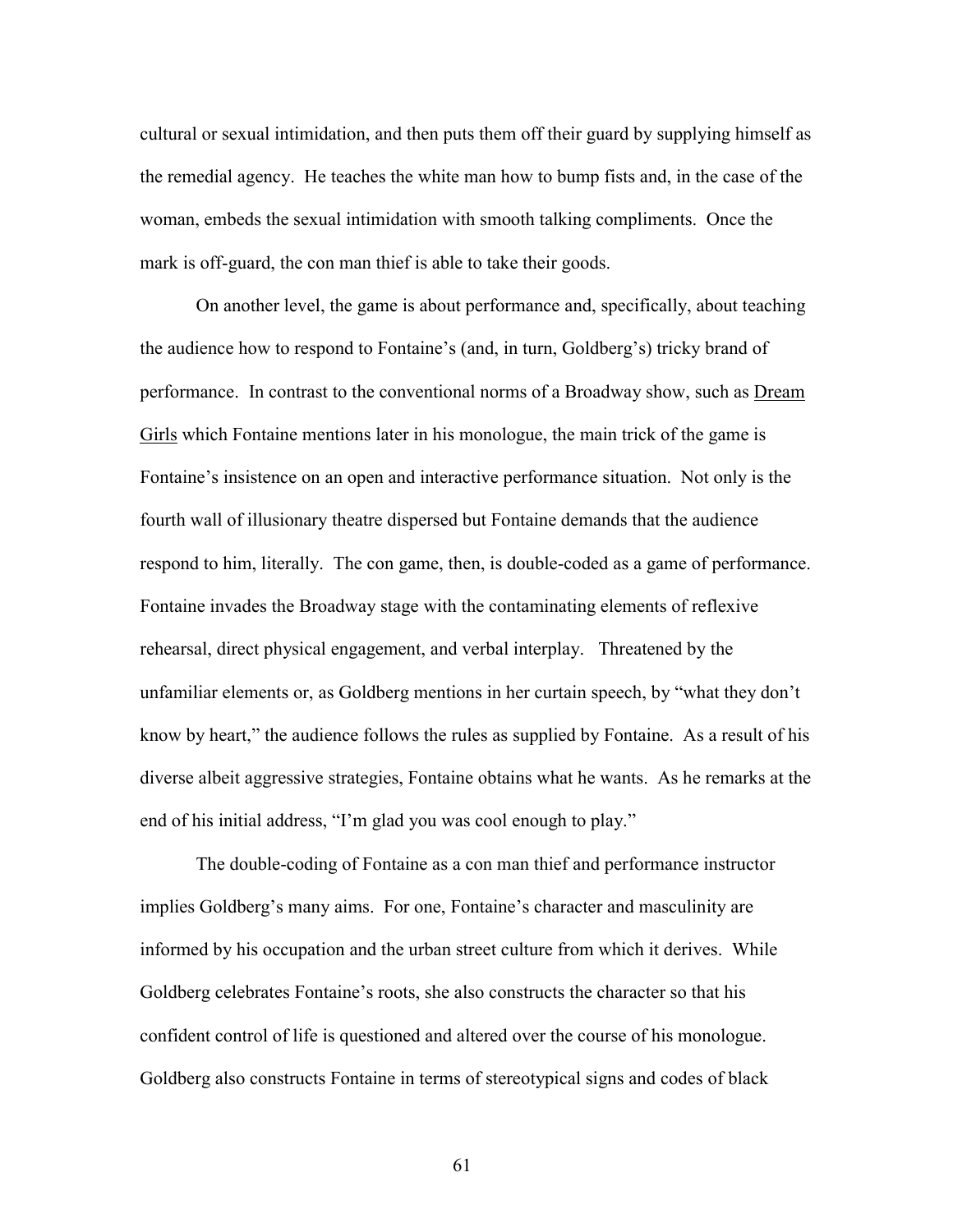urban men and criminals, which she proceeds to deconstruct and problematize. Lastly, the double-coding of her performance as an urban street con game implies how Goldberg views her performance within the Broadway venue. Because Fontaine and his hustle are "socially marginal" within the context of the great white way, they are a "source of contamination" (Halttunen 24). The audience can reject the contaminating elements or, as Goldberg's main message urges, they can adopt a flexible and responsive orientation toward the foreign elements. Thereby, they might learn something new or different from that which they already know.

 When Fontaine first appears on stage, he is deliberately coded by Goldberg to read as a stereotype. His flashy dress, irreverent discourse, and his race—he is black signify a criminal of the urban street. On the one hand, the outlaw code operates in the manner I discussed above. Fontaine's trickster character and con are indicative of the performance game Goldberg prompts and, as such, they are intended as positive and instructive. On the other hand, the stereotype appears to substantiate and reproduce certain racist and class assumptions regarding black urban men.

In a 1981 study titled, Black and White Styles in Conflict, Thomas Kochman attempts to document the communicative patterns of urban African Americans, particularly males. Kochman's aim, it appears, is to collect the dominant traits and thereby offer a fact-simile of how the noted culture communicates. The unfortunate result is a racist tract of essentialist traits that operate to fix the culture in social-historical terms. Many of these traits are at work in popular culture renderings of the same group and, in her depiction of Fontaine, Goldberg makes use of them too.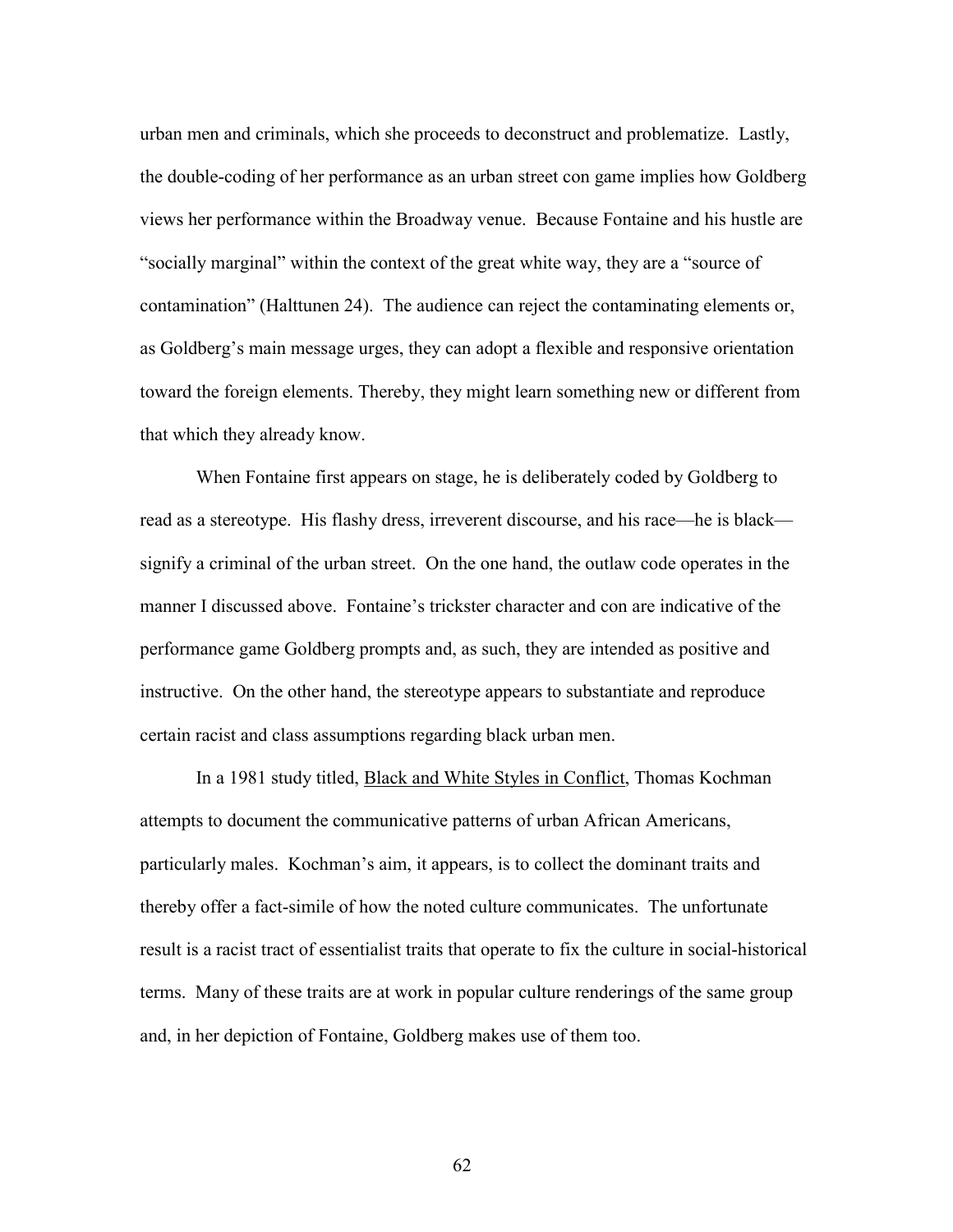Kochman claims that young, black, urban males dress in flashy clothes so as to make a "powerful statement" about themselves and thereby claim control of the space and situation (132). Further, the desired "'image—sharp, mean, bad—is designated to harmonize the threat of any force that might question one's humanity'" (Harrison quoted in Kochman 132). As regards discourse, Kochman found that the group distinguishes between verbal argument, or "woofing," and physical action, or fighting (Kochman 46). Woofing is used to threaten others by various discursive means and it "generally requires that those woofing create an aura of drama surrounding themselves to keep people wondering if they are in fact serious" (50). Kochman also claims that black males and females draw on a "framework of patterns—like song, dance . . . or simply the speech channel" to allow for or manipulate "free and uninhibited emotional expressions" (110). According to Kochman, the latter aim is paramount in African American culture generally. He writes, that "while sensibilities also have a moral claim on other people's consideration, feelings are seen to have a preemptive claim. The primary and independent status accorded feelings within the culture means that individuals must place their own feelings first . . . even if other people's sensibilities might become offended by the process" (122).

 In her construction of Fontaine, Goldberg draws on many of the traits Kochman assigns to black urban males and, in some cases, African American people in general. Fontaine is outfitted in flamboyent clothes that make a "powerful statement" about his seeming identity and his claim to space. He uses aggressive, unpredictable discourse that threatens and then cons the audience into accepting his rules of interaction. His speech acts are unruly and appear spontaneous and self-directed. Goldberg also draws on the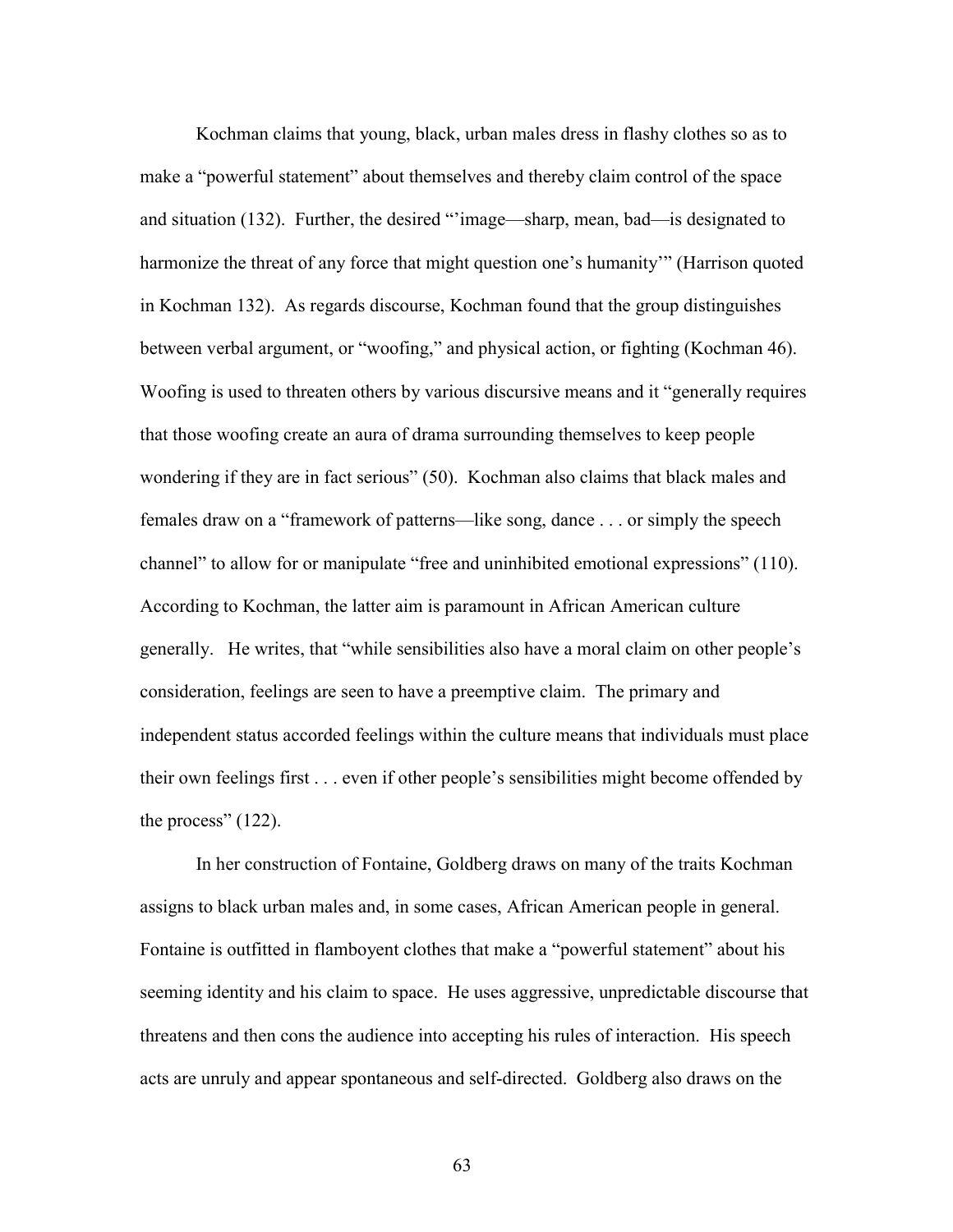common, racist assumption that young black males are criminals . . . until proven otherwise.

 In PowerNomics: The National Plan to Empower Black America, Claud Anderson observes that "[w]ealth inequality and inappropriate behavior are the two most fundamental problems facing Black Americans" (ix). To prove the disparity in wealth, Anderson draws on a 1993 census based study that shows that white Americans own 4700% more property than do African Americans (19). Another study, in 1998, documents that, on average, blacks make approximately \$10,000 less in mean income than do whites (Ciment 199). As a result of the discriminatory practices, some African Americans turn to "inappropriate behavior"—i.e., crime—because they feel they cannot advance financially by legal means. While Anderson is quick to observe that lower class whites and other minorities resort to crime too, the pattern is damaging to African Americans in particular because it perpetuates the stereotype that young black males are criminals.

 Goldberg calls on this assumption in her construction of Fontaine. He is a thief and also a junkie. He cons others in order to obtain money for drugs and other commodities. Although, he has tried to hold down a legitimate job, his life of crime is more profitable. In fact, he makes enough money from his "inappropriate behavior" to fund a trip to Europe. The irony here is indicative of Goldberg's broader aims. She constructs Fontaine as a stereotype in order to question the assumptions associated with the type. In this particular case, the simplistic code that maligns young black men as criminals is rewritten in terms of the economic and racial realities of the times: in the current system, Fontaine can live a far better life as a thief than if he adhered to legal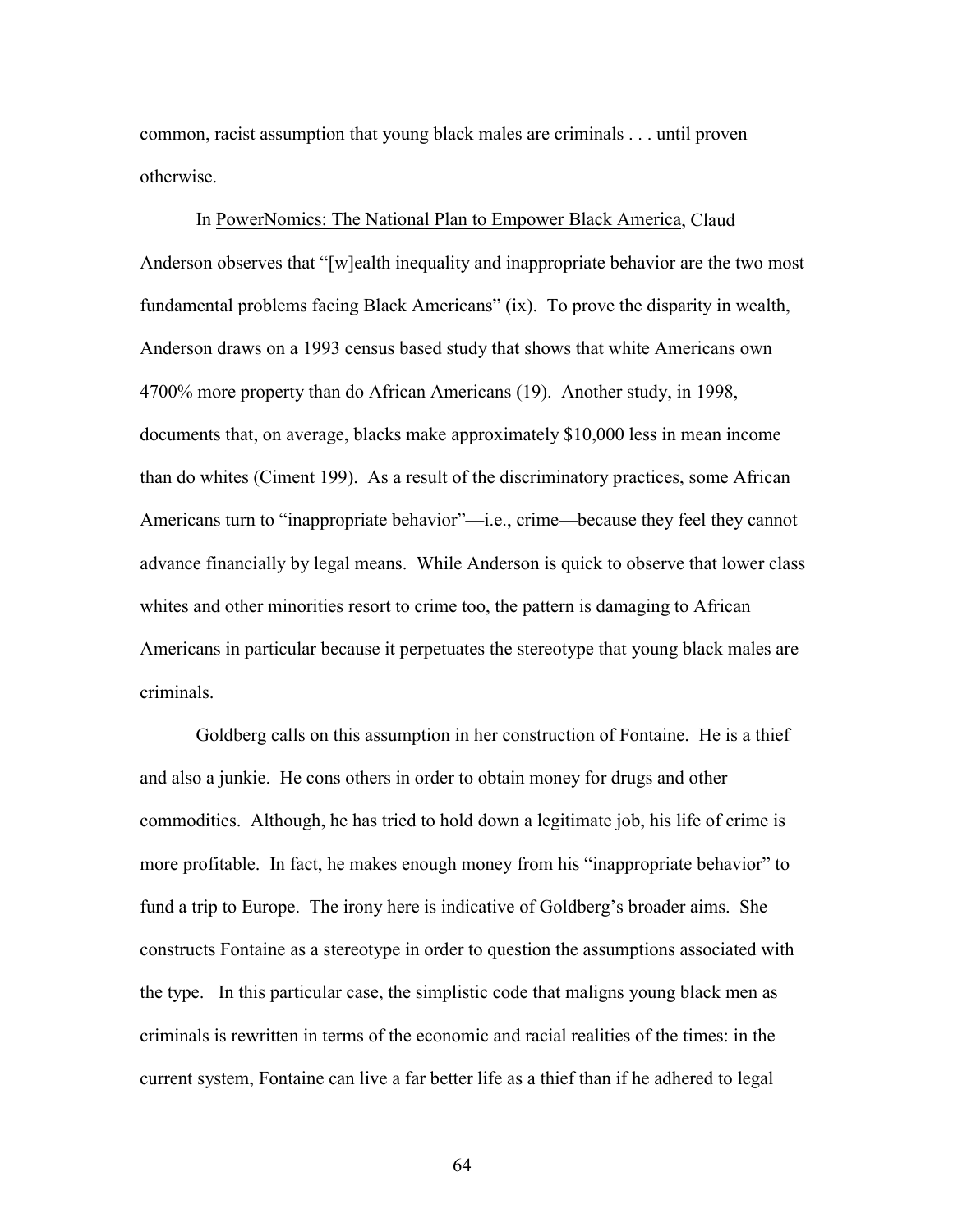means. Likewise, Goldberg uses the flamboyant costume and irreverent discourse to call attention to our preconceived notions regarding a black male who might dress in such garb and use such language. Why, upon his entrance, did I associate him with a lounge lizard, a pimp, or a cool dude on the prowl?

Goldberg prompts reflexivity on the audience's part in three basic ways. As noted above, she uses and, by means of double-voice practices such as irony or parody, abuses the stereotype. Thereby, Fontaine's stereotypical traits become social gests. They show "the habits and usages of the body" so that "the social laws under which they are acting spring into sight" (Brecht 45). Goldberg also aligns Fontaine's tricks with the trick of her performance. As a con man, Fontaine is a performer and, in the context of Goldberg's piece, he also teaches the audience how to perform. The double-code marks Fontaine as a performer/performance construct. His stereotypical traits are not essential or instinctual; they are constructed by him to fulfill certain purposes and, in turn, they can be de- and re-constructed. Lastly, Goldberg composes Fontaine so that over the course of his monologue he reflects on and re-experiences the epiphany that influenced a change in how he views and performs his life.

 As Fontaine travels, his relationship to the world becomes less familiar. Accustom to controlling others by means of his con game strategies, Fontaine finds that he is unable to call on these strategies once he enters unfamiliar contexts where people abide by different rules. For instance, when the stewardess tells the passengers to put on their seatbelts, Fontaine refuses and, when the plane takes off, he ends up head-over-heels in the aisle. His disregard for the rules of air travel mark him as a novice, a fool who "creepy-crawl[s]" back to his seat in embarrassment over his lack of knowledge and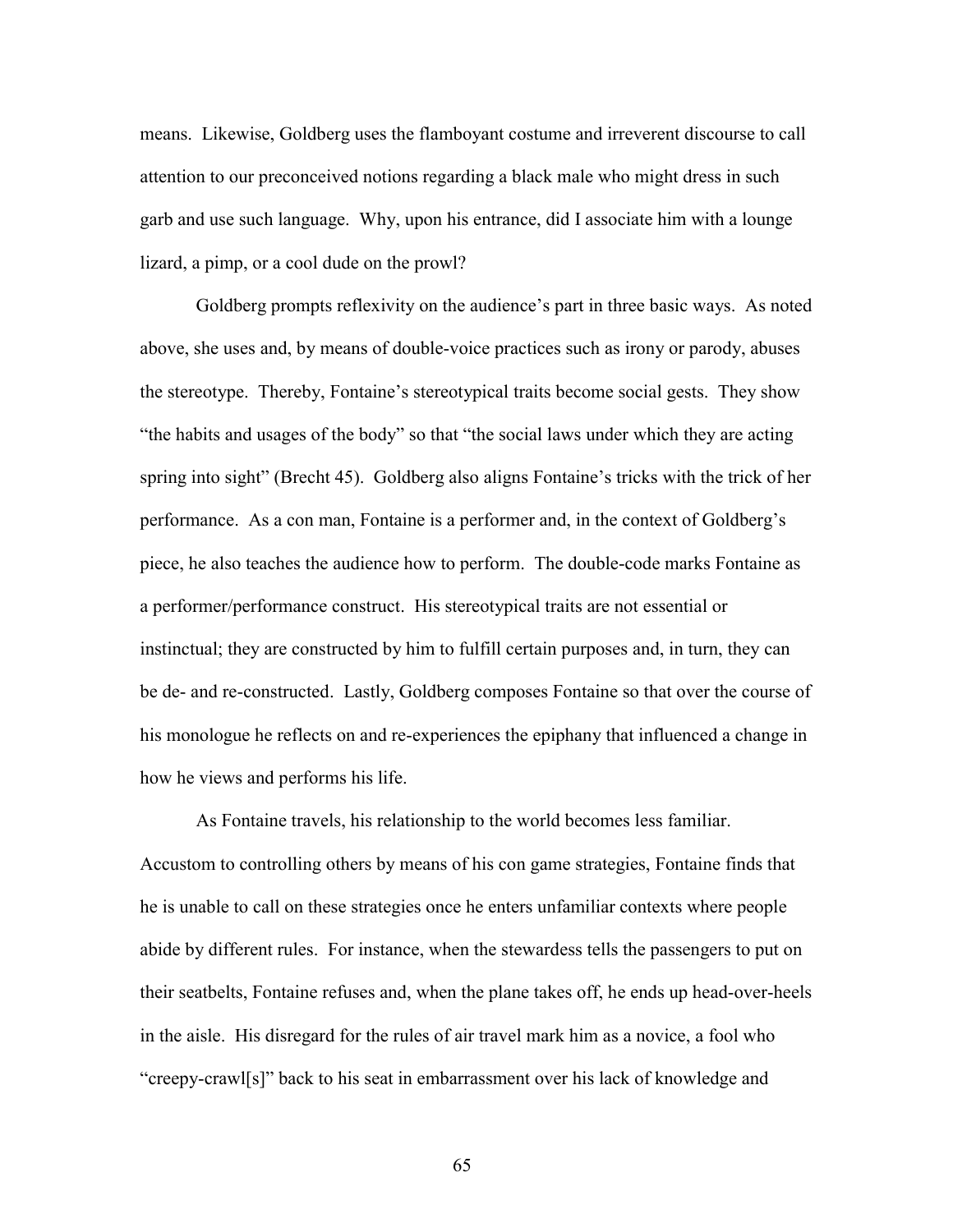control. Fontaine's liminal position—betwixt and between what he was and what he is to become—intensifies over the course of his travels.

 When Fontaine enters the attic where Anne Frank and her family hid during the Holocaust, he finds himself at a loss. As compared to his customary loud and flashy style, the quiet of the attic and its loaded meanings overwhelm him. In an effort to understand the Franks' experience, he tries to embody it at the time of his visit. He enacts a completely still and silent body. Then, in an effort to share his experience with the audience, he asks them to try to embody the stillness too. A cavernous moment of silence is created in the theatre as both Fontaine and the audience attempt to better understand the Franks' situation by performing it. Afterwards, Fontaine reflects, "Nerve wracking, ain't it? Yeah, and I discovered just like you just did that I couldn't do it."

On the one hand, Fontaine's comment acknowledges that their mutual attempt to perform silence was unsuccessful in so far as it offered but a partial understanding of the Franks' horrifying circumstances. On the other hand, the performance indicates Fontaine's attempt to use performance for some other reason than a con. He assumes a body (of silence) that is not his own and, hence, the outcome is unpredictable. Fontaine cries. In embarrassment over his lack of control, Fontaine runs from the room and smacks into the sign that bears the quote from Anne Frank's diary, "In spite of everything I still believe that people are good at heart."

Coupled with his experience in the attic, the quote provokes an epiphany in Fontaine. He realizes that, despite her situation, Anne still saw the good in people. In broader terms, he discovers that his perspective on life is but one of the many ways people view and get along in the world. Fontaine's epiphany leads him to adopt Anne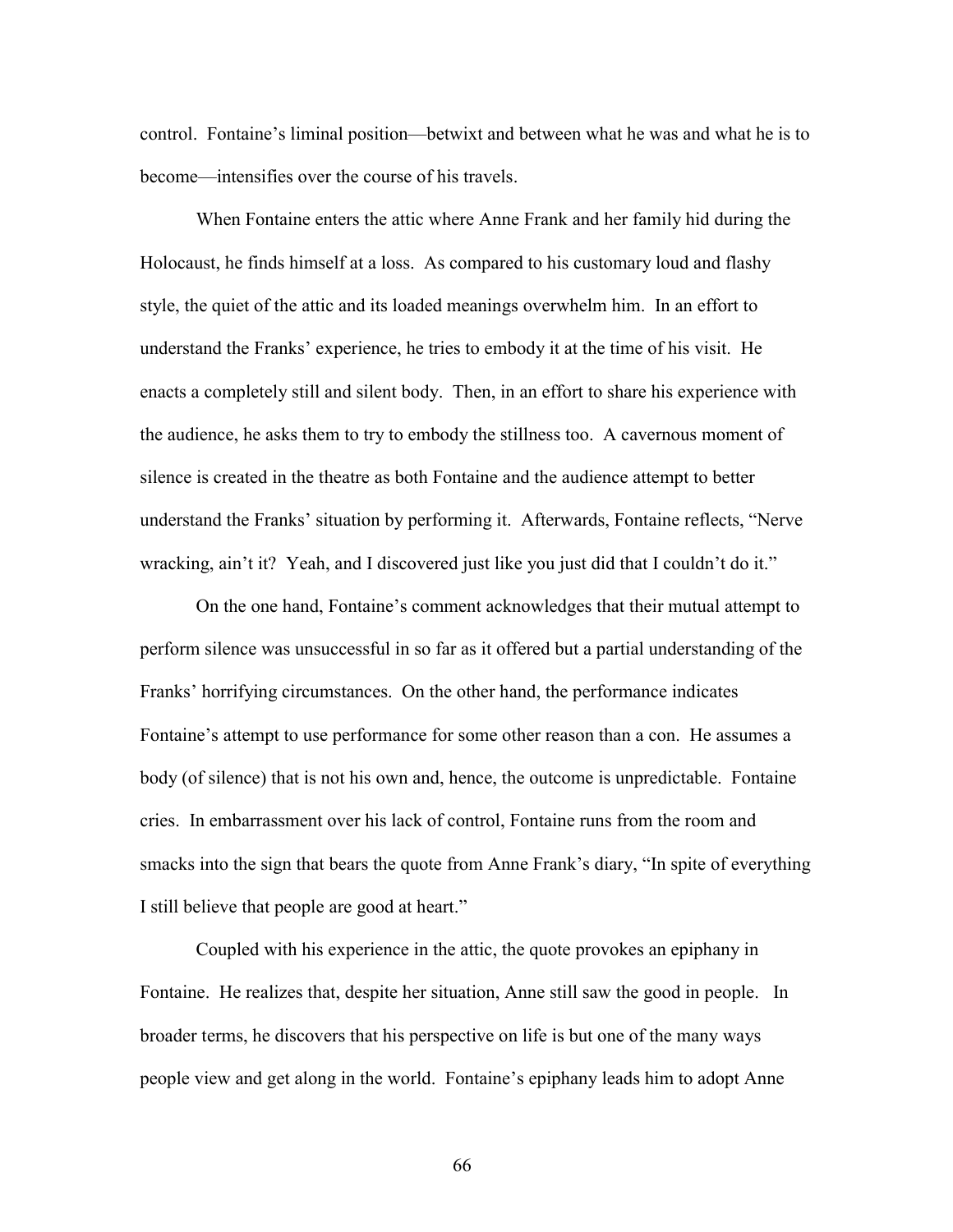Frank's words as a philosophy for his own life. The con man alters his orientation from that of a self-centered man constantly strategizing ways to control others to a man who empathizes with others and hence has a flexible orientation toward the issue of control. As Fontaine puts it, he realizes that "life is a constant live and learn."

Fontaine takes pleasure in telling the audience about the lesson in learned from Anne Frank. In recounting the story, he does not try to intimidate them. Rather, he talks with the audience, urging them to question their perspectives on unfamiliar or foreign peoples, practices, and situations. No longer threatened by unpredictable contexts, Fontaine relishes in the possibilities of the unknown.

 Fontaine's new perspective is challenged by his experience with the Germans in the Black Forest. At first, he mocks the German's racist assumptions regarding his living in a ghetto and wanting to eat watermelon. However, his commentary serves as a starting point for an open discussion with the audience about the prejudices that both US and Germany people hold toward each other. Fontaine's chagrin arises from his view that the two cultures form their opinions based on television serials, World War II propaganda, and sporting gossip. In addressing the issue, Fontaine moves from being in control of the commentary to gaining input from the audience. They become part of the performance by answering the questions he asks.

 Fontaine then reiterates an earlier point. He asks the audience to think about what it is like to be the "foreigner" in a given situation. Whereas he once felt that "everyone should learn English before they come to America," he now feels otherwise because "once you've been the alien you find out how hard it is to have to ask somebody where some shit is and then you find out what it takes to tell 'em. It don't take nothing but a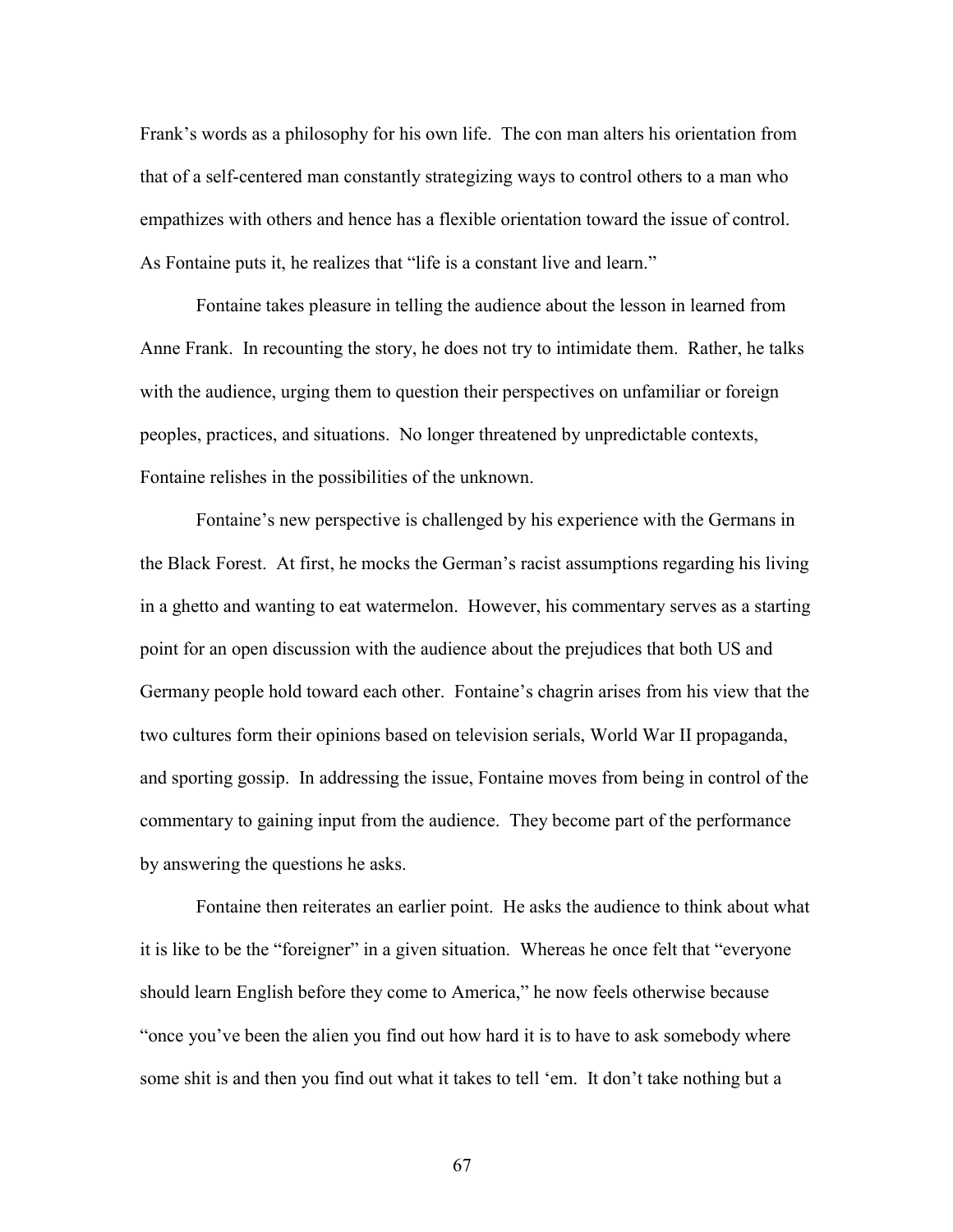little bit of graciousness." In so saying, Fontaine urges the audience to engage other people in a flexible and earnest manner.

Goldberg constructs Fontaine to highlight the main message of her show, which is to adopt a "live as you learn . . . from others" philosophy. By means of recounting and re-experiencing his stories, Fontaine embodies this message. When he first appears, Fontaine enacts an aggressive, consumer masculinity, specified in terms of a con man thief. In his selfish pursuit of material desires, he constantly aims to control others and the situation in which they find themselves. The rules of the con are his and they involve a physically threatening presence, aggressive discourse, and the savvy trick of offering himself as the remedy to the very lack he instills in others. Over the course of his monologue, Fontaine changes into a rather sweet guy who engages others in an earnest and gracious way and is flexible as regards issues of control.

Fontaine also embodies the message on the meta-level of performance. A stereotype to start, he proves to de- and re-construct himself over the course of his monologue. Thereby, the audience is prompted to learn deconstruction strategies themselves; to question essentialist assumptions regarding race, gender, and class. Significantly, it is by means of performance that Fontaine experiences his epiphany and teaches the audience how to question preconceived notions. In fact, over time, performance becomes the message. As Fontaine urges the audience to participate in the performance in various ways, they learn from Fontaine/Goldberg how to perform and Goldberg/Fontaine learns to adapt to the distinct audience assembled in the house each night. In the fictive reality of live performance, the regenerative potential of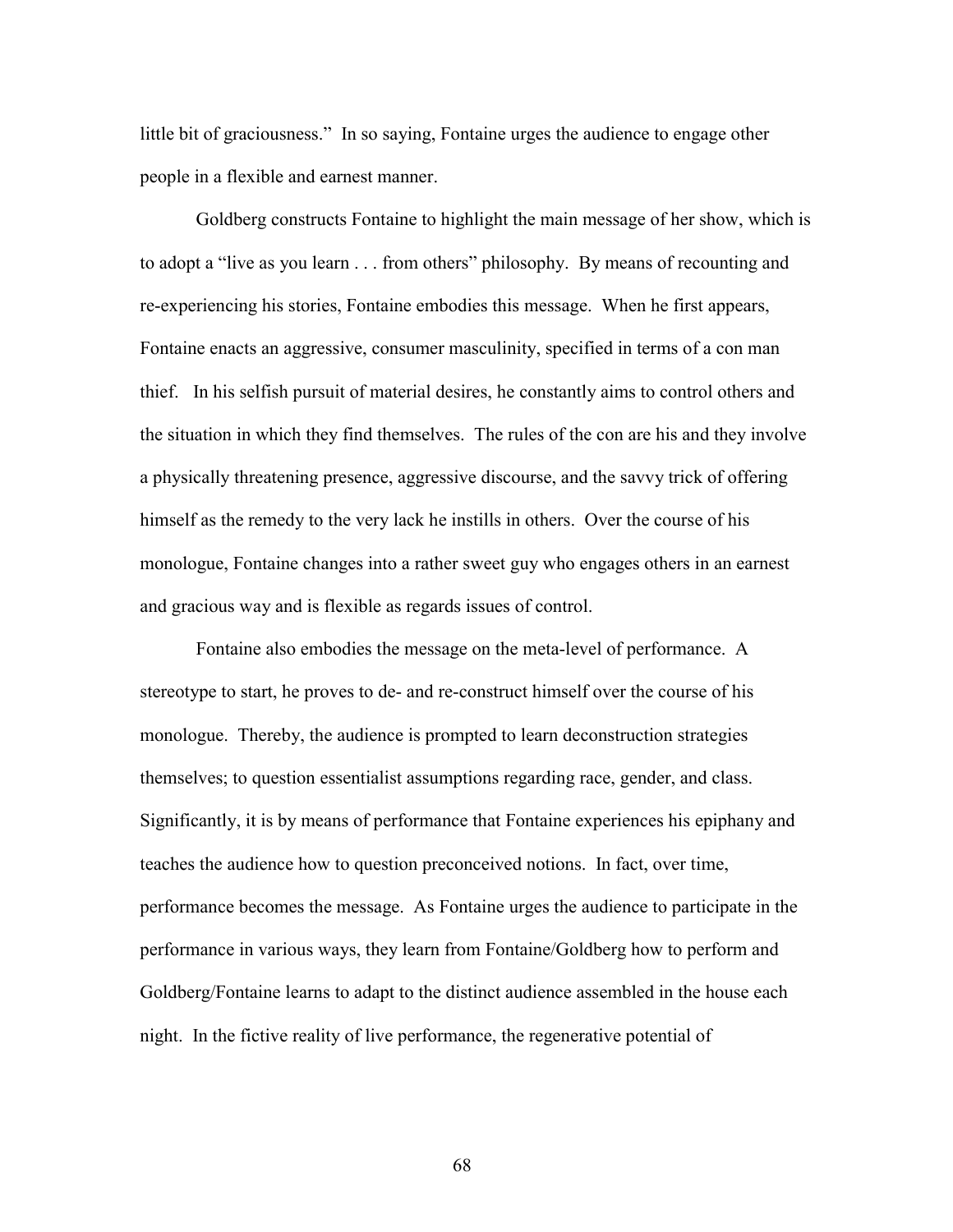communicating bodies is realized and, in this case, the agency is a multi-coded, African American confidence man/woman.

 In the second monologue, the surfer girl tells a story in which four masculine characters, two masculine types, figure prominently. The "hunkola" represents the stereotypical dick or prick, a walking-talking phallus of aggressive male narcissism. The priest, nun, and the girl's mother represent the institution and disciplinary discourses of the patriarchic Catholic Church. As is implied at the end of the girl's monologue, in tandem, these two hegemonic masculinities prove to impact the girl's life in a permanent corporeal way. She performs her own abortion with a coat hanger, which renders her barren.

As constructed in the girl's narrative, the hunkola is his phallus. Given his "hunko-meat" label, the girl appears to view him as such and, given his behavior, so does he. After a brief exchange of greetings, the girl and he are "doing it," after which he never calls her back. The hunkola's identity is centered in his corporeal penis and the pleasure he derives from using it; an identity which is substantiated by the discursive mythology of the phallus as a symbol of "brute strength and size," superior "will and conscious control," and therefore "deserving of worship" and "even respect" (Bordo, "Reading the Male Body" 271).

Involved in the enactment and perpetuation of the self-as-phallus are aggressive and consumer/mirroring practices. On the one hand, the hunkola performs as a pure consumer. In control of the situation and as predicable as a cliché, he produces the self image he desires by making the girl into an object of the phallus, just as he might a car or truck. Once consumed, the girl herself is disposal while, as an object the hunkola now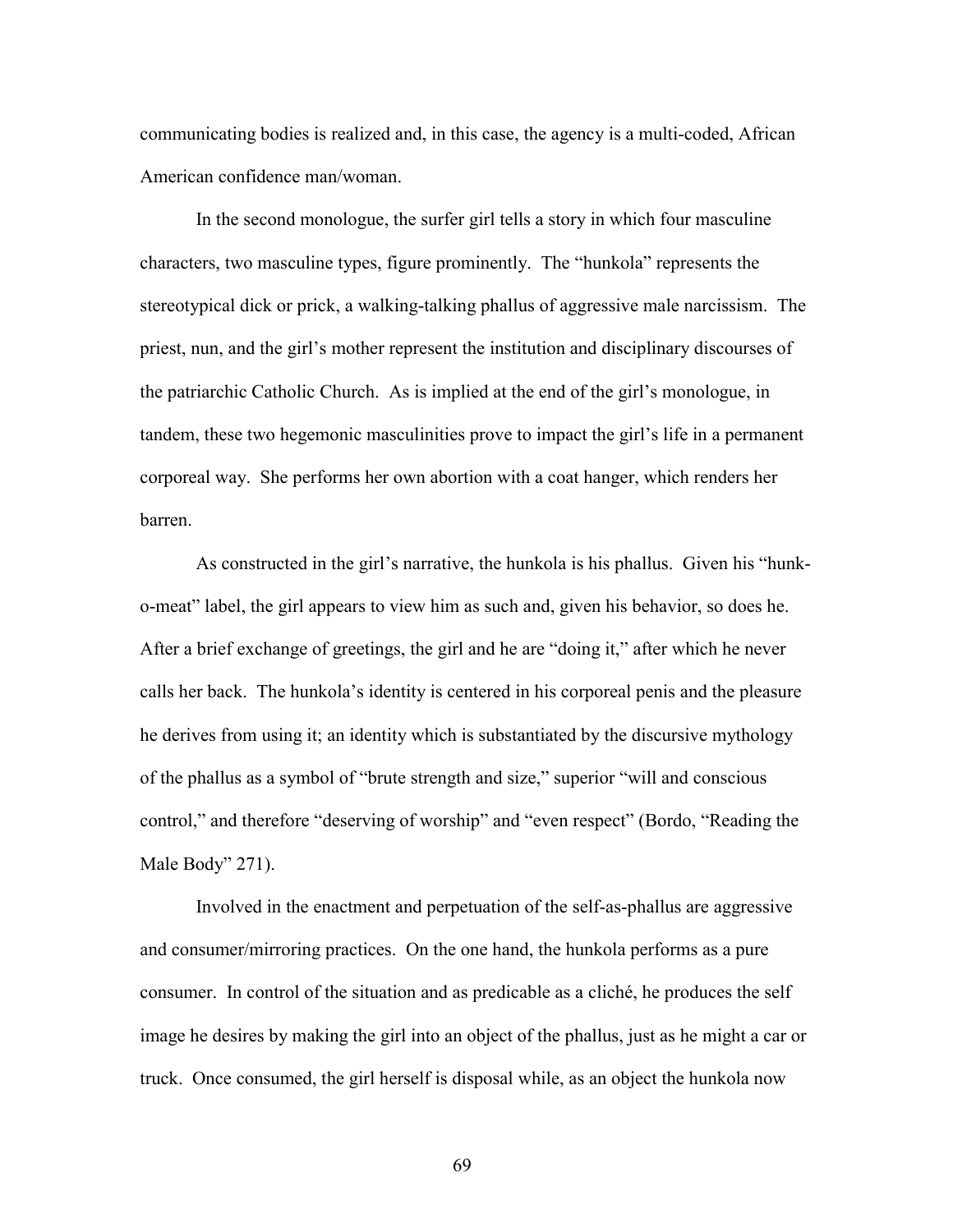owns, "she" reflects and confirms his desired image. On the other hand, this very image and those associated with it implicate aggression, brute strength, and control. Aggression, then, is not only a means for producing the desired image in this case it is integral to it.

In his discussion of the male "conquest mentality," Seidler observes a similar relationship between consumer and aggressive practices. He reflects that "[w]ithin a capitalist culture it becomes easy to identify happiness with material success" and to the extent that we accept "that goods alone can be trusted to bring happiness" (179). "Sex and love" become associated with this same "ethic" and, as a result, women (or the sexual partner) become goods to which one feels entitled. They serve as rewards for a job well done, whether performed in the board or bedroom (175).

Of intrigue in Goldberg's construction of the hunkola concerns his race. While the performer, Goldberg, is black, the race(s) of the surfer girl and hunkola are not delineated. If interpreted as white, the hunkola gains the symbolic power attributed to the phallus by those, such as the hunkola, who desire it. However, if interpreted as black, the hunkola potentially becomes encoded with a racist discourse and mythology. Bordo explains that as associated with black men, the phallus becomes an "unconscious urge . . . devoid of [the] phallic will and conscious control" attributed to white men (270-271). In fact, the black man looses the symbolic (discursive) power of the phallus and is "'turned into a penis. He is the penis'" (Fannon quoted in Bordo 271). In similar terms, Eldridge Clever observes that the association of black man as phallus causes "'blacks'" to be "'stripped of a mental life, which leaves them only a bodily existence'" (Clever quoted in Johnson 123). While there is no doubt that such discourse has and continues to be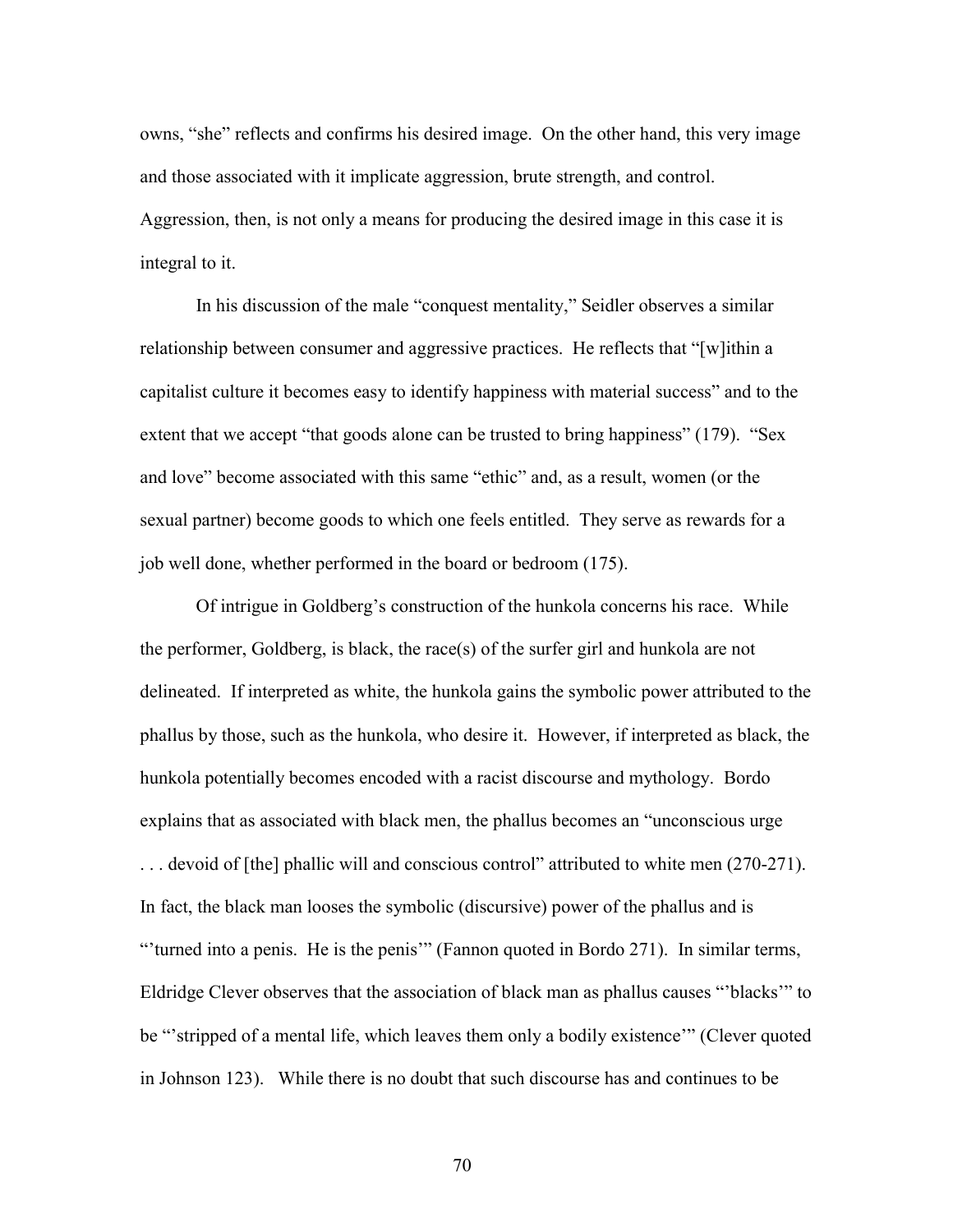used to police the perceived threat of black men and their bodies, I find it intriguing that as contexted within Goldberg's performance the hunkola is advanced as a negative masculinity, regardless of his race. At best, man as phallus is a foolish mistake; at worse, a dangerous trap.

Goldberg's priest in a box metaphor implies how the priest is constructed and functions in the text. He is a masculinity whose corporeal and discursive practices are modeled in terms of the disciplinary constraints of the Catholic institution and patriarchy. In The Courage to be Catholic, George Weigel writes that a priest is governed by "the Church's sacramental vision of all reality—the conviction that the extraordinary lies just on the far side of the ordinary, through which the extraordinary is revealed" (159). In Frank's terms, a priest desires to achieve transcendence from gross materiality in order to access the sacramental vision and, thereby, lead his parishioners to a less sinful and more spiritual life. To do so, the priest enacts a predictable, controlled regimen that includes daily prayer, delivering homilies, hearing confession, and celibacy.

 Weigel observes the importance of celibacy in Church doctrine when he notes, Every Christian is called to a life of chastity, which the Church teaches is one of the "fruits of the Holy Spirit"—those perfections that the Holy Spirit works in us that are anticipations here and now of eternal life with God. Chastity is the integrity of love, the virtue that allows a person to love in a way appropriate to his vocation. For the priest, chastity is lived through sexual continence. (156)

Since the priest's ideal is spiritual transcendence, he must deny the sexual desires of his corporeal body. He also is charged with communicating the Church's position on sex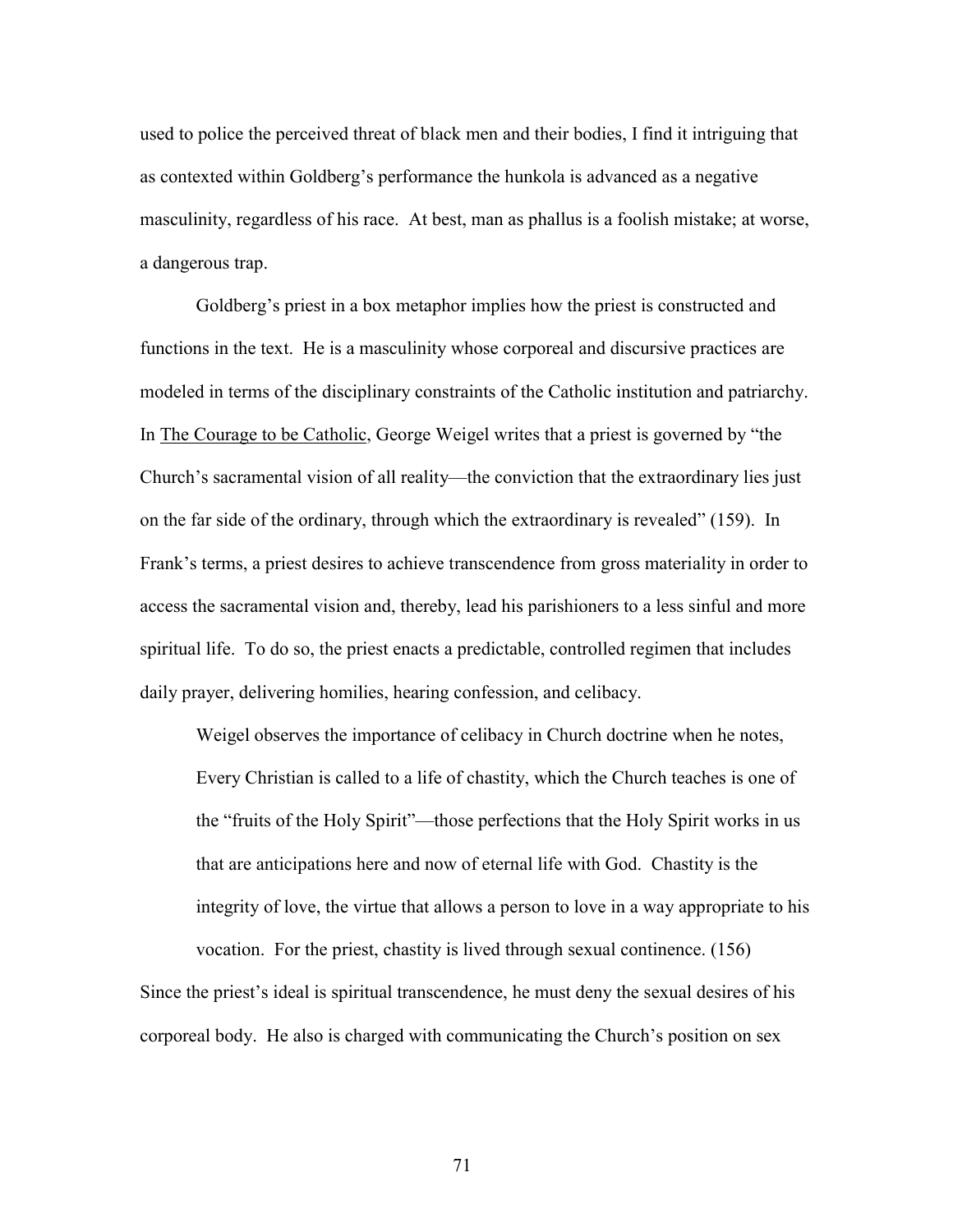and sexuality to his parishioners. According to Weigel, the position is less one of selfcontrol than of self-mastery. He explains,

the Catholic sexual ethic is an affirmation of the gift of sexuality, insisting that sex reduced to another contact sport is dehumanized sex. The humanistic challenge embedded in the Catholic sexual ethic is best understood, not as a challenge to sexual self-control (a psychological category), but to sexual selfmastery, which is a moral category: the self-mastery that allows a couple to give themselves to each other in marital fidelity.(157)

Whereas self-control implies a denial of corporeal desires, self-mastery implies desire, a desire to discipline the body so as to master its corporeality.

 The priest's disciplinary practices also include admonishing parishioners of the sin in their lives through confession, or reconciliation. The confessional is a large box, or free-standing closet, divided into two parts by a wall in which there is a screened window. The parishioner enters the box and sits on one side of the window and the priest enters through a separate door and sits on the other side. The rite of confession consists of a highly stylized repetition of predictable acts. The parishioner begins with the statement, "Forgive me father for I have sinned," after which she tells the priest how long it has been since her last confession. She details her transgressions and, then, the priest offers penance, or what the parishioner must do in order to cleanse herself of sin. The penance is a formulaic discourse and typically involves praying the Rosary, a literal repetitive act.

 The priest's disciplinary regimen is both monadic and dyadic. On the one hand, he engages in monadic discipline in his lifestyle of prayer and celibacy. On the other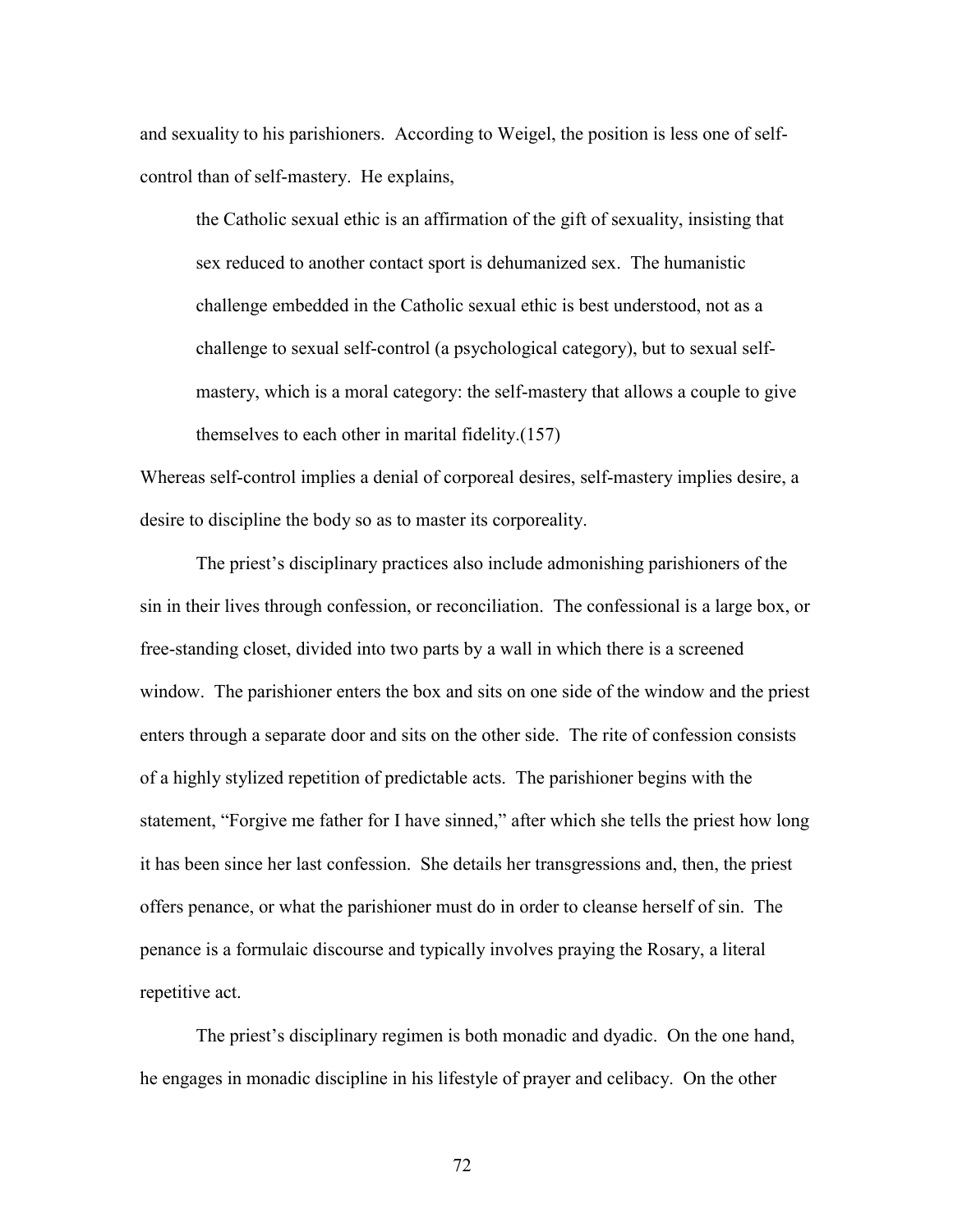hand, the priest requires the corporeal presence of his parishioners to minister the scriptures and administer the sacraments. The dyadic discipline upholds the authority of the priest as a representative of the Church. In confession, the priest and parishioner are isolated physically from each other. Thereby, the sinful corporeal body is de-emphasized and mastered through the discourse of the confession.

 The surfer girl's visit to the priest implies that she views him as a possible savior. He will help her resolve her dilemma regarding her pregnancy. Sitting in his half of the box, the priest is physically isolated from the girl and he enacts the fixed discourse of confession. However, the priest's control over the physical, corporeal world is upset by the girl's request that he help her with a corporeal problem, her pregnancy. Unable to think of an appropriate response, the priest closes the screen between the girl and himself and thereby attempts to regain control of the physical, corporeal world. He attempts to transcend it. The girl persists, invading his space through the front door of his side of the box. The priest in the box pops out and tells the girl, "Don't talk to me about this. I wouldn't understand," and sends her to speak with the nun.

 Goldberg's use of the priest in the box metaphor emphasizes the institution in which the priest is situated. The place and practices of confession reproduce the doctrine of the Catholic Church and, in Goldberg's construct, the priests enactment of this doctrine is inflexible. He is unwilling to speak outside the box, to address the corporeal reality of a young girl who has engaged in premarital sex and is pregnant. Instead, he enacts the predictable, monadic, and corporeally-dissociated doctrine of discipline that fulfills his own transcendent ideal. A specific reason for his refusal to speak with the girl is that, according to the laws of the Church, he is not supposed to know about sex.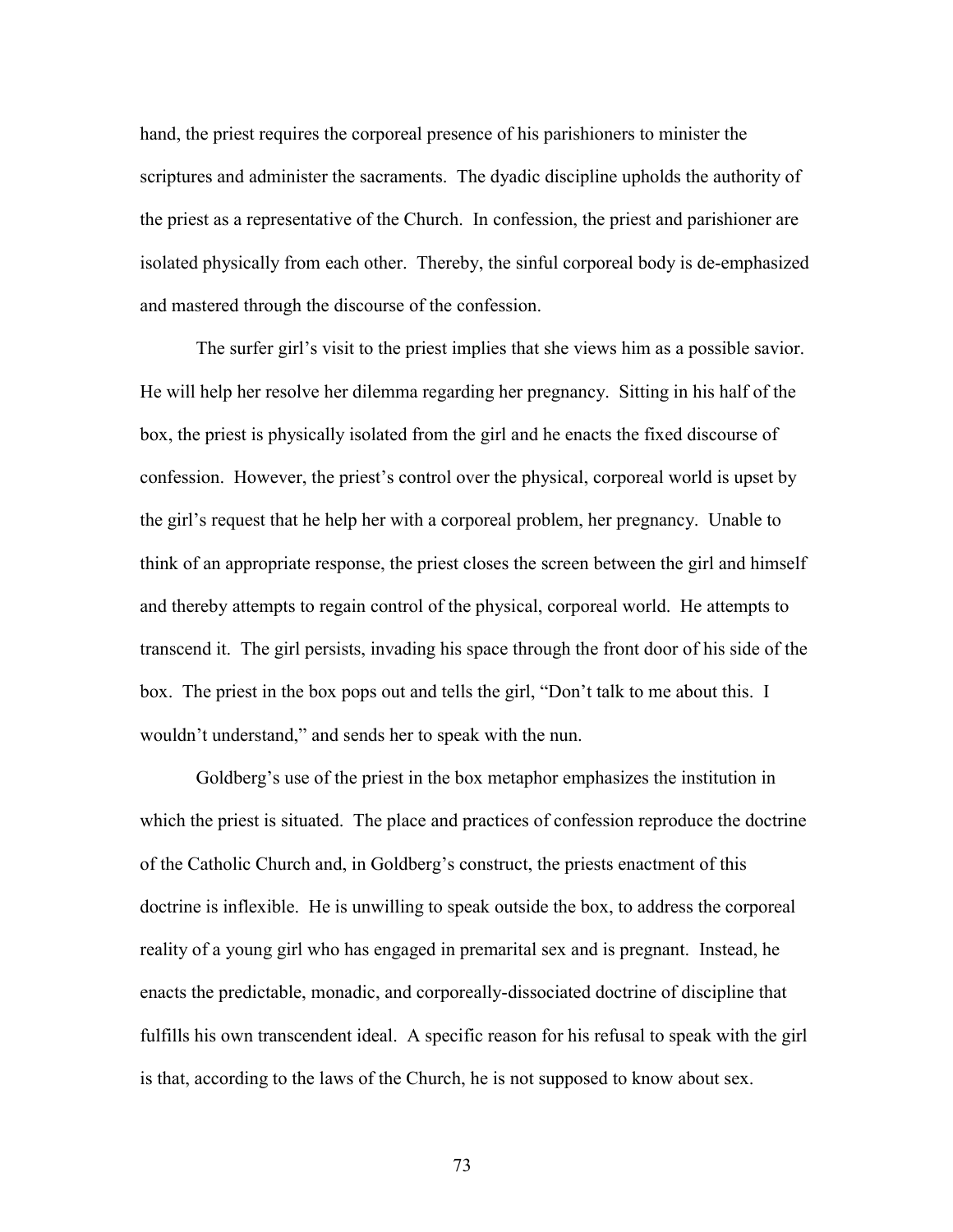Within the context of the girl's story, the nun and her mother are reiterations of the priest and the institution he represents. Their practices reproduce the patriarchal "hard line" on premarital sex, pregnancy, and abortion. When the girl tries to engage the nun, the nun seethes and tells her that she has "blasphemed." Likewise, the mother casts the girl from their home. Like the priest, they attempt to control the unpredictable nature of corporeal reality by means of transcendent discourse and establishing physical boundaries. In sum, they enact "the box."

To start, the Vendor perceives and constructs the Old Raisin as a consumer masculinity. Just as he buys the Vendor's cart of knick-knacks, so too he assumes he can purchase her. At first, the Vendor resists but, upon hearing the terms of the exchange, she relents. In this way, both the Old Raisin and the Vendor commodify the other in order to fulfill their own desires. Over the course of the relationship, and upon having sexual relations with the Old Raisin, the Vendor's view of him changes. He becomes communicative in his desire of her and vice versa. The literal act of intercourse prompts a discursive understanding of the Old Raisin as unpredictable, dyadic, and fulfilled by his interactions with her.

In Looking Good: Male Body Image in America, Lynne Luciano observes, consumerism offer[s] ordinary Americans the ability to have leisure, beauty, and self-esteem at their fingertips, tailored to their individual needs. But consumption has another darker side: by creating insatiable desire, it also creates unappeasable discontent. Desire has become more than a craving for consumer goods. In our quest for the new, we search restlessly for new relationships, new love objects even a new me. (206-207)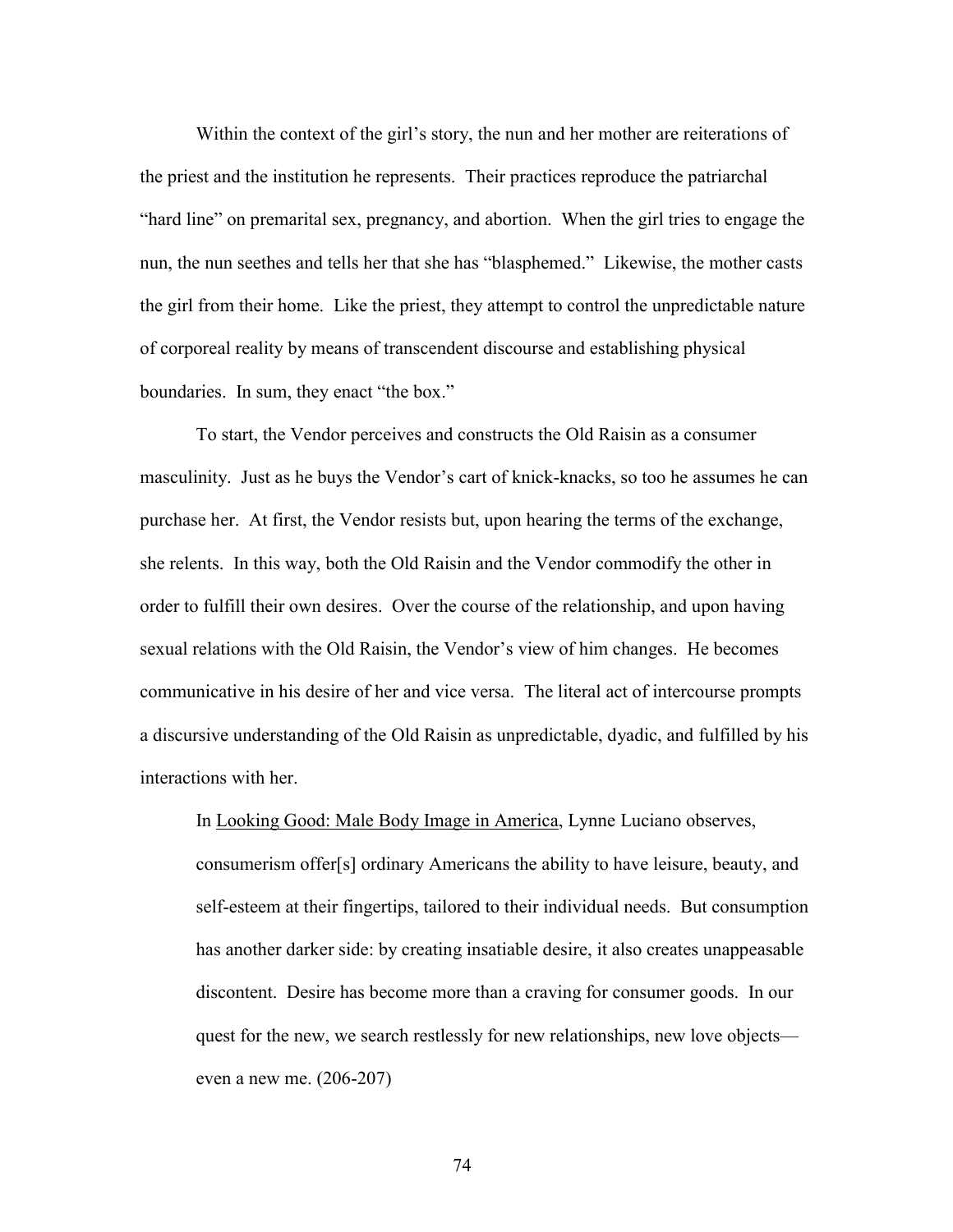As constructed in the Vendor's narrative, the Old Raisin appears to have an "insatiable desire" for the Vendor as an object he can tailor to his individual needs and circumstances. He is rich enough to purchase not only her cart of items but the Vendor herself. He also is old and, while all consumers "quest for the new," his quest appears particularly urgent. To control or create the illusion of control over the inevitable decay of his body, he seeks a "new relationship," a "new love object," a new Old Raisin.

 Like the prototypical consumer body, the Old Raisin engages in the repetitive act of consumption, purchasing cart after cart of items until he strikes a bargain for the Vendor herself. His practices are monadic in so far as he consumes so as to make the Vendor his own. His identity is located in the material objects and the image of a "new me" he seeks through their purchase. In so far as he is successful in tempting the Vendor to live with him—his purchase reliant on her purchase of him—he is fulfilled.

 Once the two consumers set up house in the Old Raisin's mansion, his image of desire becomes clearer. He wants "nookie." On the one hand, his pursuit of nookie can be understood as just another act of consumption. He desires a "new me" through the purchase of the "new love object." On the other hand, his pursuit can be understood as earnestly dyadic. He puts his wrinkled, old body in an unpredictable, contingent situation in order to engage the Vendor as a companion. As the Vendor tells us, both she and the Old Raisin are fulfilled by the interaction.

 After the Old Raisin's death, the Vendor expresses the pleasure she derived from his flirtatious pursuit of her, his playful humor, and his day-to-day companionship. The agency of her realization is the unpredictable, dyadic, and corporeally-associated act of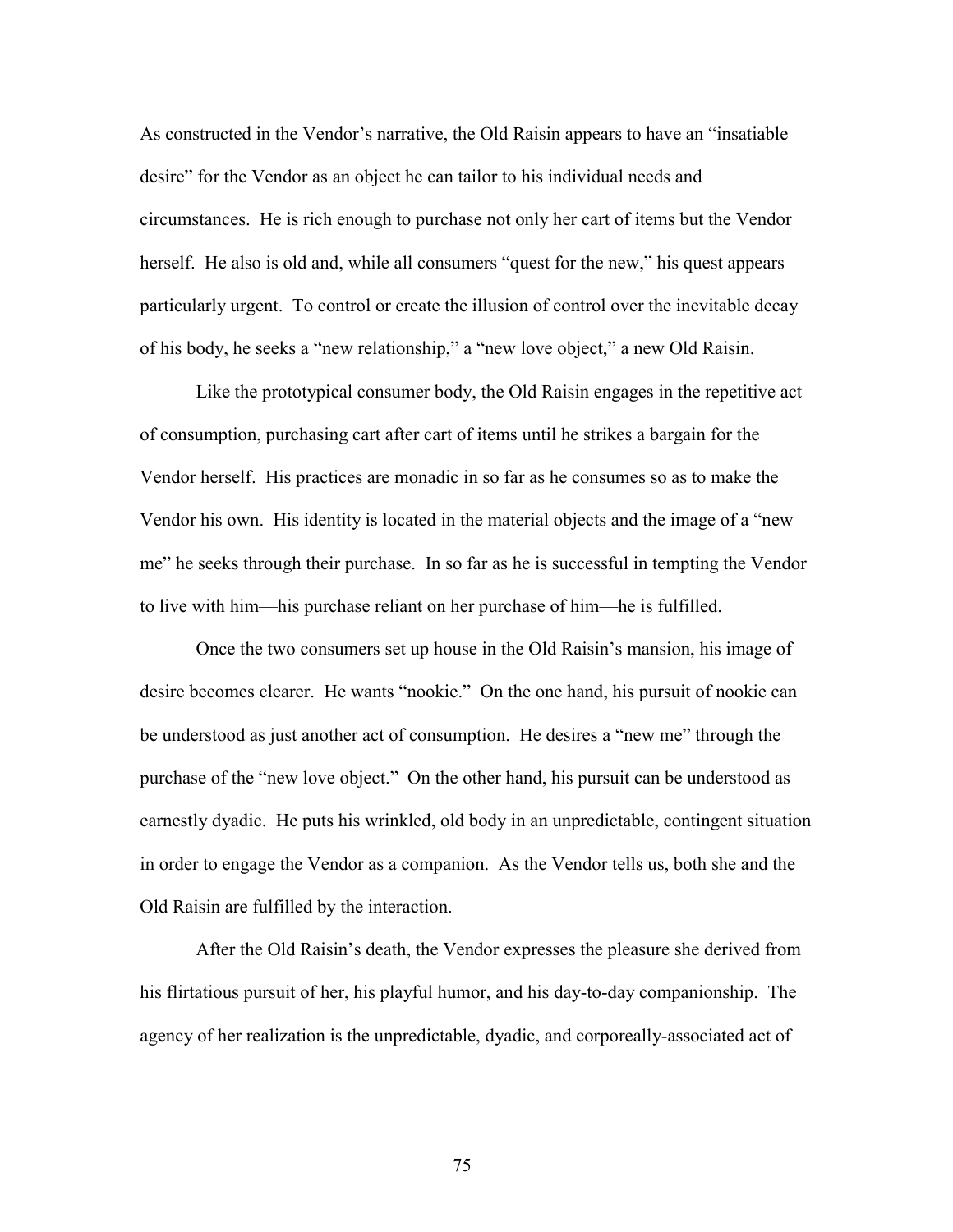intercourse. It operates to re-function the Old Raisin's prior acts in terms of love and, in turn, she realizes her love for him.

 The Old Raisin's age is important as it affects the agency of his consumption. As an old, wrinkled man near the end of his life cycle, his corporeal desires and presence are not threatening, except perhaps to himself. He never demands sex from the Vendor. Rather, he plays silly games in hopes that she finds in him her desire. In this way, the hard edge of consumerism, as narcissistic or indifferent toward others, is softened. Unable to reproduce the ideal masculine body, or love object, the Old Raisin plays with the image, reshaping it into a bittersweet subject of love.

 The final masculinity constructed in Whoopi Goldberg Live is the nice guy, or as the female narrator puts it, the "amazing guy." In Frank's terms, the nice guy is a communicative masculinity. By means of his flexible and dyadic engagement of the woman, he helps her revise and celebrate her body and identity.

 According to the speaker, a woman with cerebral palsy, the nice guy visits the nursing home where she works and, upon meeting her, pursues her. Despite her reluctance, the nice guy persuades her to go dancing and swimming with him and ultimately proposes marriage. Although it is not clear if the nice guy is indifferent or attracted to the women's corporeal body, it is clear that he is not threatened by it; by what, in our culture, is an unfamiliar, unpredictable body. Rather, he engages it, encouraging the woman to participate in activities she has avoided due to her own sense of lack, fear, or disgust. The nice guy's flexible orientation toward issues of control provokes the woman to accept and even celebrate the unpredictable aspects of her body and situations generally.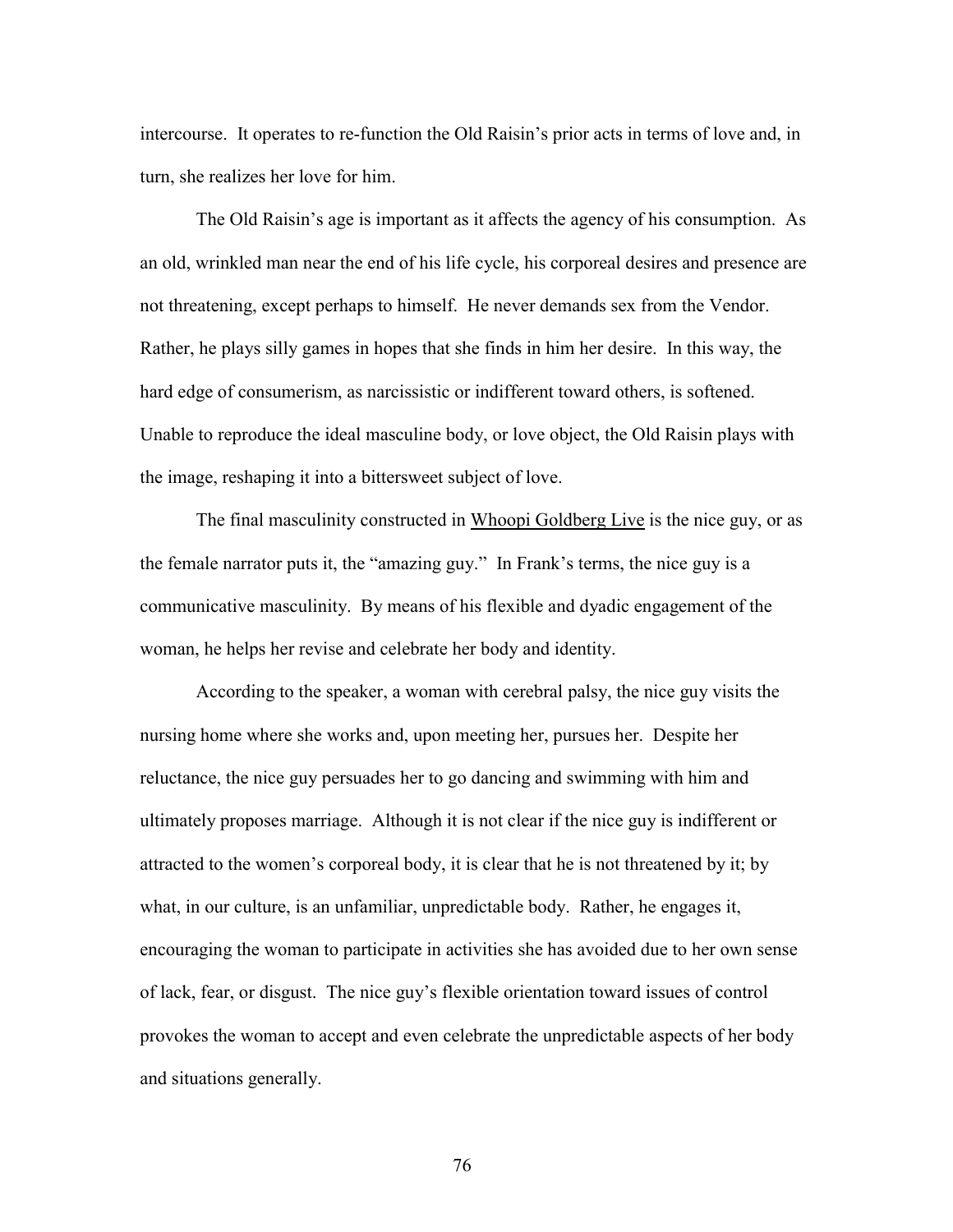The nice guy, then, is associated with the woman's body, its possibilities, and also the possibilities of their bodies together. In abstract terms, the cultural coding of her body as degraded or monstrous is embraced and revised as regenerative by the nice guy. He finds her attractive and "foxy" and thereby his discourse calls into question assumptions regarding beauty, sex appeal, and normal/abnormal bodies in our culture. That an earnest dyadic exchange between the couple is integral to this process is evident in the women's growing trust and acceptance of his loving view of her. She disposes of the "victim" label and accepts his proposal of a future together.

 Whoopi Goldberg Live is a multi-layered celebration of the possibilities that arise in the characters and in the act and agency of performance itself. In their monologues, the characters recount or experience an epiphany or provoke the same in others. Generally, the epiphany concerns the potential that lies in a "live as you learn . . . from others" philosophy. Such a philosophy requires flexibility as regards control and an earnest engagement of others. Fontaine's performance is a metaphor for what he has already learned. To start, he is a fast talking con man who works the audience as he might a mark on the street. However, as he recounts the epiphany he experienced in the attic where the Frank family hid, he re-experiences it. The effect of the experience, in the past and in the performance, is reflected in his attitude toward the audience. Fontaine engages them in a dialogue about ethnicities and, by means of the interactive dialogue, the "live as you learn" philosophy is advanced further. It is actually enacted in the space and time of the theatrical event.

 The little girl who desires blond hair experiences her epiphany in her discussion with the audience. By means of the question and answer format, Goldberg prompts the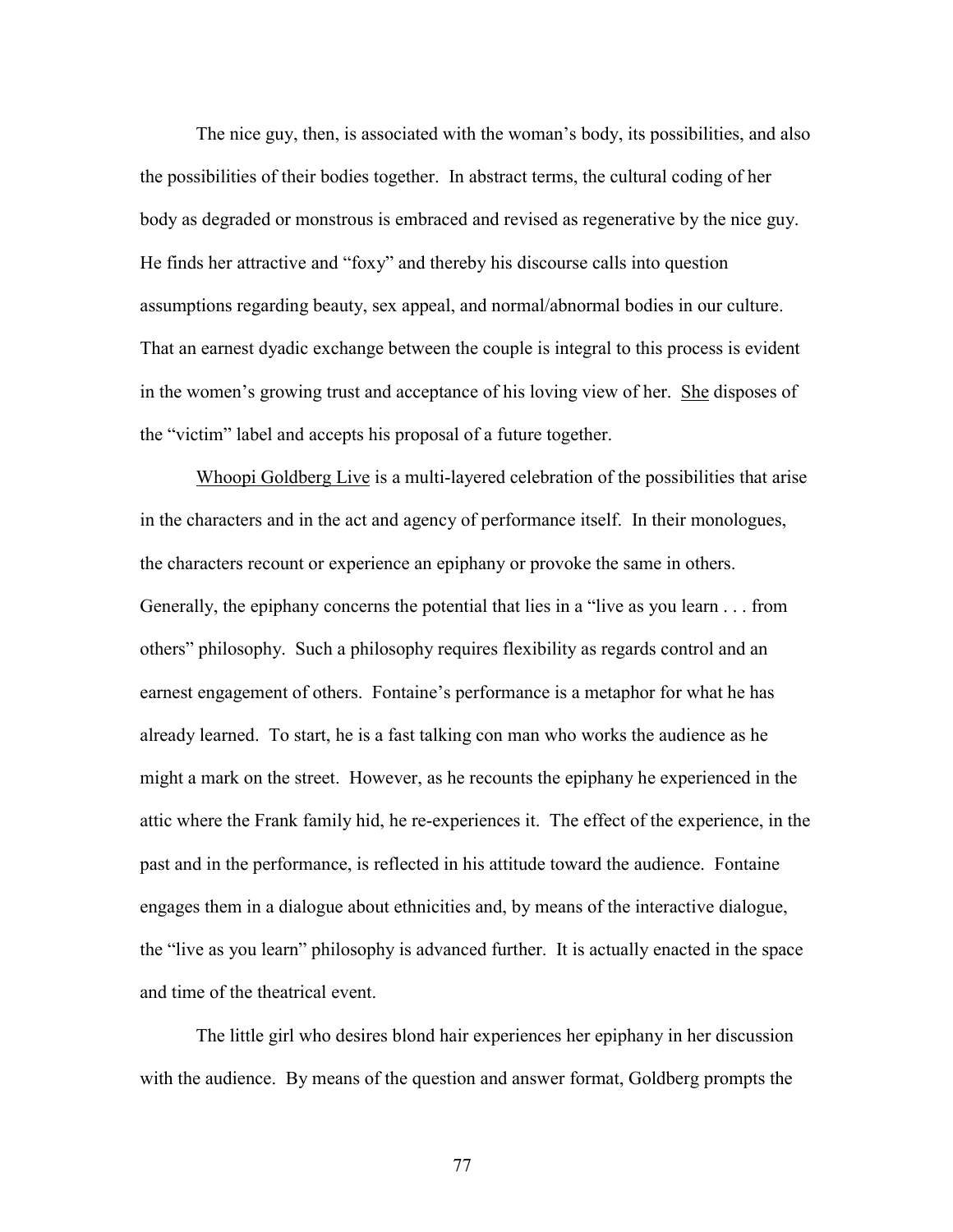audience to teach the little girl to accept her black hair and race. They learn and enact the philosophy in and by means of the performance itself. The Vendor recounts her epiphany as she experienced it through her interaction with the Old Raisin. Just as he came to relate to her as a subject, so too she came to view and love him. The woman with cerebral palsy recalls how the "amazing" nice guy taught her to celebrate her body's potential rather than be a victim to its limitations. Like Fontaine and the little girl, she encourages the audience to engage the unpredictable other(s) by inviting them to her wedding and the disco pool party that will follow it.

 Goldberg's message then is activated within the characters' monologues and also between the characters, herself, and the audience. In the first few moments of his monologue, Fontaine tells the audience that they must respond to him and, later, reiterates the prompt when he teaches them about the conventions of the "fourth wall" (e.g., as used in Dreamgirls), and the lack of the same in this piece. In this way, Fontaine facilitates the interactive discussion regarding ethnicities that occurs near the end of his monologue. As noted, the question and answer format in the little girl's address to the audience and the woman's invitation to the audience to attend her wedding and pool party operate in a like manner.

 Not to miss out on the interaction, Goldberg appears as "herself" in the final curtain speech. She greets the audience with a smile and then takes advantage of the rapport she established through her characters to discuss the show, her place in avantgarde performance, and the significance of a black woman staging a successful run on Broadway. By doing so, Goldberg acknowledges the show as a construct and her authorship of it. She also acknowledges the audience and lets them in on some of the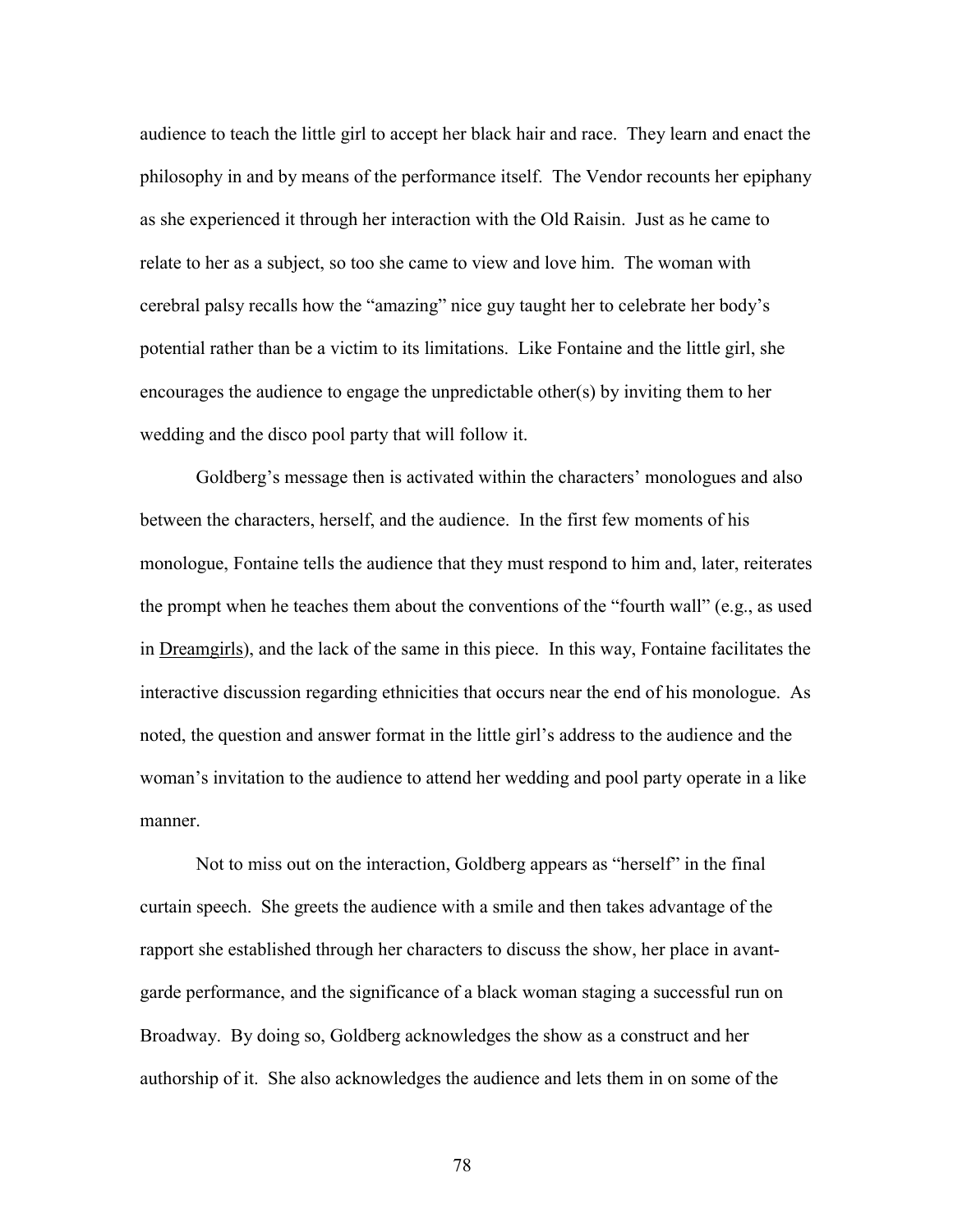"backstage" politics involved in performance generally and performing on Broadway in particular. To avoid a pedantic address of these subjects, Goldberg assumes multiple and diverse character voices, just as she embodied a wide range of characters throughout the show. The vocal shape-shifting celebrates not only Goldberg's versatility as an actress but, in light of her message, her flexible engagement of others through her corporeal body. To close, she thanks the audience for their "support of the arts" and for "coming out to see what they don't know." Thereby, Goldberg celebrates the part the audience has played in the show.

 In and throughout her performance, then, Goldberg enacts practices of a communicative body so as to provoke similar practices in the audience. In other terms, she teaches her audience how to perform in a flexible, dyadic, and responsive way. Thereby, her message becomes the praxis of all those assembled for the performance.

 In addition to the conventions discussed above, Goldberg draws on additional representational and presentational conventions to advance her message. The monologues are composed in a chronological or syllogistic sequence and hence are easy to access and follow. The characters are multi-dimensional in the expression of their thoughts and feelings. They also recount or experience an intense epiphany that further garners the audience's empathy. They are rendered in a veris-realistic style and deliver their monologues in a spontaneous manner. In sum, they are composed in terms of stylistic codes the audience knows well and the general effect is that they are "real people."

The intriguing exception to Goldberg's use of realistic conventions is that the character's exist within and in terms of the theatrical reality of the audience. They are on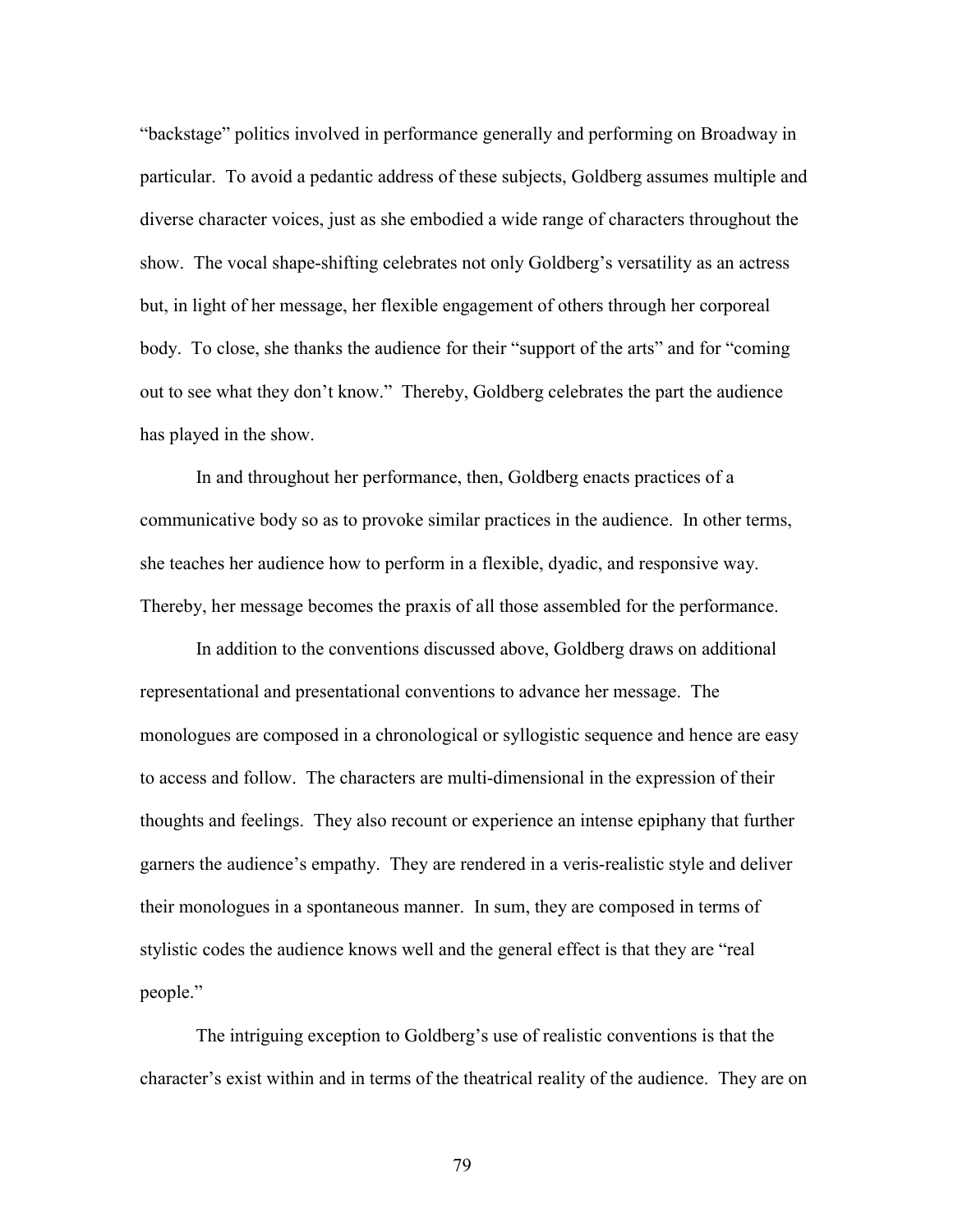stage, telling their stories to the assembled audience in the timeframe of the theatrical event. In this way, Goldberg can take advantage of the rhetorical effects of realism while avoiding the illusion that the characters exist in a time and space distinct from that of the audience.

 A key advantage of this choice is that the audience must deal with the characters in terms of the social-historical reality they share—i.e., the here and now. While prompting audiences to respond to characters in this way can occur in terms of other social-historical realities, it seems Goldberg's strategy is the most direct and clear. It also is quite common among performance artists and autoperformers generally. Another advantage is that characters, such as Fontaine, the little girl and the woman with cerebral palsy, are able to interact with the audience in the ways I discussed above. By means of call and response and question and answer formats and by means of corporeal engagement, the characters entice the audience to perform the main message of the piece with them.

 Goldberg's use of representational and presentational conventions imply trickster, boundary-crossing behavior on her part. Her trickster aims are stated explicitly in her curtain speech. She also uses them throughout the show. Interestingly, the characters who appear to embody her message and performance rhetoric most thoroughly are the male characters, specifically, Fontaine and the nice guy. On the one hand, we might read this choice as a subordination of female agency to the enhanced power of a male voice in the public setting. That is to say, in U.S. mass culture, men's voices are viewed as more persuasive, politically more powerful, in public settings than women's. In Gendered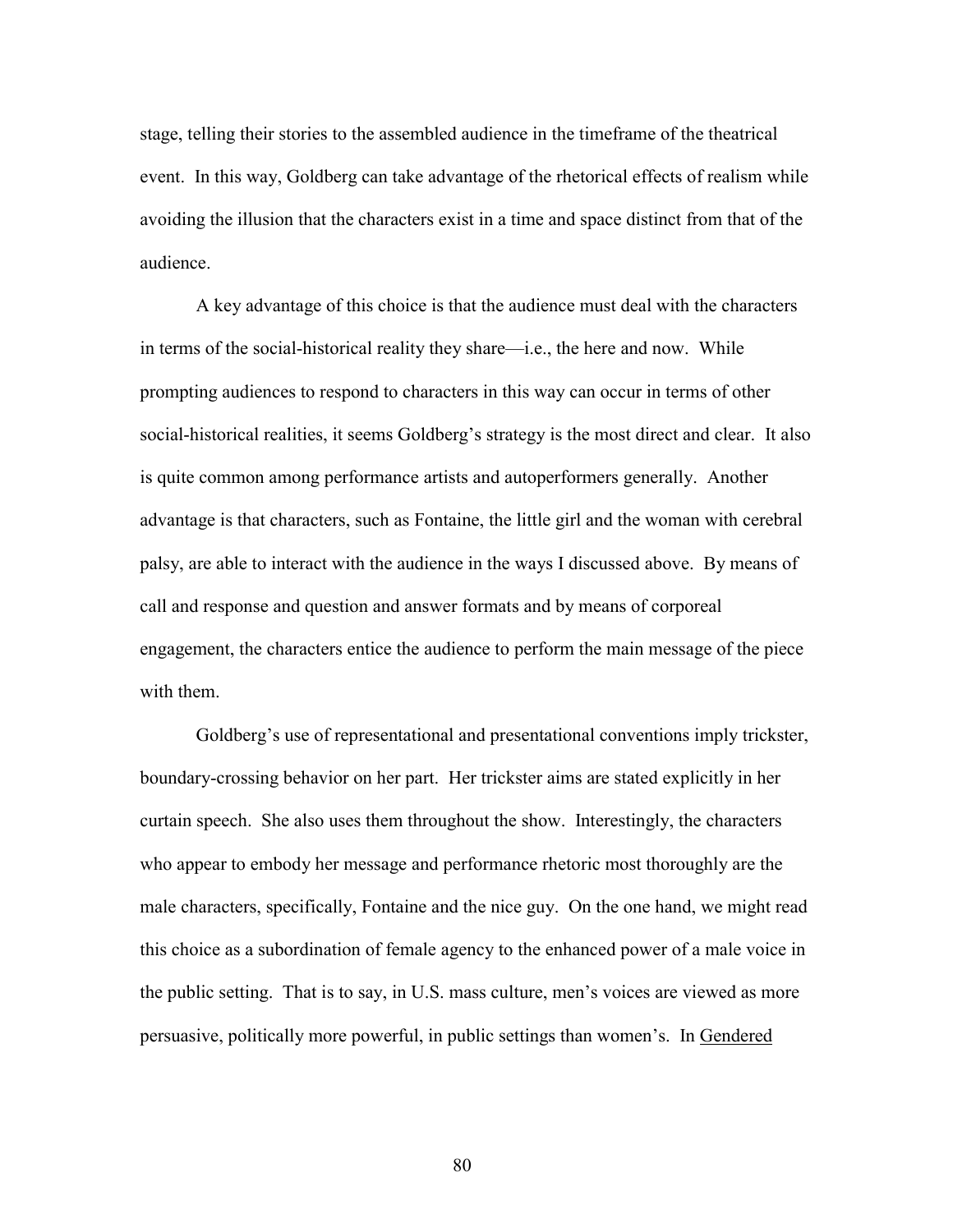Lives: Communication, Gender, and Culture, Julia Wood substantiates this when she writes,

Language is not neutral. It reflects cultural values and is a powerful influence on our perceptions. Related to gender, language expresses cultural devaluation of females and femininity. It does this by trivializing, deprecating, and diminishing women and things defined as feminine. (117)

Goldberg's use of Fontaine and the nice guy may operate to "devalue" the voices of the female characters in so far as their voice and agency "book-end" the piece and because their practices epitomize the main message of the show.

 On the other hand, we might understand Goldberg's choice as indicative of her view on gender. As Judith Butler might have it, she plays in the gaps of the gender binary. For example, given U.S. gender codes, Fontaine enacts a male-female character and gender when he engages the "silence" Anne Frank had to endure. The intersection of Goldberg enacting Fontaine enacting Anne Frank implies an overlap of gender experiences and practices. While performers have played opposite sex and gender roles throughout theatrical history, when coupled with Goldberg's main message, the enactment seems to imply a perspective on gender that is multiple rather than dual.

 Goldberg also may realize that since she is a woman, a female perspective is privileged in her piece. Hence, to balance the gender scales and thereby further substantiate her message, she places the regenerative masculinities in strong positions in her piece and grants them the same potential she assumes herself.

 In Whoopi Goldberg Live, a range of masculinities are offered. Most are constructed through the discourse of the female characters. Some of these, such as the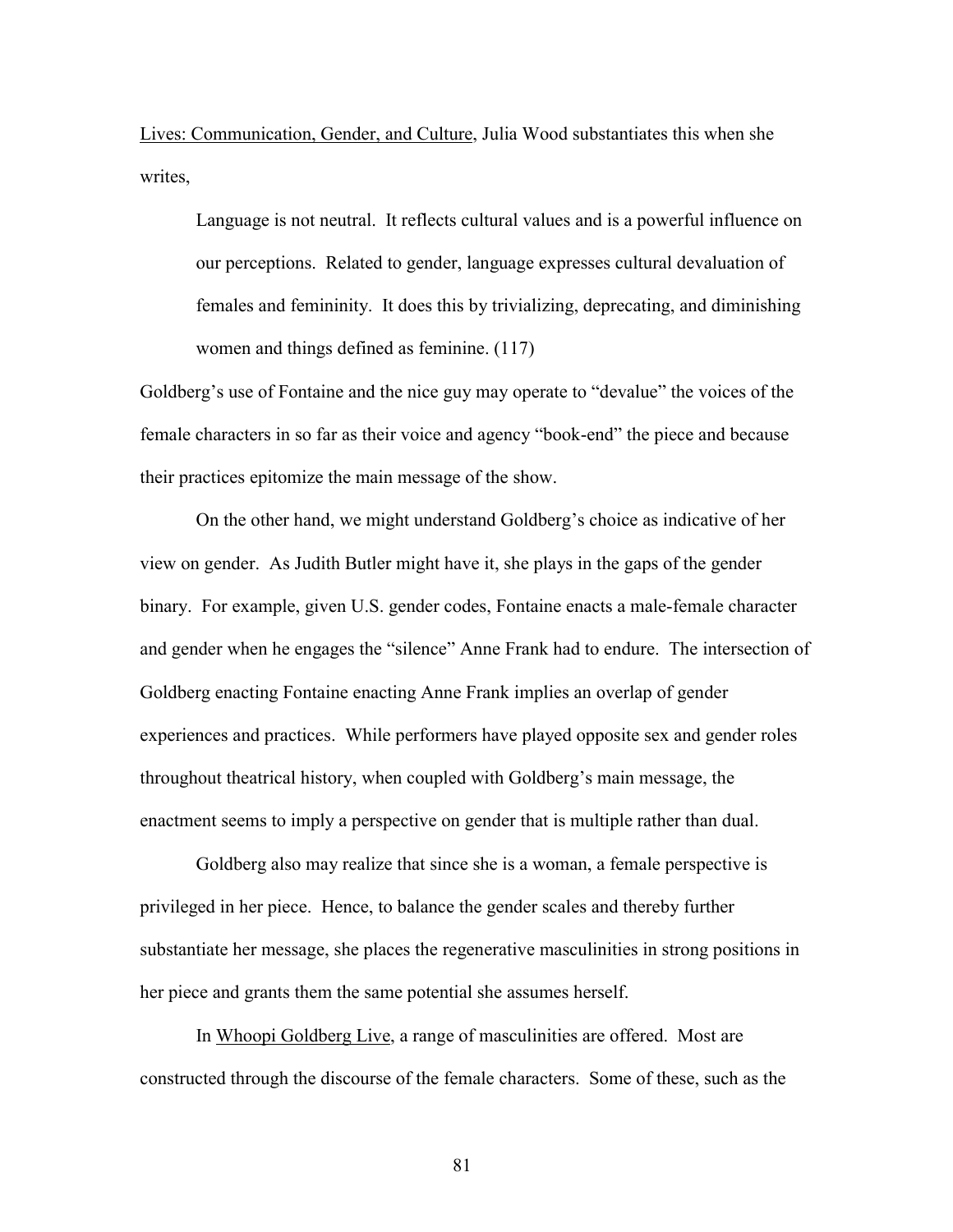hunkola, priest, nun, and mother are quite fixed in their construct. Likewise, their behavior toward the female speaker is inflexible regarding issues of control and highly monadic in orientation. Other masculinities, such as Fontaine, the Old Raisin, and the nice guy, serve as examples of Goldberg's celebratory message that we should live as we learn . . . from others. By acknowledging that men can be the agency of this message, Goldberg enacts the very point of the message itself. She listens to and restores to the many good men of the world, their identity, place, and practices in it.

Notes

 3 All quotations are drawn from the video, Whoopi Goldberg Live.

 $\overline{a}$ 

4 Dreamgirls is a Broadway musical about a black women's singing group, similar to the Supremes. The libretto follows the women from their humble beginnings to their lives as superstars. The production is characterized by extravagant production numbers, consisting of elaborate scenery, lavish costumes, and complex choreography.

<sup>1</sup> In its San Francisco debut, the performance was titled The Spook Show. Goldberg toured the show in Europe and the U.S. before the Dance Theater Workshop produced it in New York City under the new title.

<sup>2</sup> The Lyceum Theater is located in New York City's theater district at 149 West 45th Street between Sixth and Seventh Avenues. The auditorium seats 924 patrons. In addition to seating in the orchestra section, mezzanine and balcony sections, there also are box seats available. Given the particular seat, there is a distance of zero to approximately fifty yards between the audience member and the performer.

<sup>5</sup> The Cosby Show is a popular television sitcom that aired between 1985 and 1990 on NBC. The sitcom focused on a wealthy African American couple who live and raise their children in New York City.

<sup>6</sup> The Smurfs and The Justice League are cartoon shows that aired between 1976 and 1984 on NBC. The Smurfs are a group of small blue creatures that live in toadstool houses. The Justice League are super heroes from around the universe who use their superpowers to fight for justice in throughout the galaxy.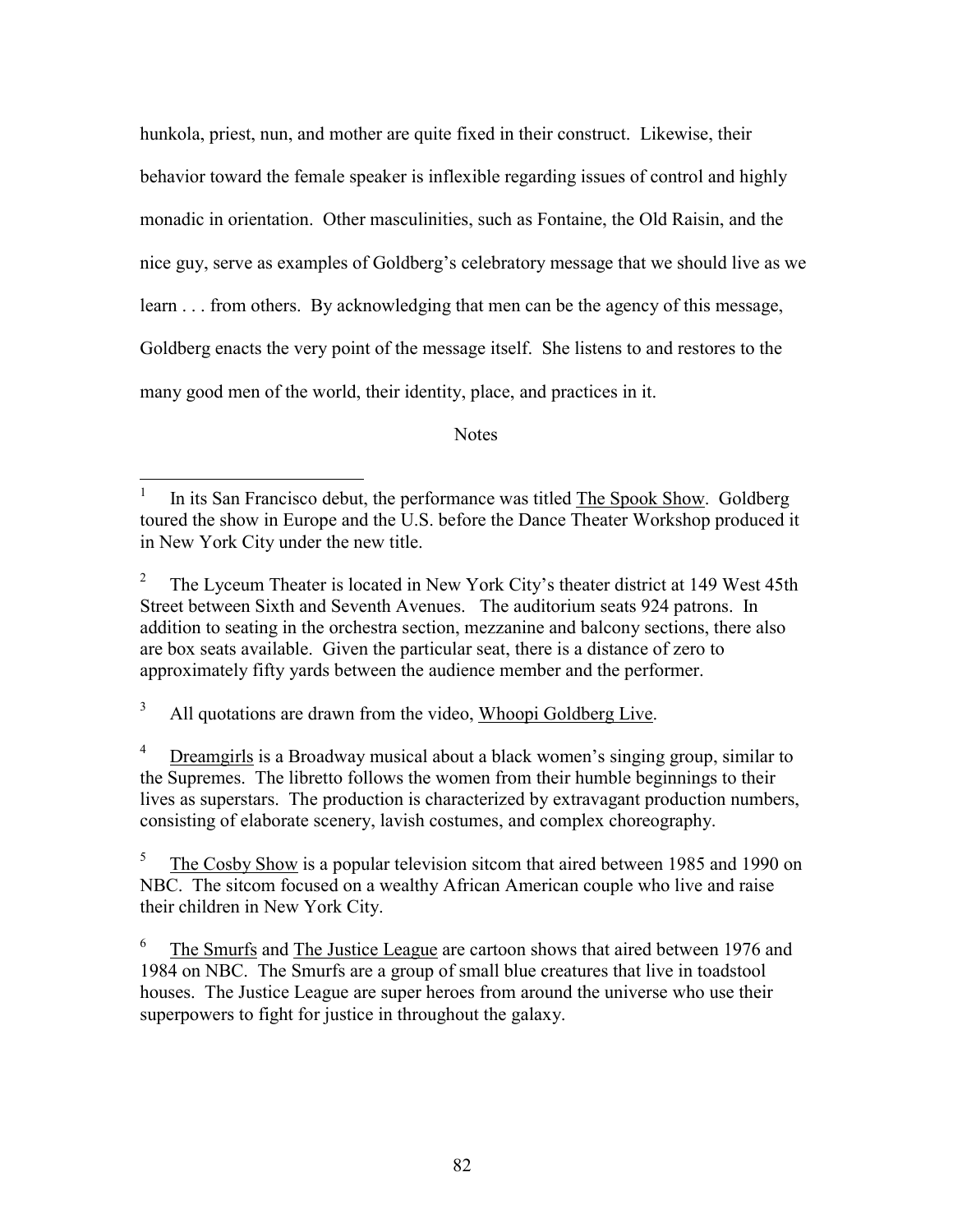## CHAPTER THREE

## THE HEGEMONIC AND MARGINALIZED MASCULINITIES IN THE SEARCH FOR SIGNS OF INTELLIGENT LIFE IN THE UNIVERSE

In the fall of 1984 through the spring of 1985, writer and director Jane Wagner and performer Lily Tomlin previewed The Search for Signs of Intelligent Life in the Universe in cities such as Seattle, Denver, San Diego, and Atlanta. On September 26, 1985, the show made its Broadway debut at the Plymouth Theater in New York City. The Search for Signs of Intelligent Life in the Universe is a play about the absurdity of life. The characters seek to know why they exist and the nature of their relationship to others. They lament their failures and also pat themselves on the back for their individual successes. In regards to masculinities, the show finds fault with hegemonic males of an aggressive or disciplinary bent but builds a case for the benefits of a communicative if marginalized masculinity.

Tomlin began performing at nineteen as a stand-up comic at the Improvisation, a comedy club in New York City. Her skillful creation of characters landed her a part in Rowan and Martin's Laugh-In where she created the well known characters Edith Ann, a five year old hellion, and, Ernestine, the telephone operator. In 1977, Tomlin was awarded a special Tony award for her performance in Appearing Nitely, a one-woman show written by Wagner. She also earned four Emmy awards for television specials. According to Cynthia Carr, "Tomlin was inspired by performers like Ruth Draper, whose one-woman character dramas from the 1930s and 1940s she [Tomlin] heard on records." Her work also was influenced by the female comics of the fifties and sixties, such as Imogene Coca, Bea Lillie, and Lucille Ball (Artforum International 83).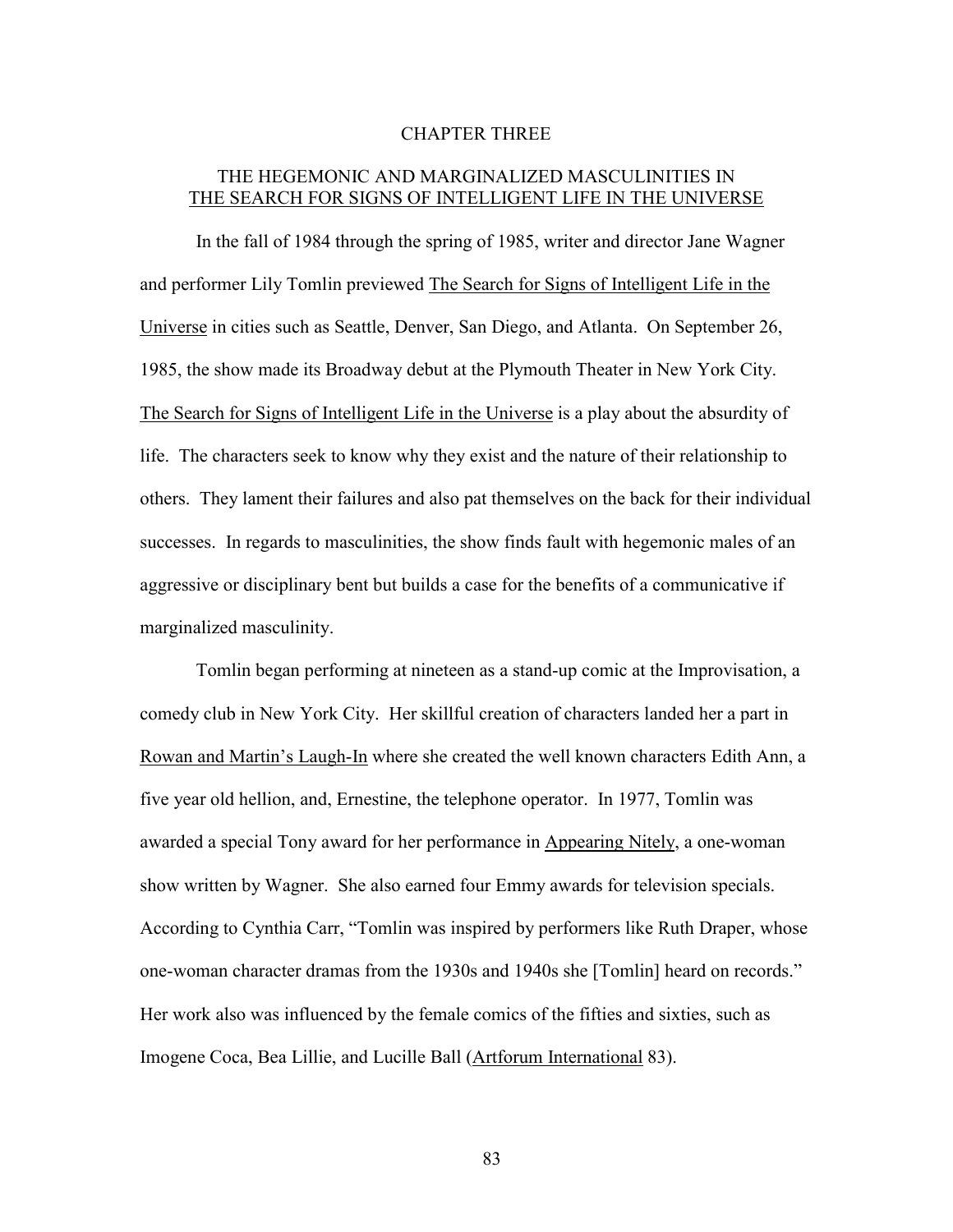Once inside the Plymouth Theatre, audiences for The Search for Signs of Intelligent Life in the Universe sit in a spacious one thousand seat house before a proscenium stage graced with a red velvet curtain. According to John Gentile, the curtain rises to reveal a "few set pieces: two chairs, a stool, and a freestanding series of steps, all of which [are] of a slick contemporary design. The stage itself [is] draped in black" and a black cloth covers the floor (172). Susan Borey adds, "the set looks like the inside of a large black box. Minimally furnished . . . its starkness spotlights Tomlin's ability to transfer a multidimensional, colorful, emotional, and noisy world from her imagination to the theater" (36).

 Designed by Debbie Van Poucke, Bruce Cameron, and Ottis Munderloh, the light and sound cues help the audience distinguish between the characters as they come and go in the different scenes. The lighting also enhances the various settings in which the characters appear. For instance, one character takes a shower in a pool of flickering blue lights. While imitative of real life, the sound cues are exaggerated for comic and metaphoric purposes. For instance, when Tomlin pretends to push a shopping cart, the sounds of squeaky wheels are heard. When she stops to deliver a line, the squeaks come to a screeching halt.

 The play is divided into two acts. In the first act, Tomlin performs a collage of monologues and dialogues that are loosely connected by the recurring appearance of a bag lady, Trudy. In the second act, Tomlin enacts the drama of three close friends over the course of fifteen years. Embedded in their story is the history of the contemporary women's movement from 1970 to 1985. Also woven into the lives of the trio are the characters from the first act. To represent the various characters, Tomlin retains a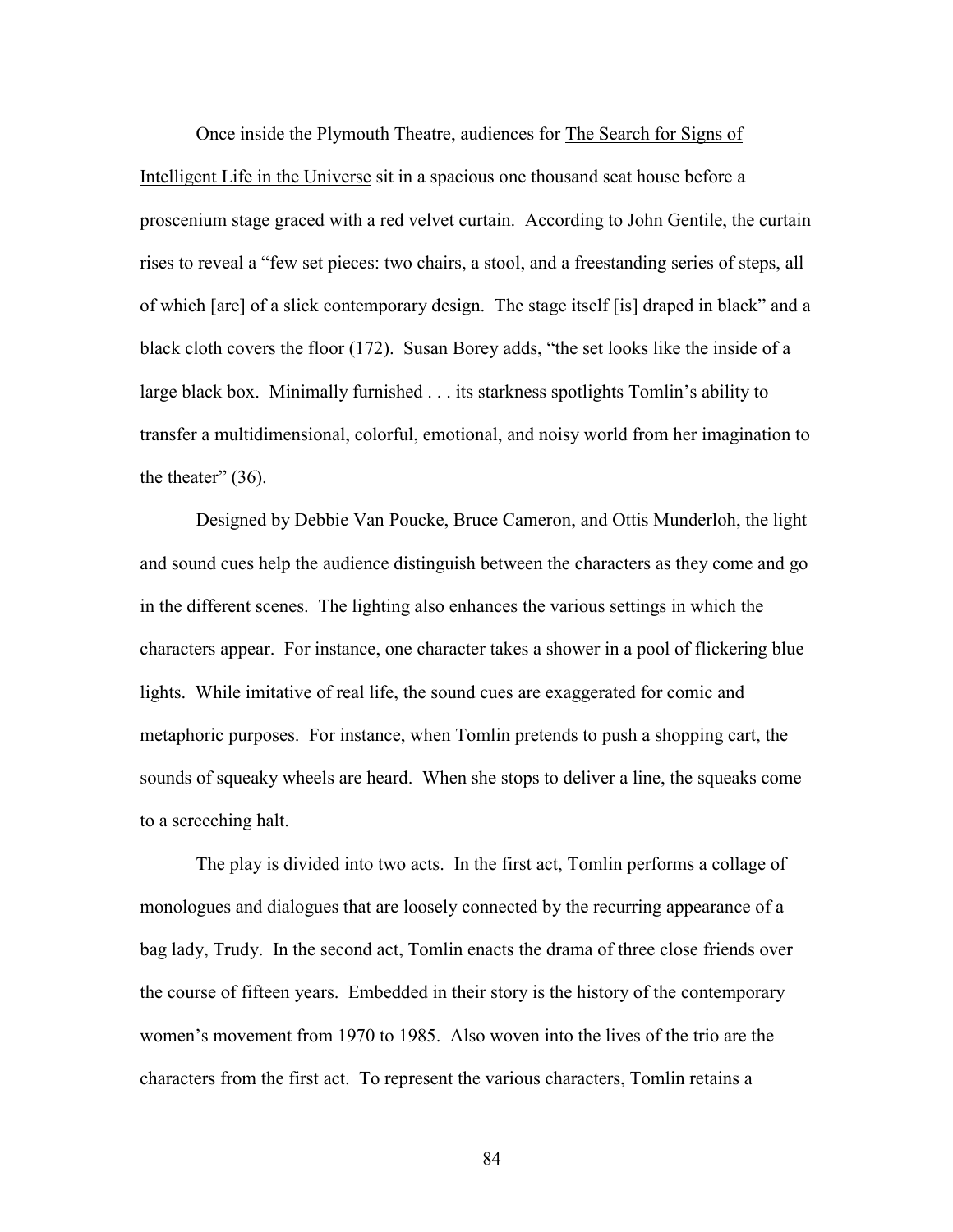"neutral" costume of black dress slacks, a black blouse with a white collar, and flats. According to Carr, the characters are what Tomlin and Wagner refer to as "culture-types" (Artforum International 81). Below I summarize the characters in the order in which they appear in the performance.

 Following Trudy's first appearance, Tomlin enters as Lily or herself. She is followed by Judith Beasley, a television spokeswoman for sexual gizmos. Chrissy is a dyslexic exercise enthusiast. Paul is a middle-aged bodybuilder. Kate is a wealthy socialite. Agnus Angst is a punk rock performance artist. Lud and his wife, Marie, are Agnus Angst's grandparents. Brandy is a white prostitute. Tina is a black prostitute. Lyn is a divorcee with two kids. Edie is a black lesbian feminist, and Marge is a feminist who owns her own plant store. Other characters are constructed within and by means of the monologue and dialogues offered by the main characters. In my description, I focus on the male characters, Paul and Lud, and the men about which the female characters speak.

 The performance opens with Trudy, a bag lady and the narrator of the show. She walks with a slump in her spine and a shuffle in her step. She "can't walk too good" because she wears her "panty hose . . . roll $[ed]$ ... down to her ankles" (Wagner 20).<sup>[1](#page-123-0)</sup> In her first appearance, she carries imaginary shopping bags whereas, later in the play, she pushes an imaginary cart. With pursed lips and squinty eyes, Trudy speaks directly to the audience at all times.

 Trudy claims to send and receive transmissions from extraterrestrials that are in search of intelligent life in the universe. As she sees it, other characters in the play are people in the transmissions. Her task is to show the extraterrestrials "the variety of life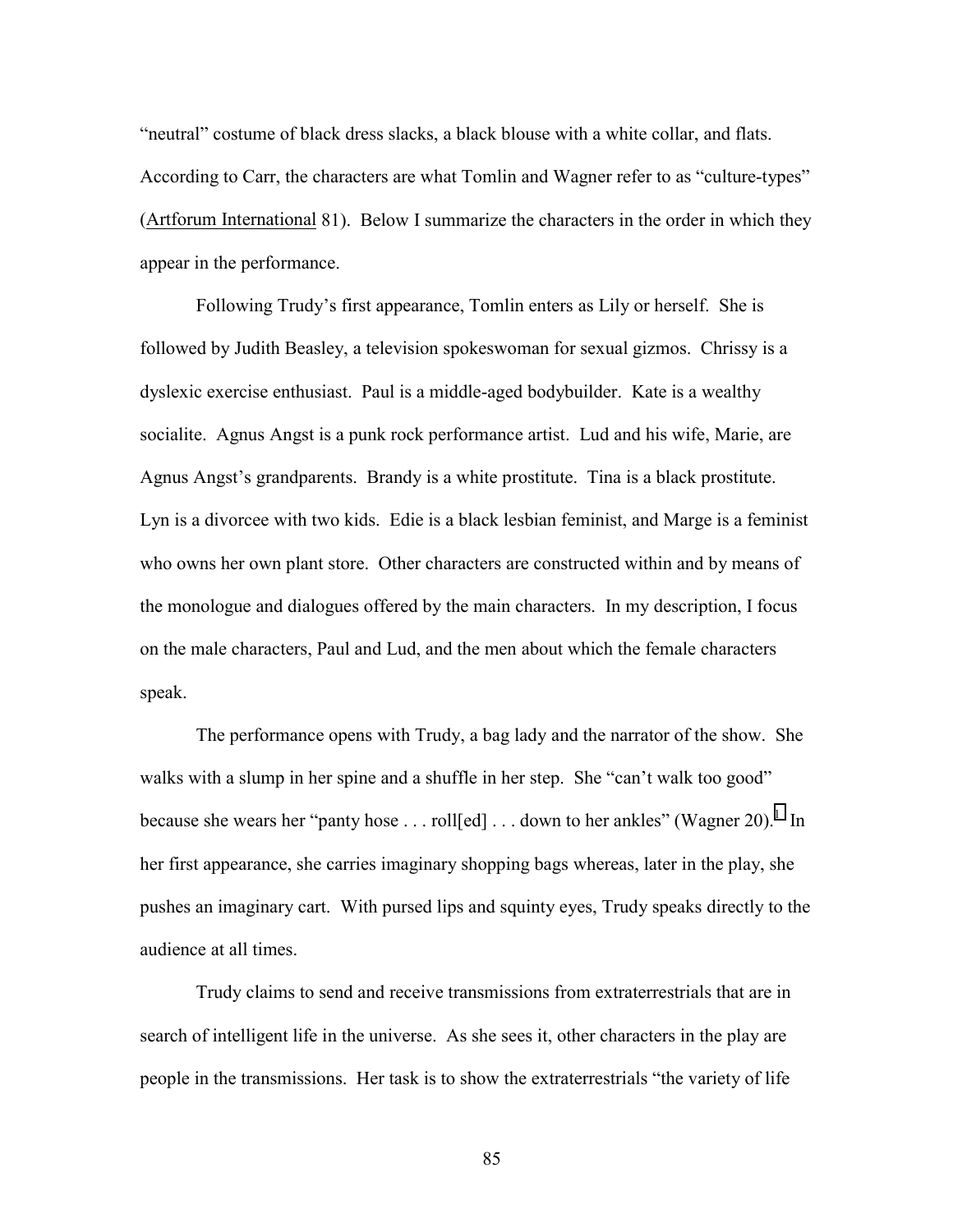on Earth, and she feels uniquely equipped for the job: her umbrella hat picks up signals from everywhere. Trudy is a living TV set, with lots of channels and great reception" (Rafferty 104). As narrator, Trudy also serves to provide transitions between each of the scenes. She offers a general description of the characters and the setting in which they appear. This information is inflected through the transmissions she sees and her conversations with her space chums. She offers but two direct comments about men and both are in the form of a joke. At one point, she quips, "When a man gets hanged, he gets an erection, but when a woman gets hanged, the last thing on her mind is sex" (131). Later, she observes, "We got new evidence as to what motivated man to walk upright, to free his hands for masturbation" (133).

 The second character on stage is Lily [Tomlin] who welcomes the audience and offers a few comments regarding the themes of the show. During her introduction, she reflects,

I think you should know I worry a lot. Like the Nobel Sperm Bank. Something bothers me about the world's greatest geniuses sitting around reading pornography and jerking off. I worry that humanity has been "advanced" to its present level of incompetancy because evolution works on the Peter Principle. (25; emphasis in original)

The "peter," of course, is a euphemism for the penis.

 Upon completing her introduction, Tomlin switches into the character of Judith Beasley. Judith stands erect with eyes wide open and speaks in the even paced and enthusiastic manner of a commercial spokesperson. Her monologue is a sales pitch for a line of vibrators called "Good Vibrations." Judith describes one of the gizmos and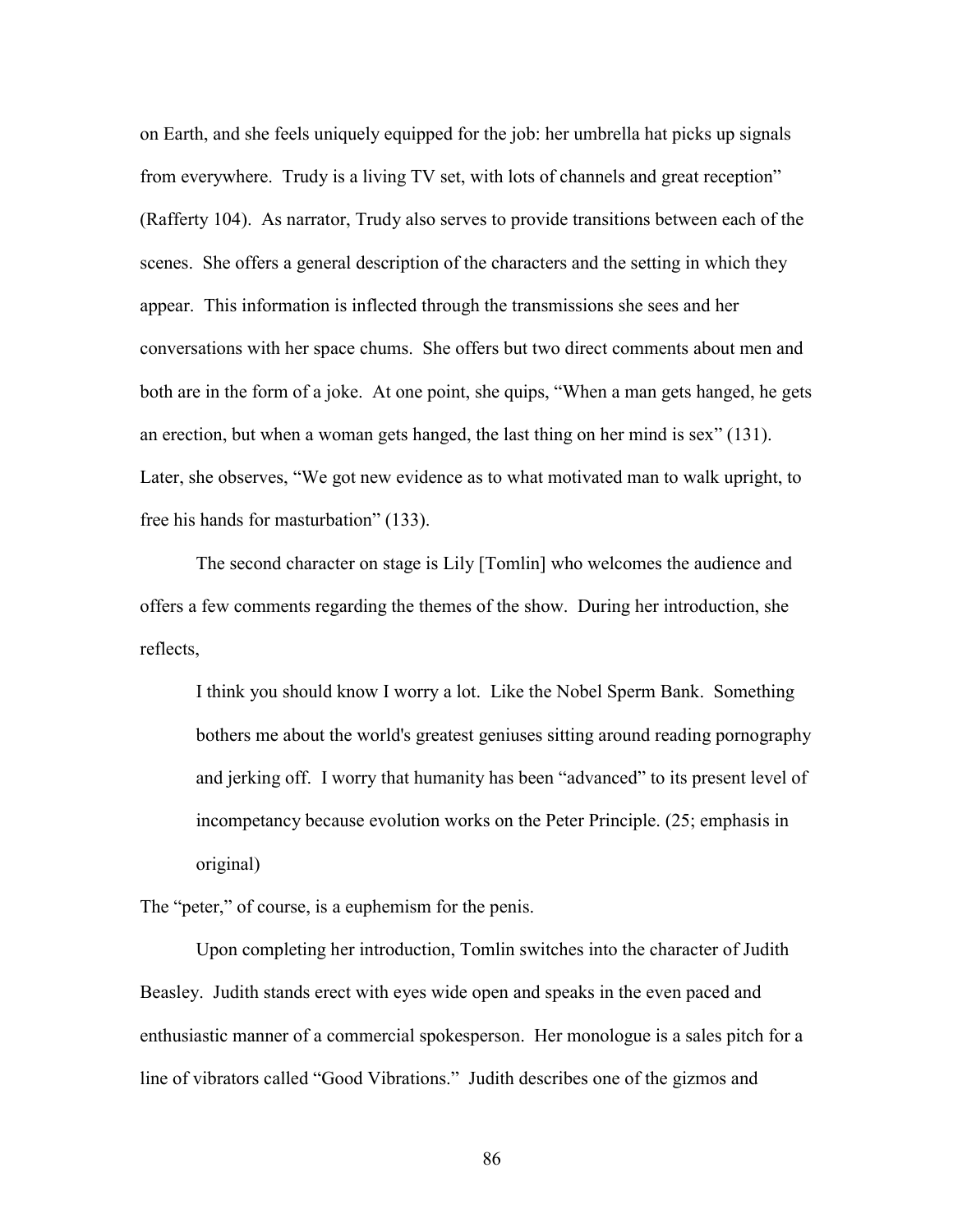contrasts it to her husband's sexual performance, saying, "As a love object, it surpasses my husband Harold by a country mile." She clarifies that until she used the product she was a "semi-nonorgasmic woman" (33).

 Next to appear is the character Chrissy who engages in an aerobics workout routine as she speaks to a friend located on stage with her. Executing exercises, such as dog kicks and arm circles, Chrissy tells her friend about her failures and frustrations. She can't hold a job and has problems dating.

 Chrissy then steps downstage right into a pool of blue light. The sound of a shower fades in. Chrissy takes a quick shower, towels off, and then dresses. As she puts on her makeup, she tells her friend, "At the Phobia Institute once, this guy in group told about a friend who was terrified of driving on the freeway. But finally she conquered her fear and got so she thought nothing of driving on the freeway. And guess what? She died in a freeway accident" (39). As Chrissy packs her makeup into her gym bag, she laments further, "How about this health club! Talk about false hopes. The place to get thin and meet good-looking men. The good-looking men here are mostly looking at themselves" (47). Chrissy tells her friend she is running off to an interview and then skips off stage left.

 A male equivalent to Chrissy, Paul, a middle-aged bodybuilder, is featured in the next scene. He walks with the "confident knees-bent stance of someone carrying what he knows he can carry" (Carr, Artforum International 80). He also displays squared shoulders and an extended chest as if he is quite muscular. Like Chrissy, he speaks "in scene" to a friend, Ted in this case, while he exercises. To start, he punches a speed bag and then he works with a set of dumbbells. In a low and husky voice, he asks Ted, "This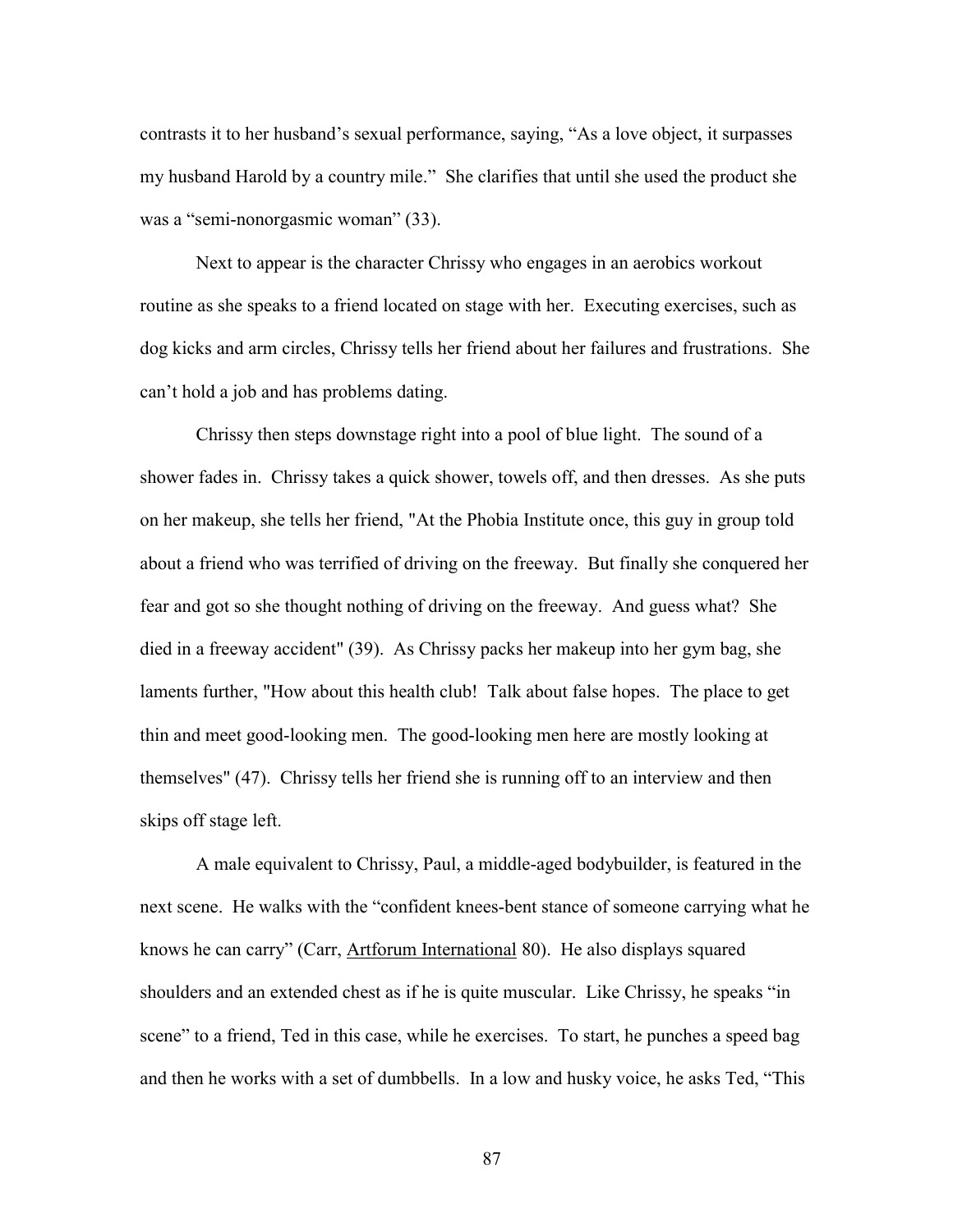bodybuilding bit, Ted: lately I've been thinking what's the point a lot? Like what's the point being a health nut by day if you're a coke head at night? What worries me, I'm getting burnt out on both" (48). Paul wipes his brow with his forearm and then executes alternate curls. He says, "I used to get a charge knowing my body was so great I could turn heads. Now, when I see some girl digging me, I don't get turned on; instead I get this trapped feeling" (48). Paul takes a chug of water, wipes his brow again, and performs another repetition of curls as he reflects, "I blame a lot of what I'm going through on Penny—the divorce thing sure threw me for a loop. Took the wind outta my sails" (48). As he struggles with another set of curls, he recalls his relationship with Penny. "Penny and I, we had a romance something like Lionel Richie might sing about. Then one day, I'm in the den, waiting for the game to start, I see this magazine quiz that Penny's been filling out: 'On a Scale of One to Ten, How Do You Rate Your Man?' She'd given me a three on everything" (48). Paul puts down the free weights and rubs one of his biceps as he queries, "Hell, who knows what's considered a good lover these days anyway? Every time you turn around there's a new erogenous zone you gotta explore: clitoris, vaginal, X marks the G spot, the back of the knee" (50).

 Paul rises and runs his hands through his hair as if he is washing it. He then opens his locker and retrieves a photograph of his son, Paul, Jr., which he shows to Ted with pride. Then, as he shaves, he admits to Ted he was not faithful to Penny. "Okay, all right, I was no angel. One night—Penny was pregnant; she wasn't feeling well. We'd just moved; there was a lot of tension. So I pop into this disco to decompress. I see this hot-looking chick, Marge. I'd seen her there before—a real knockout" (50). Although he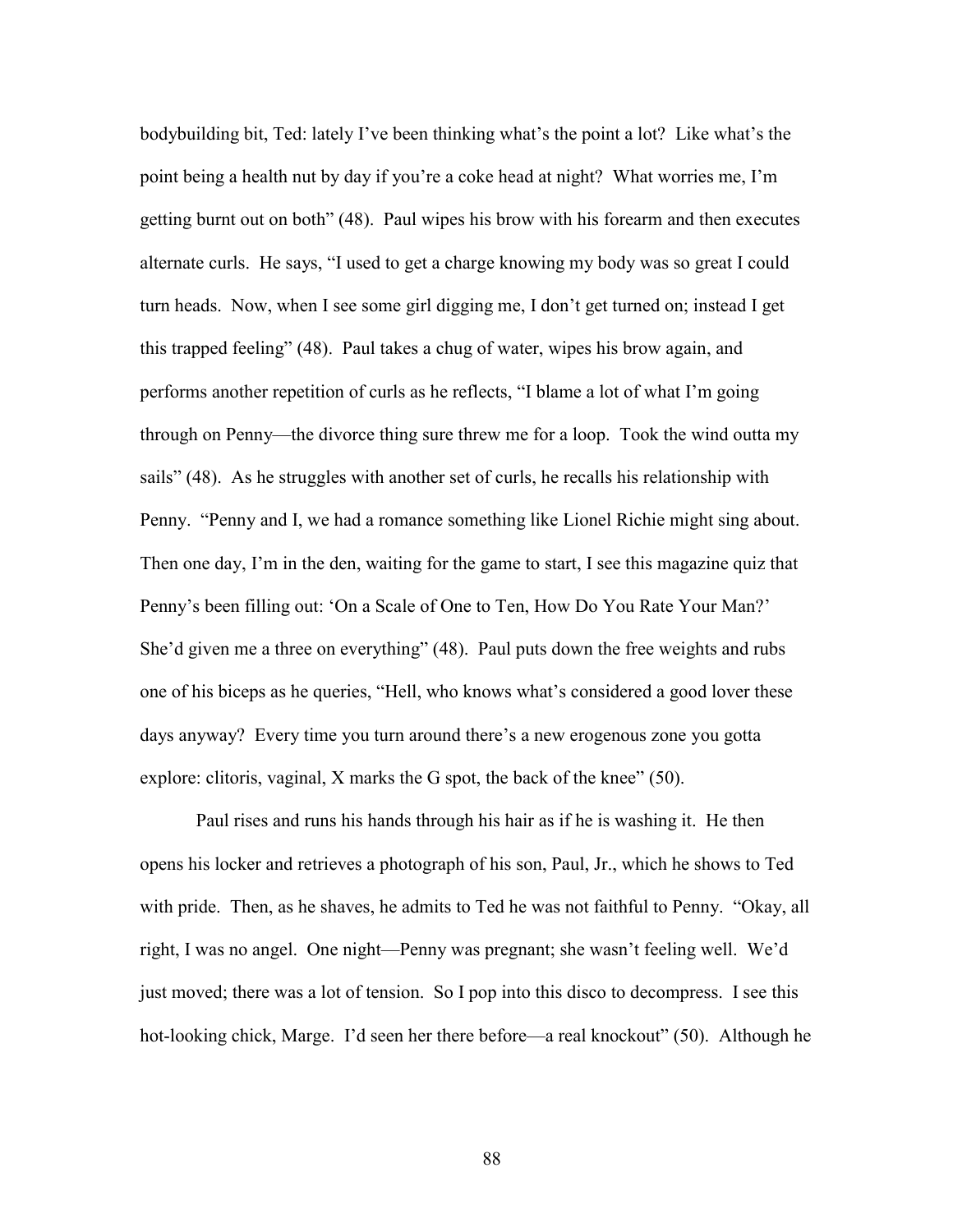did not have sex with Marge, when he told Penny about Marge, their marriage was never the same again.

 Paul applies after-shave and then pulls on his underwear, snapping the waistband and adjusting his package. As he puts on his pants, socks and shoes, he recalls, "Marge starts asking me all kinds of questions about my family background—my talents, my IQ. She loves it that I have these eyes like David Bowie. Turns out she wants me to be a sperm donor to these two friends of hers who want a baby. Then she gives me this turkey baster and wants me to ejaculate into it" (50). Paul then ruminates,

Lately I been thinking . . . that maybe I've got this secret kid. Chances are I have, 'cause I probably got a sperm count like the national deficit . . . . There was one time on TV I see this genius—child prodigy or something—playing the violin like he was possessed. I almost switch channels, when it suddenly hits me like a karate chop—the kid looks like me when I was *his* age. I just about freak. I try to get a close look at his eyes. I could swear one was blue and one was green. (51; emphasis in original)

Paul pulls on his jacket and adjusts his necktie as jazzy music fades in. Paul says, "I can't stop thinking about it. I ask myself, 'What's he like?' 'Is he happy?' 'Does he have the proper male role model?' 'Did the bonding thing happen, I wonder?'" (52). Paul begins to sing the lyrics to the music playing in the background and then he struts off stage not to be seen again.

 Tomlin re-enters as Kate, who sits down and flips through the pages of a magazine. Her attitude is confident, even arrogant, and when she speaks her voice is tinged with the condescending air of an upper class socialite. She directs her monologue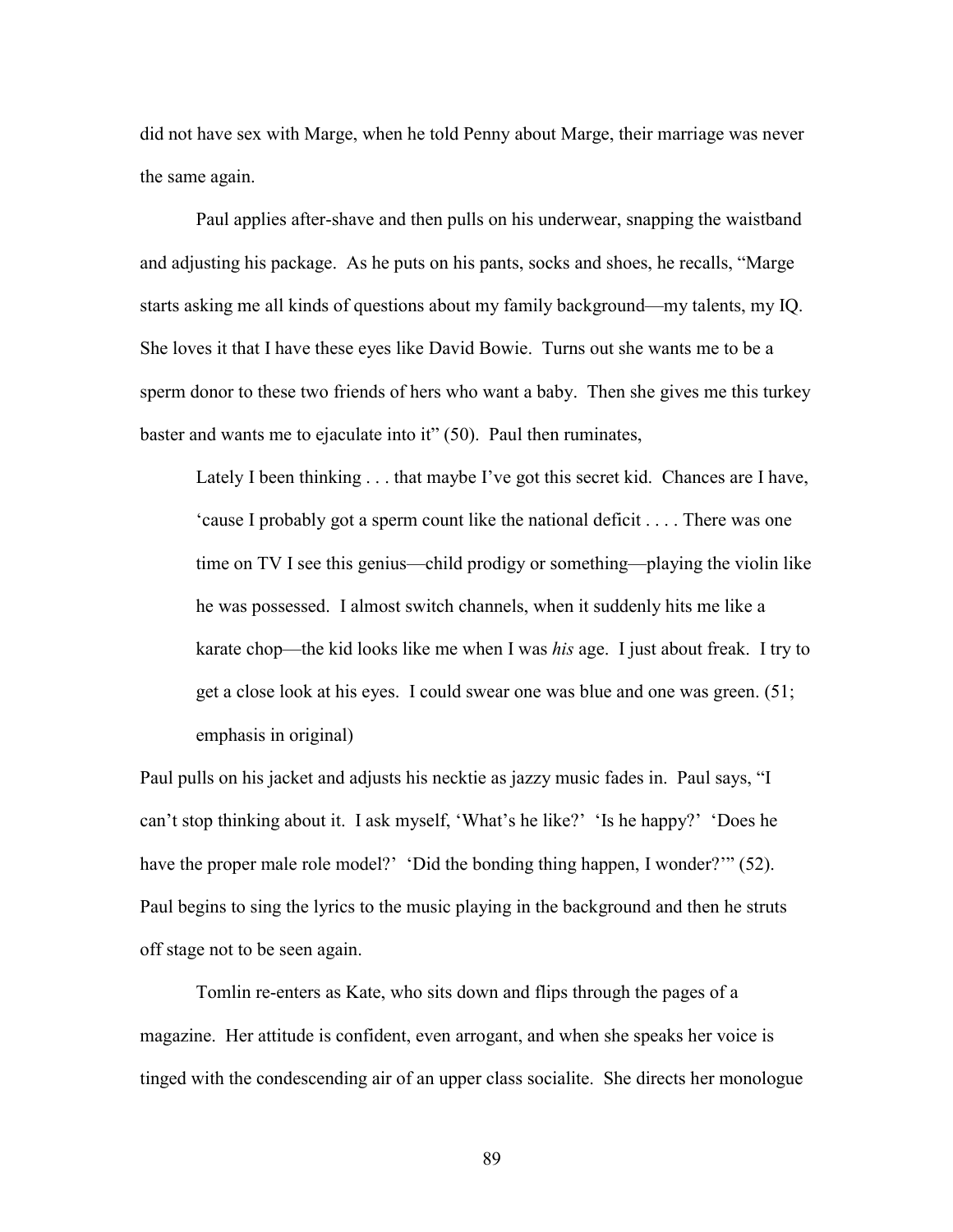to her friend Lonnie who is positioned on the other side of an imaginary partition in what we learn is a beauty salon.

 As Kate scans the pages of the magazine, she complains about her prior hair appointment, "That's what comes of letting Bucci 'the arrogant' do our hair, I suppose. I am here hoping Anouck can do something to undo the harm he's [Bucci's] done" (53). Kate recalls the exchange between Bucci and herself, "Oh, I said to him, 'Please, Bucci, nothing too radical.' But by that time this side was already too radical" (53). Kate stops reading the magazine to inform Lonnie, "I'd like to say to him, 'As long as you insist on calling yourself an artist, then go to Palm Beach and do oil portraits.' Well, no, no, I have never actually talked to him that way; can you imagine what I would look like if I ever actually talked to him that way?" (55).

 Kate complains of ennui and informs Lonnie that a person can actually die of boredom, after which she confesses, "I am having an affair. But not for long, I think. It's one thing to tolerate a boring marriage, but a boring affair does not make sense. I am talking about it because I think I want Freddie to hear about it and get upset. Of course, it has occurred to me he might hear about it and not get upset" (55). She complains that Freddie, her husband, ignores her, recalling, "Last year, I lost the tip off my little finger . . . in a dreadful Cuisinart accident. To this day, he has yet to notice" (57).

 Lud, Marie, and then Agnus Angst appear in the next scene. Lud and Marie are the grandparents of Agnus Angst who is a fifteen year old punk performance artist. Due to the wild ways of Agnus and her mother, and a series of failed financial ventures, Lud and Marie are "flabbergasted" as well as "old-fashioned" grandparents (Kroll 66). They live in Greenwood, Indiana.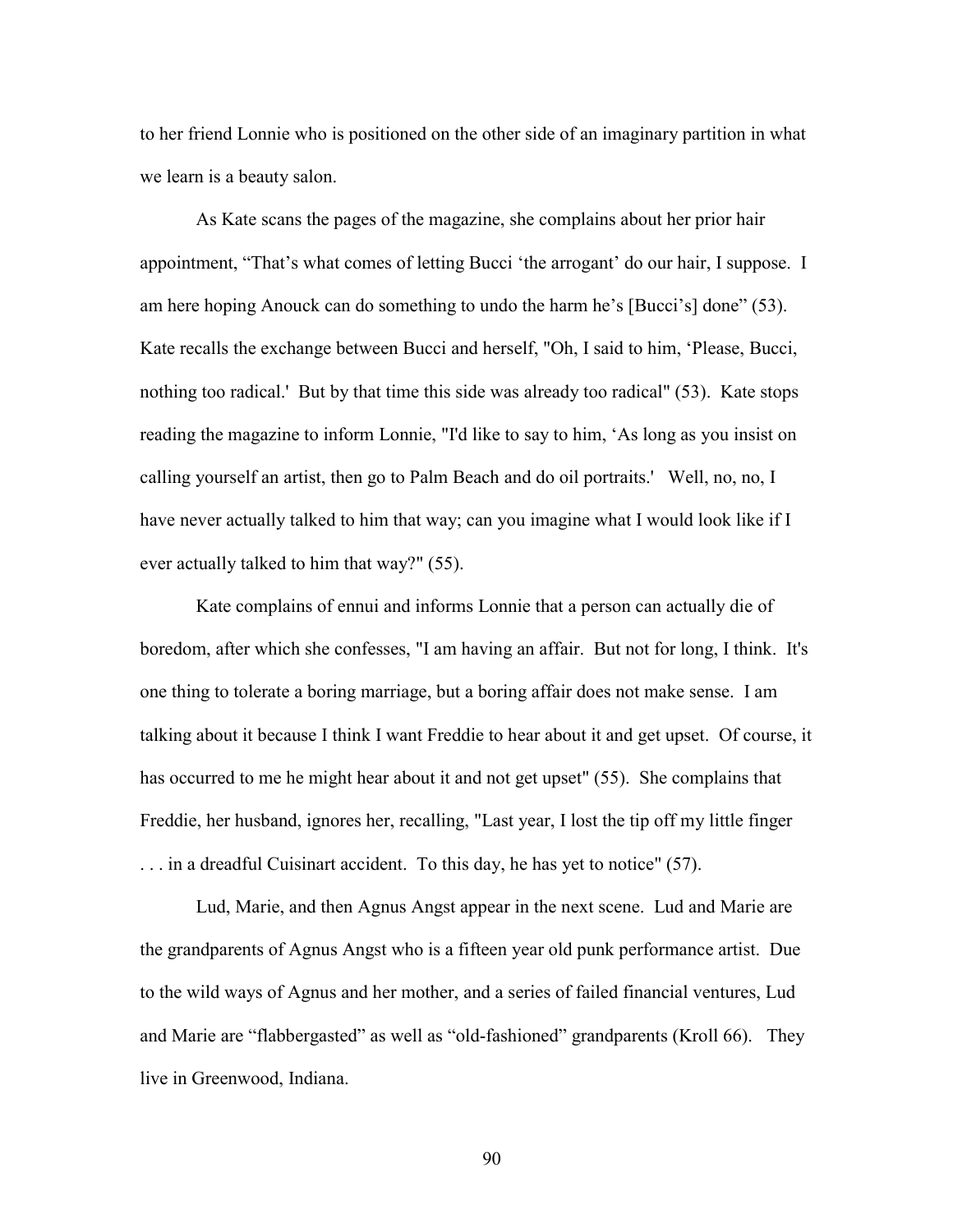Trudy introduces the scene, telling the audience, "In suburbia, an older couple sits watching TV. They're watching that woman who used to sell Tupperware" (66). The woman Trudy refers to is Judith Beasley who is now selling vibrators. Lud lowers his newspaper and addresses the focal point that references Marie, "Talkin' about vibrators that way! The things you see on TV these days. What kind of crazy world do we live in?" (66).

 Legs crossed and at work on her cross-stitch, Marie asks Lud a question about a quotation she can't remember by a person she can't recall. After Lud chugs his coffee, he berates Marie for not being able to remember the quote or the person who said it. As he picks at his teeth with a toothpick, he says, "Well, if I couldn't think who it was said somethin', or what it was they said, I simply would not bring up the subject. Marie, I'd simply keep my mouth shut. Somethin' I wish you'd consider more often" (67). Marie reproaches him and, gesturing at her with his toothpick, Lud replies, "You can't concentrate. You've got a brain like a hummingbird . . . . Makes you appear dense and at the same time flighty. Did you ever see a hummingbird try to make up its mind which flower to land on? Well, picture your brain in place of that bird and you have a clue as to what I have to put up with" (70). Lud wheezes and snickers. Marie retorts that some people "have the brains of a male chauvinist pig," punctuating her assessment with "Oink. Oink" (70). Lud rolls the toothpick in his mouth and asks, "Now who's being hateful?" (70).

 The sound of an electric garage door interrupts the happy couple. Lud hops out of his chair, ascends the small stair unit, and cups his hands as if looking out of a window. He observes, "I see somethin' glowing out there. Somethin's comin' up the driveway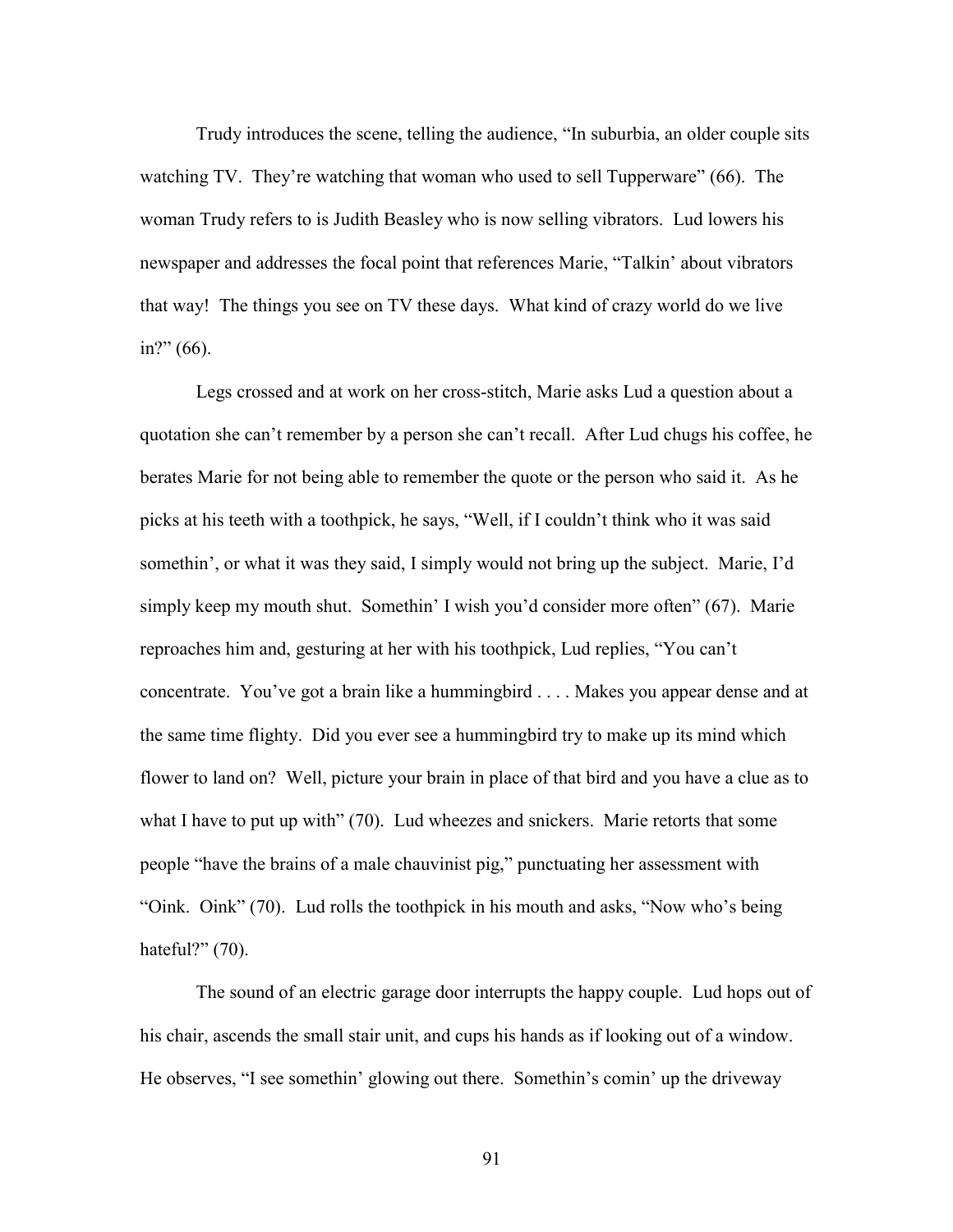.... I never seen anything like it" (70). The unexpected visitor is their granddaughter, Agnus, whom Tomlin embodies at this point. She bangs on the door and demands to be let in. As she enters and slams the door shut, the lights black out abruptly. Trudy then appears and offers a few words, after which she returns us to Greenwood.

 Rock and roll music fades in as Lud spins up from one of the chairs and shuffles in a small circle. He points his toothpick in the direction of the music and screams, "Agnus! Turn that junk music down! You better learn some manners, young lady, or else . . . " ( 79). Marie observes that Agnus is different. Lud agrees and then sits down and pulls a pack of cigars from his shirt pocket. He retrieves a cigar and then remarks, "You know what your problem is, Marie? Too negative" (81). He lights the cigar and continues, "You're negative about ninety-two percent of the time." Marie assures Lud that she is right ninety-two percent of the time. Lud taps his cigar on an ash tray and launches into an explanation of why Marie is wrong:

Oh, hell, if you're so damn right all the time, how come we have a daughter we don't understand too good, and a pink-haired punk granddaughter got the manners of a terrorist? Leaves dirty fingerprints in the cheese? Wears somethin' makes the garage door flap up? Old man Sanders stopped me today; says he saw somethin' odd-lookin' in the yard—says it was downright eerie! Worried we might have poltergeists. I had to say, "No, that wasn't no poltergeist, that was my granddaughter." (81)

 Lud rises and tries to break down Agnus' door with his shoulder. It won't budge and Lud complains of his bursitis. Agnus opens the door intending to leave. Lud and Marie ask her where she is going. Lud threatens her, "Young lady, you tell me where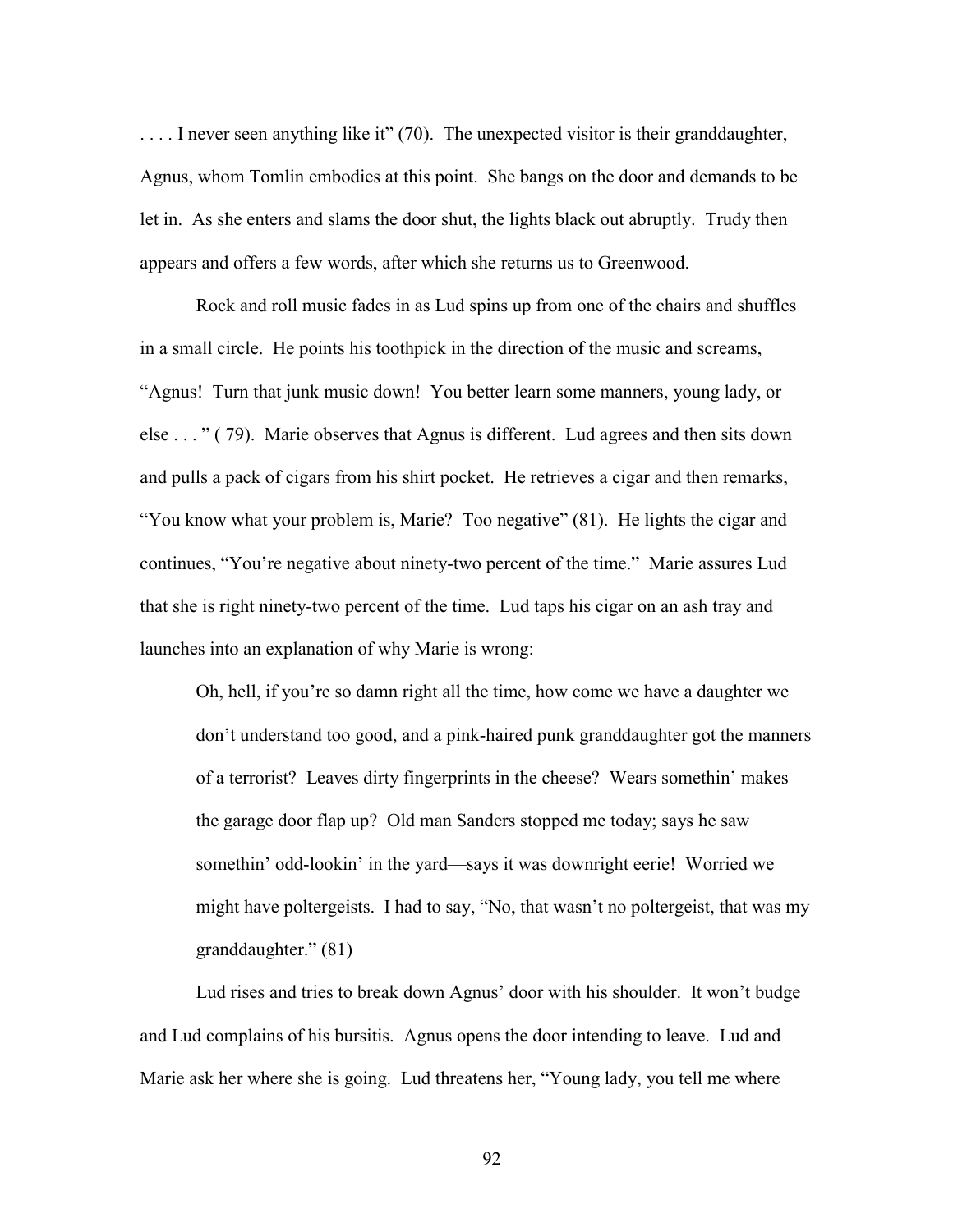you're going or you can march that little Day-Glo fanny back in the bedroom and stay there till the paddy wagon comes" (82). Agnus leaves and Marie starts to cry. She reminds Lud of the times when they would make chocolate milk mustaches to make Agnus laugh when she was young. Lud tells Marie that when Agnus comes home, "We'll get up. Have some chocolate milk. You and me make little milk mustaches, see if she remembers" (83).

 After a blackout, the lights rise to reveal Brandy, hunched over as if she is leaning through a car window. She stands upright, chewing gum, and calls out to Tina that the guy in the car wants both of them. The pair sit down, as if in the backseat of a car. Over the course of their dialogue it is clarified that they are prostitutes. Their customer however is a journalist, not a "John," and he is interested in collecting their story. Brandy speaks very quickly and sits upright in her seat whereas Tina slumps and has a low voice. Brandy is white and Tina is black.

 Brandy tells the customer, "You're the second guy this month want to take out trade in this bizarre fashion. Last one was more normal. He ended up wantin' my life history and a blow job" (119). The prostitutes tell the journalist about a dog named Princess who traveled with a bum named Jim. Then they discuss a gay hairdresser by the name of Bucci. This is the same Bucci who cuts Kate's hair. Brandy tells the journalist that Bucci is a "sensitive type, soft" and talks to her as if she were his sister (128). It turns out that, in need of money for his beauty school education, Bucci came to the two women for advice on how to become a male prostitute. However, as Brandy explains, the women realized that he would never make it on the street. Brandy recalls,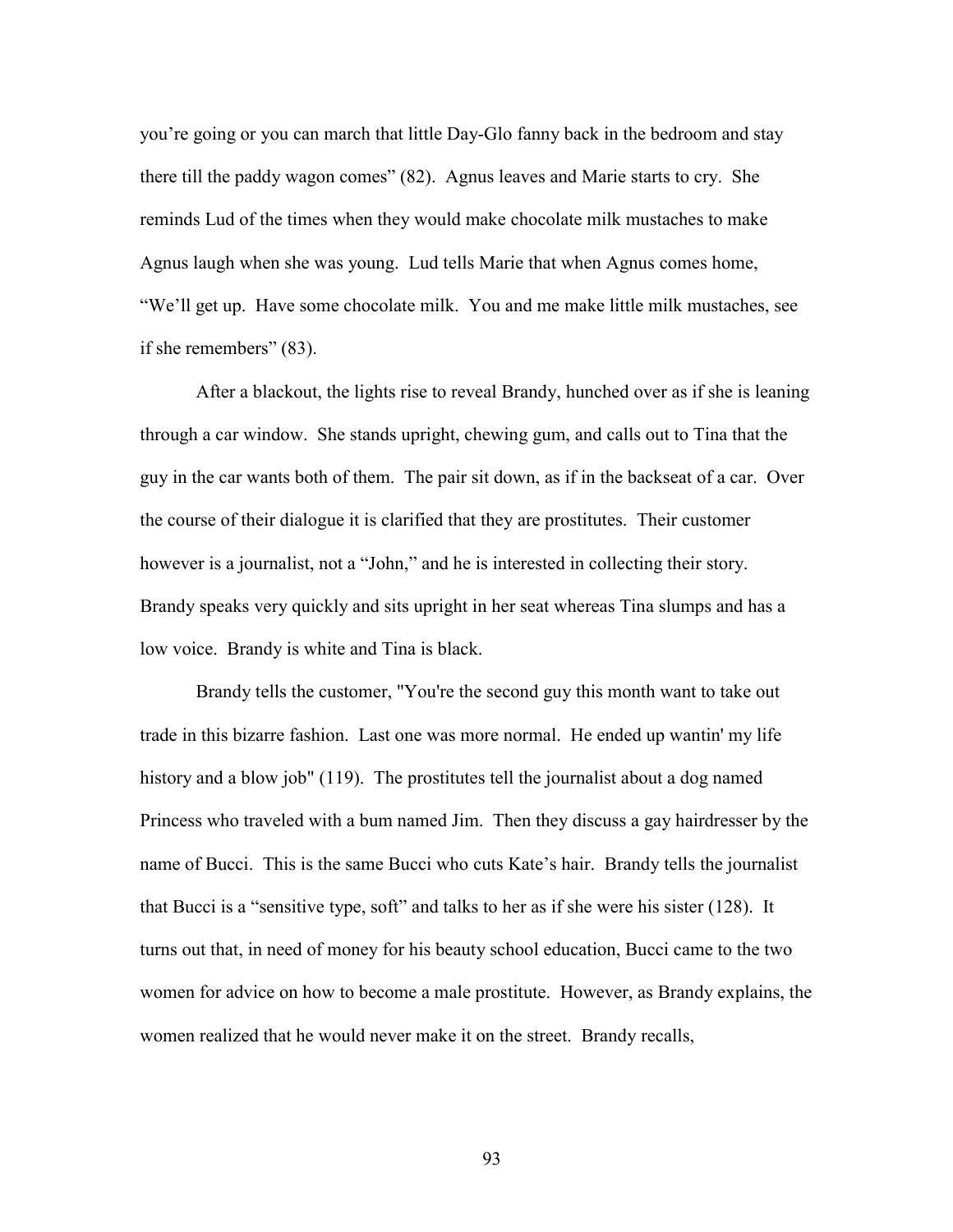So we're walkin' across the pier to this bar when this car pulls up and this guy yells, "Hey sweetie, could I get a ferry here?" I go over to the car, I come back, and the kid's standing there with this look on his face like if you was to see right before your very eyes, all at once, every sad movie that was ever made. This is the look he had. (128)

Brandy explains that Bucci thought the man in the car was making a crack, "you know 'ferry'—'fairy.' He was gay, and it hurt him" (128). Bucci told the women that the shame he felt in response to the "fairy" comment was just like the shame he felt when his "macho he-man father" discovered him wearing his mother's bathing suit (129). The women decide Bucci is too sensitive to be a prostitute and they offer to fund his education in return for free hairstyles for the rest of their lives. Bucci ends up being a top hairstylist at a Fifth Avenue salon.

 When Tina and Brandy exit the car, they realize they should have asked the journalist to pay and credit them for their story. As Tina claims, "We can write as good as he can write if what he's writing is what we're talking. We should've got co-credit, or something. When the article comes out, it's gonna say, written by him. It should at least say, 'Lived by Brandy and Tina'" (130).

 In the second section of the show, Wagner interweaves the story of Lyn, Edie, and Marge with the feminist movement as it played out between 1970 and 1985. The "herstory" is composed to alternate between Lyn reading her journal in the present and corresponding scenes in the past. Lyn then serves as the narrator and protagonist of the story. She is an upper middle class white woman with a blossoming career and two kids. She also is in the process of getting a divorce from her husband Bob. Edie is a black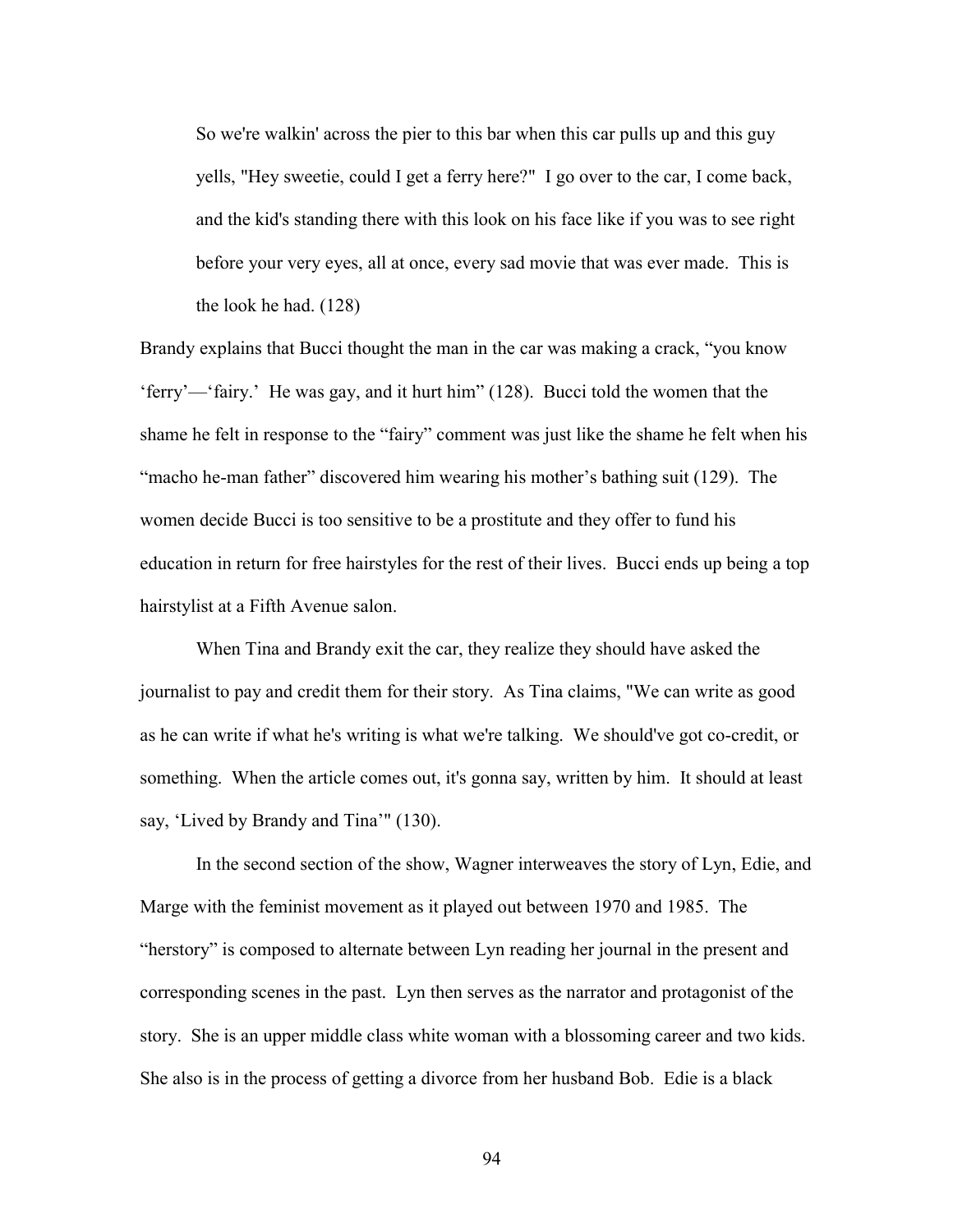lesbian militant feminist. Marge is a white middle class woman who embraces both femininity and feminist ideals. She seeks the love of a man and, when unfulfilled, she turns to alcohol and eventually suicide. In my description, I focus on the scenes in which the women discuss men directly.

 In the opening scene, Lyn is holding a garage sale on the front lawn of her Geodesic Dome home. Among the items, she finds her journal. She opens and reads the first entry, and then comments, "I can't believe Henry Kissinger actually said 'Power is the ultimate aphrodisiac'" (140). Then she reads a timeline of events, such as "Boy Scouts of America allow girls into its Explorer Scouts Division" and "Girls are appointed as Senate pages for the first time in history," (140, 141). Edie enters and the scene shifts to a Consciousness Raising Session where the women are reviewing major events in the women's liberation movement. Lyn exclaims, "And oh, is this a breakthrough, or what? Since 1920, the Big Ten has had only men in their marching bands during football season. This season, the University of Minnesota has decided to let women march with the men during football games" (141). At another session, Edie suggests, "Let's have champagne. This is a night for celebration. Not only did the Sisters get to watch Billy Jean [King] beat Bobby Riggs' chauvinistic butt, but guess what? I got a job at The Free Press doing my own feature" (143).

 At the same meeting, the women debate the merits of femininity. When Lyn compliments Marge for having good taste, Edie remarks, "Oh, Marge has great taste in everything, except when it comes to men. Marge, the "Lib" in Women's Lib stands for Liberation not Libido. I mean, what good is it, Sis, to have sexual freedom if you become a slave to it. You've got Cosmo damage" (145). Marge supports her position by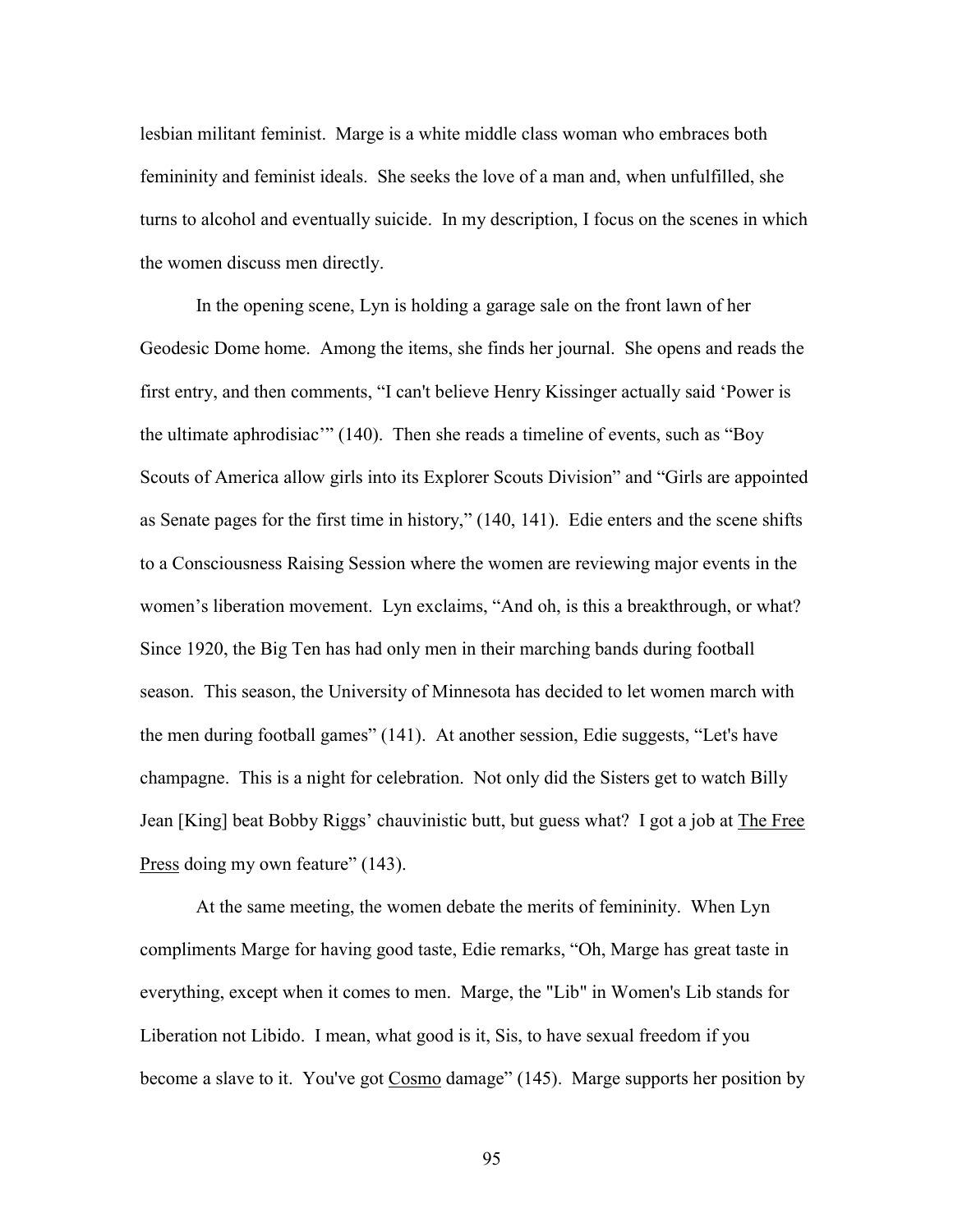contrasting Lyn's breasts with her own, "I'm looking at my breasts, I'm looking at Lyn's, and they do not point upwards like they're 'supposed to.'" Lyn replies, "Marge, I just don't give a shit anymore," and Edie adds, "Hey, and mine aren't big enough to point in any direction, and I never did give a shit, and who says we need to shave under our arms? Ta-dah!" Edie shows her underarm hair in response to which Marge exclaims, "Oh, no! What is that? Spanish moss? How did you manage that much growth? I mean, the Women's Movement is still young." Edie ends the argument, "Your plant food, Marge . . . . and a Gro-Lite." Lyn then editorializes, "Body hair! A sure way to tell the radicals from the middle-of-the-roaders like me. Maybe I could let hair grow a few days on my legs, but under the arms? Edie, you're probably on some FBI list of the politically dangerous" (146).

 The next scene focuses on Lyn's relationship with one of her early boyfriends, Peter. In her journal, Lyn writes,

I'm just going to have to tell her [Edie] I'm sorry about the Jo Ann Little thing, but I promised Peter I'd go skiing and I'm keeping that promise. I cannot be what Edie wants and still be all Peter needs me to be. Edie's right when she says Peter's suppressive. He is. But no more than Edie (I'd like to tell her). Why do I always put myself in a place where I'm trying to please people who seem impossible to please? I saw a Mary Tyler Moore rerun tonight and I couldn't help seeing how much I'm like Mary, and Peter is self-involved like Ted Knight, and Edie is just like Lou Grant. (147)

After the ski trip with Peter, Lyn confides in her therapist,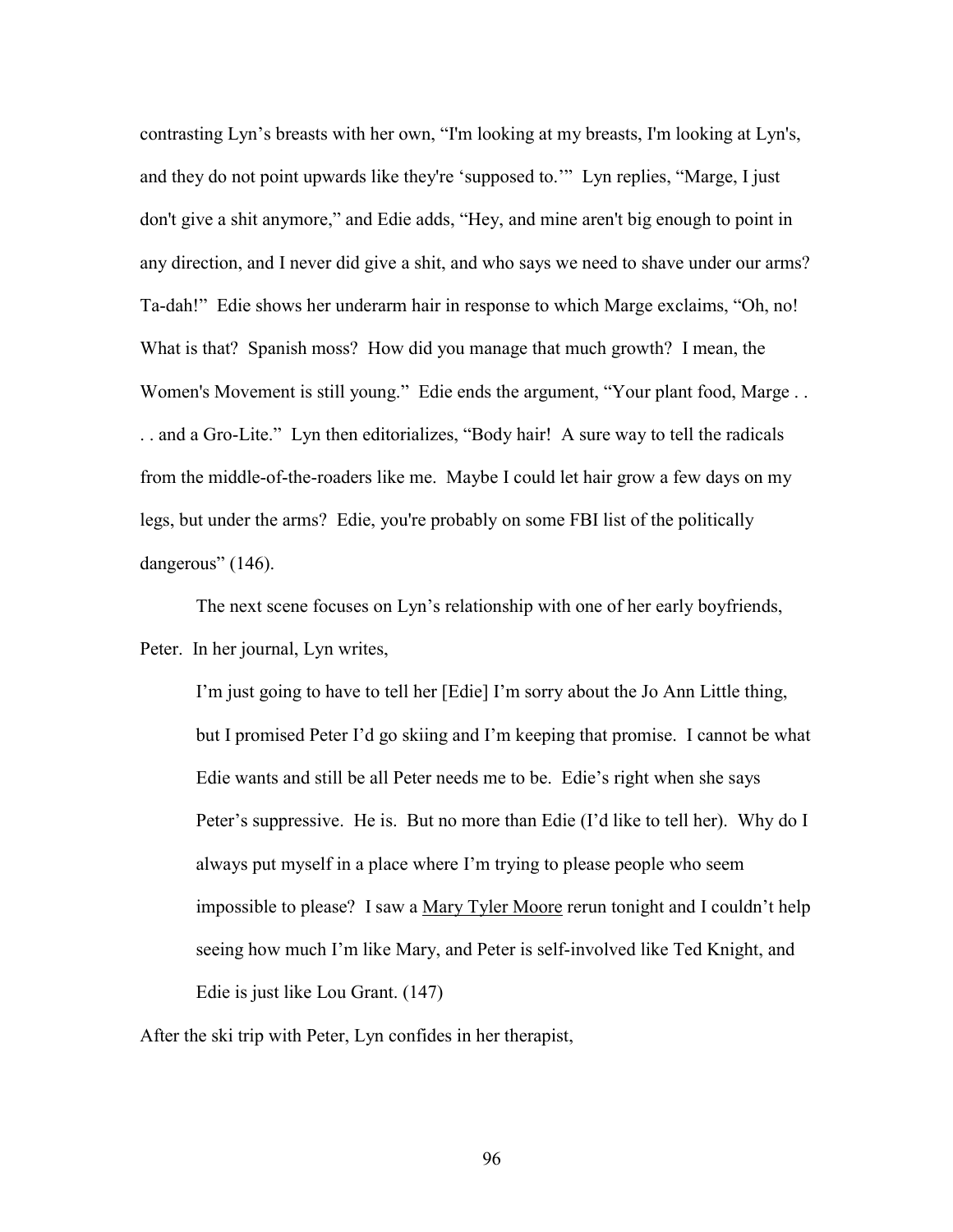So, Doctor, we started fighting on the ski lift and Peter let slip he didn't think a woman could make a good President and that the feminist movement was making a monster of me. It was the worst fight we ever had. He said Edie was poisoning my mind. That my CR [Consciousness Raising] sessions were making me conscious of everything but his dissatisfaction with the relationship. And he said . . . and this is what really hurt . . . he said that I used to be so sexy, but now I'd even lost my sex appeal. (148)

In addition to feeling pressure from Peter to abandon her feminist concerns, Lyn also is injured on the trip. She tells her therapist, "I bolted off that ski lift so mad. Halfway down, I slammed smack into a pine stump. I know he saw it, but he skied right past me" (148).

 The doctor suggests that Lyn try a role-playing exercise in which she enacts both Peter and herself. Lyn agrees and, as herself, screams, "Peter, I am sick of this suppressive, you-do-as-I-say macho number you have been putting me through" (148). As Peter, she replies, "And I am sick of this suppressive feminist trip you've been dumping on me. I'd like a glimpse of the nurturant female you and your butch/rad/fem friends harp on so much. I want a woman, not a feminist!" Lyn reproaches Peter, "Ah ha! All it is with you is sex, sex, sex!" Peter replies, "And all it is with you is sex, sex, sexual politics! I have had it!"(148-149). The exercise results in Lyn realizing Peter and she have failed to meet each other's expectations and she decides to end the relationship.

 Later in the year, Lyn tells her doctor about her new boyfriend, Bob, who she met at a transcendental mediation center.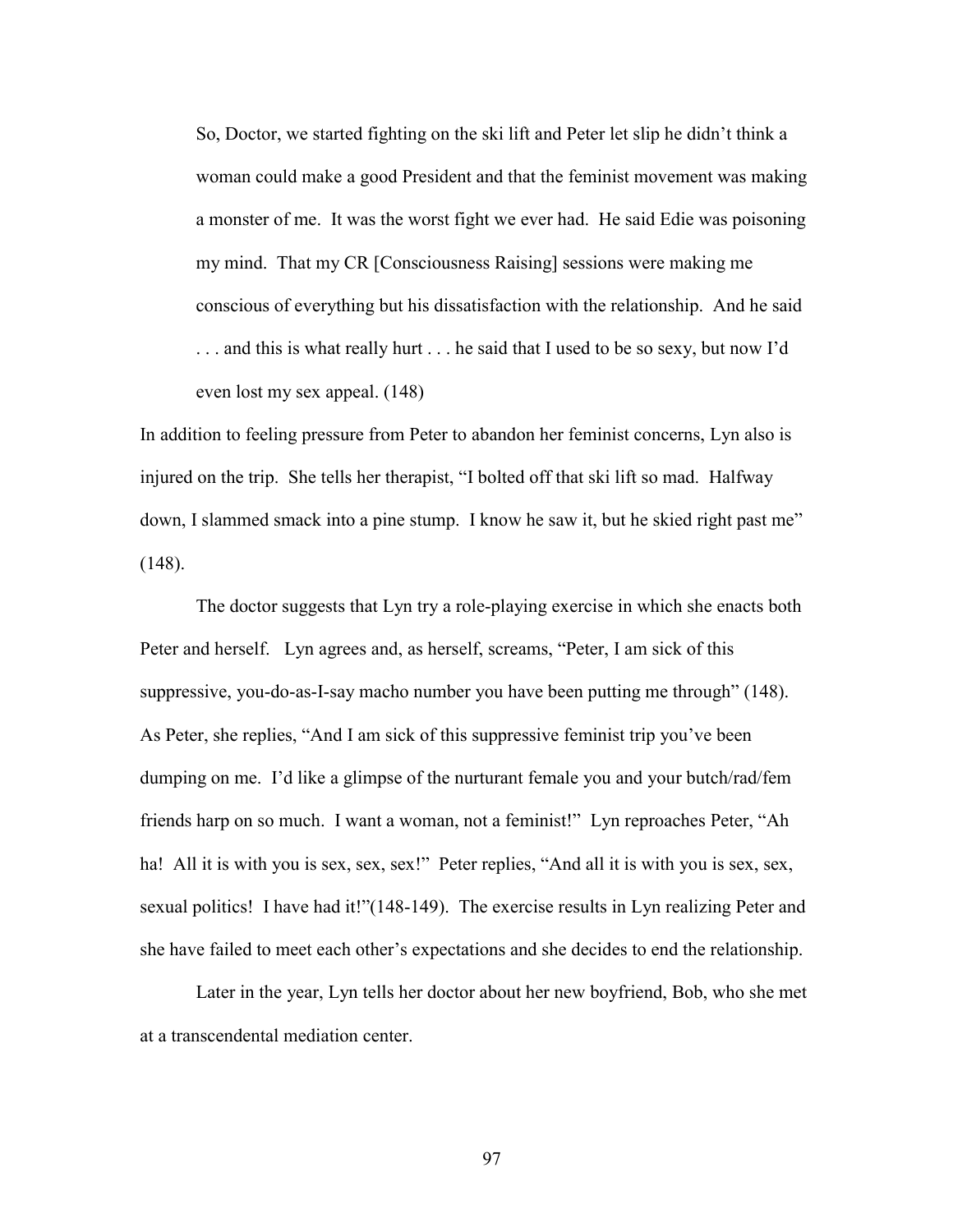I met somebody, Doctor . . . . I'm at the TM center in Santa Monica waiting to get my mantra and I meet this really great looking guy who's waiting to have *his* mantra checked. He was wearing Indian cotton drawstring pants, Birkenstock sandals and a T-shirt that said "Whales Save Us." I liked him right off. He has a kind of a, I don't know, a post-psychedelic air about him like somebody who maybe in college one time had read Gurdjieff or the Tibetan Book of the Dead on acid. We split to this vegetarian place nearby, the Golden Temple. I had something that tasted like a tofu melt. Talking with him was such a high. He listens with an intensity most other people have only when talking. Doctor, I knew he was "getting" me on so many different levels. He could just look at me and it was like I could feel all my chakras opening. I remember our exact conversation—word for word. I felt so totally comfortable talking about myself. (153; emphasis in original)

Lyn also tells the therapist that Bob "told me he was building a Samadhi flotation tank [and] that I should use it when he finished it because it was good for creative blocks. He invited me to his place" (156).

 Lyn proceeds to tell her friends, Edie and Marge, about Bob. She relates, "Next to you, Edie, Bob is the truest feminist I've ever met. He's the only man I've ever known who knew where he was when Sylvia Plath died. He has a master's in Business, but what changed his life: he read The Wall Street Journal on acid. Bob has this dream: to be a holistic capitalist" (158). Edie replies, "Well, I'll believe this Prince Charming when I see him," and Marge complains, ""How come I never meet a guy like that?" Edie responds to Marge's complaint, "Because you go to the discos instead of the TM center,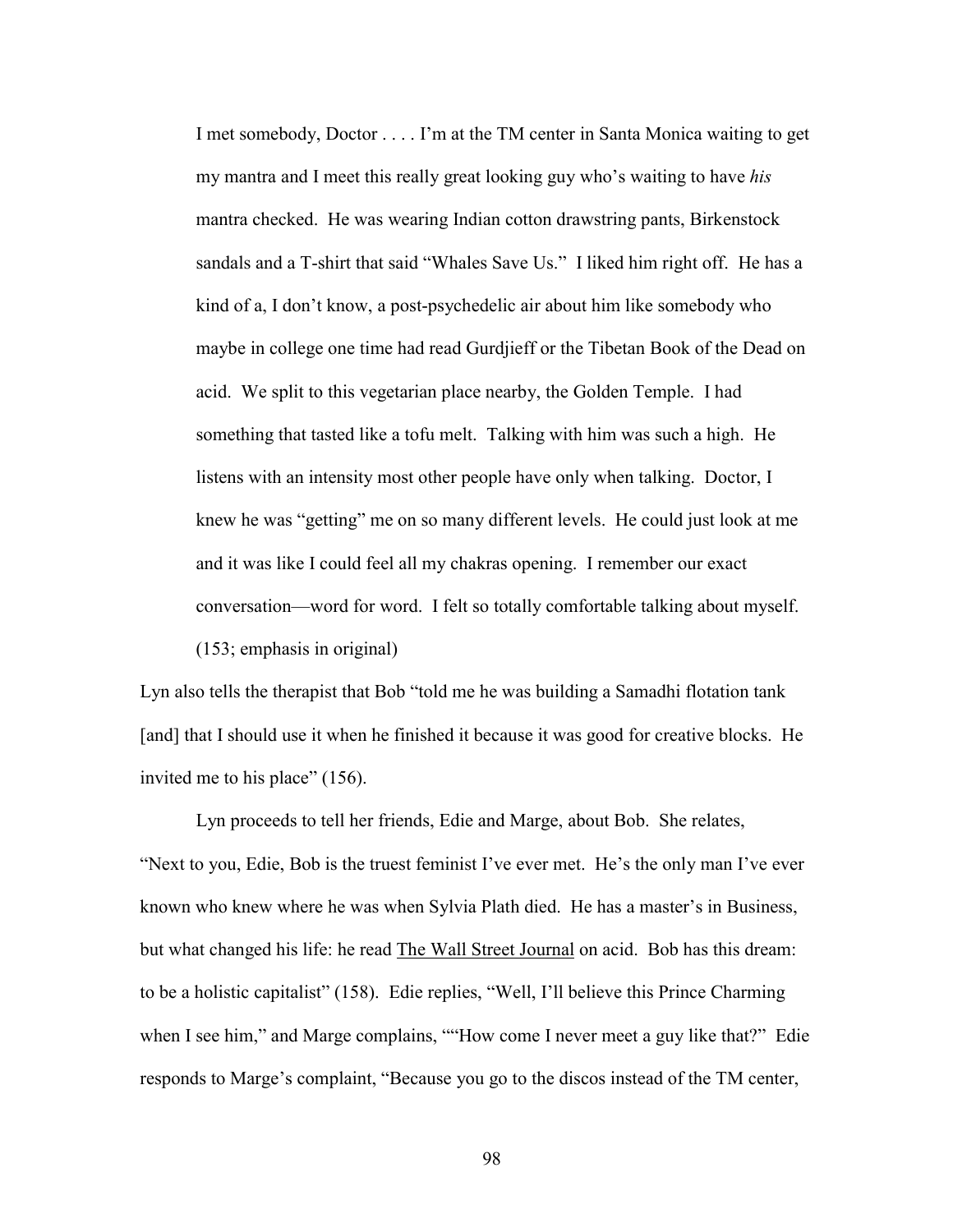Marge." Marge admits, "You're right. The last guy I went to bed with, I woke up in the morning, I practically had the imprint of his coke spoon on my chest" (158).

 Bob and Lyn go on a second date, which Lyn records in her journal. In the hallway, outside his apartment, I heard New Age music. I smelled muskscented candles. When he opened the door, his face was flushed; I knew that he'd just come down from his anti-gravity boots . . . . We talked about E.S.T. I joked and told him I got several things. I got whatever you get even if you're not sure what it is you got or even that you got it, then that's what you're supposed to get. I also got that he was the kind of person I could share what I got with . . . even if we weren't sharing it in bed. Bob showed me the Samadhi isolation tank and then I stretched out on his water bed. He gave me a shiatsu massage. He knew I had seminar stiffness. We smoked some paraquat-free Panama Red and then we made love. Afterwards, we talked into the night. Bob poured out all his feelings about things that concerned him: mega-vitamin therapy, solar energy, the ecosystem and ending world hunger through tofu consciousness. We made love again. And then stopped and had a Trail Mix snack. We talked till dawn, exchanging Patti Hearst theories, and then we fell asleep. By morning we were in love. Bob is a dream come true . . . a New Age Ward Cleaver. (162)

The couple fall in love and eventually marry.

 Following their marriage, Lyn realizes that the "New Age Ward Cleaver" comes with some flaws. For one, he is not mechanically inclined although he wants to build a "Geodesic Dome" home. Lyn reminds Bob that he's "been working on that isolation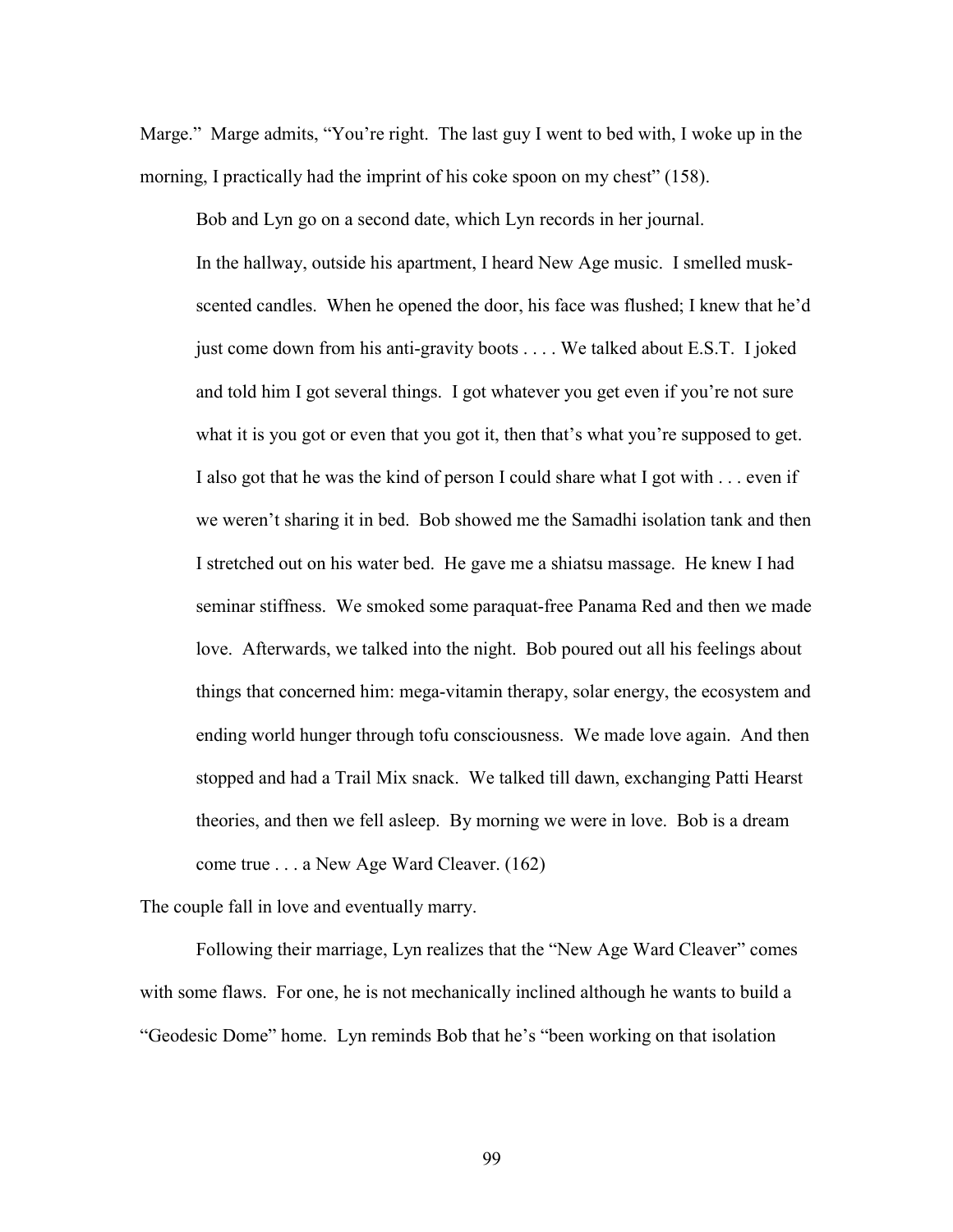tank since before we met and it still leaks" (166). Bob is hurt by Lyn's remark and, from here on, their marriage begins to sputter.

 In one instance, Marge shows up at Bob and Lyn's home after she has been raped. She is drunk. Rather than showing sensitivity toward Marge, Bob says, "I'm glad to see you looking so good" (171).

 Lyn's friends are a constant source of tension between Bob and her as well. Edie is especially critical of Bob. On a visit to their Geodesic Dome home, Edie asks,

Bob, does this tank still leak, 'cause listen, now it squeaks, too. Lyn, you know, you should sign up Bob for Pam's next seminar, "Anima, Animus, Animosity." I got to commend you, Bob: Your solar thing you're into is admirable, but his catalogue here, "Karma-Krafts." Some of this stuff you're selling is . . . New Age kitsch, now admit it. Look at this—aura goggles. . . . . pyramid salt and pepper shakers, "Key to the Universe" key chains. (173, 174)

Edie taunts him further,

Bob, what yellow brick path are you on? Trying to mix consumerism with higher consciousness, you're liable to have a big karmic debt to pay. Hell, Bob, I recall how you used to say how we all had to look at success in a new way or we'd never be truly successful. I used to dig you talkin' like that 'cause it felt like you meant it. I thought you were one of a handful of people left who cared about not selling out. Remember all that shit about "only wanting to do well if you could do good?" (174)

Bob replies, "You'll be interested to know I'm not doing either. Now, isn't there a Flo Kennedy lecture or something you have to rush off to?" (174).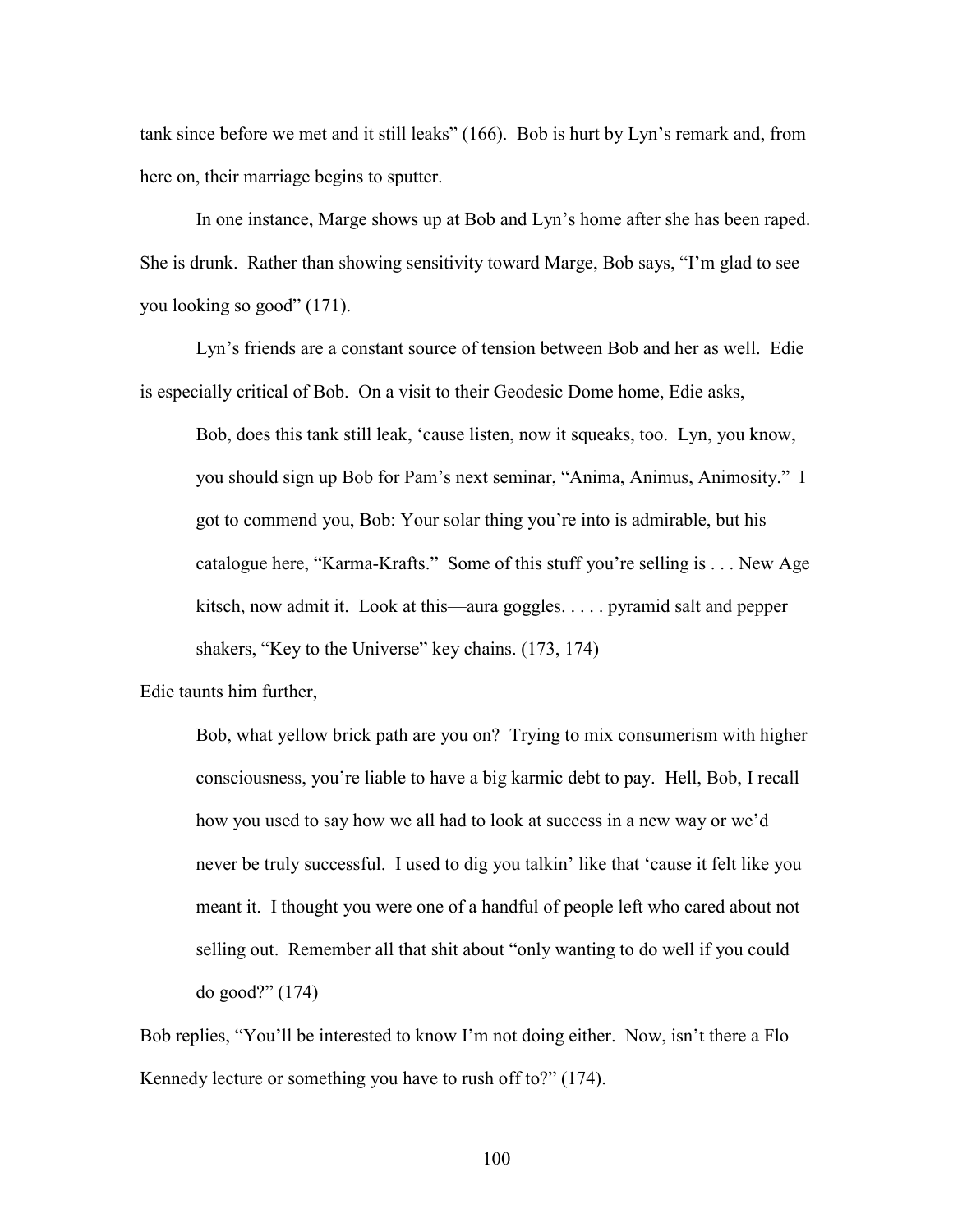Lyn's perception of Bob changes when their twin sons, McCord and Robert, are conceived and eventually born. Bob responds to the news of Lyn's pregnancy by singing Paul Anka's "Having My Baby" all day long (175). Lyn objects to the song's lyrics because she considers the twins theirs, not his. Further, after the twins are born, Bob expects Lyn to take care of them, him, their house as well as hold down her job. To balance the responsibilities, Lyn suggests, "Bob, quick—take one of them! Honey, we have our hands full! We can do it. We'll get super-organized; this time we'll split the chores right down the middle. We can have it all. We already have it all. We just got it all at once, that's all" (176). Bob proves unresponsive to her suggestion as indicated in a call Lyn makes to Bob from her office. She asks, "But, Bob, how could you forget that you have the twins tonight? But you finished your sensitivity training last week. Why would you sign up for an advanced class? Honey, I don't think I can take you being any more sensitive. Oh, I'm sorry. Listen, you're not tearing up, are you?" (177).

 Eventually, Lyn has her fill of Bob and she lets him know how difficult it is to be a wife, mother, and working woman:

Please don't complain about the cleaning not being back; I can't take one more complaint! I'll tell you why the cleaning's not back. I forgot to take it, okay? Bob, you expect too much of me. It's one thing to be a modern housewife, career woman, mother. I could handle being modern. Modern is popping a frozen dinner into the microwave, but modern isn't good enough for you. No, I have to be organic, holistic, learn millet recipes, grow wheat grass, make beet juice, wait around for sourdough to rise. I'm so sick of your disappointment in me; I'm disappointed too. I see now you're not so damn Zen, after all; you're passive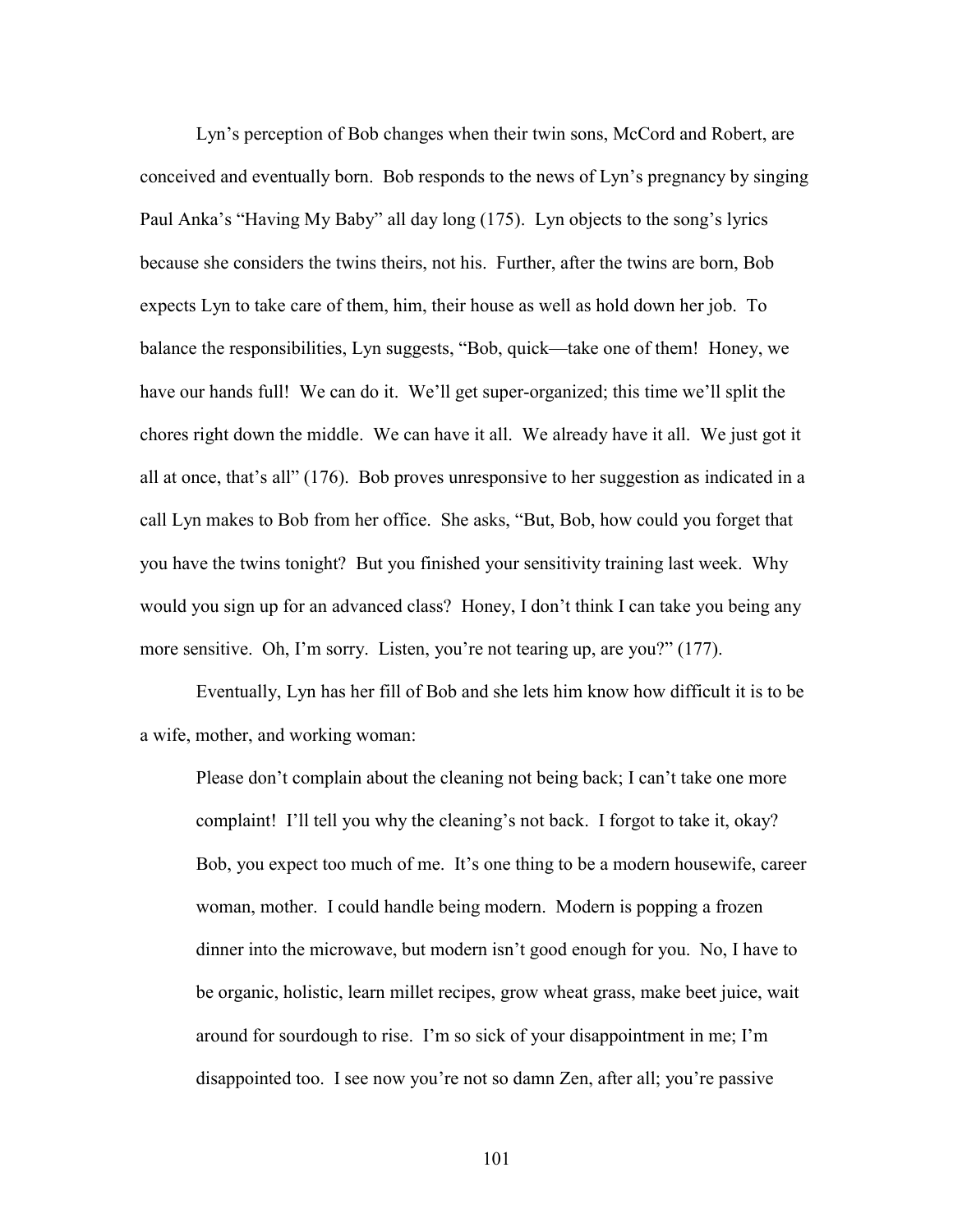aggressive. Somehow, we both mistook that for spirituality. And your acting like you've transcended your ego is the biggest ego trip of all! (185-186)

In a conversation with Edie, Lyn realizes that the main problem with her marriage is that neither Bob nor she wants to assume the duties of a homemaker. She tells Edie, "It's clear what Bob and I both need: a wife!" (186).

Lyn and Bob's marriage dissolves when, after having quit her job to care for the home, Lyn discovers Bob has been unfaithful to her. She exclaims, "How could I not have known you were involved with someone. I can't believe it" (189). They divorce and Bob becomes a part-time father.

 In her journal, Lyn also discusses her boss, Sindell. While her job with Sindell "isn't all that great," Lyn rationalizes that since Sindell "has a great job . . . there's lots of growth potential . . . for him and then for me, I'm sure" (166). However, as time passes, Lyn realizes that Sindell is not easily impressed. She recounts, "he still thinks I'm not a good team player, that I do things my own way, but he's less threatened by that now, I think" (173). Further, when she becomes pregnant, she is afraid to tell Sindell because "it might affect my job" (175).

 Lyn decides she needs an "assertiveness training" course in order to "confront Sindell about [getting a] raise" and also to "confront my assistant, Tom. He made a pass at me. In front of everyone else. I think he really meant it as a put-down—like some kind of perverse power play" (177). Instead, Sindell suggests that Lyn take a course in corporate behavior, designed by men for women. Lyn tells Edie, "Sindell really wants me to do this seminar/conference thing. I'm embarrassed to tell you: 'Woman on the Way Up.' I felt insulted at first, but it's just his way of telling me he wants me to be a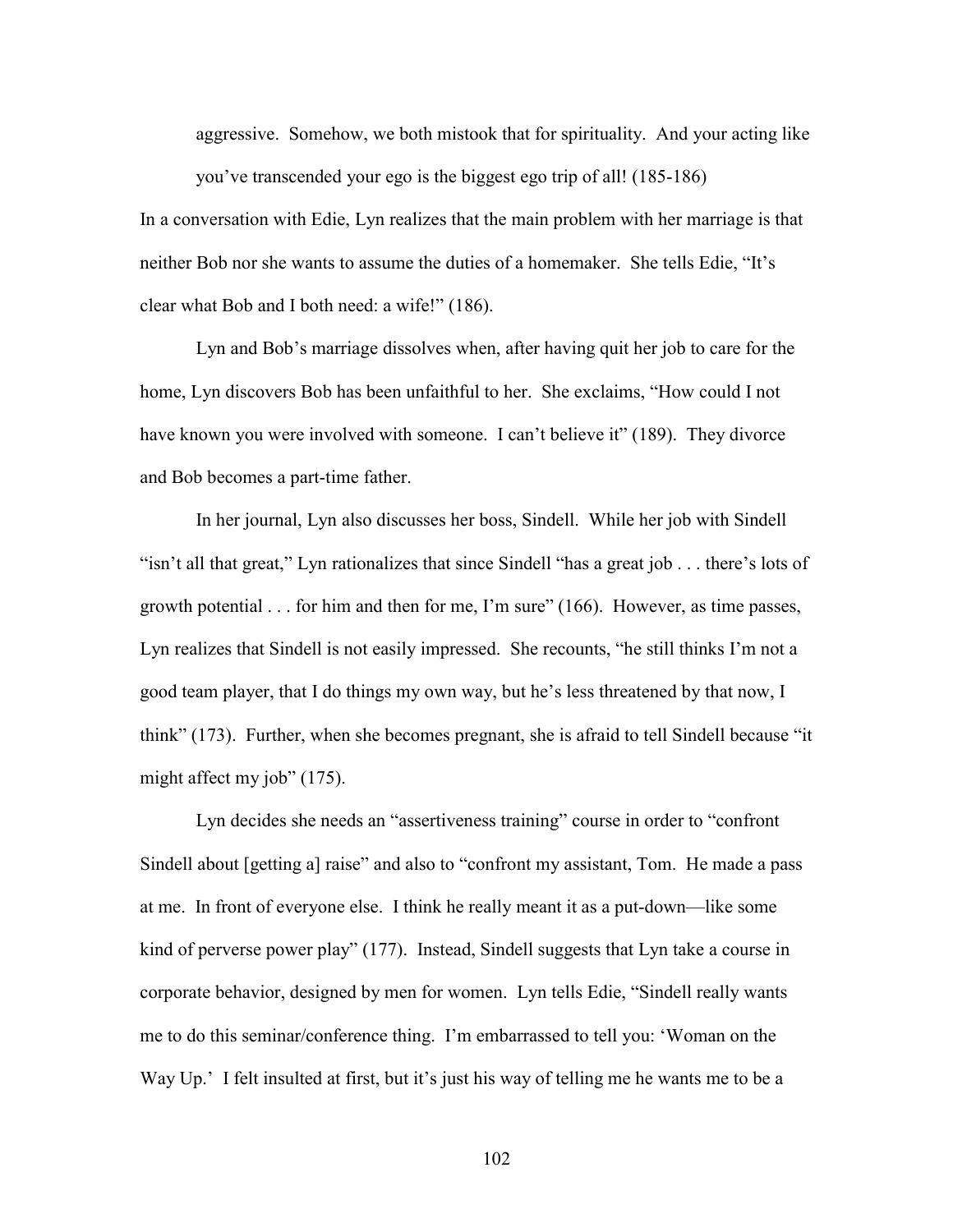corporate clone" (181). At the seminar Lyn learns how to keep plants on her desk, wear scarves, and dress in other non-threatening ways. Despite or because of the plants and scarves, Lyn is not promoted by Sindell. She confronts him, arguing,

I really have to say to you I was sure you were thinking of me for that promotion. I mean, for you to hire someone from outside the company to do a job you *know* I can do because I have been *doing* it . . . *and* my own job . . . . But I'm really glad it's all out in the open. You've been holding out this new position, making me try to prove myself to you over and over and over again by outperforming everybody else, staying late, taking work home. (188-189; emphasis in original)

 Amidst the turmoil of her life, Lyn decides to see a doctor who dismisses her anxieties as PMS. Lyn asks the doctor,

You're sure, Doctor? Pre*men*strual syndrome? I mean, I'm getting divorced. My mother's getting divorced. I'm raising twin boys. I have a lot of job pressure— I've got to find one. The ERA didn't pass, not long ago I lost a very dear friend, and . . . and my husband is involved . . . not just involved, but in love, I'm afraid . . . with this woman . . . who's quite a bit younger than I am. And you think it's my period and not my life? (191; emphasis in original)

After the visit to the doctor, Lyn visits with Edie. She tells Edie about her new job with an import/export firm based in South Africa.

 To close the show, Trudy reappears and observes that the audience has experienced an "electromagnetic field day" (201). She tells the audience that she and her space chums have waxed "philosophic" about the day and then she shares her insights: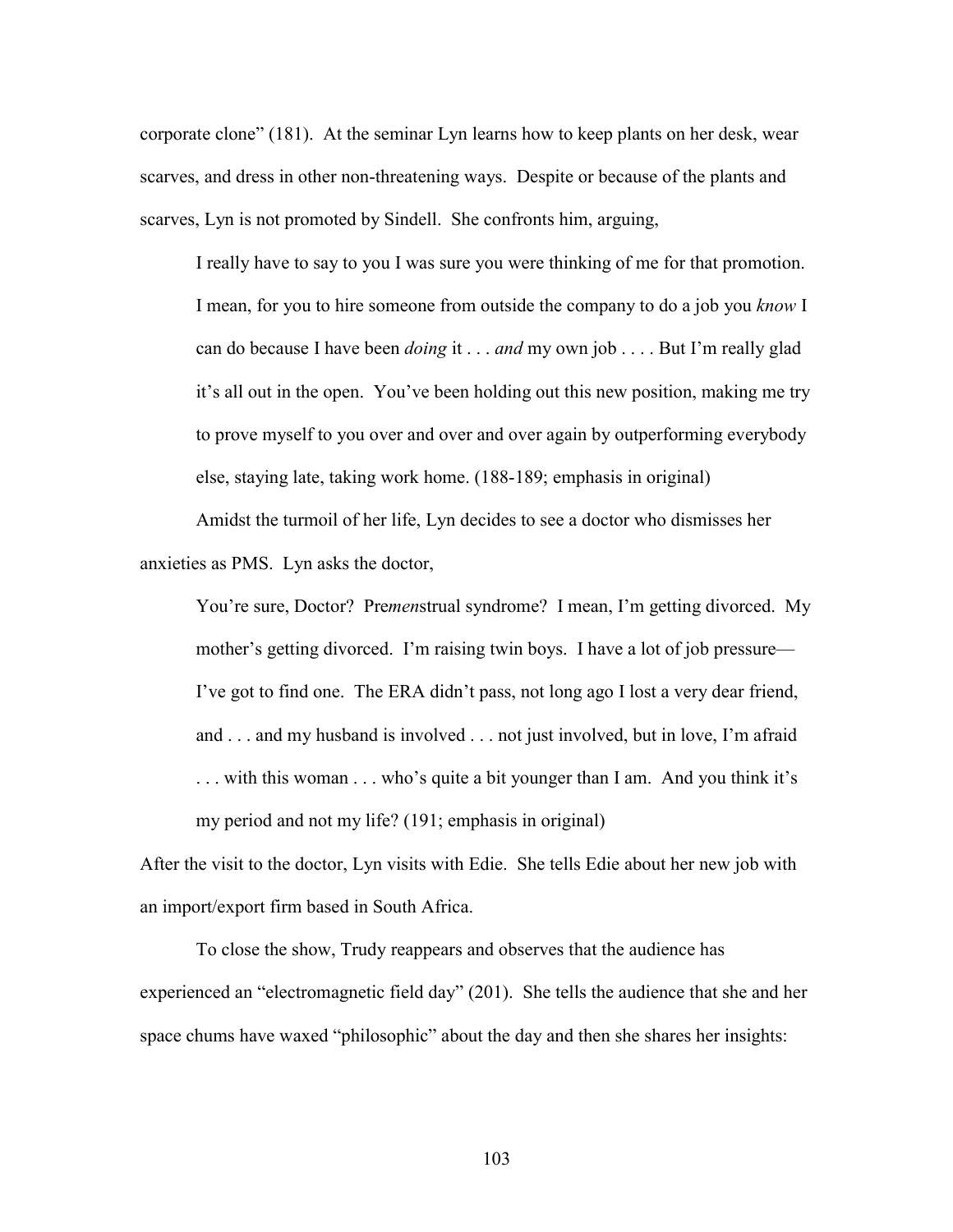All this searching. All these trances, all this data, and all we *really* know is how *little* we know about what it *all* means. Plus there's the added question of what it *means to know* something. Scientists say for every deep truth discovered, the opposite is also true. So when we get the feeling we're going around in circles no wonder, we *are*! (201; emphasis in original)

Trudy closes the show by observing that the meaning of life is not as important as the way people behave and that "if life is meaningless—this is the greatest mystery of all!" (203). Lastly, she remarks, "at the moment you are most in awe of all there is about life that you don't understand, you are closer to understanding it all than at any other time" (206).

 The Search for Signs of Intelligent Life in the Universe is about the meaninglessness of searching for a finite meaning in life. Instead, the show urges that meaning lies in how we behave toward others and that intelligent behavior is flexible and responsive to those with whom we interact. In large part, the show advances this message by means of irony. That is, the characters are not intelligent in these terms. Whether male or female, they search for a finite place and set of practices that confirm their own being in the world.

 In Frank's terms, the characters are predictable in their search, aiming to control their "being" behavior and, in many cases, the behavior of others. They also are monadic to the point of narcissism and dissociated from a corporeal identity and agency. They think in abstractions and aim for an ideal place of being as the meaning of life. Lastly, as a lot, they are desperately unhappy and unfulfilled by the lives they lead. It would appear then that they are bodies of discipline and, specifically, bodies ruled by and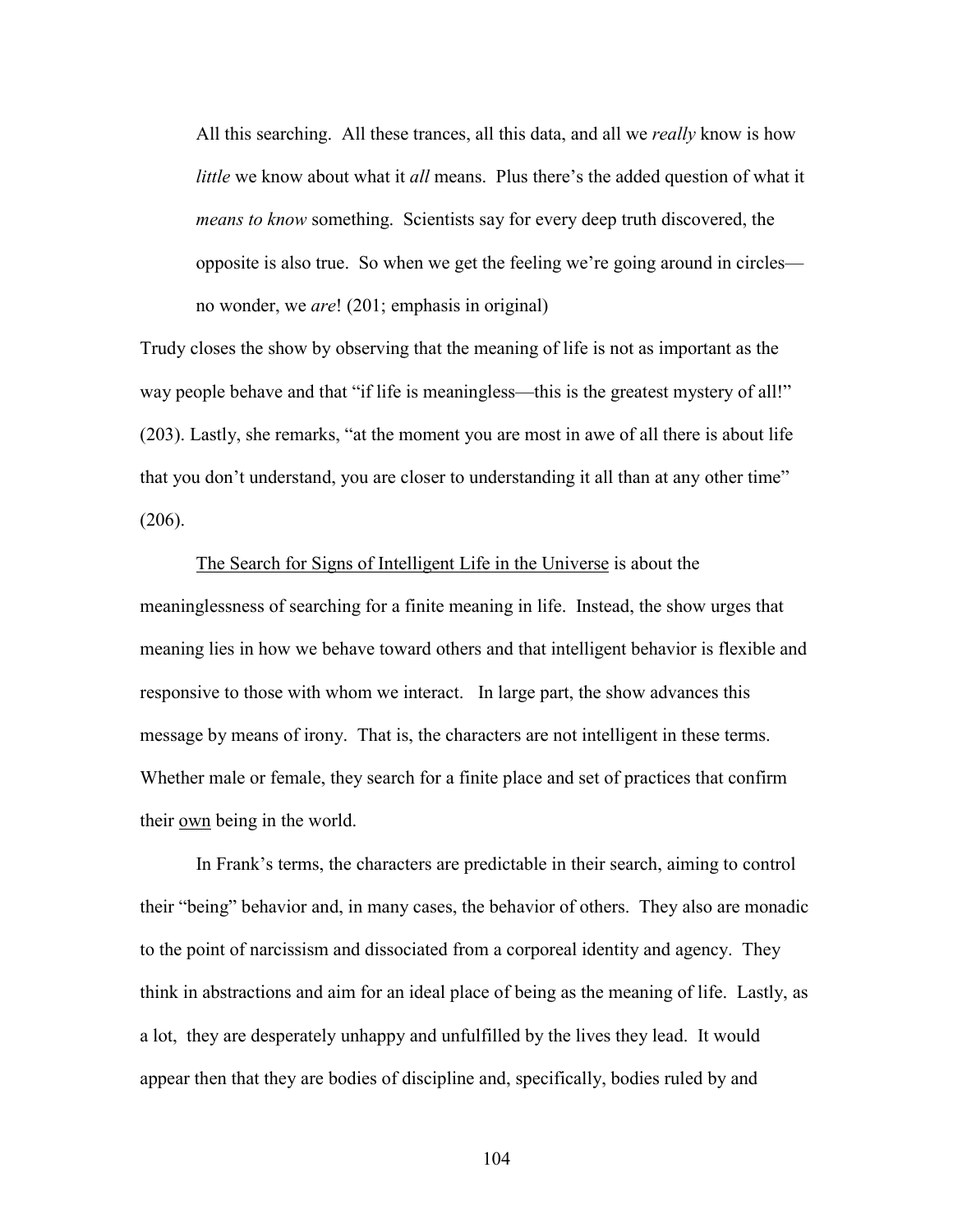aiming to obtain their own individual place in the world. In light of the feminist concerns of the piece, the rule and aim of individuality is double-edged. In the battle for equal rights for women, one of the core questions is whether a woman should concentrate on asserting her own rights, specific to her case, and thereby aid the movement. Or, should a woman focus on the collective struggle, despite the particularities of her life? Or might a woman fuse the two and thereby avoid the ideological enactment of manifest individuality or essentialism? It is in light of these concerns and questions that I analyze masculinities that arise in The Search for Signs of Intelligent Life in the Universe. While, as a whole, the play constructs characters disciplined to enact the ideology of individualism, taken separately, variations arise.

 Paul and the men Chrissy constructs in her monologue are disciplined bodies. They engage in the regimen of bodybuilding in an effort to realize the corporeal ideal of male strength and fitness, which it appears is a substitute for what they (really) lack: namely, a healthy relationship with another person. Chrissy characterizes the men at her gym as narcissistic. They are so centered on "looking at themselves" that they have not engaged her (47). While Chrissy's evaluation may tell us more about her and her view of the club as a "place to get thin and meet good looking men" (47), her criticism is not unfounded. In "Bodybuilder Americanus," Sam Fussell observes that the bodybuilder's "performance lies in being looked at, ogled, appraised. For the modern-day coxcombs . . . the stare is the ultimate award" (45). In other words, according to Fussell, the aim of the bodybuilder is not to build a body so as to engage others. Rather, the aim is to build a body that others view as art and as an art object. Fussell connects this aim of men with the "traditionally female role: body as object" (45; emphasis added). Given Fussell's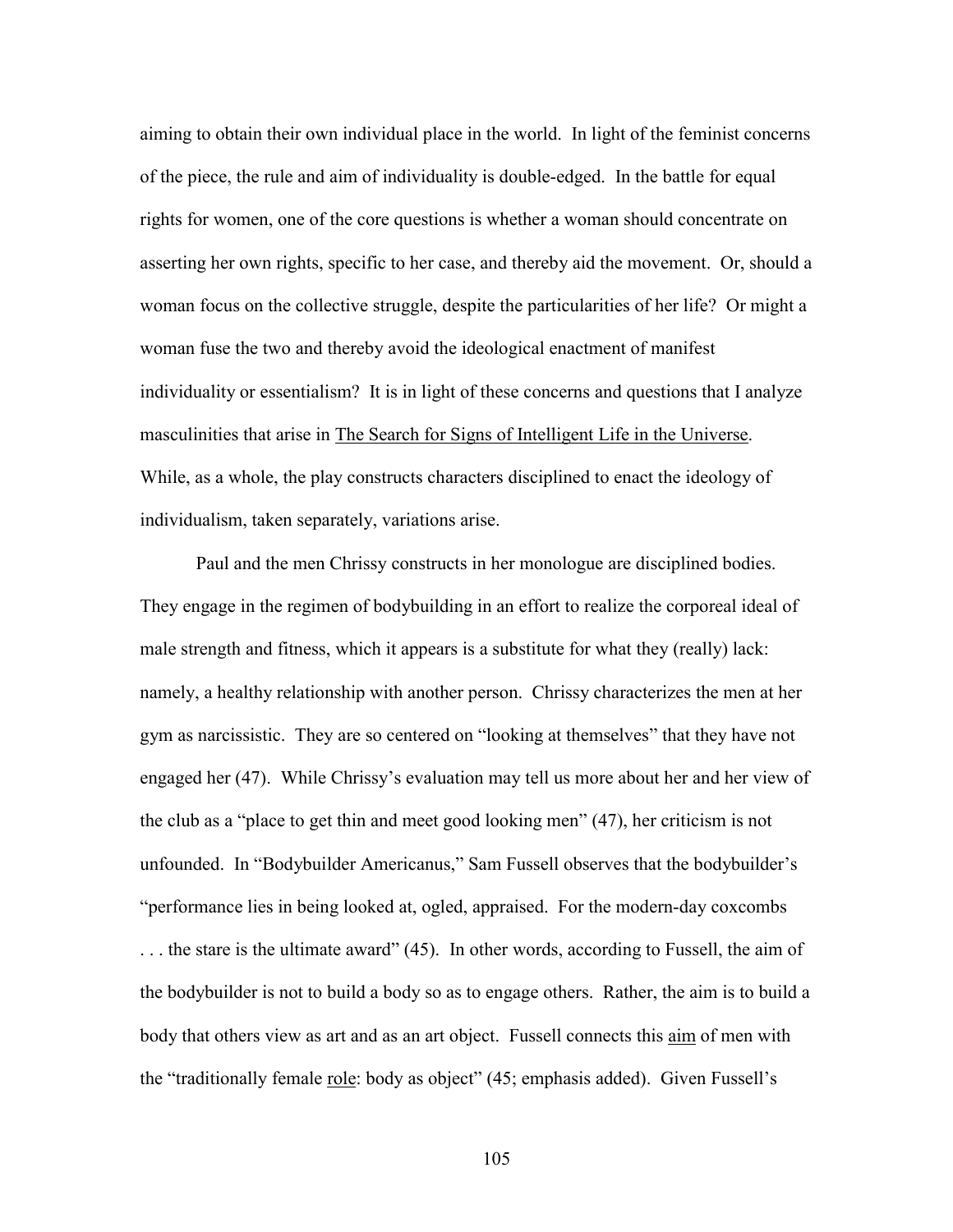own comparison, between the modern male and the practices of dandies, rakes, and coxcombs throughout the centuries (43-45), one might question just how "female" the tradition is. Likewise, one might question Fussell's alteration of a gendered female role to a gendered male aim, where agency is allowed if also not assumed. Nonetheless, the alteration is at work in Chrissy's monologue too. The men at the club choose to look at themselves rather than Chrissy whose aim of meeting men goes unfulfilled.

 Like Fussell, John Miller focuses on the aesthetic principles and aims of men in the US and what they might tell us about contemporary masculinities. The "list" form Miller uses to identify the principles is indicative of the principles themselves: concrete, pragmatic, and painfully partial.

1. Bigger is better. 2. More is better than less. 3. The obvious is always superior to the subtle. 4. Louder is better. 5. The inappropriate is usually preferable to the appropriate. 6. Aesthetic values are an intolerable abstraction. 7. Art and the appreciation of aesthetic values are forms of work. 8. Art and aesthetic values are mysterious. 9. Art and notions of the beautiful are incredible. (75-79)

Miller's critical aim here is negative of course, directed at what the "new man" in America appears to like and how those preferences mirror his own self image and identity. In other words, the big, obvious, loud, inappropriate, concrete workhouse image of an SUV, or a towering skyscraper, or a bulging bod offer the reflection of self that men desire. Further, the constant production and consumption of such imagery (in material products) has reduced the American landscape to a narcissistic reflection of men and their aesthetic.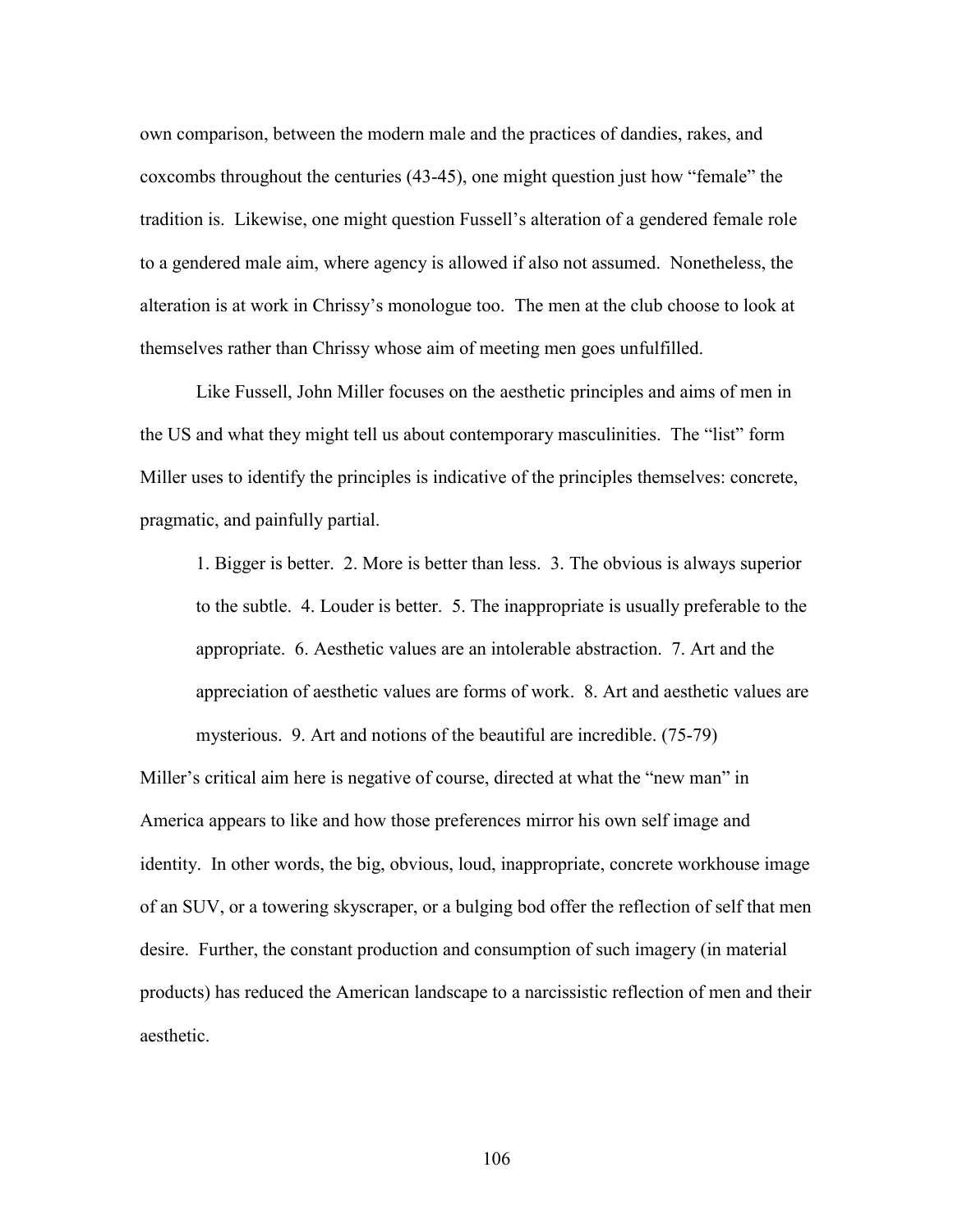In The Search for Signs of Intelligent Life in the Universe, the bodybuilder Paul is emblematic of this male aesthetic although he appears less than fulfilled by it. Paul's aim is a big, muscular body that proclaims itself as such. In order to achieve this body, he engages in the physical labor, the sweat, and grit, of bodybuilding. As Michael Korda observes of masculine ideals generally, Paul's ideal is "formed around the image of strength and work" (57). It is based in the concrete material body, not an abstraction, and therefore it is able to be objectified, "ogled, appraised" (Fussell 45). In Paul's terms, it is a body that "turn[s] heads" (48).

 However, Paul does not find the experience satisfying. When a woman looks at him, he feels "trapped" (48). The objectifying gaze assimilates his body as its own. The feeling of commodification is compounded when Marge asks him to donate his sperm to her friends. As an object, the body is able to be fragmented into pieces, the desired bits used and the rest disposed. Having made his body into an art object and placed it on display, Paul looses control over the body image and hence the masculine ideal. This lack is literalized in the failure of his marriage, the loss of his son and the children conceived through artifical means. The irony is that Paul continues his disciplinary regimen and, at the end of his monologue, locates his identity in the same fragmented bits desired by Marge and her friends. He "can't stop thinking about" the children of his sperm he will never know (52).

 Paul is evocative of narcissism at its most complex. Stephen Frosh writes, If you are narcissistic, it is claimed, you are struggling to preserve a shaky selfhood through the grandiose gratifications achieved by manipulating others; you also protect that self by avoiding dependency and real interpersonal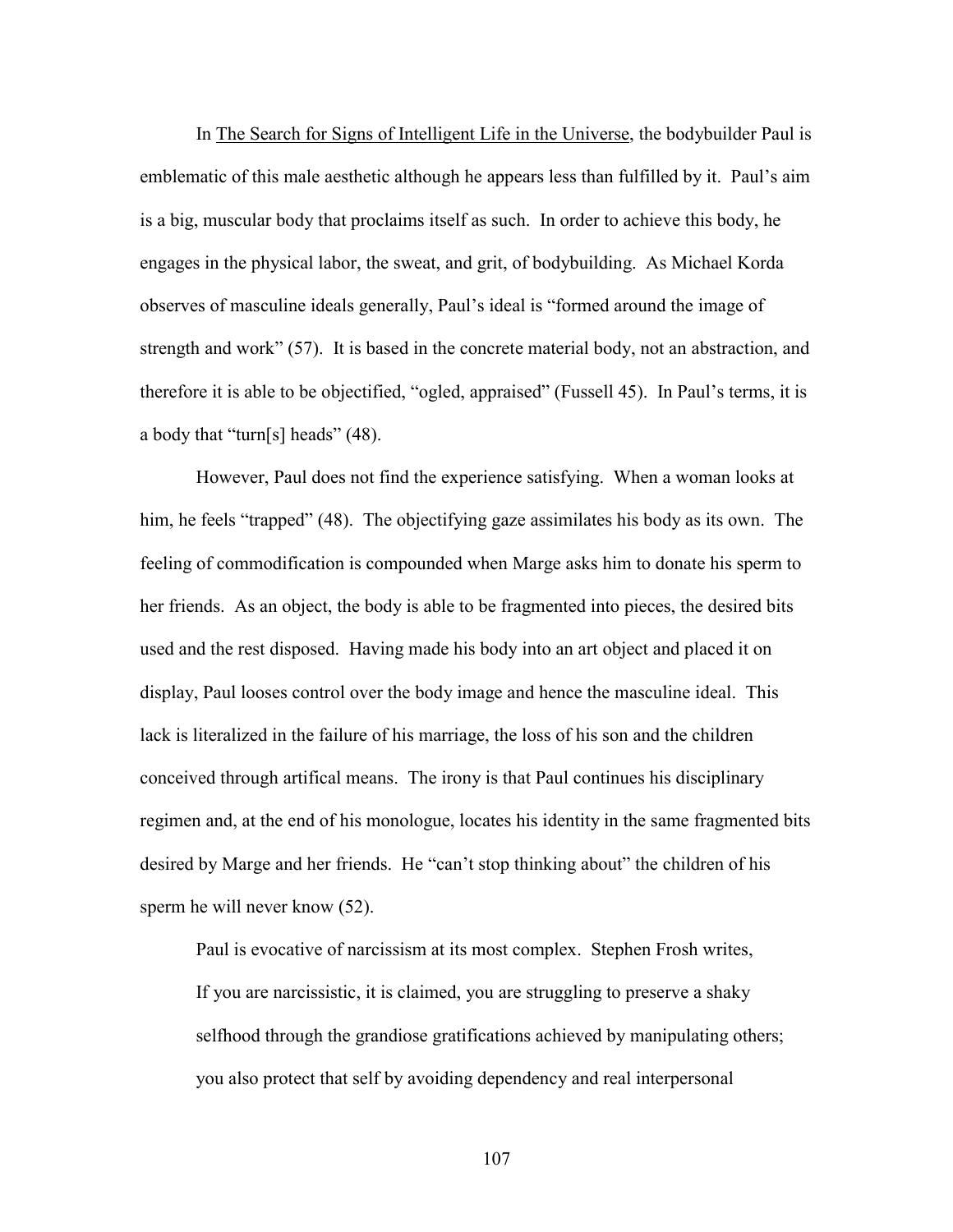relationships. Narcissism is not simple self aggrandizement born out of overvaluation of the self, but is more likely to be a desperate set of strategies for survival in a setting in which the self seems to be in danger of breaking down. (3) In Frosh's terms, Paul's bodybuilding regimen, cocaine use, womanizing, and sperm obsession are strategies he uses to build a self image he desires (e.g., the body as art object) but in light of the same image breaking down. In other words, Paul's narcissistic strategies contribute to his fragmentation.

 Seidler addresses a similar notion when he observes that narcissism leads to failed relationships because it prevents a full engagement of others. In sum, one sees one's self when one looks at others. A related consequence is that narcissists are unable to negotiate authority because the self is premier. In bodybuilding terms, relationships falter because others prove unwilling to be a bicep or tricep that one assumes to control through a series of repeated acts.

 The characters of Lud, and the men in Lyn's life are constructed as various types of dominating bodies in the performance. In general, the men perceive others as a threat to their rightful place and practices within a given context. To minimize or silence the threat, they call on hegemonic discourses of gender and sexuality.

 Lud is threatened by the "crazy world" in which he lives (66). Specifically, it appears he is threatened by the craziness of women—selling vibrators on television, wearing pink punk hairdos, and thinking like a hummingbird. To gain control over the unpredictable world of women, he uses insults and aggressive gestures. He polices his granddaughter's movements, a attempts to break down her door, and threatens to call "the paddy wagon" (82). He calls her music "junk" (79), and malignes her as a "terrorist" and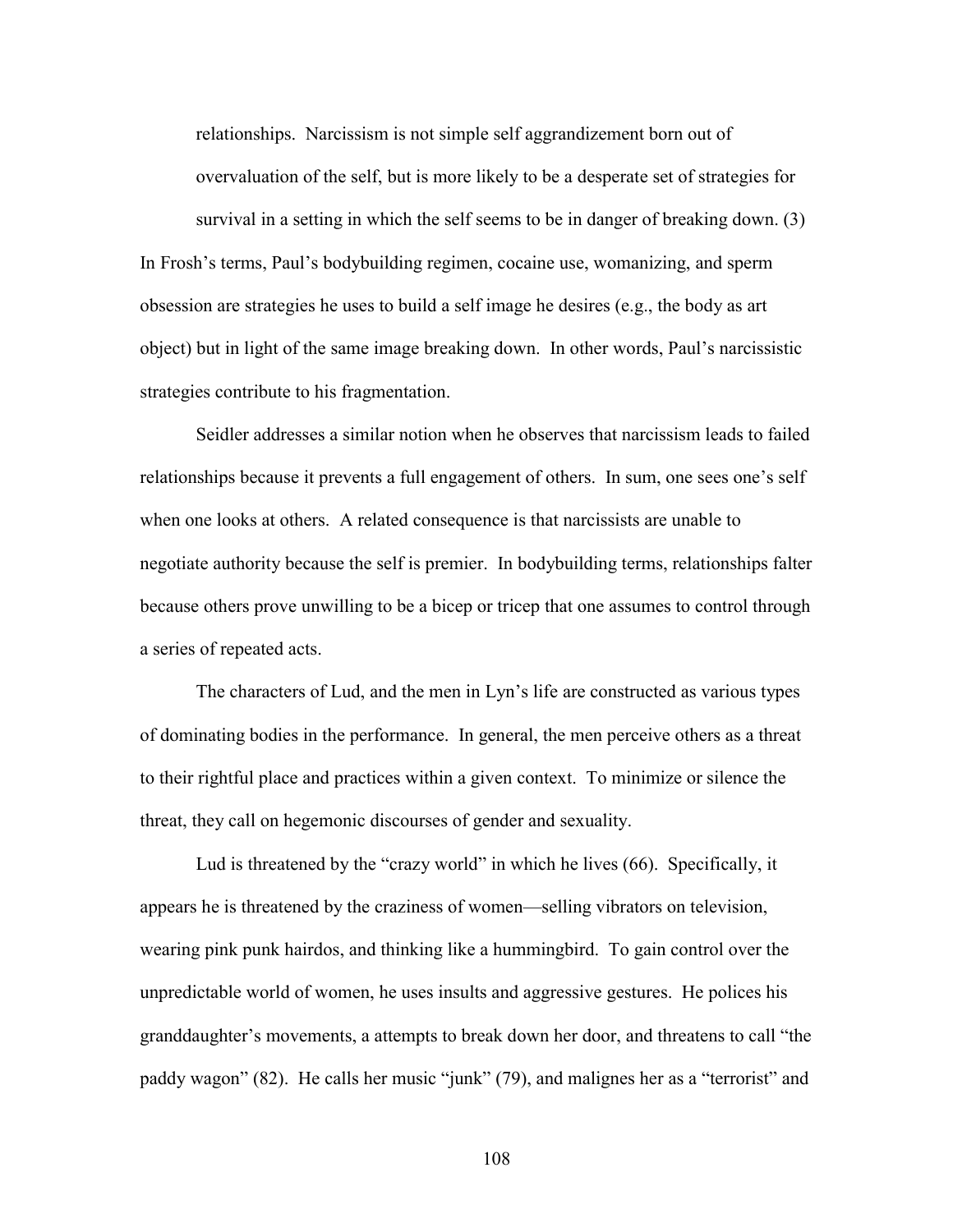a "poltergeist" (81). Likewise, he picks at his wife with his toothpick of insults, calling her "dense" and "flighty," "hateful" and "negative" (70, 81). But Marie will not be silenced. As she sees it, Lud is a "male chauvinist pig" (70).

 In Male Chauvinism! How it Works, Michael Korda observes that the "male chauvinist is not the proud figure that men take him to be, insisting on his legitimate superiority over women, but rather a man who cannot accept responsibility for the failures in his own life and therefore assigns them to women" (47). Lud's failed financial ventures, marriage and, as he sees it, the failures of his daughter and granddaughter are not his fault; rather, women and, specifically, Marie are to blame. Korda explains male chauvinists not only transfer their failures to women but "classify . . . people by biological function, as if this were a determining factor in entirely nonbiological activities and situations" (48). In other words, Lud assumes that because Marie and Agnus are women, they are naturally "flighty" and "eerie" whereas, because he is a man, he has the natural right to demand their compliance in the rule of his domain.

 Korda also observes that while "[m]asculine ideals "are formed around the image of physical strength and work . . . the modern male chauvinist does not possess or require this strength." Rather, "chauvinists tend to be aggressive in their relationship to women, at least in the verbal sense. They want to impress, seize, capture, and subdue women" (51). While Lud enacts such characteristics, it appears he is unsuccessful in fulfilling his aims. Agnus comes and goes as she pleases, indifferent to Lud's threats, and Marie is far from subdued by his insults. In fact, in the final moments of the scene, she gains control of the situation, reminding Lud of the chocolate milk mustaches the couple once made to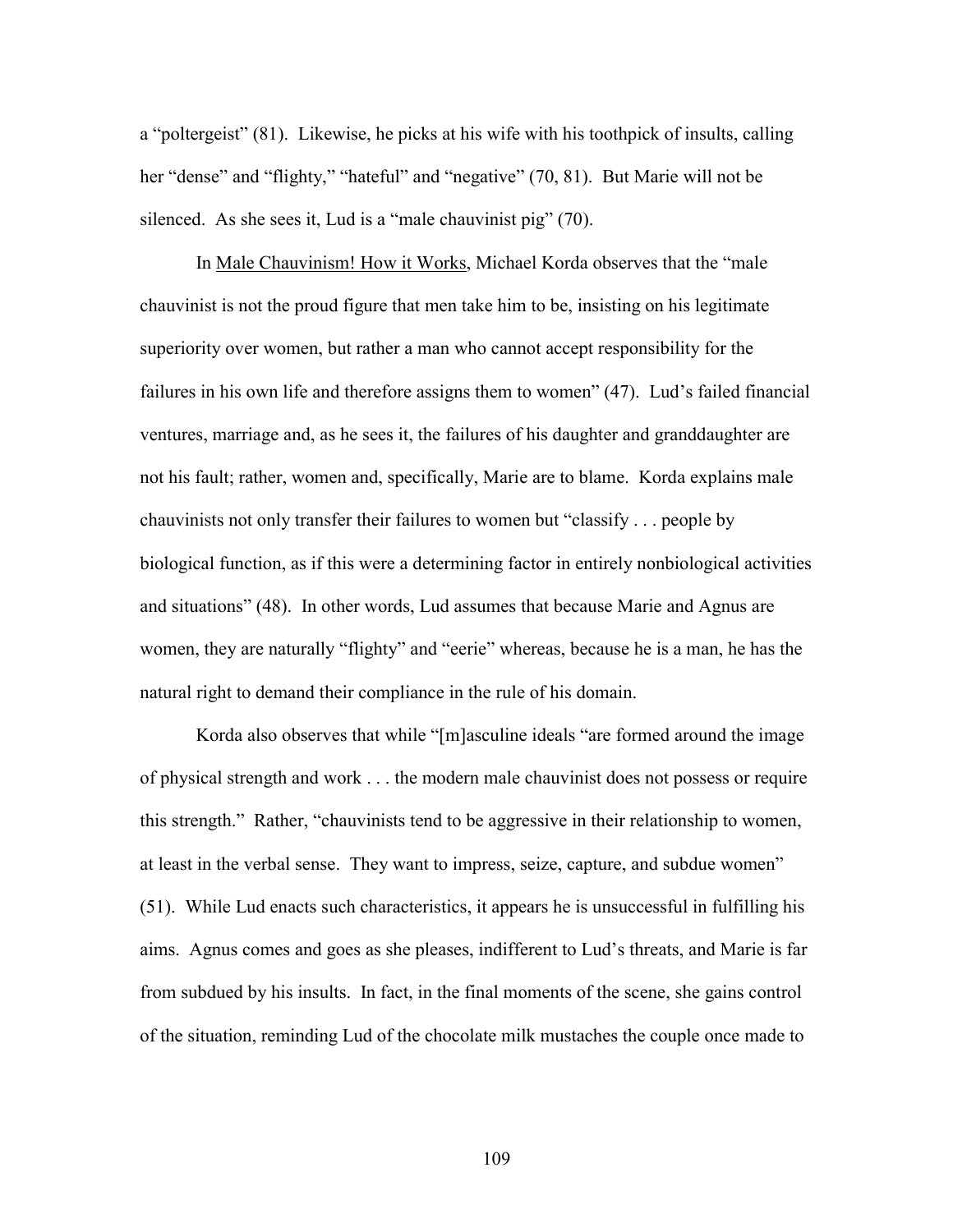make young Agnus laugh. He complies with her desires and suggests they do the same when Agnus returns.

 In recalling and acting in terms of a past memory, both Marie and Lud attempt to re-function the crazy, unpredictable world in which they live. Such a strategy might be understood as nostalgic, or the desire for an idealized past that never existed. While, upon returning home, Agnus may not appreciate her grandparents' efforts, at the very least the couple have negotiated a truce based on a shared experience rather than in perpetual opposition.

 The national figures and events that Lyn and Edie list at the beginning of the second section of the play represent patriarchal institutions, such the Boy Scouts, Big Ten Football, the US Senate, and professional sports. Lyn finds such institutions epitomized by the Kissinger statement she reads, "'Power is the ultimate aphrodisiac'" (140). In other words, men are fulfilled by their control of social and cultural institutions and their ability to exclude minorities, women in this case, from participating in them. The "'aphrodisiac'" high arises from hegemonic discourses and practices. However, in her piece, Wagner implies that women are complicit with the patriarchal institutions that regulate social life. According to Wagner, one key way women enact complicit practices is by adhering to norms of feminine beauty, or the beauty myth. By means of how they view and treat their corporeal bodies, women conserve the institutions and discourses of men.

 In The Centerfold Syndrome, Gary Brooks explicates the beauty myth as it is constructed by men's desires. He writes,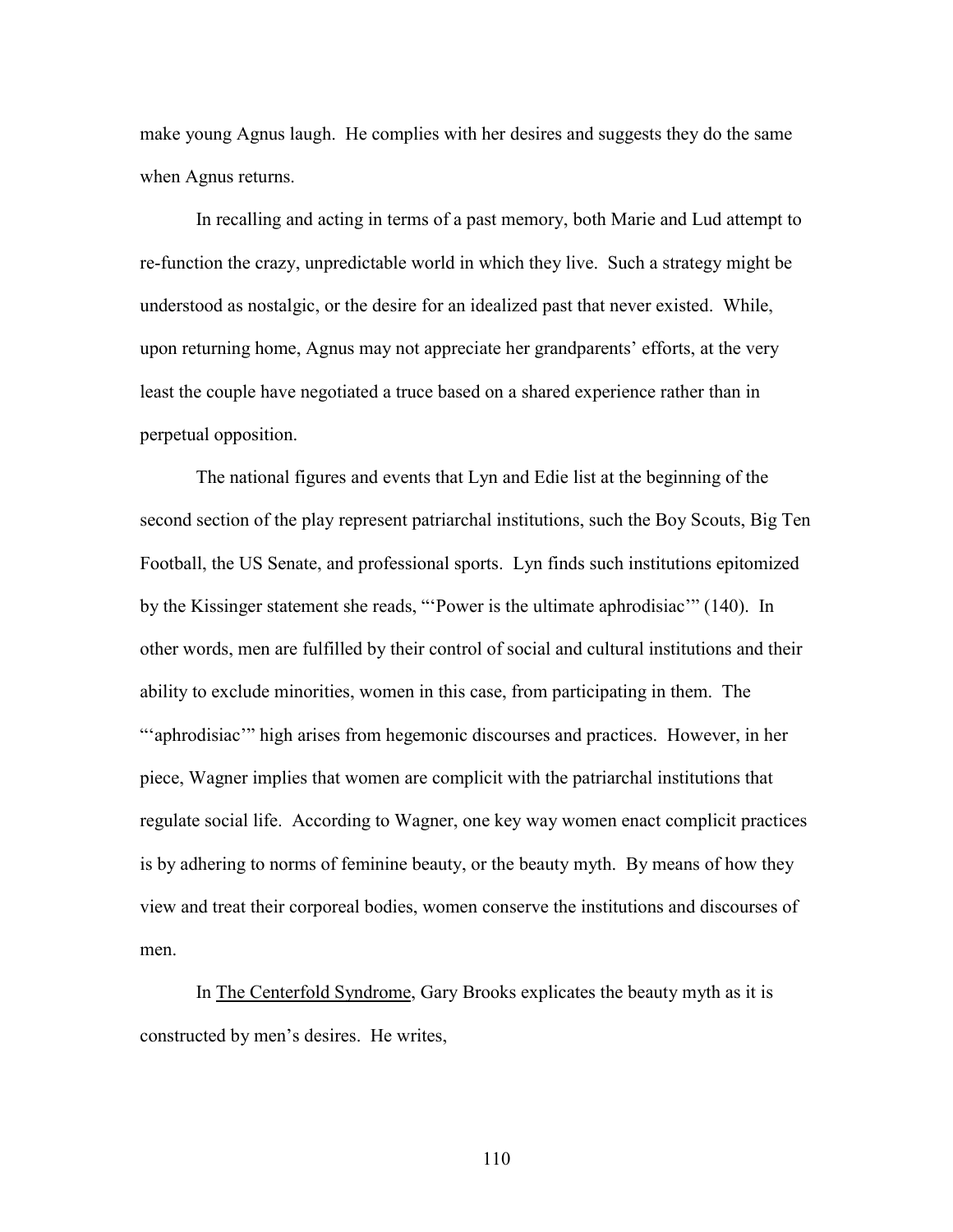Men are very excited, very turned on, by looking at a woman—a certain type of woman, presented in a certain way, doing certain things, or giving off certain messages. Men are aroused by "sexy" women, that is women who fit into a certain physical category—women who men describe as "buxom," "shapely," "comely," "fetching" or "alluring;" women who have "supple bodies," "full,

swelling breasts," "long tapering legs," or "firm, rounded bottoms." (111) Whether such desires are actual or a construct of the media designed to sell products to a certain market, women comply with men's desires. Marge worries about the upward lift of her breasts and both Lyn and Marge shave their legs and underarms. The ideology of the beauty myth is embedded in their critique of Edie's body hair. Marge maligns it as "Spanish moss" and Lyn aligns it to "the politically dangerous" (146). Edie's opposing view highlights the media's role in perpetuating the beauty myth. She tells Marge, "You've got Cosmo damage" (145).

 Following the review of gender relations in the US, Wagner sets her sights on the specific men in Lyn's life. As constructed in Lyn's journal or by means of the scenes the women enact, Peter appears to be a "'suppressive, you-do-as-I-say macho'" male (148). He is aggressive in his demands. According to Lyn, he "needs" for her to attend to his desires (147). Peter's desires are sexual as evidenced by his telling Lyn that she "*used* to be so sexy, but now [she'd] . . . lost [her] sex appeal" (148; emphasis in original). Peter Blames Lyn's problems on her "'sexual politics,'" claiming "the feminist movement" had made "a monster" of her (149, 148). She is no longer ""a woman" but ""a feminist" (148). By means of sexual discourse, then, Peter instills lack in Lyn and thereby controls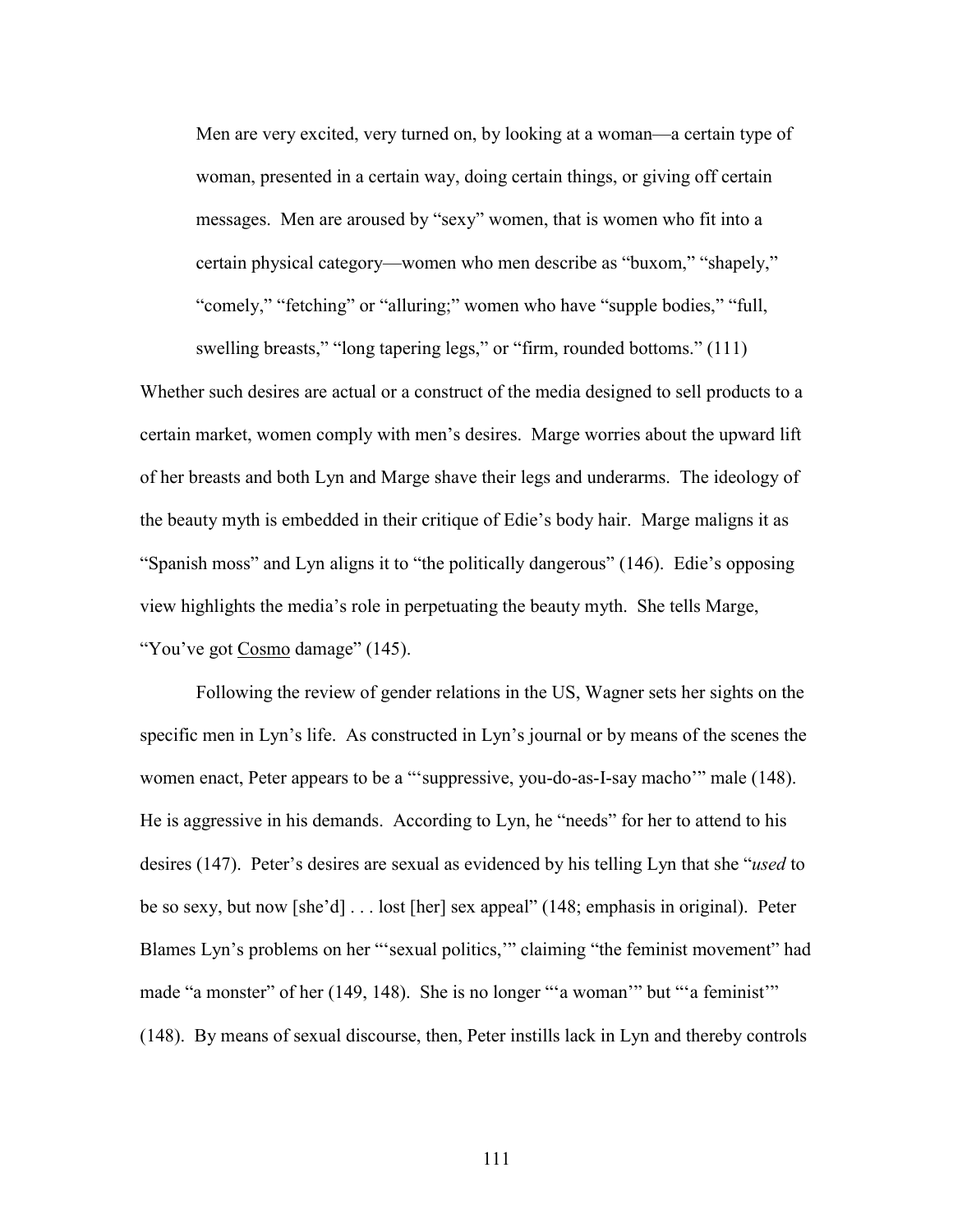the relationship. His discourse polices her practices, implying the damage they have done to her sex appeal as a woman.

 Lyn's reflections on Bob reveal that he changed over the course of their relationship. Her term, "New Age Ward Cleaver" (162), epitomizes the changes. To start, he enacts practices associated with a communicative masculinity. In his new age way, he listens to and empathizes with Lyn and gives freely of himself. Bob "gets" Lyn and apparently the reverse is true too. Indifferent to control, fulfilled, and dyadic, Bob is a "'Prince Charming'" in Lyn's eyes (158).

 After they marry, Bob displays oversensitive behavior. He is hurt by Lyn's remark about his leaky flotation tank, cries easily, and takes advanced classes in sensitivity training (177). Mary Chapman and Glen Hendler argue that sensitive men use sentiment to control women (2). Because sensitivity is gendered as female in US culture, an oversensitive male poses a threat to a woman's understanding of herself and him (4). In a sense, the woman's sensitivity/femininity is tested by means of how she responds to the man.

 However, Bob's sensitivity is short-lived. Over the course of the marriage, he becomes more like Peter, self absorbed and insensitive. For example, when Marge is raped and she seeks comfort from Lyn and Bob, Bob dismisses the incident by assuring her she looks "so good" (171). In this case, Bob calls on the discourse of beauty to rewrite Marge's ravaged body so that he does not have to deal with it. His discourse is embedded with his desires and his fears of the female body and, in this way, he performs a discursive rape. He controls Marge's corporeal reality through his (mis)representation of it.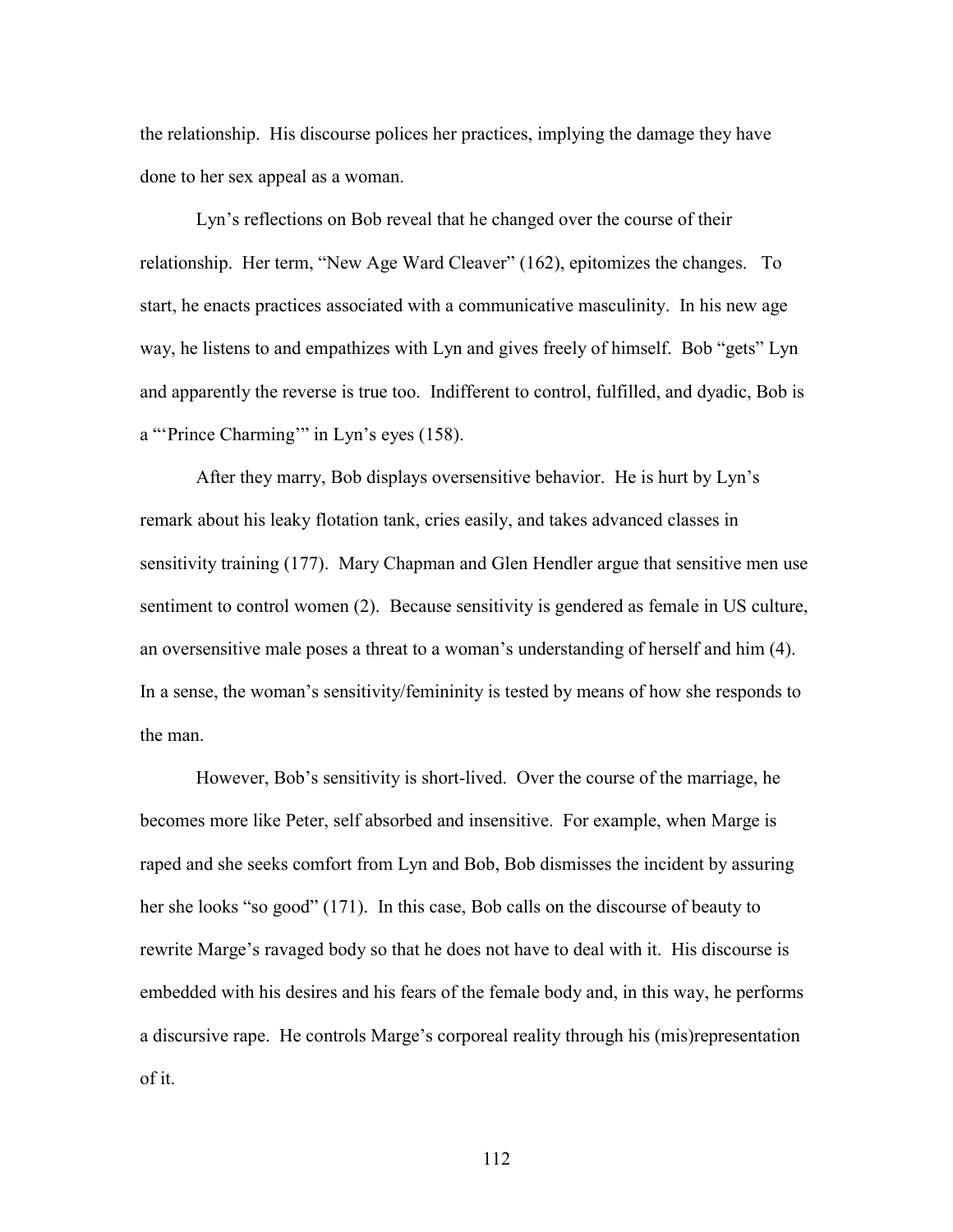Bob becomes a dominating, hegemonic male. When he learns that Lyn is pregnant, he sings "Having My Baby" (175). Lyn is upset because the lyrics imply that he views the baby (or babies) as his, not theirs. After the birth of the twins, Bob's claim to a "Ward Cleaver" place in the household is evident in his expectation that Lyn fulfills the roles of mother, wife, maid, and working woman. Susan Bordo critiques this common expectation of women when she observes,

the feminist ideal of an egalitarian domestic division of labor . . . appears no match for an ideology that insists women must continue to bear the major responsibility for cooking, cleaning, and child-care even when they are also working full-time in jobs and professions formerly reserved for men. ("The Sexual Harasser" 71)

The multiple expectations of women operate as a threat. Either the woman fulfill her duties or she will lose her husband and/or her job. In an effort to save her marriage, Lyn quits her job but nonetheless loses her husband too.

 In Lyn's characterization of her boss, Sindell, he is an aggressive, hegemonic male. He appears threatened by her competitive drive, her lack of team work, as he puts it (173). As a result, he sends her to a seminar to learn how a woman should behave in a corporate institution. At the seminar, Lyn learns how to display plants and accessorize with scarves. Sindell's aim is to make Lyn into a "corporate clone" (181), by (re)shaping her consciousness so that she enacts practices that conserve the corporate patriarchy (Cockburn 82). In other words, the seminar redirects the energy of aggressive women—a trait valued in men—to domestic concerns of household décor and fashion. Thereby, the dominant place and practices of men in the corporation are retained.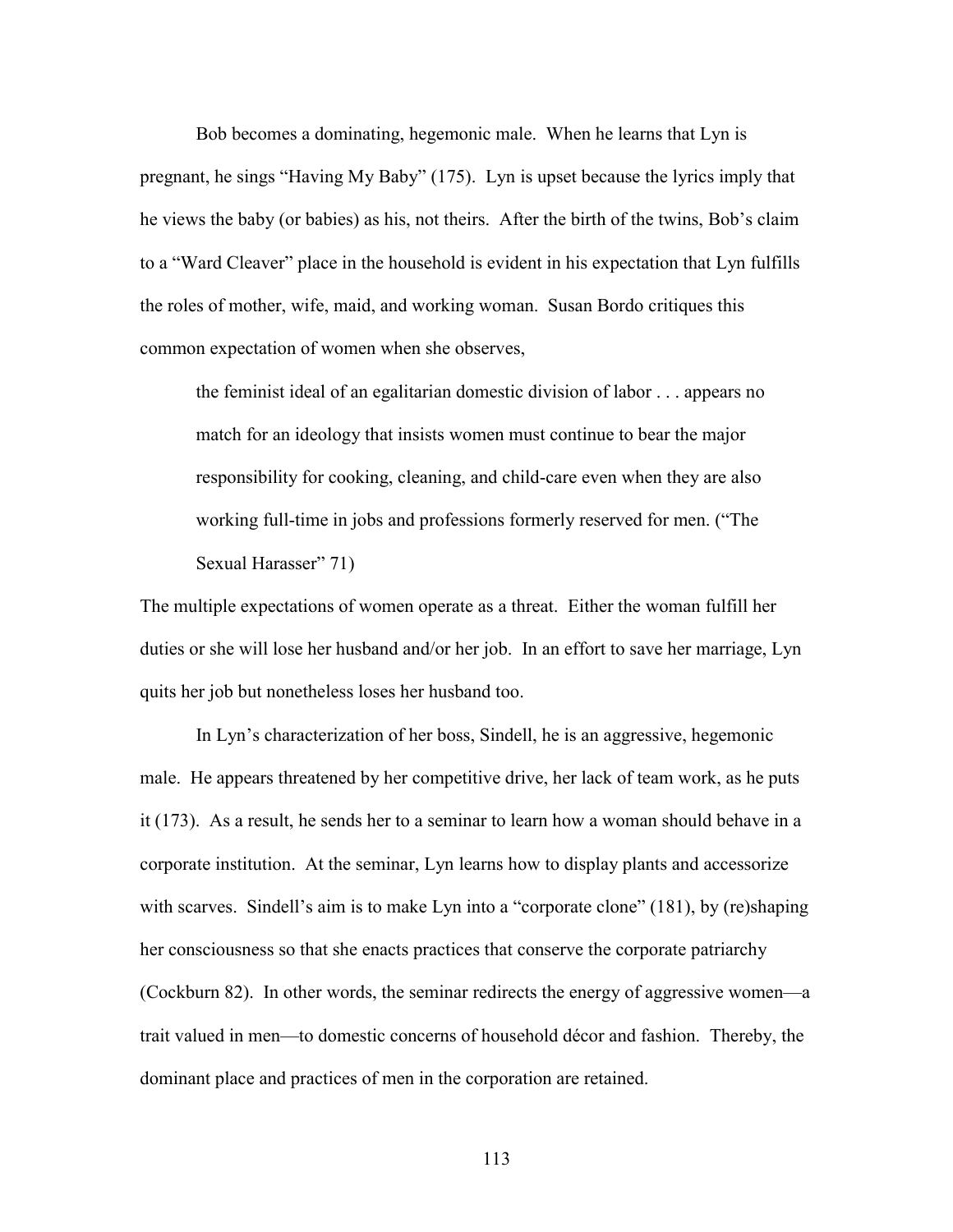In her study of women in corporate institutions, Cockburn was surprised to find that many women comply with the gendered system, as indicated by the many women who prefer not to be called a feminist. Cockburn gained a better understanding of the women's position when she spoke with the men. Cockburn recounts,

I met few men in the company who did not use the term in a frankly prerogative way. Some felt, yes, there were a few "feminists" in the firm and they were notable mainly for carping about minor details of behavior (rejecting little courtesies). Such feminists were distinguished from the great majority of "reasonable" women. "Women's libbers" out there were portrayed as harsh, strident, demanding, uptight, aggressive, vociferous, dogmatic, radical, and overly ambitious. They "can't take a joke" and they are zealots who wear crusading badges.  $(84)^2$  $(84)^2$ 

In his attempt to reform Lyn by sending her to the seminar, Sindell reveals his fear of feminism. Threatened by it, he attempts to silence it, fully backed by the institution in which he and Lyn labor.

 Lyn's assistant, Tom, pursues a different tactic than Sindell to gain control over Lyn; namely, sexual intimidation or, as Lyn puts it, "a perverse power ploy" (177). Since Lyn is Tom's boss, he cannot demand her acquiescence as can Sindell. Instead, Tom calls on the male chauvinist view that he has essential, biological needs and hence the right to "come on" to Lyn. By asserting his sexual dominance as natural, Tom implies that a refusal on Lyn's part is unnatural. Tom's tactic then is to instill lack in Lyn and thereby gain the upperhand in their relationship.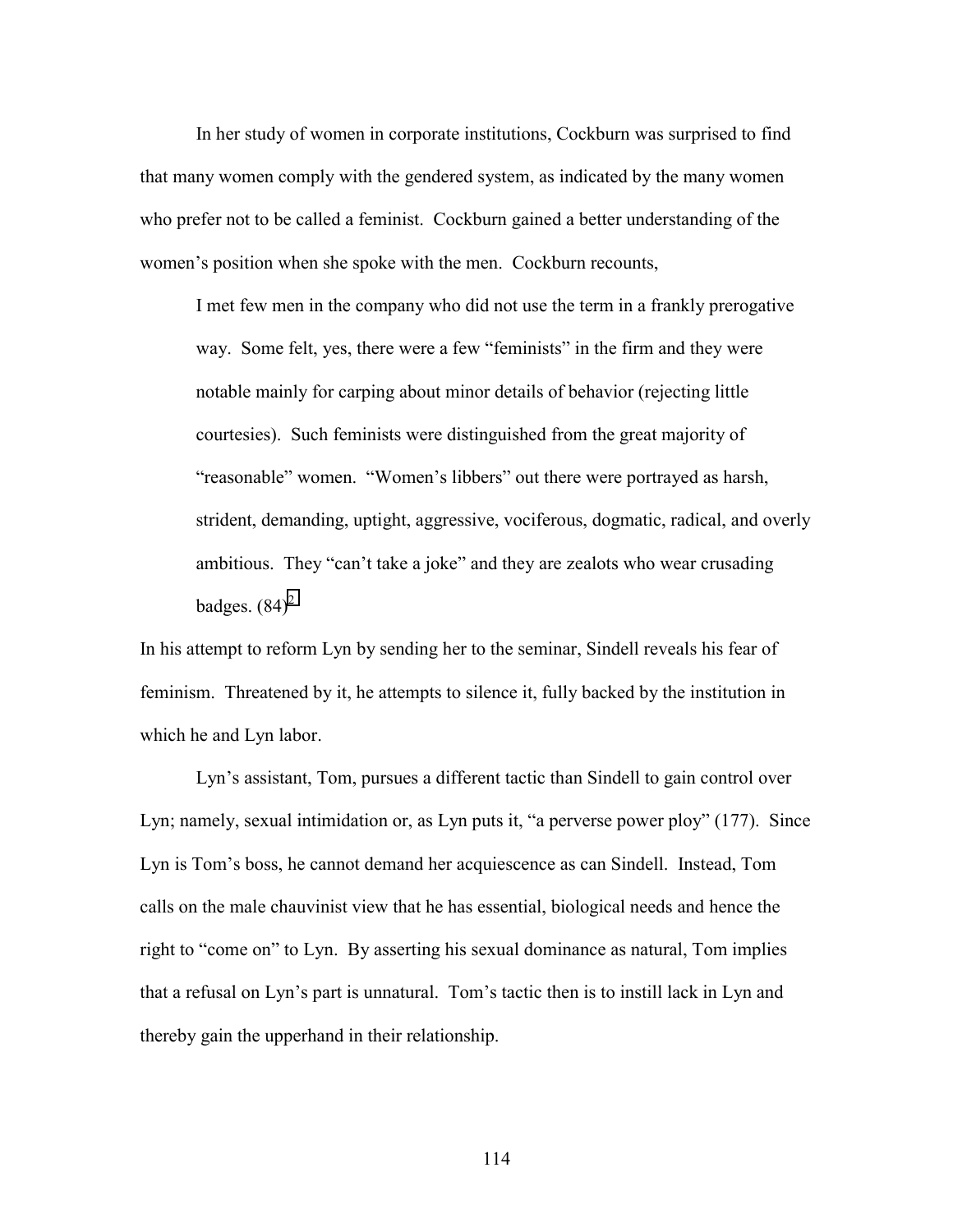When Lyn reflects on her doctor, she constructs him as a dominating male also in so far as he dismisses her problems as a result of PMS. Thereby, he draws on the "factual" discourses of science and medicine to dismiss on-going social and cultural problems as temporary and physiological. From his perspective, Lyn's corporeal body is at fault here, nothing more or less. On the other hand, as Esther Rome explains,

[t]he medical treatment of premenstrual syndrome, or PMS, is one more step in the continuing medical treatment of women's lives, that is, the labeling of increasing numbers of normal events as appropriate for medical "expertise" and treatment. Katherina Dalton, the world's foremost proponent of progesterone therapy for PMS, who has run a PMS clinic in London for thirty years, claims about half of all women become "ill" with PMS. She calls it "the world's commonest disease." We need to recognize there are cycle changes which can be very uncomfortable and debilitating. Recognizing this as a fact of life for some women and not a defect in their characters is helpful and freeing. This does not mean the cycle changes are an illness. The illness label reflects a strong antiwoman bias. Treating women with strong cycle changes as ill is similar to treating pregnant and menopausal women as ill. (145)

Whether used to perpetuate the medical institutions or minimize other possible causes, the diagnosis and discourse of PMS are aimed at creating an illusion of control, of scientific mastery, over the unpredictable bodies of women.

In contrast to the disciplined and dominating masculinities, a communicative masculinity is offered as an alternative in The Search for Signs of Intelligent Life in the Universe. As constructed by Brandy and Tina, the hairdresser Bucci represents this type.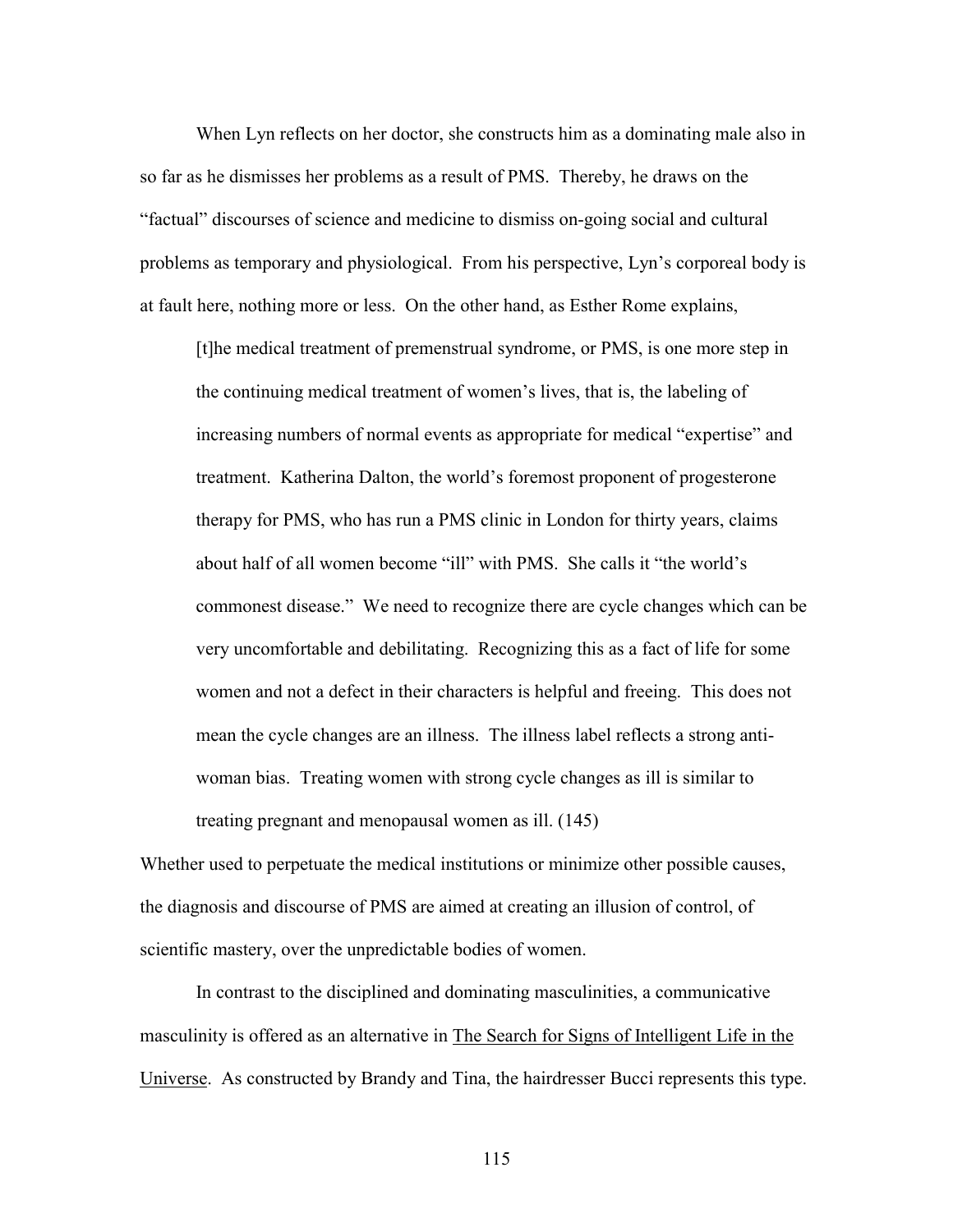Brandy relates, he "just wants to talk. Talks to me . . . like I'm his . . . sister" (128). Apparently, the three friends are fulfilled by their talk and, thereby, they build a relationship that is flexible and responsive to their individual and group needs and desires.

In Sentimental Men: Masculinity and the Politics of Affect in American Culture, Chapman and Hendler observe that "sentimentality and the public display of emotion are conventionally seen as feminine characteristics. Nonetheless, [t]here is space in American public life for sentimental men: big boys do cry, even when they become president" (1). According to Brandy, Bucci is a "sensitive" man (128). His sensitivity is due to the verbal abuse he received from his "macho he-man" father (129). Further, precisely because Bucci displayed his sensitivity in public, Brandy and Tina were able to help him. Or, more accurately, the three friends figured out a way they could help each other. Unlike all the other men in the show, Bucci is portrayed as loyal and a man who keeps his word.

In Gay Macho: The Life and Death of the Homosexual Clone, Martin Levine claims,

one cannot speak of a singular definition of homosexuality any more than one can speak of a singular monolithic gender identity for all males or all females. There are many homosexualities, variations of homosexual identity and behavior that are dependent upon different race, ethnicity, age, and of course, gender [factors].

(1)

The diversity of gay types include "gay liberationists," "Twinkies," "drag queens," "leather men," and macho "clones" (Levine 1-25). Based on Brandy and Tina's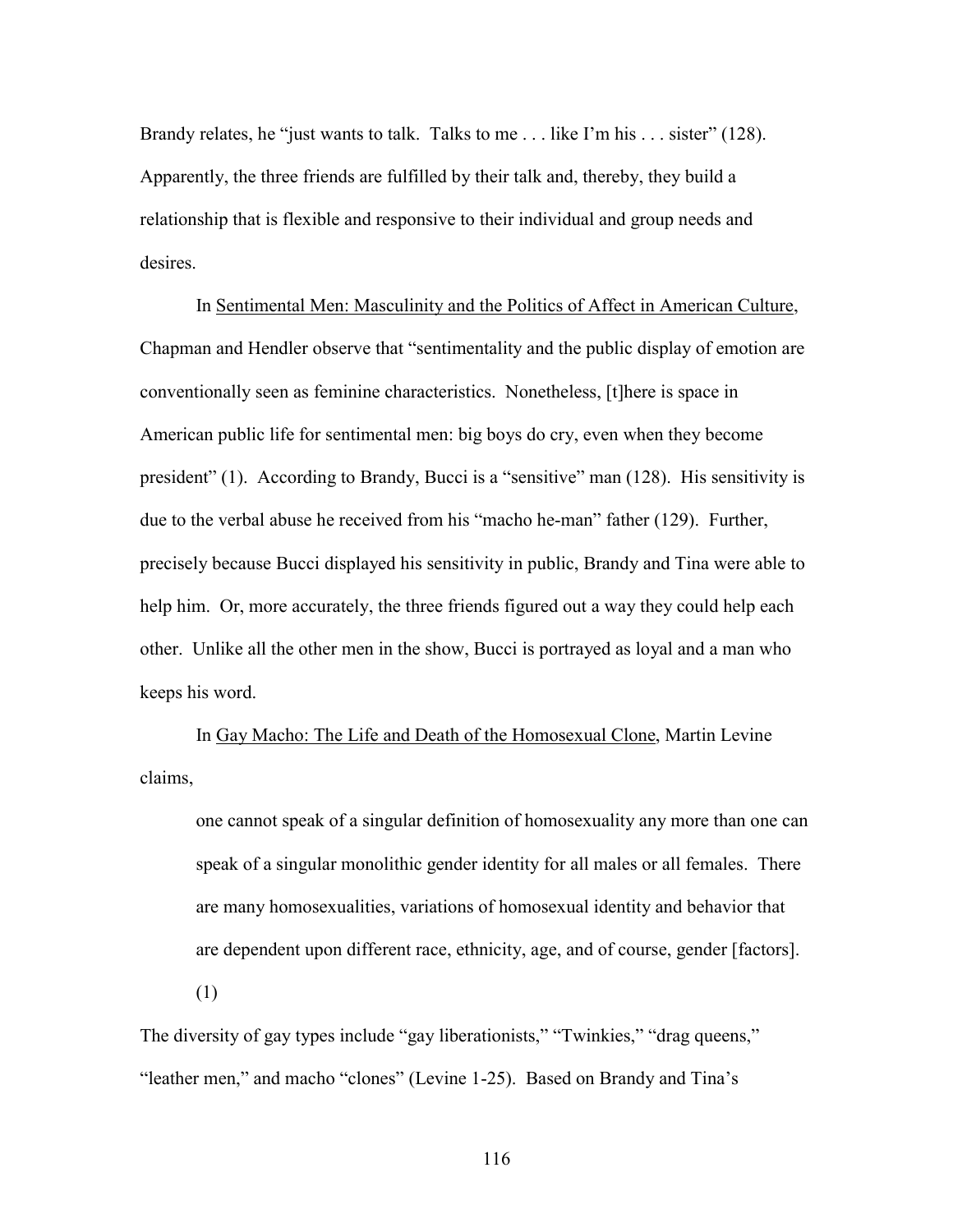characterization of him, Bucci appears to be a "Twinkie." The term implies a man who is physically attractive and feminine to a degree. He is sweet, pretty, and lightweight, like a Hostess Twinkie.

 Nonetheless, Bucci has a healthy sense of his own masculinity. In Seidler's terms, his relationship with Brandy and Tina is fulfilling because his identity is based in supporting, rather than controlling, others. Due to his marginalized status as a gay Twinkie, he relies on Brandy and Tina for their advice and support and returns their generosity with his own.

 In The Search for Signs of Intelligent Life in the Universe, Tomlin uses a combination of both representational and presentational practices to construct masculinities that are broad "culture-types" (Carr, Artforum International 81). As familiar types, the male characters are able to be accesses easily by the audience and hence their function in the play accessed too. Whether the prototypical narcissist, reactionary grandfather, or New Age guru with a transcendant ego, all the men service the feminist agenda of the piece. Given the period in which the play was written, the agenda is proffered in a didactic, if also understandable, manner. The men are verisrealistic cartoons, such as was Archie Bunker in the popular sitcom, All in the Family. They speak and behave like "real" people but are limited in their complexity.

 While the culture-types aid access to the characters and message, the dense collage form Wagner uses to compose the scenes operates differently. The absence of a chronological syllogistic story line and the unexpected interweaving of the characters throughout the piece create the "crazy world" that Lud observes, in the theatrical reality of the audience. Like many of the characters, the fragmented form threatens to break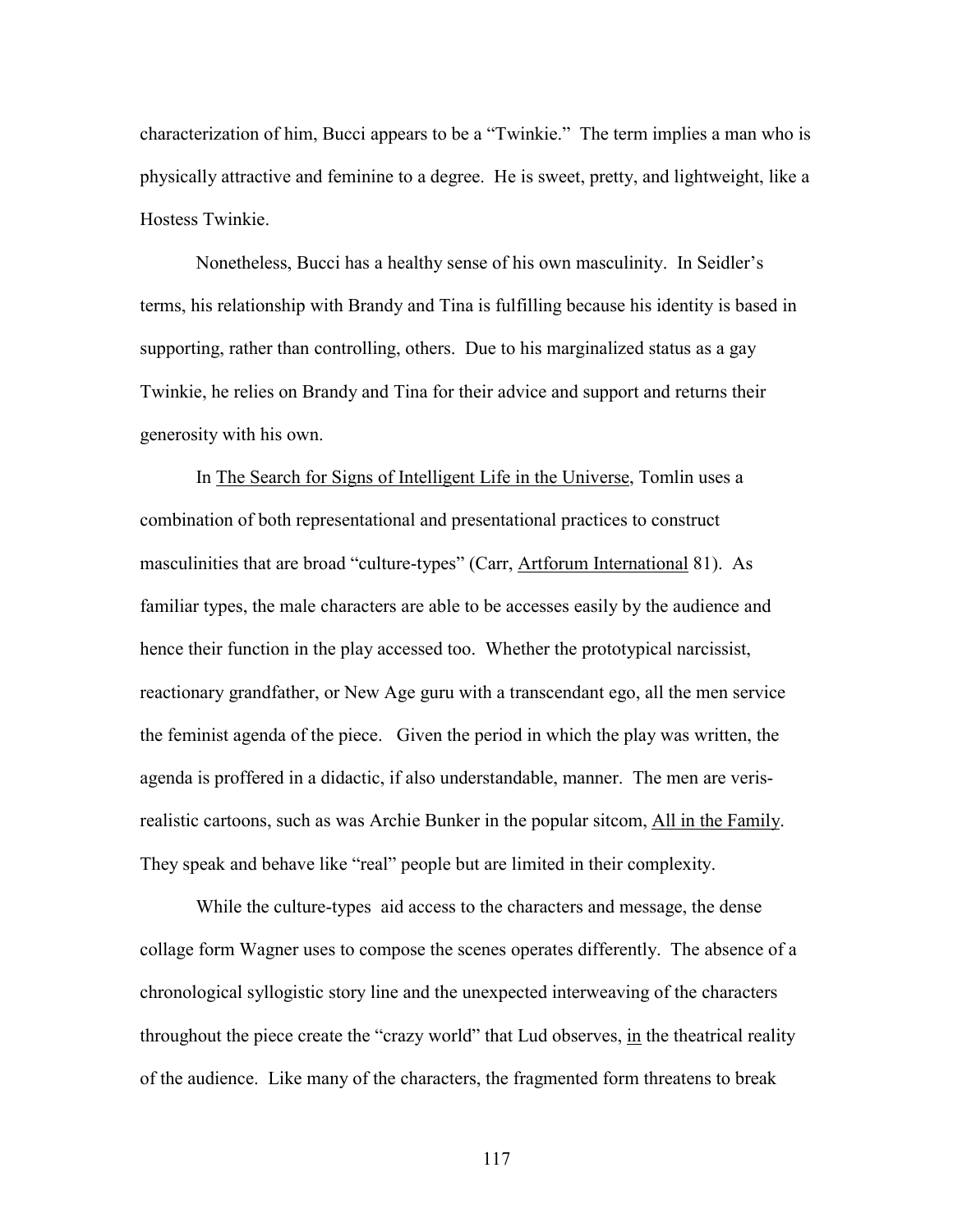<span id="page-123-0"></span>apart at any moment. In this way, Trudy's message regarding the search for meaning in life is advanced.

 To lend some coherency to the chaos, Wagner draws on narrative frames. Throughout the show, Trudy offers a descriptive context for each scene and, in the second half of the show, Lyn reads from her journal. The narrators, Trudy and Lyn, also function to prompt critical reflexivity on the audience's part by commenting on the characters and asking questions the audience might ask. While an answer often is implied, it rarely is stated directly.

 In The Search for Signs of Intelligent Life in the Universe, Wagner and Tomlin do not presume to prescribe meaning to the audience. Rather, they offer a theory regarding meaning and its relationship to how we behave toward each other. By means of showing how the various culture-types behave, they leave the final verdict to us. As I see it, Wagner and Tomlin criticize hegemonic masculinities in favor of a marginalized communicative ideal. In other words, a bodybuilder and a hairstylist do battle and the latter surfaces as "dominant" in this fictive performance text about intelligent life in the universe.

## **Notes**

 1 All direct quotations from the performance are drawn from the published script. See Wagner.

<sup>2</sup> In Breaking With Tradition: Women and Work, the New Facts of Life, Schwartz and Zimmerman support Cockburn's claims when they reveal how corporations in the early nineties asked women to choose between their careers and motherhood. All of the women the authors interviewed were not planning to have children because "they all assumed [it] would jeopardize their careers" (86).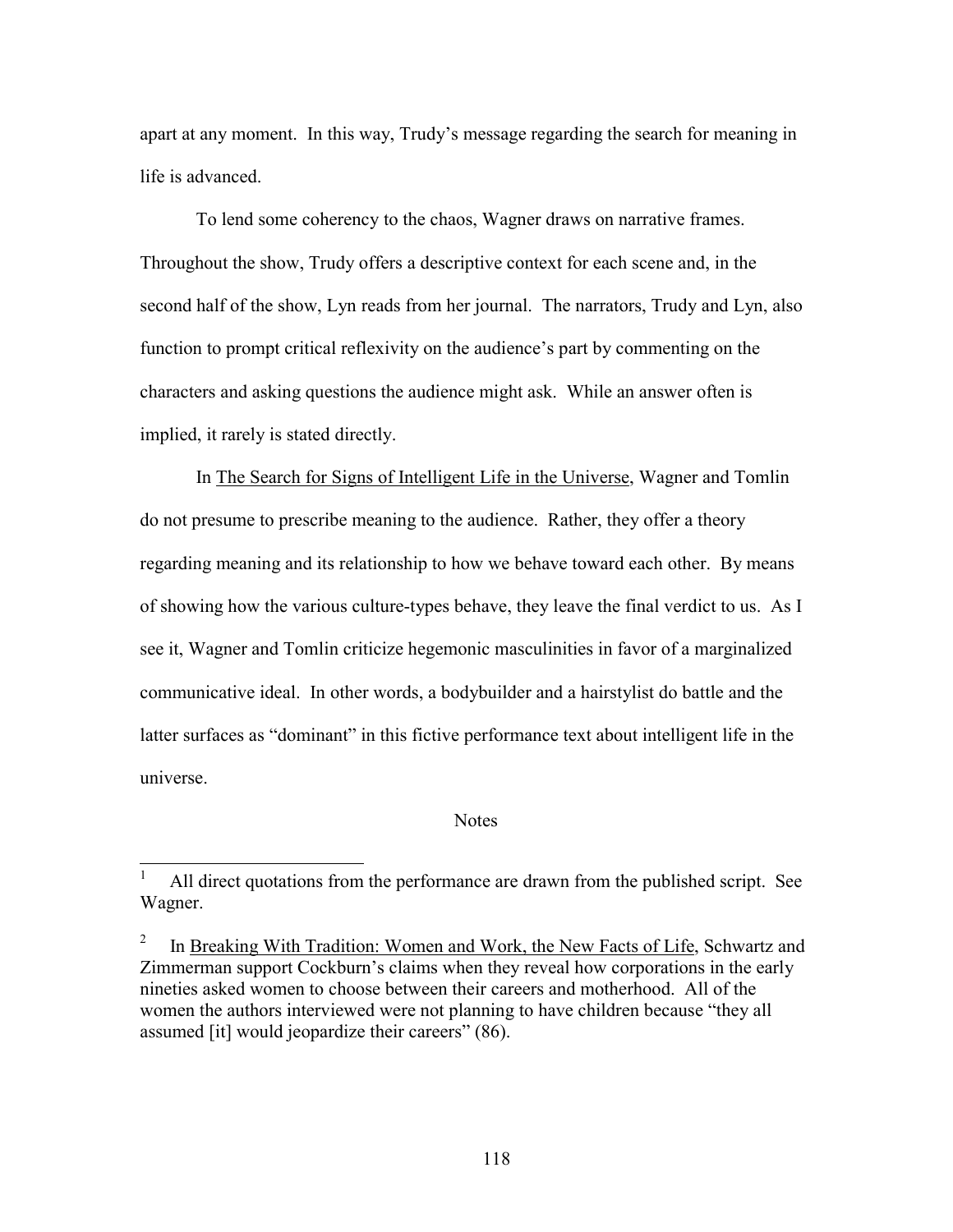## CHAPTER FOUR

## THE PRODUCTION AND CONSUMPTION OF MASCULINITY IN SEX, DRUGS, ROCK & ROLL

 Sex, Drugs, Rock & Roll is a solo performance text written and performed by Eric Bogosian and directed by his wife Jo Bonney. It was first performed on February 8, 1990 at the Off-Broadway, Orpheum Theatre in New York City. In the performance, Bogosian portrays eleven male characters in various contexts reminiscent of the late eighties and early nineties. According to Bogosian,

"At its deepest level the show is about responsibility, guilt, and impotence. These are the real pillars of the contemporary climate. It used to be people heard, 'sex, drugs, rock and roll,' a pink cloud would come over them. They would think fun! fun! fun! But that idea has changed. Sex per se carries the stigma of AIDS, and drugs are another epidemic, and rock and roll is in a very sour stage right now as we watch these geriatric bands hobble around stage trying to squeeze one last droplet of meaning out of that which has essentially become meaningless." (quoted in Rose 8)

Sex, Drugs, Rock & Roll calls for men to take responsibility for the consequences of their consumption and perpetuation of "meaningless" images and products. Bogosian urges men to claim the guilt associated with casual sex, drug abuse, and violence. The performer also prompts men to reconsider their relationship to power in order to evoke change in the world in which they exist.

Bogosian, an Oberlin College graduate, began his career as a performer in the late 1970s in avant-garde performance spaces like The Kitchen in New York City. He made a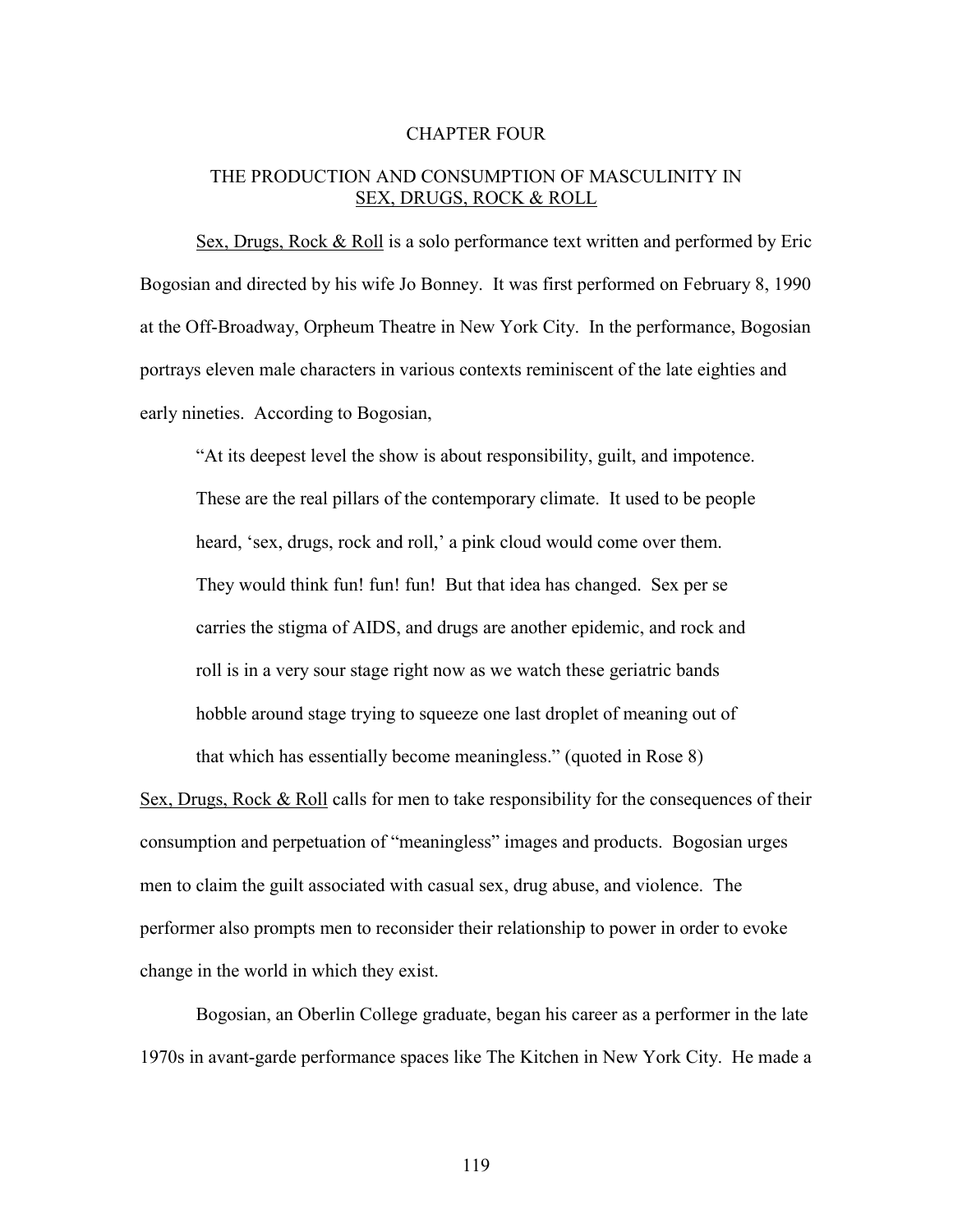name for himself among the early performance art monologists as the obnoxious club meister, Ricky Paul, in The Ricky Paul Show. The show illustrated Bogosian's interest in and ability to play morose, manic characters. With his Drama Desk Award winning piece, Drinking in America, Bogosian demonstrated his ability to portray characters like alcoholics, derelicts, and suburbanites with a critical edge. His second solo drama, Talk Radio, is about the life and eventual murder of abrasive radio host Barry Champlain. In an interview with Joel Rose, Bogosian articulated four common characteristics of his shows: "'they are energetic, funny, not too light, and are emotionally taxing to do'" (quoted in Rose 7).

 Sex, Drugs, Rock & Roll is a montage of eleven first person monologues: "Grace of God," "Benefit," "Dirt," "The Stud," "Stag," "Bottleman," "Rock Law," "X-Blow," "Live," "Dog Chameleon," and "The Artist*.*" In both open and closed performance situations, the characters offer a range of stories and anecdotes. In some, the economic class of the character is emphasized, as is the case with the wealthy, has-been Rocker in "Benefit" and the panhandler in "Grace of God*.*" In "The Stud*,*" "Stag*,*" and "Rock Law*,*" callous sexualities define the characters. Others, such as "Dirt," "X-Blow," and "Dog Chameleon," feature characters on the edge of insanity. For the most part, Bogosian models his characters in the style of psychological realism. The actions, costume, props, and sound effects are verisimilitude to real life. The characters speak in "in scene" time and in a manner that appears spontaneous. They are cast in the representational rather than presentational mode. Bogosian wants the audience to perceive them as actual people, not performed or artificial constructions.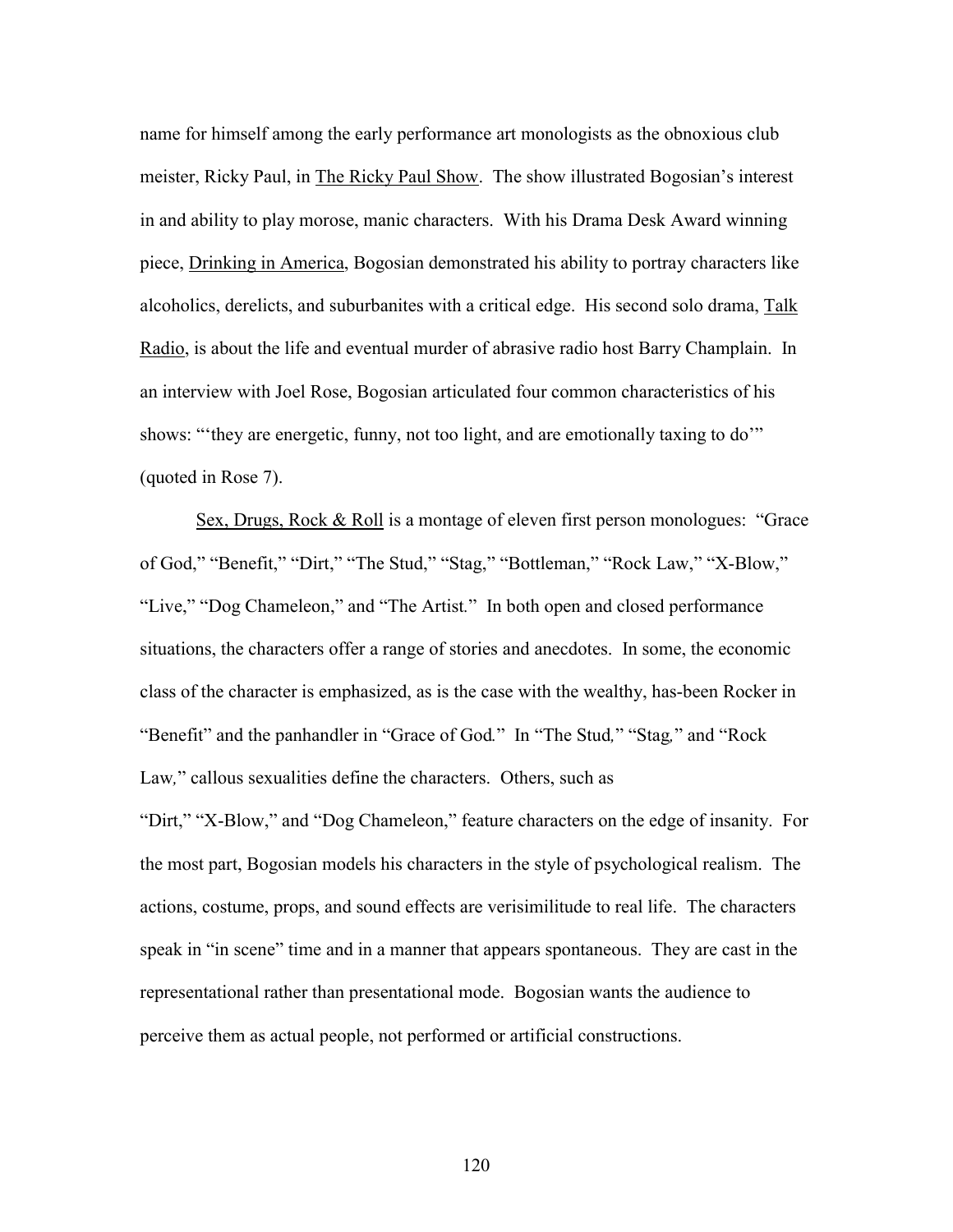As noted above, Sex, Drugs, Rock & Roll premiered in the Orpheum Theater, which is an old proscenium style theater that seats approximately seven hundred fifty audience members. A simple velvet curtain masks the stage and, when raised for Bogosian's show, it reveals a minimalist set composed of a scrim, irregularly shaped flats made out of pipes and chain-link fencing, a modern style chair, and a small side table. The simple set design substantiates the show's emphasis on characters.

 Likewise, Jan Kroeze's lighting design seems to enhance the psychological dimensions of the characters. For example, in one scene, a character babbles about wanting to be normal while he is dimly lit with a single spotlight. The created effect suggests that the character is isolated from the rest of the world as he sees it. In another instance, an urban street rapper stands before a large blue scrim. Stark and abstract, the resulting image implies the rapper's desire to dominate the world.

 Jan Nebozenko designed the few sound cues in the show, which are largely verisimilitude in effect. When a character throws a beer bottle, the crash of a bottle against a metal garbage can is heard. In another scene, a busy lawyer's office is created by the sound of three ringing telephones. The aim of the sound design is to support the representational reality of the characters in scene.

 The play opens with the sound of a blaring guitar and the image of Bogosian standing behind the scrim in the pose of a person playing an air guitar. The music fades out and the scrim rises quickly as Bogosian crosses downstage and launches into the first monologue of the play.

 In "Grace of God*,*" Bogosian plays a bum who we learn has just been released from Rikers Island, a penitentiary near Manhattan. Pacing along the curtain line of the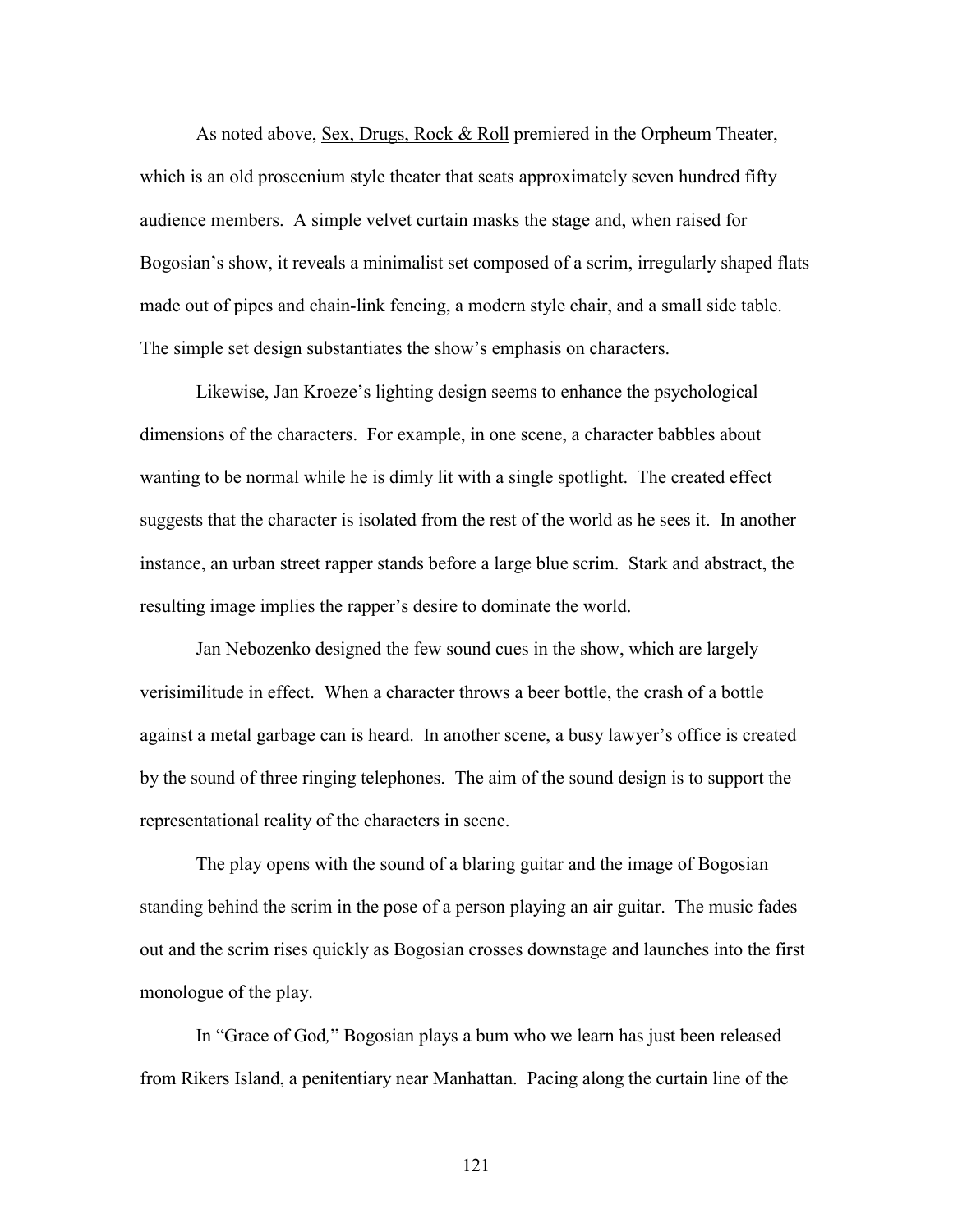stage and speaking directly to the audience throughout the monologue, the bum's main aim is to panhandle money from them. He wants money for drugs although he claims he is "not a drug addict" (Bogosian 5).<sup>[1](#page-165-0)</sup> The bum uses three strategies to curry favor with the audience: self-pity, guilt, and intimidation. The bum claims that he has a medical condition that his insurance will not cover so he uses street drugs to dull the pain. He offers multiple reasons why the audience should pity him, such as a dysfunctional family and inadequate social systems. When self-pity fails, the bum attempts to arouse the audience's sense of social guilt. He tells them that he is a human being just like them and deserves their help. Angered by the audience's lack of response, he tells them that they have the chance to help someone right in front of them instead of someone in "South fuckin' Africa ten thousand miles away" (6).

Having completed his pitch, the bum attempts to collect money from the audience. He walks along the edge of the stage and extends a paper cup as he repeats, "Thank you very much, God bless you." If one of the theater patrons gives him money, he replies, "Stay guilty." If the patron withholds money, he says, "I really feel sorry for you man"  $(7)$ .

In the next scene, "Benefit*,*" Bogosian plays a commercially successful British rock and roll singer who is being interviewed on a television talk show. Bogosian uses a closed focus during the monologue, directing his character's responses to an imaginary host on stage.

The scene is a parody of commercialized British bands and rockers of the 1960s, such as the Rolling Stones, who, in the last twenty to thirty years, have returned to the commercial stage for one last hurrah. For the most part, the Rocker talks about the drug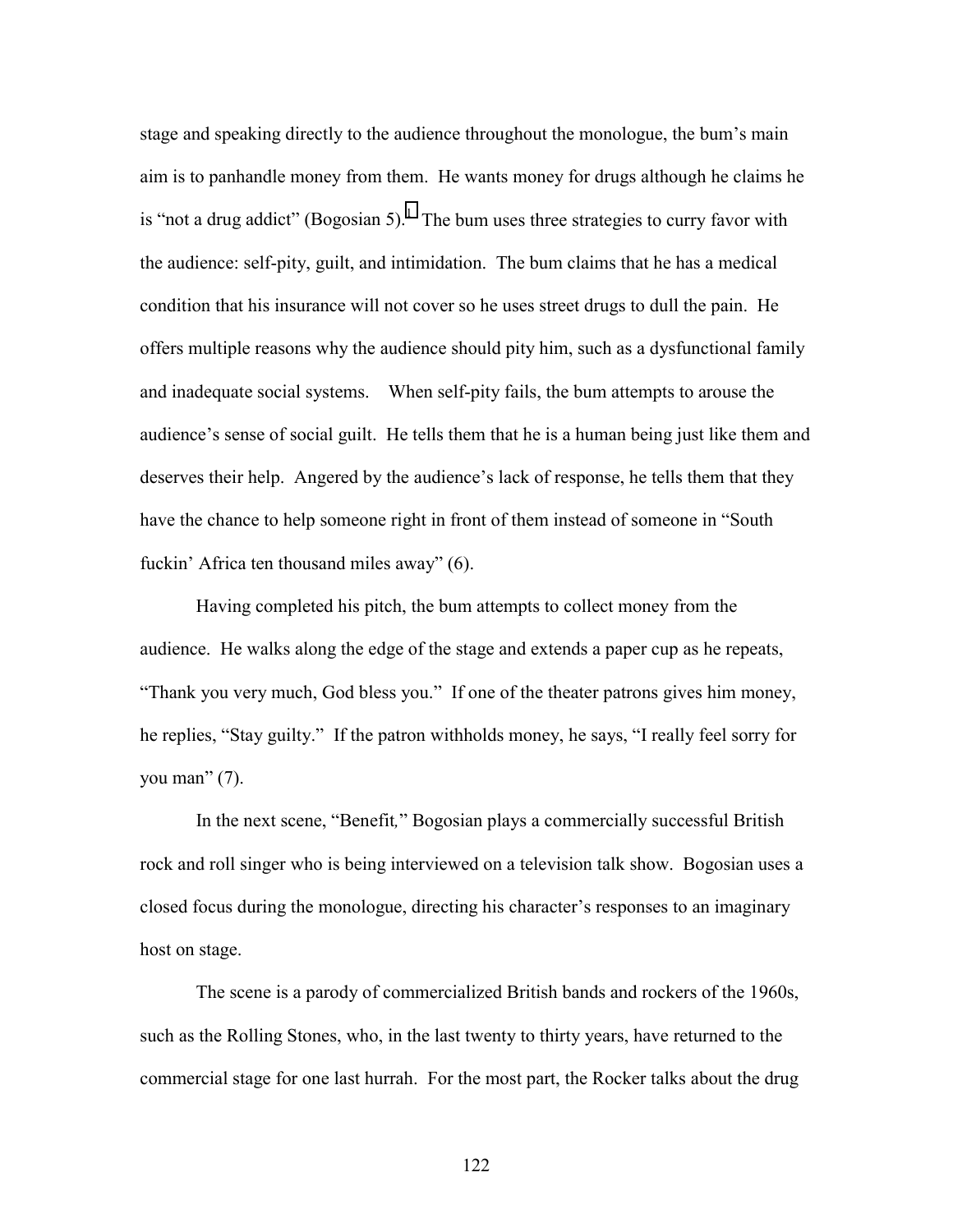culture. He raves about how much fun it was to do drugs in the sixties but encourages people not to do drugs now. The Rocker explains,

I was a bona fide drug addict. I used drugs every single day for five years . . . . I used to get up every morning, before I even brushed my teeth, I would smoke a joint. While I was smoking the joint I'd pop a beer. While I was sipping the beer, I'd cook up a spoon of cocaine, heroin—whatever was lying around. Shoot it right into my arm, get completely wasted . . . . Flip on the telly, get high some more . . . maybe order up some lunch . . . have some girls over, get high with them . . . fool around with the girls, get high some more. I did that every single day for five years.  $(10-11)$ 

 The Rocker then reveals his drug epiphany, "You see, Bill, that's the insidious thing about drugs—you don't realize . . . uh . . . I mean, you're having such a good time, you don't realize what a bad time you're having" (13). A slight pause follows and then the Rocker tells the host about the events that led him to kick the habit. He was in a hotel room with women, drinking and doing drugs, when he turned on the television and was saved by Phil Donahue. Donahue's rant against drugs inspired a change of heart in the rebellious rocker. He tells the host that he is so strongly against drugs now that he might report drug users to the police.

The Rocker also tries to cast himself as a politically correct philanthropist but, as it turns out, he is a self-aggrandizing racist. The Rocker intimates, "I mean, I can understand if you're talking about some Negro guy or Puerto Rican guy in the ghetto on drugs—I can understand that. But in my case it was such a tragedy when you think about it. Such a waste of human potential. Such a waste" (14). The Rocker tells the host that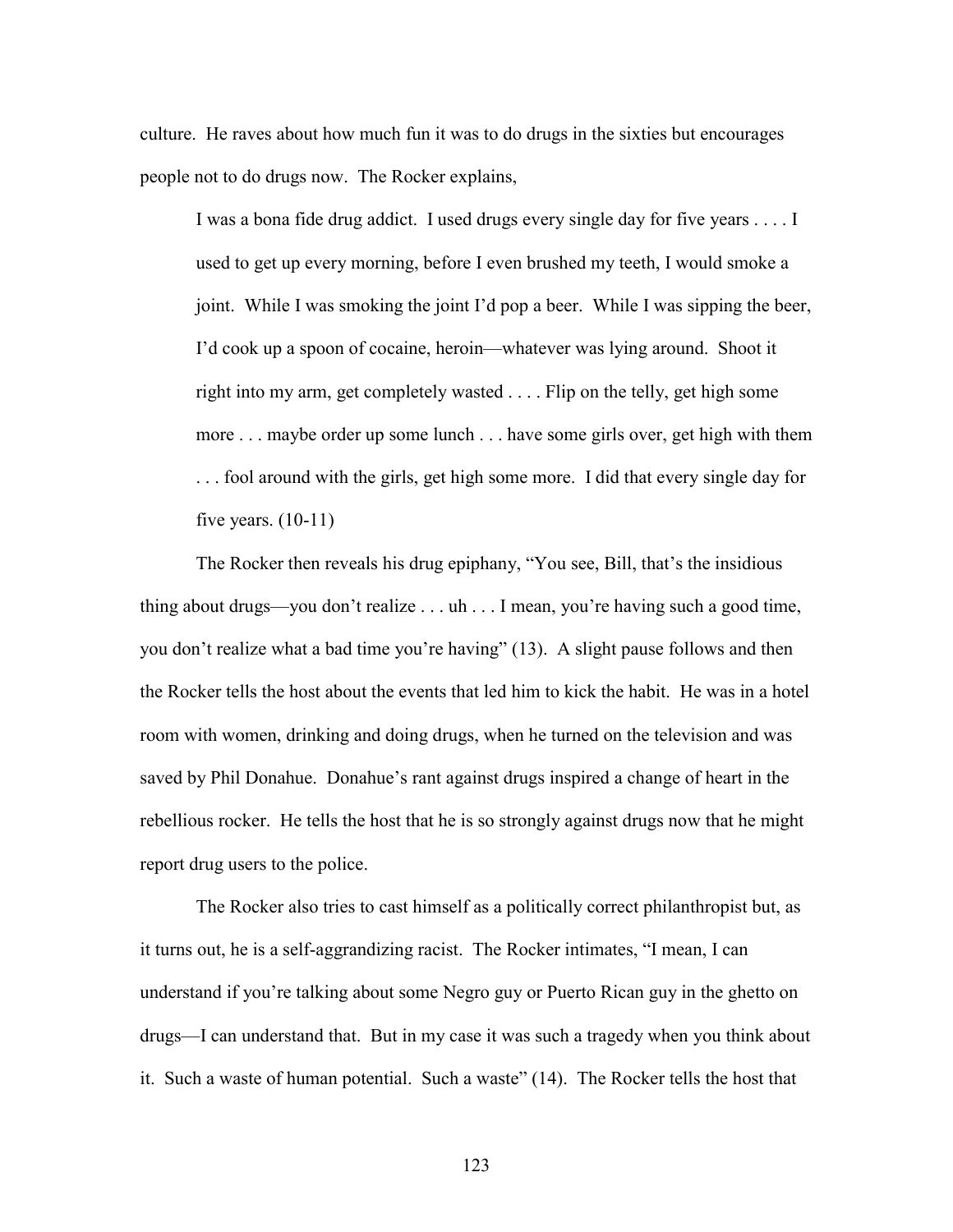his band is working on a benefit for the Amazonian Indians. After an offensive remark about the ways the Indians lead their lives, he relates that the band is going to buy them things they "really need," such as "digital wristwatches, Sony Walkmans, cigarettes, and cigarette lighters" (17).

 The Rocker stands and flashes the peace sign to the audience. He then exits as taped applause echoes through the auditorium.

 Bogosian contrasts the wealth and hypocrisy of the Rocker with a bum in the next vignette, "Dirt." The bum is hunched over at the neck and stands with a slump in his spine. He speaks to the audience in a gruff voice with an accompanying cough and spit reminiscent of a Scotch drinker with a three pack-a-day cigarette habit. He scratches his hair repeatedly and picks at the crack in the seat of his pants. He moves in circles with large arching steps that sometimes result in him speaking with his back to the audience. The derelict complains of "Shit on the ground, shit in the air, it's a bunch of shit if you ask me" and indicts the human race for the polluted state of the rain, rivers, and oceans (21). He rants, "The rivers are polluted . . . . And where do the rivers come from, huh? They come out of the mountains, and the mountains are full of hikers and hunters and cross-country skiers. What are they doing? Pissing on every tree, shitting behind every bush" (22). The bum punctuates his utterance of the words "pissing" and "shitting" by pretending to defecate and urinate.

 The bum further explicates how human beings are the cause of water pollution when he ruminates,

And then the river gets bigger and it goes by the city, where they got even bigger pipes choked with all the slop from millions of toilets and garbage disposals and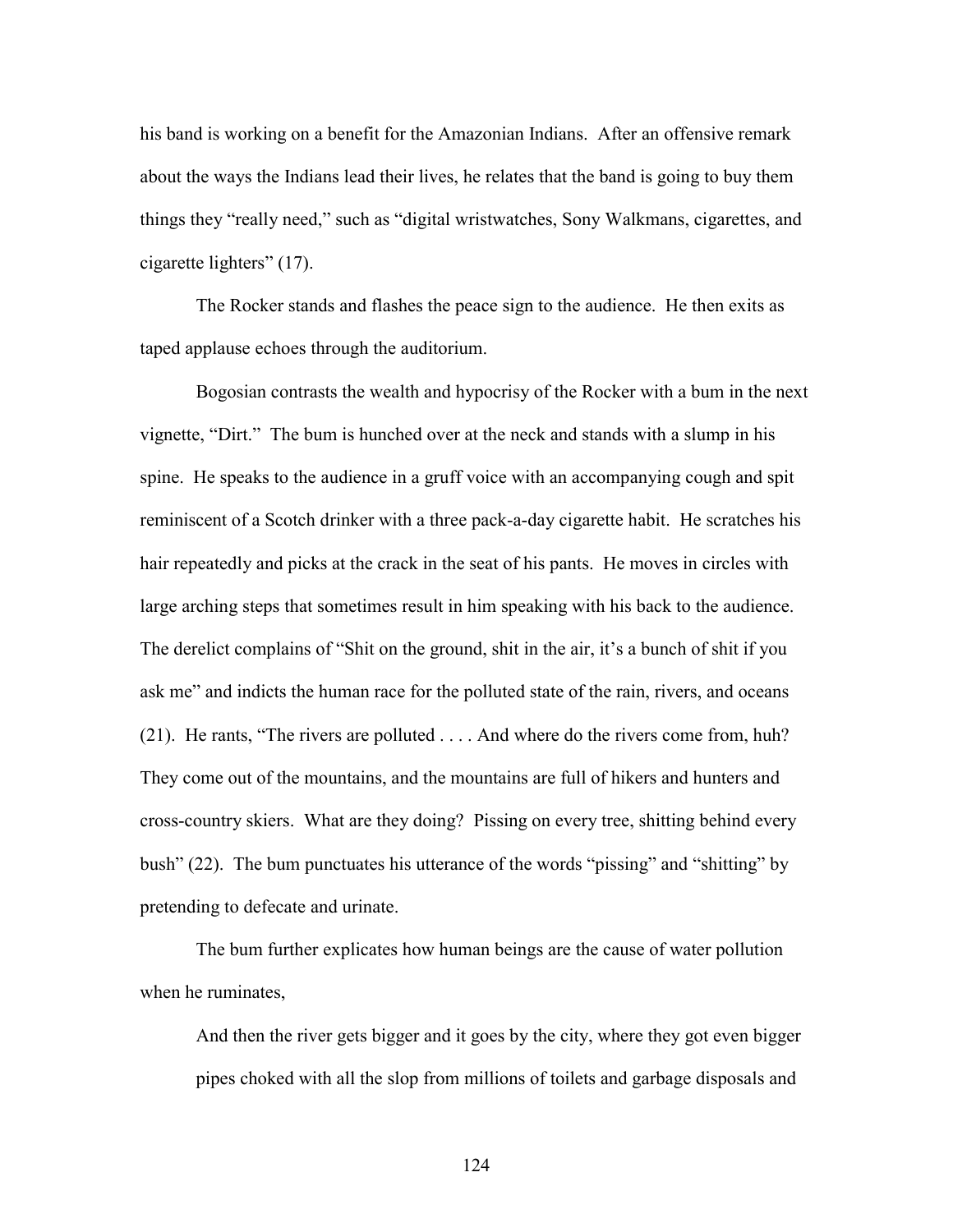hospital bed pans and laundromats and car washes and fried chicken places and pizza parlors and whorehouses and Ukranian restaurants . . . . And all this goes into the river, and the river goes down into the ocean. (23)

People's pleasure crafts and garbage scows also are to blame. Then, in a grotesque bit of visual enhancement, the bum notices something on his shoe and walks over to the edge of the stage and scrapes his foot on the stage lip. The innuendo is confirmed when the bum mumbles, "Flush the toilet, that's what I say" (25). The bum's statement has far reaching connotations, which are further manifested in his closing actions. As if trapped in the toilet bowl of his creation, the derelict "everyman" walks in circles, hobbles upstage and then, as the lights fade to black, vomits.

Bogosian re-appears in a stage right spotlight as "The Stud." He stands with one hand on his hip and with the other holds a longneck bottle of beer from which he takes an occasional swig. The Stud speaks in a slow, easy-going Texas drawl as he explains,

Sometimes, when I'm in a bar, having a drink with some fellas, one will make an idle comment like, "How does that guy do it? He always gets the girls!" I remain quiet when I hear such remarks. I like to keep a low profile in regard to my "extracurricular activities." I don't need to advertise. I know what I've got. I'm endowed. (27)

After explaining that he has average looks, an average build, an average intelligence, and a menial job, the Stud narrows his focus to explicate his god term and trait, "endowed." The Stud believes that "sex is what everyone is basically interested in, great sex with great looking, great fucks" (30). He takes a sip of the beer and then holds the bottle with the base at his crotch, visually referencing his endowed status, and says, "I've got a long,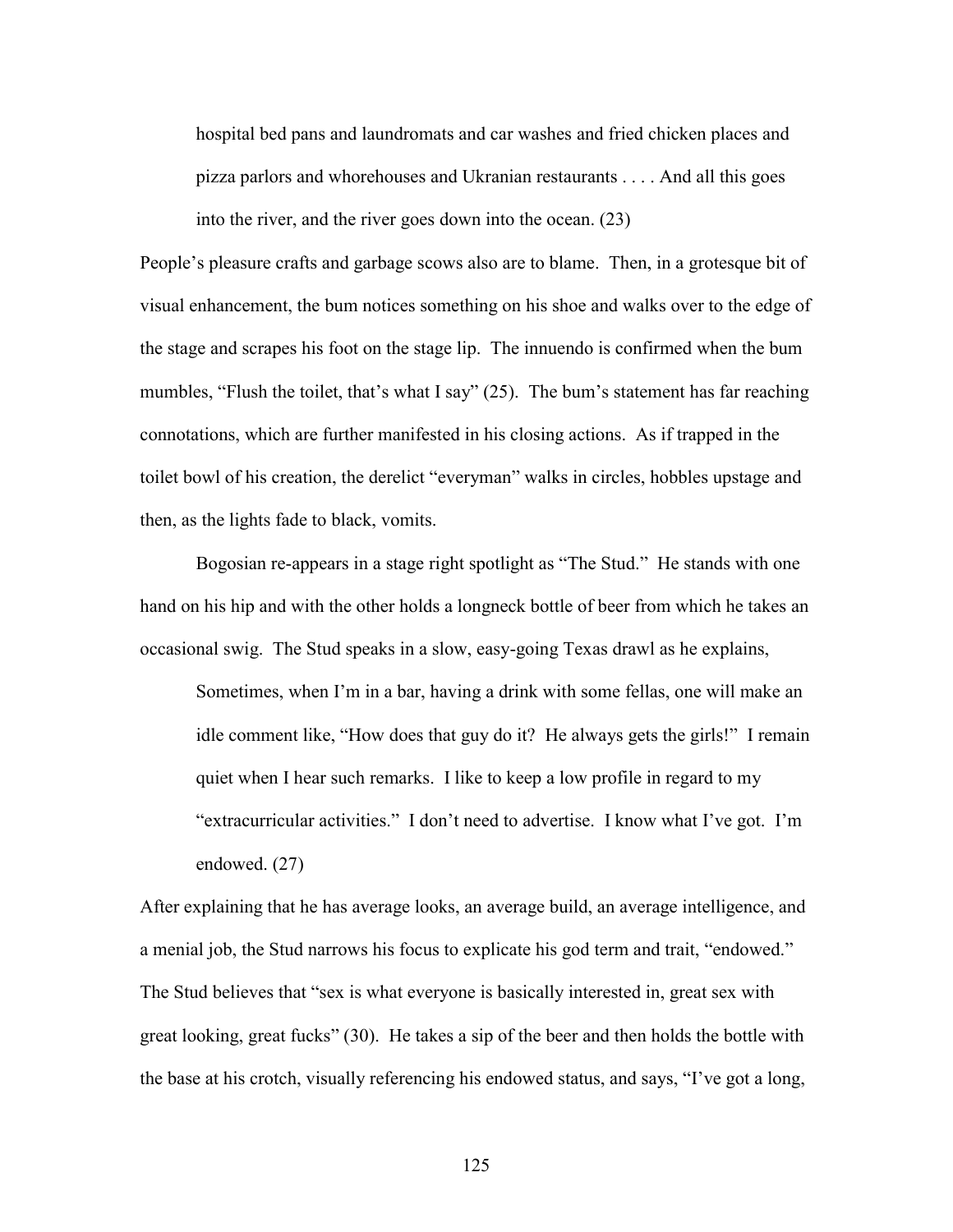thick, well-shaped prick." He then claims that men who work out and dress in expensive clothes are compensating for what he has between his legs and that, although he is average in every other way, his sexual prowess gets him the prettiest girl in the bar every time.

 The character then tells the audience what it is that women really want. Although they may speak of their boyfriends' and husbands' gentle or dependable attributes, women actually prefer his "wonderful cock . . . so big, so hard, so unlike anything they've got at home" (29). He explains that he can make women cry tears of joy, beg him to tear off his clothes, and faint because of his ability to excite such intense orgasms.

 In a moment of self-reflexivity, the Stud anticipates and counters the audience's suspected view of him. "I know what you're thinking. This guy is pretty screwed up. He's lonely. He's obsessed. He's got no love in his life. Don't tell me about love. I got love. I always keep the choicest for a daily visit . . . that's love. Right?" (30). In other words and as the Stud implies, love for him is sex without commitment and although he may "sometimes . . . feel guilty," his guilt like his organ is an endowment. "It's like I'm living in a color movie [and] everybody else is in black and white" (30). In a likewise cocky conclusion, the Stud admits that his organ is a tough burden to bear but bearing such an endowment might as well fall upon him.

In the next scene, "Stag," the scrim is lit royal blue and Bogosian appears in a gray T-shirt with the sleeves scrunched up to his shoulders. He stands in the middle of the stage, legs spread, and one arm poised as if he is in the act of throwing something. In the other hand, he holds a beer bottle. When Bogosian begins to speak, the character and situation are defined further. In a closed performance situation, Bogosian enacts a street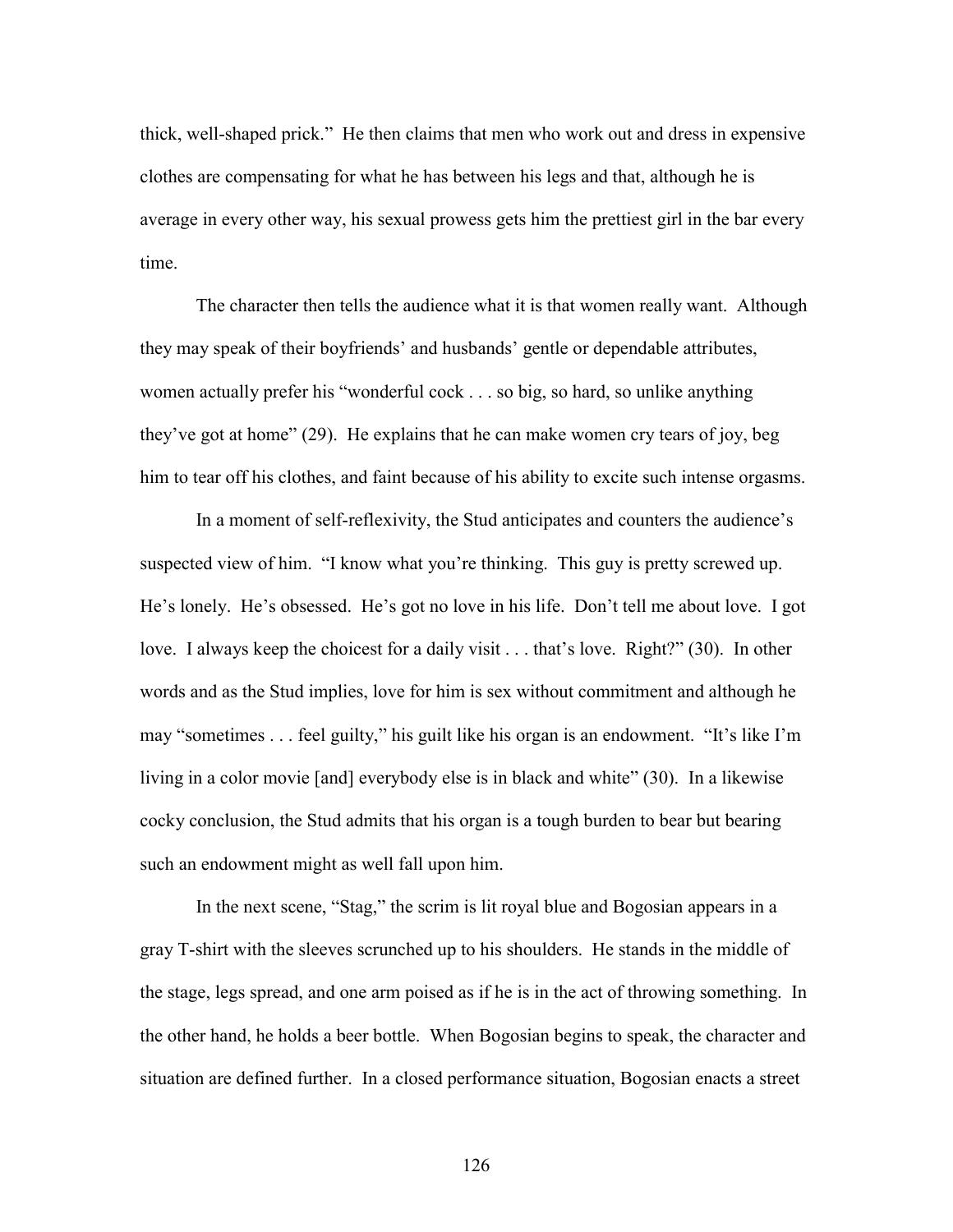tough with a Bronx accent who is playing football with his friend Terry who is located "in" the audience. After beaning Terry in the head, the Tough apologizes and then begs his friend to go buy him a pack of bargain brand cigarettes. After his friend leaves, the Tough greets a new character, Joey, who is his drug dealer and to whom he relates a story about a bachelor party he attended the previous night.

In telling the story, the Tough alternates between comments directed at Joey in the present and re-living the events of the past. He uses in scene loci to talk to Joey and to create the conversations between the characters at the bachelor party. He physically embodies the characters as well.

The story begins with his friend Frankie arriving at the party with the reluctant groom Louie. To celebrate Louie's upcoming nuptials, they have five cases of beer, three cases of champagne, four bottles of Jack Daniels, an ounce of heroin, half-a-pound of pot, and two prostitutes they have hired for the night. They also have a porno flick in which a milkman has sex with a housewife. "I don't think it was a real milkman," explains the Tough to Joey. The Tough makes pumping gestures with his fist when he describes the pair "screwing on the ironing board" (33), and further explicates the plot when he explains that the housewife also has sex with a UPS man and a dog.

The Tough tells Joey that the groom Louie seemed to enjoy the party although, as the Tough sees it, "Guys get married and they never have fun anymore. Might as well shoot 'em in the head and bury 'em" (35). He explains that, unlike a bachelor, a husband cannot hang out with his friends, get stoned, and sleep with a different woman every night. According to the Tough, Louie had a similar epiphany at the party and the Tough had to restore him to his marital intent: "Louie, Louie, you gotta get married, they already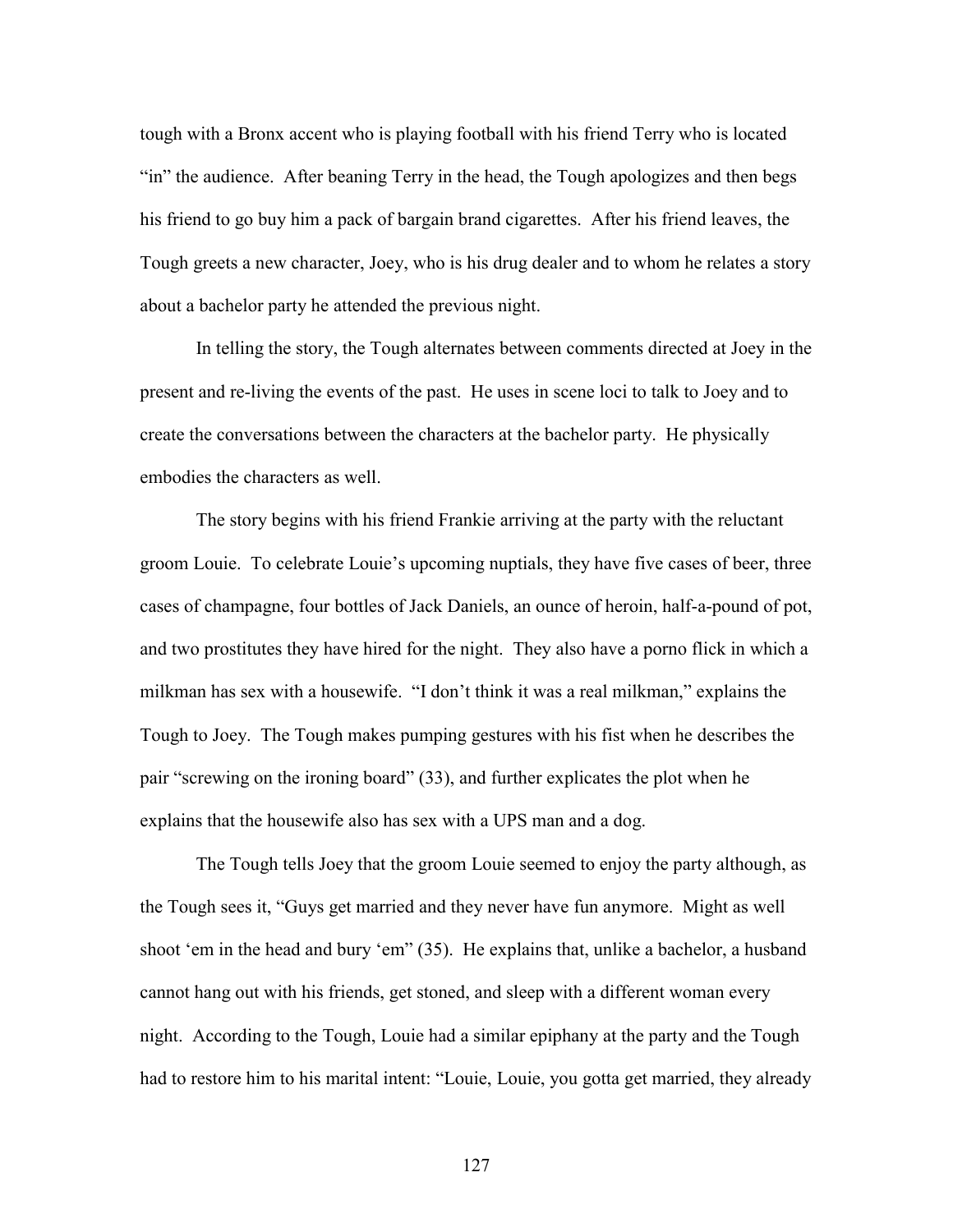hired the hall . . . . You gotta get married, Louie—ya grandmother made lasagna for four hundred people" (37).

The Tough, Frankie, and Louie go to McDonalds where they end up in a fight with some members of the Hell's Angels. According to the Tough, one of the members "isn't even a human being, he's just this side of a mountain, sitting there. Guy's got a shaved head, a tattoo of like Satan or Jesus or some fuck on his forehead, big bushy beard, ring through his nose. Guy's just sitting there" (39). The "inhuman" biker and his friends grapple with the Tough and his friends who escape when Louie vomits on the biker.

The trio shows up late to the wedding and it has to be rescheduled, which motivates the Tough to plan another bachelor party. As a coda to his story, the Tough turns his back and "pees" and then turns around to zip up his pants. As he makes a quick exit stage right, the Tough throws the beer bottle into the wings.

Bogosian reappears as "The Bottleman" who we learn is a homeless man who collects bottles and cans to make his way in the world. The character faces the audience but talks in a detached way as if something else is on his mind. He seems suspicious of everyone. He constantly hitches up his pants and pats his hair. He talks quickly, "I don't like to complain. I like to stay positive. Stay on the sunny side of the street. You give me a pack of cigarettes, egg salad sandwich, cup of coffee, a newspaper, someplace to sit, and I'm happy—I'm happy" (45). The irony in his claim is palpable.

Although the Bottleman claims he needs little to survive he appears desperate, as when he describes, "Back in the old days, I used to weigh a lot more than I do now  $\dots$ . don't have that problem anymore. I'm on the egg salad sandwich diet now. One egg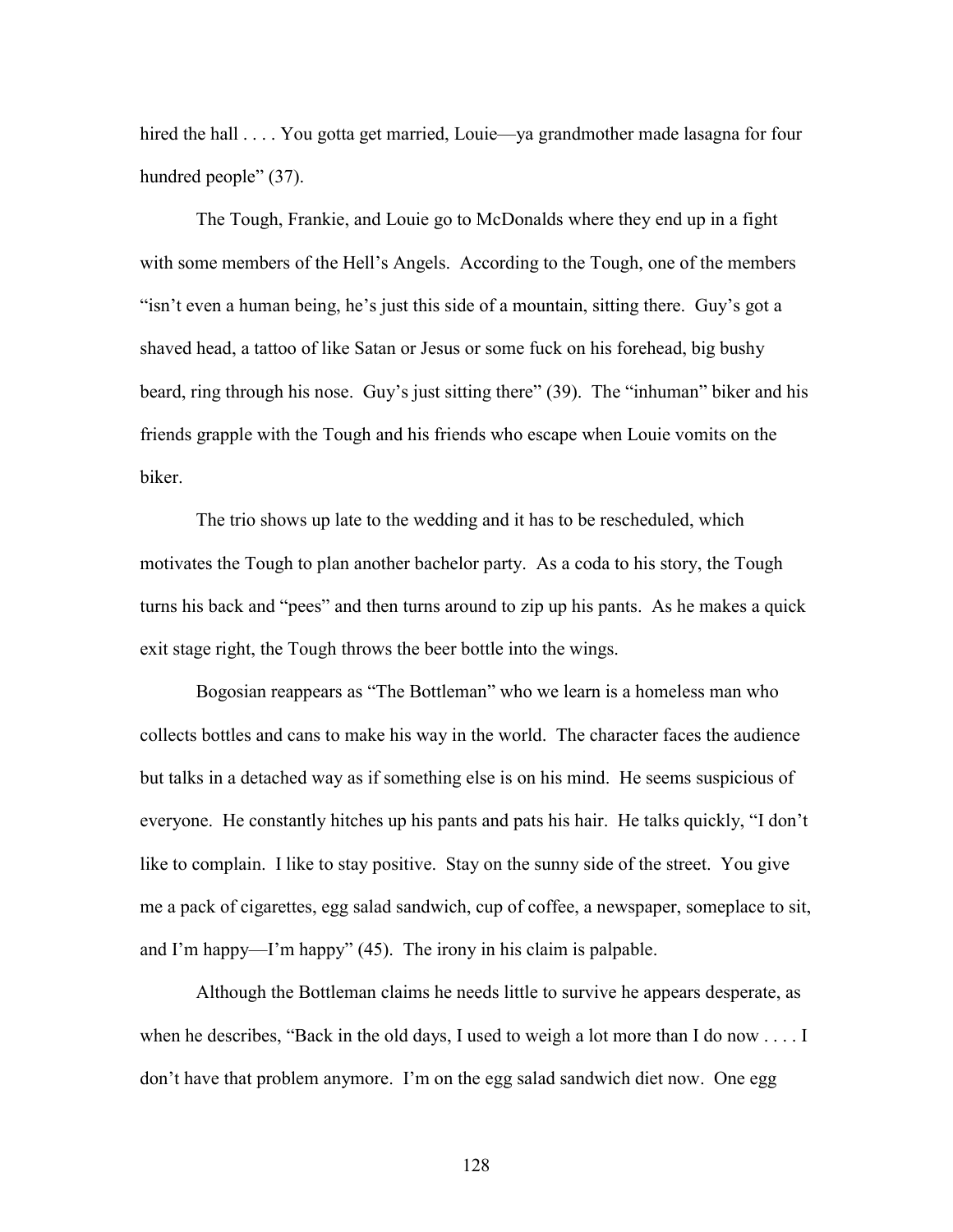salad sandwich every two days . . . you lose weight every day." The Bottleman's stutter and halting delivery further enhance his frail condition and confused state of mind.

Jumping from topic to topic, the Bottleman explains that he has no companions and, due to safety concerns, cannot afford to sleep since "the guys on the street, they like to fight. I don't get that luxury. I'm on my second set of teeth, I'm missing a kneecap, I can't hear in one ear. I'm like the bionic man without the hardware. I'm no Cassius Clay. I'm no Cassius Clay" (49).

As with the class contrast between the the Panhandler and the Rocker, Bogosian contrasts the Bottleman with a corporate Rocklawyer in "Rock Law." The scene begins with the noted character jumping out of his chair as he yells into a telephone,

Frank. Frank. Frank. What did he say? He's gonna sue me? Did you tell him who he's fucking with here, Frank? He's fucking with God, Frank—did you tell him that? Did you tell him what God does when he gets fucked with Frank? Ever hear of Sodom and Gomorrah, Frank? That's what I'm gonna do to his face. I'm gonna blow him away, Frank, I'm gonna peel his skin off, I'm gonna chew his bones, I'm gonna drink his blood, I'm gonna eat his children, Frank! And I'm gonna enjoy myself—you wanna know why? Because he's a schmuck, a schlemeiel, and shit head for fucking with me, that's why? (56)

Due to the lawyer's preferred means of communication, the phone, he is able to remain physically and emotionally detached from those with whom he interacts. Empowered and emboldened by the distance, the lawyer's verbal engagement is self-serving and aggressive throughout.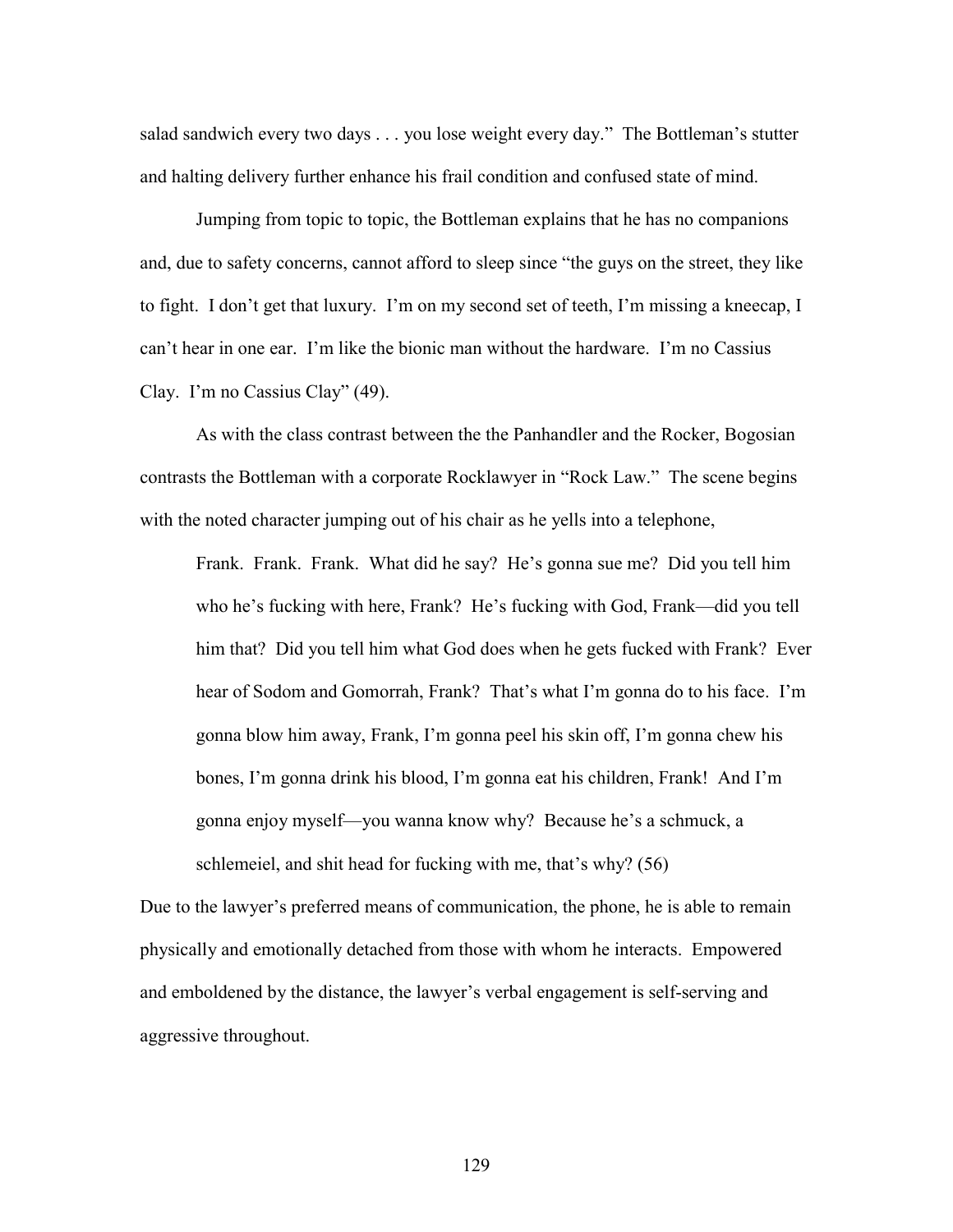The Rocklawyer takes a call from his wife, which turns into an argument regarding her latest expenditure. They also discuss their son's behavior at school. The boy has bitten a classmate and, as it turns out, he has done so at his father's prompting. "I told him, 'the next time a little boy does something to you, do twice as much back to him,' that's what I told him," the lawyer explains to his wife (57). The lawyer then returns to the topic of money, berating his wife for hiring incompetent help and complaining of the long hours he works for her benefit. In fact, he tells her he will arrive home late that night because he has to work, after which he ends the call quickly.

 The lawyer paces the room impatiently and then makes another call in which he argues with a subordinate, Dave, about firing an employee. He explains to Dave, "the man is fifty-eight, near retirement and . . . going in for surgery the next week." Further, "the guy . . . the guy is not performing anymore. He's not hustling anymore. He's easy listening and this place is rock and roll! I need heavy metal here, Dave—I need production—I need performance" (61-62). The corporate monster ends the conversation by threatening Dave's job as well.

 Then, in intimate tones, he talks to his mistress, Yvette, as if all she is good for is sex. When she speaks to him about her "conceptual art," he appears bored, yawning and checking his shoes for smudges. With a cliché avowal of love, "No one was ever loved before the way that I love you," he hangs up on Yvette and turns on his secretary, Diane, whom he berates as "sub-human" and inefficient. When his lunch is late, he suggests she "put her hand in the microwave, grill it," and bring it to him to eat (64). The scene fades to black.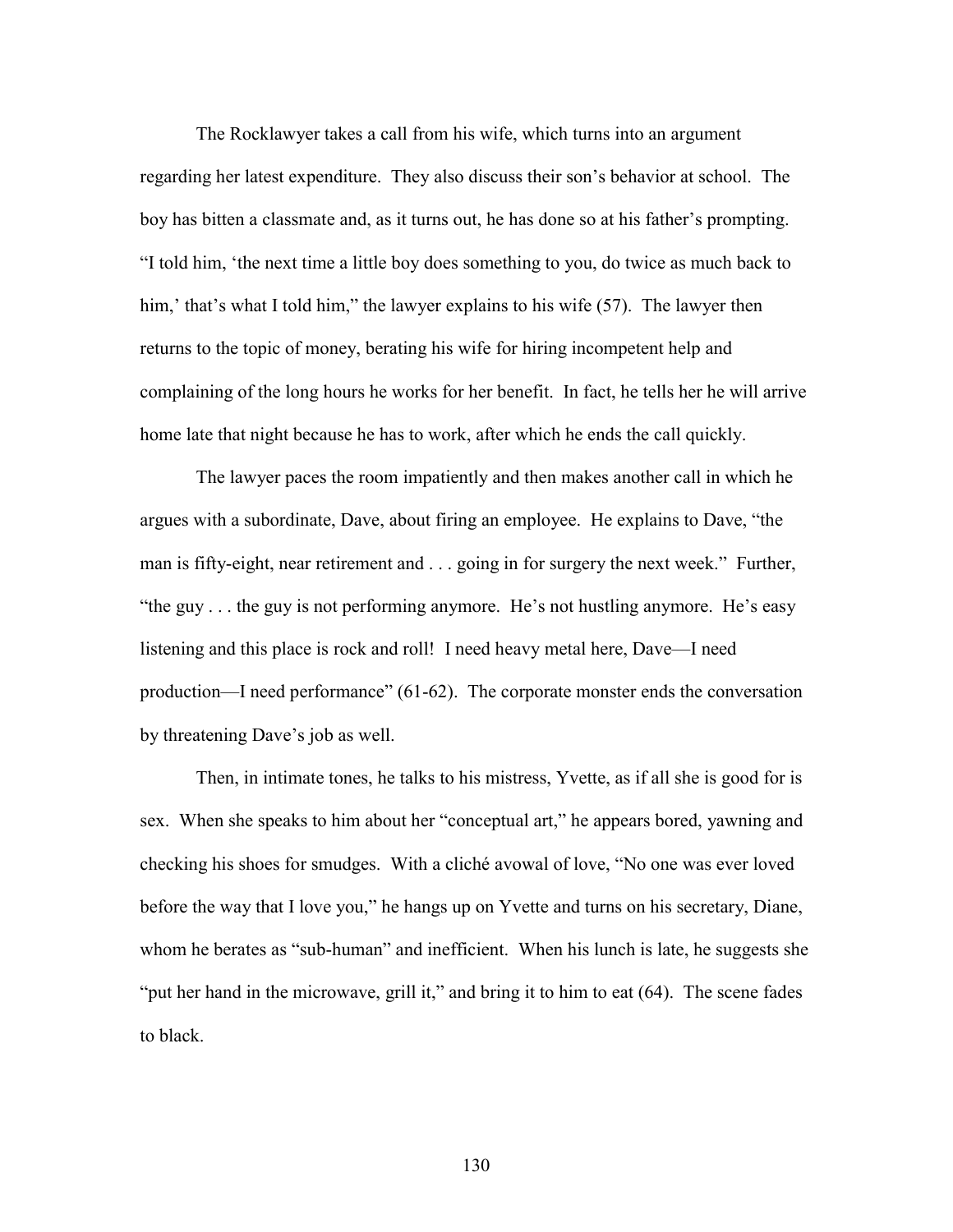In the next scene, "X-Blow," Bogosian stands center before a blue-lit scrim. Leaning on one hip with his shoulders cocked, he raps,

I'm a child of nature, born to lose People call me "Poison" but that's no news. When I wake up in the morning, I see what I see, I look into the mirror, what I see is me: A player, a winner, an unrepentant sinner

If you mess with me, I'll eat you for dinner. (69)

Bogosian's accent suggests that the character is an urban, black male. Upon completing his rap, the character speaks directly to the audience, telling them that he is in jail for murdering a man who was disrespectful to him (70). The key theme in the speech is that violence equates to power. Earthquakes, tidal waves, war, nuclear bombs, poison gas, dynamite, rockets, and bombs are evidence of God's nature, which the Rapper desires to embody. In a flat monotone, he explains, "I want to get closer to the power, I want to get more and more spiritual, get closer to God. That's why next time I gets out, I'm gonna get me some new wheels and an Uzi, man" (74). Attracted to other powerful figures, the Rapper celebrates them in his rant, "Ronnie Regan, he was my main man. He had that cowboys-and-Indians shit down" (71). He explains that George Bush is more like a super hero than a cowboy. He calls him "Batman."

Batman! Batman is my man! Gonna be beaming around like Kirk and Scotty, like the Jetsons, man! Just beaming around, beaming around. Jump into my Batmobile, get behind some smoked bulletproof windshield, stick in the CD, flip the dial to ten, rock the engine, burn the brakes. (71)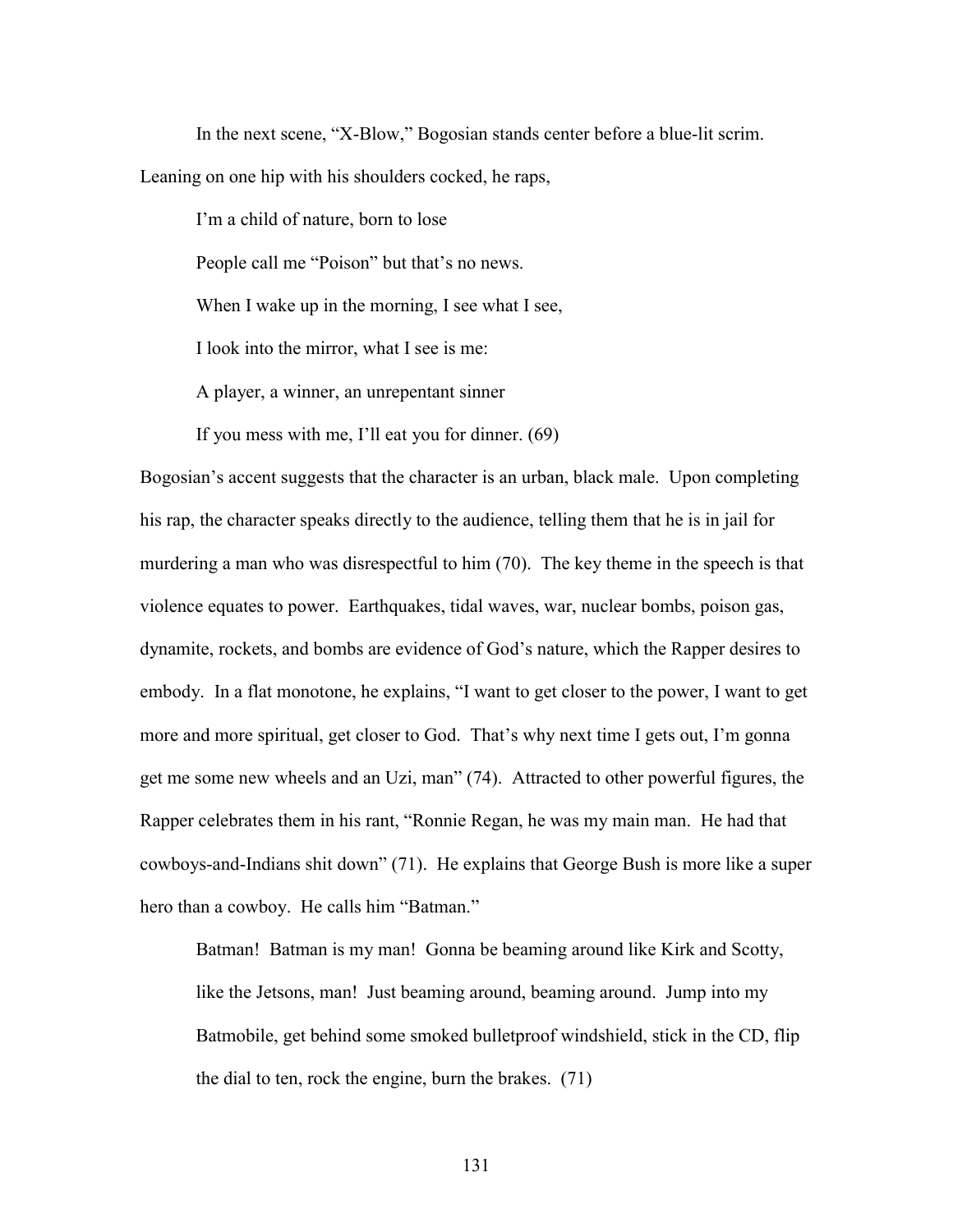The Rapper's association of power with violence, violence with God, and God with cartoon characters is reiterated in a real life anecdote he offers. The story concerns a friend who worked at McDonalds. A responsible and diligent worker, the friend was promoted to assistant manager, which enabled his renting half a duplex and buying his own economy car. One day, however, the friend was shot in the head during a freak robbery at the Restaurant. The incident leads the Rapper to reflect,

See, you wanna play the game, you gotta think about the big guy, you gotta think about God! God made man same as hisself [sic]. You wanna learn how to live, live like God! Check the big guy out! God, man, he gets up every morning, he don't smoke no crack, he don't shoot no dope. God don't flip no burgers. No, man—he gets up and he looks down on the world and he says, "World, what am I gonna do with you today?" (71-72)

The Rapper's reflection clarifies that, for him, the notion that God's will determines our lives, not our own, unless we learn to "live like God" and exercise indiscriminate violence.

 Bogosian exits, re-enters, and crosses to the edge of the apron to begin the next scene, "Live." In a closed performance situation, he enacts an overweight Italian Businessman who is in his backyard talking to his friend Jimmy about his philosophy of life.

There are people all over the world, starving to death, in Africa and Asia, Armenia, they sit around all day starving . . . just sitting in the dirt. Those people, all they got is dreams. They dream, "What would it be like to live in America? What would it be like to have a car, a house, food, a swimming pool." Jimmy, I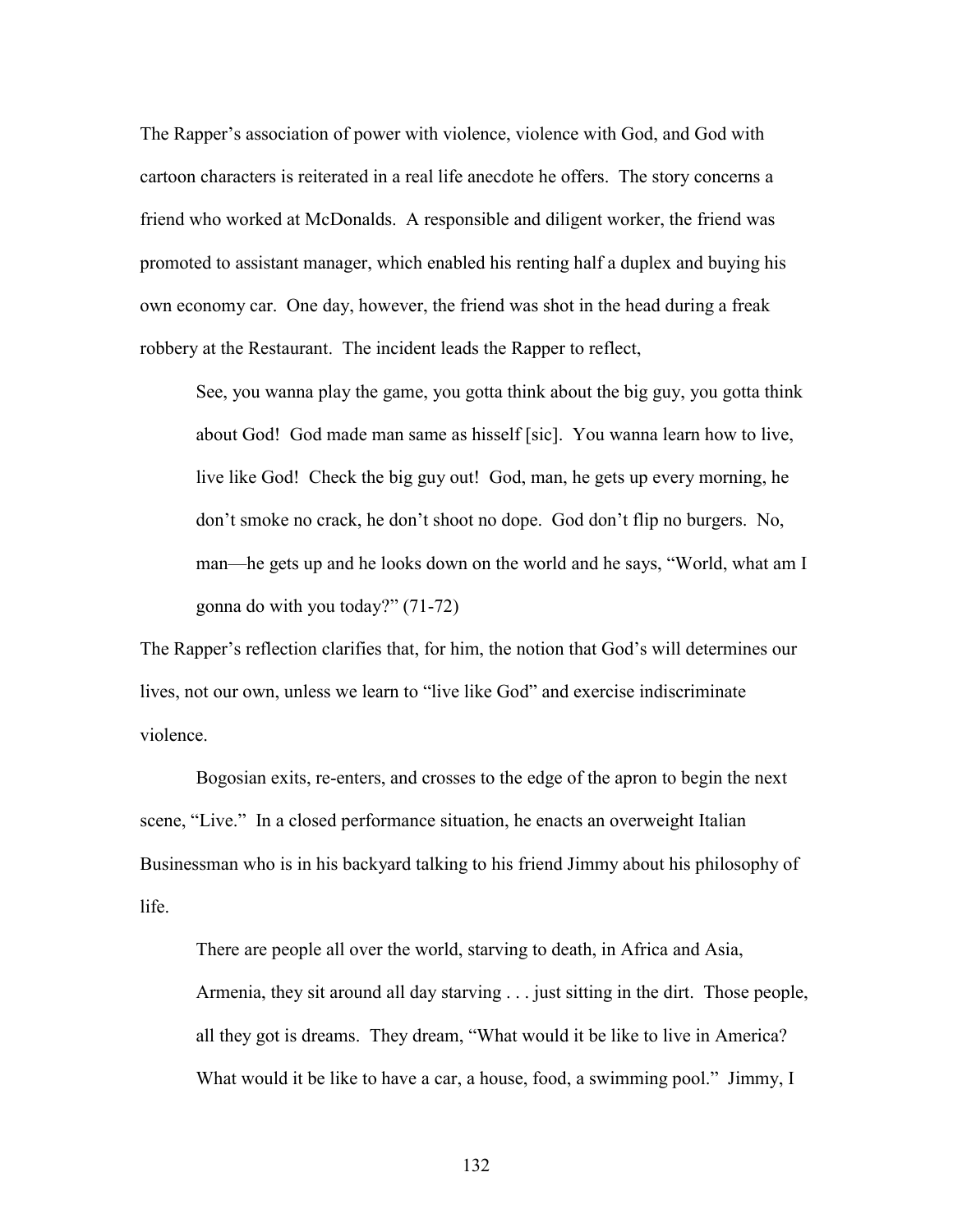can't let those people down . . . . I'm here, I'm living it, I might as well enjoy it. (78)

The Businessman catalogs his successes, boasting of his Olympic size swimming pool, enormous gazebo, BMW, and Havana cigars. He contrasts his lifestyle to that of a mutual friend who works a nine-to-five job and has no time for leisure. The Businessman, on the other hand, consumes leisure. He boasts, "They open a new casino down in Atlantic City, I'm there the first day it opens . . . . They make a new TV set, ten feet wide, two stories high, I buy it. 'Cause it's my life, Jimmy, it's my life. If I don't live it, who's gonna? I'm gonna live until the day I die, then I can rest" (79). He then invites Jimmy to take a dip in his pool, bending over the edge of the stage as if testing the water with his hand.

 In the final two scenes, "Dog Chameleon" and "Artist," Bogosian contrasts two types of artist. In "Dog Chameleon," he portrays a stand-up performance monologist. Poised in a spotlight before a microphone, the character uses a pleasant tone of voice to initiate his rant against "normalcy," as epitomized by the bourgeoisie and their mundane worries "about the price of cigarettes," gaining weight, and finding quality family time (82). He then addresses the upper class wealth and fame that he covets and equates to commodities such as a car, a mansion, a television set with a remote control, and potato chips (84). He tells the audience that he wants to use upper class wealth and status to get even with childhood bullies, school administrators, unemployment agents, the IRS, and the police. He also wants to buy a certain store so as to fire a sales clerk who was rude to him once. Further, he plans to hire bodyguards to beat up street toughs. His rationale for his behavior is simple: "I hate people . . . . But I want you all to love me. Even though I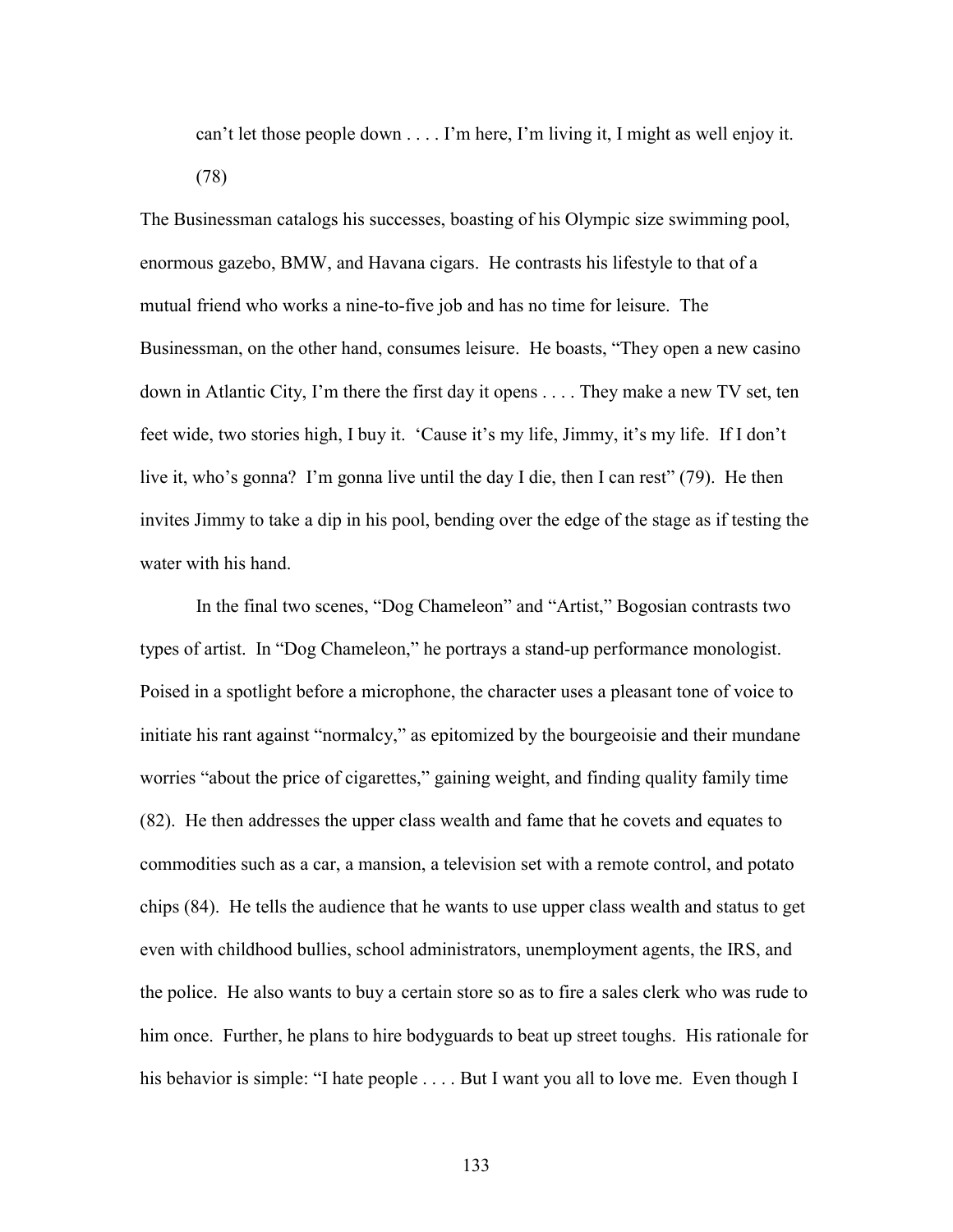hate all of you. Just to confirm my deep-seated feelings that you're all scum compared to my beneficence" (84). Late in the monologue, his verbal assault of the audience reaches its peak when he asks, "You think I should be ashamed of myself? I HAVE NO GUILT! Because I am not a man. I am a dog" (87). The artist then barks and howls.

 A long, uncomfortable pause follows in which the character tries to regain his composure. Upon doing so, he concludes with a self-reflexive and nihilistic claim to truth.

I know I'm negative. I know I'm not a nice guy. I know you all hate me. But I don't care. Because at least I realize I'm a shit and for that tiny fragment of truth, I respect myself. That's why normalcy is so far out of my reach. Because you have to be blind to be normal. You have to like yourself, and the thought of that is so repellent to me that I'm ecstatic to be in the depressing place that I am. (89)

In contrast to the angry performance artist, Bogosian plays a pot-smoking poet in

"Artist." Bathed in a pool of light, the character sits in a lotus position smoking a joint. He passes the joint to an imaginary person sitting next to him and opens his address to the audience with the observation, "It's like if a tree falls in the forest—you know what I'm saying, man? It's like if everybody already knows everything, then nothing means anything. Everything's a cliché. That's why I stopped making art" (91). He develops his argument regarding the mechanization of man by citing the conflict in television. According to the artist, television dictates human thought. Viewers buy "microwaves" for instance because the "television" tells them to do so (92). The artist furthers his claims by arguing that musicians in rock bands are robots. He explains, "They gotta be robots. Listen to the music. The old bands, what did they sing about? Love, Peace,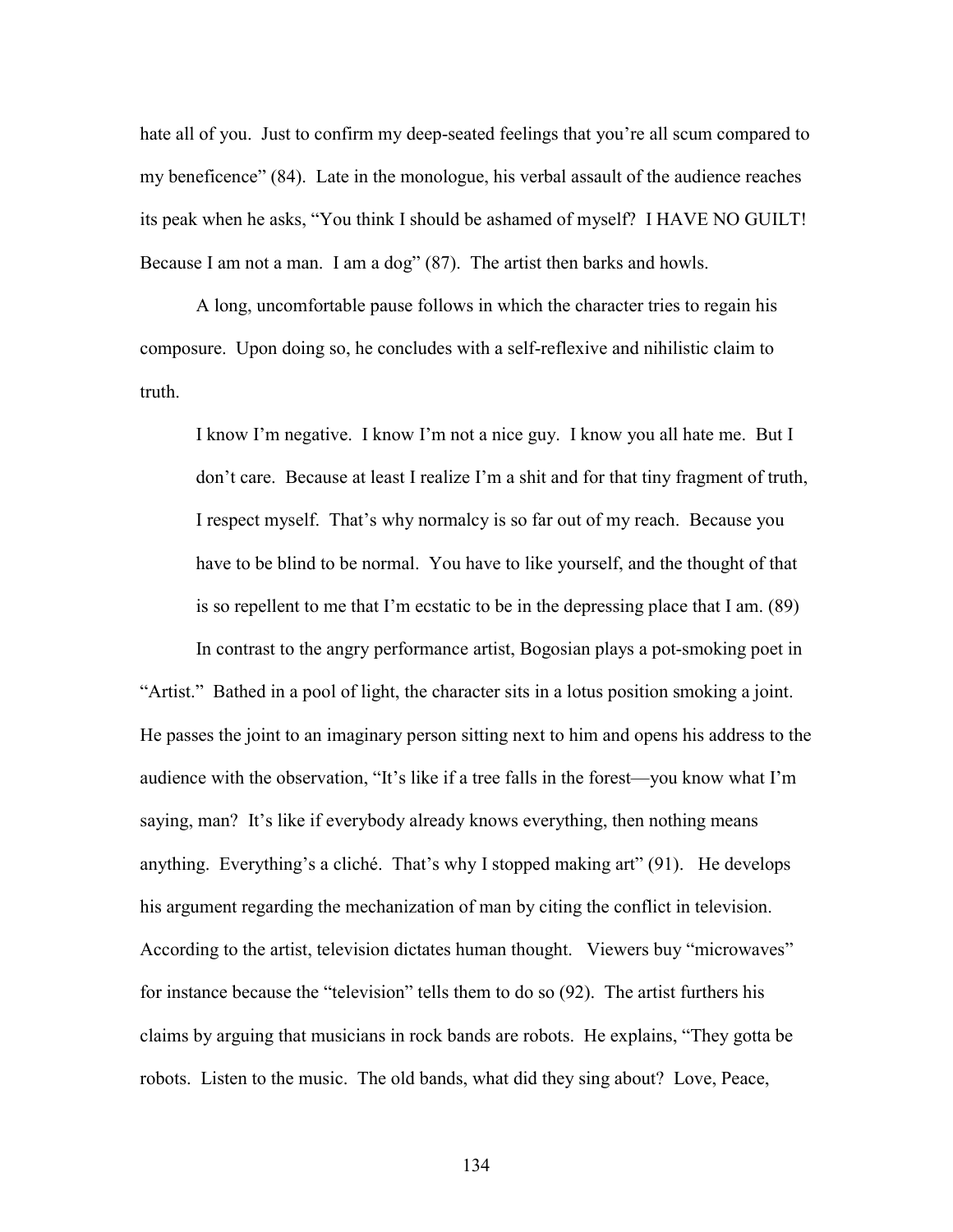Anarchy, Freedom, Revolution, Get High . . . . What do the new bands sing about? Fear, Paranoia, Work Harder, Buy a Microwave oven" (95). The change in music reflects a change in everyday life where spontaneity has given way to an automaton routine (96). In an alert, forthright manner, the artist posits that the homeless are the only ones who have escaped the numbing effects of mechanization because they don't live by machines. They "don't go crazy, man" and they start to see the truth. You start seeing the truth, you start telling the truth, you start talking about the way things really are" (97).

 The Artist concludes the monologue and the show by observing that the only way to escape the system is to avoid making and consuming material products. He offers, "That's what I do. I want to paint a painting. I want to write something, I do it in my head, where they can't see it. If they ever knew what I was thinking, man . . . I'd be dead" (98). Then, the pool of light in which the artist sat and spoke fades to black.

 In Sex, Drugs, Rock & Roll, Bogosian critiques various masculinities, leveling his aim at prevalent types he observed or experienced during the nineteen eighties. In light of the economic excess and lack of the period, Bogosian charges men with irresponsibility and observes a corresponding "'guilt'" and "'impotence'" in their behavior (quoted in Rose 8). In the piece, the dominant analogy for this behavior is "sex, drugs, rock and roll." While in the nineteen sixties, the phrase alluded to alternative or radical lifestyle choices, in the eighties and for Bogosian, it alludes to the irresponsible production and consumption of physical or material wealth. In other words, "sex, drugs, rock and roll" is an illusionary commodity, an image that men consume in various ways but all for the same purpose of gaining power through the image. In Bogosian's piece, the exceptions to this pursuit are men who either refuse it altogether or are victims of it.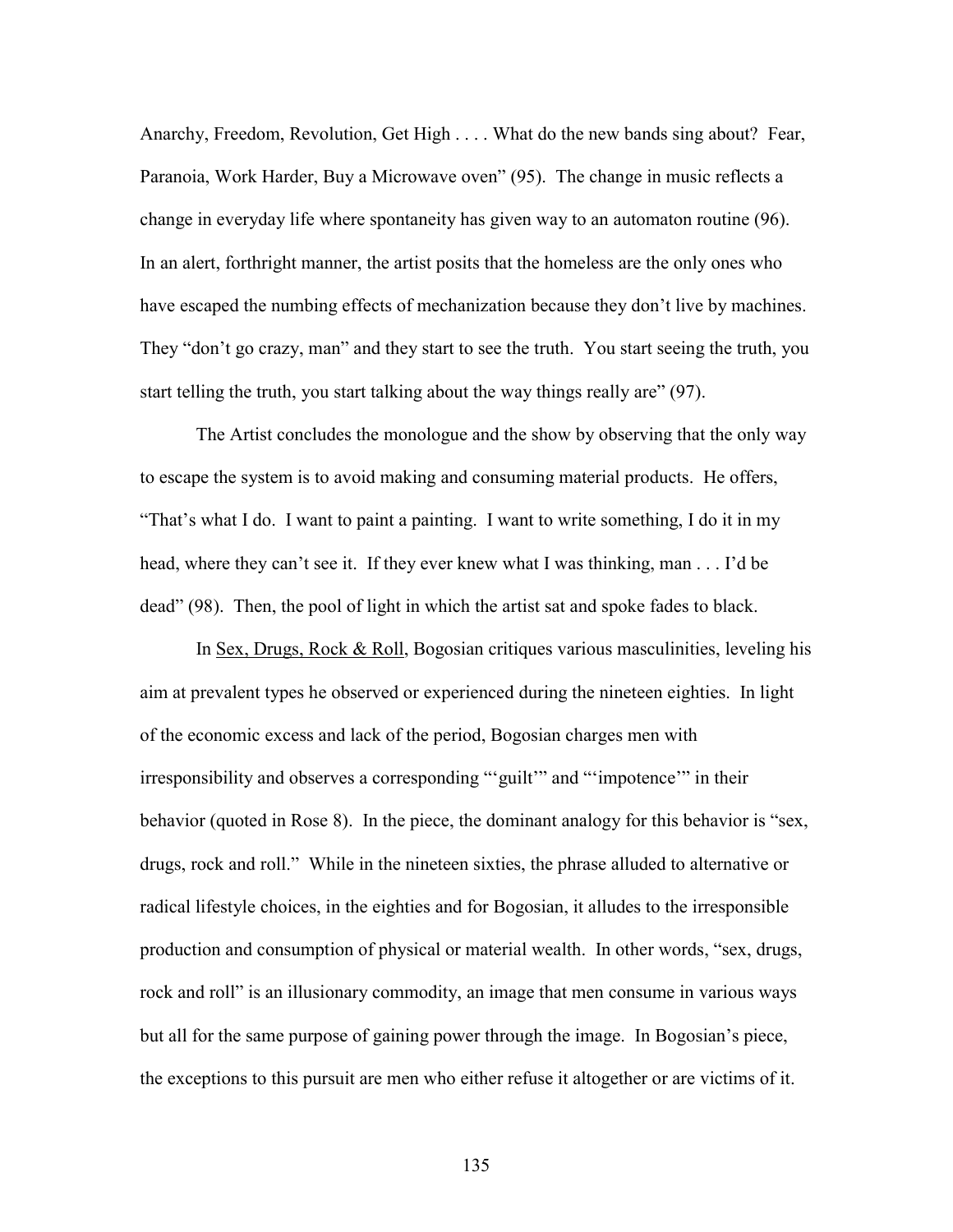In "Cultures of Discourse: Marxism and Rhetorical Theory," James Aune calls on Robert Heilbroner to summarize Karl Marx's understanding of the relationship between modes of production, power, and class.

 "'Labor' is a central, if not the central, characteristic of human beings. The mode of production in a given social totality is a determining factor in establishing that totality's social 'being.' All hitherto existing societies have been characterized by a class struggle over the control or allocation of the surplus from production. The level of development of the productive forces determines, in the sense of setting boundary conditions for, the sort of class structure and class struggle in a given system. That class which controls the mode of production in a given society tends to repress, either through the threat of violence or through promoting a particular set of beliefs in the legitimacy of the existing order, radical alterations in control of the productive forces." (quoted in Aune 541; emphasis in original)

In Heilbroner's summary, two main class categories arise and a third is implied. There are those who labor to produce the goods of a society and those who control and benefit from the production. A third class consists of those who neither control nor labor within the system of material production and, as a result, are indigent.

In Sex, Drugs, Rock & Roll, the characters who control and, in material terms, benefit from the mode of production are those of the wealthy corporate class. The British Rocker, Rocklawyer, and the Italian Businessman fall into this category and, like those who benefited from Reagan's "trickle down" economy of the eighties, their claim to power and wealth is aggressive and excessive. The characters show no shame regarding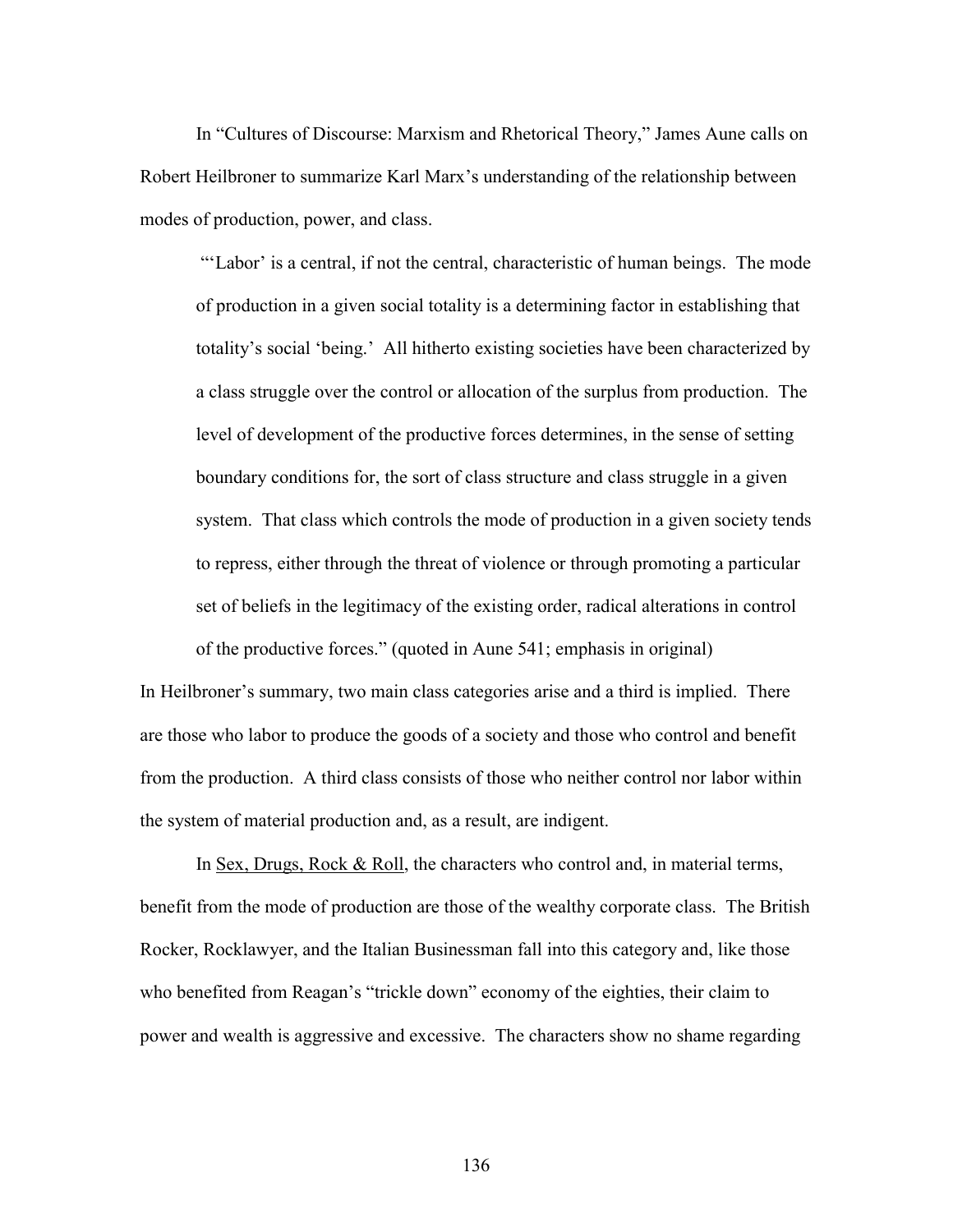how they attain their wealth, the products they produce and consume, and the self/social image they represent.

 The Stud and the Tough in "Stag" represent the middle to blue-collar working class of the nineteen eighties. While Bogosian does not show the characters at work, the way the two characters play is significant. Their discourse highlights corporeal prowess and pleasure or it articulates an escape (from labor) through sex and drugs.

 Also reminiscent of the eighties is the relatively large group of indigent characters who appear in the piece. The Panhandler, bum in "Dirt," Bottleman, and Rapper represent the disproportionate increase in poverty, homelessness, and crime that arose in the eighties as a result of Reagan's economic policies. The Dog Chameleon and Artist represent those who attempted to critique the sad state of affairs through their art.

 In my analysis, Connell's as well as Frank's typology help me specify further how the various masculinities function. Hegemonic masculinities figure prominently. Attracted to the idea that men are the determining agents of power and its modes of production, the hegemonic male enacts practices that articulate his right to the dominant place in gender and, in this case, class relations. To claim and maintain his position, the hegemonic male attempts to elide and thereby control the identities and rights of others. For example, the Rocker uses a hegemonic discourse when he describes the tribe of rain forest Indians.

 The bum in "Dirt" is a complicit masculinity. He understands that his class and gender place and practices are determined by the prevailing mode of production. The Bum's recognition of his complicity makes him angry and frustrated as he realizes he is as much a cause of the problem as those he berates.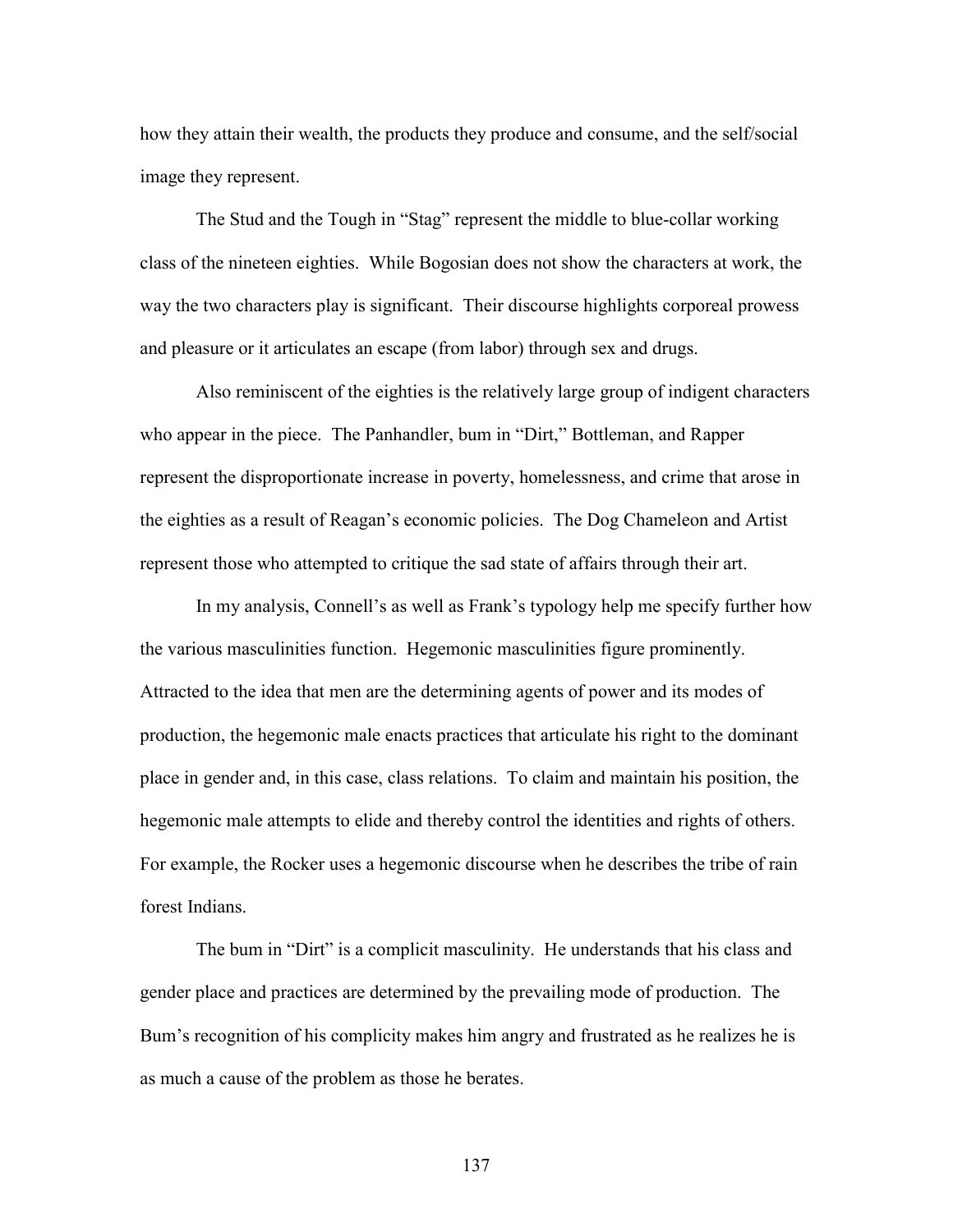A subordinate masculinity sacrifices his claim to power and production modes and thereby propels the advancement of other members of society. The Artist, for example, refuses to produce a material art object. While his (in)action upholds the romantic critical tradition, it also dislocates him from the prevailing modes of production in the US. By dissociation, then, the Artist becomes subordinate to those modes.

 In addition to class factors and Connell's masculinities, I draw on Frank's typology to analyze the consumer, aggressive consumer, and communicative bodies that arise in Bogosian's critique of U.S. masculinities during a period of economic excess, for some, and lack for many others.

 In Sex, Drugs, Rock & Roll, the Italian Businessman, the Rocker, the Stud, and the Tough character in "Stag" enact consumer/mirroring masculinities. Given their economic place and status, they each engage in the repetitive and predictable consumption of material products so as to lay claim to the "sex, drugs, rock and roll" image they desire. In particular, the wealthy Italian Businessman desires the image of leisure. He is conspicuous in his display of leisure products, such as "an Olympic size pool, the fastest BMW . . . and Havana cigars" (78). Once an "every day" consumer of "a joint, beer, a spoon of cocaine, heroin . . . and girls" (10-11), the Rocker now consumes "digital wristwatches, Sony Walkmans, cigarettes and cigarette lighters" so as to produce the image of a wealthy rocking benefactor of the poor (17). The Stud consumes and produces the image of the phallus, his predictable aim being to have "great sex with great looking fucks" (30). A working class version of the Rocker of the sixties, the Tough fulfills his desired image with "five cases of beer, three cases of champagne,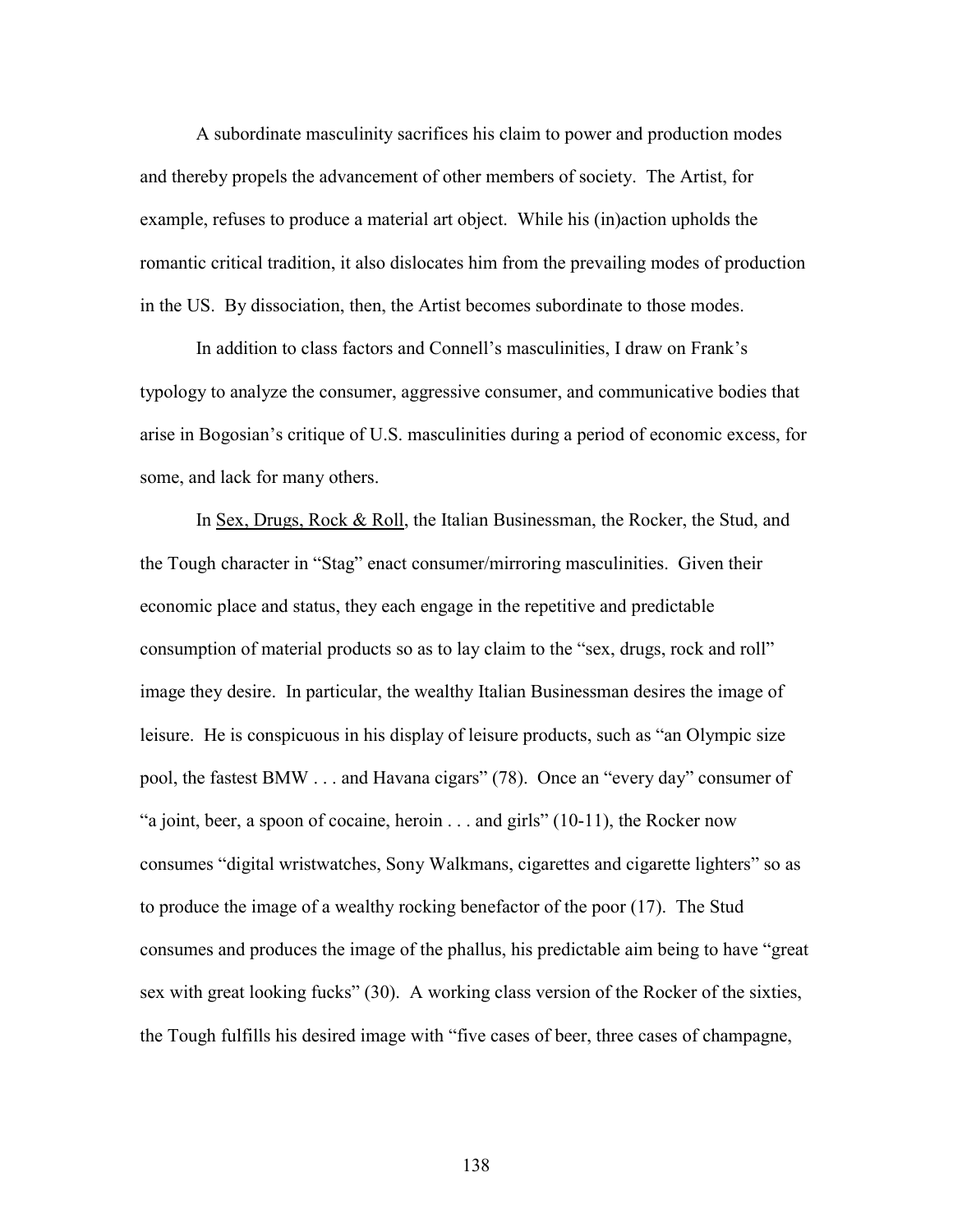four bottles of Jack Daniels, an ounce of heroin and a half-a-pound of pot, and two prostitutes" (32). While the Italian Businessman, the Rocker, and the Stud understand that they are in control of the products they consume and the self image they produce, the Tough's desired image is one of no control. His contingent lifestyle is reminiscent of the classic rebel youth who seeks to reject societal norms, such as marriage, by enacting the norms of his youth sub-culture.

 The excessive and conspicuous consumption of leisure is produced by the excessive, boasting language that the Italian Businessman uses to catalog the products he owns. Likewise, Bogosian depicts the Businessman as if he is a large man, his corporeal body inflecting his discourse as excessive and vice versa. Like leisure itself, the corporeal and discursive body spread out and take up space in and by means of the Businessman's monologue. Of course, supporting the "spread" of leisure in this case is the institution of corporate capitalism and its ideology of aggressive individualism, which the Businessman appears to take quite seriously. The "task" of leisure it appears is to advertise the economic system that enables it. The Businessman does so by speaking of and enacting the American dream; that "dream" which others, "starving to death in Africa and Asia," can only dream about (78). In sync with the mythology of the American Dream, the Businessman understands that one realizes it on their own, by the sheer grit of their individual efforts. "[I]t's my life, Jimmy, it's my life," the Businessman tells his friend. "If I don't live it, who's gonna? I'm gonna live until the day I die, then I can rest" (79).

 Although the Businessman seems fulfilled by his actualization of the dream, it appears that it takes some effort to maintain. The constant flow of new products into the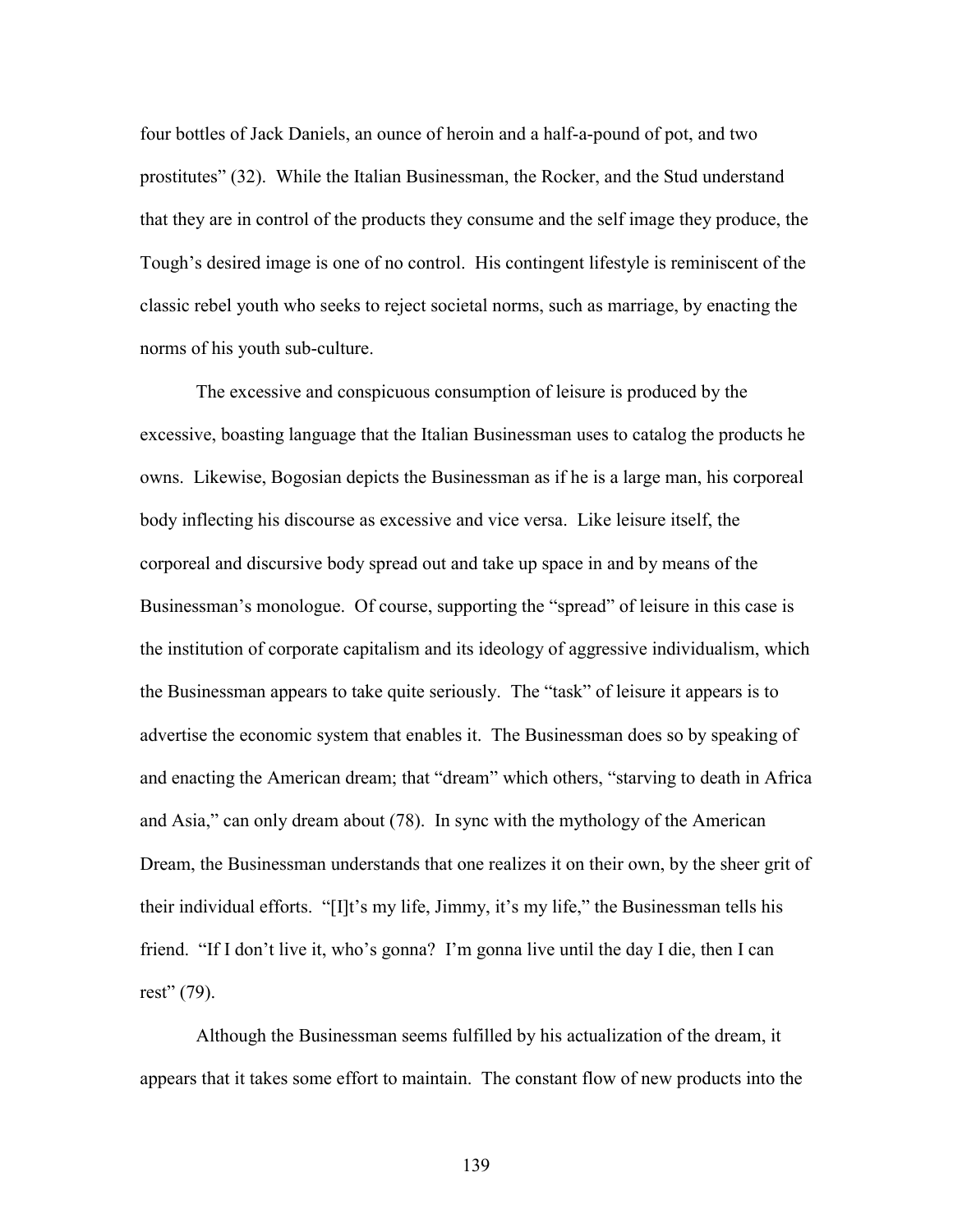marketplace requires constant attention. In Foucault's terms, the Bussinessman not only must survey the marketplace constantly but also survey himself and the image of leisure he "labors" to produce, over and over, "until the day [he] die[s]" (79).

 In Connell's terms, the Italian Businessman is a hegemonic masculinity because he assumes that his dream, the American Dream, is better than and desired by those who live in Africa, Asia, and Armenia. Likewise, he has a patronizing view of those in the US who work a standard nine-to-five job and apparently have no time for leisure or money for the products that signify it. The Businessman's limited view of others and their dreams perpetuates the system that supports his place and practices within it.

 Bogosian constructs the Rocker as a parody of the commercially successful rock and roll stars of the sixties who continued to tour and make videos during the nineteen eighties. Within the commercialized context of a talk show, the Rocker assures the audience of his former "naughty boy" image by recounting his excessive consumption of sex, drugs, and rock and roll. In tune with the more conservative eighties, he also assures the audience of his physical and moral reformation. And, like other celebrity philanthropists of the period, such as Bob Geldoff and Willy Nelson, the Rockerattempts to produce an image of himself as a politically correct citizen of the world by performing a benefit concert to aid those less fortunate than himself. Unlike Bob Geldoff, the Rocker's ethnocentric, racist discourse marks his efforts as insincere and self serving. Whether it be the "Negro" and "Puerto Rican" guys "in the ghetto" or the Indians of the Amazon (14), their culture and imagery is appropriated by the Rocker so as to advance his own self image.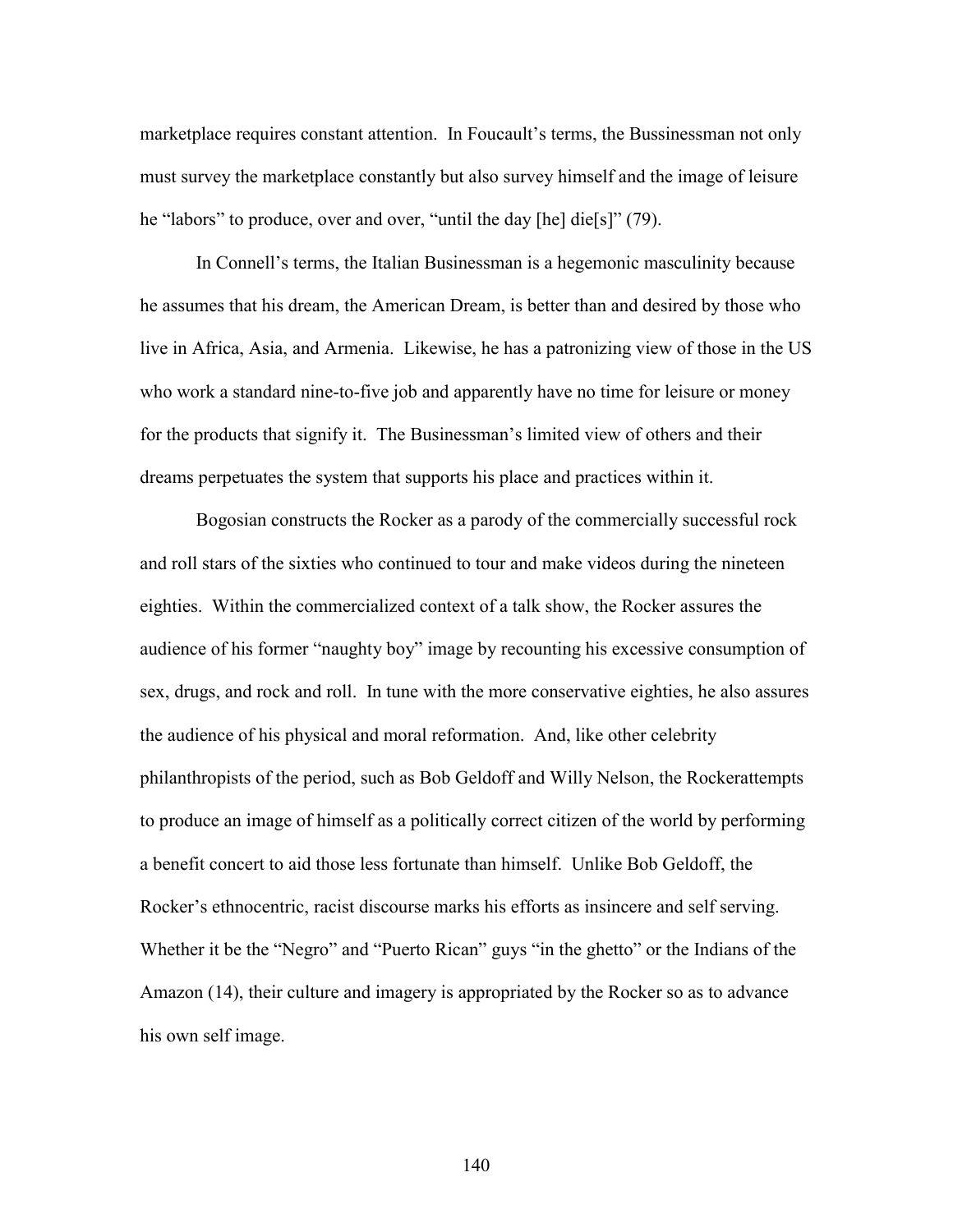In large part, the Rocker's discourse focuses on his corporeal practices, which in turn reveal the institutions in terms of which he behaves; namely, the rock and roll music industry, the mass media, and commercial capitalism. The rock and roll industry and the mass media that promotes it demand that the male performer evoke a "bad boy" image through his on and off stage performances. Thereby, he reflects the desired image of his largely male teenage audience—i.e., his market. Typically, the Rocker's lyrics address sex and his appearance ranges between that of a sloppy teenage boy and a hardened miscreant sex fiend. As perceived by his audience, the Rocker embodies counter culture values. The institutions allow, promote, and benefit from the Rocker's enactment of the bad boy image off stage as well as on. Under the ever watchful eye of the media, the Rocker proves himself to be a womanizer, boozer, pill popper, and non-stop partier. The Rocker does not shop for groceries at the local Piggly Wiggly or take his kids to school or go to Church with his family. Rather, the Rocker and the products associated with him are constructed as extraordinary. He is an image of masculinity that has been elevated to the status of a god. Women want to be with him and men want to be just like him because he can do what mere mortals cannot.

 However, in the Rocker's discourse, a distinction arises between young and old enactments of the promoted image. As a young man, the Rocker engages in literal corporeal excess for his own self satisfaction and fulfillment. As an older man, the Rocker displays the results of his lifestyle. He is a wealthy man and able to purchase whatever material products he desires. However, to retain the counter culture allure, the Rocker must dissociate himself from the conservative/corporate upper class. Thus, the Rocker becomes a philanthropist, feigning concern for others in order to conserve his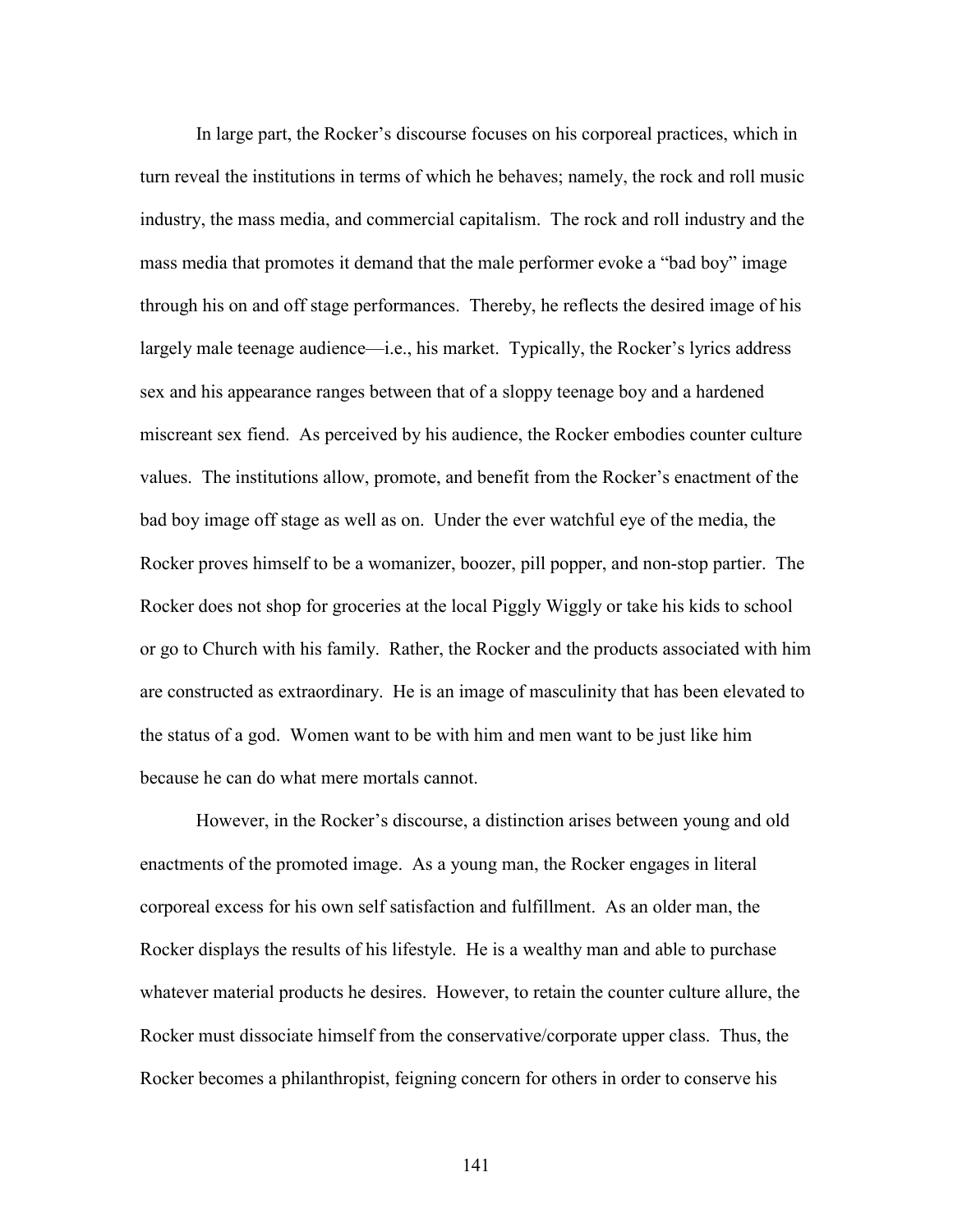own rock and roll image. The Rocker's self orientation is epitomized in the products he gives the Amazonian Indians. The digital wristwatches and Sony Walkmans reflect him and his culture, not the culture of the Indians. The Rocker's performance becomes a pathetic display of hegemony.

 The Stud's masculinity is defined in and by means of his corporeal body, specifically his penis. In figurative terms, he consumes the imagery and symbolic power of the phallus. The relationship between the corporeal penis and the symbolic phallus is epitomized by the Stud holding the long neck bottle of beer at the site of and as if it were his penis throughout his monologue. Further, his own discourse is phallic-centric. As he states, "I don't need to advertise. I know what I've got. I'm endowed" (27). His penis is his god term and trait and it compensates for his being average in every other way.

Apparently, the Stud's phallic identity and practices are gleaned from mass media imagery. He associates "great sex with . . . great fucks" with "living in a color movie" (30). By attributing the status of motion pictures to his own phallic identity and practices, the Stud enhances his sense of control and power. As he sees it, his corporeal endowment is superior to those who rely on their appearance, intelligence, profession, or showing a commitment to women. Such contrivances are "black and white" compared to his "wonderful cock . . . so big, so hard, so unlike anything [the women have] got at home" (29).

Like the hunkola in Goldberg's piece, the Stud is monadic in the consumption and production of his phallic masculinity. While women are necessary to the maintenance of the desired image, they are but objects in the construct. The Stud consumes and makes women into his own self image; they reflect the image of the Stud himself. In this way,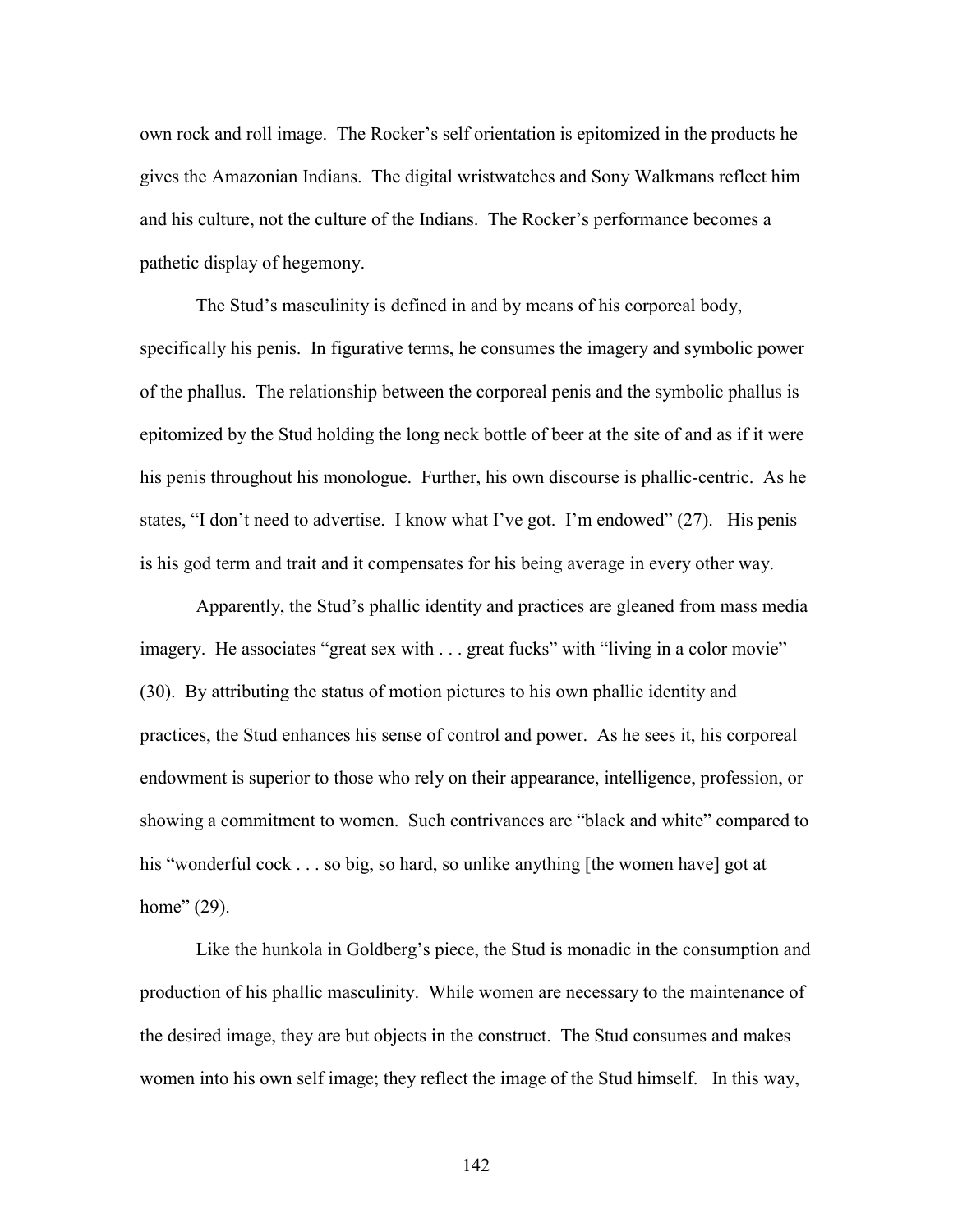the Stud is a hegemonic masculinity. He views his phallus as "deserving of worship" and "even respect" (Bordo, "Reading the Male Body" 271). To perpetuate his own self image, he objectifies women and belittles men who are not endowed like him.

 The Tough in "Stag" lives the sex, drugs, and rock and roll lifestyle that Bogosian's piece investigates. Drinking cheap beer and champagne, smoking bargain brand cigarettes and consuming illicit drugs, watching porno flicks and having sex with prostitutes mark this character, the Tough, as a masculinity of excessive consumption. While the product may vary the fact of consumption is a certainty.

The Tough appears to be fulfilled by the image of "toughness" he constructs, as he recounts his experiences with zeal and claims that his bachelor lifestyle is fun. In his own terms when "[g]uys get married . . . they never have fun anymore. Might as well shoot 'em in the head and bury 'em" (35). Like the Stud, he is highly associated with his corporeality. In his narrative, he highlights the physical sensations of the wild night, reveling in the defilement of his body through acts of debauchery. For him, the bachelor lifestyle is not a spiritual endeavor or ideal. Rather, it is corporeal and it is realized through physical activity.

While, for me, the Tough's masculine construct is as predictable as a teenage flick, it appears that part of the Tough's desired image is lack of control. His story is filled with contingent situations that he encodes as valuable, as worth telling, precisely because they show him in wacky, out of control situations, such as when he battles the Hell's Angels at McDonalds. The imagery here is ironic of course since the unpredictable "dangerous" fight occurs within the context of the McDonalds institution. The fight is as predictable as fast food. So too is the Tough's bachelor lifestyle of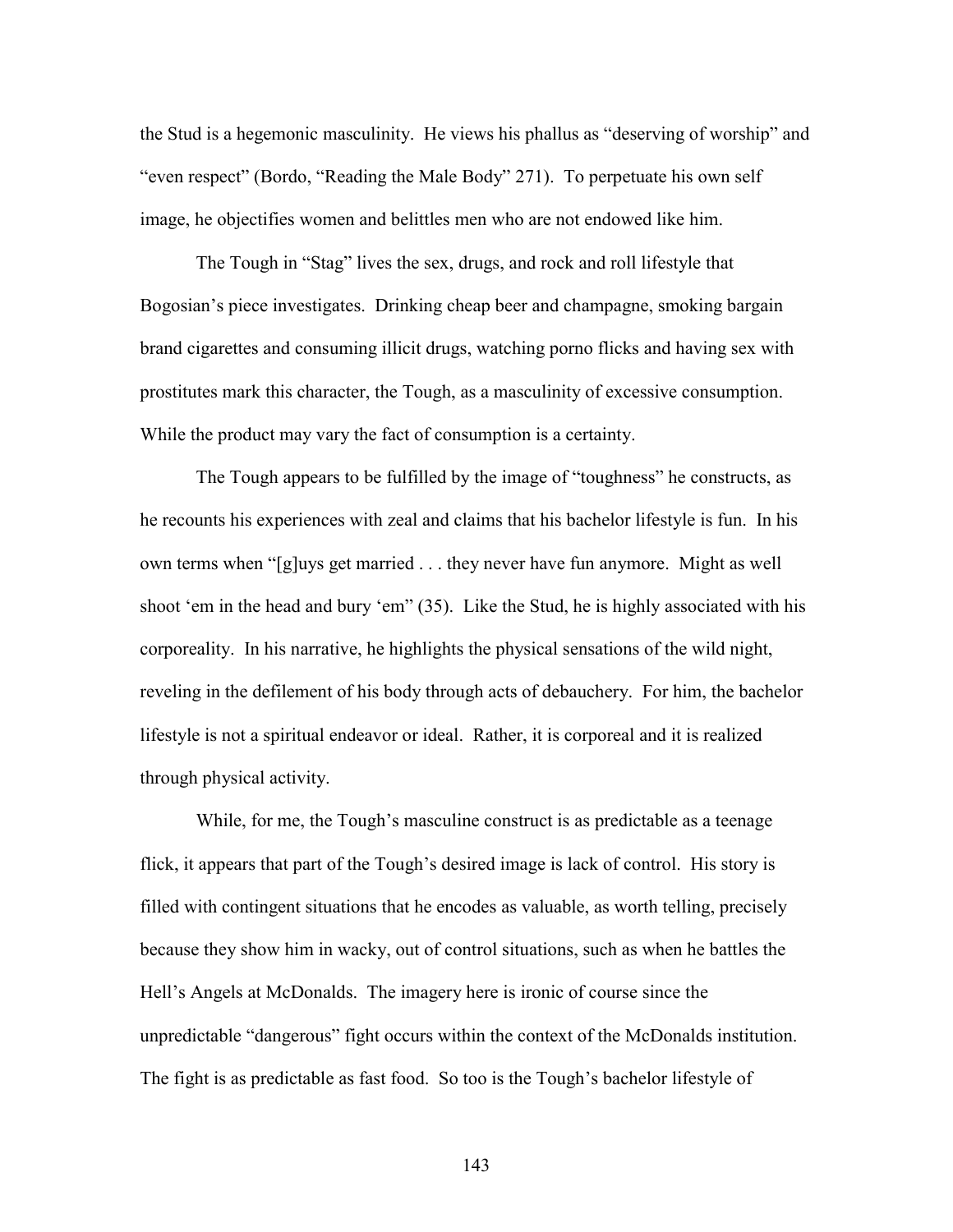hanging with his friends, getting stoned, and sleeping with a different woman every night (35).

 The four consumer masculinities in Sex, Drugs, Rock & Roll behave in a distinct fashion depending on their economic class. As representatives of the blue-collar working class, the Stud and the Tough use discourse that features the corporeal body. Their discourse is embedded with the physicality of their labor. The Italian Businessman and the Rocker represent the white-collar corporate class and their discourse emphasizes their material wealth and product consumption. In other words, in Bogosian's piece, those who labor to produce the goods of the marketplace cite their masculinity in the corporeal body while those who control and benefit from the physical labor of others cite their masculinity in the products they are able to consume.

 All four consumer masculinities appear to be monadic in orientation. If they involve themselves with others, it is to benefit their own self image. However, in the very act of telling their stories to an "in scene" friend or the audience, they imply an engagement of a listener. In the case of the Stud and Tough, such a relationship appears to contradict the images of masculinity they aim to construct. The Stud elides the contradiction by speaking to the audience in a cold even tone as if daring them to find fault with his narrative. The Tough is so engrossed by his own exploits that, if he lacked an audience, it appears he would tell the story anyway. In light of his braggart discourse and disposition, the Italian Businessman appears to need a listener, as if his possessions (and hence his identity) are validated by their display in front of others. The Rocker's image not only requires a public showing but also the public's approval of it. His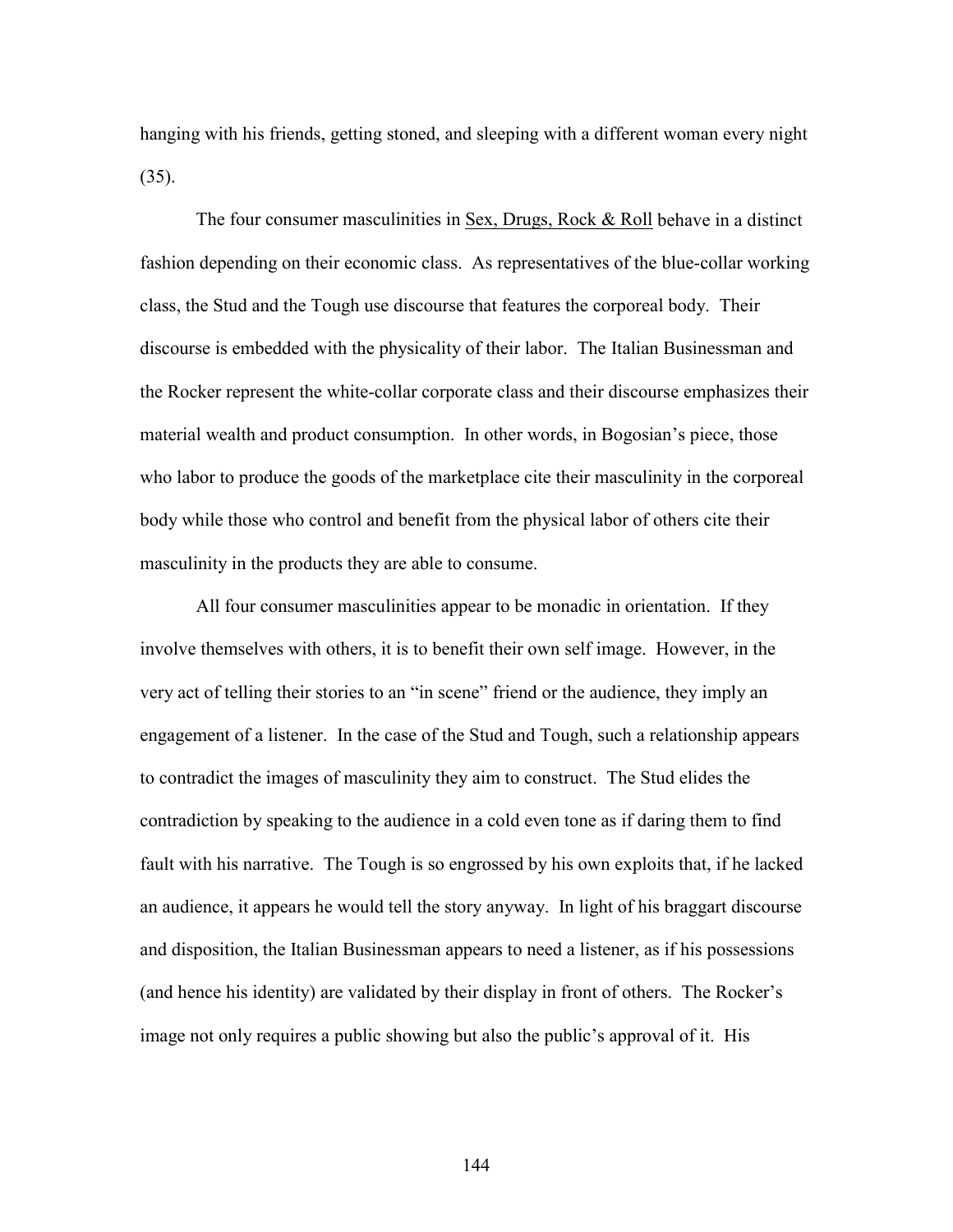production is dependent on their consumption and, in these terms, the Rocker is no more or less a product than the music he makes and markets.

 All four characters state or imply that they are fulfilled by the masculine image they produce. In subtle ways, Bogosian prompts the audience to question the characters' perceptions of fulfillment. For instance, over the course of the Italian Businessman's monologue, "new" becomes a problematic concept since "new" becomes "old" upon the introduction of newer products. In the Stud's monologue, Bogosian prompts the audience to question the Stud's perspective on love by having him mock what he assumes is the audience's perspective. He says, "I know what you're thinking. This guy is pretty screwed up. He's lonely. He's obsessed. He's got no love in his life" (30). In this case, the double-voice of mocking turns back on itself and questions the mocker.

Another group of characters in  $Sex$ , Drugs, Rock & Roll are aggressive consumer masculinities. The attorney in "Rock Law," the Panhandler, and the Rapper in "X-Blow" are part of this second group of masculinities. These bodies enact a fusion of consumer and aggressive practices within the milieu of consumer capitalism. Unlike the characters discussed above, the aggressive consumer masculinities are not satisfied by the monadic consumption and production of a self image. Rather, the self image they desire is constituted by the threat of others and the practices they enact to silence that threat. In other words, this group desires masculine images that are agnostic. While the ultimate aim of dominating bodies is monadic control, the particular aim of aggressive consumers is the constant engagement of the agnostic scenario. Like competitive athletes, compulsive gamblers or professional soldiers, one's identity lies in engaging and claiming victory over the perceived threat. Bogosian critiques the agency of his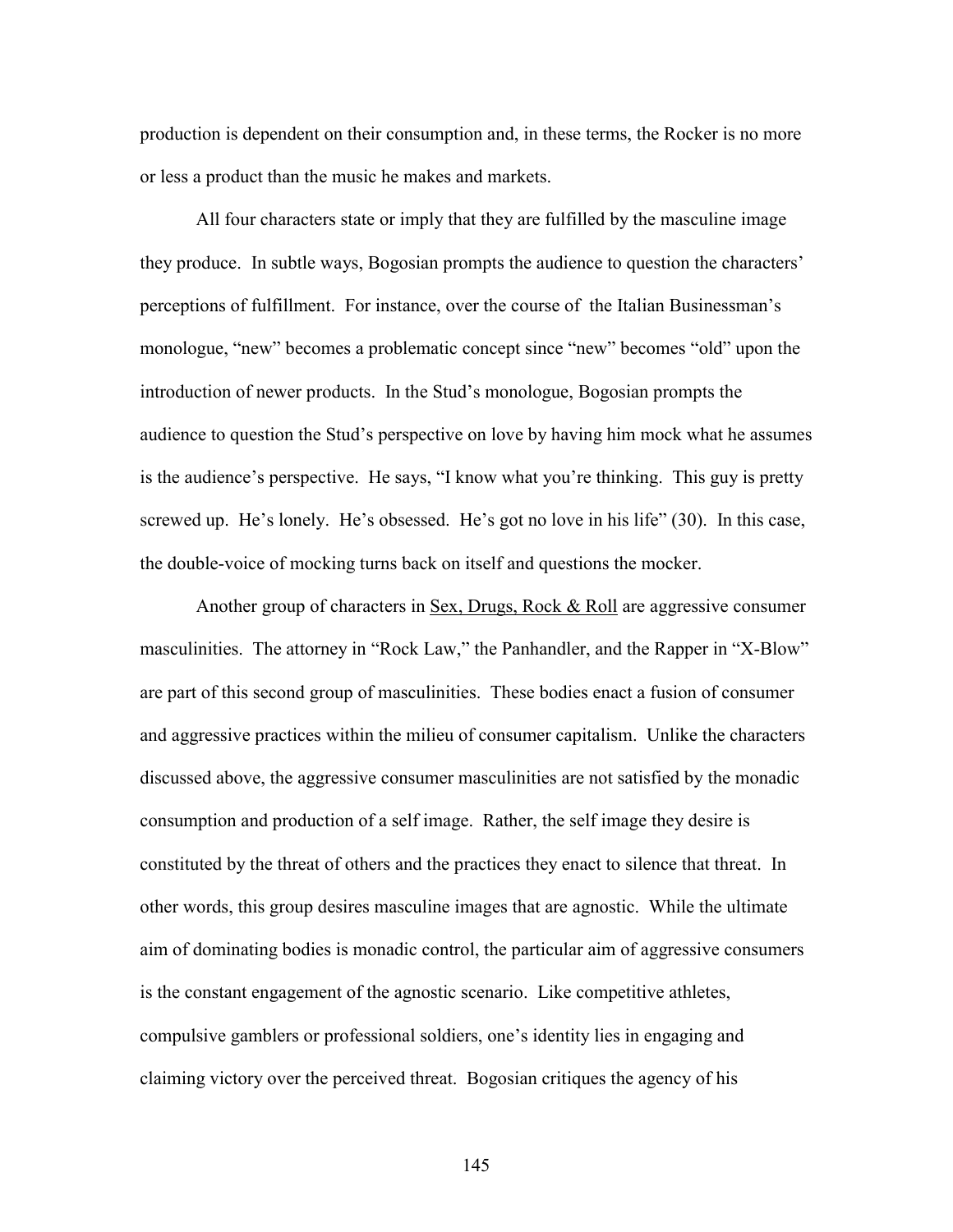aggressive consumers by depicting one of their victims. No longer a threat and hence disposable, the Bottleman is a character who exists in the wasteland of aggressive consumption.

 The attorney in "Rock Law" epitomizes the aggressive consumer masculinity. He is the empowered "rock and roll" masculinity in Bogosian's text and in the social reality of the nineteen eighties. In Testosterone Inc.: Tales of CEOs Gone Wild, Christopher Byron articulates the difference between corporate executives of the nineteen eighties and those of other periods.

For most of American history, the leaders of big business and Wall Street seemed able to control themselves in these matters—at least when it came to their deportment in public. Yet in the blowout decade of the twentieth century, things changed, and with the sap of prosperity rising on Wall Street as never before in the country's history, American business began to pulse with a new kind of public figure: The Celebrity CEO. And as the money grew, and along with it the fame, the behavior of CEOs gone wild began to seep into the news, and at times even to dominate it. (xiii)

Bogosian creates his "celebrity CEO" by contexting the Rocklawyer within the private citadel of his office. Thereby, Bogosian publicizes the "wildly" aggressive behavior the lawyer enacts in both his personal and professional relationships. The Rocklawyer's practices epitomize the Rock Law institution of which he is a part.

 Like many corporate executives of the nineteen eighties, Bogosian's attorney is accomplished at the aggressive game he plays. Physically protected within the walls of his office, he battles discursively, through the telephones and intercoms he uses. He is on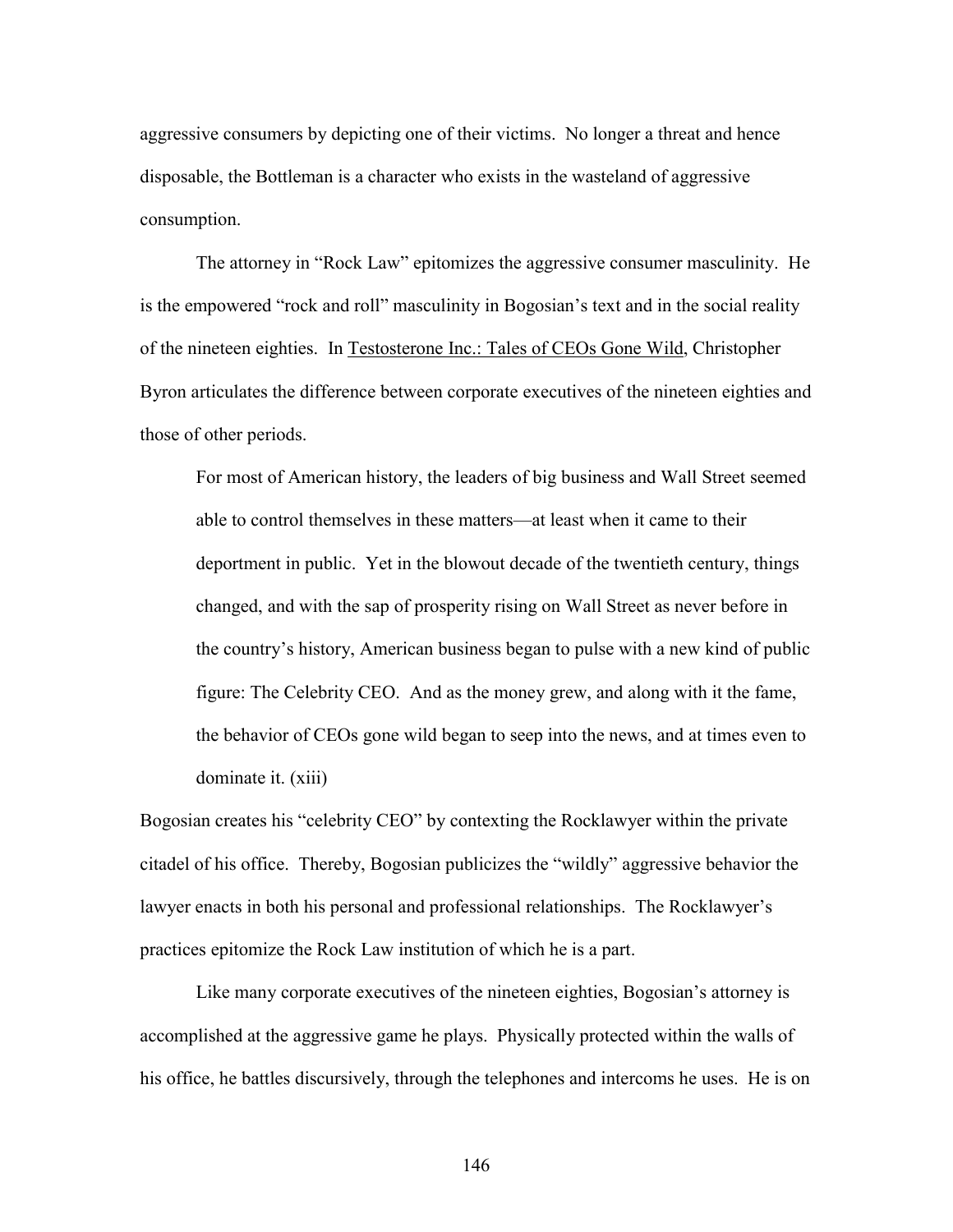the phone constantly, policing his employees and intimate relations through his demands and threats. While physically removed from those he engages, his discourse is loaded with corporeal images of eating, of consuming others. For instance, in his conversation with Frank, he threatens to peel off the skin of the man who wants to sue him. He's "gonna chew his bones . . . drink his blood . . . eat his children" (56). He teaches his son to bite his classmates and intimidates his secretary by demanding that she "put her hand in the microwave, grill it," and bring the macabre sandwich to him so he can eat it (64). By means of his cannibalistic discourse, the lawyer inflects the threat of his physical presence; that is, his discourse implies his ability to police and punish others despite his seeming (corporeal) absence.

 The Rocklawyer's tactics of corporeal detachment and a cannibalistic discourse also serve to objectify those with whom he relates. They become the images of threat that he requires to play the agonistic game and therefore are but images of himself. They are an illusion the lawyer constructs so as to rationalize his aggressive practices and guarantee his place as victor.

 While the Rocklawyer is disassociated from his corporeality, the Panhandler uses his corporeal body as well as aggressive discourse to threaten the audience into giving him money. Direct engagement of the audience is part of his ploy. He approaches the stage lip and, with cup extended, moves from one audience member to the next. His disheveled appearance and personal proxemics are intimidating. He invades the comfort zone of the audience. Thereby, the Panhandler hopes to incite disgust or fear in the audience to the extent that they give him money in order to get rid of him. The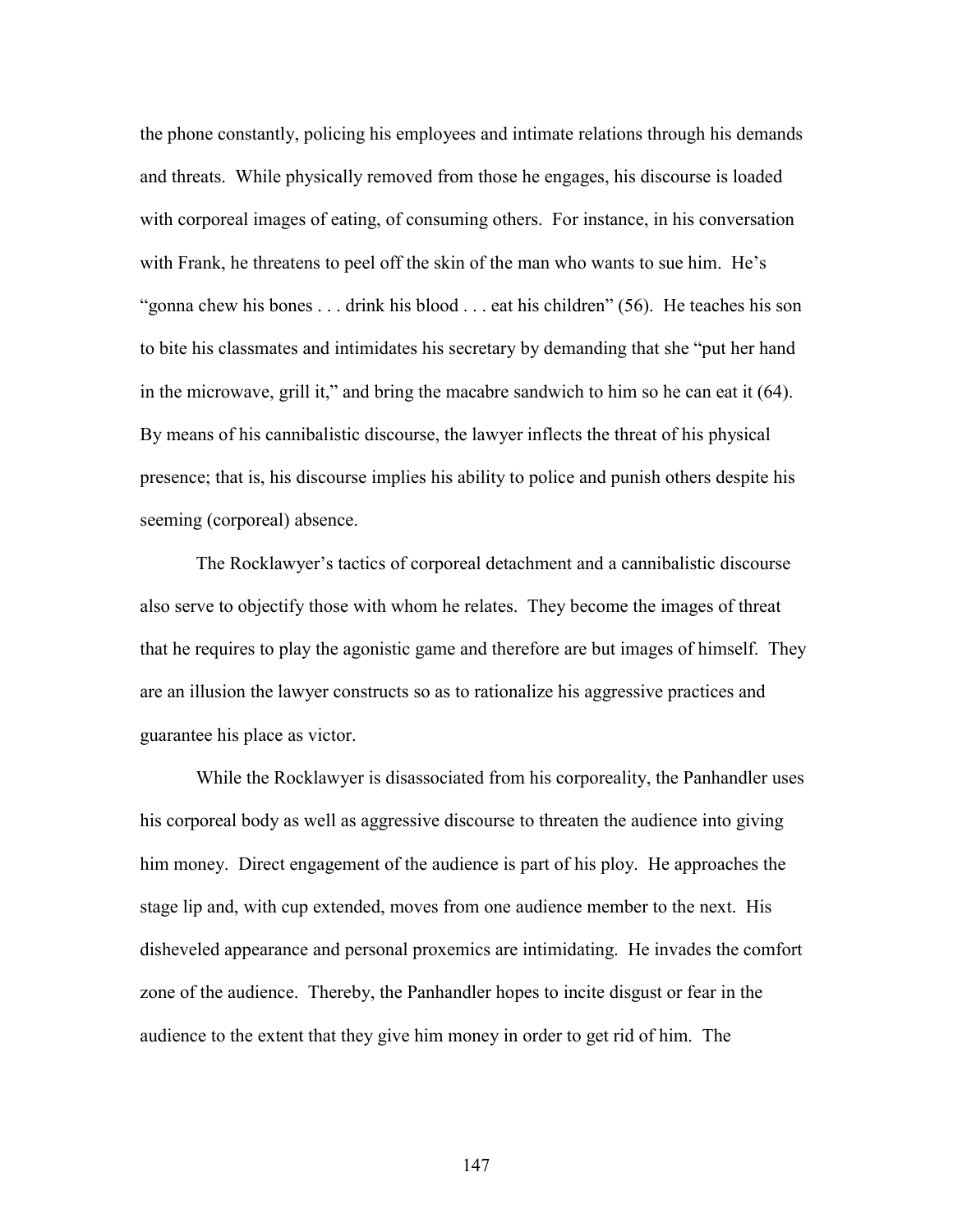Panhandler then draws on cultural taboos regarding bodies and/in space to realize his aims.

 Likewise, the Panhandler's discourse of self pity, guilt, and intimidation instills a lack in the audience in so far as their sympathy, generosity, and equity are questioned. The Panhandler's discourse carries the threat of their inhumanity, and to silence the threat they give in to the Panhandler's demands.

 Unlike the lawyer, the Panhandler does not view or construct the audience as a threat to himself. Rather his corporeal and discursive rhetoric operates to instill the noted threat of disgust, fear, or lack. Simultaneously, the Panhandler offers himself as a representative object the audience can purchase to remedy the perceived threat. In Connell's terms, the Panhandler displays himself as a marginalized or victim commodity. Thereby, he complies with and takes advantage of the consumer ideology that money can purchase anything; in this case, the disposal of another human being.

 In "X-Blow," the Rapper is threatened by his lack of control over his own destiny. He cites the threat in two opposing groups of people: those who control the world, such as God, and those who do not, such as his friend who worked at McDonalds. His aim and ideal is to be like God, whom he perceives as powerful because he is violent. The Rapper calls on earthquakes, tidal waves, war, nuclear bombs, poison gas, dynamite, rockets, and bombs as evidence of God's violent nature. He wants to "get closer to the power, I want to get more spiritual, get closer to God. That's why next time I get out [of jail], I'm gonna get me some new wheels and an Uzi, man" (74). The Rapper, then, associates certain commodities and physical violence with the control he desires. However, due to his confinement in jail, the Rapper is unable to realize his aims. In lieu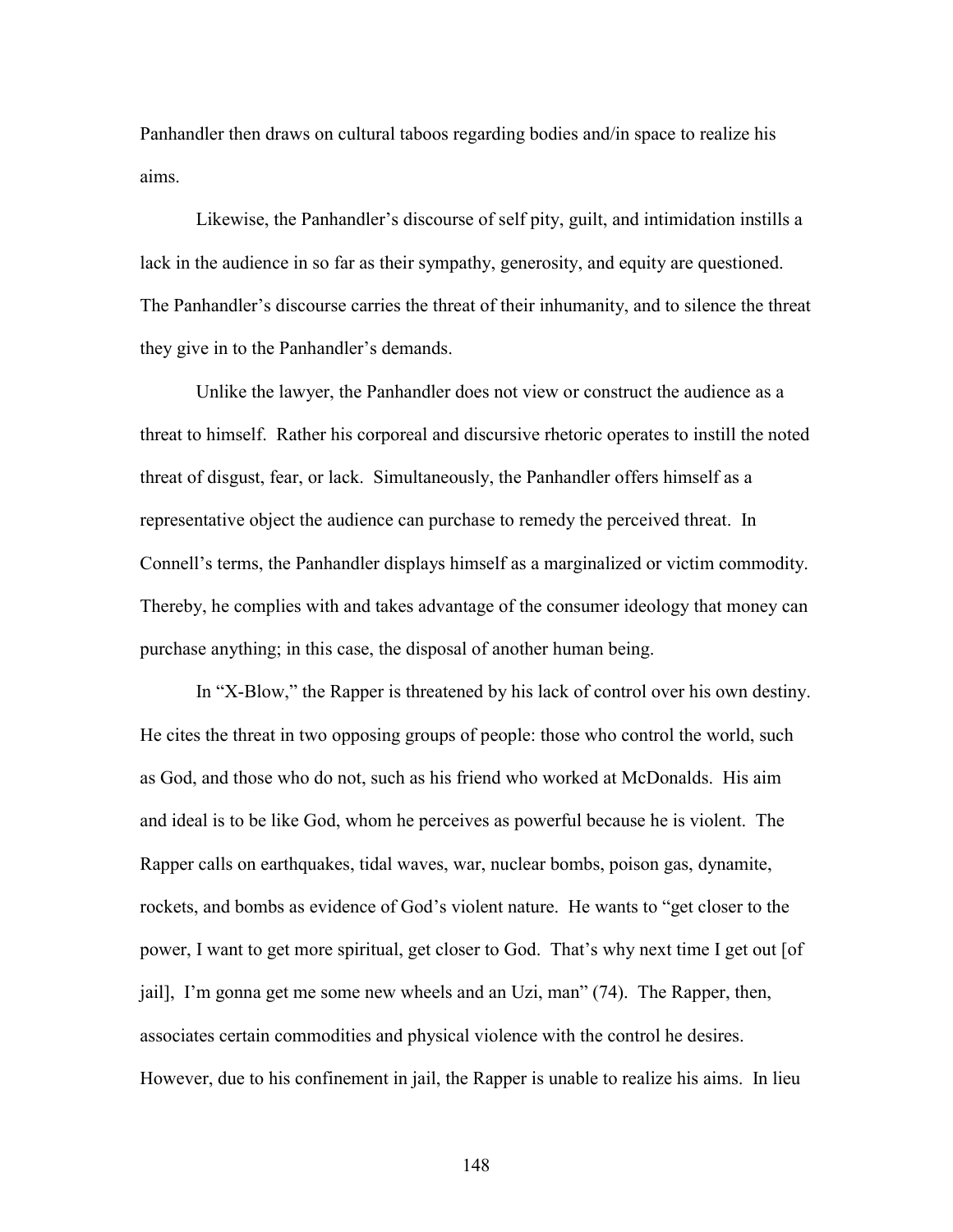of material products and physical enactment, he fashions aggressive control through the discourse of rap poetry. His discourse incites corporeality as the agent of violence.

 In Hip Hop America, Nelson George contextualizes rap as part of the hip hop culture "that sprang off the uptown streets of New York City" in reaction to other forms of music and the chaotic events of the world (xi). While some barriers to the American Dream had been surmounted by African Americans, other and more subtle forms of discrimination remained. Further, as George explains, practitioners of rap

grew up with the Vietnam War. Their fathers came back with drugs and bad dreams—if they came back at all. As they grew up, both the black middle class and the black lower class expanded: they grew up with Wall Street greed, neo-con ideology, crack, AIDS and Malcom X as movie hero, political icon, and marketing vehicle. They saw Nelson Mandela walk out of jail and Mike Tyson walk in. Some say this is the first generation of black Americans to experience nostalgia. And it all showed up in the music. (xi)

George characterizes rap as a "loud, scratchy, in-your-face aesthetic" (xi).

 Since subtle barriers of discrimination prevent the Rapper from realizing his dream in legal ways, he plans to use physical violence to secure control. As he implies in his rap, aggression is not an uncommon strategy among the most powerful of cultural icons, such as Reagan, Bush, Batman, Kirk and Scotty, and the Jetsons (71). Like these "big guy[s]," the Rapper wants to "get . . . up every morning" and decide what to do with the world" (71-72). He wants to control, rather than be the victim of, the contingent will of others.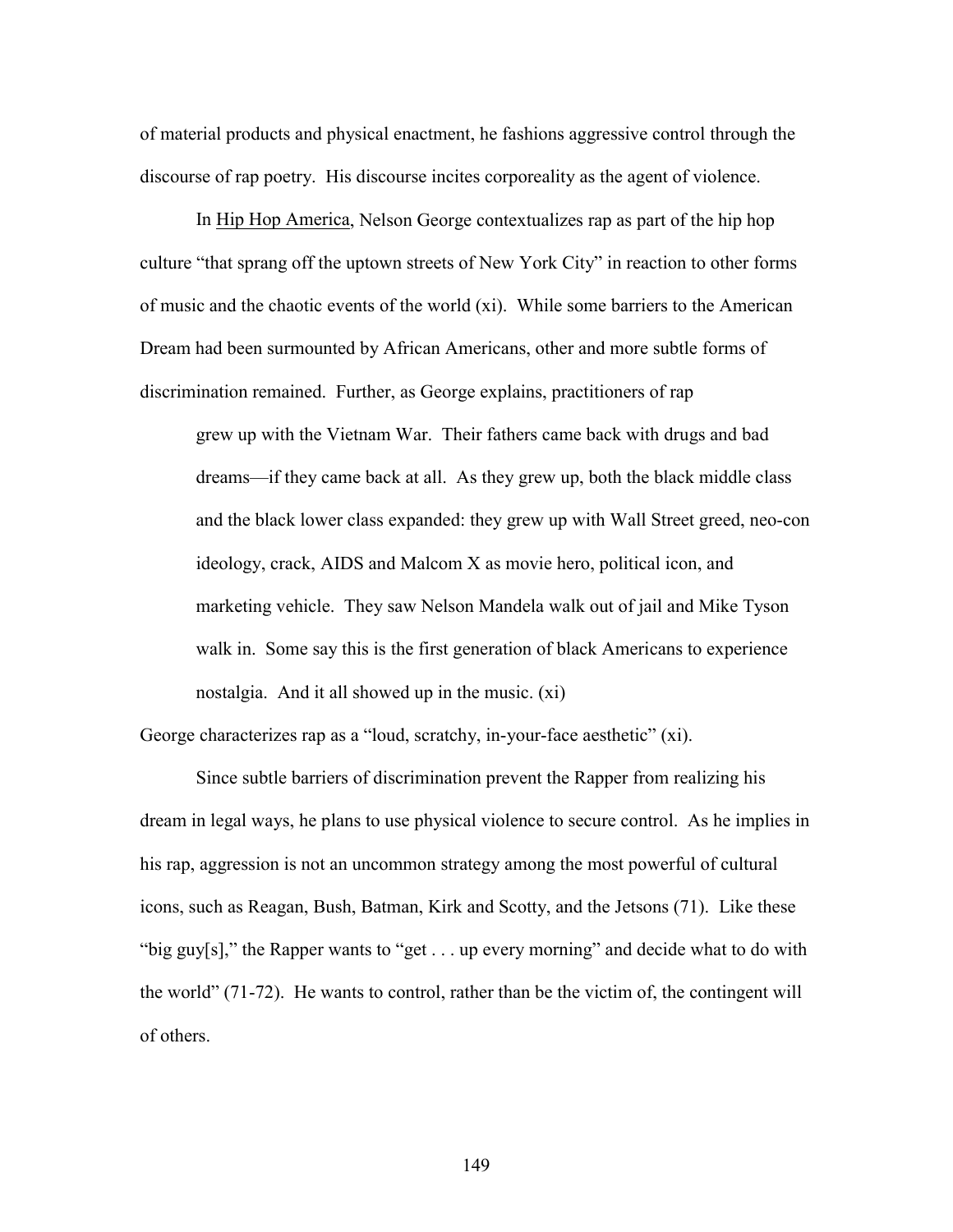The Bottleman is a victim of aggressive comsumer masculinities, such as the Rocklawyer and Rapper represent. As a victim, he is on the receiving end of the practices they enact. The Bottleman exists in a constant state of contingency. In order to survive, he must make a daily search for bottles and cans. As he tells the audience, there are days when he is unable to find enough of them to buy his daily ration of an egg salad sandwich and a cup of coffee. He cannot afford to sleep because he might be attacked by the "guys on the street" who "like to fight" (49). The Bottleman's references to a "second set of teeth," a "missing knee-cap," and not being able to "hear in one ear" suggest that he has been the victim of many attacks (49). His fear is imprinted on his gestures as he averts his eyes and talks in a detached manner.

 Although he is alone, the Bottleman is dyadic in his body orientation. His identity is based in his fear of the threat of others. He also is dependent on others to dispose of the bottles and cans he collects for his livelihood. Lastly, it appears he desires a companion desperately.

 A moral irony that arises in the case of the Bottleman is that he is reduced to a homeless position of fear precisely because he is not aggressive. In other words, in the fictive reality of Bogosian's piece, aggression is needed to acquire wealth and wealth is power. None the less, the Bottleman tries to convince himself that he is fulfilled by his minimal existence. He reflects, "I don't like to complain. I like to stay positive. Stay on the sunny side of the street. You give me a pack of cigarettes, egg salad sandwich, cup of coffee, a newspaper, someplace to sit, and I'm happy—I'm happy" (45). The Bottleman's observation can be understood as ironic in that he is not happy at all. Or, in the abstract, the Bottleman's practice can be understood as a model for an alternative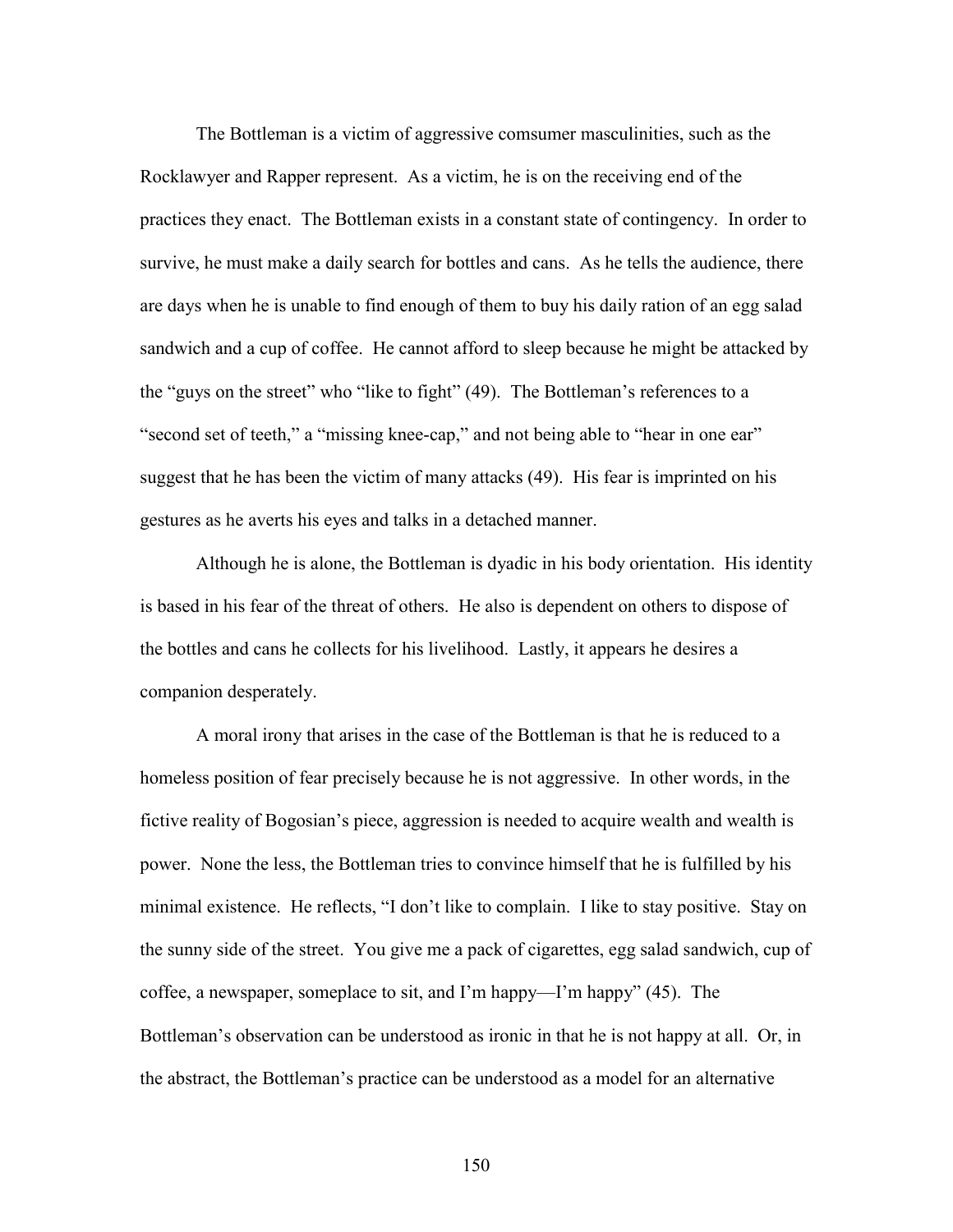masculinity, one whose identity is not based in the excessive consumption of products and the aggressive practices required to obtain them.

 The institution of consumer capitalism and its discourses govern the practices of all four characters. Likewise, their position in the economic system determines whether they benefit from the marketplace or are slaves to it. The aggressive consumer masculinities in  $Sex$ , Drugs, Rock & Roll reveal that their identities are based in an agonistic game of control, which they associate with acquiring wealth and power. To play the game, they construct and then silence the threat in others. While the threat is an illusion, their aggressive practices are not. The latter is rendered through discourse, which is used to incite the threat of their corporeal bodies. Images of eating, of consuming others, are common. The Rocklawyer threatens to "chew . . . bones" and "drink . . . blood" (56) while the Rapper taunts, "If you mess with me, I'll eat you for dinner" (69). Contrasting the agonistic players is the seeming victim, the Bottleman, who claims happiness in a simple egg salad sandwich and a cup of coffee. Given Bogosian's fictive world, and our own social reality, the possibility arises that he may be right.

The third group of masculinities in Sex, Drugs, Rock & Roll consists of variations on the communicative body. The "Dirt" Bum is a fusion of aggressive and communicative traits. "Dog Chameleon" interweaves aggressive, consumer, and communicative traits while "The Artist" is a nihilist communicative masculinity. The aim of all three characters is to persuade the audience of their particular position and in this way they are dyadic in their orientation. However, both Dog Chameleon and the Bum view the audience as their adversary and, committed to their causes, they aim to charge and thereby control how the audience thinks. Their rhetoric is inflexible and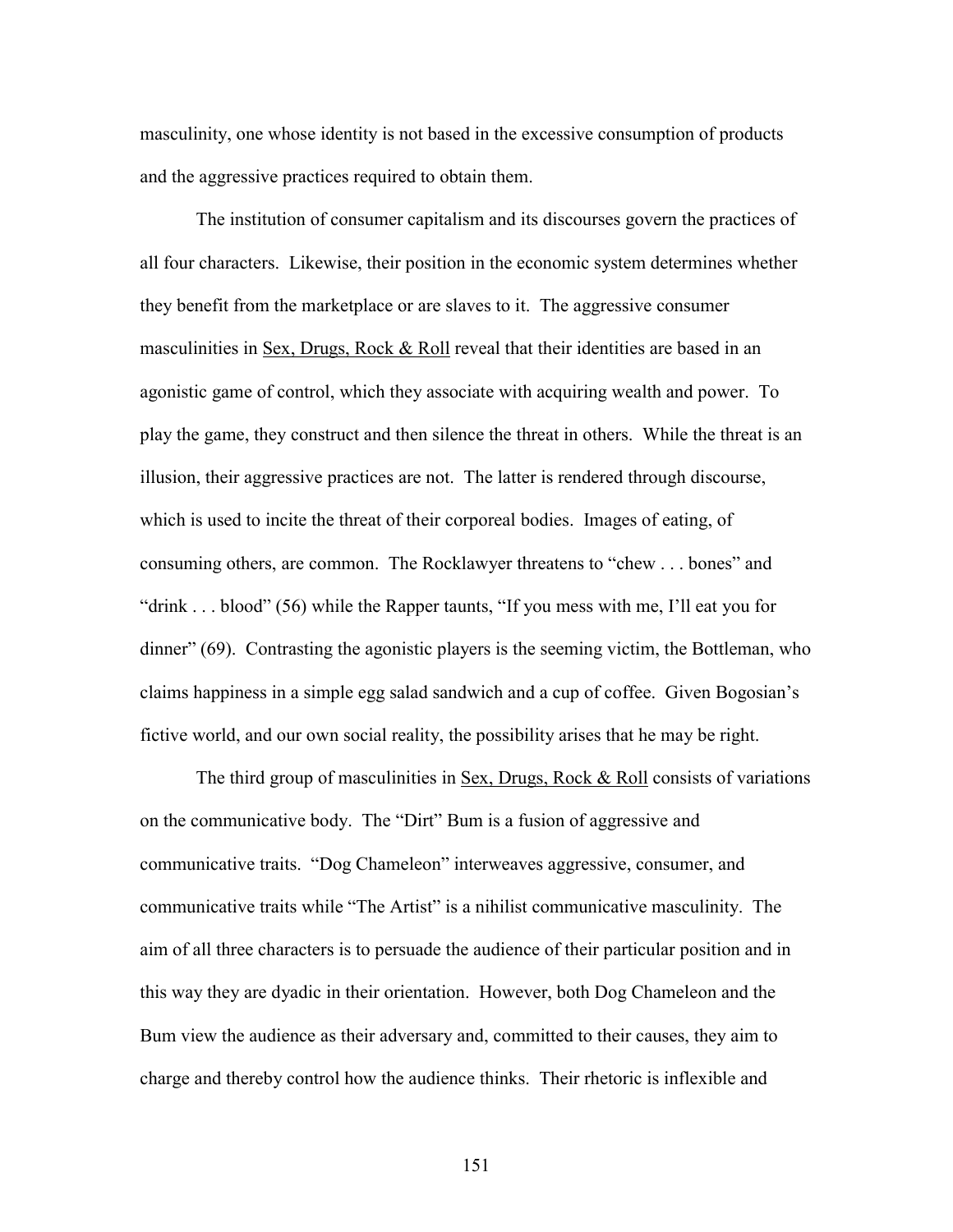prescriptive. The Artist, on the other hand is contingent in his relationship to the audience. He seems aware that desiring control over others runs contrary to his philosophy. Whereas the content of his discourse implies an immaterial, transcendent relationship to the corporeal body, the discourses of Dog Chameleon and the Bum are grounded in corporeality and material products.

 In his tirade, the Bum articulates his belief that consumption is ruining us. Specifically, the US mode of consumption and production is nothing but "shit and piss" waste that is polluting the literal and figurative waterways of America. The Bum lambast those who drive their motorboats, puke into the river, and sell food that causes people to "shit" and "piss." In so far as the cities are full of "pipes choked with slop from millions of toilets and garbage disposals," it appears we all are to blame (23).

 To advance his critique, the Bum uses profane corporeal practices. He picks and pulls at the seat of his pants, suggesting he produces "shit" too. He punctuates his utterance of the words "shit" and "piss" with imitative actions. He steps in "shit" and scrapes it off on the lip of the stage, vomits, and walks in circles to physically represent the idea that the environment is nothing but a toilet. Grotesque realism, then, is the agency of the Bum's critique. He calls on imagery related to the lower domains of the corporeal body, specifically the bowels and bladder, to criticize the excessive waste of our consumer society and culture. An agency of excess is used to critique excess.

 The Bum's strategies might best be understood in terms of the Dada tradition of criticizing the "nonsense" of institutions by means of "nonsense" art and rhetoric. The Dadaists attributed World War I and the resulting devastation of Europe to the reactionary logic and rationale of those in power. To critique such systems of thought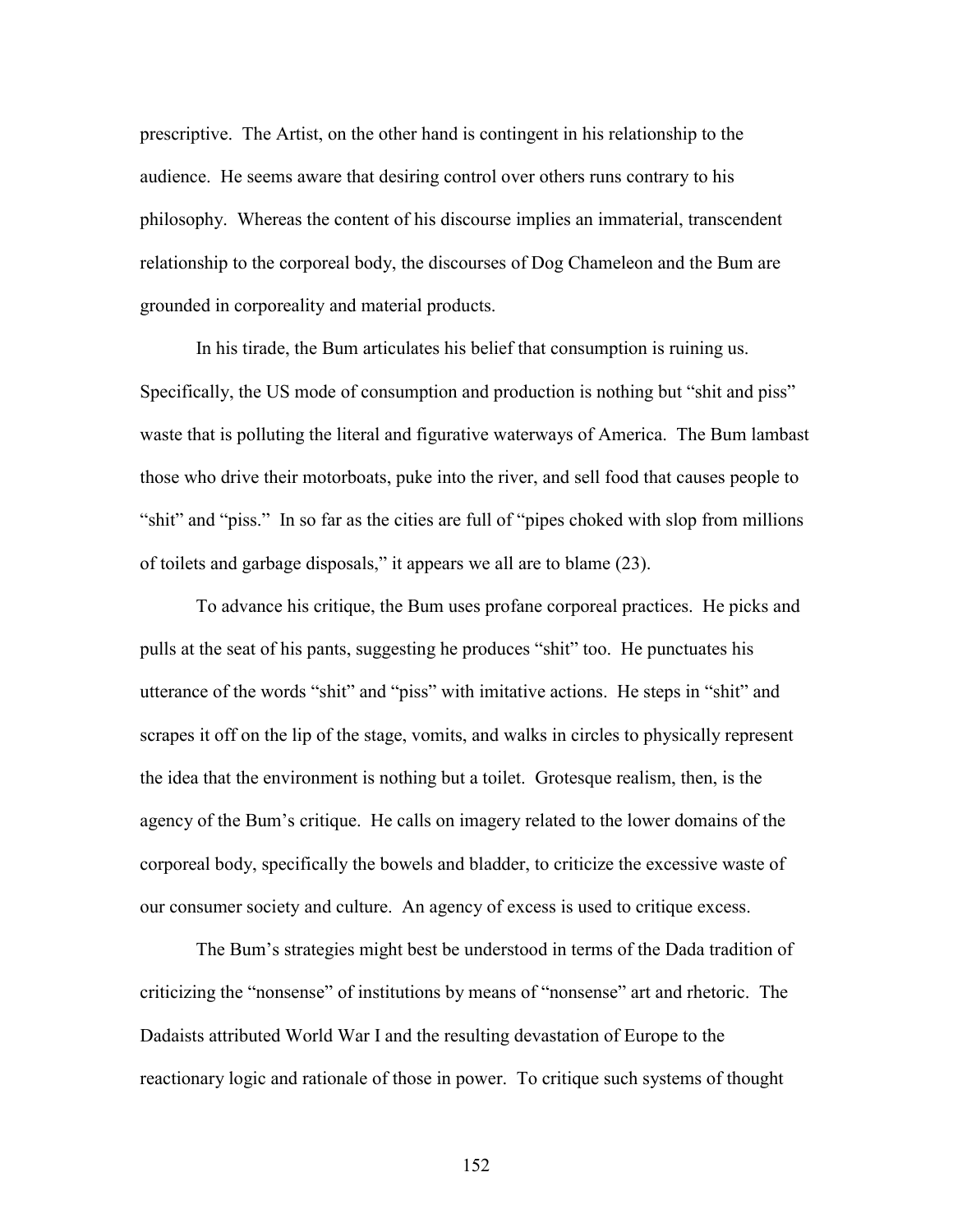and the language used to convey them, the Dadaists turned to chance processes to create and perform their various forms of art. At the Cabaret Voltaire in Zuric, performers such as Hugo Ball, Emmy Hennings, and Tristan Tzara held collaborative performance events consisting of "nonsense" manifestos, simultaneous and other forms of chance poetry, and inventive noise compositions. Of their work, Hugo Ball wrote, "'We now have driven the plasticity of the word to the point where it can scarcely be equaled. We achieved this at the expense of the rational logically constructed sentence.'" The point, Ball explained, is "'that this humiliating age has not succeded in winning our respect. What could be respectable and impressive about . . . grandiose slaughters and cannibalistic exploits? Our spontaneous foolishness and enthusiasm for illusion will destroy them'" (quoted in RoseLee Goldberg, Performance Art: From Futurism to the Present 62).

 While Dog Chameleon appears to defile fame and wealth, it also appears that he wants to be famous and wealthy in order to exact revenge on famous and wealthy people. His aggressive disposition, rhetoric, and aim are reminiscent of the stand-up monologist, Lenny Bruce, and also the poem "Howl" by Allen Ginsberg.

 In "Howl," Ginsberg reflects on the repressive values and beliefs at work in post World War II America. Jonah Raskin offers that "Howl" is a horrifying, funny, surreal, and prophetic poem" (xviii). Formulated in a spontaneous way and as a "spontaneous work," it "brought [Ginsberg] and the world out of the closet of a repressive society" (xix). Raskin explains, "For Ginsberg, howling was a way to express his deepest concerns" (117). Likewise, Ronald Collins and David Skover observe that "Howl" uses words of "rage and indignation. It was a poetic declaration of discontent, decay, and debasement, coupled with dreams of mystical survival" (40). Collins and Skover add,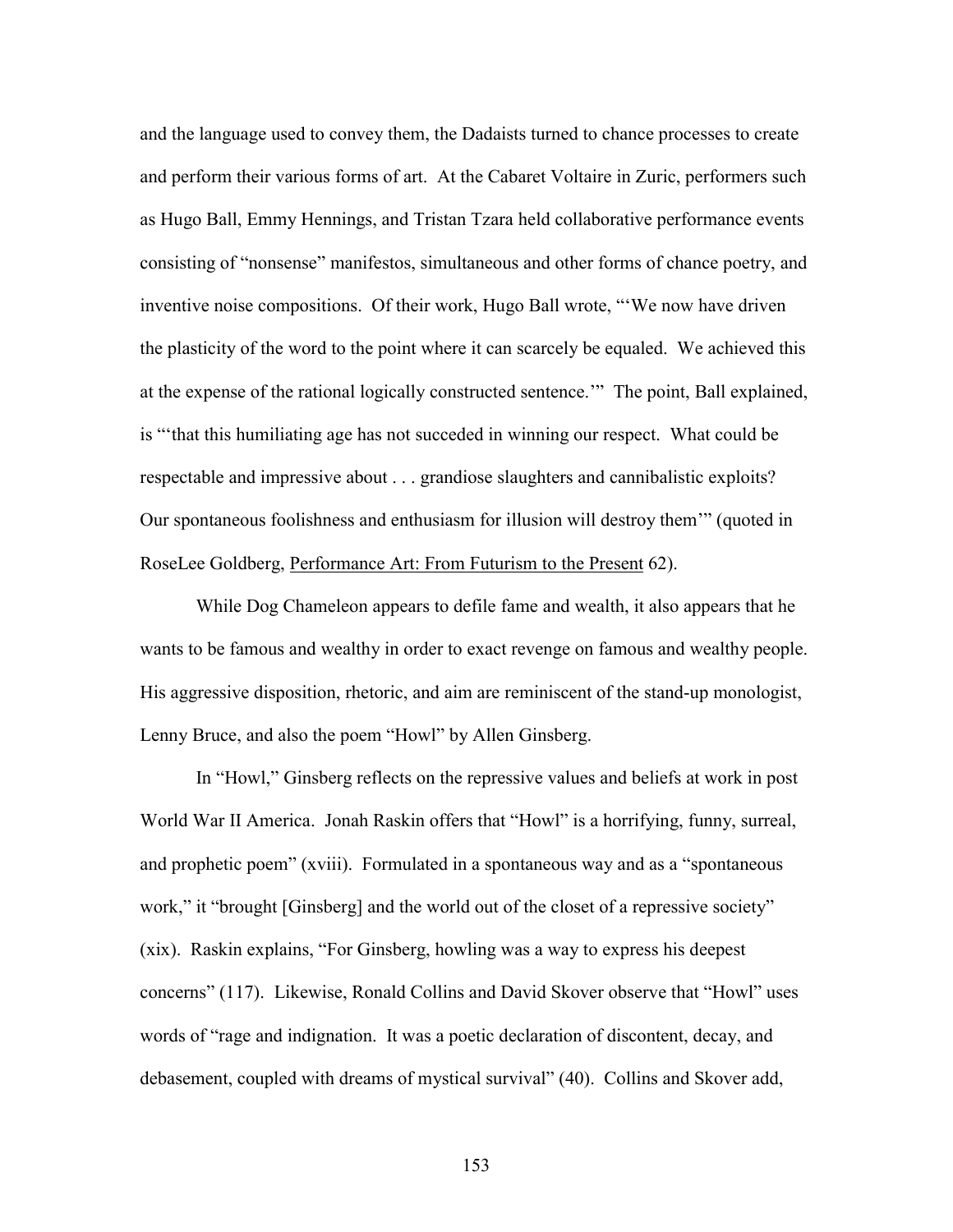"Relentless. Merciless. Wondrous. It was the manifesto that broke the barrier between culture and dissent. Life itself—with its mortals, gods, and weaponry—had been 'outed.' The unspoken had been spoken" (41).

 In the venue of live performance, Lenny Bruce also "spoke the unspoken," addressing taboo issues of his era in irreverent ways. In the "Introduction" to Bruce's autobiography, How to Talk Dirty and Influence People, Bogosian observes,

Lenny discovered . . . that full-blown idealism in his art was his secret weapon. People wanted to hear more of the New Attitude. They wanted to question capitalism. The economy was expanding yearly and people wanted to shake off their dusty clothes and take a bath of idealism. Lenny set the all-time standard for an entertainer observing and dissecting his own society and culture. Like a surgeon he probed and sliced, always on the lookout for inconsistency or misguided emotion or greed or vanity. (ix)

Bruce confronted his audiences with obscene language that he hoped would defamiliarize the "dusty" norms of the period as obscene and thereby excite alternative attitudes and ideals.

 In a similar fashion, Dog Chameleon attacks the bourgeoisie of the nineteen eighties for worrying about "the price of cigarettes, gaining weight, and finding quality family time" (82). He also lays siege to the upper class and their trappings of wealth and fame as cited in "cars, mansions, television sets, remote controls, and potato chips" (84). While Dog Chameleon rebukes excessive materiality, he also desires it, a contradiction that gives rise to a self-reflexive howl of nihilism. In his own terms, "I know I'm negative. I know I'm not a nice guy. Because I realize I'm a shit, and for that tiny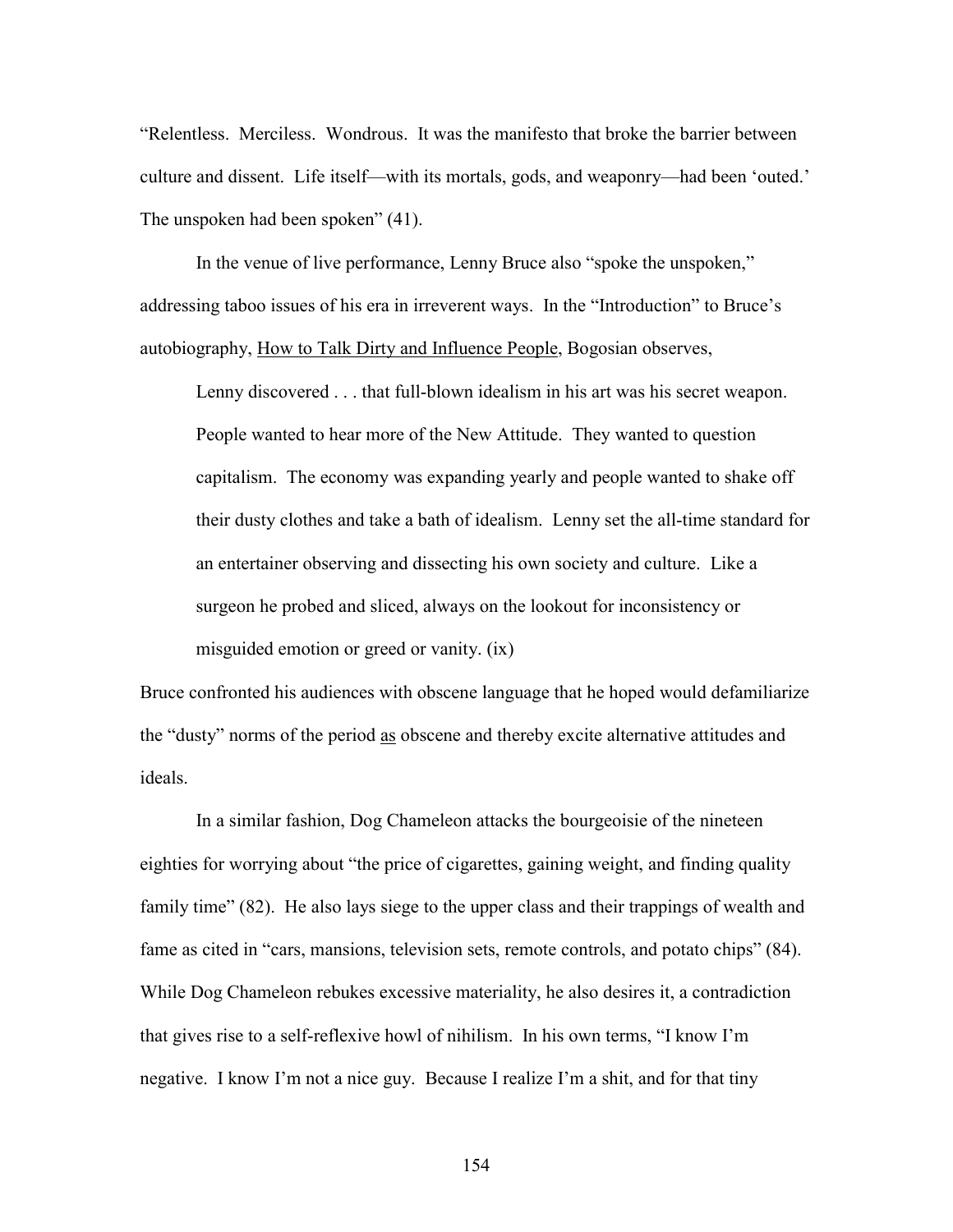fragment of truth, I respect myself" (89). Like Ginsberg, Dog Chameleon expresses his discontent by "outing" himself and, like Bruce, his ultimate aim is to "dissect" and thereby defamiliarize societal norms he finds obscene. "Normalcy" comes under attack when he observes that "normalcy is so far out of my reach. Because you have to be blind to be normal. You have to like yourself, and the thought of that is so repellent to me" (89). Thereby, Dog Chameleon implies that he finds the audience "repellent" since he assumes they abide by the conventions of "normalcy" and self-respect.

 While, like Ginsberg and Bruce, Dog Chameleon uses aggressive discourse, it is not directed back at aggression itself. That is, unlike Ginsberg and Bruce, Dog Chameleon wants to exact revenge on others, such as childhood bullies, unemployment and IRS agents, the police, and a store clerk who was rude to him. To realize his ends, Dog Chameleon desires the wealth and status of the upper class. The Chameleon's appropriation of the rebellious "howl" is a perversion then. He not only enacts a conventional strategy of aggressive consumerism (i.e., appropriation), he enacts the most conventional norm of the US social psyche (i.e., wealth is power).

 The main aim of the Artist is to communicate to the audience why he does not make art anymore. As he explains, "It's like if everybody already knows everything, then nothing means anything. Everything's a cliché. That's why I stopped making art" (91). Further, by refusing to produce a material art object that people can purchase, the Artist protests the commercialization of art by art academics and museums and, on a broader level, the institution of consumer capitalism.

 To support his position, the Artist observes how rock and roll has fallen victim to the commercial machine. Whereas "old bands" sang about "Love, Peace, Anarchy,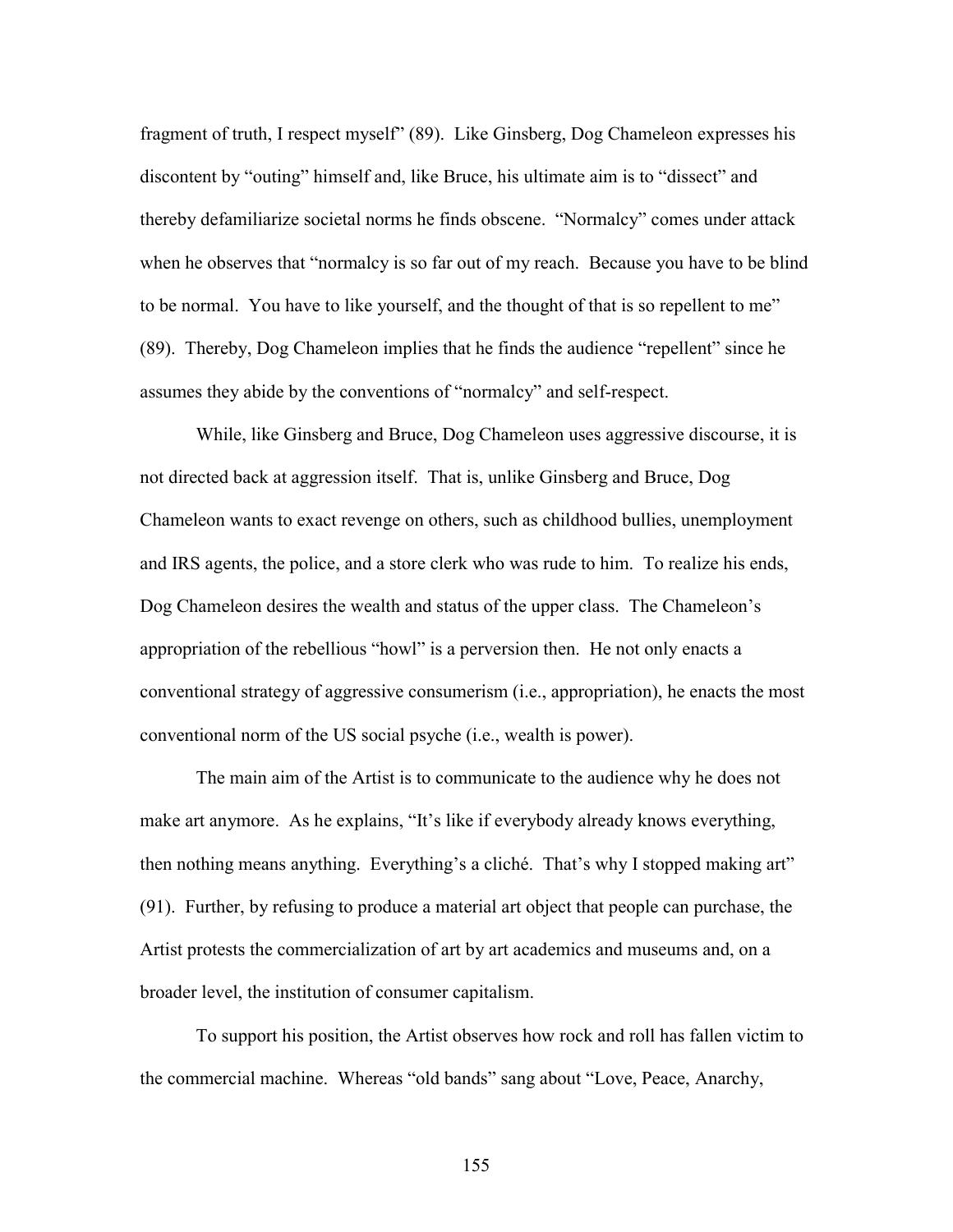Freedom, Revolution, Get High," new bands sing about "Fear, Paranoia, Work Harder, Buy a Microwave Oven" (95). The Artist cites specific examples in the Dire Straits' song "Money for Nothing" and Donna Summer's switch from the song "Love to Love You, Baby," in the nineteen seventies to "She Works Hard for the Money," in the eighties.

 As the Artist sees it, the homeless escape the mechanizing effects of consumer capitalism because they cannot be duped by the illusion of fulfillment advanced by commercial imagery. Their literal hunger tells them otherwise. As a result, the homeless "start to see the truth" and they "start telling the truth" and they "start talking about the way things really are" (97). The Artist admires such "truth talk" and adopts it as a model for his own art. Just as the homeless are without material goods, so too his art is immaterial. It does not participate in the capitalist enterprise and its illusions of fulfillment. Once he articulates this notion, the Artist is blacked out, literally, by a black out of lights.

 The Artist is a public body representing many and reliant on those like the Bottleman for his rhetoric. The Artist also represents other artists who like him have decided not to produce material objects. One such group are live performers who argue that the ephemeral nature of live performance escapes commodification. While a consumer might purchase a script or video of the performance or a seat in the theater, she cannot purchase and own the live event itself.

 The Artist embraces the purpose of those he represents and creates art "in [his] head" only (98). Thereby, he understands that his art cannot be reproduced and as such its exigency sapped of its power. It also cannot be "blacked out" by the institutions that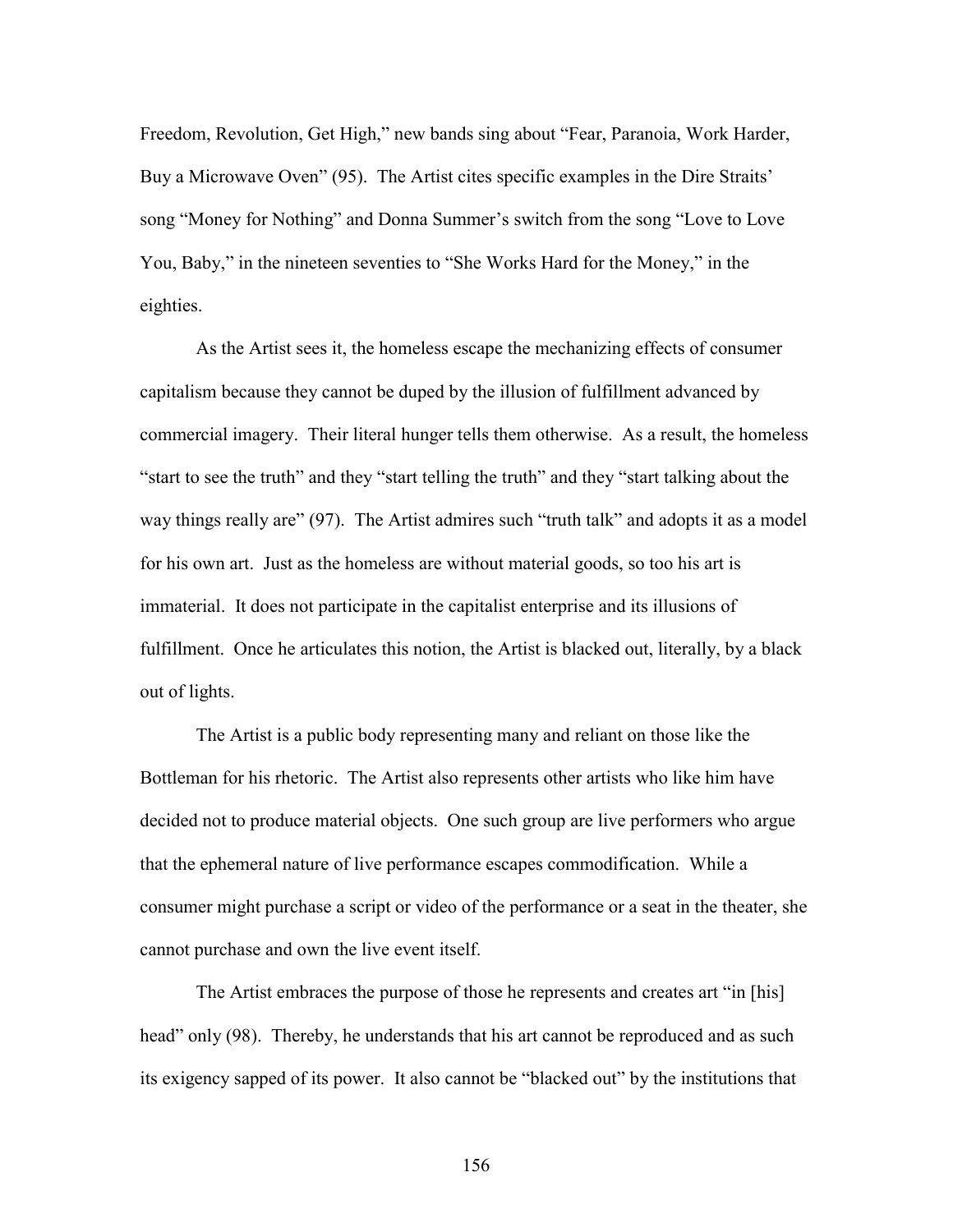control and market it. The irony here is that for the audience to know what the art is, the art must be shared, and once it is shared, it can be blacked out, just as the Artist in the venue of the Orpheum Theatre.

 As the performer of Sex, Drugs, Rock & Roll, Bogosian enacts a masculinity of a communicative orientation. Specifically, he constructs a performer presence that offers a nihilist variant on the carnivalesque body or bodies. Grotesque realism is evident across the range of masculinities Bogosian performs. Imagery of the lower domains is integral to the corporeal identity of the Dirt Bum, the Stud, and the Tough while such characters as the Rocklaywer, Rapper, Panhandler, and Dog Chameleon use it in their discourses to control others. By means of his veris-realistic embodiment of the various characters, Bogosian's body becomes grotesque too. His physical and vocal enactment draws on the critical power of the grotesque to advance his position.

 Bogosian's rhetoric also effects an aspect of carnival laughter. There is no doubt the masculinities he constructs mock and deride the social types (institutions and discourses) they represent. The consumer masculinities are indicted for associating fulfillment with their excessive and self centered consumption of commodified "sex, drugs, rock and roll." The aggressive consumers are self-parodies of the agonistic game of wealth and power they play. While the "Dirt" Bum, Dog Chameleon, and Artist critique the institutions and practices the others represent, they do not offer regenerative alternatives. If they do, the models exist in absence, in opposition to "shit and piss," appropriation, and transcendant isolation.

Once exception to the nihilistic landscape of masculinities in Sex, Drugs, Rock  $\&$ Roll is the Bottleman, who I understand as the moral center of Bogosian's fictive world.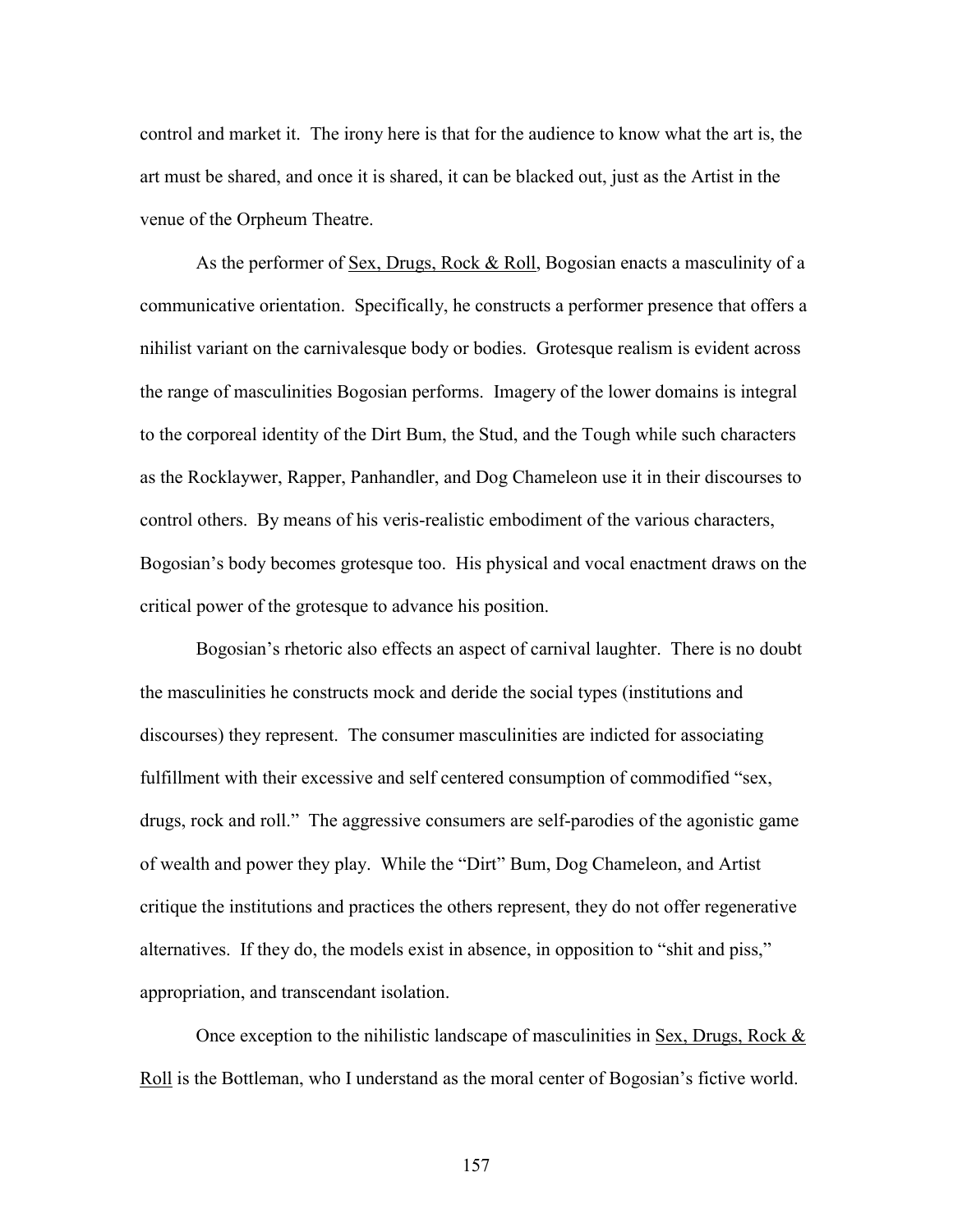In the social reality of the US the marginalized homeless are typically ignored, pitied at best. By granting the Bottleman moral authority, Bogosian suggests that power is not in the boardroom but in the ability to step outside the consumer capitalist mindset and "see the truth" and "start telling the truth" (97). As substantiated in the Artist's monologue, the Bottleman and other marginalized individuals avoid ideological indoctrination because they are tangential to the system. The trade-off is a lonely existence on the streets where happiness is associated with an egg salad sandwich, a cup of coffee, and someplace to sit.

 For the most part, Bogosian uses representational conventions to advance his message in Sex, Drugs, Rock & Roll. Most evident is Bogosian's use of in scene dramatic monologues in which vivid, multi-dimensional characters express their stories, thoughts and feelings in language that is appropriate to the character and accessible to the audience. Likewise, the characters physical actions are verisimilitude to real life and appear spontaneous, not rehearsed.

 Bogosian also uses properties facilitate the "real life" effect of the characters and the performance as a whole. The Rocker sits in a chair that faces another chair, which helps the audience read the situation as an interview they might see on television. The Stud holds and drinks from an actual bottle of beer while the Rocklawyer sits in an office chair and speaks into actual telephones and an intercom. While the properties enhance the illusion, they also function metaphorically. Bogosian's placement and use of the Stud's beer bottle implies phallic connotations. The telephones and intercom suggest the mechanization of communication within the prevailing system of production. The use of veris-realistic conventions lulls the audience into the illusion that they are watching real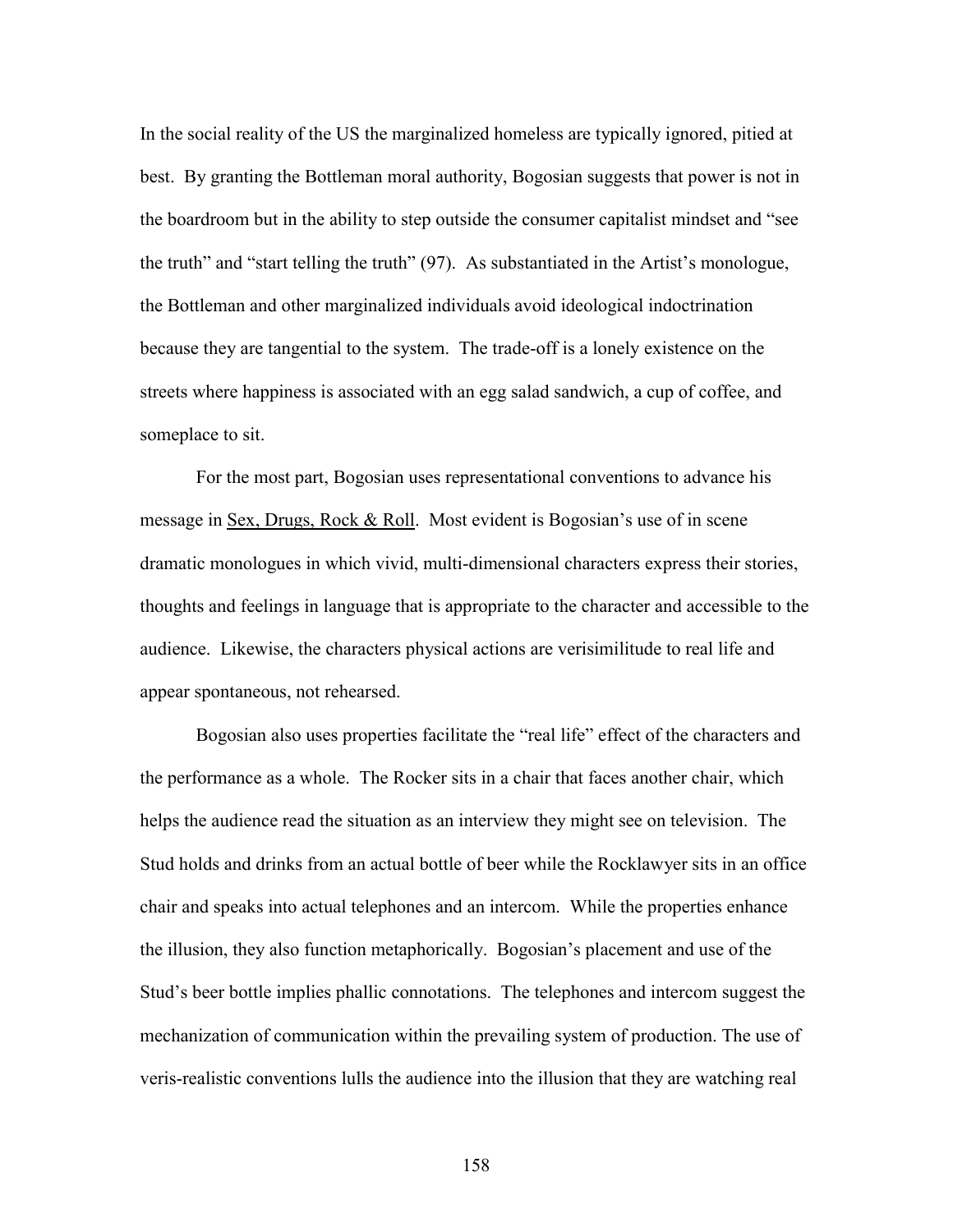people in real life situations. When, as the Italian Businessman, Bogosian bends down to test the water in the pool, the conventions of realism are so complete that I, at least, see the water, not the surface of the stage.

 Although Bogosian emphasizes realistic aesthetics, he also imprints his characters with signifiers that signal a social type or gest and, in this way, he implies a broader critique of social norms—rather than attributing them solely to the individual character. In Brecht's terms, Bogosian builds characters from a social point of view and also uses social gest. Of the social point of view, Brecht writes

modes of behaviour shown by the [actor have] transparent motives of a socialhistorical sort. It was not the "eternally human" that was supposed to emerge, not what any man is alleged to do at any period, but what men of specific social strata (as against other strata) do in our period (as against any other). (100; emphasis in original)

The masculinities in Sex, Drugs, Rock & Roll represent social types specific to the nineteen eighties. For instance, the Italian Businessman represents the yuppie, the Rocklawyer represents corporate raiders such as Michael Milken, and the Bottleman represents the homeless. Bogosian's choices are specific and rely on the audience's knowledge of the times.

 Bogosian uses specific social gests to broaden the critical significance of his characters and to imply the social laws in terms of which they behave. For instance, in "X-Blow," the rap of the Rapper is a social gest. As an oral form of poetry created by the Rapper it provides him with a way to exercise control over the contingent world in which he exists. On the other hand, the content of the rap implies the social laws and norms in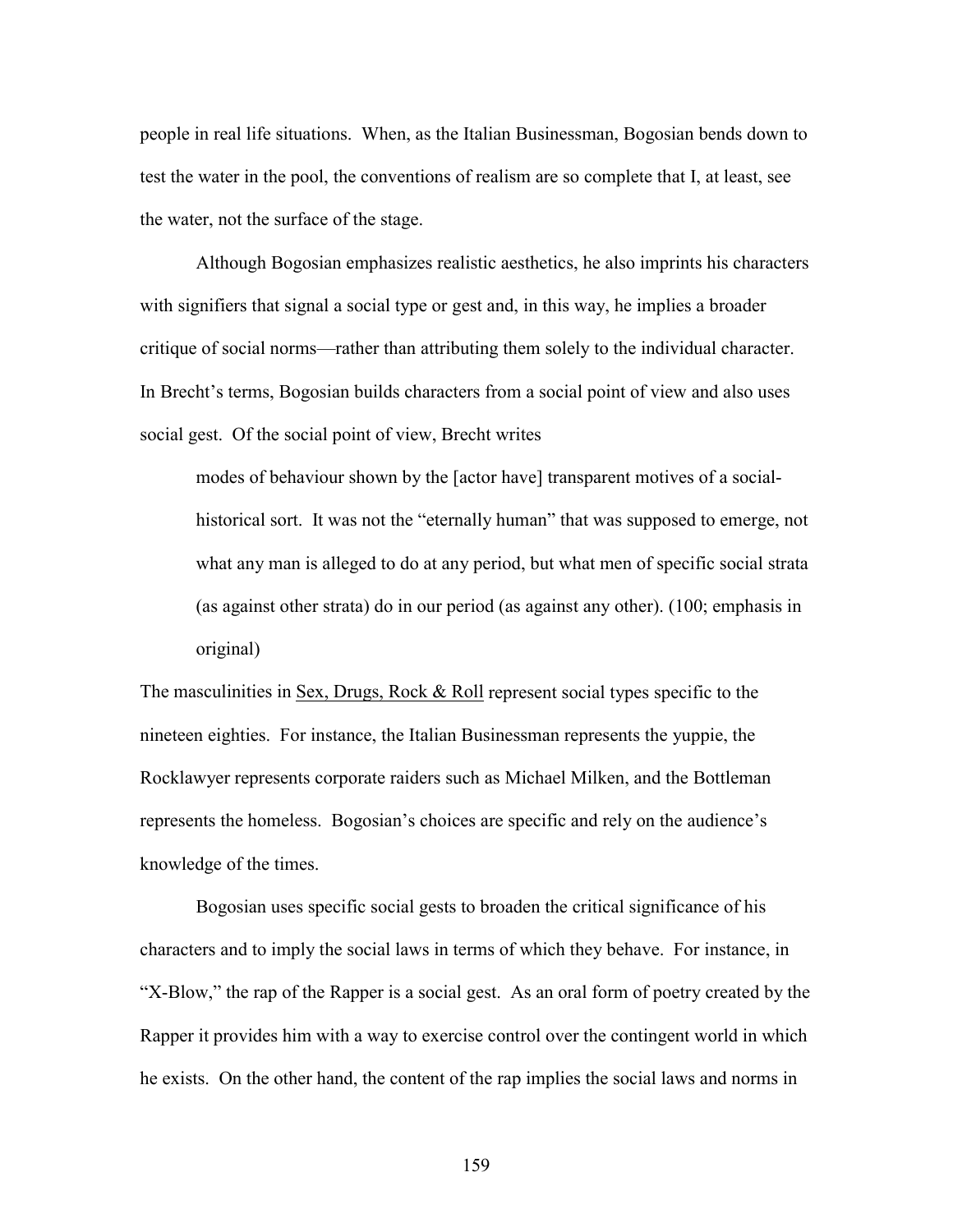terms of which the Rapper creates his rap, such as spiritualized aggression and the very desire for control.

Bogosian uses both representational and presentational performance choices to critique the irresponsible, guilty, and impotent masculinities he observed in the US in the nineteen eighties and represented in Sex, Drugs, Rock & Roll. He uses the consumer, aggressive consumer, and hybrid communicative masculinities to advance an argument against consumption and control and for masculinities that do not desire to take part in these processes.

## **Notes**

 $\frac{1}{1}$ All direct quotations from the performance are drawn Bogosian, Sex, Drugs, Rock & Roll.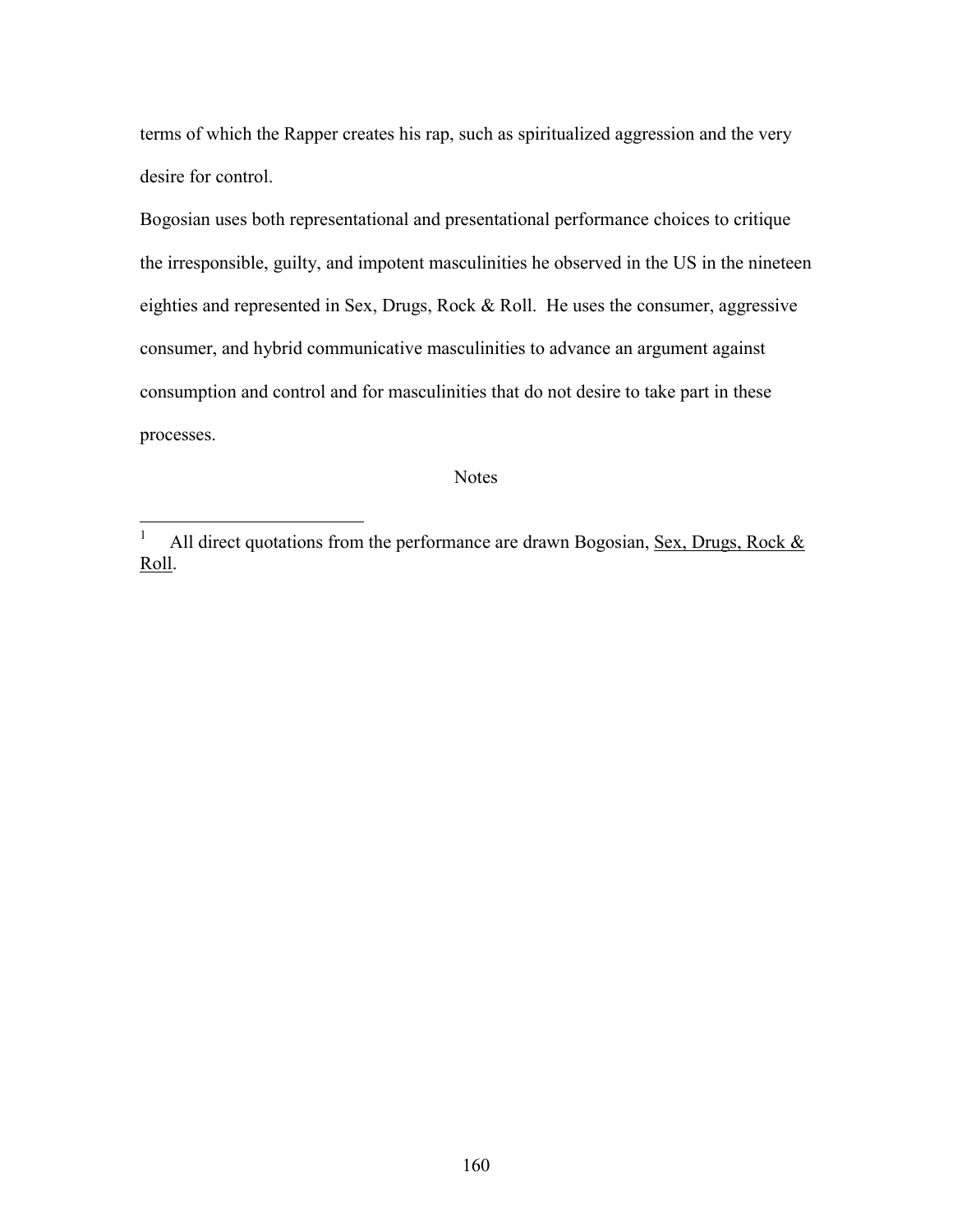## CHAPTER FIVE

## THE MASCULINE RITE OF PASSAGE IN JOHN LEGUIZAMO'S FREAK: A SEMI-DEMI-QUASI-PSEUDO AUTOBIOGRAPHY

John Leguizamo's Freak: A Semi-Demi-Quasi-Pseudo Autobiography ran at the Cort Theater on Broadway during the 1996-1997 Broadway season. Freak is a play about Leguizamo's life, from his birth to the beginnings of his acting career. In each of the nineteen scenes, Leguizamo narrates and enacts a story from his developmental years. The show highlights the traumatic experiences that contribute to Leguizamo feeling that he is different from other young male Latino actors. He is "a freak."

Leguizamo is a performance artist who resides in New York City's Alphabet City. His stage work is characterized by his vivid representations of the diverse people and characters he has observed and collected in his memory. According to Peter Stack, a writer for The San Francisco Chronicle, Leguizamo cultivated his talent during his years as a class clown. At the urging of a teacher, he auditioned for Juilliard but was not admitted. Instead, he decided to study the people he saw in Manhattan's Washington Square and Little Italy (E1). He rose to public notice with his one-person shows Mambo Mouth and Spic-o-Rama. He also appeared on MTV's House of Buggin' and in the films, To Wong Foo, Thanks for Everything, Julie Newmar and Spawn (E1).

As noted, Freak is divided into nineteen scenes or, as Leguizamo identifies them, "chapters." In the first, "Meeting Womb," Leguizamo recounts his birth. In "Third World Logic," he relates his family's emigration and early experiences in the United States. "Dad Drunk" is a chapter about one of the few conversations Leguizamo had with his father concerning their relationship. In "First Orgasms," Leguizamo discovers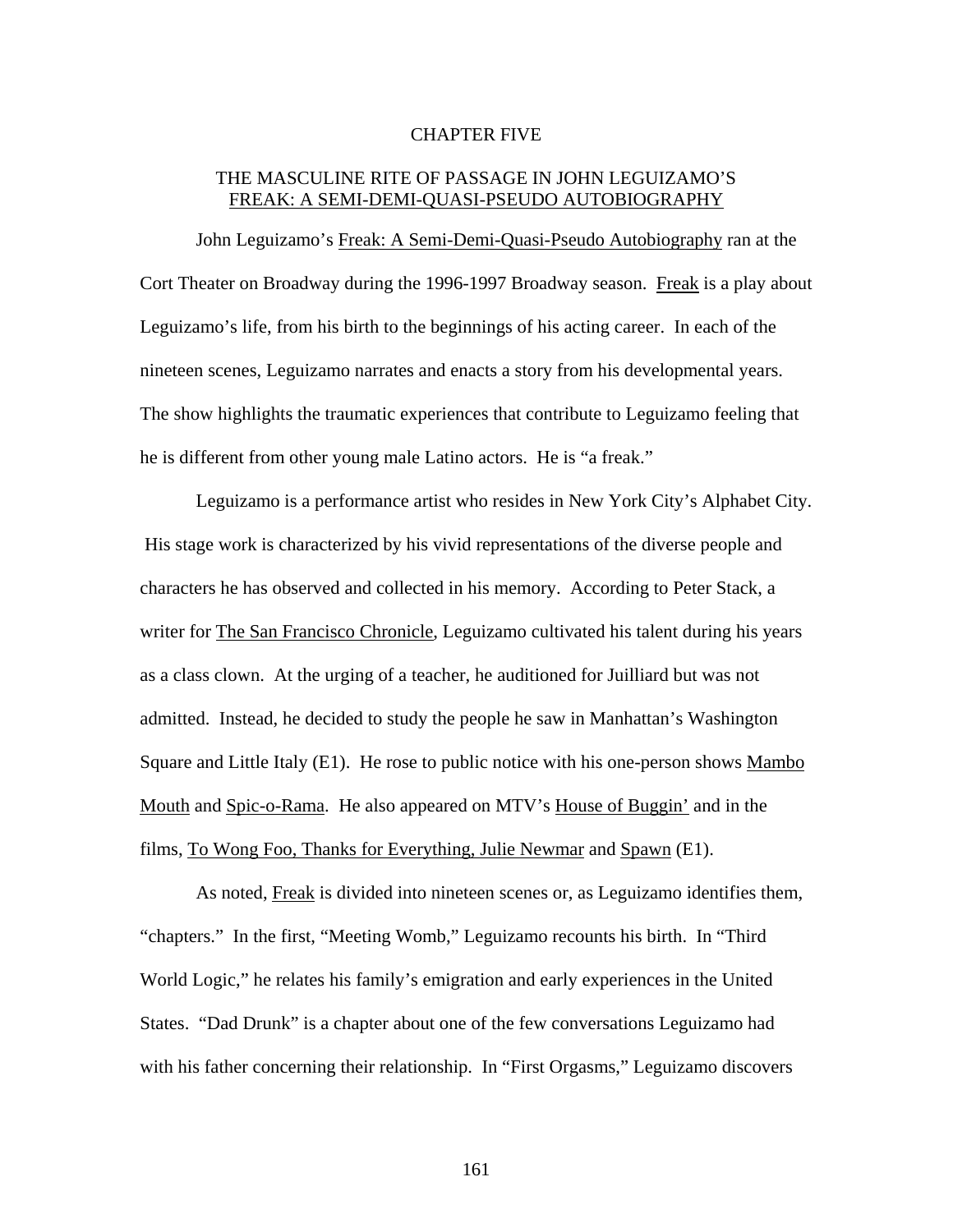masturbation and the humiliation of being caught in the act while in "Fellas on Sex" he and his friends talk about sex. "Fresh Air Funk" is about Leguizamo's experiences in a summer program in which he lived with a wealthy, white, suburban family. In "Jewish Resort," John's father attempts to pass the family off as Jewish. In "Surrogate Moms," Leguizamo introduces his Uncle Sanny to the audience and recounts Uncle Sanny's efforts to acquaint the boys with culture. In "French Passing—Not!" Leguizamo discovers that his father is a dishwasher and not a waiter. "Black Irish" and "Guido-Rama" are stories in which Leguizamo is beaten up by Irish and Italian bullies, respectively. In "First Love—Black Venus" and "Kentucky Fried De-Virginizing," Leguizamo recalls his first sexual experiences with women. "Domestic Violins" is about John confronting his father for the first time. In "College Fiasco," Leguizamo tries to pass himself off as white. "Juilliard," "Agent," and "Director" concern the beginnings of Leguizamo's acting career. In "Pyro-Technix Climatic Finale," Leguizamo finds success on the stage while still seeking acceptance from his father. In my fuller description of Freak below I retain the chronology of the chapters, although my description is more thorough in some cases than in others. Thereby, I focus on my particular interest which is Leguizamo's representation of the key male characters, namely, his father, Fausto, his Uncle Sanny, and himself.

In Freak, Leguizamo narrates each chapter and performs all of the characters. Leguizamo's style is reminiscent of stand-up comedy routines in which the comic tells a story and periodically imitates characters for effect. Leguizamo performs each character with specific gestural codes that help the audience envision the physique of the characters. For example, when Leguizamo performs his father, he pushes his head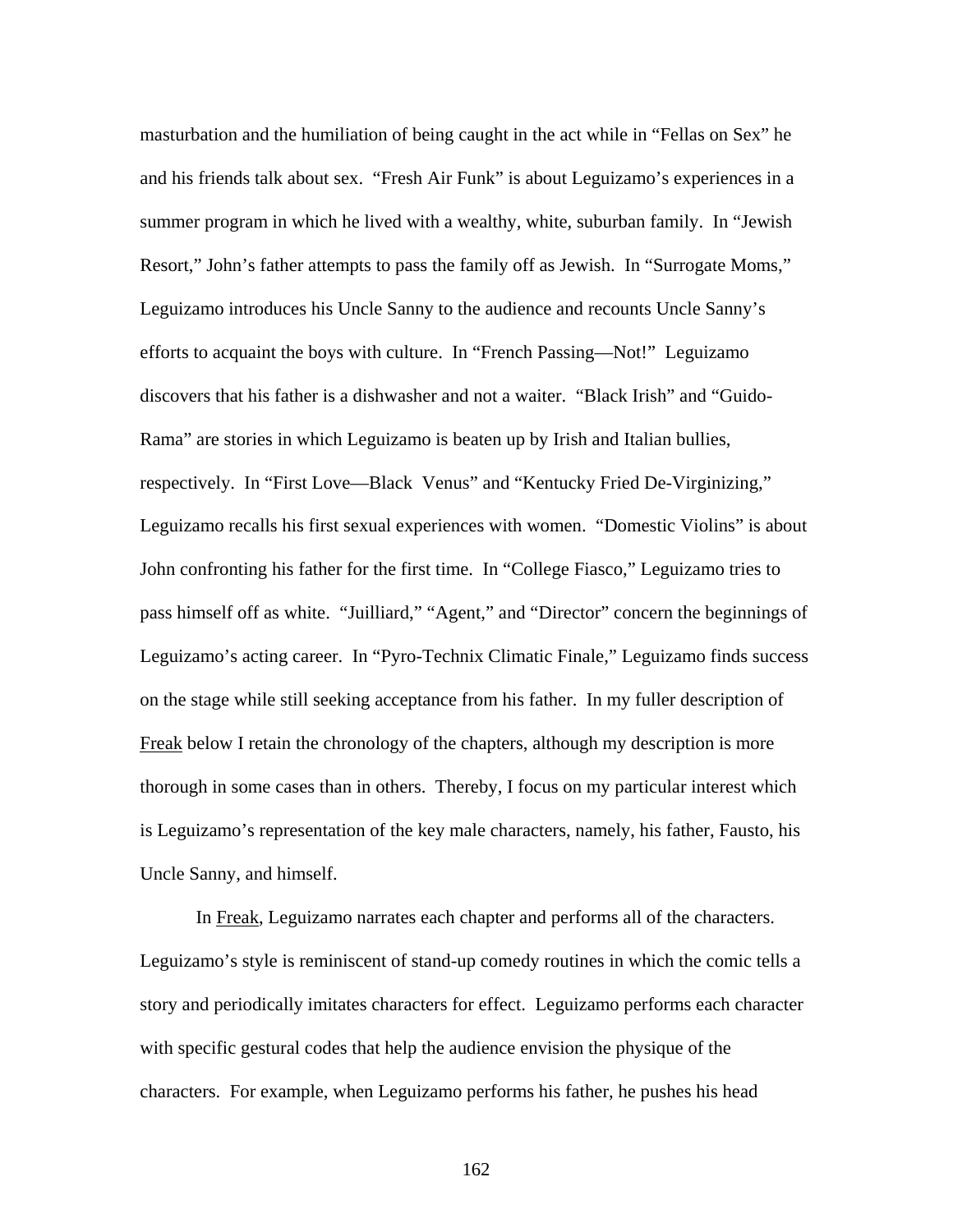slightly forward, squares his shoulders, and bows up his chest. Whereas the major characters are developed as complex, multi-dimensional figures, the minor characters, such as the Irish bullies, are constructed as broad social types—i.e., stereotypes. Throughout the performance, Leguizamo wears a single costume of black jeans, a New York Met's jersey, and silver chains around his neck. The particularities of the one costume operate to uphold Leguizamo's presence as the constructing storyteller of the chapters of his life.

As audience members for Freak, we sit in a nine hundred seat house before the Cort Theatre's velvet curtains. When the curtains rise, we see a large twelve by fifteen foot screen located center stage.<sup>1</sup> Another screen, approximately eight by fifteen feet, is left of center. The image of a book cover with the title "Freak" spelled out in bright yellow capital letters is projected on the center screen. Broad waves of pink and blue form the background of the image and super-imposed across the book cover is an orange lithograph of Leguizamo. His eyes peer up at the word "Freak" and his mouth is wide open, suggesting a full belly laugh.

Projections are used throughout the piece. Designed by Wendell Harrington, the images are largely realistic photographs that correspond to the particularities of Leguizamo's narrative. For instance, when the performer refers to the neighborhoods in which he grew up, photos of various homes in which he lived are projected. Jan Kroeze's lighting design evokes the appropriate mood for each of the chapters. For example, when Leguizamo launches into a frenetic break-dancing sequence, red and blue police lights flash across the stage while a mirror ball scatters light fragments on and around Leguizamo. In addition, there are several sound cues in the show that are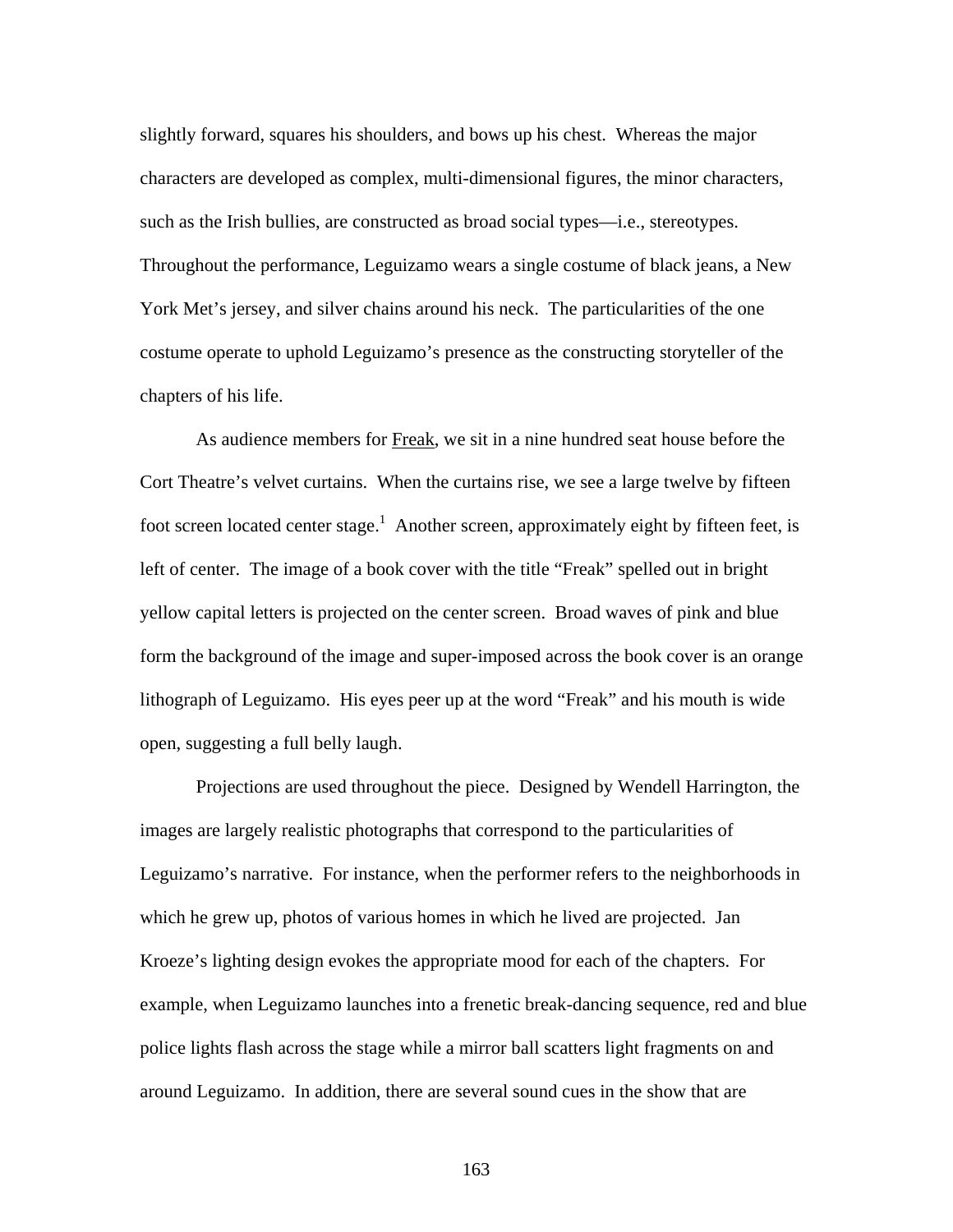imitative of the sounds Leguizamo describes. At one point, for example, Leguizamo tells the audience that every time his father yelled at his family the sound of a subway train drowned out his father's words. Leguizamo proceeds to depict his father and, just at the moment he starts to yell, the sound of a subway train fills the auditorium.

As the curtain rises on Freak, upbeat hip-hop music booms through the theatre. Leguizamo bursts on stage from the wings and performs an energetic dance in sync with the music. He then stops and begins to talk to the audience, recounting the first "chapter" of his life.

In "Meeting Womb," Leguizamo relates the details of his "freaky" birth. The setting is a delivery room in a US hospital and the main characters are his parents and a doctor. The doctor, who cannot pronounce Leguizamo's last name, encourages his mother, Lala, to push the baby out. In a stern voice, he urges, "'Push! Ms. Liquidzamo. Ms. Legs and amo, leg of lamb . . . Just push ma'am'"  $(3)$ .<sup>2</sup> In a heavily accented voice, his father, Fausto, barks at the doctor, "'I'm paying you, doctor! Why don't you pull?" (3). After a number of unsuccessful attempts, Fausto tells Lala, "'Get up, woman, we're leaving'" (3). Leguizamo then relates, "So they walked out and my first view of the world was upside down between my mom's legs. And they wonder why I have problems?" (3). Understood as a narrative abstract, the scene emphasizes the importance of family to Leguizamo's life and, as a Latino, his topsy-turvy relationship to US society and its customs.

In "Third World Logic," Leguizamo back tracks to an incident before his birth and recounts his family's immigration from Columbia to the US. He then offers various anecdotes regarding how the family adjusted to US culture. The setting for the first scene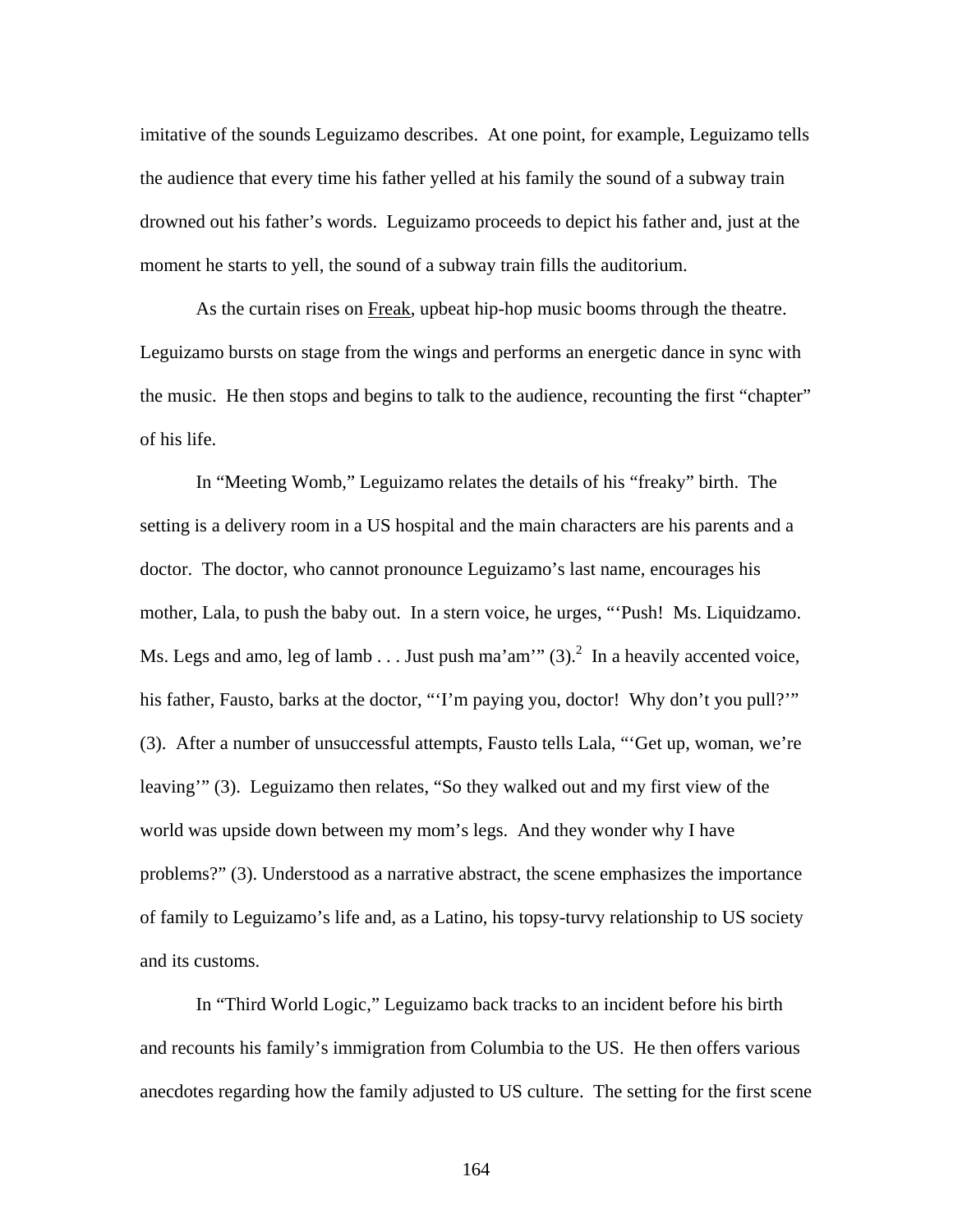in the chapter is the US Customs office at the airport in New York City. As Leguizamo describes the official in charge of the family's case, he also embodies him. The official walks with his shoulders squared and his knees bowed and drawls, "'Come now, strip naked! Deep cavity search time. Last week we found five Nicaraguans inside of one you.'" Leguizamo tells the audience that the official put on a rubber glove and welcomed his parents to the US with a full body search. Bending over, Lala asks her husband why he never touches her in the way the official is touching her. Fausto replies, "'Cause I'm not looking for anything'" (4). Bending over himself, Fausto yowls, "'No, mister, please no! ow, ow, ow!'" and then, after a slight pause, Fausto begins to sing "America the Beautiful" in a high pitched, strained voice (4). The comic-ironic aim of the vocal innuendo is clear.

Leguizamo tells the audience that his family settled in Queens at which point an image of row houses appears on the center screen. Regarding the neighborhood, Leguizamo recalls, "When I walked through the streets I'd see every ethnicity under the sun" (5). Leguizamo illustrates his observation by offering brief depictions of various ethnic types. A Hindi merchant asks the young Leguizamo, "'You want curry candy? It burn the shit out of your buttocks. Ring of fire'" (5). A Jamaican rastafarian tells him, "You people [i.e., Latinos] multiply like roaches go back."" When Leguizamo approaches a neighborhood news stand the Korean owner tells him, "'This is not a library, little punk. You buy magazine or [I] kick your ass'" (5).

In the same chapter, Leguizamo develops the characters of his immediate and extended family by recounting a family picnic. At this point, the projected image shows people gathered in a park. Having established the setting, Leguizamo recalls, "my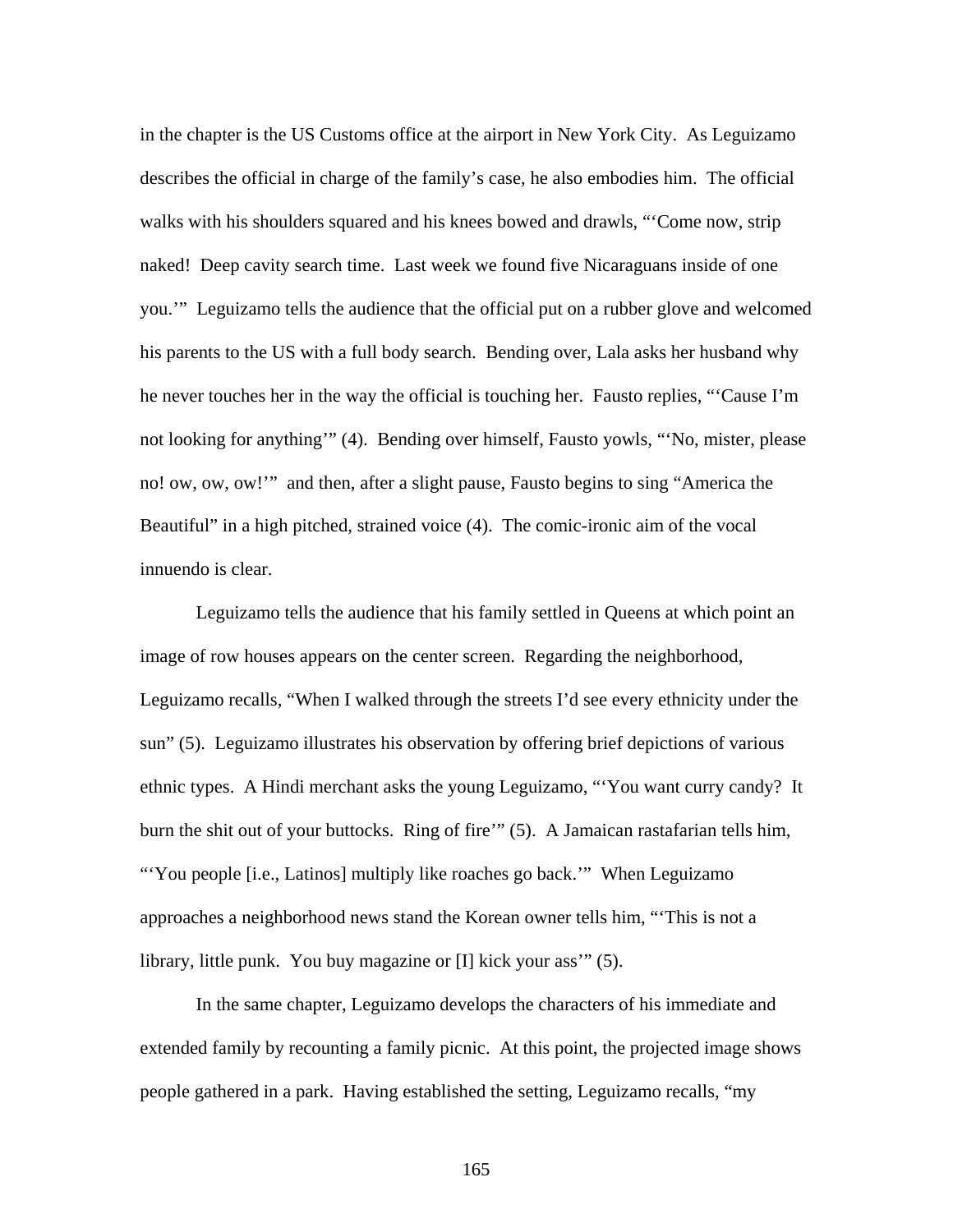gramps was there on his life support system. We were keeping him alive against his will. Because my pops wanted him to live long enough so he would suffer what he had made my pops suffer" (7). Leguizamo embodies his grandfather by stiffening his spine and bending his arms at his elbows as if holding onto the arms of a wheelchair. Eyes wide and speaking in a raspy tone, the grandfather says, "'Pull the plug. No one's looking, John, pull the plug!'" With a child's voice and pleading facial expression, Leguizamo answers the old man, "'But abuelito, you know I'm not supposed to touch your iron lung.'" "'Just do it. Just do it Mother"#\$%\*!,'" the grandfather demands. "'Okay. Goodbye Gramps,'" the young John answers (7). In a sad voice, Leguizamo tells the audience, "I'd give him a kiss, then pull the plug. But my dad had an uncanny ability to sense my grandfather escaping. He'd rush over just in time." Leguizamo mimes his father re-inserting the plug and then, with a shake of his finger, he reprimands his child, "'Hey, you know you're not supposed to put your grandfather out of his misery'" (8).

At the same picnic, Leguizamo recalls playing with his cousins, Speedy and Boulevard, whom he "always tried to avoid . . . 'cause the games they played with the police by day, they reenacted on me by weekend" (8). To depict Speedy, Leguizamo hunches his shoulders and holds his arms in a boxing pose as he dictates the rules of the game in Spanglish, "'Johnny, ven, mira, ven, quiero hablar contigo. Let's play police brutality. I'm a cop and tu eres un criminal. Aqui, take this gun!'" (8). Speedy throws an imaginary gun at the young Leguizamo who whimpers, "'I don't wanna play!'" His cousin counters, "'Take him down, he's got a gun'" (8). Leguizamo starts kicking as he describes his cousins' actions. "They would jump on me and kick me and sing, 'We're playing with Johnito, Johnito'"(8). Leguizamo concludes the tale with an aside to the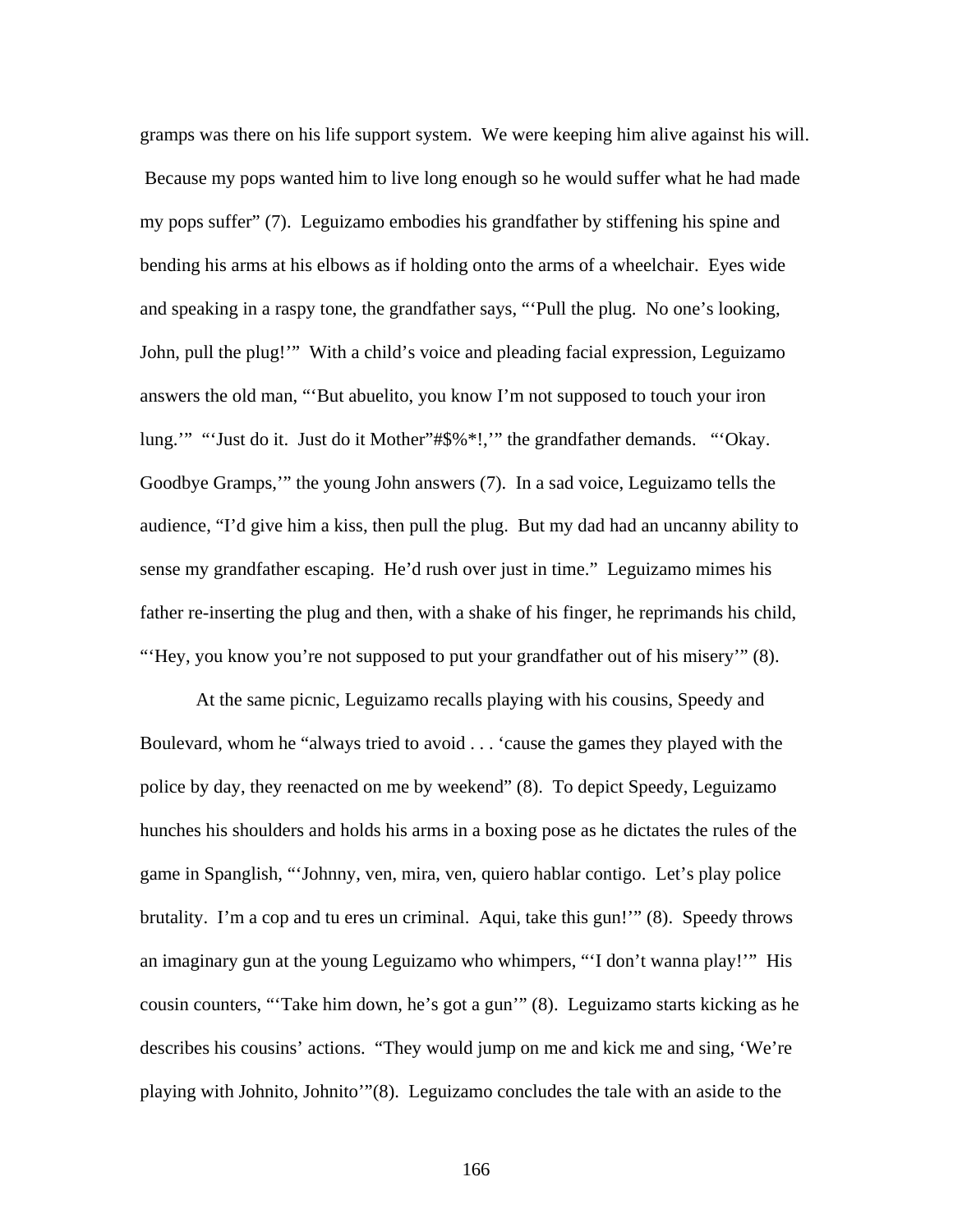audience, "You might know my cousin Speedy—he's the shirtless Latin guy you see on Cops each week"  $(8)$ .

After his cousins whoop him, the young Leguizamo runs to his grandmothers for comfort. One grandmother hisses, "'Ay, what are you, a little girl? Come here, come here let me put a dress on you, you little pussy" (8). The child quips, "'I am what I eat,'" where upon the grandmother slaps him (8). He tries to explain the retort but his efforts are in vain. She responds, "'Like I care what a little fag thinks of me. Oh, look everyone, look at my little granddaughter. Speedy, Boulevard, come here, come here. I'll hold her down while you kick her ass'" (9). Leguizamo approaches the second grandmother, Grama Dulce, and asks her for comfort. In an aside, Leguizamo explains that Grama Dulce is an alcoholic who is convinced that the young Leguizamo is Satan incarnate. She tries to perform an exorcism on him and, not wanting to "disappoint her," the young Leguizamo begins to speak "in tongues and turning into Satan. I'd start jumping around and shaking and muttering in Hebrew and Arabic, Italian and ancient Chinese. Then I'd say, 'I am Satan the cloven-hoofed. I've come to claim you as my wife. Come here, crusty old lady'" (10). Grama Dulce slaps her grandson, too.

The next scene in the chapter is introduced with projections of everyday domestic items, such as a coffee table, mint green lamps, and a huge console television set. Leguizamo tells the audience that the television, "was sacred to [Fausto], because my pops would Latinize everybody in America; we would let the screen get real dusty so that everybody looked nice and dark and Spanish. And my father was the only one allowed to watch TV, 'cause he thought the more you watch it, the more you wear it out. Dad was operating under some kind of third world logic" (15). Leguizamo then shifts to portray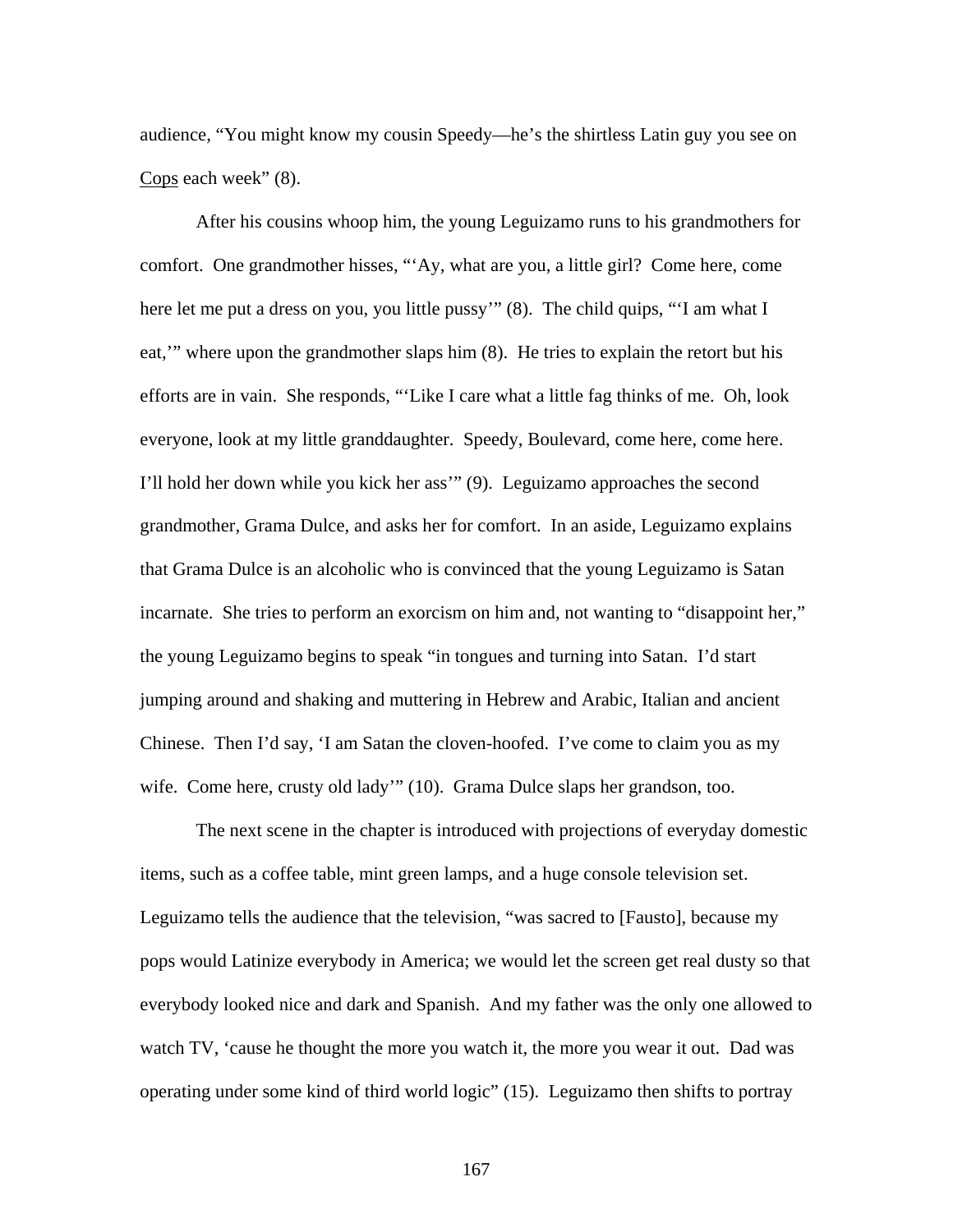his father who is giving orders to his sons. "Don't use my television and don't sit on my furniture unless we have important guests. Use the floor for sitting and the kitchen sink for eating. And we're not gonna buy any more food if you keep eating it! Food, I repeat, is for the guests and the animals. And I just brushed the dogs, so don't pet 'em! And get the hell off of the rug, I just vacuumed it. And stop sucking up all my oxygen—I'm breathing it."  $(15)$ 

The only time Fausto's sons were allowed to watch TV was with their father or when he was not at home. Leguizamo focuses on one particular conflict in which he and his brother, Poochie, break the TV antennae and, in fear, try to conceal the mishap from their father. Leguizamo recalls,

Pops turned on the TV. "What the hell's all the static? I can't tell Sonny from Cher."

"I'll fix it! I'll fix it!" I offered, right away. So I moved the goof piece of antennae for all I was worth. "Like this, Dad? Or this? Here?"

"Move the other one!" Pops barked.

So I pretend to move the broken antenna. *Trompe l'oeil*. I frantically shifted my body around while holding the broken antenna in place. "There? Like so? Perfect?" I was using up all my available cuteness.

"Move away from the television," Pops ordered.

"Okay, I am away," I said, inching over a bit.

"Get the hell out of the room, you little shit!" Pops yelled. I stayed in the same place but moon-walked.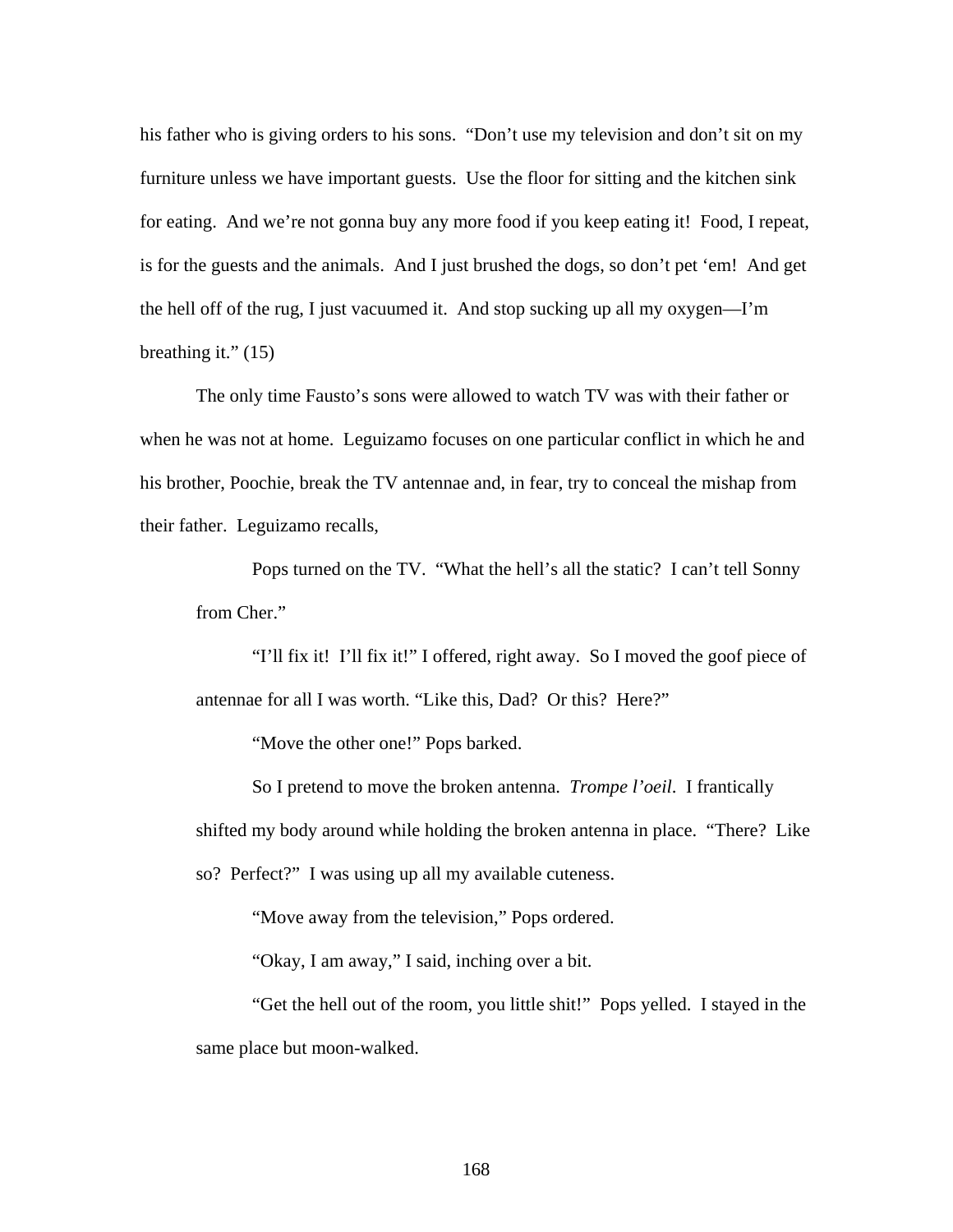"Okay, I'm leaving the room, the neighborhood." And as I head for the door, I trip. He sees the antenna come off in my hand. "It's a spear and I'm a hunter?" I offer meekly, but I know what's coming next. (19)

Leguizamo blames the broken antennae on his brother. His father drags Poochie into a back bedroom for a beating as Poochie wails, "'No! Don't! Anything but that. I'm your favorite. Remember, Dad'" (20). Between each word and phrase, Poochie jumps as he is being kicked or hit by his father. Leguizamo continues this action as he crosses down stage. He then pauses and addresses the audience, "But I don't want to leave you with a bad impression of my pops 'cause he wasn't always this brutal. No, sometimes he drank, too" (20).

In the following chapter, "Dad Drunk," Leguizamo elaborates on his father's alcoholism and how it affected their relationship. A projection of a fire escape sets the scene. Leguizamo recalls sitting on the fire escape with his dad who is drunk and singing Columbian tunes, although he is unable to remember all the lyrics. In the forced enunciation of an intoxicated person trying not to slur his words, Fausto asks his son, "Having a good time? You enjoying this? Good, 'cause I'm gonna take it all away from you. Then you'll really know how miserable life can be. You know, it's time you start providing for this family.'" In the high pitched voice of a child John responds, "'But I'm only ten, Pops.'" Fausto chuckles, "'Oh, so now it's time to sit back and rest on your laurels, Mr. Big Shot? C'mere, I love you. What are you cringing at? Afraid of a little affection? I'm your father, you little faggot. Come on, give me a kiss. You kiss me or I'll punch the shit out of you.'" Leguizamo breaks from the closed focus of the scene and tells the audience that he kissed his father. He returns to the in scene action and mimes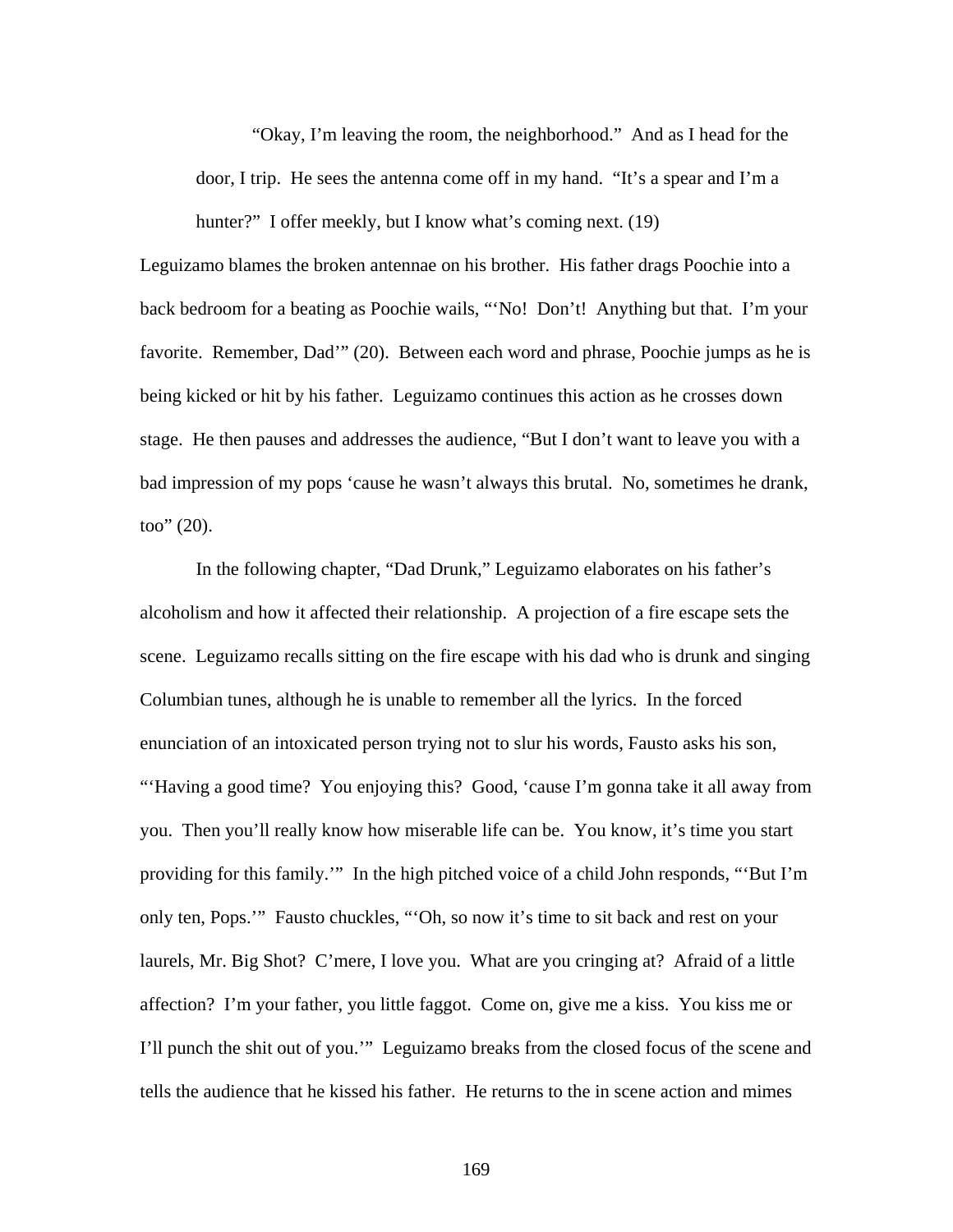kissing his father who snaps back, "'Not on the lips, you little freak! You're so lucky to have a dad like me who comes home at all, when I could be out, but am I doing that? No, because I'm right here spending quality time with my loser of a son'" (25). Fausto then prods his son to take a sip of alcohol. The young Leguizamo resists at first but, after his first sip, he asks for more.

An affectionate tone characterizes the next few moments of the story in which the elder Leguizamo shares one of his dreams with his son. He says, "'I'm gonna tell you my secret scheme. And if you tell anybody, I'll have to kill you. Bobo pendejo, I'm gonna rent every room in this apartment till I own the building, the block. I'm gonna be the King of Tenements, the Latino Donaldo Trumpo'" (26). After Fausto shares his secret, Leguizamo reflects on the irony of the situation, his present thoughts inflected through the thoughts and voice of the child. "You're a regular genius, Dad. I'm so glad we could be this close. I always pictured it like this. You and me and the stink of alcohol. Dad, I got a secret, too. It was me who broke the antenna. See, I knew you'd understand" (27). Leguizamo then acts as if he is fending off his father's blows and, in conclusion, he blames the accident on his brother again.

In "First Orgasms," Leguizamo recalls his first experiences masturbating and his family catching him in the act. At the beginning of the chapter, Leguizamo observes in a flat monotone,

I was about twelve the first time I tried to masturbate. I thought I broke it, 'cause something that wasn't pee actually leaked out and I was like, "Ahh!" I actually thought I spilled the glue that kept it together. But it felt so good that pretty soon I was becoming unglued every chance I got. (30)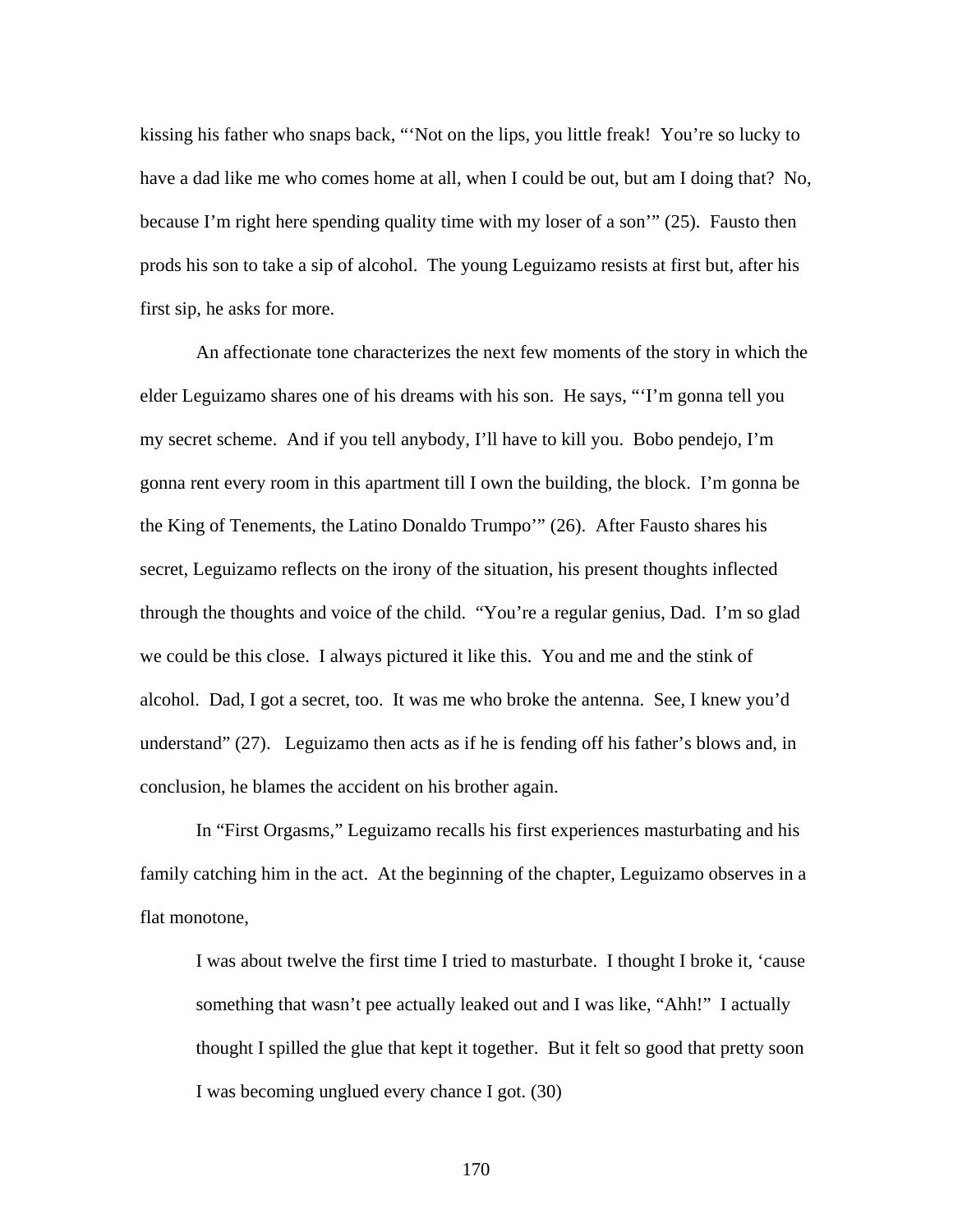Leguizamo tells the audience that he tried to experience the world through the sensations in his penis. For instance, he would masturbate with a sandwich, or test the strength of his penis by trying to lift a pillow, a chair, and a telephone book with it. After miming his unsuccessful attempts to lift objects, Leguizamo circles the stage, walking as if he has a necktie dangling between his legs.

Leguizamo then recounts the time his entire family "'discovered'" him masturbating in the bathroom. Fausto stands outside the door wriggling the lock and screaming, "'Come on, you little punk. You're not doing what I think you're doing, are you? Not in my house, you don't!'" (31). Fausto pushes open the door and yells, "'What the hell are you doing in here?'" Leguizamo answers, "'See, I was about to take a shower when I decided I needed to change the light bulb'" (32). Incredulous, Fausto asks why John was changing the light bulb with his penis and his mother's underwear on his head. Poochie chimes in, "'What's this goo on my toothbrush, John?'" (33). John lies and says it is toothpaste. Fausto barks, "'Then prove it! Brush your teeth. Now.'" Leguizamo cringes and reaches out to take the toothbrush as the scene ends.

"First Orgasms" is followed by "Fellas on Sex." In the chapter, Leguizamo recalls a house party where he and his friends, Bobo, Lollipop and Xerox, talked about sex. To set the scene, three slowly flashing police lights bathe the stage in red, yellow, and blue while the reflections of a mirror ball speckle the scene with patches of light. Disco music thumps in the background. Leguizamo depicts Bobo grooming his hair with an imaginary pick. Given the high height of the picking action, Bobo appears to have an afro. In a deep voice, Bobo informs his friends, "'Yo, you have to pork a girl as fast as you can or it'll close up on you and lock up on your wood. And there's a bitch attached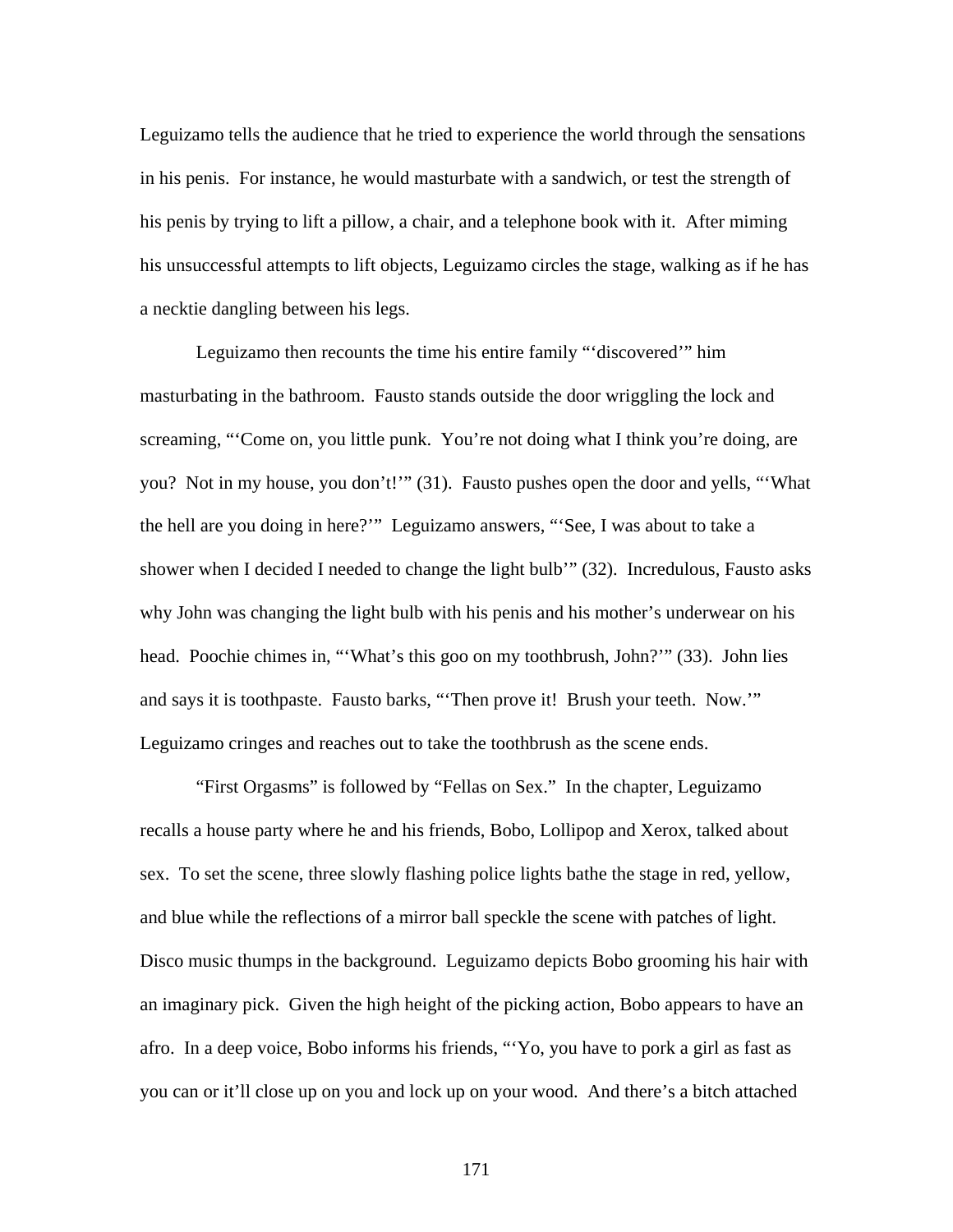to you wherever you go and what not. I'm serious. No joke, kid.'" Lollipop speaks with an Italian accent, and taps his foot to the music, as he adds, "'Yo, a wet dream can be dangerous if you sleep with an electric blanket. Word 'em up.'" Xerox, dances to the music and, with a Queens' accent, advises, "'Yo, pulling on your dick makes it biggerer [sic]. Not that I need to know this info—this is for ya'lls benefit. You know what I'm saying, John?'" Leguizamo addresses an aside to the audience, "So, I've got to hop in and show 'em I know what's what," after which he tells his friends, "'A menstrual cycle has three wheels." Bobo responds, "Yeah, whatever, John. Yo, let's have a 'who dick bigger' contest. My dick is five fingers plus a small X-men Wolverine action figure. Ha ha.'" Xerox takes the bait, "'Dag, mine's the size of a Devil Dog with the end bit off. Ha ha. You know what I'm sayin.'" And Leguizamo boasts, "'Mine's like a can of tuna.'" Leguizamo tells the audience that his friends "look at me weird 'til I continue, 'cause you know it's the width that counts!'" (37).

In the next chapter, "Fresh Air Funk," Leguizamo recounts his summer stay with a New England family. Leguizamo explains that the Fresh Air Fund is a summer program in which children "from the inner city" are "given the opportunity, like it or not, to spend a summer with a rich, Caucasian, New England family" (40). Leguizamo also explicates, "they [the Family] expand your horizons, show you how great and fun life can be, and then just when you're getting comfortable—three meals a day, lead-free paint chips—they snatch it all away. So if you don't know how poor you were, now your ass really knows!" (41). Leguizamo mocks the patronizing attitude of the program and surrogate family when he recalls the father scolding his children for teasing John. The father says, "'Now, now. Don't make fun boys. Little John comes from a primitive land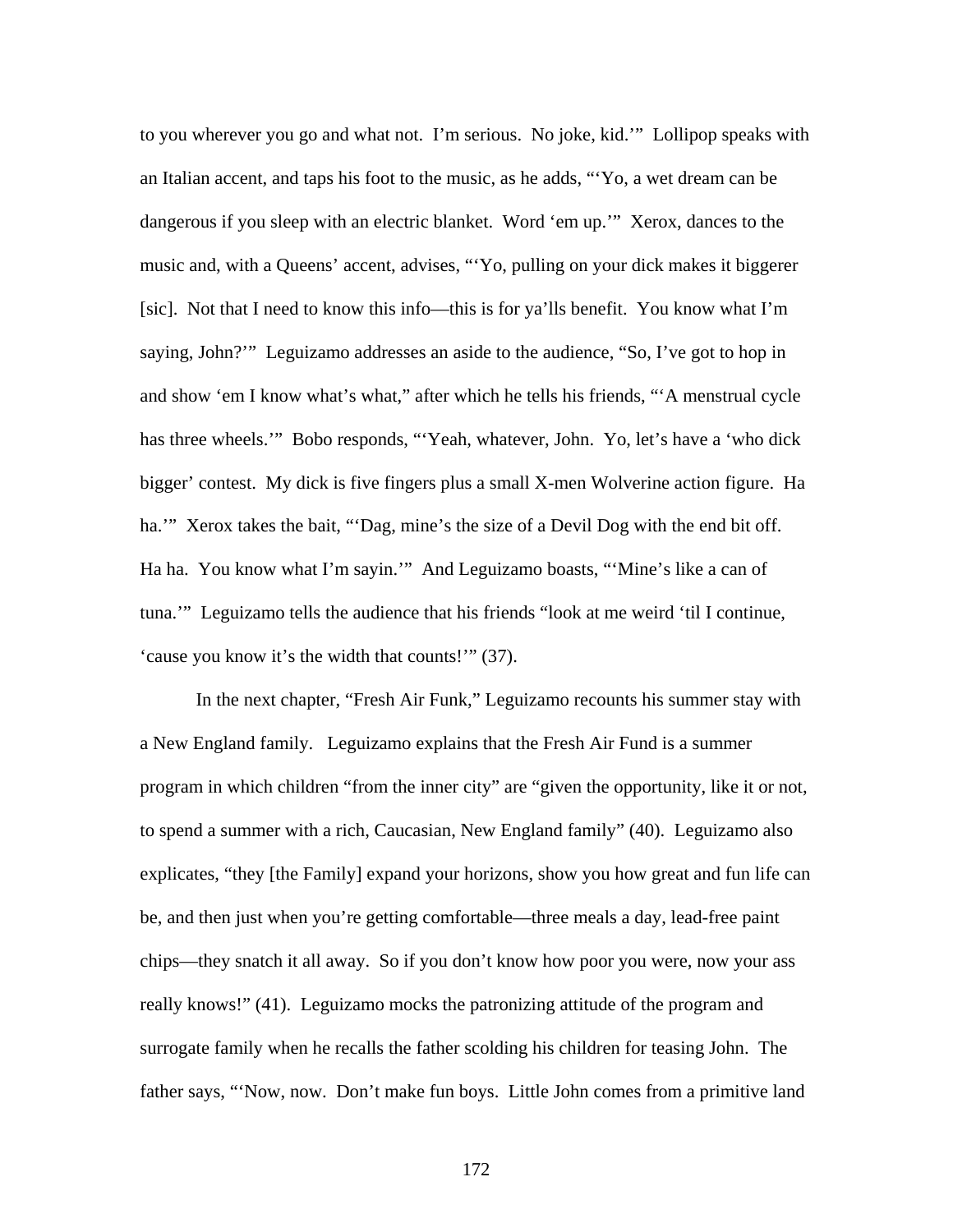where they don't have the benefits of running water'" (41). Later that evening, the father condescends directly to John, "'You see, little brown man, people of good breeding sip cognacs and talk about Lacrosse, and pet their golden retrievers'" (42). The entire experience contributes to John feeling like a freak.

While staying with the Fresh Air Fund family, John hides under the parents' bed "hoping for some wild adult porn." Instead, he hears, "real quiet squeaks," and then the father says, "'Oh, oh, thank you, dear.'" The Fresh Air Fund mother clarifies the exchange when she says, "'No, let's not make it worse by talking. Good Night'" (43).

In contrast, Leguizamo relates that "it was a whole 'nother ball game at my aunt Anissette's up in Spanish Harlem with her and her lover/mechanic guy, and they'd be like, 'Take this and that and some of this. Take it all, you whore, you slut, you bitch.'" Leguizamo slaps his buttocks and humps the air as he delivers this line. The intended affect is that Leguizamo is enacting the boyfriend. The joke is on us, however, as Leguizamo concludes the story with the following shift, "And then he would say, 'I know I can't never truly satisfy you'" (43; emphasis added).

In "Jewish Resort," Fausto is separated from Lala and dating a Jewish woman. To impress her, Fausto pretends that he and his sons are Jewish too. To represent the Jewish woman, Leguizamo pivots sideways from the waist, executes high hand gestures around the face, and smiles broadly. In a nasal voice, similar to that of the TV actress Fran Drescher, the woman asks, "'Who are these lovely children? You little bubbala. You must be kvelling. Their names?"" Fausto tells his girlfriend, "This is Abraham. This is Moses. Say thank you, Abraham!'" When his father tells the boys to smile "'more Jewish," the boys smile wider (47).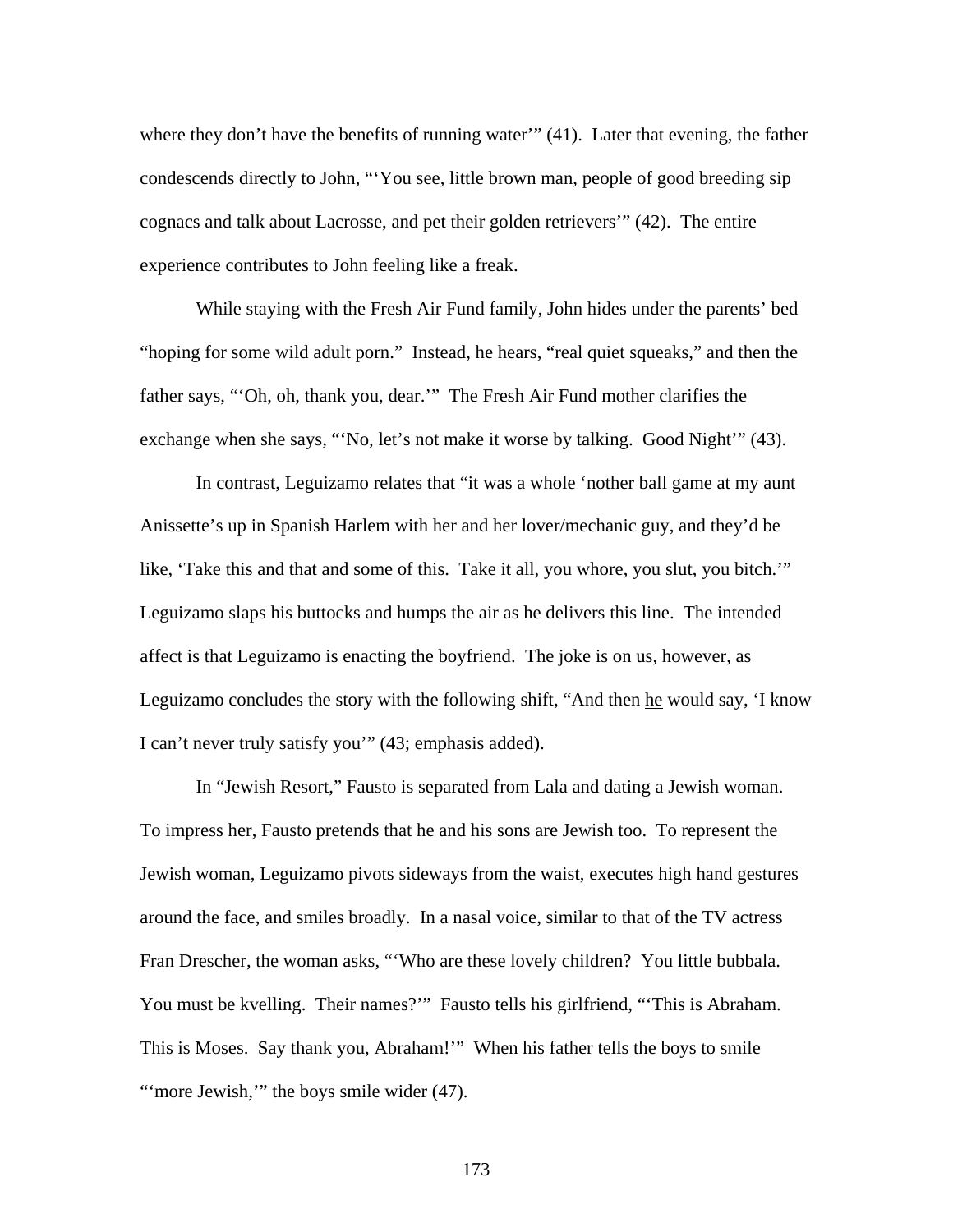In "Surrogate Moms," Leguizamo introduces his beloved Uncle Sanny to the audience. Leguizamo crosses upstage to stand next to the center screen. The screen goes blank as Leguizamo explains, "And since my moms was working so much, my Uncle Sanny became our surrogate moms. Now my uncle Sanny was a little unconventional. He was what you'd call a triple threat: Latino, gay, and deaf" (53). To communicate with the children, Sanny invents a form of sign language that only Poochie and John can understand. Leguizamo demonstrates Sanny's sign language in silhouette in front of the screen. As Sanny, he draws a triangle in front of him, which, means, "'At Christmas.'" Then, he pulls on his chin, which signifies, "'I always made a lousy Santa.'" Next, he makes a stretching gesture and mimes pulling on a thigh-high nylon, which means, "'Instead of filling the stockings.'" Then, Sanny rolls the nylon up his leg to indicate, "'I was always trying them on'" (53).

Uncle Sanny introduces John and Poochie to culture by teaching them how to sneak into Broadway show during the intermissions. At this point, the lights flash on and off in the Cort Theater. Leguizamo runs down the aisle and then climbs up to an empty box. He takes a seat and hangs his arm over the box rail. Spot lit, Leguizamo returns to the past told situation by explaining, "I wasn't sitting with anyone I knew and I'm ascared [sic] of being clocked and I'm peeping at this ridiculous musical Chorus Line thing when I hear somebody called Morales on stage." The song "Nothing" by Marvin Hamlisch fills the theater. Leguizamo continues,

There was a Latin person in the show. And she didn't have a gun or hypodermic needle in her hand and she wasn't a hooker or a maid and she wasn't servicing anybody so it was hard to tell if she was Latin and everybody's respecting and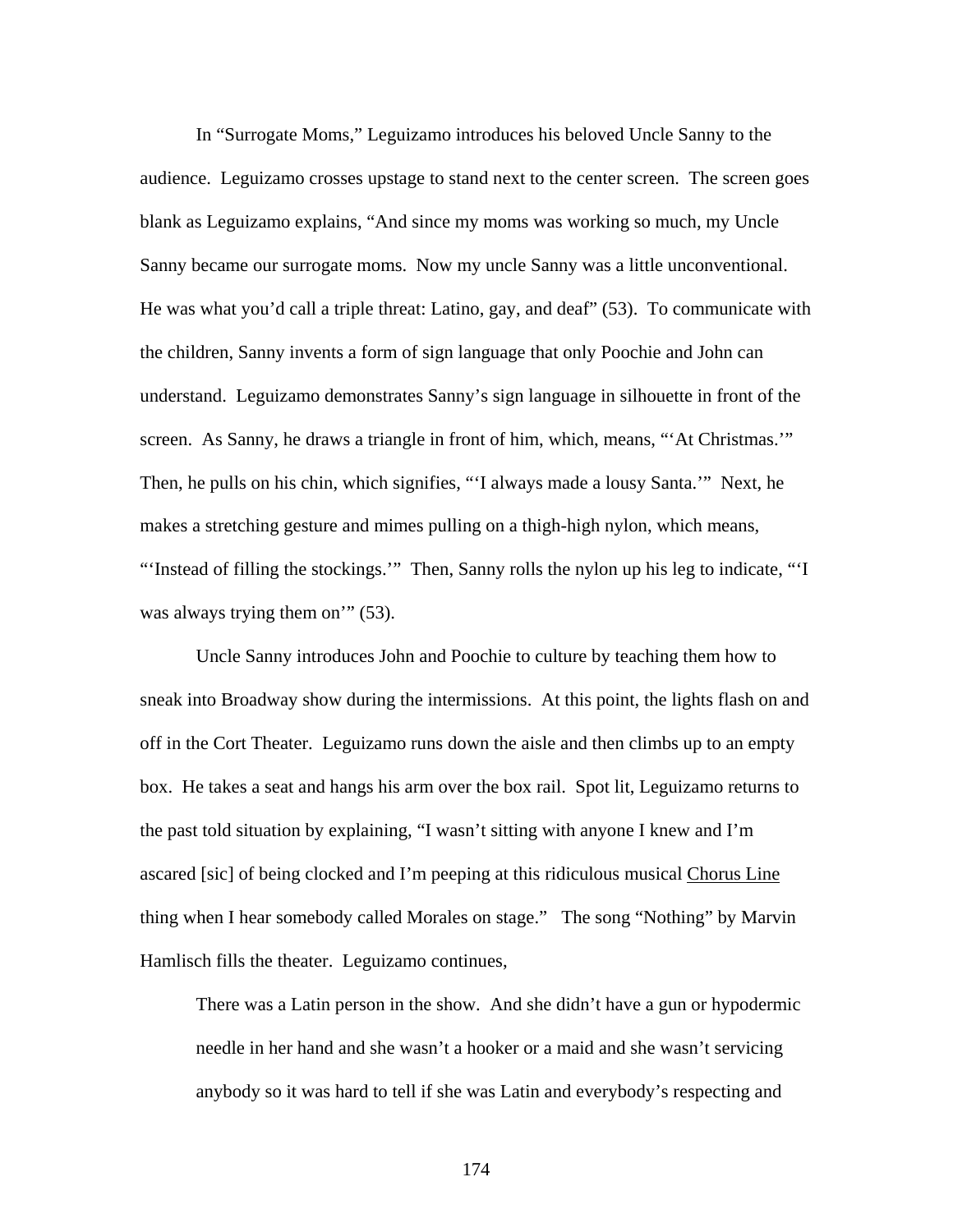admiring her . . . I was lost in this amazing moment, singing as loud as I could . . .

. And I'm like, "She's singing to me, she's singing to me!" (54).

Although Uncle Sanny and the children are caught and thrown out of the theatre, Leguizamo reflects happily, "And that's how I got culture" (53).

Leguizamo's love for Uncle Sanny is made explicit when he tells the audience, "I loved him and I told him so. 'I wanna grow up and be just like you, Uncle Sanny, except for the liking men part.'" Uncle Sanny responds with his fist on his head and his forefinger and pinky raised, "'I know your father doesn't respect me.'" "'But that's bullshit,'" Sanny exclaims as he makes bullhorns with one hand and, beneath, opens and closes the other as if expelling something. "'Because feature this: many highly respectable individuals of ancient,'" Sanny pretends to walk with a cane, "'and modern times,'" Sanny poses like a runway model, "'have been homosexuals.'" For examples, Sanny strikes the pose of Rodin's sculpture "The Thinker," which Leguizamo translates as "'Plato.'" Standing like the sculpture "David," he indicates "'Michelangelo,'" and two fists atop the head reference "'Walt Disney'" as a third example. Sanny then apologizes, "'Oops, I outed him'" (53).

In "French Passing-Not," Leguizamo relates another instance in which his father tried to pass for something he was not. In the story, Fausto tells the family that he is the headwaiter at a premiere French restaurant in Manhattan. Everyday Fausto leaves for work dressed in a tuxedo, as a headwaiter might do. One day the boys decide to visit their father at the restaurant. Upon being seated, the boys look for their father but he is no where in sight. Then, with a classic double take, Leguizamo whispers, "And I'm looking around for Dad . . . and the kitchen door swings open long enough so I can see a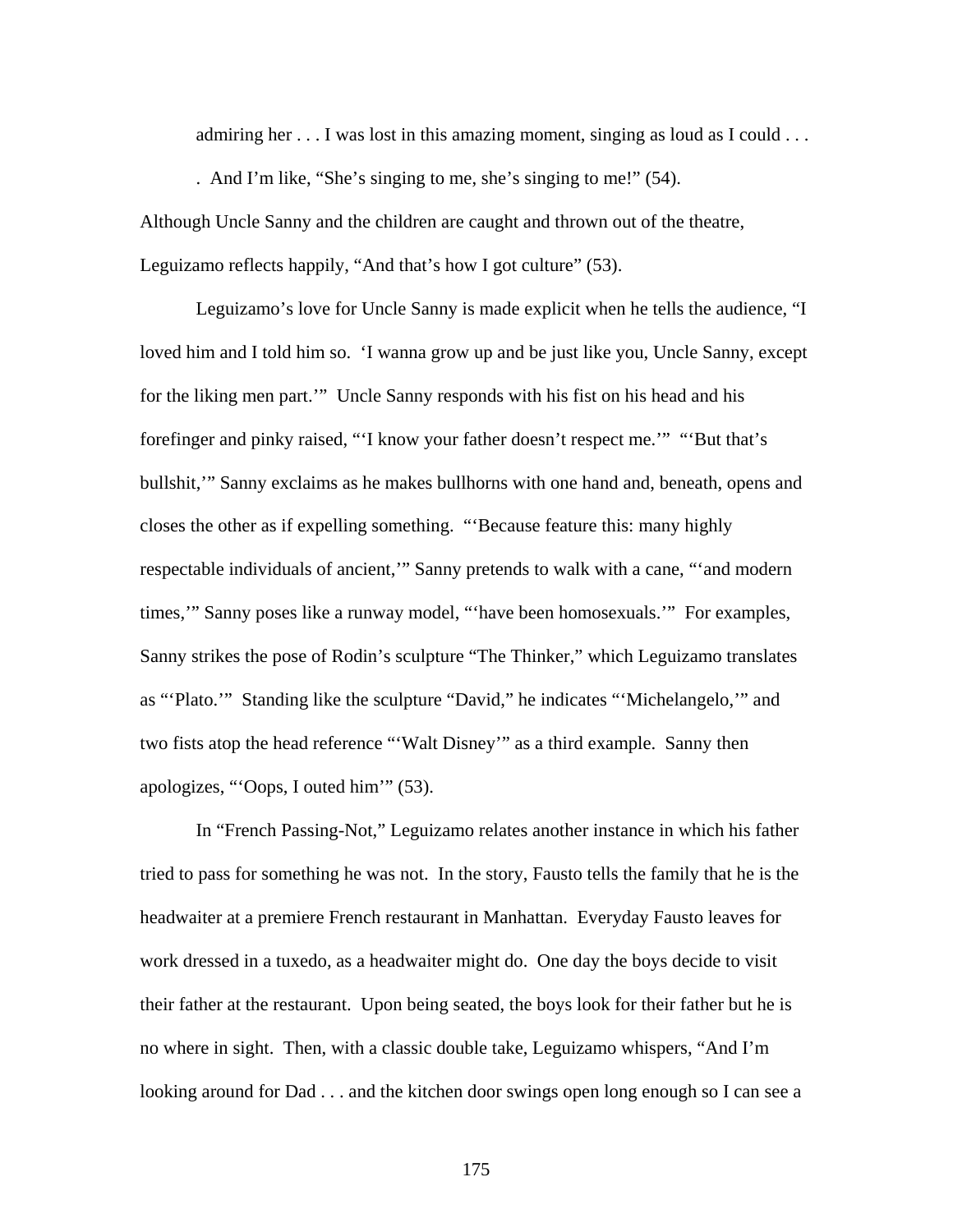guy that looks a lot like my dad, but I know it can't be him, 'cause that guy's bending over a sink washing dishes. But when the doors swing open again, I look real close. We had to get outta there" (60). The chapter ends with a long silence evocative of the boys' speechless realization that Fausto lied to them about his occupation.

In "Black Irish," the family moves to Sunnyside, Queens and, in seeming imitation of his father's ploy, Leguizamo tries to pass himself off as Irish. A photograph of a two story green house introduces the chapter. Upon establishing the scene orally, Leguizamo executes a parody of clog dancing as he "River Dances" up to an Irish lass. With a thick Irish accent, he introduces himself, "'Toy, hello, lassie, how's the Emerald Isle? You ever fuck a leprechaun? Erin go bragh and begorrah. Why are you looking at me like that? Is my shillelagh hanging out? Are my shenanigans banging about?'" The woman looks at him dumbly and then asks if he really is Irish. He replies, "'Oh, but I am, black Irish.'" Leguizamo mimes lifting a mug and continues, "'I'm parched above, lassie. Are you moist below?'" After a slight pause he admits to the audience, "Okay, so I didn't say that. I said how much I respect Irish culture and what contributions they've made: U2, whiskey, cops, and, of course, Scotty . . . . The heath, the moor, you know you got to go see Trainspotting, Braveheart. You sit through the whole movie and you can't understand a word even if you see it forty times" (65). Leguizamo's charade is unsuccessful and results in fifteen of the young woman's brothers pummeling him.

In general content and form, the next chapter, "Guido-Rama," imitates the former. The projection of another and similar looking house anticipates the family's move to the Italian neighborhood, Corona. There, Leguizamo tries to make friends with his neighbors but they insult him. In response, Leguizamo mocks them.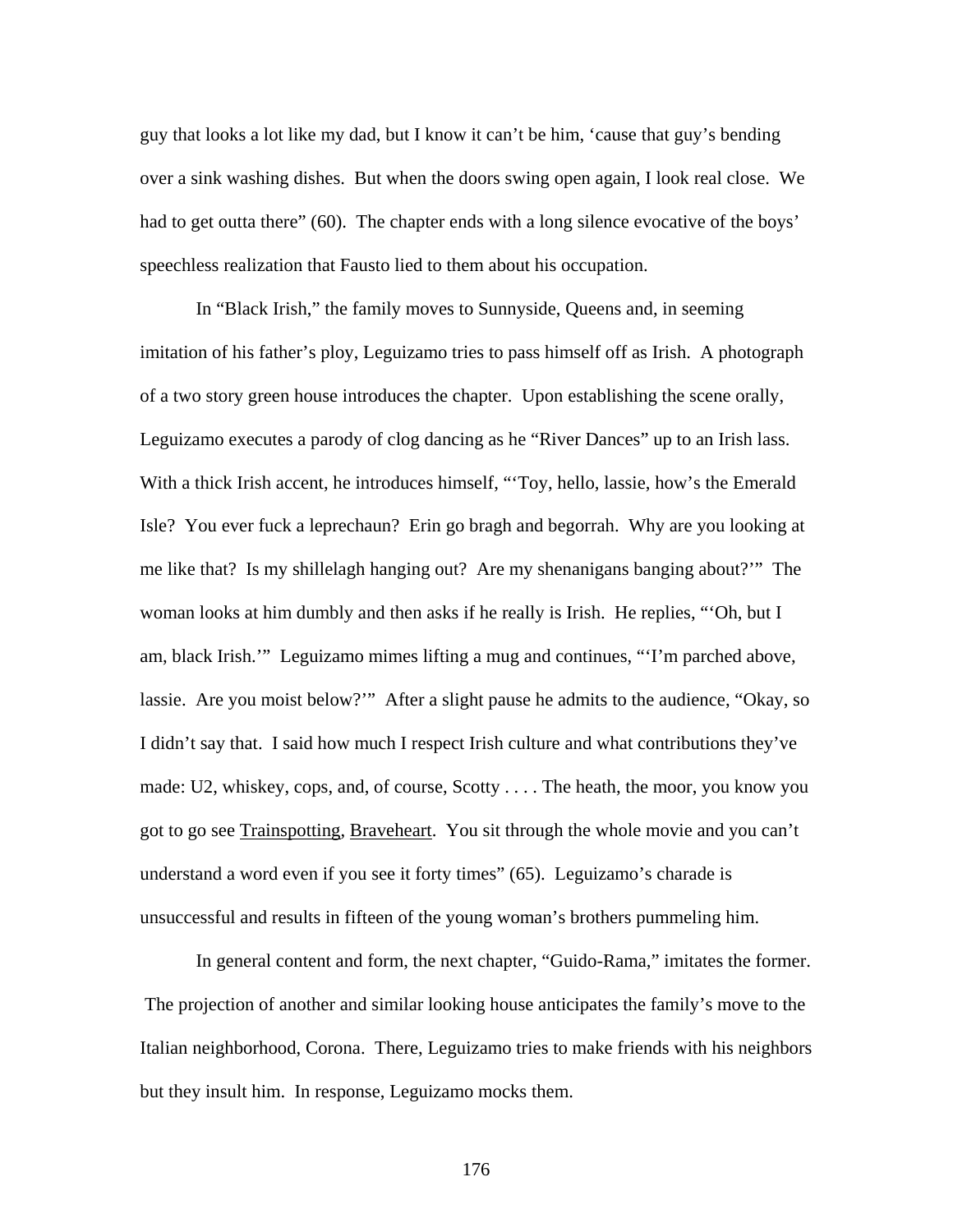"Yeah, yeah, I know; we Latin people are the bacteria of the universe. We're lazy, we fuck too much, and look what I bought with my welfare check—a Guido joke book! And to think I almost wasted it on crack. Here's one I'm sure you'll like. How can you tell if your baby's a Guido? Give up? He won't use a pacifier unless it's got hair on it. That means that your mother has hair on her nipples. I like that one. That shit can't be true. You're the Guido, you tell me." (71)

Just like the Irish brothers in Sunnyside, Queens, the Italian toughs beat up Leguizamo.

In "First Love—Black Venus," Leguizamo tells the audience that in his late teens he fell in love with a black Muslim girl named Yaschica. In anticipation of meeting her father, he puts on a suit, bow tie, and tries to straighten his hair. His "Muslim" ploy is unsuccessful however and Yaschica's father rejects him, saying, "'You don't fool me, boy. You don't look like a Muslim with that bow tie—you look like Pee-Wee Herman, and when I look at your white skin I wanna kill you'" (77). Nonetheless, the couple decides to sneak a meeting in Yaschica's bedroom. At this point in the narrative, Al Green's "Let's Stay Together" fades in and Leguizamo starts to dance as the stage lights dim. He undresses down to his underwear as he narrates, "And it was so romantic—we put on some Al Green, she turned on the black light, we took off article after article of clothing till we were in our underwear only and I was about to finally lose my virginity. I looked at my black beautiful Venus. She looked at me" (78). Leguizamo then laughs out loud. He stands with one hand on his hip and he rolls his neck and eyes in syncopation. He specifies the laugh and gestures as those of Yaschica when she remarks, "'Oh, my God, you are the whitest motherfucker I ever saw. You glow in the dark. You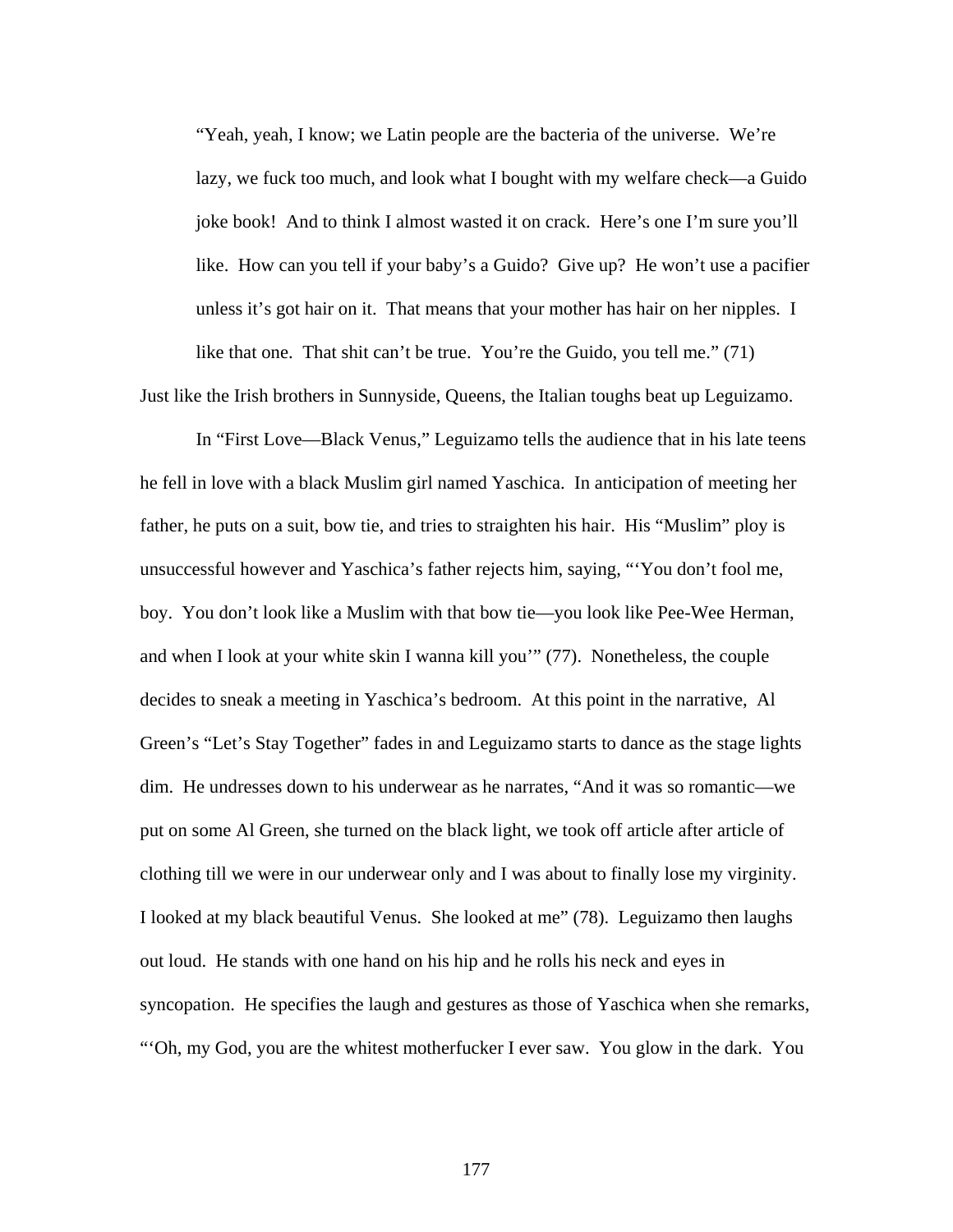don't get it, Transluscent Man. Hold on, hold on, I want my sister to see your blue veiny ass, guppy boy'" (78). Leguizamo then redresses himself.

As the title implies, Leguizamo looses his virginity in the next chapter, "Kentucky Fried De-Virginizing." In the anecdote, Fausto drives John to the local Kentucky Fried Chicken. The young Leguizamo goes into the kitchen of the restaurant where he meets a middle-aged German woman who proceeds to undress. Holding his hands at his waist as if steadying the woman in front of him, Leguizamo pumps his hips and then moans, "You like that street dick. That nasty Latin seed." Leguizamo tells the audience that he "started working her right there in the fried chicken batter, this way and that way, up and down." His boasting is interrupted by the woman who kindly suggests, "'No, over here honey'" (84). He apologizes, "'Oh, I'm sorry. It's my first time.'" The scene builds to a crescendo as he describes, "Breasts and thighs are flying up in the air—not hers, the chickens. We're in a cloud of flour" (85). The episode climaxes when the woman does, drenching Leguizamo.

In "Domestic Violins," Leguizamo recounts the demise of his parents' relationship and the first time he stands up to his father. According to Leguizamo, Fausto's job in the French restaurant "made my pops all stressed out, so he became the Grinch who stole Christmas" (91). One night Leguizamo's mother arrives home singing, in response to which Fausto puffs out his chest, furrows his brow and, like the Seussian villain, barks, "'Who said you could sing that thing? I am the king and nothing is what I say you should sing-sing-sing! And you're late. That I really do hate. To be made to wait I don't appreciate. I just hate hate hate'" (92). Lala dismisses her husband's rant but he continues to complain about her late arrival and the welfare of the children. She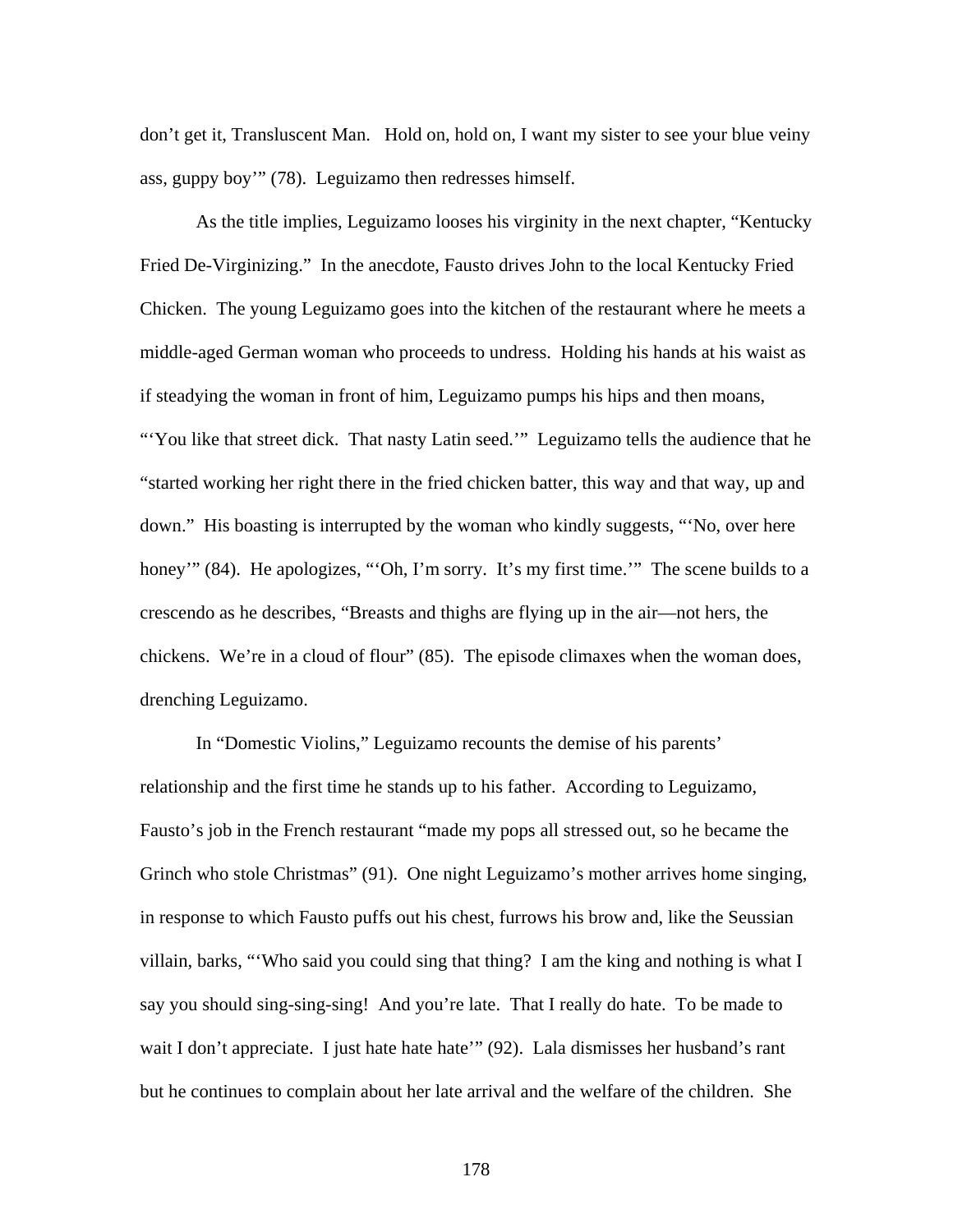then mocks his job, which thoroughly enrages him and he tries to choke her. John and Poochie hear the argument through the kitchen door and, at this point, the young Leguizamo grabs a butcher knife and "run[s] out there like a little Jean Claude Goddamn. I give my Pops my best kung fu crouch and hold up the knife. 'If you touch my moms or anyone in this house ever again, you're a goner'" (94). Fausto hits the boy and then his wife. Lala is undeterred and launches into a rendition of Gloria Gaynor's "I Will Survive." In the calm after the storm, Fausto apologizes and cautions his son that ""if you don't pursue your dreams you'll end up like me'" (95). He then leaves the house and abandons his family.

In "College Fiasco," Leguizamo attends The Learning Annex in New York City. There he tries to conceal his racial heritage because "I was worried that I wasn't gonna fit in so I cleverly passed as a white boy, stayed out of the sun, straightened my hair, told people I was from California" (101). In service to the deception, Leguizamo abstains from drinking, afraid he might disclose his ethnicity if drunk. One night, a militant Latino student confronts him regarding his identity and his use of the word, "Hispanic." The student seethes, "'Shut up, stupid! Stop talking shit! It's Latino, you colonized eunuch. Hispanic is the slave name given to us by the Spaniards in Iberia, and Iberia is Phoenician for land of the rabbits. And do I look like a rabbit to you, mother fucker? Do you think you look like a furry rabbit, ese?'" (102). Some of Leguizamo's white fraternity brothers appear at the point and they ask John if the militant student is a friend. Leguizamo pauses and then tells the audience, "I looked them right in the eyes and muster up all my strength and will of character and say, 'No. Oh, Jesus . . . I'm just directing him to his Affirmative Action booth.' As [the militant student] walked away, I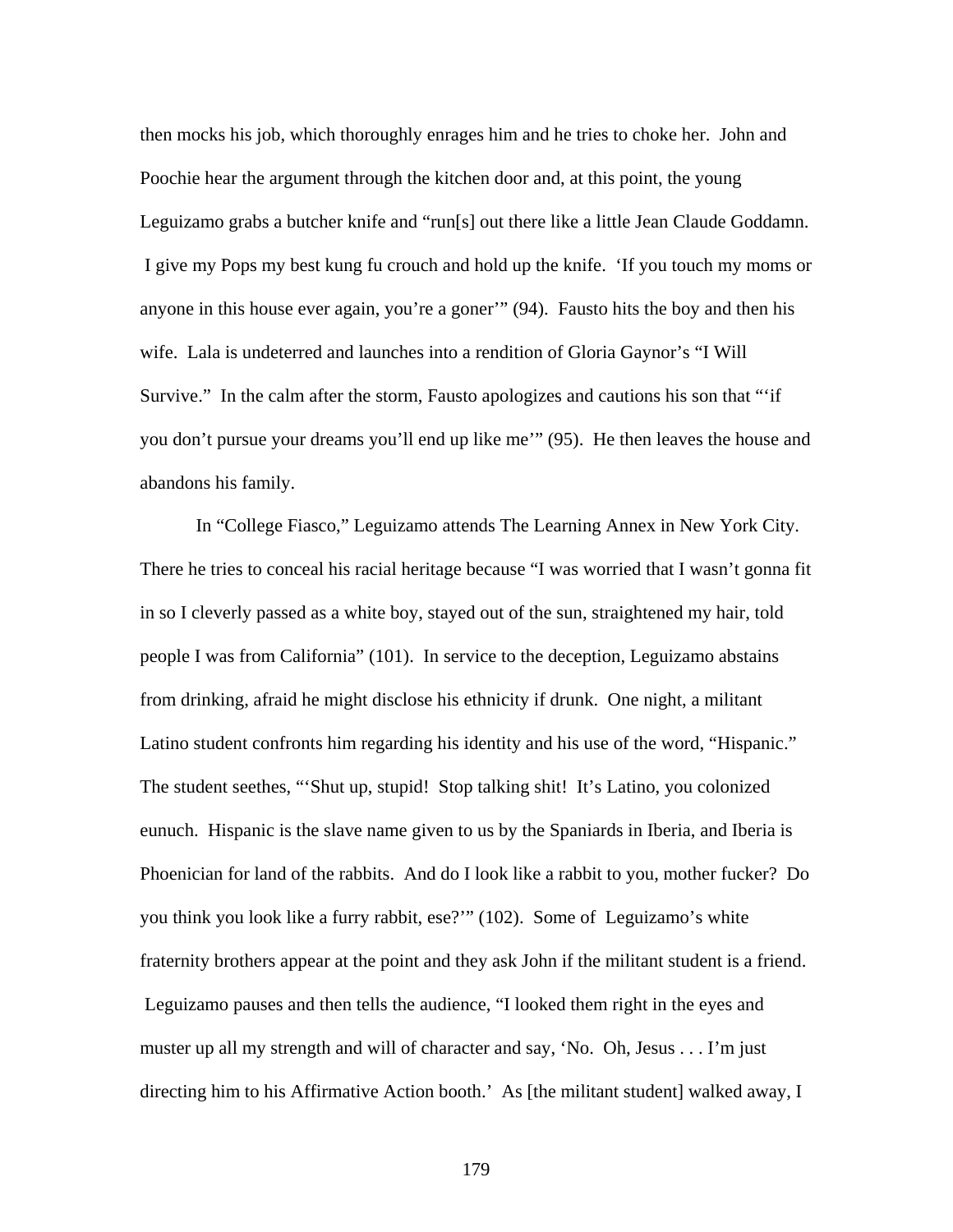saw a tear coming down the Chicano's face like the Indian in the sad garbage commercial" (103). Leguizamo leaves the encounter with a feeling of "freakishness" and self loathing.

In "Juilliard," Leguizamo recalls his entrance audition for The Juilliard School of the Performing Arts. While the audition is a bust, he meets a young woman, Boo Sanchez, there and they strike up a relationship. Boo's recurring complaint, however, is that John is unable to say "I love you" to her. In response, he explains,

"I'm not afraid of saying it. I just think I've proven myself through action. I mean, what could words possibly add? And I experience my emotions on a preverbal level. To refine them through language is to change and pollute them. Now you don't want me to say 'I Love You' and stop our relationship dead in its tracks, do you?" (110)

In an ironic moment, Boo blames Fausto for John's problem and, when John denies it, Boo yells at him just like Fausto does. John finally tells Boo that he loves her and he proposes marriage. In conclusion, he reflects, "I know, I know. See, they tell you your whole life that you always marry your moms. Well, not me—I was gonna marry my pops" (111).

Leguizamo's negotiation of race is complicated further in "Agent" and "Director." In the first, Leguizamo is turned down by a white casting agent because the agent wants an actor who can play a stereotypical "'Hispanic'" rather than more diverse Hispanics (118). The director in the next chapter is looking for Leguizamo to play a stereotype too; namely, a Latin junkie. For the director, such a type is "'more Latino'" and he coaches Leguizamo to express "'the agony of your people'" through his depiction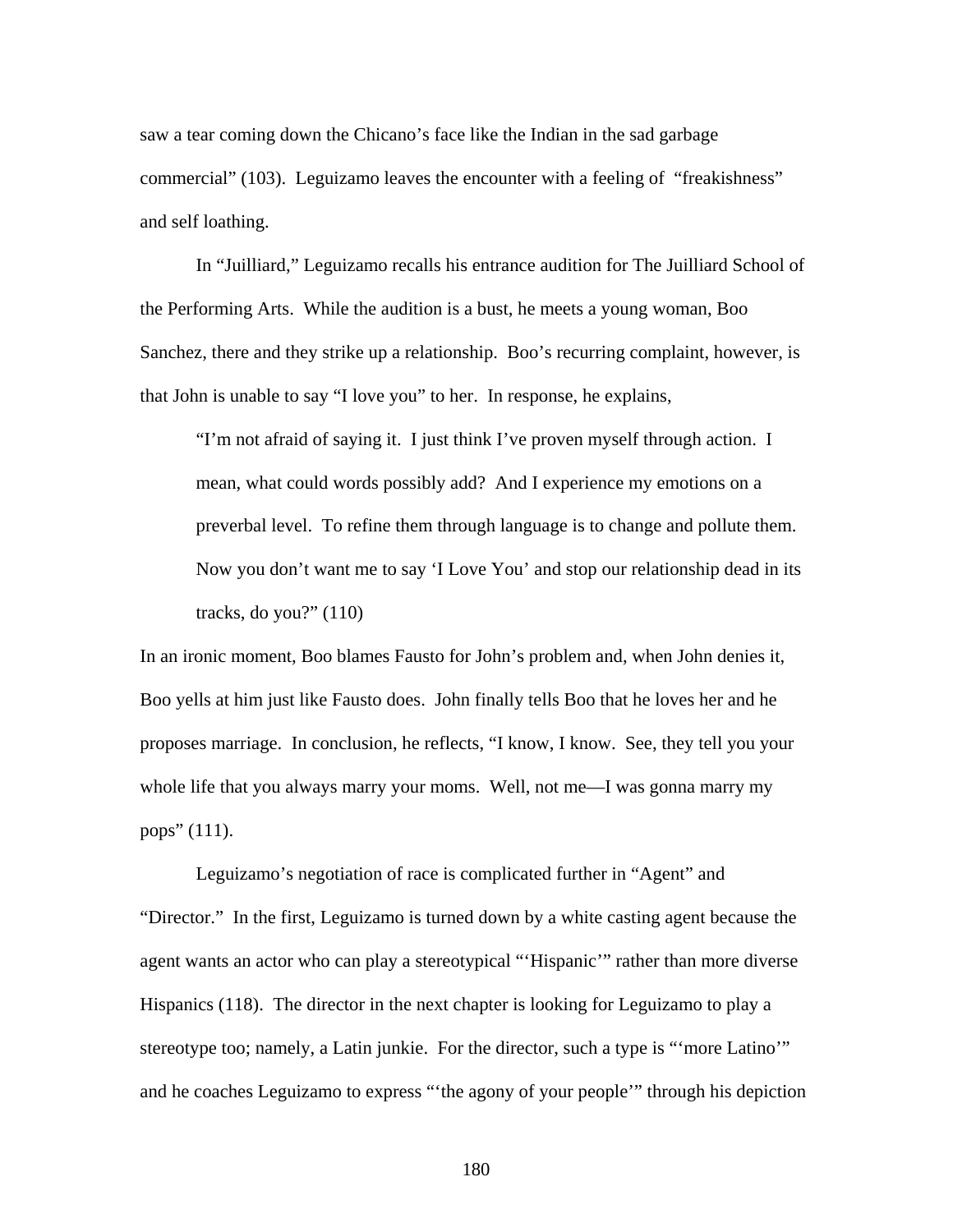of the type (119). Leguizamo submits and he lands the part. In recounting the scene in Freak, Leguizamo parodies the stereotype, speaking lines such as "I need a fix, man come on, take my kid, anything'" and "'I'm outta veins, I'll stick it in my neck, how about my eyeball? La metadona esta cabrona'" (119).

In "Pyro-Technix Climactic Finale," Fausto appears backstage after Leguizamo's first show. Fausto qualifies his visit by explaining that his "'new kids wanted to see the show'" (123), and then he compounds the insult by saying, "'My Junior is so much better looking and funny, more talented, more intelligent than you ever were. That's why he's the best in his acting class'" (124). A back-handed compliment follows, "'I always said if anybody can make something out of nothing, it's you John. Let's be honest. I know you never liked me'" (124).

Reeling from the verbal blows, Leguizamo imagines how he might respond to his father but, in the reality of the situation, his father beats him to the punch.

"John. You know I'm not too crazy about you, either. We were never meant to be father and son, but then who really is? We're probably never gonna get along. But that doesn't mean I don't love the shit out of you. Now go out there and be the best junkie you can be and give me a kiss." (124)

Leguizamo then reflects on the "living without" of Latin people. A photographic montage of Latin American actors, such as Priscilla Lopez, Carmen Miranda, Rita Moreno, Desi Arnaz, Cheech Marin and Tommy Chong, is projected on the screen as he speaks. In sync with the slow rhythm of the changing images, Leguizamo ruminates,

And all of a sudden I allowed myself to want more for myself, to be more and do more, master of my own destiny, never wait for anyone, take life into my own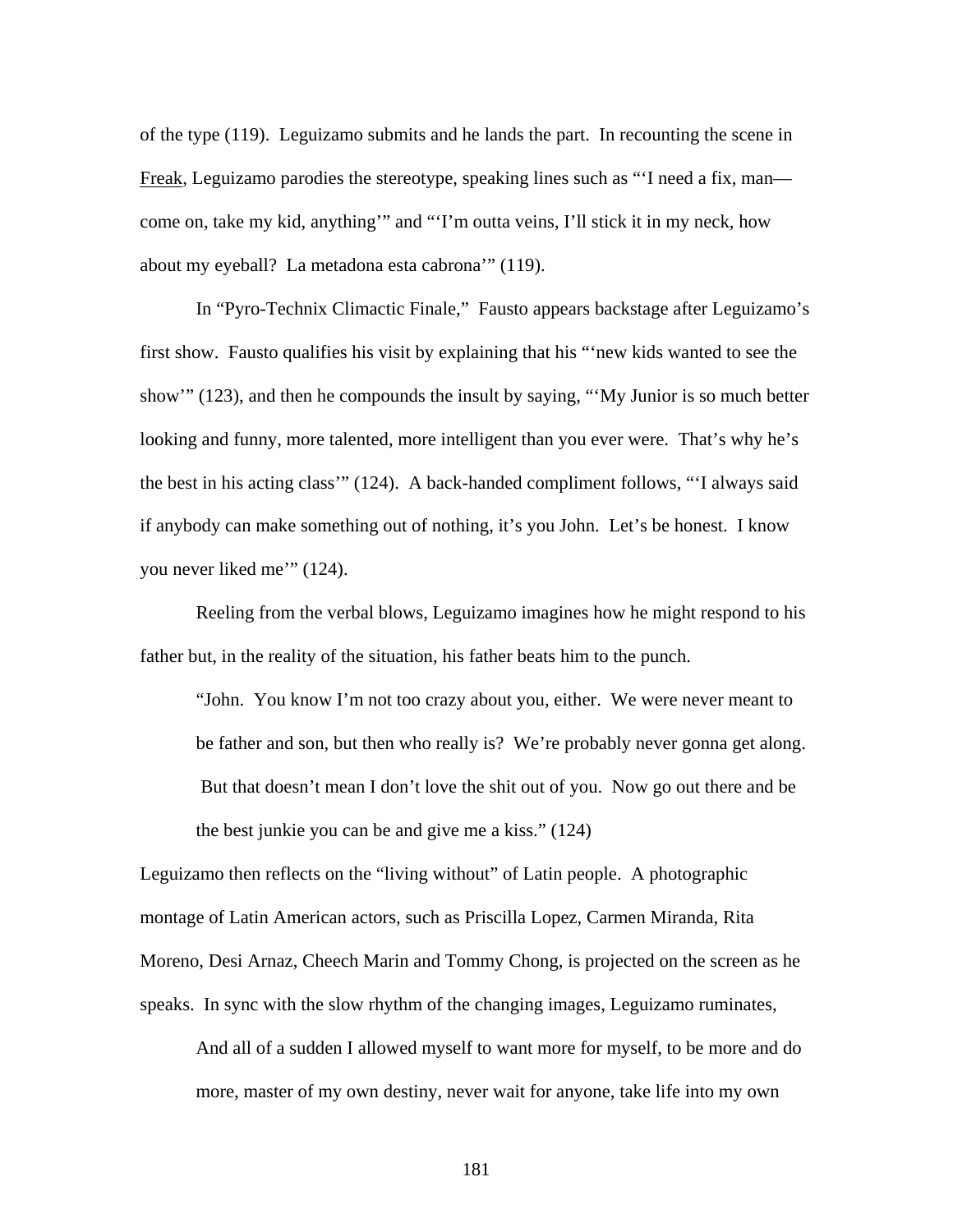hands, like my father once wanted for me and like all the Moraleses, Morenos, Arnazes, Puentes, Cheechs and Chongs before me; who had to eat it, live it, get fed up with it, finesse it, scheme it, even Machiavelli it, to get out from under all the ills that Latin flesh is heir to and who dug right down to the bottom of their souls to turn nothing into something. (125)

Leguizamo closes Freak by dedicating the show to his father. As he speaks, another photographic montage appears on the screen. The images show Fausto holding Leguizamo as a baby, the father teaching his son to walk, the pair on the street together walking to school, and then at a family gathering, through Leguizamo's adolescence and up to the early days of his acting career.

In Freak: A-Semi-Demi-Quasi-Pseudo Autobiography, Leguizamo recounts and sequences his anecdotes in ways that reflect a masculine rite of passage common to many men as they pass from childhood to adulthood. In most cases, the general aim of the passage rite is to conserve gender roles and their associative values so as to preserve the structure and culture of the given society. As boys pass through and enact the various implicit and explicit rituals of manhood, they show, if not their absolute acceptance of, their obligation to their particular society and its maintenance.

In US society, there are a number of rituals that serve as key markers of the passage. Typically, they deal with sex and relationships, competitive play and achievements, and age markers where, upon reaching a certain age, one is legally sanctioned to engage in adult activities, such as driving at sixteen and drinking in public at eighteen or twenty-one. However, unlike some cultures, there is no one event in US culture as a whole that marks the young man's permanent change in status—i.e., to an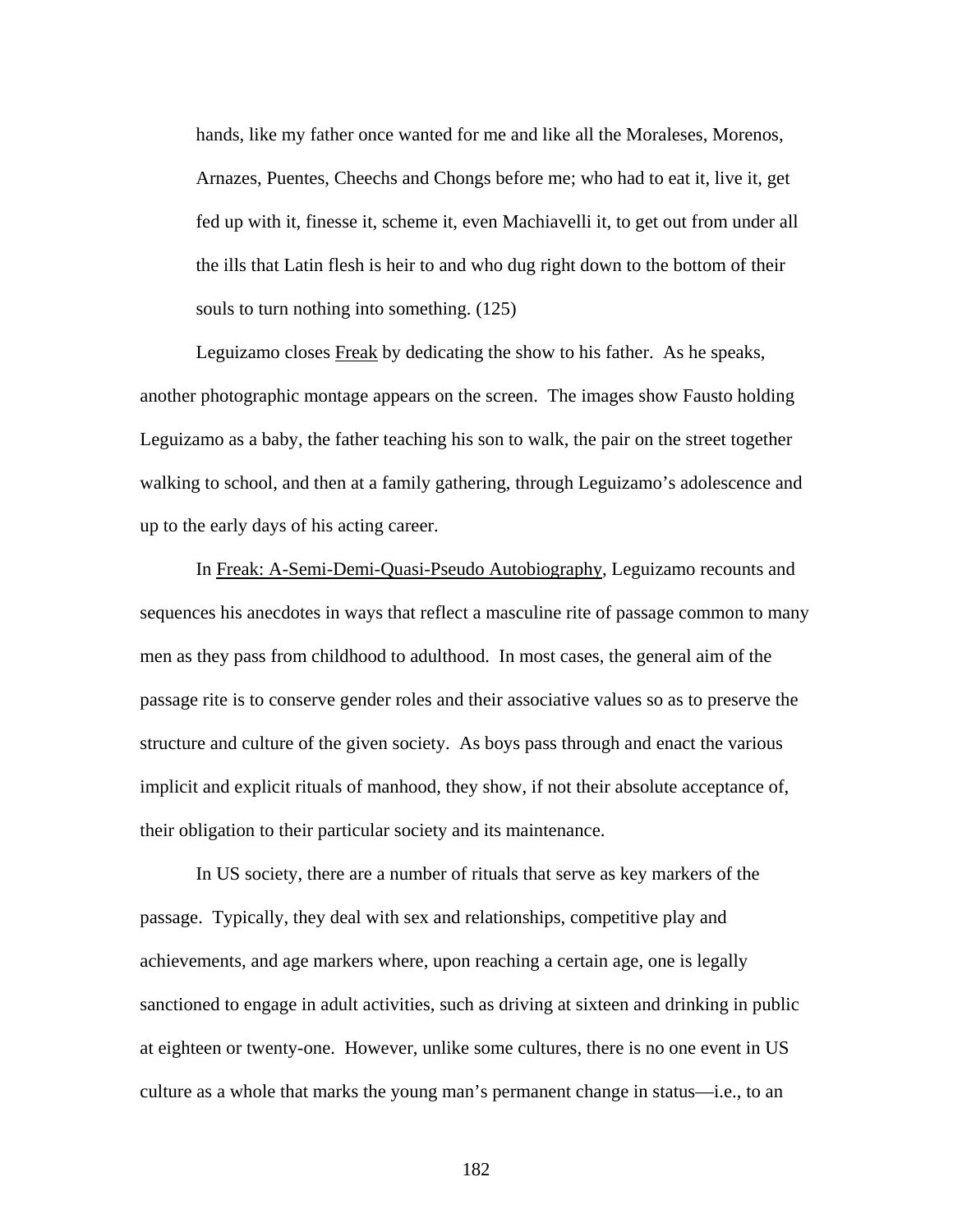adult male. Rather, due to the heterogeneous mix of class, race, religion, and gender cultures of which the young man is or has chosen to be a part, his passage is ambiguous and usually extends over many years. For instance, in terms of his religious culture, a young man of the Jewish faith becomes an adult at age thirteen when he performs his bah mitzvah. However, in terms of class, he may not achieve the same status until he graduates from college and, in terms of gender-sex roles, until he looses his virginity.

In light of Victor Turner's studies of ritual and performance, the learning and successful enactment of masculine behavior occurs in what Turner calls the "transitional phase" of the passage rite. $3 \text{ In the transitional phase, the boy-adolescent-young man is}$ "betwixt and between" social identities, or liminal (Turner, Forest of Symbols 199). Since, in US society, the passage rite is long, beginning at birth, and ambiguous, so too is the transitional phase and the liminal masculine identity. In turn, specifying the initial separation and closing incorporation phases of the rite proves difficult too, unless we separate each explicit ritual from the others. While studying the boy's bah mitzvah or college graduation as an isolated event is productive, it does not address growing up in a heterogeneous society with multiple and often contradictory cultures, cultural values and expectations. As I discuss below, it seems to me that, in Freak, Leguizamo aims to express the latter experience: the integrated rather than isolated affect of the multiple cultures that impact his (masculine) rite of passage.

It is in the transitional phase that the young man learns to enact the masculine behavior that his Elders value and teach him. He rehearses or practices the behavior in various ways, takes diverse "tests" regarding it and, at some point or not, the accumulation of transitional activities adds up to his being an adult male. Crucial here is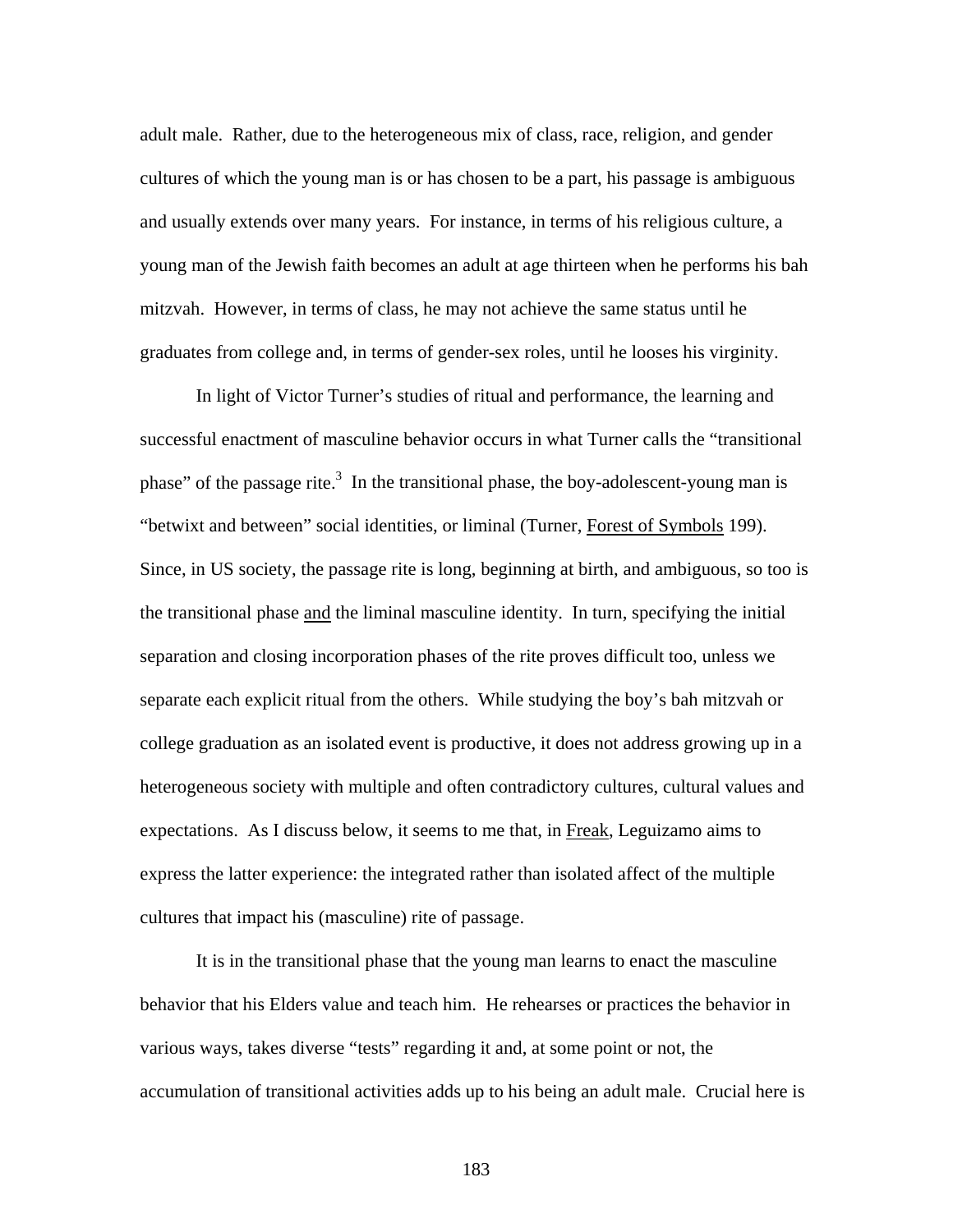the understanding that, in rituals generally, the social role and its associative values are taught and learned by means of symbolic actions, corporeal and discursive. That is to say, the body is the site where a culture marks, conserves and perpetuates itself and its values.

Of course, discipline or the disciplining of bodies is integral to ritual functions and hence Frank's basic traits regarding disciplined bodies are helpful ways to understand what might be involved in ritual enactment. Primary to Frank's understanding of disciplined bodies is that the individual or group "lacks" some ideal or, in ritual terms, lacks the "sacra." The lack then gives rise to the purpose for performing the ritual (Turner, Forest of Symbols 65). In this case, adult masculinity is the ideal and it becomes the implicit reason for engaging in the transitional activities, which usually involve repetitive actions of some kind. The young man trains to compete in events that mark his athletic or intellectual prowess. He practices to take and pass his driving test. He rehearses for his first sexual encounter by accumulating information over the years from his buddies, parents, and popular culture and by experimenting with his own body and dating. For Frank, enacting a regimen of some kind so as to achieve an ideal that the individual understands he lacks are the key traits of disciplined bodies. The other two traits, a monadic orientation and corporeal dissociation, are variable. For instance, as Leguizamo implies in his stories, learning male sexual behavior may well involve monadic masturbation. However, while pleasurable, the activity is viewed as but a poor substitute for dyadic intercourse with another. And, in both cases, the individual's identity is highly associated with his corporeality.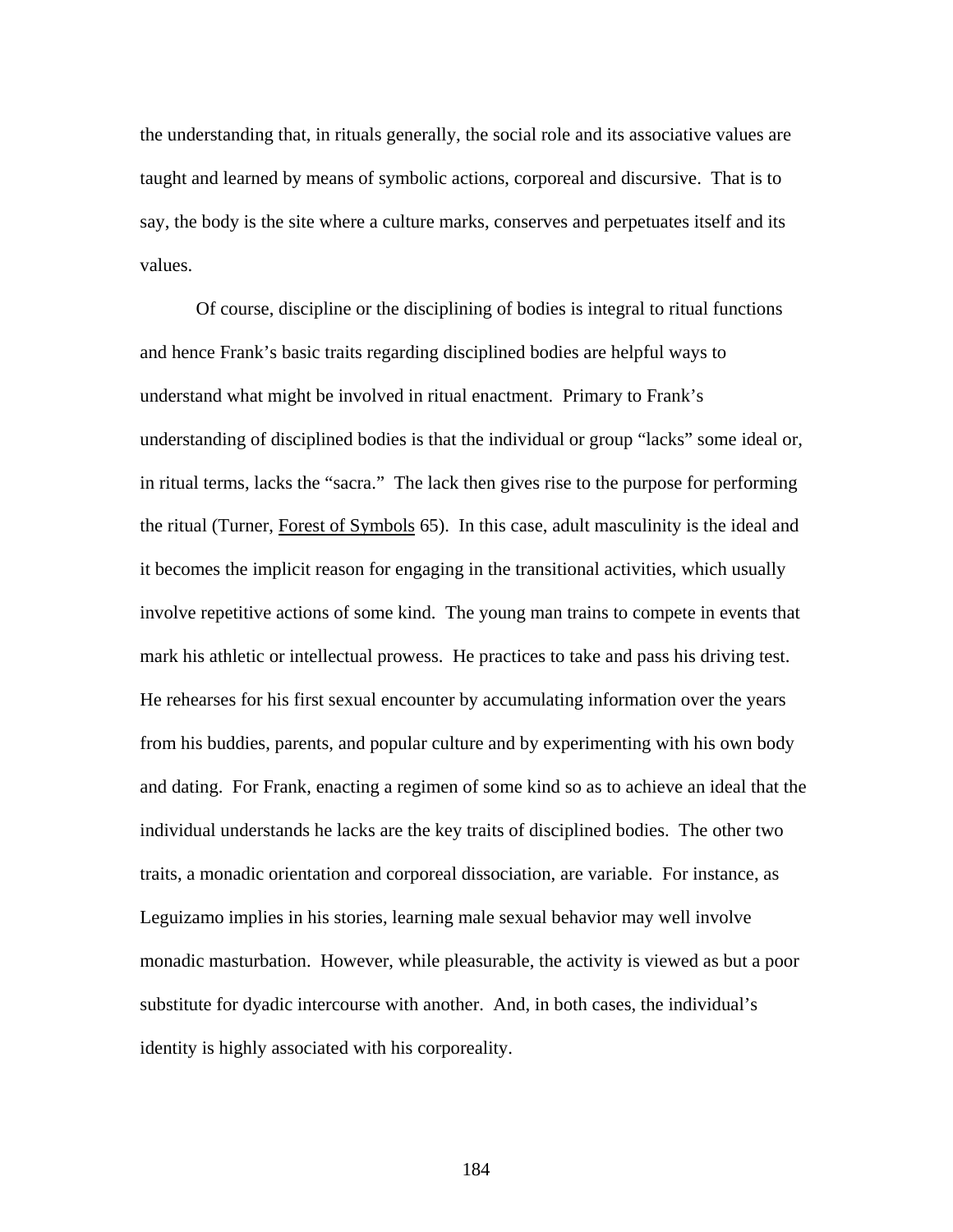As in most rituals, in the masculine rite of passage there are clearly delineated Elders who are empowered by institutions and their supporting discourses to teach and judge the passage rites. For example, in schools, coaches oversee the training of young men for competitive sports and, by means of the practices they design and the discourses they use to teach them, the associative values of rigorous training, physical prowess, aggressive team competition, individual will and success are taught. While the successful enactment of these values contributes to success on the field of sport, the enactment also contributes to and conserves the economic foundation of US society, where aggressive individualism within corporate structures forms the backbone of consumer capitalism.

As Foucault observes in Discipline and Punish, the structures of discipline are not always explicit. Rather, by means of ideological indoctrination, individuals enact disciplinary regimens on their own, without the presence of an explicit disciplinary figure. For Foucault, our enactment of self-disciplinary regimens arises from our fear that we will be punished in some way should we not enact them (33). In other words, long after leaving the field of sport, we carry the "coach" in our heads, enacting aggressive competitive practices out of fear of what will befall us should we not. Foucault's understanding of how self-discipline interrelates with economic systems, consumer capitalism in our case, suggests that the masculine rite of passage in the US involves the disciplining of the body to mirror or consume product imagery that reflects masculinity. In other words, the discipline of masculinity is taught through and entails the consumption of product imagery and material items. Likewise, traits of aggression,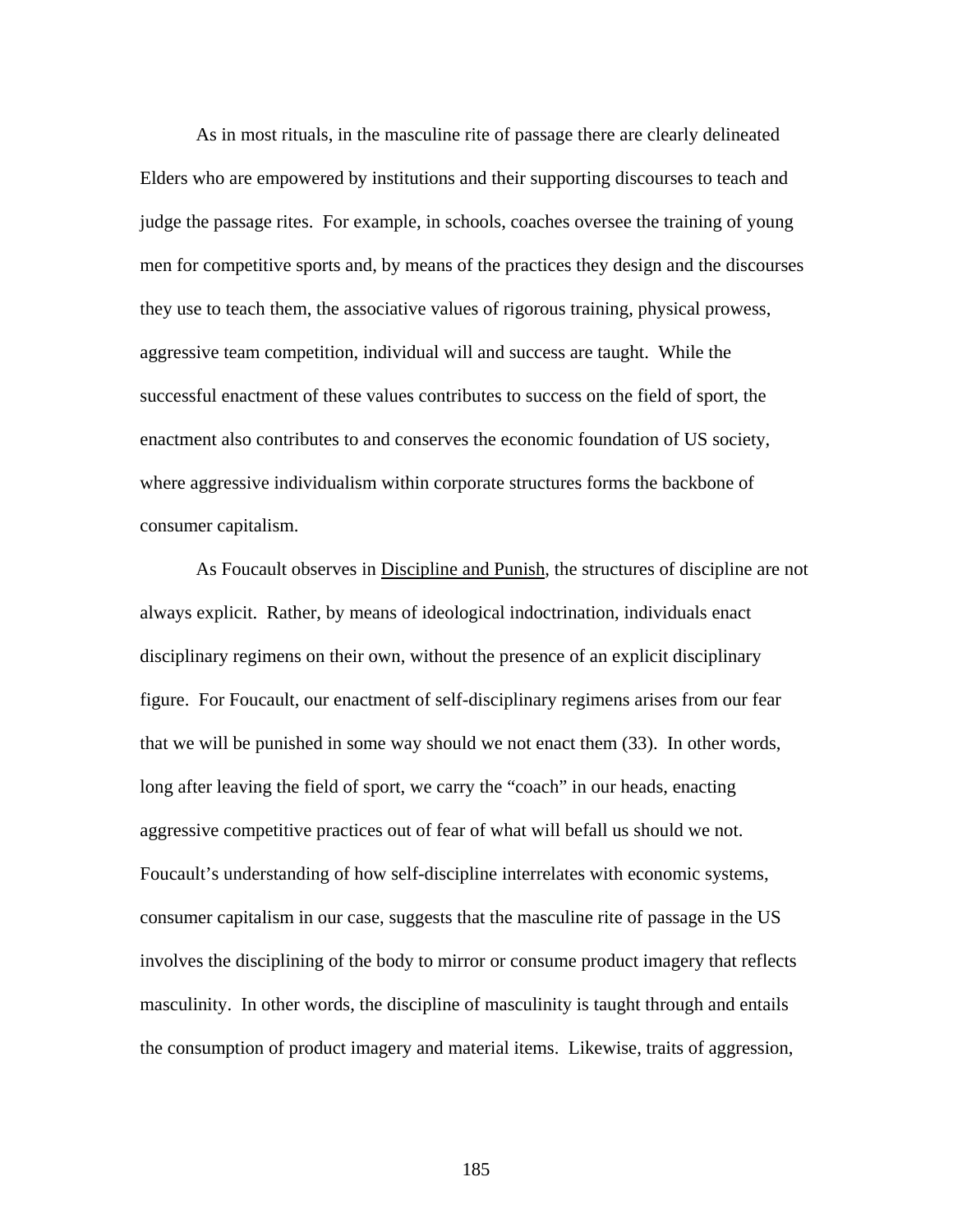specifically aggressive individualism, are part of the masculine bodies we learn to perform.

Leguizamo's performance contains and critiques the general masculine rite of passage I have outlined above. In this way, Leguizamo's stories speak to a broad and ethnically diverse audience. However, Leguizamo also crafts aspects of his stories so as to address Latin American culture in particular. As regards the masculine rite of passage, Leguizamo's specification can be understood in terms of the concept and practice of machismo and its variant macho. In Hombres y Machos: Masculinity and Latino-Culture, Alfredo Mirande observes that while macho behavior has been "incorporated into American popular culture" and is applicable to many men, it also is specific to the history and cultural practices of Latin America and Latin American communities within the US (66). It plays a key part in the masculine passage rite of Latin American men and, also, a key part in how Latinos are depicted in US mass media, such as television and films.

Mirande defines machismo as "an obsessive concern with masculinity and hierarchical gender relations" (16).<sup>4</sup> According to Latin American men interviewed by Mirande, a man who enacts positive traits of machismo is "brave, courageous, responsible, protective, and self-defensive" (78). A negative model shows "bravado" and is "violent, irresponsible, selfish, loud, boastful, abusive, and chauvinistic" (78). Within Latino culture, machismo is associated with arrogance, an exaggerated aggressiveness, an intransigence in male-to-male relationships, and sexual aggression in male-to-female relationships. In Latin American communities, then, machismo is viewed negatively for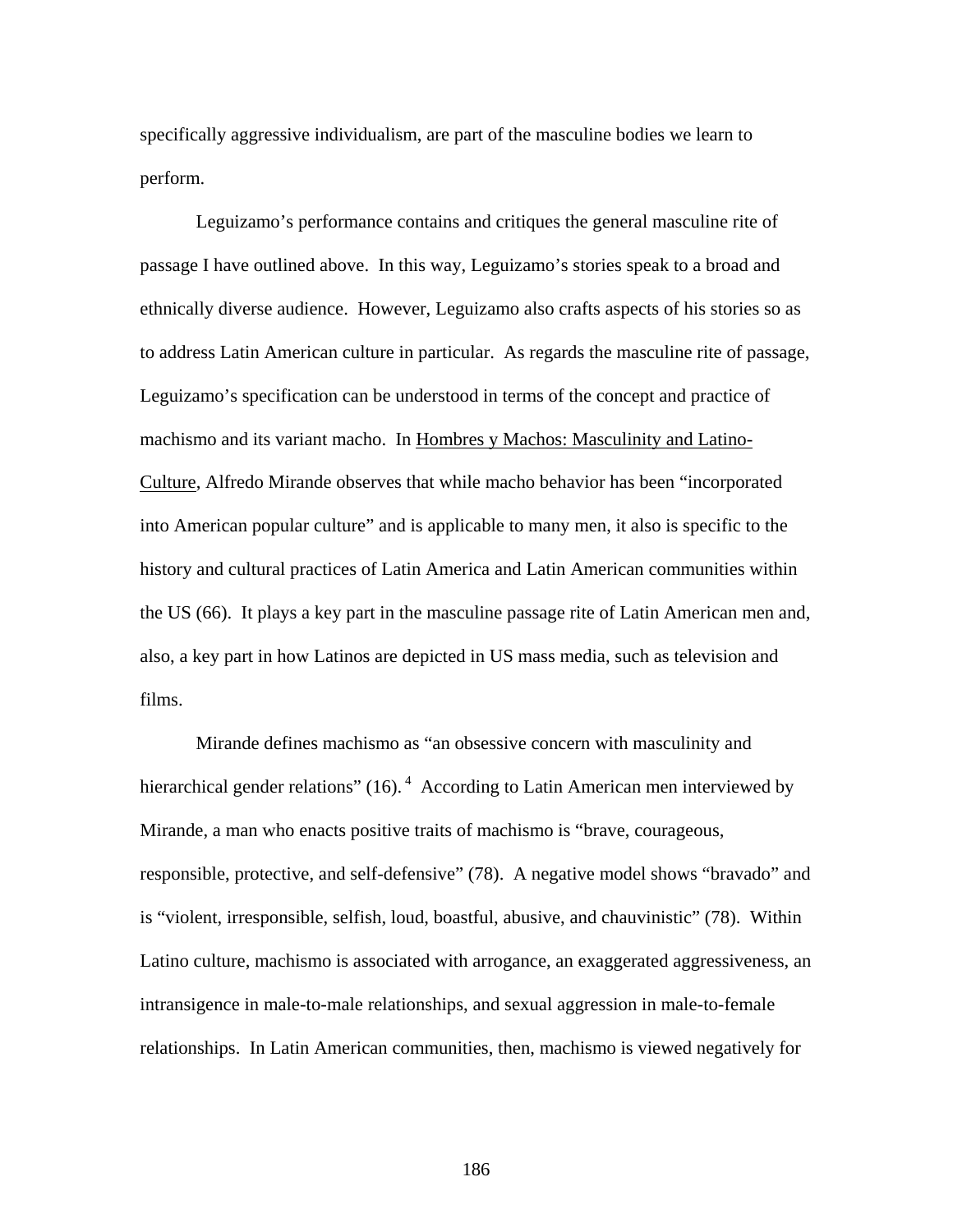the most part, although Mirande claims characteristics of macho are passed down to Latino men as part of their cultural heritage.

In Freak, Leguizamo crafts his chapters so as to recount his rite of passage from birth through his present adulthood. Machismo plays a significant part in the rite. It is the "sacra" his Elders, particularly his father, enact and he learns to imitate or mirror. While the disciplining of bodies to enact machismo provides the broad framework for the rite of passage Leguizamo relates, the practices of discipline fade into the background as particular aspects of machismo are enacted in and through specific rituals. Rituals of aggression and sexual prowess arise and recur throughout Leguizamo's chapters and affect how he and others view and perform masculinity.

While Fausto appears to be the main Elder-teacher of machismo, other characters participate too. One such Elder-teacher is the popular consumer marketplace where, as Mirande observes, machismo is coded as both positive and negative depending on who embodies it. Because of its association with "superstars" (Mirande 66), some macho imagery reinforces Leguizamo's enactment of it. Other images mark his enactment as negative because, "when applied to Mexicans or Latinos, 'macho' remains imbued with such negative attributes as male dominance, patriarchy, authoritarianism, and spousal abuse" (66). To deflect the negative associations, Fausto and then Leguizamo himself try to pass as something other than Latino when in "non-Latino" contexts. Leguizamo's performance of passing becomes part of the masculine rite of passage he learns to enact.

Throughout and by means of Freak, Leguizamo interweaves an alternative rite of passage that teaches a different understanding and enactment of masculinity and thereby it critiques the "sacra" of machismo. As taught by Uncle Sanny and the Latino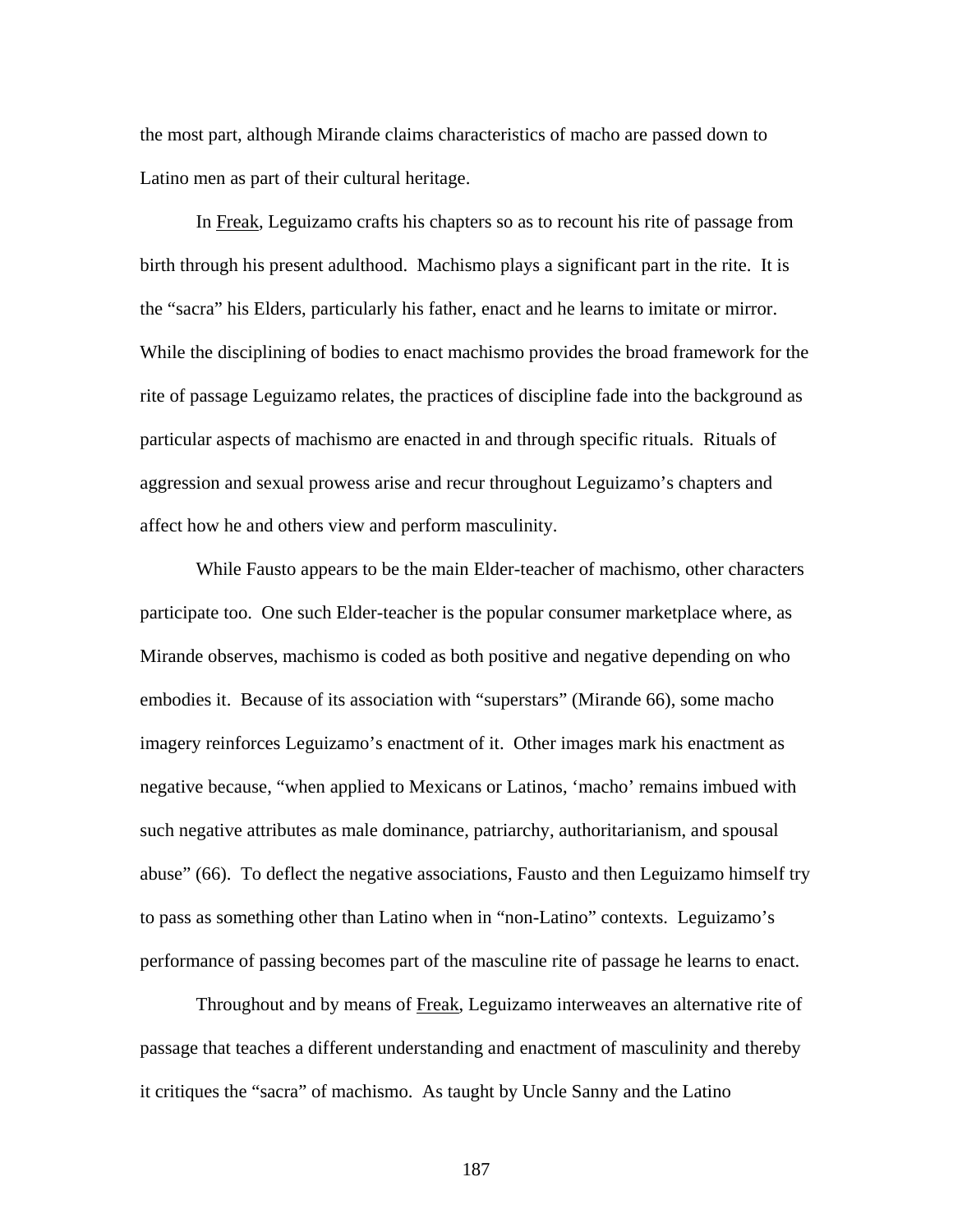performers Leguizamo mentions in the last chapter of Freak, the alternative rite of passage features a communicative body in Frank's terms. In Leguizamo's terms, however, it might be best understood as a passage rite that highlights performance and the "freak" it engenders.

Fausto is the main Elder in Leguizamo's masculine passage rite. Fausto's enactment of the aggressive aspects of machismo serves as the example Leguizamo is to learn to enact himself. Leguizamo highlights Fausto's macho behavior in several anecdotes. For example, in "Third World Logic," Fausto resorts to verbal and physical abuse when his authoritarian rule of the household is upset or challenged. In the same chapter, Fausto prolongs his father's life not because he loves him necessarily but because he "want[s] him to live long enough so he would suffer what he made my pops suffer" (7). Mirande's understanding that macho behavior is passed down to Latino men as part of their cultural heritage is implied in this incident. However, the enactment appears to be more of a chore than a celebration of culture in so far as Fausto must police the plug of his father's life support constantly.

The young Leguizamo's acceptance of machismo is tested in the chapter "Dad Drunk." First, he is asked to show his allegiance to the patriarch of the family when Fausto demands that he kiss him. If he fails, Fausto will ""punch the shit out of [him]"" (25). Second, the young boy's macho sexuality is measured and re-aligned when he is reprimanded for trying to kiss his father on the lips. Fausto snaps, "'Not on the lips, you little freak!" (25).

Fausto's performance of machismo is so repetitive that it becomes a corporeal and discursive model of behavior that Leguizamo cannot help but learn. Bravado and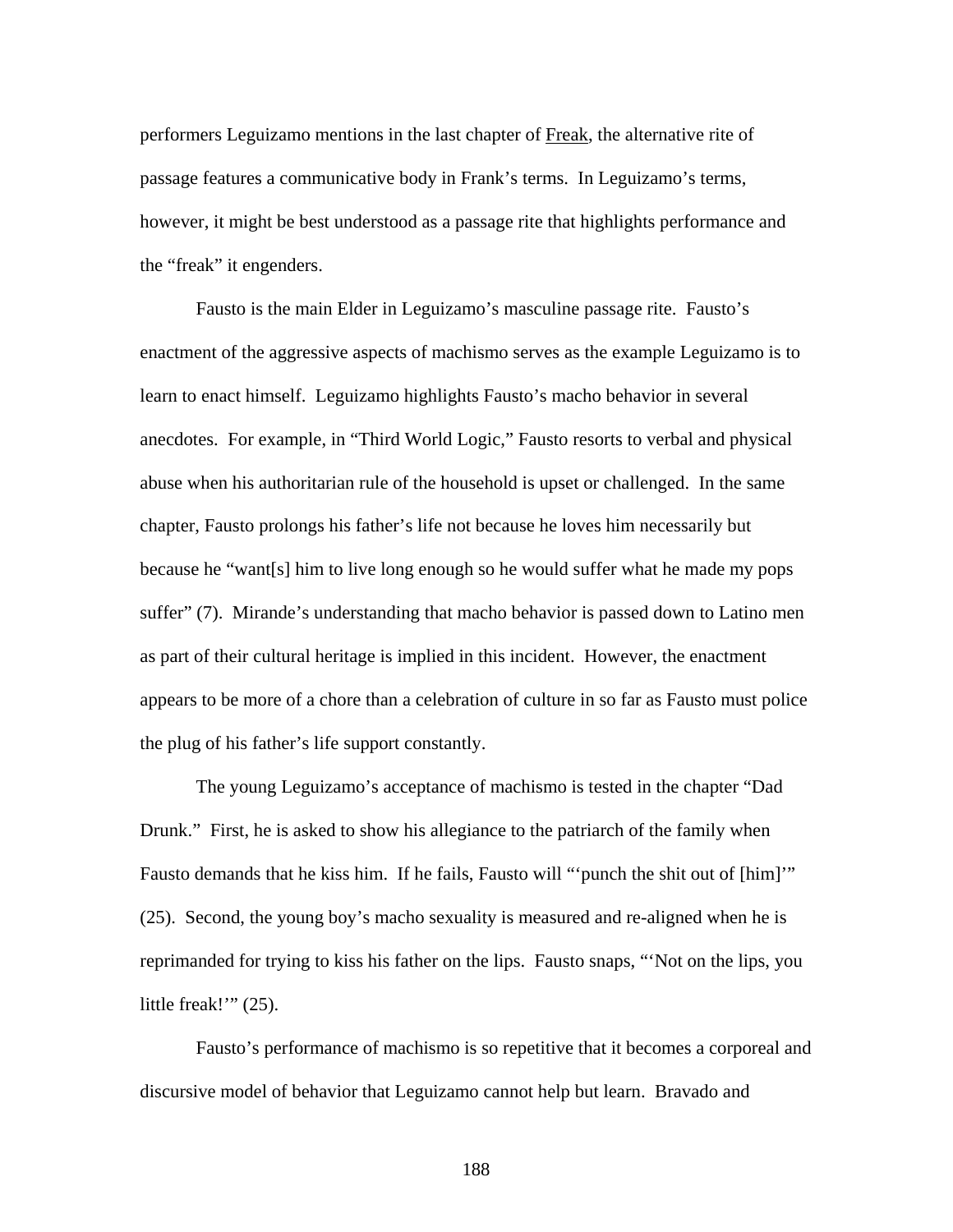exaggerated aggression are evident in the fights he has with his Irish and Italian neighbors. The learning of machismo through imitation is most clearly displayed in "Domestic Violins." When Fausto tries to choke his wife Lala, the young Leguizamo pulls a knife on his father. Simultaneously violent and brave, this act of aggression and protection signifies the complexities of machismo as it plays out in Leguizamo's life, his Freak performance, and intra- and inter-culturally.

Such complexities are experienced by Fausto. As a Latino and a member of the blue-collar working class in US society, Fausto's access to a well-paying job and financial security is limited. In turn, his enactment of the "responsible" and "protective" patriarch—i.e., positive traits of machismo—is difficult in so far as these traits are associated with providing for one's family. In other words, his role as patriarch and hence his masculinity are threatened by the social realities of class and race in the US. The results of the bind are investigated throughout Freak but come to a head in "Domestic Violins" when his wife Lala mocks his job as a dishwasher and, given the cultural codes of machismo, mocks his masculinity. In defense of machismo, he enacts it, or he enacts aspects of it. By means of physical violence he attempts to silence those who threaten him and the code by which he lives. Leguizamo's treatment of the incident in Freak re-engages the battle. By constructing his father as a Dr. Seuss villain, he parodies his macho behavior as childish and by having his mother sing "I Will Survive," he asserts the voice of those so frequently silenced by abuse and, in this case, the practice of machismo.

Other Elders in Leguizamo's family practice and thereby teach aggressive aspects of machismo to Leguizamo. The most telling example is in "Third World Logic" when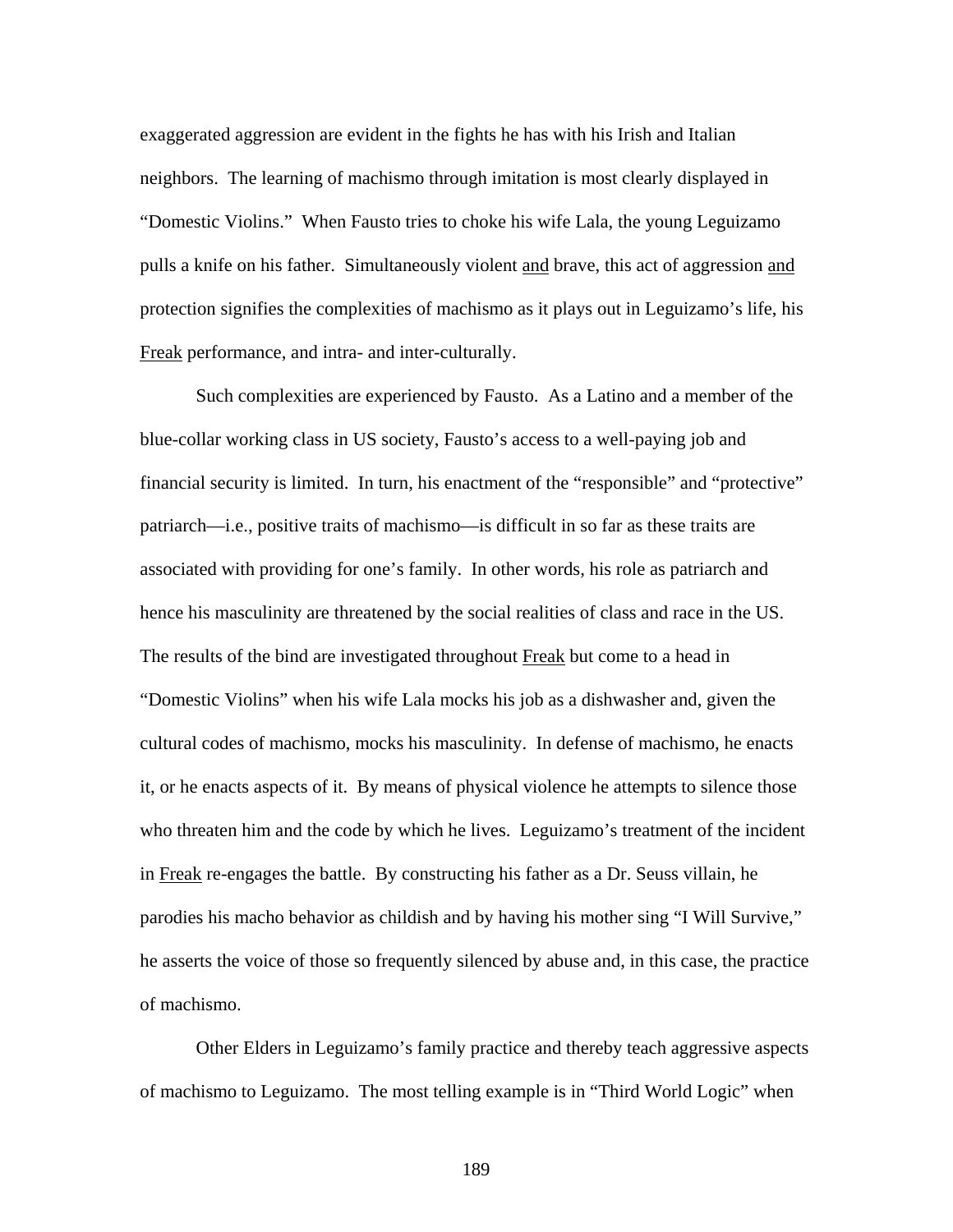Leguizamo's cousins, Speedy and Boulevard, teach Leguizamo how to play "cops and robbers." Again the machismo code proves complex in this anecdote. On the one hand, the violent game is a symbolic test of Leguizamo's ability to enact an aggressive male, a test common in many cultures besides Latino and Latino American. On the other hand, the ritual play is specified by the cousins enacting police who brutalize the Latino thief i.e., young John in this case. As Leguizamo implies, his role as thief is actualized by his cousins in everyday real life. "They play . . . the game . . . with the police by day," Leguizamo tells us. Further, his "cousin Speedy" is "the shirtless Latin guy you see on Cops each week" (8). In symbolic terms, then, as thieves by day and cops in play, Speedy and Boulevard brutalize themselves: macho beating up on macho is macho, it appears.

An additional explanation is provided by Coramae Richey Mann when she observes that in some low economic Latino households masculine and criminal behaviors are associated, and deemed of value (266). That is, having experienced discrimination in housing and employment, the male members of the family resort to crime in order to provide for their family. Thereby, they also meet an expectation of the machismo code. That this same scenario plays out in other cultures and, to a lesser extent perhaps, across economic classes should not be ignored since it illustrates the extent to which machismo—"an obsessive concern with masculinities and hierarchical gender relations" (Mirande 16)—infiltrates US society generally. In the boy's play, then, the macho behavior of the cops comes as no surprise. More intriguing is that their brand of macho dominates and yet the reasons for enacting it are unclear. What family does their machismo serve?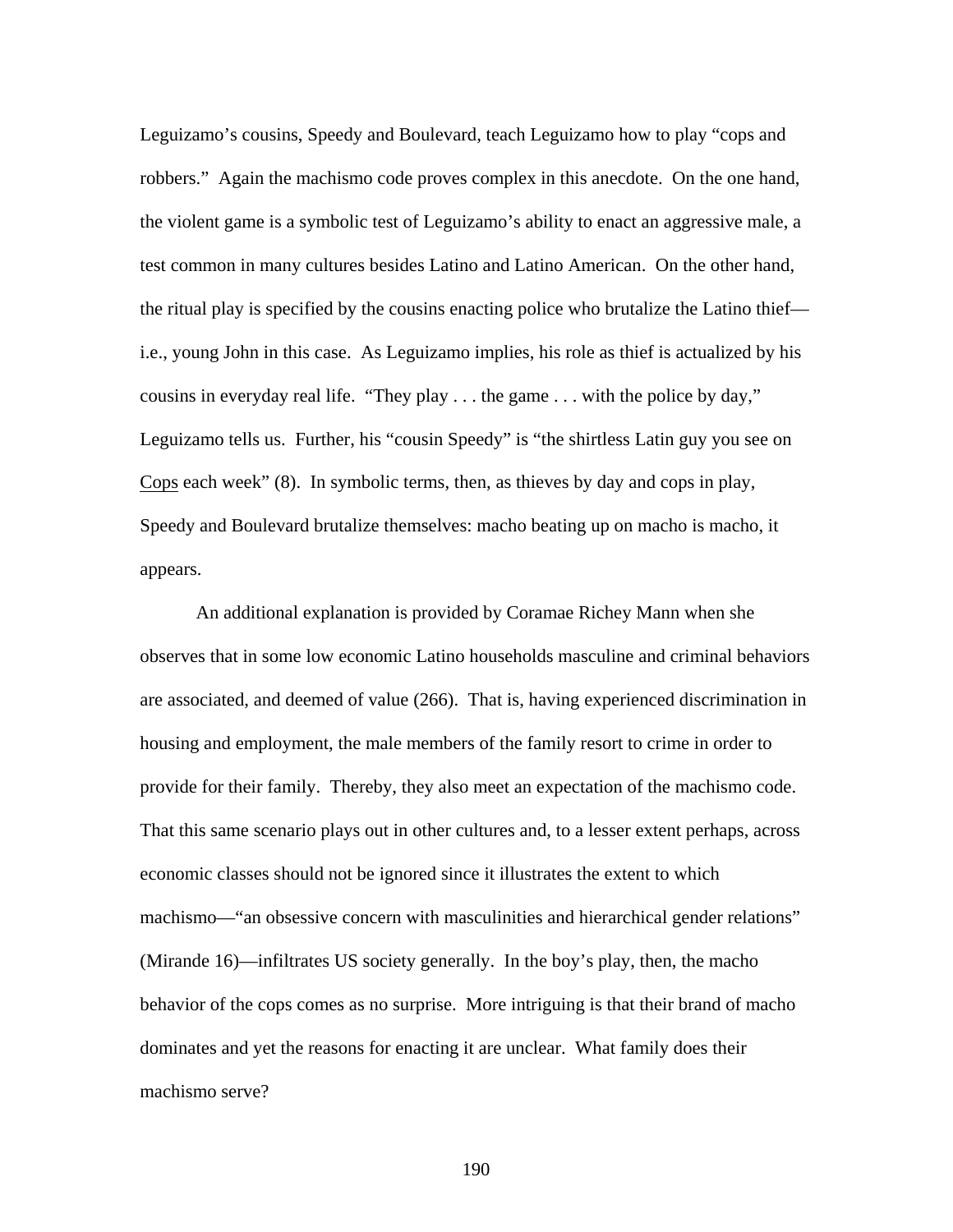The grandmothers who render the final verdict on Leguizamo's performance in "cops and robbers" substantiate the symbolic purpose for the ritual play. When Leguizamo seeks their comfort, one grandmother's string of epithets pronounces him a failure. He is a little girl, a pussy, a fag, and a granddaughter who should have his/her ass kicked (8). The little boy's failure to whoop the cops, much less take a beating, renders him feminine in the grandmother's eyes and directs further attention toward how sexuality plays a part in the machismo rite of passage.

In The Meaning of Macho: Being a Man in Mexico City, Matthew Gutmann observes that "sexuality is considered . . . a discrete category" in Latino cultures. It "is never simply subsumed by consideration of masculinity and/or femininity, and indeed plays as much of a role in the constitution of gender categories as gender plays in forming ways of thinking about and acting on transformations of sexuality" (129). The importance of sexuality that Gutmann observes is prevalent in Freak and plays out in the many discrete rituals that Leguizamo recounts. Further, the accounts regarding sex are sequenced in a chronological order that infers the progression of transitional activities that guide many a young man's sexual experimentation and his growing sense of a sexual identity. In light of the machismo code, it appears that it is assumed that a young man's experimentation and identity is heterosexual, which in turn equates to being masculine or, in Gutmann's terms, "being a man." The one "freaky" sexual identity in Freak is Leguizamo's Uncle Sanny who is gay. While Leguizamo adores his Uncle, he also references him as a "surrogate mom," a woman not a man. In other words, Freak advances a fairly predictable, hetero-normative narrative. The intrigue, then, lies in how Leguizamo relates his accounts. For the most part, they are delightfully grotesque,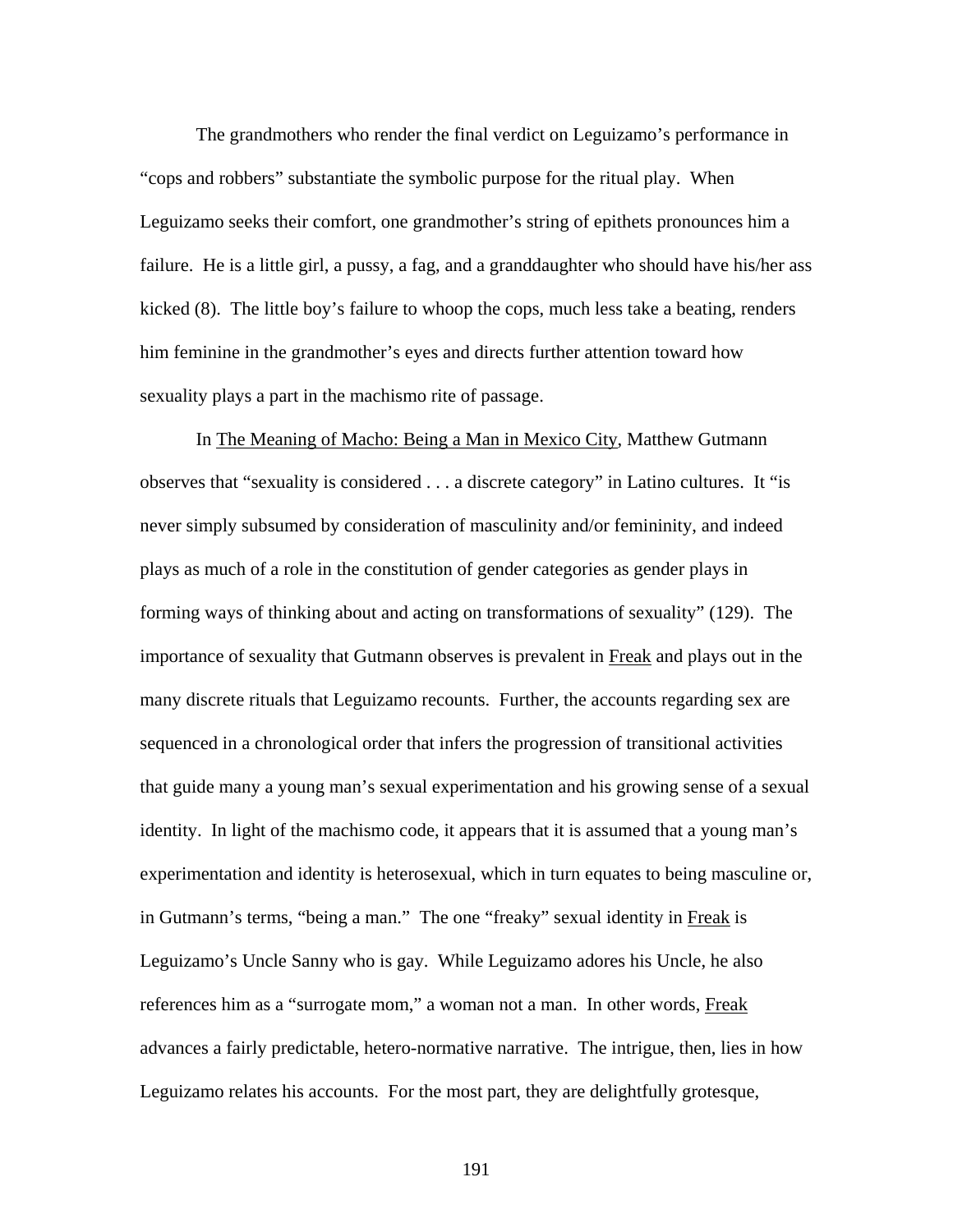Leguizamo reveling in the low domains of corporeality and discourse that arise in sexual experimentation generally and his assuming of a heterosexual masculinity in particular.

In "First Orgasms," Leguizamo experiments with masturbation. At first, he thinks he breaks his penis, "spill[s] the glue that [keeps] it together" (30). However, as he experiences sexual satisfaction and gains confidence, he becomes inventive in his masturbatory play. He masturbates with a sandwich, pillow, chair, and telephone book.

While we might understand masturbation as a disciplined act in so far as it services the ideal of sexual prowess and, for many, becomes a repeated regimen that is performed alone, other aspects seem to violate the disciplinary code. For one, the activity centers identity in a corporeal body experience and sensation rather than an abstract ideal. Temporarily, at least, identity is based in corporeality more so than discourse and institutional rules, which may suggest why masturbation is marked as "profane" by numerous religious cultures. Also, while Leguizamo's experimentation becomes obsessive in its repetition, Leguizamo is not "in control" of what happens and it is this very lack of control that fulfills his corporeal desire. Lastly, inventive play is part of the experimentation. The irony then is that in the beginning stages of gaining sexual prowess or machismo, a somewhat "out of control" body, highly associated with its corporeality, and temporarily fulfilling its desires is performed. That all three traits are characteristic of Leguizamo's Freak performance and a good bit of performance generally should not go unnoticed.

A similar, though also dyadic, body orientation arises in "Fellas on Sex." In Frank's terms, the boys enact communicative bodies as they exchange (mis)information regarding sex. Due to their minimal experience and knowledge, their discourse is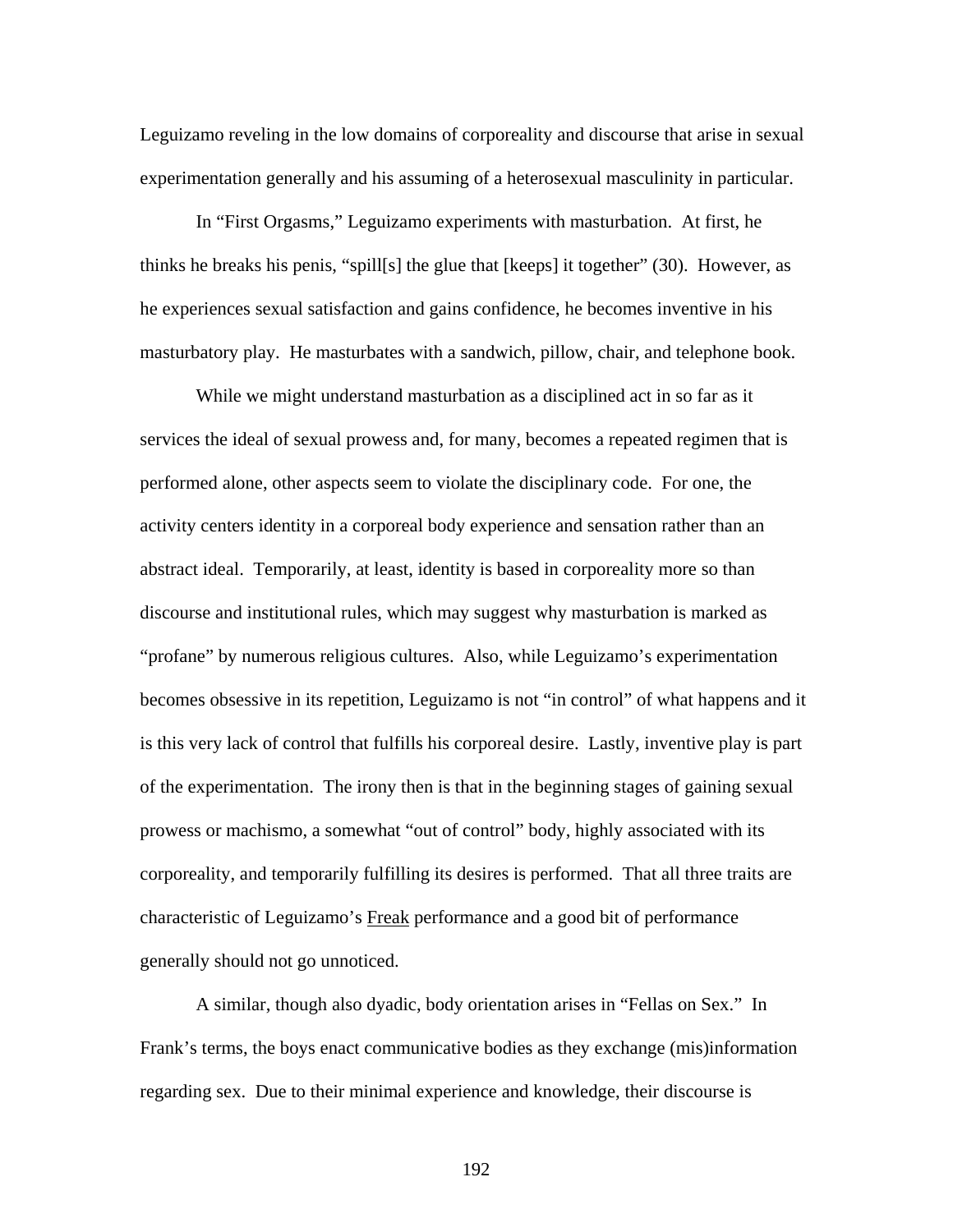unpredictable and surprising. As a group, they improvise their knowledge through imaginary situations and quirky penis metaphors. Bobo's dick becomes as long as "'five fingers plus a small X-men Wolverine action figure'" while Leguizamo's dick is as wide as "'a can of tuna'" (37). While their discourse is competitive, the boasting operates in a collective way. They boast to share and thereby gain knowledge and expertise.

In later chapters, Leguizamo explores the ritual of dating and the expectation that he prove himself a man by having intercourse with a woman. For Leguizamo, the dating ritual is complicated by race because he seeks partners who are not Latino. The problem is not the young women's ethnicity but their desire for boyfriends from within their ethnic group. Understanding this, Leguizamo tries to pass as Irish or Muslim when he courts the Irish girl and Yaschica respectively. He is rejected in both cases. His discourse appears to be at fault in the case of the Irish girl. Whether due to his ethnic fumblings or the frankness of his purpose, Leguizamo fails to persuade the girl that he is Irish. His race is at fault in the case of Yaschica. Stripped down to his underwear, Leguizamo's corporeal (given) race is blatantly apparent to Yaschica. She exclaims, "'you are the whitest motherfucker I ever saw'" and refuses to have sex with him (78).

To insure that his son passes the test of heterosexual prowess and proves himself a man, Fausto takes him to visit a prostitute in the chapter, "Kentucky Fried De-Virginizing." The setting associates sex, or the specific de-virginizing ritual, with consumerism. Sex can be bought and, as a commodity, it is predictable as fast food. However the scene includes a chance factor; namely, the inexperienced and frightened young man, the "chicken." While the consumer institution "fries" sex in order to make it palatable, the entrance of the "raw" chicken recalls the unpredictable potential of sex.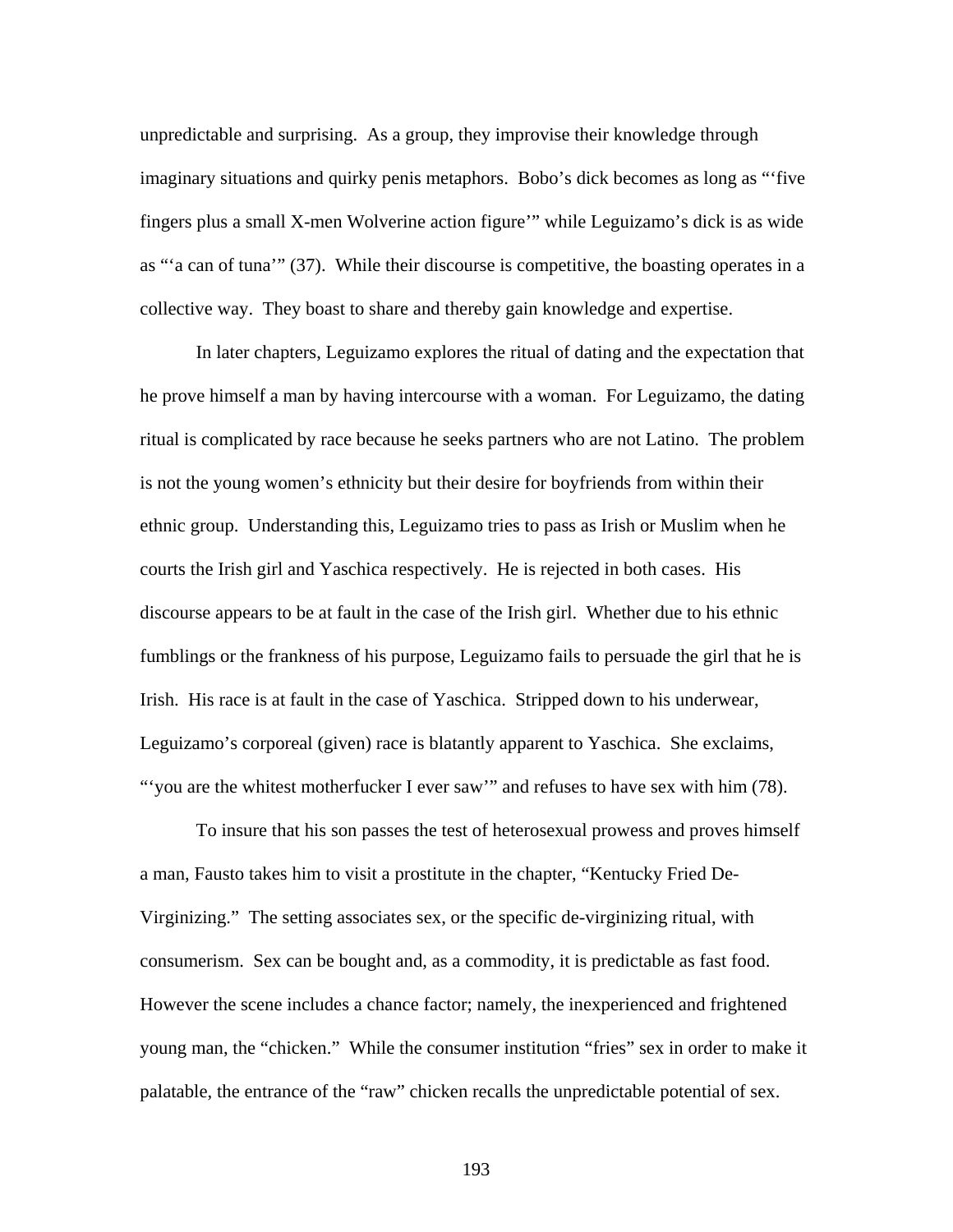This tension between cooked and raw, control and chance, plays out in Leguizamo's narrative. On the one hand, the young man attempts to control the sexual exchange by means of his macho discourse and corporeality. He stands behind the woman, placing her in a subservient position, and voices aggressive sound bites gleaned, it seems, from porno flicks and Latino clichés. "'You like that street dick,'" he says, "'That nasty Latin seed.'" (85). On the other hand, due to his inexperience, he is unable to control the encounter and it becomes a raw, unpredictable event of flying chicken "breasts and thighs" (85). By means of grotesque imagery, Leguizamo celebrates his sexual initiation while also mocking its macho implications. Thereby, he re-imagines the construct or product of sex within the commercial venue of his performance and the marketplace at large.

As implied throughout the above discussion, Leguizamo's masculine rite of passage is impacted by the mass media and its depictions of Latinos and the signifiers of machismo. In Changing Race: Latinos, the Census, and the History of Ethnicity in the United States, Clara Rodriguez explains, "[i]n a content analysis of news stories presented on the three major broadcast television networks (ABC, CBS, and NBC) during 1995, researchers found that only [one] percent of the news stories focused on Latinos and issues related to Latinos" (15). Further, Rodriguez found

Hispanics are virtually absent as characters in the entertainment media and as correspondents and anchors in the news media. When Hispanics do appear, they are consistently and uniformly portrayed negatively more than other race and ethnic groups. Latinos are more likely than other groups to receive portrayal in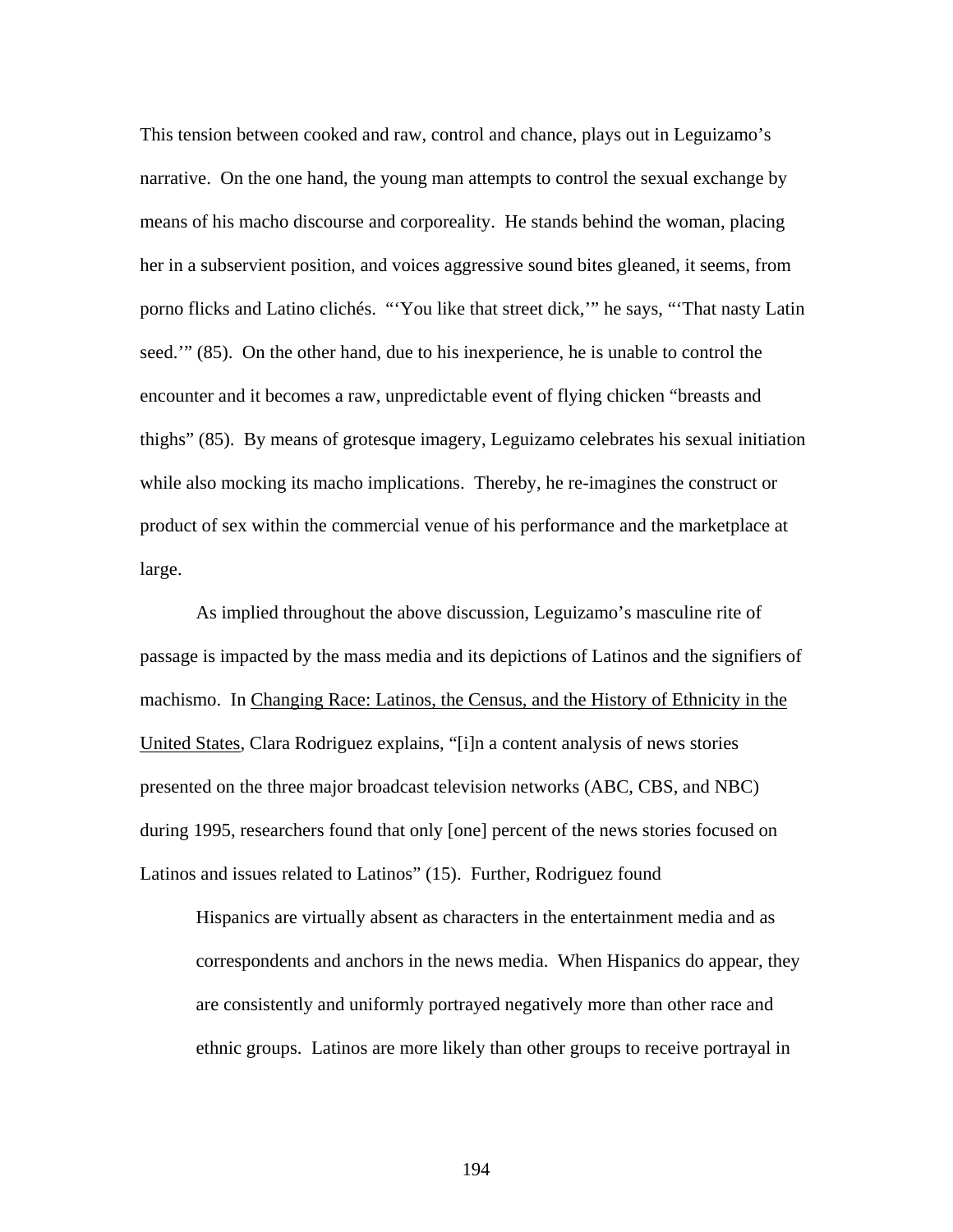the media that reinforces crude and demeaning cultural stereotypes. Positive media portrayals of Latinos are also uncommon. (21)

Drawing on a report by The National Council of LaRaza, Rodriguez specifies that for every one hundred "good" white characters, there were thirty-nine villains, yet for every one hundred "good" hispanic characters, there were seventy-five villains (27). "When cast, Hispanics tend to wind up in stereotypical roles, 'usually as crooks, cops, or comics,'" Rodriguez reports (27). In sum, the mass media constructs and markets Latin Americans in terms of the negative characteristics of the machismo code or it ignores the culture and its diversity altogether by failing to represent it.

In Freak, Leguizamo addresses the problems Rodriguez observes through the stories he tells. He interrogates the impact of the machismo code as enacted by the male members of his family and himself. He also investigates the relationship between these enactments and mass media representations, the negative portrait giving rise to his attempting to pass as an ethnicity other than Latin American. This inclination toward invisibility is countered by his father's mild subversion of it, Leguizamo's celebration of Latin American performers, and his own performance of Freak.

In "Third World Logic," Speedy and Boulevard's performance of machismo is impacted by mass media representations of it. While Leguizamo acknowledges that the code is part of his cultural heritage, he also highlights how the code has been appropriated by the mass media to categorize Latinos and thereby market violence in an economical (i.e., simple) way. The lesson of Cops and other mass media products is not lost on Speedy and Boulevard: crime is marketable and, as criminals, Latino men are marketable too.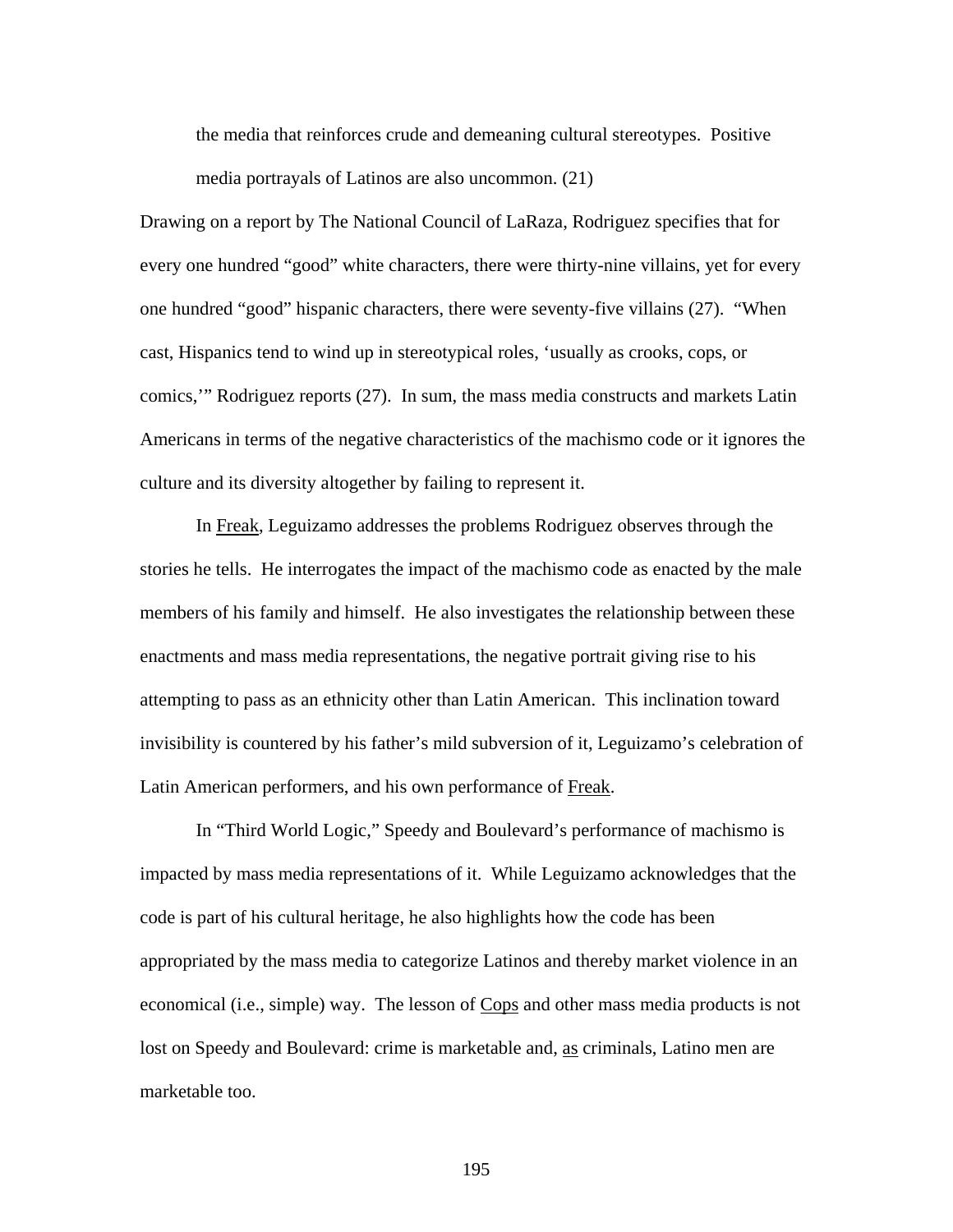In the early part of his career, Leguizamo proves to enact the same lesson. When the agent and director ask him to perform "'Hispanic,'" he does so, enacting a junkie criminal who will do anything for a fix. In recounting the incidents, Leguizamo parodies his performance of the stereotype and thereby critiques the commodification of Latin American men and machismo generally.

As a result of the negative coding of Latino males, Fausto and then Leguizamo attempt to pass as ethnicities other than Latin American when they find themselves in contexts outside their Latin American community. Laura Browder writes, "the ability to cross ethnic [and other] boundaries is not only possible but is necessary to successful survival in America" for minorities who engage and are expected to learn "the ways" of the dominant culture (236). Passing is an attempt by a minority to be perceived as one of the majority within a certain culture and context. In the US, passing was first associated with mulattoes who attempted to pass as white due to the stigma associated with being black. Reginald Daniel observes that "'despite their patent Eurocentrism,'" strategies of passing "'may be legitimately viewed as diverse tactics of resistance to oppression . . . . While some individuals may seek to confront oppression head-on, passers and pluralists seek to turn oppression on its head by subverting the racial divide'" (quoted in Rodriguez 40). In terms of race, then, passing requires a split between a person's corporeality and their discourse. The individual understands his or her skin color as negative within the culture and context and decides to dissociate their identity from their corporeality by using their discourse as a disguise.

In Freak, Leguizamo learns passing from his father. In "Jewish Resort," Fausto hopes to impress his date, a Jewish woman, by passing off his boys and himself as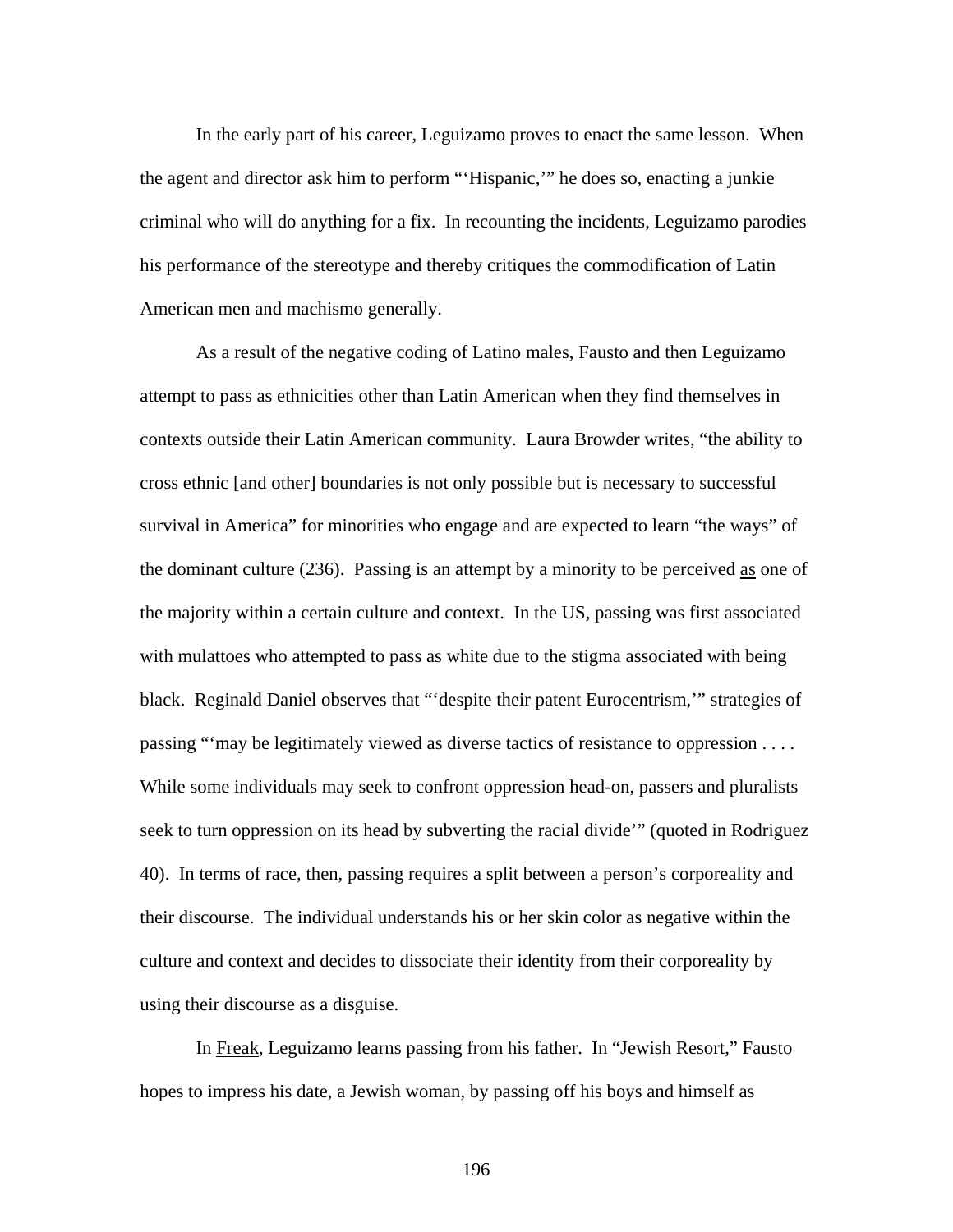Jewish. To do so, he enacts clichés associated with Jews. In his performance of his father and the Jewish woman, Leguizamo does likewise. As a cliché of clichés, his performance functions to parody and thereby critique itself, his father's performance, and also the mass media representations of Jews that generated the clichés in the first place.

In "French Passing—Not," Fausto dresses in a headwaiter's tuxedo in an attempt to hide his actual occupation from his family. The "passing" culture and context, in this case, is not the French restaurant where Fausto works as a dishwasher. Rather, it is his assumption that his family will view him more favorably, as patriarch and provider, if he is a French waiter and not a Latino dishwasher. It appears then that machismo code results in Fausto denying his ethnicity in this case and thereby passing into invisibility.

Leguizamo imitates his father's passing strategies in a number of situations. In his attempt to date the Irish girl, he tries to pass as Irish. As with Fausto in "Jewish Resort," his passing strategies consist of a series of clichés, which are as transparent as his aims. His performance is deemed a failure and he is pummeled for it by his critics. In "First Love—Black Venus," his passing strategies prove more successful until he removes his clothing. Due to his corporeal givens he is unable to subvert the "racial divide."

In "College Fiasco," Leguizamo tries to elide his corporeal givens by straightening his hair and keeping his skin light by staying out of the sun. He also polices his discourse by avoiding idioms that would mark him as Latino. Leguizamo's attempt to pass as white is successful among his white fraternity while his act of passing is deemed a failure by the militant Latin American student. He confronts Leguizamo, calling him a "'colonized-eunuch'" and a "'slave'" (102). From his perspective, the tactic of passing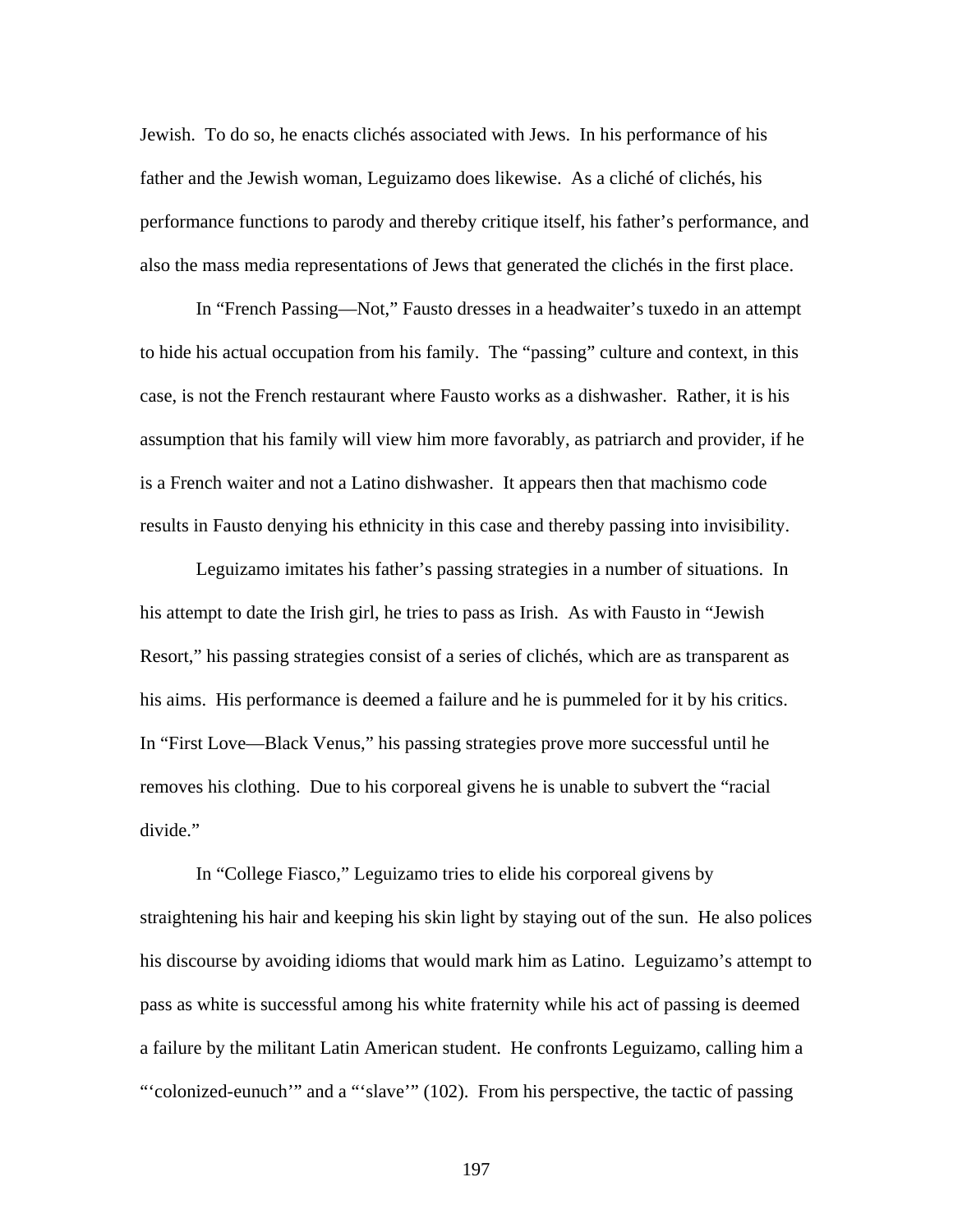does not "turn oppression on its head by subverting the racial divide" (Daniel quoted in Rodriguez 40). Rather, it is an impotent, subservient act of denial. It perpetuates the invisibility of a culture. While Leguizamo persists in his passing ploy, he is aware of the ramifications. Like the polluted wasteland that the Native American regards with such sadness in the well-known public service ad, his act marks his race and culture as disposable. Thereby, Leguizamo reproduces the ideology of the dominant culture in this context; a disposable culture where things are cast aside with apparent ease and disregard for what they are and where they end up.

In Freak, there is one incident where Fausto attempts to refunction US culture and thereby render his own culture more visible. In "Third World Logic," Leguizamo recalls how Fausto would "Latinize everybody in America" by letting the television "screen get real dusty so that everybody looked nice and dark and Spanish" (15). In this way, Fausto addresses the absence of Latin American representations on television. Indeed, within the culture and context of his living room, Fausto insists that the "minority" images of whiteness pass as Latino.

The lesson is not lost on Leguizamo who, in the context of Freak, celebrates his race and culture. While his performance as a whole insists on Latino visibility, he addresses the issue directly when he recounts Priscilla Lopez's performance in A Chorus Line and, in the final chapter he reflects on the contributions of other Latin American performance, "nothing" can be turned into "something" (54, 125). The "nothing" may refer to a sense of individual lack or, more to the point, to the absence of possibilities that results from cultural stereotypes. In her performance of "Nothing," Lopez redresses the absence by refusing the stereotypes. She is neither a criminal, junkie, "hooker," nor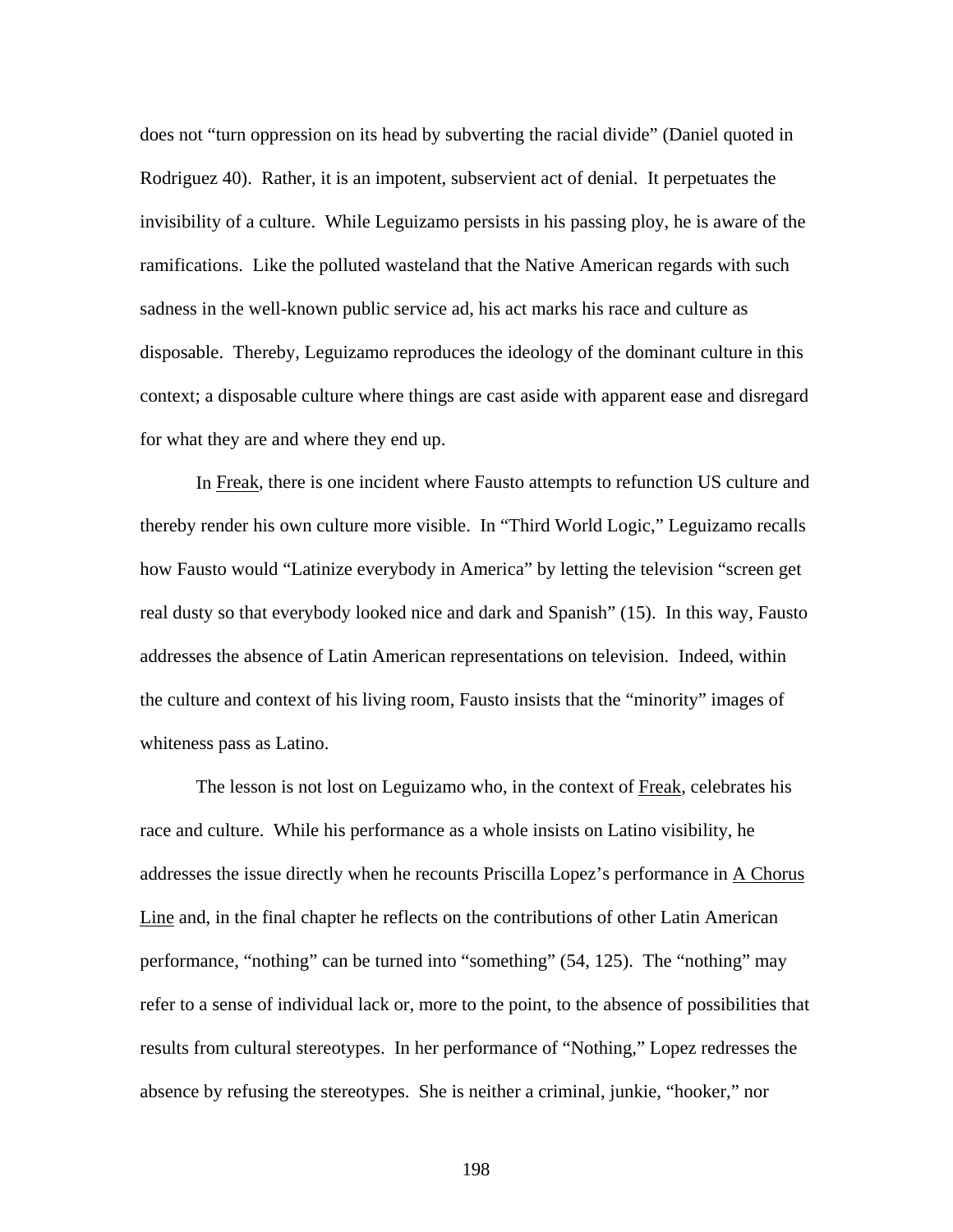"maid" (54). Rather, she is a respected and admired Latino woman who claims the spot light and, on the meta-level of the performance, sings of her culture. As Leguizamo relates she was "'singing to me'" and "that's how I got [my] culture" (54, 53).

In "Pyro-Technix Climactic Finale," Leguizamo reiterates the lesson he learned from Lopez by celebrating the Latin American performance culture of which he is a part. By means of the photographic montage of celebrities, he makes the culture visible on the Broadway stage. By means of his reflections, he pays homage to those Elders who paved the way for him and taught him "to want more . . . be more and do more"; "to turn nothing into something" (125). Performance, then, becomes the subject and means for imagining alternatives to cultural stereotypes and for making the diversity of a culture visible within a context controlled by the dominant or manifest culture. Freak is not a performance of passing. Rather it confronts oppression head-on by means of inventive play and/in performance.

This same lesson applies to the alternative masculinity Leguizamo recalls in Freak and also enacts by means of his performance. In "Surrogate Moms," Leguizamo introduces us to his Uncle Sanny who is "Latino, gay, and deaf" (53). In terms of the machismo code, Sanny's homosexuality is at best "unconventional" (53). However, despite the code, Sanny does not attempt to pass as straight. Rather, he performs a gay masculinity that insists on its agency. Significantly, because he is deaf, Uncle Sanny's agency entails his invention and use of a Spanglish sign language. In literal and figurative terms, then, Sanny's "Latino, gay, and deaf" masculinity insists on its visibility.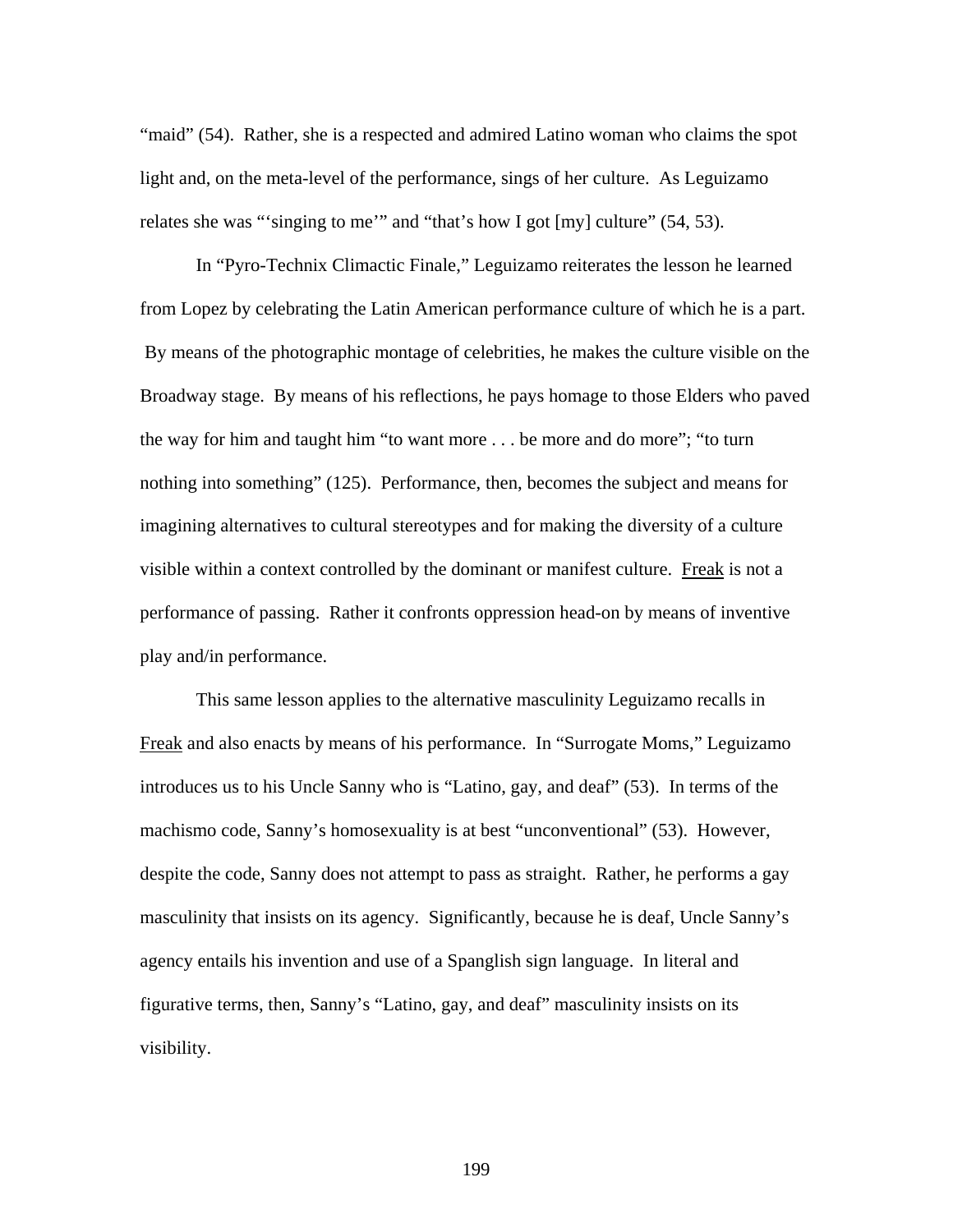Sanny's performative insistence is most apparent when he enacts the "'many highly respectable individuals'" who "'have been homosexuals,'" such as Plato, Michelangelo, and Walt Disney (53). Performance and performativity also figure forth in the cross-dressing Santa Claus he enacts, in his taking the boys to the theatre, and in his teaching the boys the interactive sign language. Underscoring these activities throughout is Uncle Sanny's performance of "Surrogate Mom." In direct opposition to the code of machismo, he enacts the "female" role of providing love and support to his nephews.

In Gender Trouble, Judith Butler writes, "[t]he effect of gender is produced through the stylization of the body and, hence, must be understood as the mundane way in which bodily gestures, movements, and styles of various kinds constitute the illusion of an abiding gendered self" (179). Butler's claim here is that, in order to construct a coherent gender identity, we model our behavior in terms of gender norms, particularly those associated with the male/female sex binary. Thereby, our representations reproduce and perpetuate the illusion of two fixed genders. To redress the illusion. Butler argues,

If gender is the cultural meaning that the sexed body assumes, then a gender cannot be said to follow from a sex in any one way. Taken to its logical limit, the sex/gender distinction suggests a radical discontinuity between sexed bodies and culturally constructed genders. Assuming for the moment the stability of binary sex, it does not follow that the construction of "men" will accrue exclusively to the bodies of males or that "women" will interpret only female bodies. Further, even if the sexes appear to be unproblematically binary in their morphology and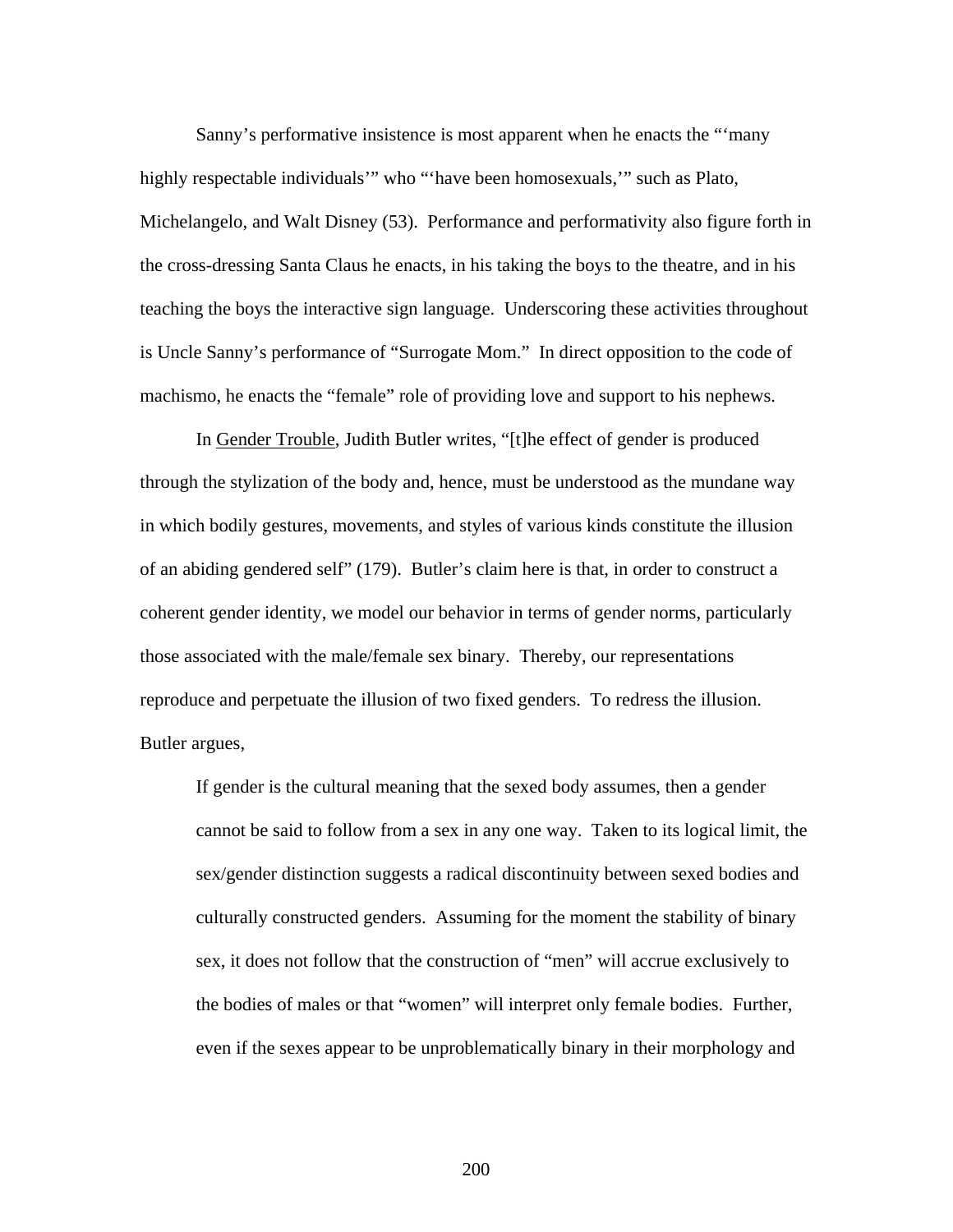constitution, there is no reason to assume that genders ought also to remain as two. (Gender Troubles 10)

Butler theorizes multiple genders. Further, she understands that men and women can perform different genders over time. She states, "Gender ought not to be construed as a stable identity or locus of agency from which various acts follow; rather, gender is an identity tenuously constituted in time, instituted in exterior space through a *stylized repetition of acts*" (179; emphasis in original). Butler's view of gender implicates the particular notion of queering gender.

In "Is This Theater Queer?: The Mickee Faust Club and the Performance of Community," Donna Nudd, Kristina Schriver, and Terry Galloway define queering as the subverting of barriers posed by dichotomies, such as masculine and feminine or male and female. By refusing the "either/or binary," multiple genders are imagined and able to be performed. A like analogy is offered by Eve Sedgwick when she constructs masculine and feminine as "orthogonal: that is instead of being at opposite poles of the same axis, they are actually in different, perpendicular dimensions, and therefore are independently variable" (16). Because the masculine and feminine dimensions are perpendicular, they also intersect and thereby gender variations arise. Rather than a one-dimensional linear model, Sedgwick imagines a matrix of gender possibilities.

Regardless of the model, Uncle Sanny performs a masculinity that refuses the gender binary. In the matrix of possibilities, he "queers" gender, inventing a flexible, dyadic masculinity who revels in the communicative agency of his corporeal body and the signs it produces. In Frank's terms, Uncle Sanny epitomizes the "communicative" ideal; in Leguizamo's terms, Uncle Sanny is a "freak."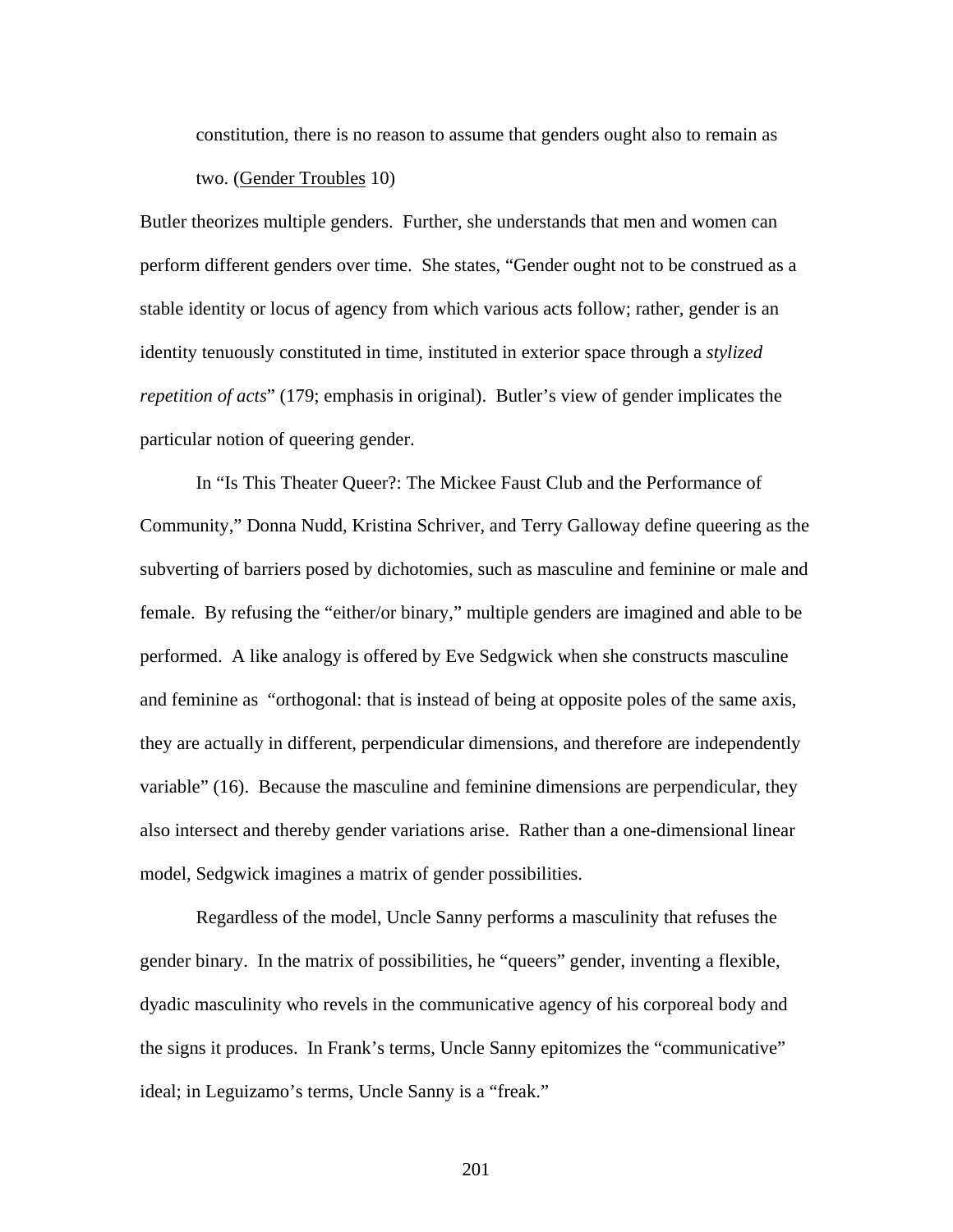While Fausto and the machismo code are integral to the rite of passage Leguizamo recounts in Freak, the agency and the message of the performance are modeled after Uncle Sanny and also the Latin American performers Leguizamo honors. The message is that by means of performance one can embrace, critique, and invent alternatives to the limitations imposed by intra- and inter-texual norms. Specifically, one can acknowledge and revise the gender "sacra" one learns in their rite of passage. The defiled "freak" can be refunctioned in terms of his or her generative potential. The agency of course is performance and, like Uncle Sanny's performance, Leguizamo's is communicative in orientation. In his embodiment of the diverse masculinities that influenced his life, Leguizamo enacts a flexible and dyadic body that celebrates the low domains of corporeality and discourse. As illustrated in "Kentucky Fried De-Virginizing," Leguizamo's use of the corporeal grotesque allows him to celebrate his sexual initiation while also parody his macho assumptions.

While the message and agency of Freak appear indebted to Uncle Sanny, Leguizamo dedicates the show to his father. One reason for this seeming contradiction may be Leguizamo's qualified allegiance to the machismo code. He honors the patriarchy of his family by means of his dedication. Also, as I discussed earlier, in terms of sex, Leguizamo's narrative offers a fairly predictable hetero-normative account. Another possibility may be that Leguizamo intends the dedication to gently mock his father and the code of machismo he lives by and impressed upon his son.

In Freak, Leguizamo uses the realistic conventions of a coherent chronological storyline to infer the rite of passage he recounts and to make it accessible to the audience. He renders both his father, mother, and Uncle Sanny as complex, multi-dimensional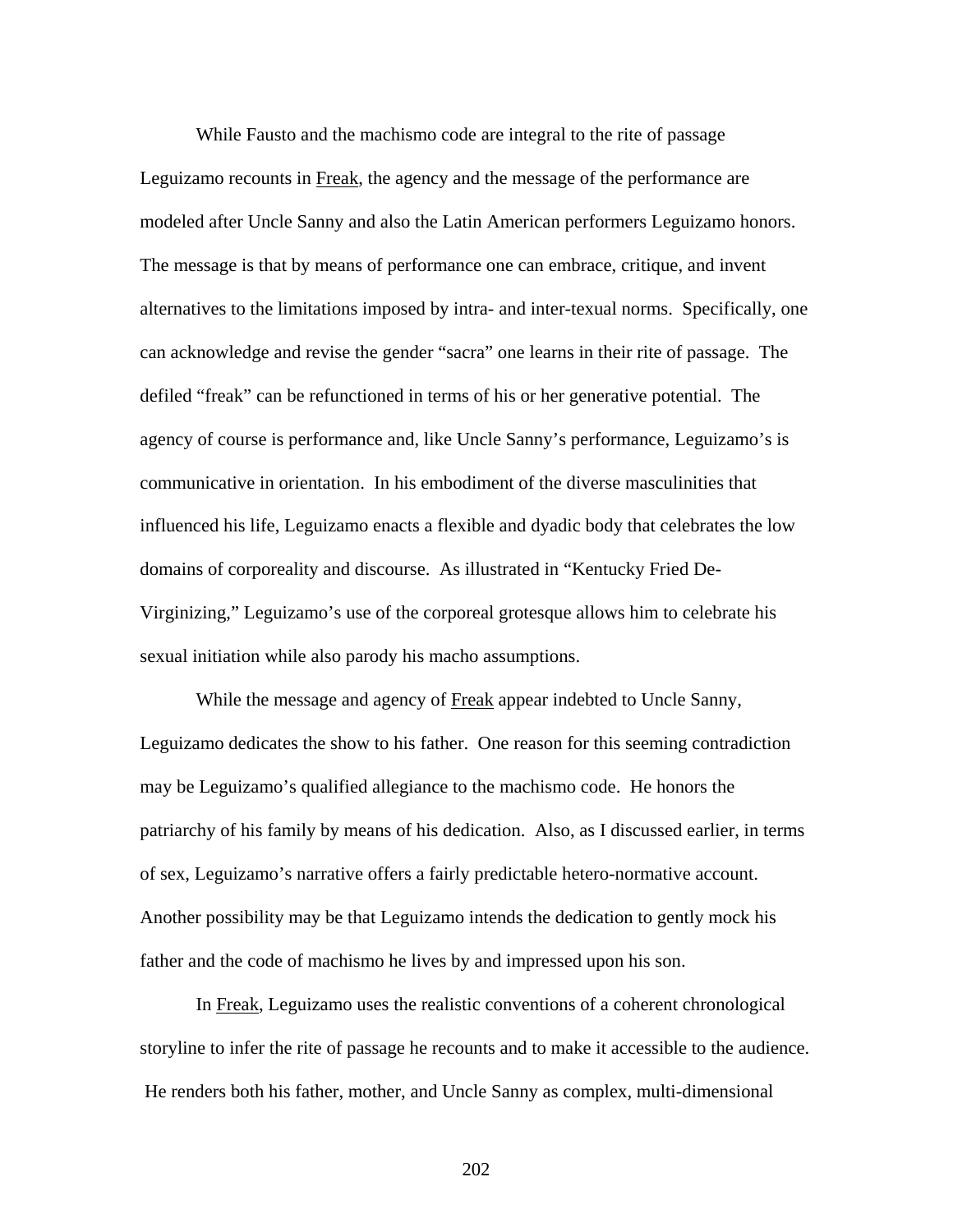characters, which implicates their importance as individuals in Leguizamo's life story. Many other characters, such as Speedy and Boulevard, Yaschica, the agent and director, are depicted as broad social types, clichés actually. Thereby, Leguizamo extends his critique in a clear and direct manner. He uses the same techniques to mock his very use of clichés, as in the chapter "Jewish Resort."

A key difference between Freak and the others I have discussed is Leguizamo's use of the epic mode as the main genre of the piece. The mode allows Leguizamo to acknowledge himself as the storyteller of his life, of his semi-demi-quasi-pseudo autobiography and its rhetoric. It allows him to revisit the past in the present without trying to convince the audience that they are viewing the past events for the first time. Thereby, Leguizamo highlights the past as part of his present identity construct. The stories constitute his life. He also is able to depict both his present and past selves. In so doing, he compares and contrasts the similarities and differences between them and he implies what he learned by means of the rite of passage he presents to the audience. He also is able to evaluate his past selves by means of the double-voice of narrative discourse generally and double-voice forms of contradiction, parody, and irony. For instance, in his dialogue with his father in the dressing room, he distinguishes between what he did say and what he would have liked to have said to his father. As the narrator in the present telling situation, he is able to express feelings he did not express at the time of the event he recounts.

In Freak, Leguizamo tells the story of his masculine rite of passage, from being a young boy to engaging a freak performative body. Rather than reproduce the machismo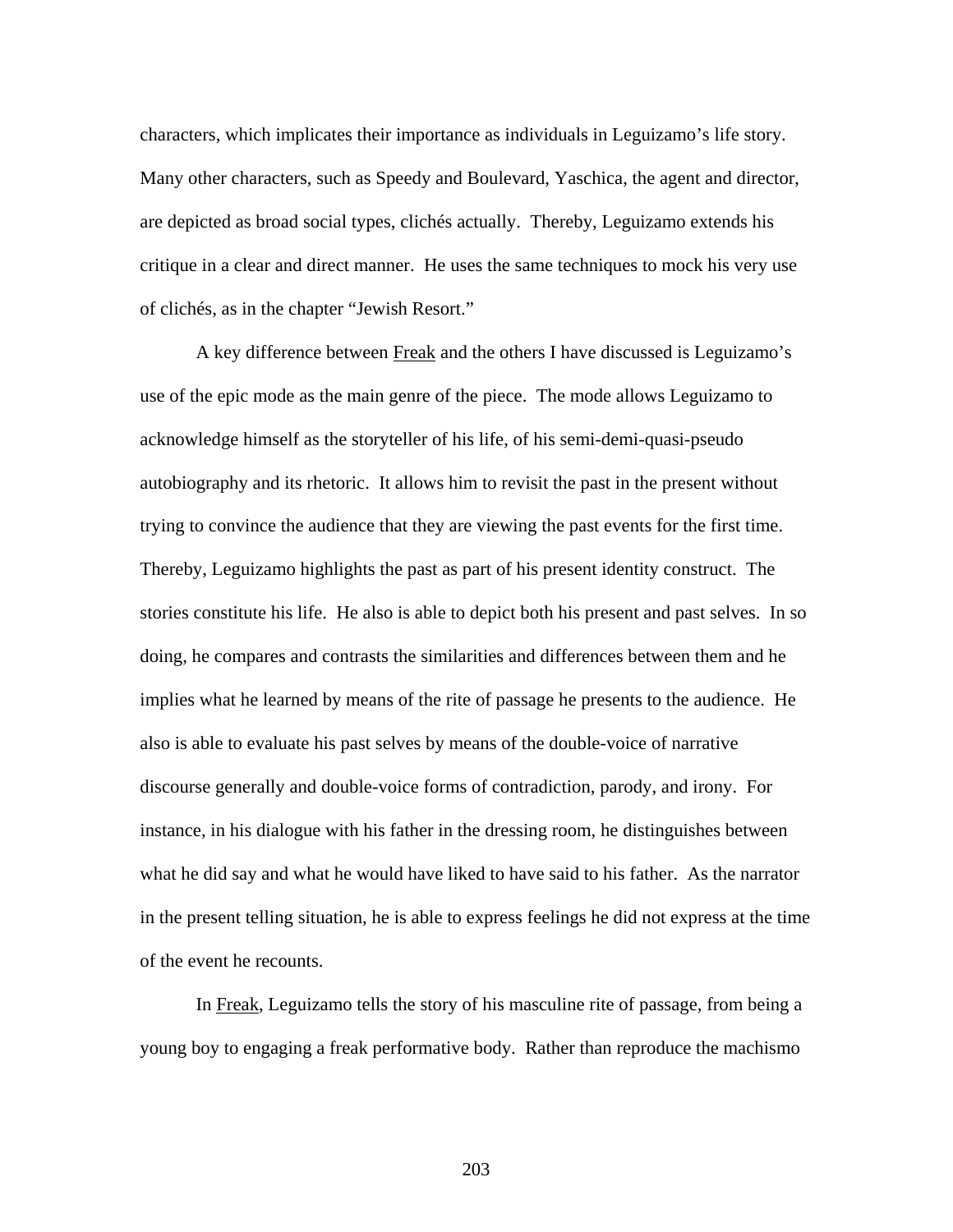code enacted by Fausto and others, Leguizamo enacts an alternative model by the freaky

fusion of stories, people, places and practices that have contributed to his life.

**Notes** 

 1 All descriptions of projections and stage action are drawn from the video taped performance of Freak. See Katz.

2 All direct quotations from the performance are drawn from the print version of the play. See Leguizamo and Katz.

3 The transitional phase is framed by the "separation" and "incorporation" phases. Signified by space, time and other markers, the separation phase operates to remove the participants from their everyday life while the incorporation phase marks their reintegration into everyday social life and, in rite of passage rituals, with a permanent change in social status (Turner, From Ritual to Theatre 24-5).

4 For an additional discussion of machismo, see Gutmann. Gutmann defines machismo and macho as competing drives within Latin American culture. Machismo carries an overarching negative value while macho is descriptive of men. Macho is how machismo is operationalized in a culture and it is used to measure how masculine or feminine a man appears to be.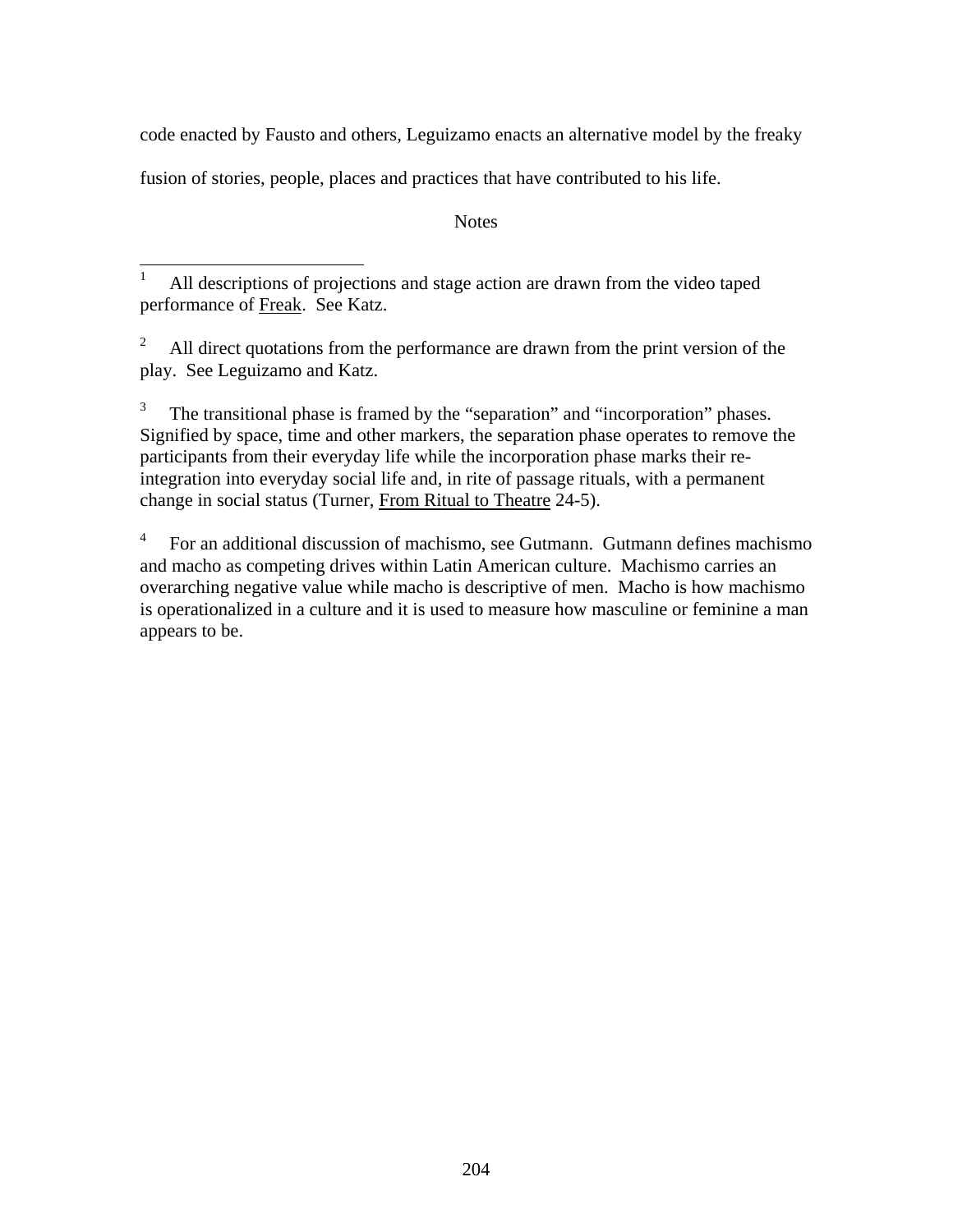## CHAPTER SIX

## CONCLUSIONS: MODELS OF MASCULINITY

In this study, I used a critical approach to examine the constructions of masculinities in four performance art monologues presented to Broadway audiences. I was prompted to do this study because I believe there is not a monologic construct of masculinity in US society. Walking down the streets of Baton Rouge, I have seen street toughs, businessmen, bodybuilders, nice guys walking with their girlfriends, hairdressers, and a plethora of other masculine types. On any street in this country, a person is likely to see proof that there are multiple ways to perform the male body.

The performance texts I examined are filled with a variety of masculinities. Whoopi Goldberg, Lily Tomlin, Eric Bogosian, and John Leguizamo advance and critique specific masculine types in their performances. My aim was to determine how the performer-composers chose to inscribe and critique constructions of US masculinities in their respective pieces. To do so, I drew on the masculinity theories of Connell and Seidler and Frank's sociology of body types and practices. I also explored the interrelationship of representational and presentational conventions as used by the performers to advance their messages. I argued that, within each performance, the performers offer idealized masculinities to suggest alternative ways we might perform masculinities on stage and in real life.

In Whoopi Goldberg Live, Goldberg constructs masculinities that help her advance a "live as you learn . . . from others" philosophy. She constructs masculinities that experience an epiphany, regarding the philosophy, or urge an epiphany in other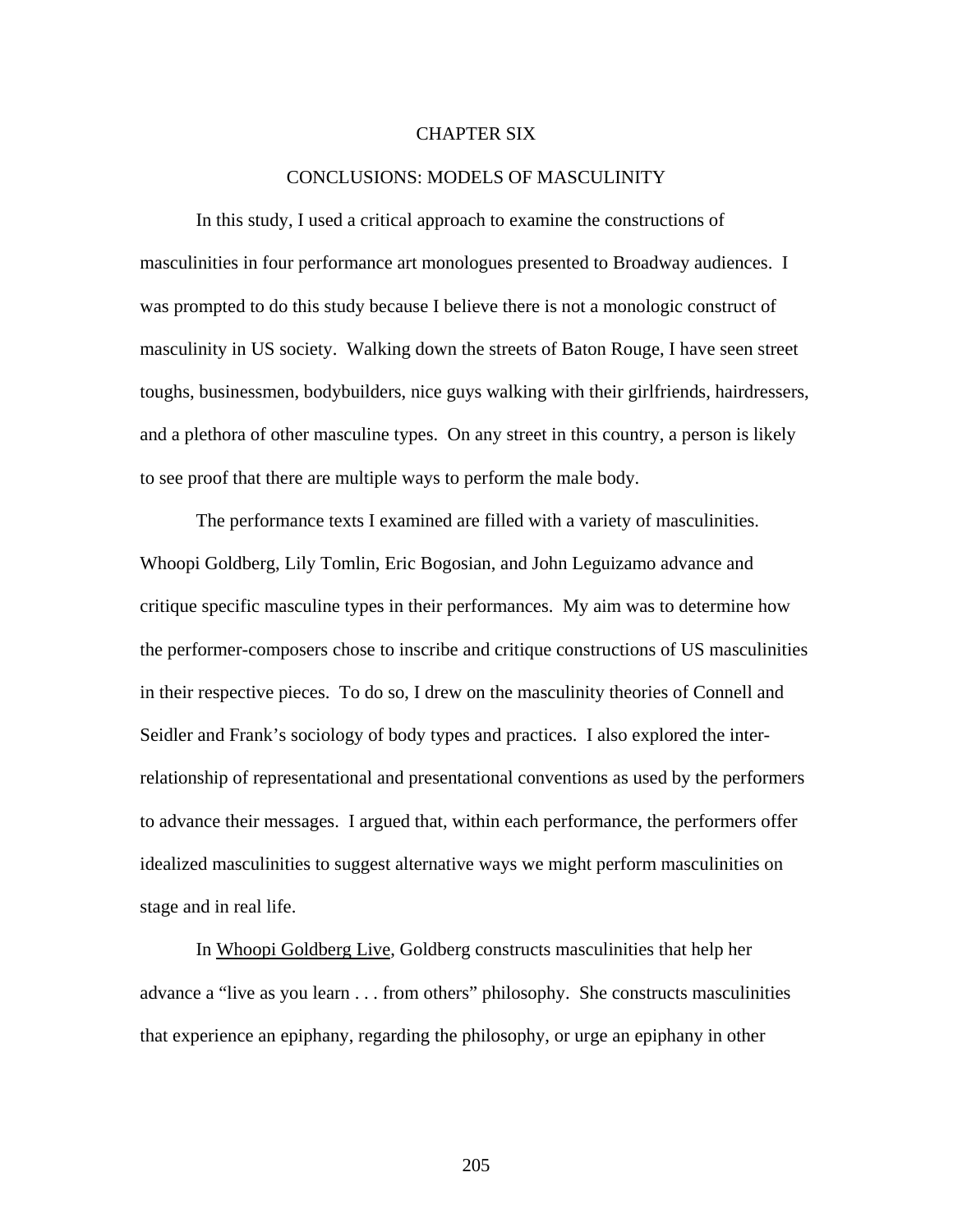characters. In her performance, she presents masculinities that are both unique individuals and indicative of social types.

Fontaine is a fast talking con man who begins his monologue with an aggressive approach to other people but experiences an epiphany when he finds himself in unfamiliar territory. In his aggressive con, Fontaine operates in terms of the rules of the street, which call for him to get what he wants from a mark and then move on, indifferent to the person he robbed or hustled. On a trip to Europe, Fontaine discovers that his street rules are relative to his situation; they do not apply to all. He is changed by the experience and desires to interact with people in ways that are flexible and responsive to their various perspectives and practices.

The hunkola is a reflection of his desired self image, which is the phallus. He seeks out others only so as to confirm his phallic-centric identity. The hunkola enacts a conquest mentality. He consumes sexual experiences without regard for the other person's feelings.

The priest, the nun, and the surfer girl's mother represent the Catholic patriarchy in the US and its disciplinary doctrine regarding sexuality. Their belief in God is their ideal. The ritual and rhetoric of the confession and other Church practices pervade their identities and prevent them from addressing the corporeal concerns of the surfer girl.

The Old Raisin approaches the Jamaican Vendor with a barter she understands and accepts in terms of the consumer marketplace. He objectifies her as a desirable commodity and she does the same to him. However, after a corporeal sexual encounter, the Old Raisin dies. Left to consider her memories of the old man, the Vendor realizes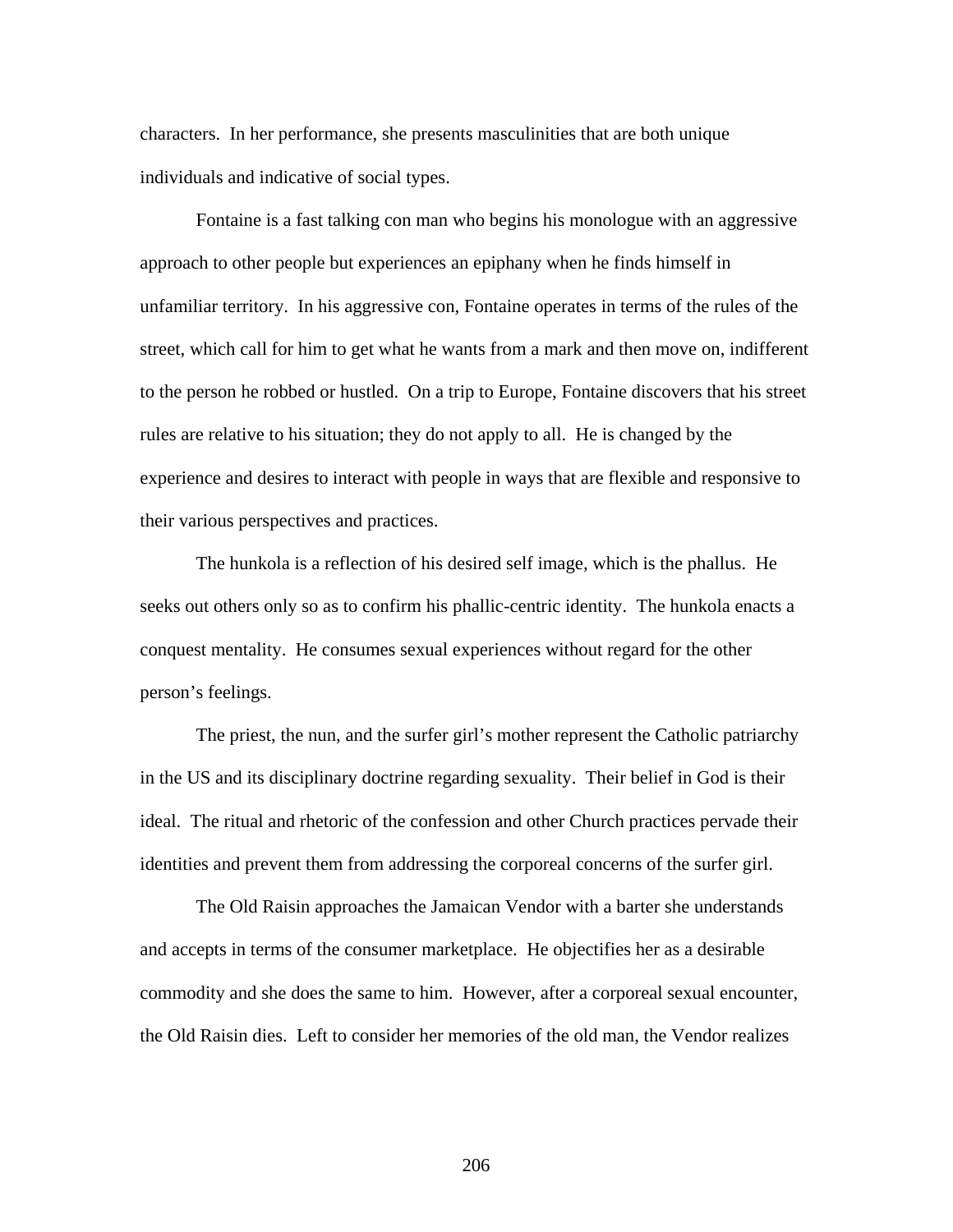that he actually sought a relationship with her that was appreciative of her presence. He was a good loving man.

The "amazing" nice guy helps the woman with cerebral palsy understand herself as "foxy" and desirable. As a communicative masculinity, he encourages the woman to accept and celebrate the potential of her body rather than remain a victim to its limitations.

In her performance, Goldberg demonstrates a communicative body too. Like Fontaine, she finds power in performance and takes pleasure in the presence of the audience. As an alternative to the aggressive consumer and disciplined masculinities, she offers a performative body that imagines and advances hybrid performances of the self. Goldberg uses inventive physical and verbal choices to advance her message to the audience. She encourages them to live as they learn, not only by watching the performance but by participating in it, as social performers and critics. In this way, Goldberg implies what she understands her "avant-garde" performance to be and in comparison to the typical fare offered on the big white way.

In The Search for Signs of Intelligent Life in the Universe, Lily Tomlin evaluates the intelligence of masculine body types from a feminist perspective and finds them lacking. She enacts masculine behavior associated with disciplined, dominating, and communicative masculinities. By means of her performance, she articulates that a communicative body is the most fulfilled of the three.

The men at Chrissy's gym and the character, Paul, engage in the disciplined regimen of body building, which leads to a sense of dissatisfaction when it comes to interpersonal relationships. In performing his workout, Paul demonstrates superior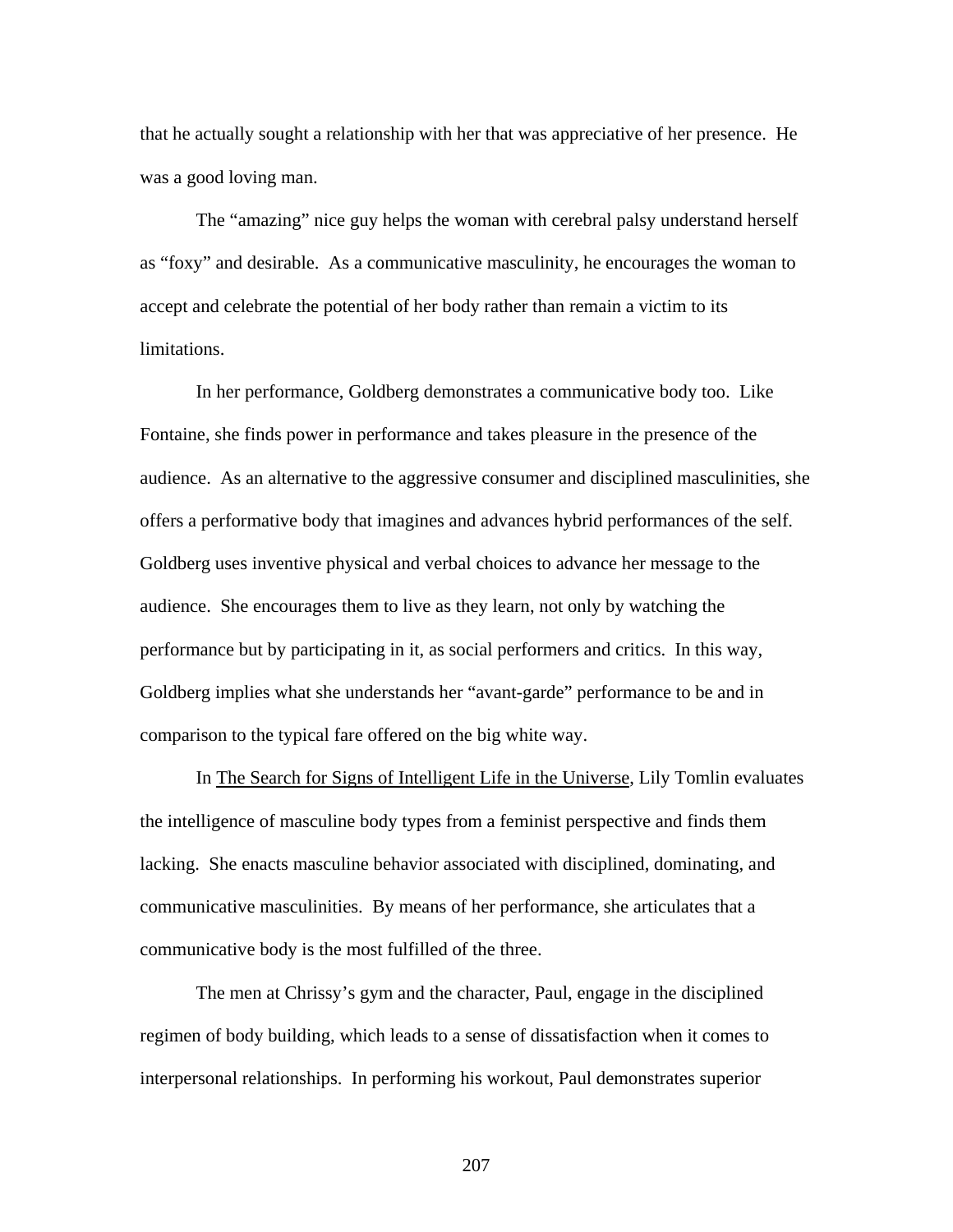control over his corporeal body but finds that he cannot control other people as he does his muscles. His disciplined performance results in isolation and a lack of fulfillment.

Lud perceives his wife, Marie, and his granddaughter, Agnus Angst, as a threat to his sense of hegemonic power. He enacts aggressive practices in a vain attempt to control them and the "crazy world" generally. In the end, however, he reverts to a nostalgic approach to his family in hopes of communicating with them. At Marie's prompting, he recalls an ideal memory and advances it in hopes that it will fulfill his desire for successful family relations.

In the second half of the show, Lyn recounts a number of masculinities that use both overt and passive strategies of aggression to stop women from making advances in their personal and professional lives. In this way, Wagner and Tomlin critique masculine institutions and discourses designed to silence the threat posed by women. In the rhetoric of the performance, such practices are coded as unintelligent.

The one intelligent masculinity in Tomlin's performance is Bucci, a gay hairdresser. By means of Brandy's and Tina's narrative, Bucci is constructed as a gay and sensitive masculinity, a Twinkie, who operates from a communicative orientation. He is not threatened by asking his female friends for their help and guidance and, in return, he proves to be a loyal and responsive friend to them.

Tomlin is the most intelligent body in her performance. She uses a communicative orientation grounded in performance to construct and criticize masculine practices. Her main vehicle is Trudy, the crazy bag lady, who seems to understand more about intelligent life than all the other male and female characters combined. Tomlin constructs "culture-types" who are familiar and accessible to her audience. Once she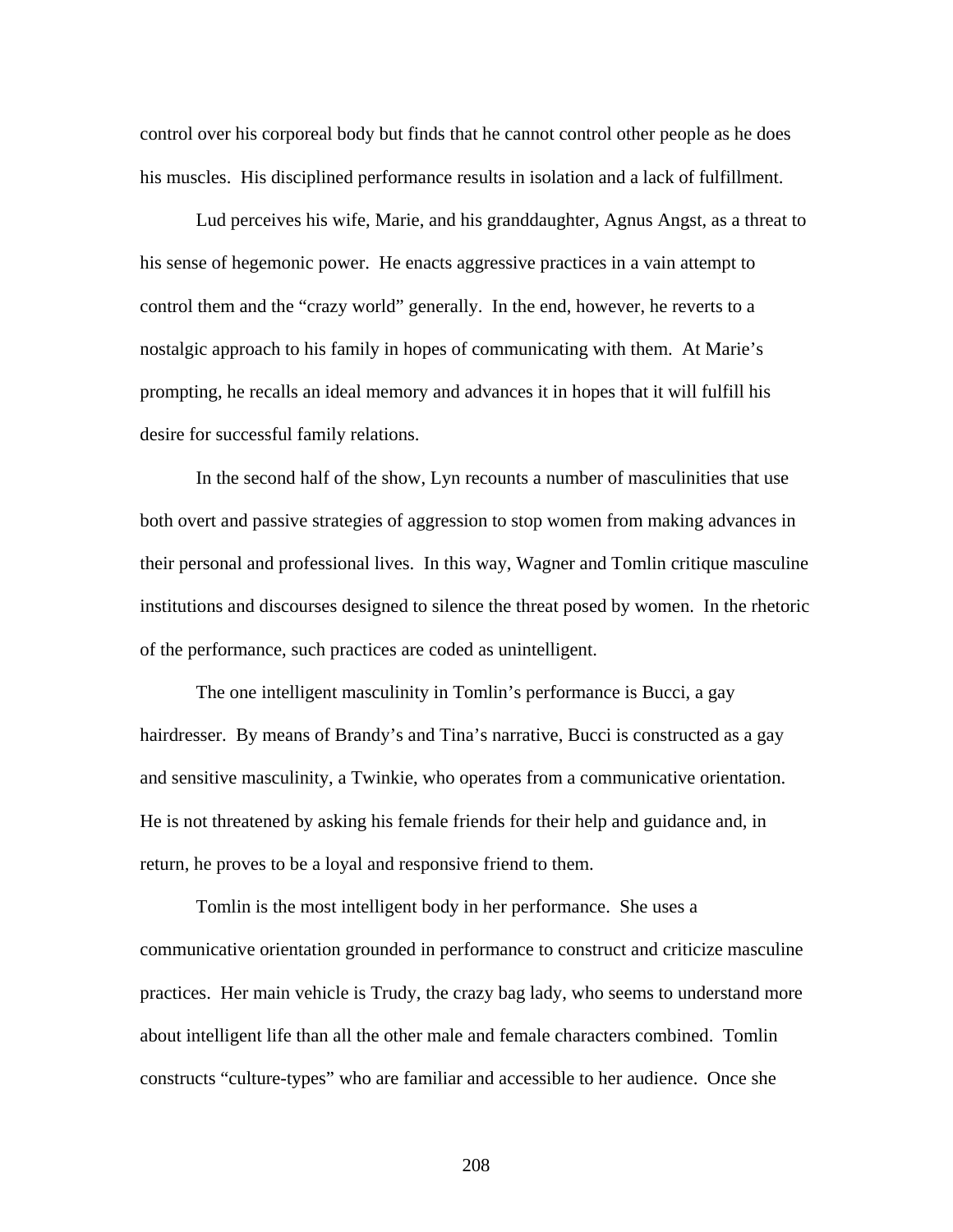introduces the culture-types, Tomlin injects mild contradictions or contrasts so as to problematize the type and our understanding of it.

In Sex, Drugs, Rock-and-Roll, Eric Bogosian performs characters that represent masculine social types from US society in the nineteen eighties. His performance is a critique of the capitalist system of production and consumption, particularly as manifested during the Reagan years of trickle-down economics. Bogosian constructs consumer, aggressive consumer, and hybrid communicative types to advance his critique.

In his performance of the British Rocker, the Italian businessman, the Tough and the Stud, Bogosian interrogates excessive consumption by parodying the vanity of consumer practices. The four characters consume images so as to fulfill their desired self image. The Italian Businessman desires the biggest, best, and newest products associated with images of wealth and leisure. The British Rocker and the Tough consume material products, discourses and practices that fortify a "sex, drugs, and rock and roll" image, whether it is realized in actual or virtual terms. The Stud seeks the image of the phallus by pursuing "great sex with . . . great looking fucks" (30).

Bogosian critiques the Rocklawyer, the Panhandler, and the Rapper as masculinities who consume in aggressive ways. The characters thrill in the image of the agonistic warrior, who requires, indeed manufactures, the threat of others only so that he can control or silence that threat.

Bogosian calls on the "Dirt" Bum and two performance artists, Dog Chameleon and the Artist, to advance nihilist communicative masculinities. Each character investigates problems associated with the current economic system but, in large part, they fail to offer redemptive solutions. One exception is proposed by the Artist who claims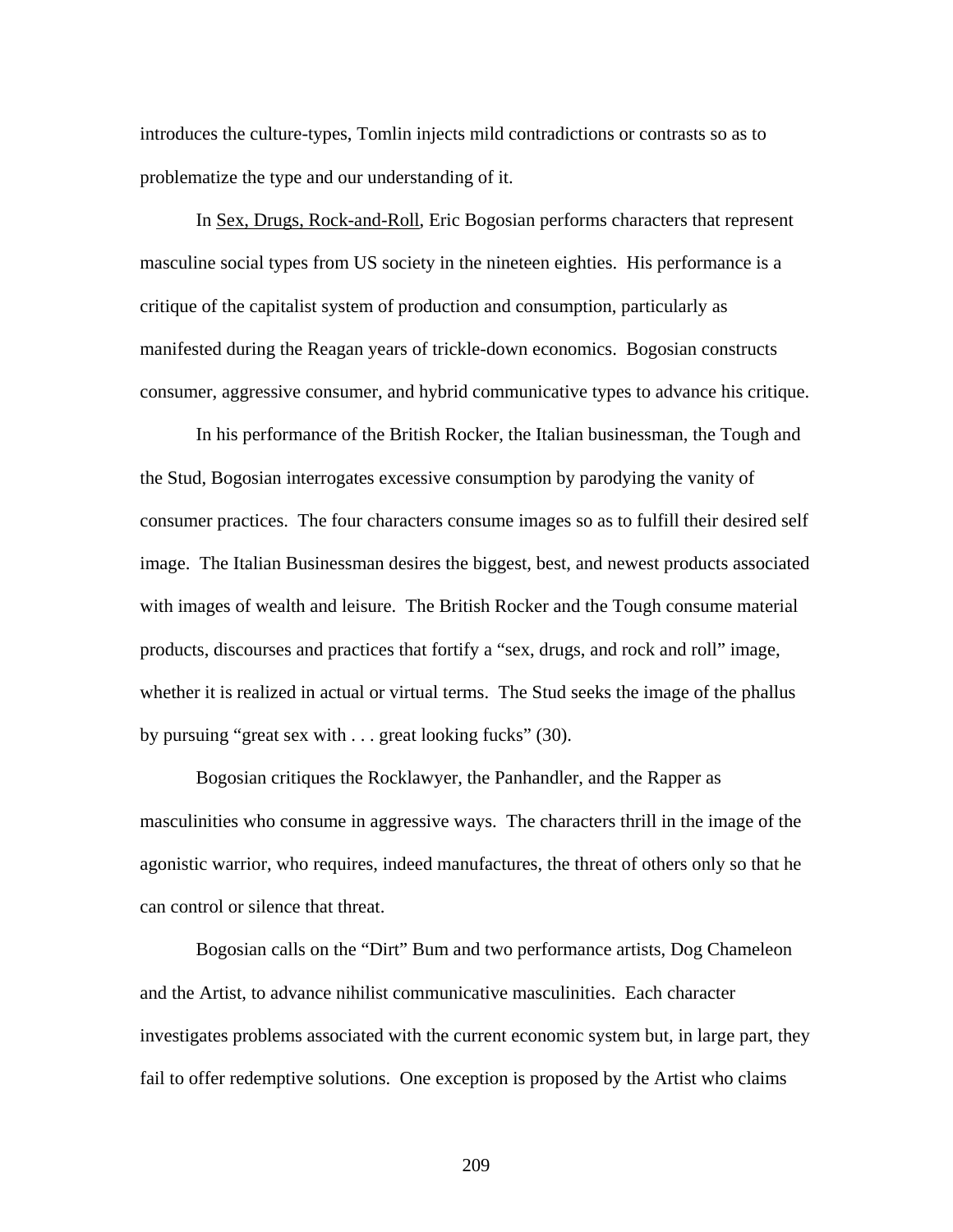that people who are outside the system, such as the Bottleman, provide a viable alternative. As marginalized people, they see and speak the truth because they are not immersed in the manifest system of production and consumption.

The Artist also implies that ephemeral creations, such as the ideas he keeps in his head and the medium of live performance, escape commodification. His notion gives rise to a two part irony. As a live performing artist himself, Bogosian performs his piece on a Broadway stage before an audience who has paid high-end ticket prices to see him and his show. His livelihood relies on the very consumer marketplace he condemns in his piece. However, unlike the Artist, Bogosian acknowledges that an artist cannot critique social policies and practices, such as consumerism, without entering the social marketplace and making the message available to others. Bogosian, then, is aware of the irony and makes it evident in the final moments of the show. When the Artist says, "If they ever knew what I was thinking, I'd be dead" (98), a black out occurs. The question arises whether the Artist and his message have escaped commodification or whether they have been subsumed by it.

In Freak: A Semi-Demi-Quasi-Pseudo Autobiography, John Leguizamo recounts his own masculine rite of passage while at the same time using fiction and hyperbole to critique machismo, which was an integral part of his passage rite. His performance advances a "freak" communicative body as an alternative to the machismo body represented by his father.

One of the key Elders Leguizamo recounts in his performance is his father, Fausto. Fausto is the embodiment of machismo as it operated in Leguizamo's childhood. Fausto is expected to be the patriarch and provider of the family. However, due to his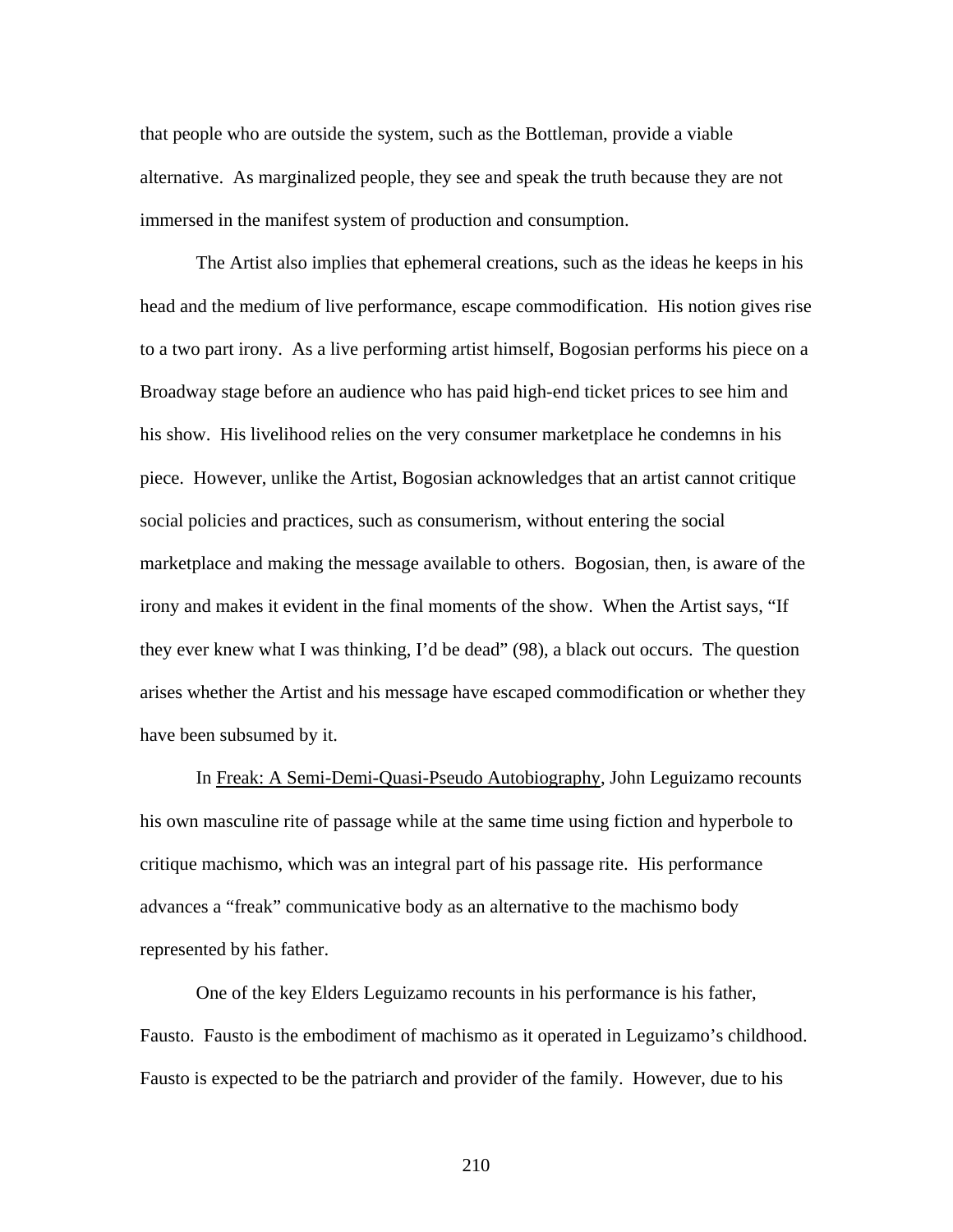race and economic class, he finds it difficult to perform that role. He works as a dishwasher and transfers his lack, his inability to control the world, to his family. He enacts threatening discourse and beats his wife and children. In certain contexts, Fausto also tries to pass as an ethnicity other than Latino due to the negative Latino stereotypes perpetuated by the mass media.

The other key Elder in Leguizamo's passage rite is Uncle Sanny, who offers an alternative masculine model and set of practices. Sanny is a loving and nurturing man who uses inventive performance strategies to communicate with the boys. Sanny also is gay and, while Leguizamo reciprocates Uncle Sanny's love, he also qualifies his acceptance when he says, he wants "'to be just like . . . Uncle Sanny, except for the liking men part'''  $(53)$ .

During his liminal phase, Leguizamo imitates his father's machismo masculinity when he fights with the neighbors and tries to pass as Irish, Moslem, and white in various contexts. In performance, however, Leguizamo appears to take Uncle Sanny as his model. He is flexible and dyadic, reveling in his "freak" discourse and corporeality just as Uncle Sanny revels in his "queer" take on gender. On the one hand, then, Leguizamo appears to comply with the code of machismo and, on the other hand, he is critical of it. His both/and orientation and practices suggest another model of masculinity Latino and other males might perform.

In comparing and contrasting the shows, a notable intrigue is the difference in how Goldberg and Tomlin approach the subject of masculinities. In Whoopi Goldberg Live, Goldberg frames her performance with male characters who enact communicative practices. For example, the nice guy approaches the woman with cerebral palsy with a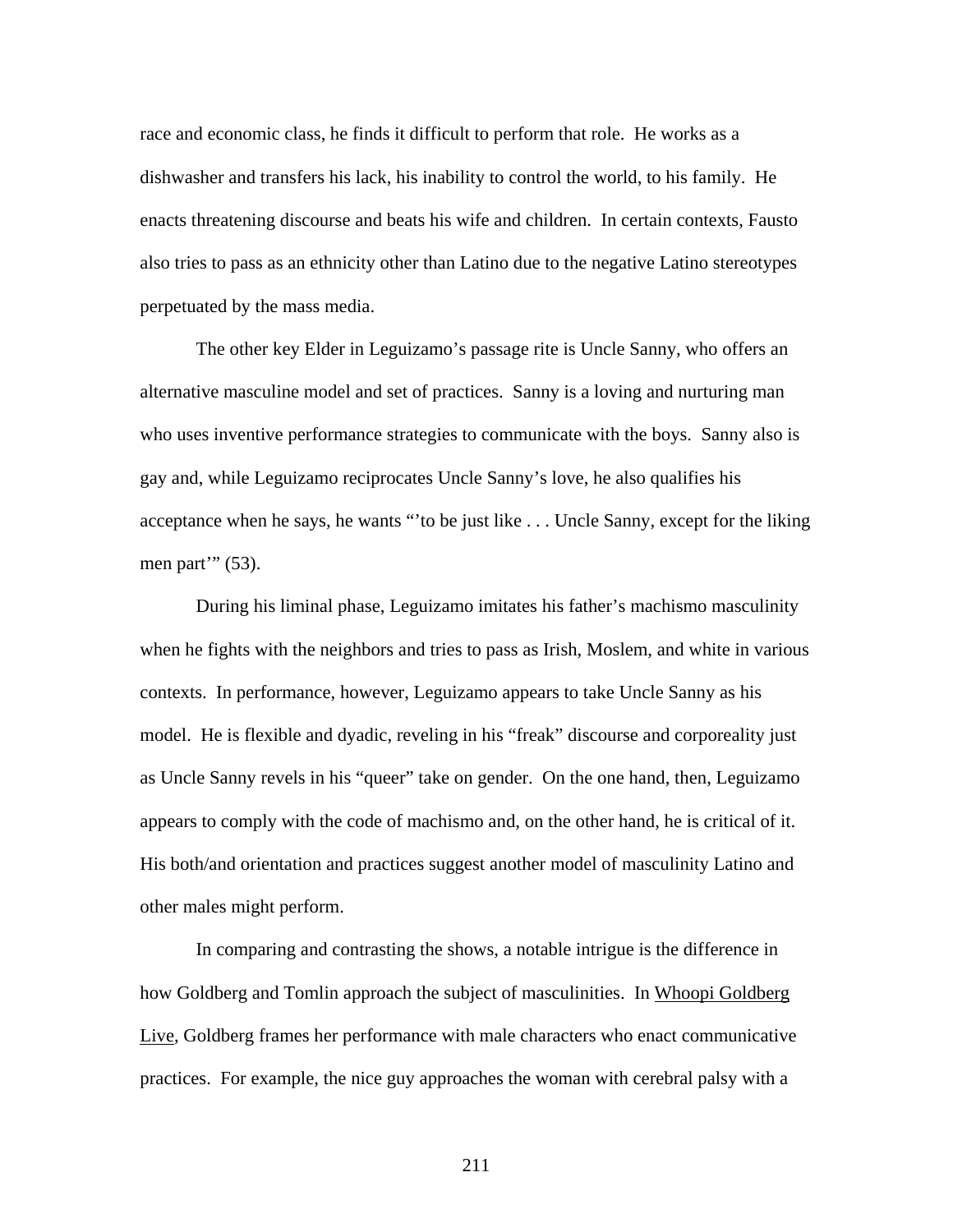flexible and dyadic disposition that celebrates the potential of the corporeal body, both his and hers. Likewise, Fontaine adopts and teaches a communicative orientation toward unfamiliar people, perspectives, and practices. He urges us to imagine (to perform) what it is like to be the foreigner in a strange situation before we seek to control what we don't know. Goldberg, then, not only performs masculine types but grants men the ability to change, over time, and in light of their experiences. She presents masculinities who are, or who learn, not to be threatened by a lack of control. They welcome the unpredictable input of others and, as with Fontaine, invite them to perform along with them.

In contrast, Tomlin takes monologic control of the masculinities in her show and denies them the potential Goldberg allows Fontaine, the Old Raisin, and the nice guy. The heterosexual masculinities in Tomlin's performance are trapped in routine practices that secure their dominant place in society. They do not exhibit the potential to change their sexist ways. The significance of Tomlin's work within feminist performance art is articulated by Catherine Elwes when she observes,

"When a woman speaks within the performance tradition, she is understood to be conveying her perceptions, her own fantasies, and her own analyses. She combines active authorship and an elusive medium to assert her irrefutable presence (an act of feminism) with a hostile environment (patriarchy). (quoted in Carlson 164)

From her critical feminist perspective, Tomlin suggests that masculine egotism and hegemony are the biggest obstacles to feminism. While men may not be fulfilled by such "unintelligent" practices, they continue to enact them in fear of the fragmented self that may arise should they surrender control or look into a mirror that does not reflect their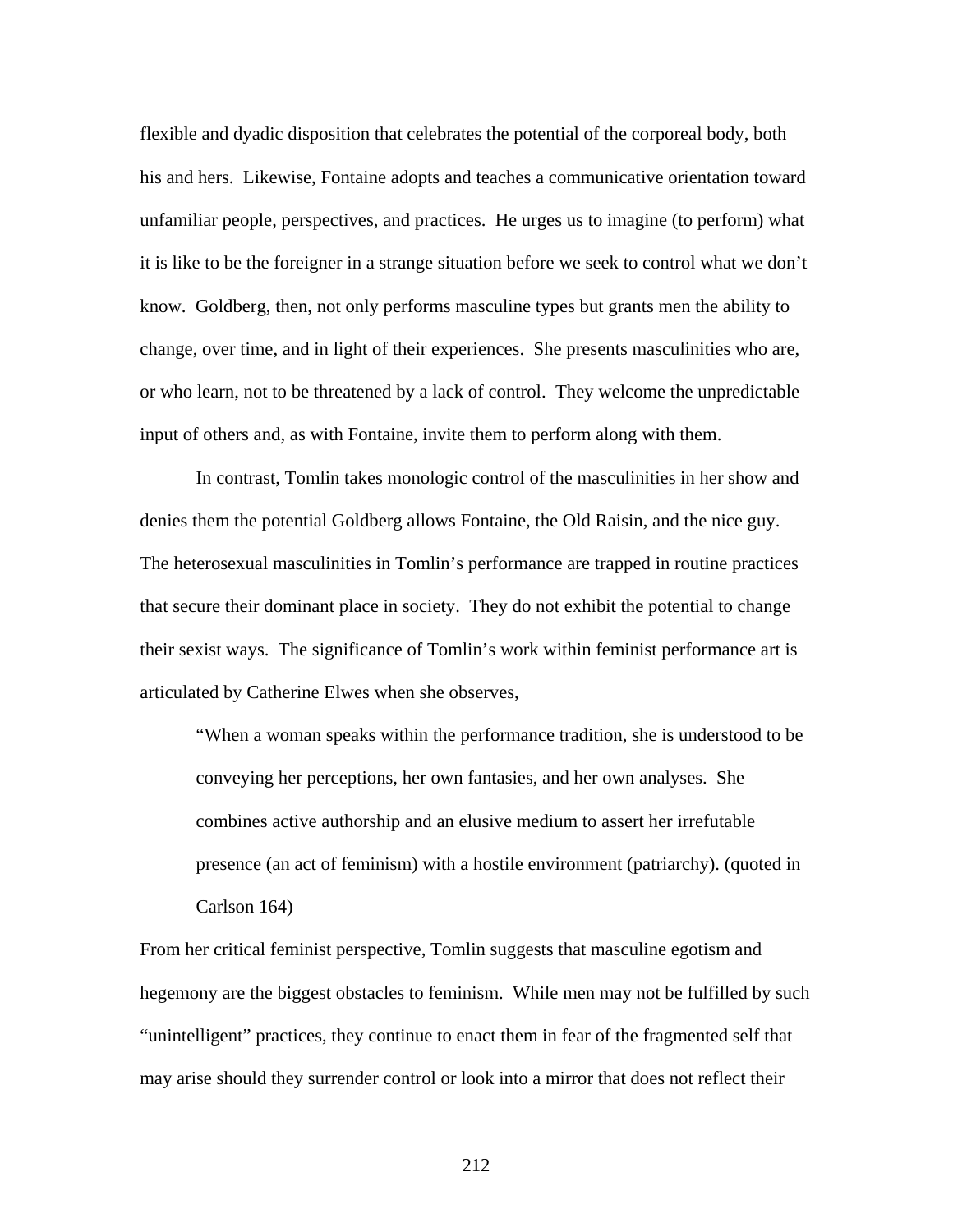own self image. Just as men reproduce narcissistic and hegemonic practices in real life, so too Tomlin reproduces these "unintelligent" types in her performance.

Another intrigue is Leguizamo's use blatant clichés and stereotypes to critique the individuals and social types he recounts in his performance. However, Leguizamo also demonstrates an understanding that identity, masculinities in particular, are socialcultural constructs and, by means of highlighting the political gest in clichés and stereotypes, constructs can be de- and reconstructed. In other words, for Leguizamo, masculinity is performative. Further, as evinced by Leguizamo composing his performance in light of the "queer" model Uncle Sanny proffers, performance is not a means to an end for Leguizamo; it is the means and the end which is always a beginning too.

An intriguing twist in Leguizamo's performance is his dedicating the show to his father. Throughout the piece, Leguizamo is harsh in his criticism of Fausto and hence the dedication seems odd. Once again it seems to me that machismo rears its ugly head and, in fear of appearing queer himself, Leguizamo dedicates the show to his father. I reconcile this seeming contradiction with the understanding that in his performance Leguizamo pays homage to Uncle Sanny and the Latino performers. On one level, the dedication is a way of suggesting to his father that I wish you had found a way out of the machismo trap.

The shows advance critiques of masculine social types operating in the US by means of integrating representational and presentational conventions. The recurring representational strategies are the rendering of veris-realistic characters who, by means of monologues and narratives, offer chronological or syllogistic accounts in a seemingly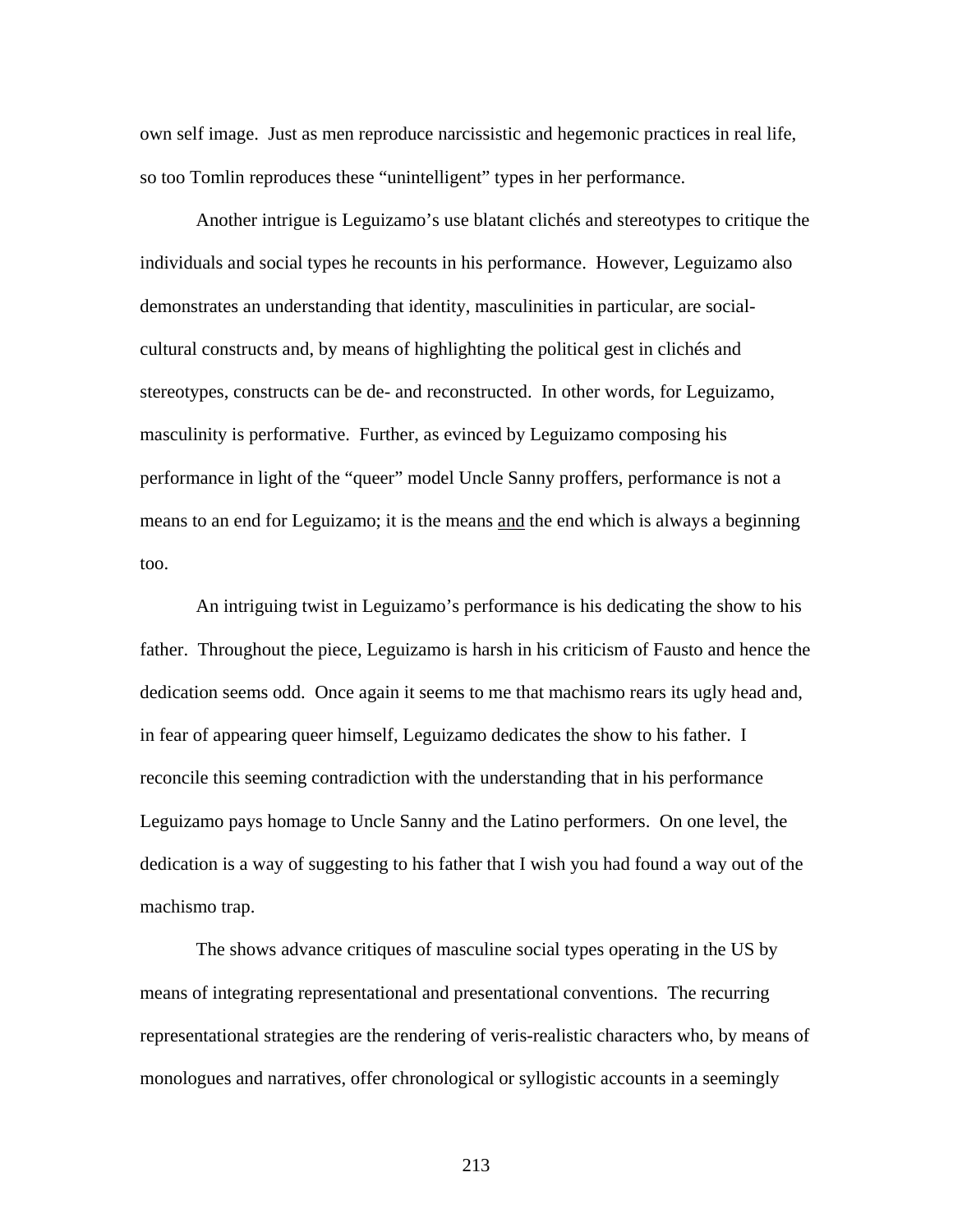spontaneous manner. Accustom to seeing these strategies used in films and on television, audiences find them familiar. They are able to access and understand content without much trouble. Also, the veris-realistic characters are "believable" and evoke empathy in the audience. By using representational conventions, the performers trick the audience into accepting the characters and their situations as true to life while, simultaneously or subsequently, they use presentational conventions to imply that the characters are constructs, composed in certain ways to conserve, defile, or question the social norms that impact them.

By means of presentational strategies, the performers highlight their perspectives on the characters they perform. One presentational strategy that helps advance critique is the constant presence of the performer's body on the stage. Rather than use complete costumes to create the various characters, Goldberg, Tomlin, Bogosian, and Leguizamo wear basic costumes. The performers inflect characters through their physical and verbal choices and, oftentimes, the gests they create. The basic costumes also insist on the presence of the performer as an authorizing agent and, potentially, the characters are viewed as constructs of that agent.

Another presentational strategy that is quite effective in advancing the gender critique is the use of an epic mode or a combination of epic and dramatic modes. In his piece, Leguizamo uses the epic mode and it allows him to both reflect and reflex on his characters, his narrative, and his critique of machismo. The epic mode also affords him the opportunity to suggest alternatives to actual events by means of imagined scenarios. For instance, when Leguizamo recounts the dialogue with his father in the dressing room,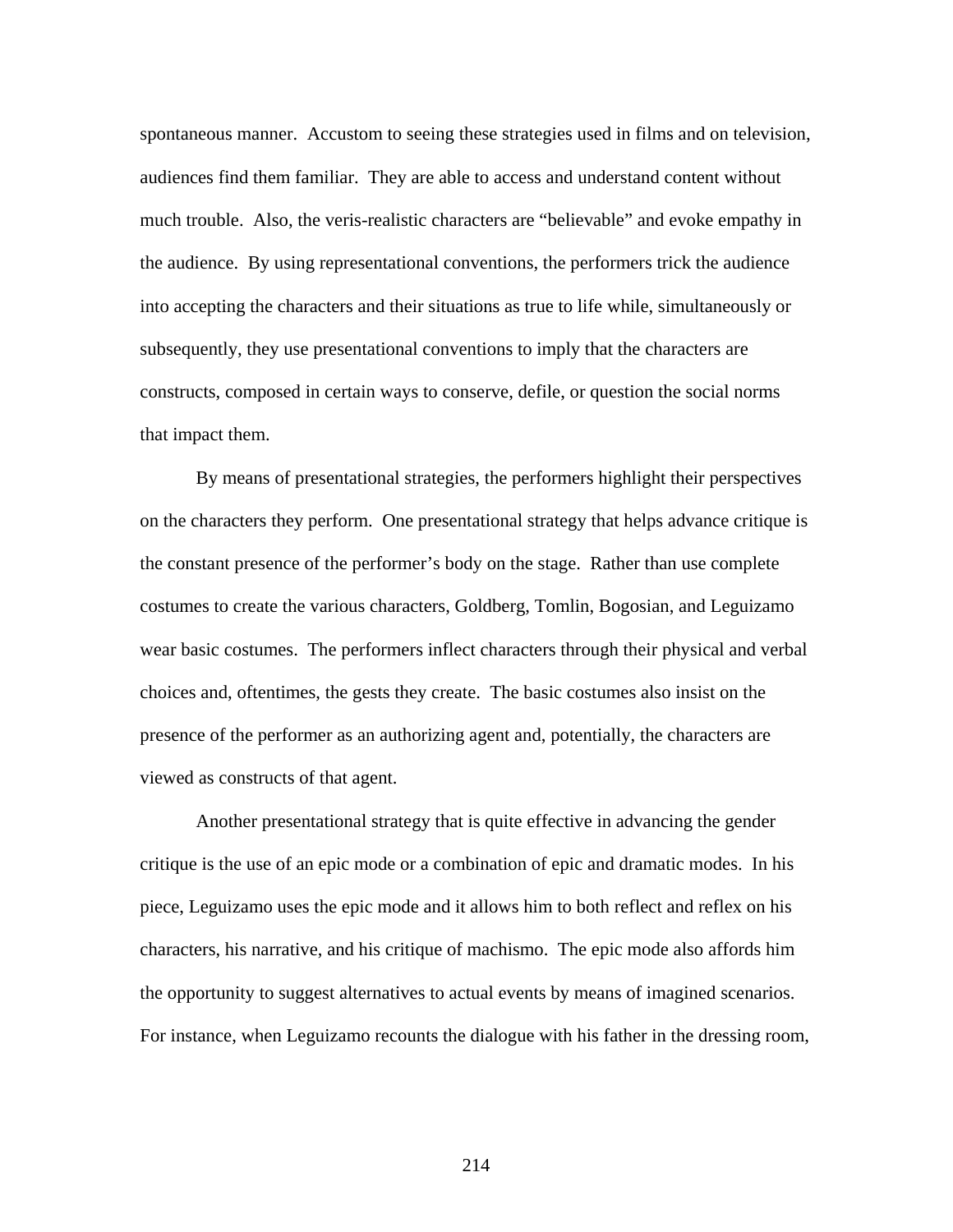he tells the audience what, in an ideal conversation, he would have said to his father but, in reality, did not.

Wagner and Tomlin pepper the character, Trudy, throughout the performance. As tour guide, narrator, and Greek chorus, Trudy sets the scenes and facilitates coherency between them. She also functions to advance Wagner's and Tomlin's feminist critique in a clear and explicit manner. Trudy comments on the lack of intelligence that some of the masculine characters exhibit and also advances what she sees as a preferred course of action for human behavior generally.

Goldberg uses the dramatic mode to present her characters. Her main message and critique is offered in more explicit ways when characters, such as Fontaine, the little black girl and the woman with cerebral palsy, engage the audience in direct dialogue by means of call and response and question and answer formats. Fontaine, in particular, demands that the audience participate and clarifies the distinction between Goldberg's performance and standard Broadway fare when he explains how the metaphoric fourth wall operates. By means of his performance, Fontaine insists that Whoopi Goldberg Live is a performance that undertakes social issues that involve the audience and, hence, he asks them to play a part in the performance too. His agency is double-directed because it not only interrupts his performance but Goldberg's performance too. In a similar manner, Goldberg uses her curtain speech to advance an explanation regarding her performance and what the audience has experienced.

The four pieces suggest that the masculinities, as represented in performance, are reflective of social types. The performances teach us that there are hegemonic masculinities that engage in disciplined rituals, conspicuous consumption, and aggressive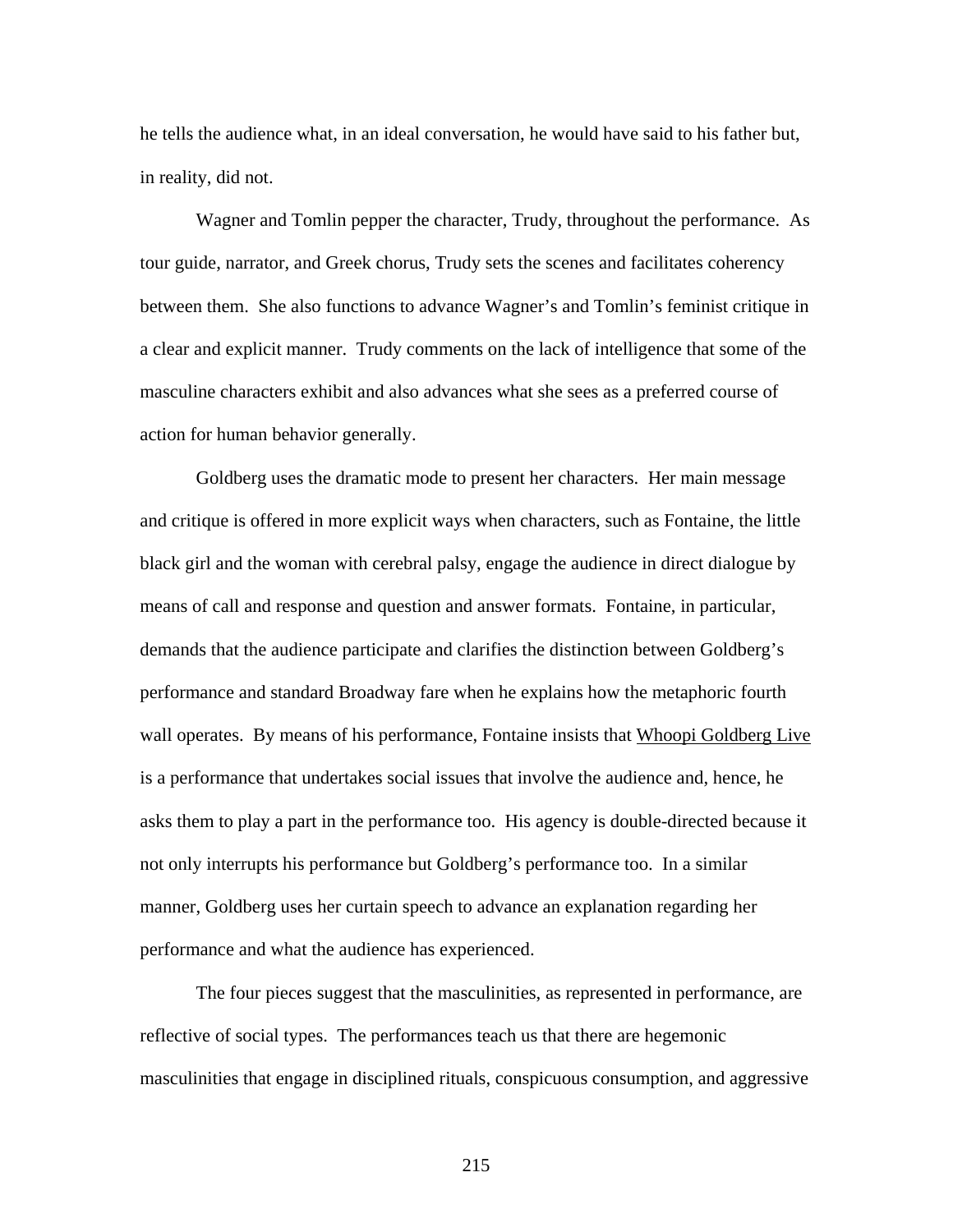practices so as to fortify their place as the dominant agents of power in US society. These masculinities are governed by diverse institutions but those that recur in the four pieces are the institutions of consumer-capitalism, the popular mass media, the health club or gym, the Catholic Church, and the domestic home site.

At the meta-level of performance, the engagement of disciplined practice is far more complex in light of the virtuosity exhibited by Goldberg, Tomlin, Bogosian, and Leguizamo. The execution of such tour-de-force performances requires months of rehearsal, routinized memorization and the repetition of physical choices. The multivoiced protean bodies at play in the performances do not just happen. They are worked on and hence a body of discipline is at the core of each of these shows. While the performances advance an empathetic communicative agency, they do so by means of a disciplinary praxis; one that understands that in the very use of verbal and nonverbal languages a disciplined framework of social signs and codes is at work and is crucial to the act of communication between people.

On another level, while the four performers seem to say, "Watch me so you can learn how to be more empathetic and understanding in your everyday performance of masculinities," their performance act suggests, "Watch me because you can't do this." One way to understand the hubris of the performers is to consider the narcissism involved in performance. Frosh defines narcissism as a "struggle to preserve a shaky selfhood . . . through grandiose gratifications achieved by manipulating others" (3). In these terms, the protean versatility of Goldberg, Tomlin, Bogosian, and Leguizamo are but "a set of strategies for survival in which the self seems to be in danger of breaking down" (3). In other words, the very strategies of self survival are embedded with the signs of the self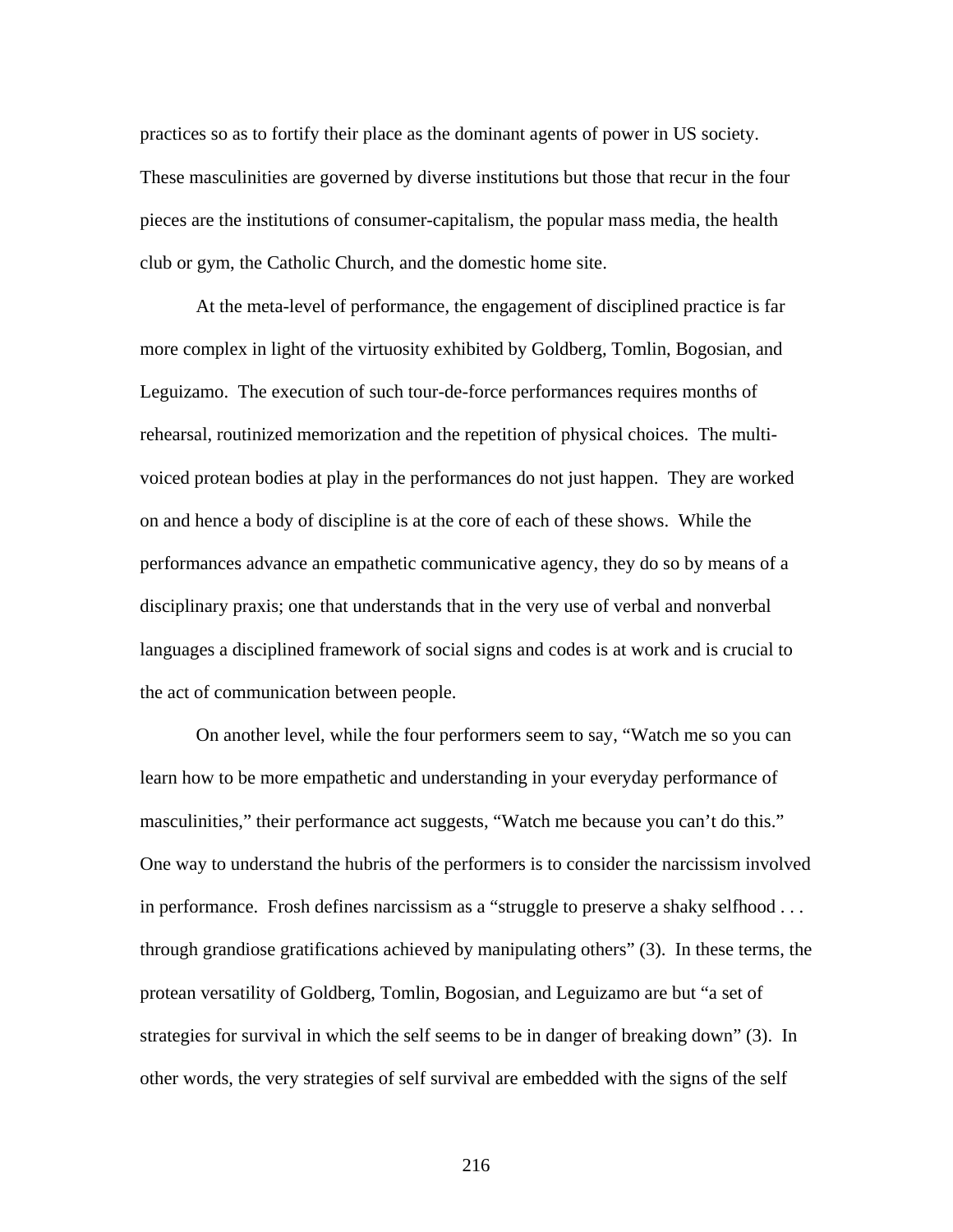breaking apart—e.g., as into many diverse characters. This notion of the self and/in performance is based on the assumption that the performer values a coherent, unified self and, hence, the playing of diverse characters operates both to gratify and threaten the perceived self. However, for a performer who does not believe in or value an autonomous self, the strategy and signs of fragmentation are not a threat.

A consumer or mirroring orientation is at work in the four performances. The performers mirror individual and social types they have observed. For example, to compose Freak, Leguizamo draws on his own family and the other people he has collected in his memory. Many of his characters are based on people he observed in Washington Square. Tomlin, Bogosian, and Goldberg perform fictive characters but they acknowledge the characters are recurring social or cultural types drawn from everyday life in the US.

One such type is the male chauvinist. Common to all the performances is the depiction of the male chauvinist as a man who uses aggressive, hegemonic discourse and, in some cases, physical threats to fulfill his desire. What the male chauvinist desires most is to silence and thereby control the threat posed by women. Of course, some interesting variations arise in the various pieces. For instance, Fontaine, Lud, and Fausto police their hegemonic position of authority when confronted by women. Fausto and Bucci's father attempt to pass on chauvinism to their children as part of the masculine rite of passage. They do so by means of discourse that degrades masculine models they dislike, such as when Fausto calls young John a "freak" and a "faggot." A third variation is male chauvinism as practiced by the priest, Sindell, Tom, and the Rocklawyer. They represent an institutionalized male chauvinism that situates the ideology in and as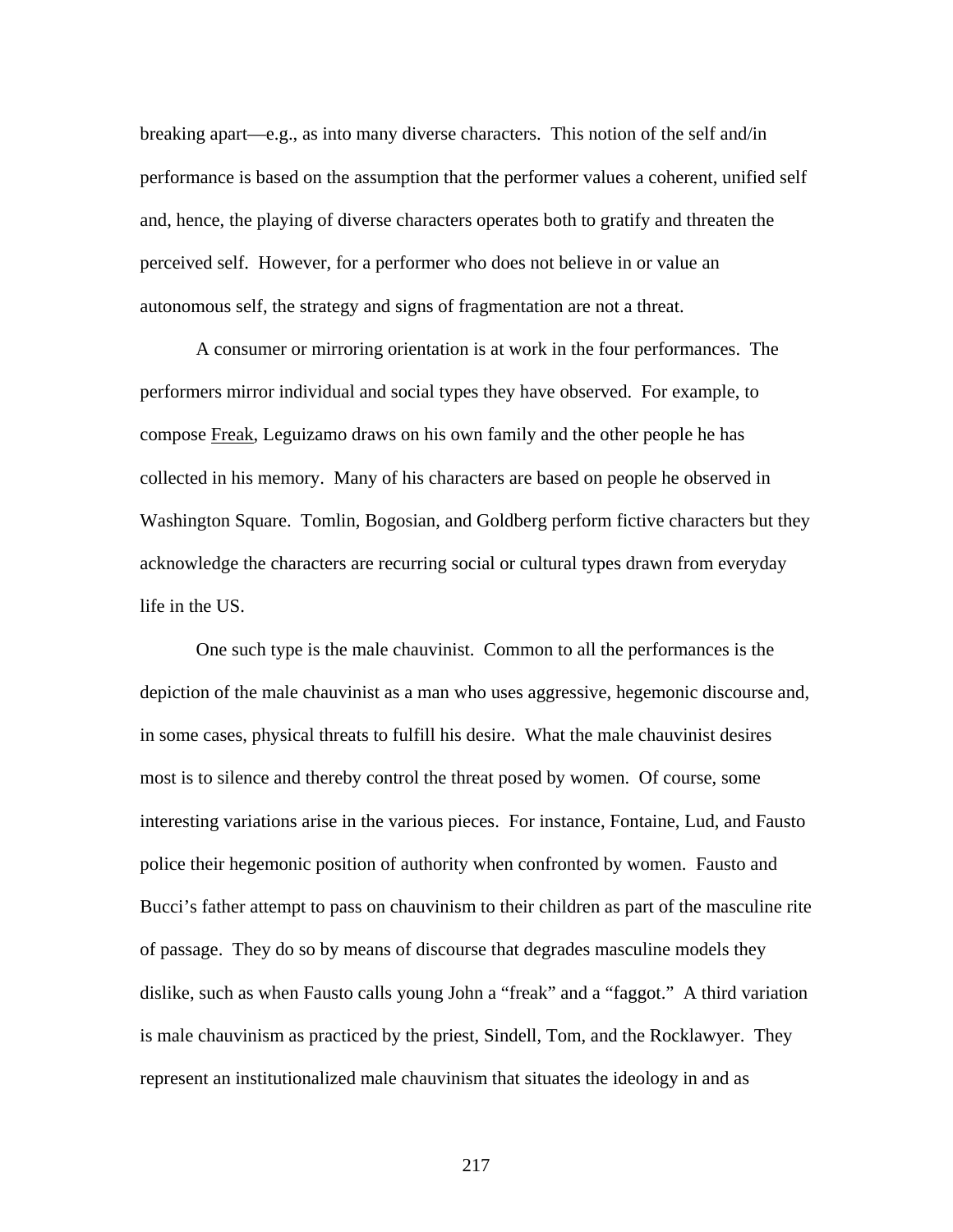legitimized by the doctrine of the institution, be it the Catholic Church or a business corporation.

An additional social type represented in the performances is the consumer or mirroring masculinity. This masculinity consumes material products and product imagery so as to satisfy his desired self image. Sometimes, the act of consumption is pathological and indicative of the man's hegemonic place in society, as is the case with Bogosian's Italian Businessman, the Rocker, and Stud, and Goldberg's hunkola. These four masculinities consume because they can and it seems to be their sole aim. They reference the acts of consumption as an identifying characteristic.

Other masculinities are engaged in aggressive consumption to achieve their aims. Some, such as the Rocklawyer and the Rapper, consume imagery of aggression. Their self image is reliant on the repetitious play of the agonistic game within or in terms of the consumer marketplace. Others use aggressive practices solely as a means to gain commodity products. They do not view (or need to view) others as a threat; rather, they instill the threat of lack in others and offer themselves as a remedy to the lack. In this way, characters such as Fontaine and the Panhandler con others of their money and thereby support themselves.

Another social type all four performers advance is a performative, communicative masculinity. This type is flexible as regards issues of control and also seeks dyadic relationships. He takes pleasure in the presence and input of others, be they a single individual or an auditorium full of people. This sensitive masculinity is not only offered as an alternative to the ego-ridden macho man but is offered as an ideal masculinity.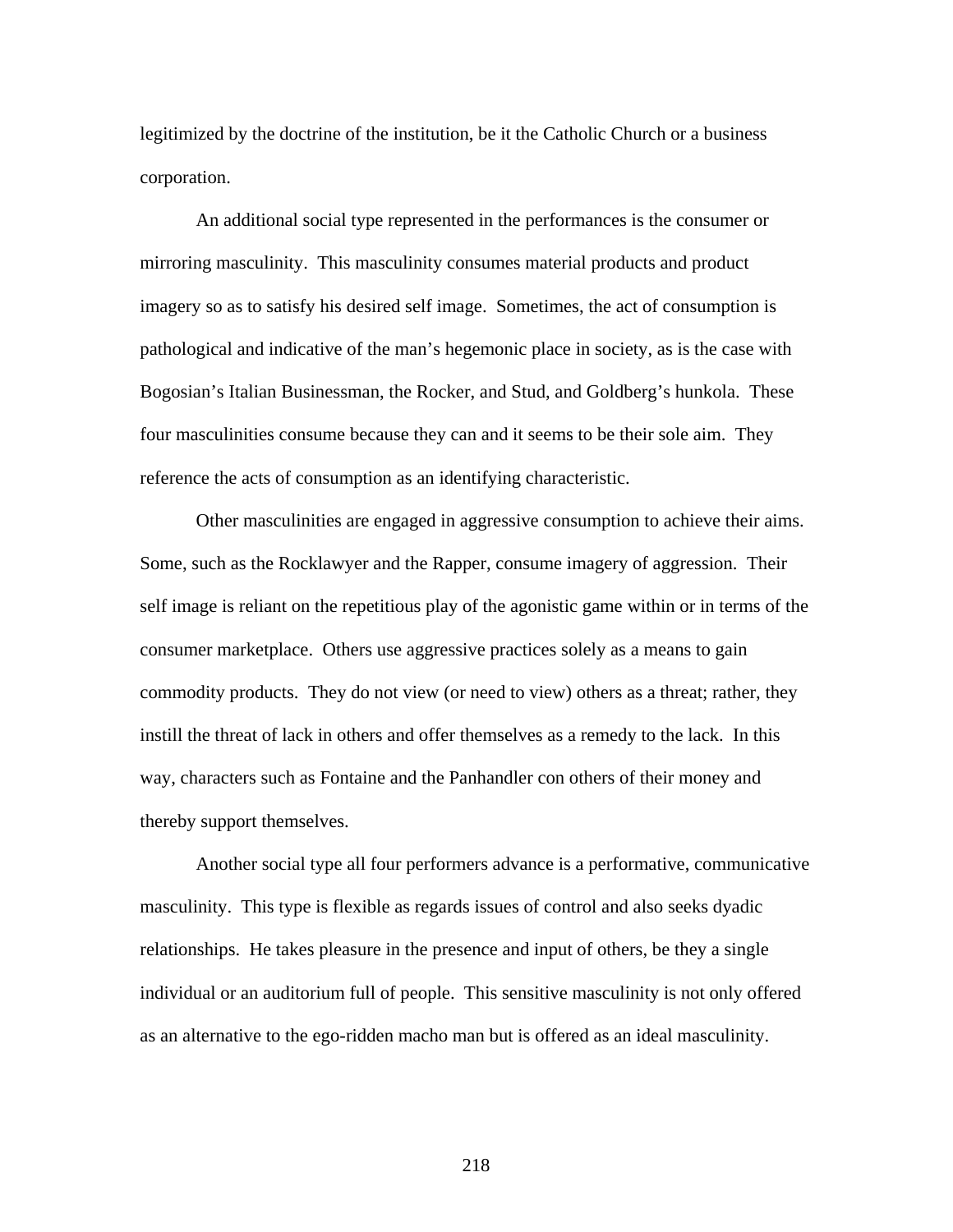Some of the communicative masculinities that arise in the performances are gay men who also enjoy playing betwixt and between the normative gender binary. Uncle Sanny, in Freak, and Bucci, in The Search for Signs of Intelligent Life in the Universe, are offered as positive alternatives to the "macho he-man" who is represented in force in both shows. Sanny and Bucci queer gender in Butler's terms and in the fashion elucidated by Nudd, Schriver, and Galloway. By means of their inventive play with gender signs and codes, they imagine and "bring about" alternative gender possibilities.

Others male characters also are performative in their practicing of masculinity. Rather than insist on a fixed identity, place, and set of practices that confirm their autonomous place in the world, characters such as Fontaine, the Old Raisin, the nice guy, Leguizamo, and, to a certain extent, the Bottleman, create their masculinities based on the contingencies of others or the situation. In this way, these characters are earnestly dyadic. Their practices are in response to the practices of others.

In the context of masculinities scholarship, the four performances prove to deny the idea of a core masculine such as that advanced by Robert Bly in Iron John: A Book About Men. Instead, the performances confirm and specify the various types of masculinities offered by Frank and Connell. The pure and hybrid representations also uphold the importance of class, race, gender, sexuality, and age in the construction of masculinities and, further, as factors that exist on intersecting planes rather than on separate lines of action.

My study has taught me that the performance of masculinities in performance art monologues is a performative venture. This finding is substantiated by Marvin Carlson who locates the performance art monologue in the context of performance art. Carlson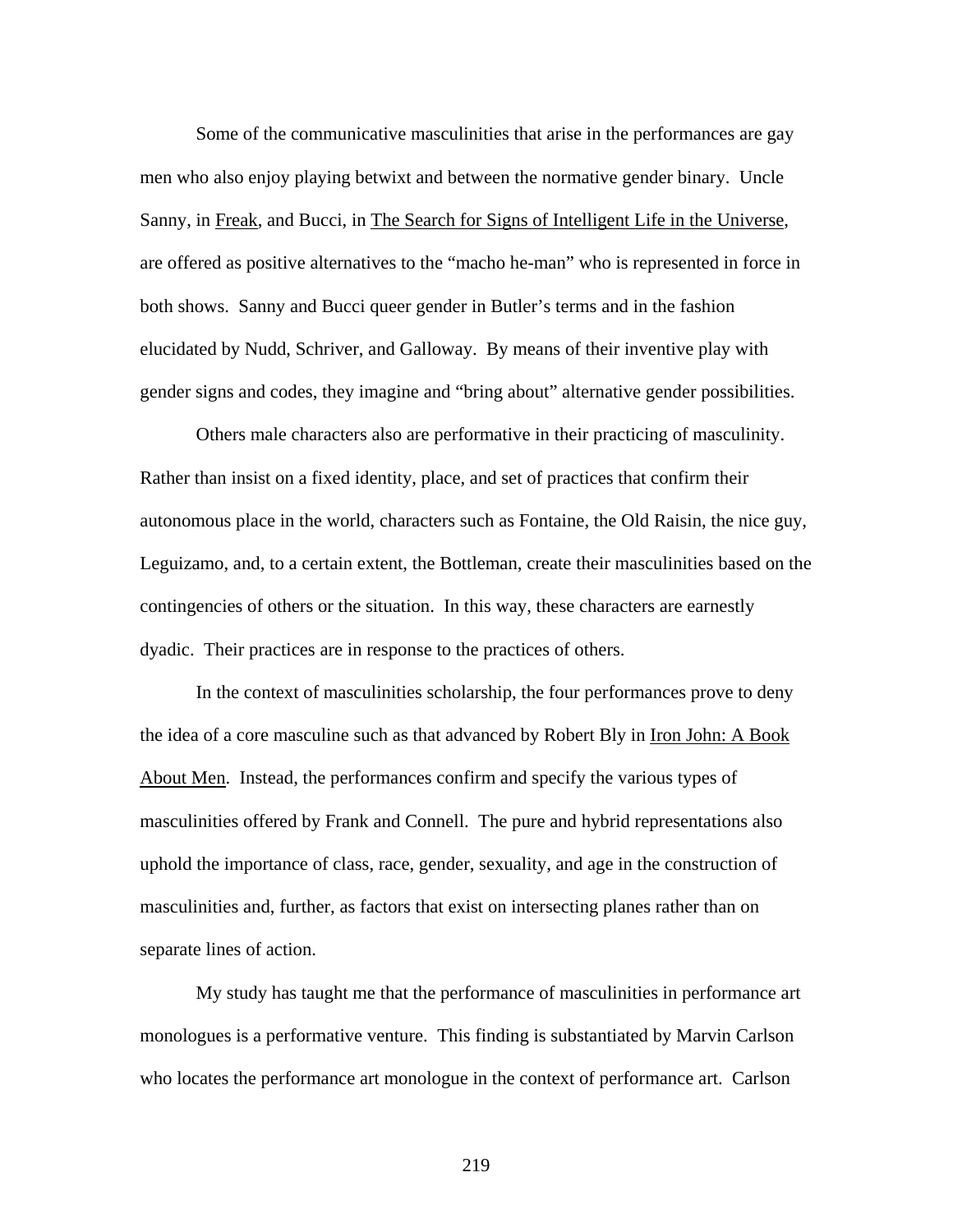proceeds to observe that performance art concentrates on the "exploration through performance of alternative, imaginary, even mythic selves" (163). Such performances rely heavily on performativity as the agency that articulates alternative constructions of the self. Practitioners like Goldberg, Tomlin, Bogosian and Leguizamo play "with the nature of human reality, specifically with the transformational nature of the self" (Carlson 163). In this way, the performers also play with the transformational nature of performance itself, which thereby invites us to play too.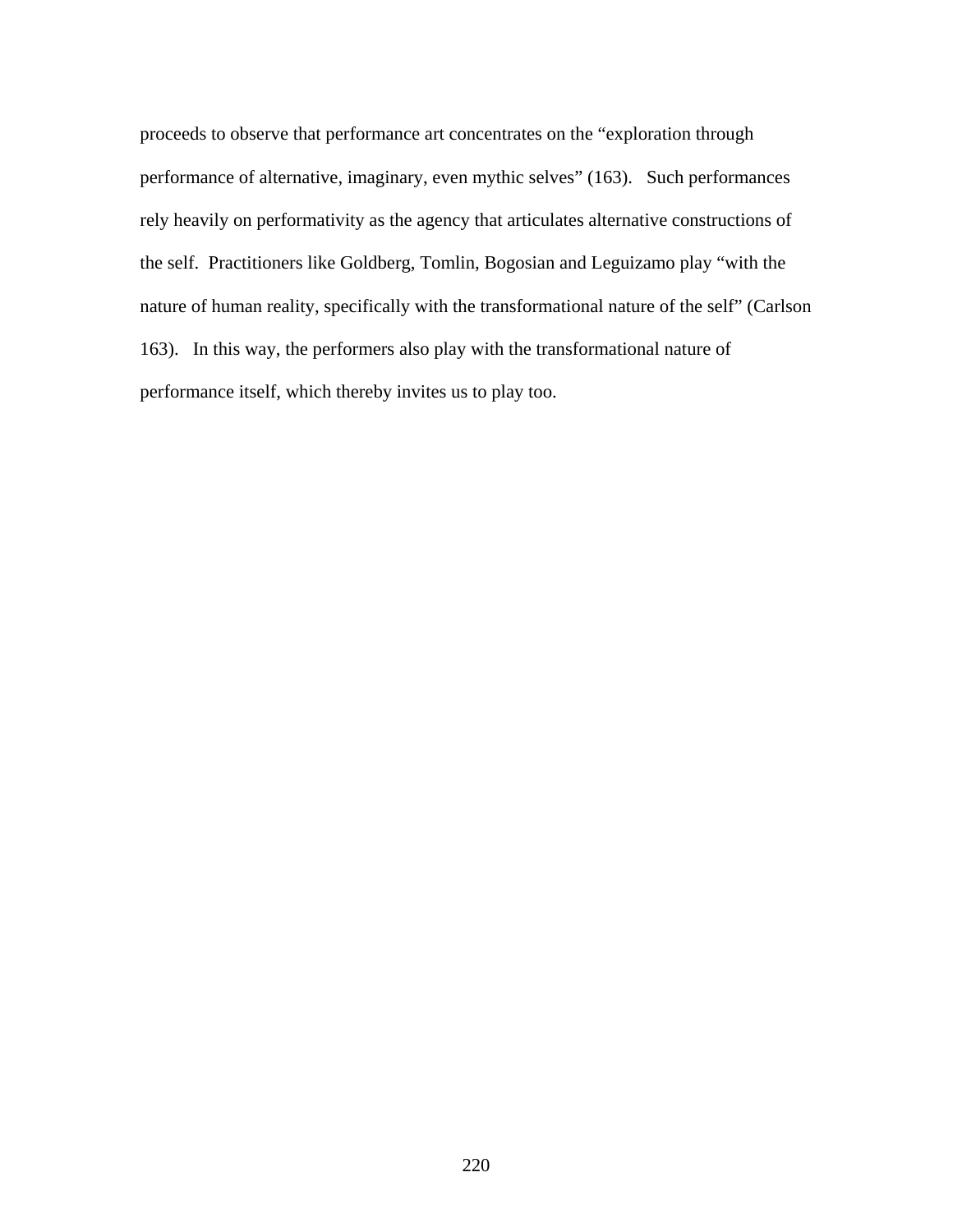## WORKS CITED

- Alexander, Bryant K. "Skin Flint (or, the Garbage Man's Kid): A Generative Autobiographical Performance Based on Tami Spry's 'Tattoo Stories'." Text and Performance Quarterly 20.1 (2000): 97-114.
- Anderson, Claud. PowerNomics: The National Plan to Empower Black America. Bethesda, MD: PowerNomics Corporation of America, 2001.
- Armstrong, Tim, ed. American Bodies: Cultural Histories of the Physique. New York: New York University Press, 1996.
- ---. "Knowable Man: Drive For Life." Armstrong 117-225.
- Aune, James Arnt. "Cultures of Discourse: Marxism and Rhetorical Theory." Argumentation Theory and the Rhetoric of Assent. Eds. David Cratis Williams and Michael David Hazen. Tuscaloosa, AL: University of Alabama Press, 1990. 155-172.
- Auslander, Philip. Liveness: Performance in a Mediatized Culture. New York: Routledge, 1999.
- Bakhtin, M. M. Rabelais and His World. Trans. Helene Iswolsky. Bloomington, IN: Indiana University Press, 1984.
- Barrett, Donald C. "Masculinity Among Working-Class Gay Males." Nardi 176-206.
- Battock, Gregory, and Nickas, Robert, eds. The Art of Performance: Ten Years of Performance Art. New York: E.P. Dutton, 1984.
- Bell, Derrick. "The Race-Charged Relationship of Black Men and Black Women." Berger, Wallis, and Watson 193-210.
- Berger, Maurice, Brian Wallis, and Simon Watson, eds. Constructing Masculinity. New York: Routledge, 1995.
- Bhabha, Hami K. "Are You a Man or a Mouse?" Berger, Wallis, and Watson 57-68.
- Bly, Robert. Iron John: A Book About Men. Reading, MA: Addison-Wesley, 1990.
- Bogosian, Eric. "Introduction." How to Talk Dirty and Influence People: An Autobiography. By Lenny Bruce. New York: Simon and Schuster, 1992. vii-x.
- ---. Sex, Drugs, Rock & Roll. New York: Theatre Communications Group, 1991.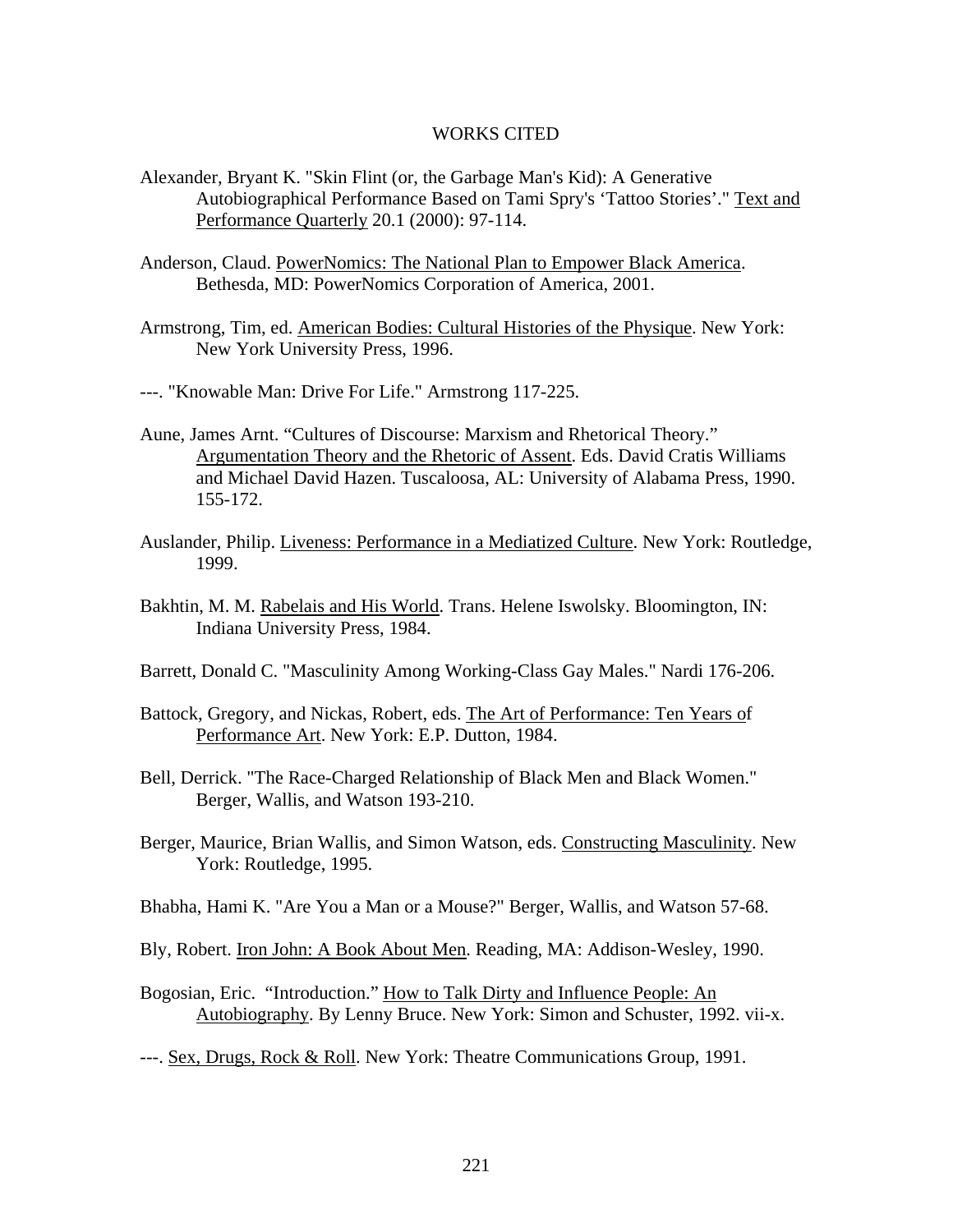Bordo, Susan. "Reading the Male Body." Goldstein 265-306.

- ---. "The Sexual Harasser is a Bully, Not a Sex Fiend." The Male Body: A New Look at Men in Public and In Private. New York: Farrar, Strauss, and Giroux. 265-280.
- Borey, Susan. "The Search for Perfect Sound of Intelligent Life." Theater Crafts 20.8 (1986): 36-41.
- Brecht, Bertolt. Brecht on Theatre: The Development of an Aesthetic. Ed. and Trans. John Willet. London: Methuen, 1965.
- Brooks, Gary. The Centerfold Syndrome: How Men Overcome Objectification and Achieve Intimacy with Women. San Francisco: Jossey-Bass, 1995.
- Browder, Laura. Slippery Characters: Ethnic Impersonators and American Identities. Chapel Hill, NC: University of North Carolina Press, 2000.
- Buchbinder, David. Masculinities and Identities. Melbourne: Melbourne University Press, 1994.
- Butler, Judith. Gender Trouble: Feminism and the Subversion of Identity. New York: Routledge, 1990.
- Byron, Christopher. Testosterone Inc.: Tales of CEOs Gone Wild. Hoboken, NJ: John Wiley and Sons, 2004.
- Caldwell, Brian. "Muscling in on the Movies: Excess and the Represenations of the Male Body in Films of the 1980s and 1990s." Armstrong 133-140.
- Cameron, Deborah. "Performing Gender Identity: Young Men's Talk and the Construction of Heterosexual Masculinity." Johnson and Meinhof 47-64.
- Campbell, Andrew, and Nathan Griffith. "The Male Body in Contemporary Art." Goldstein 153-176.
- Cantu, Lionel. "Entre Hombres/Between Men: Latino Masculinities and Homosexualities." Nardi 224-246.

Carlson, Marvin. Performance: A Critical Introduction. New York: Routledge, 2004.

- Carr, Cynthia. On Edge: Performance at the End of the Twentieth Century. Middletown, CT: Wesleyan University Press, 1993.
- ---. "The Mirror Turned Lamp." Artforum International 25.5 (1987): 80-85.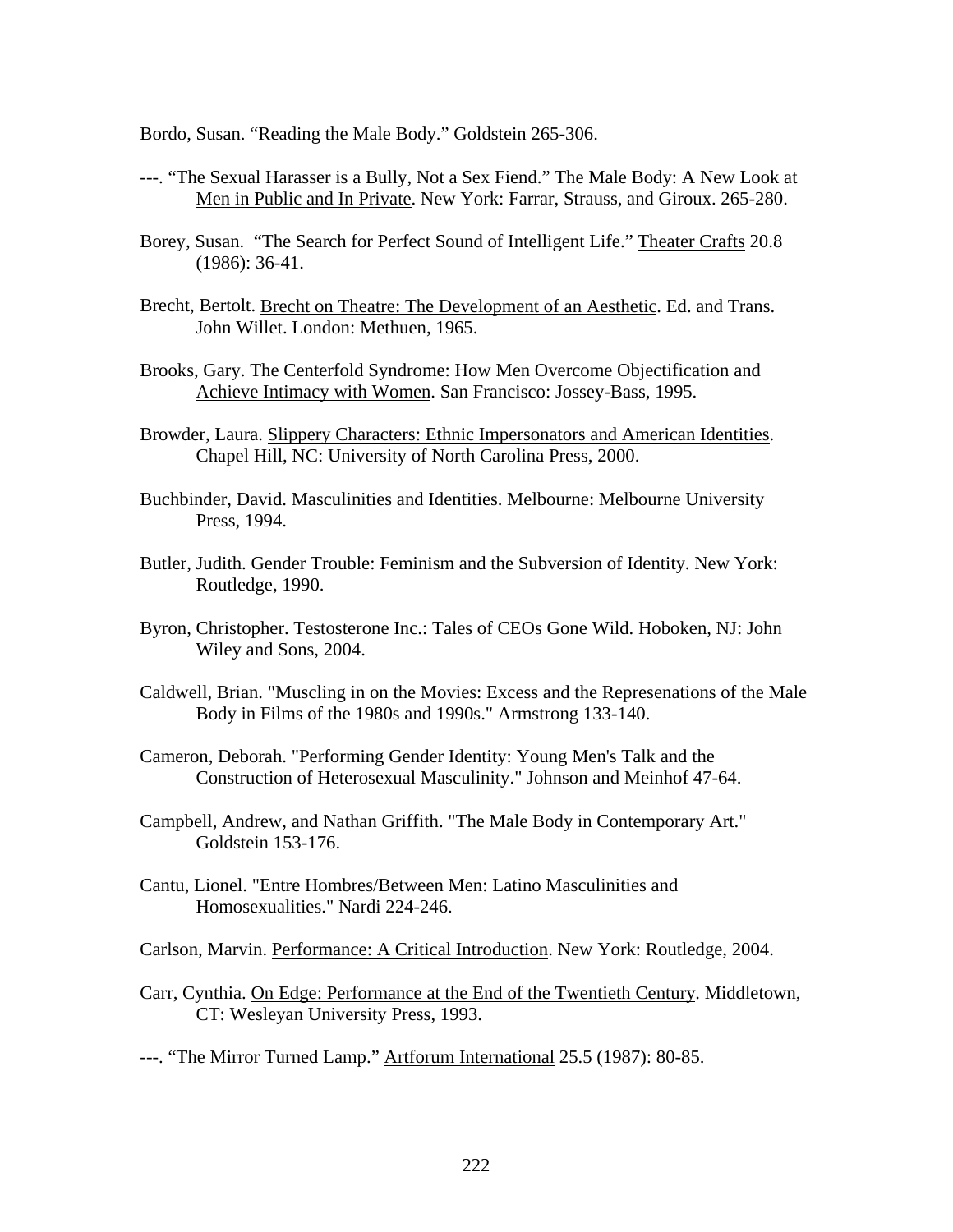Castelnuovo, Shirley. Feminism and the Female Body. Boulder, CO: L. Rienner, 1998.

Chapman, Mary, and Glen Hendler. Sentimental Men: Masculinity and the Politics of Affect in American Culture. Berkeley, CA: University of California Press, 1999.

Ciment, James. Atlas of African-American History. New York: Checkmark Books, 2001.

- Cockburn, Cynthia. In the Way of Women: Men's Resistance to Sex Equality in Organizations. London: Macmillan, 1991.
- Collins, Ronald K. L., and David M. Skover. The Trials of Lenny Bruce. Naperville, IL: Sourcebooks, 2002.
- Connell, Robert W. Masculinities. Los Angeles: University of California Press, 1995.
- Dailey, Sheron J., ed. The Future of Performance Studies: Visions and Revisions. Annandale, VA: National Communication Association, 1998.
- de Klerk, Vivian. "The Role of Expletives in the Construction of Masculinity." Johnson and Meinhof 144-158.
- Dillard, Scott. "Breathing Darrell: Solo Performance as Contribution to Useful Queer Mythology." Text and Performance Quarterly 20.1 (2000): 74-83.
- Edwards, Paul. "Unstoried: Teaching Literature in the Age of Performance Studies." Theater Annual 52 (1999): 1-129.

Ehrenreich, Barbara. "The Decline of Patriarchy." Berger, Wallis, and Watson 284-290.

- Eisenstein, Zillah. The Female Body and the Law. Berkeley: University of California Press, 1988.
- Faludi, Susan. Backlash: The Undeclared War Against Women. New York: Crown, 1991.

Fausto-Sterling, Anne. "How to Build a Man." Berger, Wallis, and Watson 127-134.

Featherstone, Mike, Mike Hepworth, and Bryan S. Turner, eds. The Body: Social Processes and Cultural Theory. London: Sage, 1991.

Foucault, Michel. Discipline and Punish. New York: Vintage, 1995.

Frank, Arthur W. "For a Sociology of the Body: An Analytical Review." Featherstone, Hepworth, and Turner 36-102.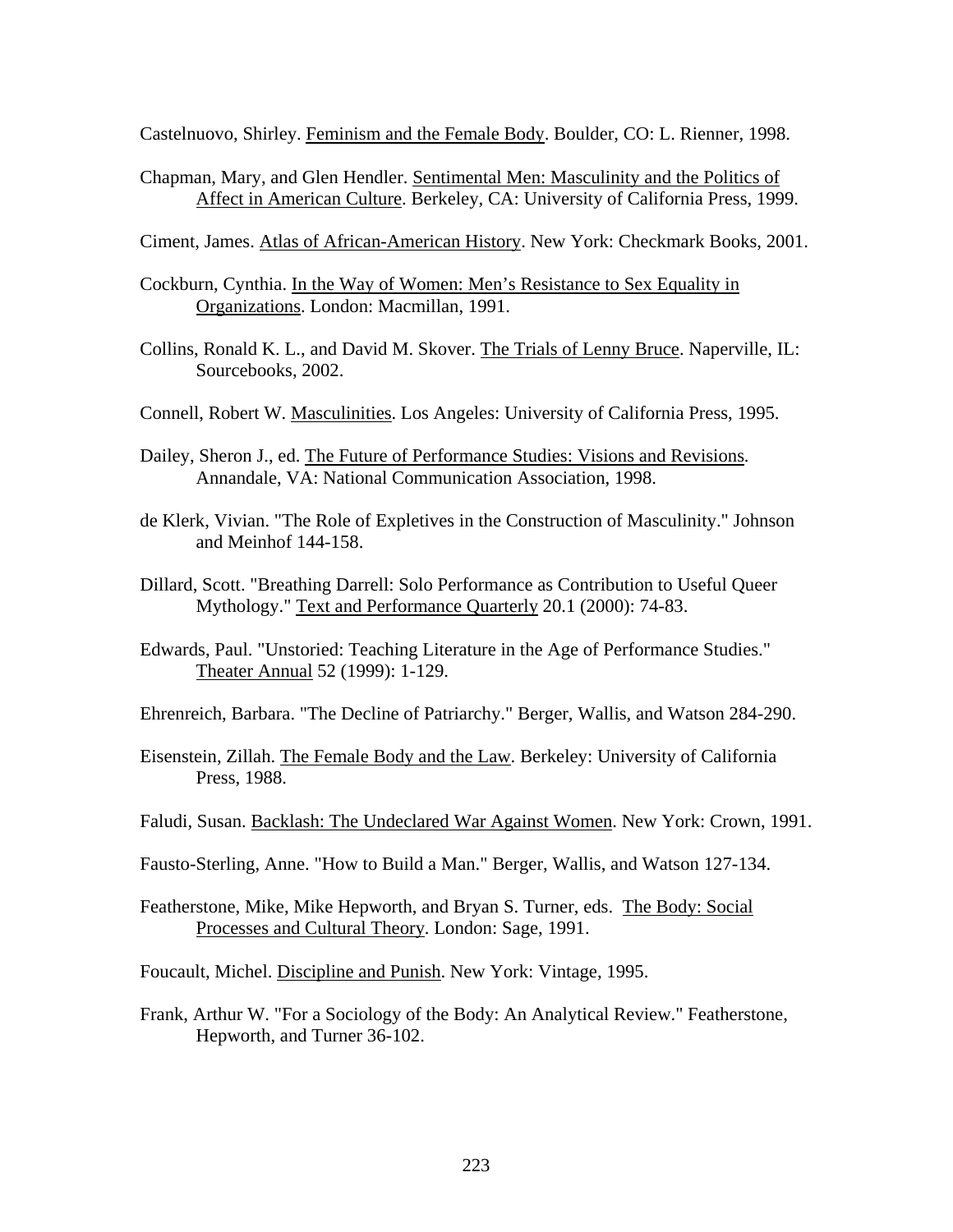- Frosh, Stephen. Identity Crisis: Modernity, Psychoanalysis and the Self. London: Palgrave MacMillan, 1991.
- Fuchs, Elinor. The Death of Character: Perspectives on Theater After Modernism. Bloomington, IN: Indiana University Press, 1996.
- Fussell, Sam. "Bodybuilder Americanus." Goldstein 43-60.
- Gaines, Jane, and Charlotte Herzog, eds. Fabrications: Costume and the Female Body. New York: Routledge, 1990.
- Gentile, John. Cast of One. Chicago: University of Illinois Press, 1989.
- George, Nelson. Hip Hop America. New York: Penguin Books, 1998.
- Gingrich-Philbrook, Craig. " Introduction." Text and Performance Quarterly 20.1 (2000): vii-x.
- Goldberg, RoseLee. Performance Art: From Futurism to the Present. New York: Thomas & Hudson, 2001.
- ---. Performance: Live Art Since 1960. New York: Harry N. Abrams, 1998.
- Goldberg, Whoopi. Whoopi Goldberg Live. New York: Galaxy Entertainment, 1985.
- Goldstein, Lawrence, ed. The Male Body: Features, Destinies, Exposures. Ann Arbor, MI: University of Michigan Press, 1997.
- Grewal, Inderpal, and Caren Kaplan, eds. Scattered Hegemonies: Postmodernity and Transnational Feminist Practices. Minneapolis: University of Minnesota Press, 1994.
- Grogan, Sarah. Body Image: Understanding Body Dissatisfaction in Men, Women and Children. New York: Routledge, 1999.
- Grosz, Elizabeth. Volatile Bodies: Toward a Corporeal Feminism. Bloomington, IN: Indiana University Press, 1994.
- Gutmann, Matthew C. The Meanings of Macho: Being a Man in Mexico City. Berkeley: University of California Press, 1996.
- Halberstam, Judith, and Ira Livingston, eds. Posthuman Bodies. Bloomington, IN: Indiana University Press, 1995.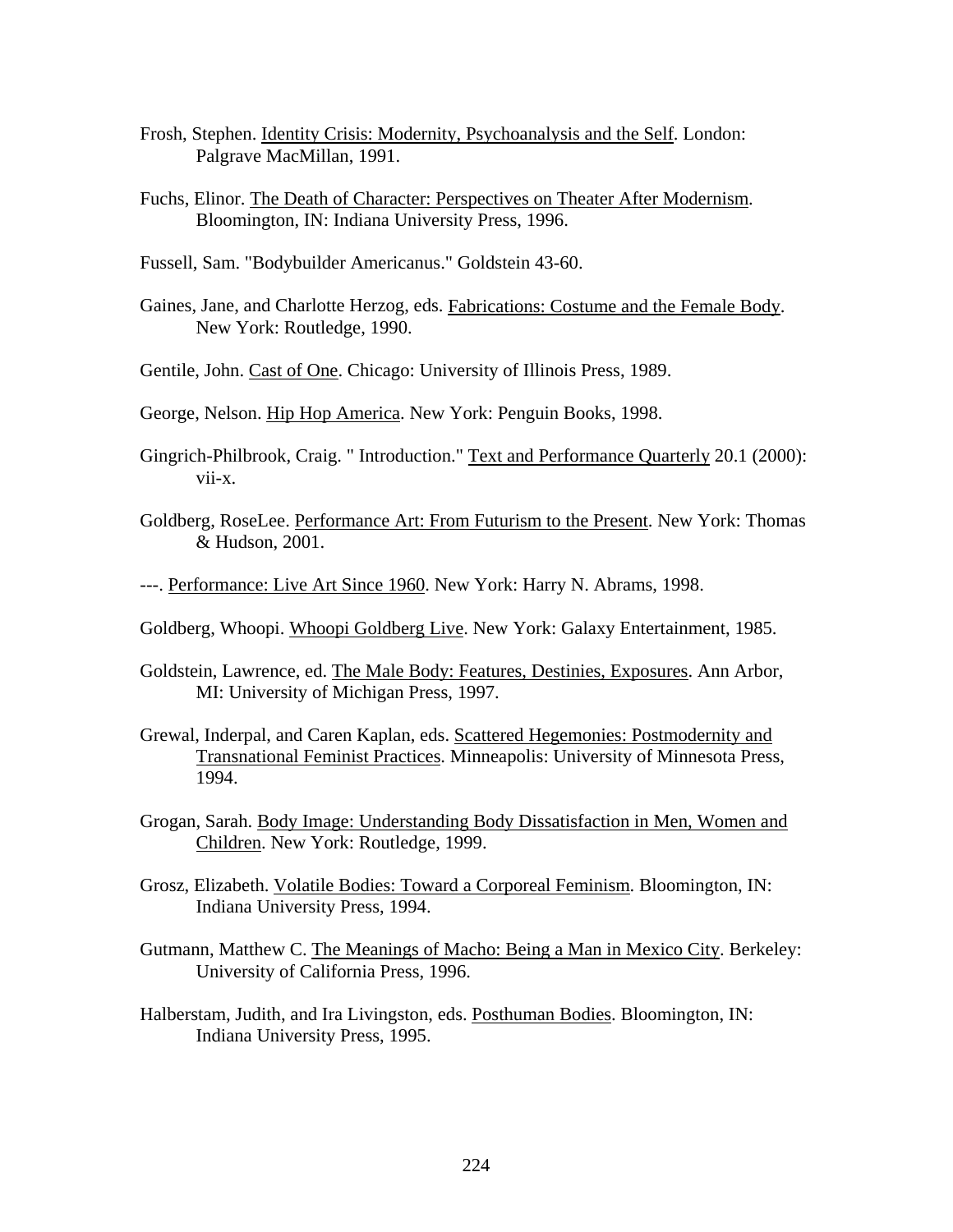- Halttunnen, Karen. Confidence Men and Painted Women: A Study of Middle-Class Culture in America, 1830-1870. New Haven, CT: Yale University Press, 1983.
- Haraway, Donna. Simians, Cyborgs, and Women: The Reinvention of Nature. New York: Routledge, 1991.
- Hecht, Michael, Mary Collier, and Sidney Ribeau. African American Communication: Ethnic Identity and Cultural Interpretation. New York: Sage, 1993.
- hooks, bell. "Doing it for Daddy." Berger, Wallis, and Watson 98-106.
- Jagger, Alison M., and Susan R. Bordo, eds. Gender/ Body/Knowledge: Feminist Reconstructions of Being and Knowing. New Brunswick, NJ: Rutgers University Press, 1989.
- Johnson, Charles. "A Phenomenology of the Black Body." Goldstein 121-136.
- Johnson, Sally, and Frank Finlay. "Do Men Gossip? An Analysis of Football Talk on Television." Johnson and Meinhof 130-143.
- Johnson, Sally, and Ulrike Meinhof, eds. Language and Masculinity. Oxford: Blackwell Publishers, 1997.
- Katz, David Barr, dir. Freak: A Semi-Demi-Quasi-Pseudo Autobiography. Perf. John Leguizamo. HBO Home Video, 1999.
- Kershaw, Baz. The Politics of Performance: Radical Theatre as Cultural Intervention. New York: Routledge, 1992.
- Kimmel, Michael S. "Consuming Manhood: The Feminization of American Culture and the Recreation of the Male Body, 1832-1920." Goldstein 12-42.
- Kirby, Michael. "Introduction to the Issue on Performance Art." The Drama Review 23.1 (1979): 2.
- Knights, Ben. Writing Masculinities. New York: St. Martin's Press, 1999.
- Kochman, Thomas. Black and White Styles in Conflict. Chicago: The University of Chicago Press, 1981.
- Korda, Michael. Male Chauvinism! How it Works. London: Barrie and Jenkins, 1972.
- Kristeva, Julia. Essays on Semiotics. The Hague: Mouton, 1971.
- Kroll, Jack. "Divinely Human Comedy." Newsweek 106.13 (1985): 66.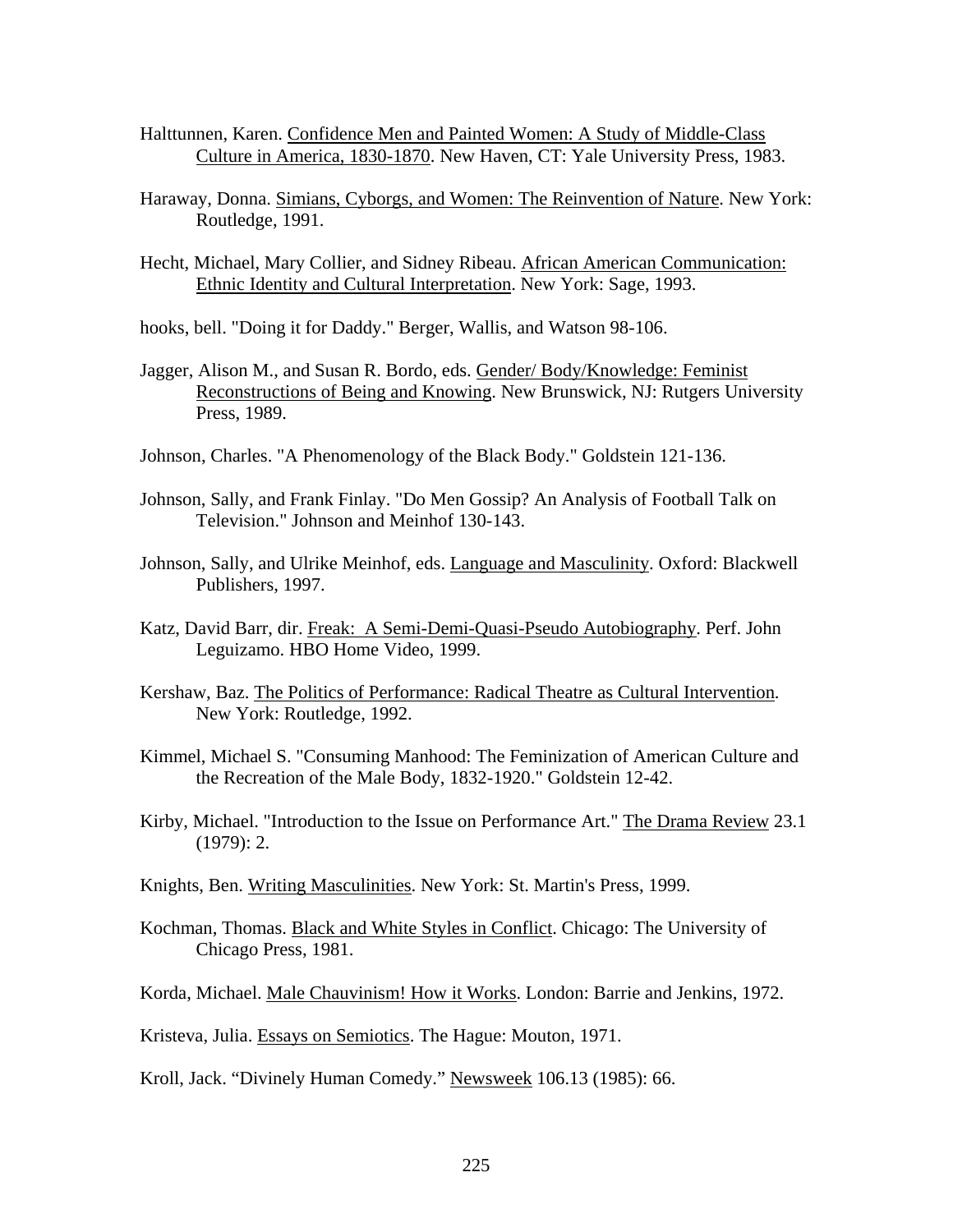- Layoun, Mary. Wedded to the Land?: Gender, Boundaries and Nationalism in Crisis. Durham: Duke University Press, 2001.
- Lee, Janet. Blood Stories: Menarche and the Politics of the Female Body in Contemporary U.S. Society. New York: Routledge, 1996.
- Leguizamo, John, with David Barr Katz. Freak: A Semi-Demi-Quasi-Pseudo Autobiography. New York: Riverhead Books, 1997.
- Lehman, Peter. Running Scared: Masculinity and Representations of the Male Body. Philadephia: Temple University Press, 1993.
- Levine, Martin P. Gay Macho: The Life and Death of the Homosexual Clone. New York: New York University Press, 1998.
- Linneman, Thomas J. "Risk and Masculinity in the Everyday Lives of Gay Men." Nardi 83-100.
- Liu, Lydia. "The Female Body and 'Transnational' Reproduction." Grewal and Kaplan 45-78.
- Luciano, Lynne. Looking Good: Male Body Image in America. New York: Hill and Wang, 2001.
- Mann, Coramae Richey. Unequal Justice: A Question of Color. Bloomington, IN: Indiana University Press, 1993.
- McNamara, Brooks, and Jill Dolan, eds. The Drama Review: Thirty Years of Commentary on the Avant-Garde. Ann Arbor, MI: UMI Research Press, 1986.
- Messner, Michael A. Politics of Masculinities: Men in Movements. London: Sage, 1997.
- Miller, John. Egotopia: Narcissism and the New American Landscape. Tuscaloosa, AL: University of Alabama Press,1991.
- Miller, Lynn C. "Gertrude Stein Never Enough." Text and Performance Quarterly 20.1 (2000): 43-57.
- --- and Jacqueline Taylor, eds. "Performing Autobiography." Text and Performance Quarterly 17.4 (1997): 299-381.
- Mirande, Alfredo. Hombres y Machos: Masculinity and Latino Culture. New York: Westview Press, 1997.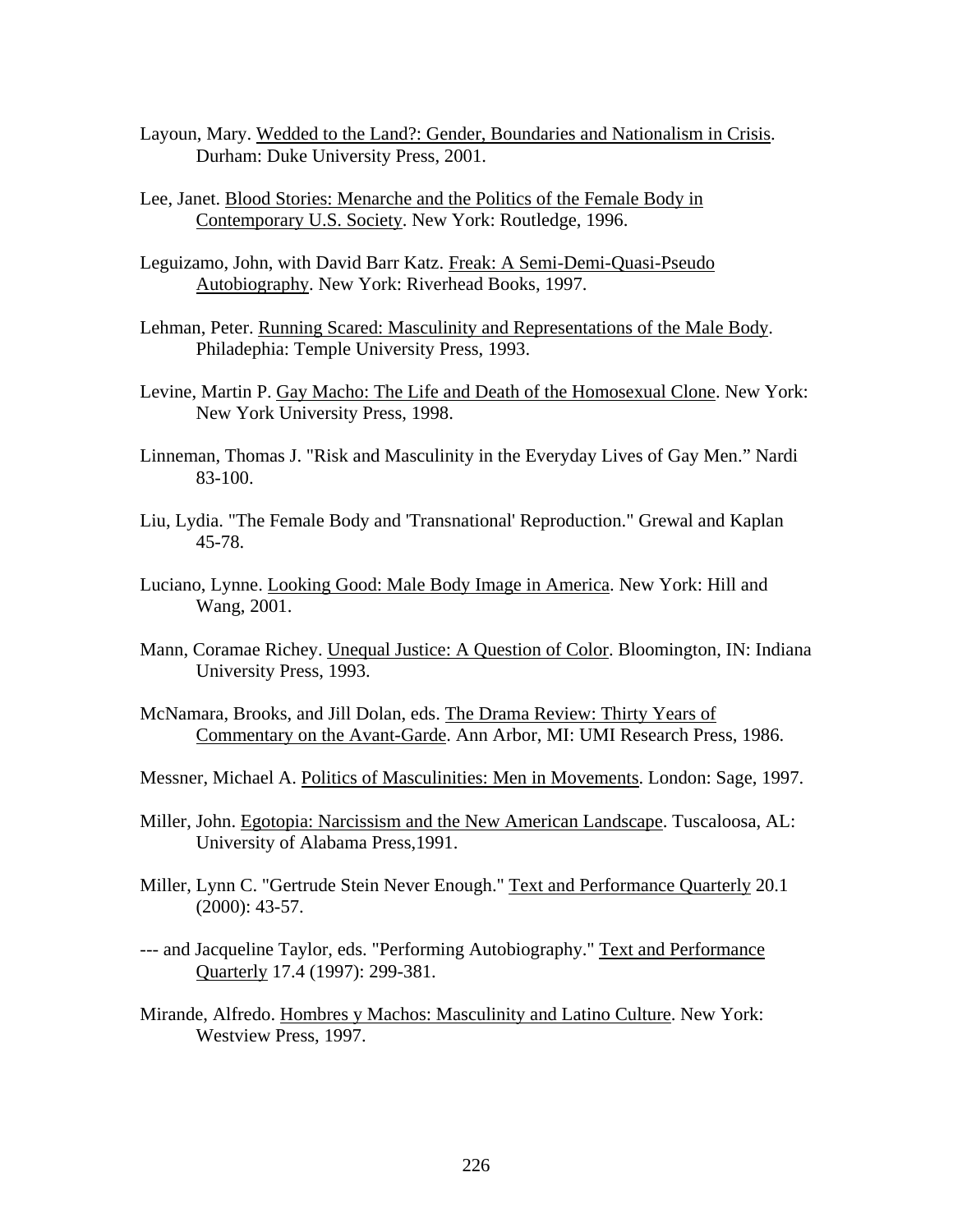- Mullins, Edwin B. The Painted Witch: Female Body: Male Art: How Western Artists Have Viewed the Sexuality of Women. London: Secker and Warburg, 1985.
- Mutchler, Matt G. "Seeking Sexual Lives: Gay Youth and Masculinity Tensions." Nardi 12-43.
- Nardi, Peter, ed. Gay Masculinities. New York: Routledge, 1995.
- Nixon, Sean. Hard Looks. New York: St. Martin's Press, 1996.
- Nudd, Donna, Kristina Schriver, and Terry Galloway. "Is This Theater Queer?: The Mickee Faust Club and the Performance of Community." Performing Democracy: International Perspectives on Urban-Based Performance. Eds. Susan C. Haedicke and Tobin Nelhuas. Ann Arbor, MI: The University of Michigan Press, 2001.
- O'Dell, Kathy. Contract with the Skin: Masochism, Performance Art, and the 1970s. Minneapolis: University of Minnesota Press, 1998.
- Park-Fuller, Linda M. "Performing Absence: The Staged Personal Narrative Testimony." Text and Performance Quarterly 20.1 (2000): 20-42.
- Peterson, Michael. Straight White Male: Performance Art Monologues. Jackson, MS: University of Mississippi Press, 1997.
- Pleck, Joseph. "Men's Power with Women, Other Men and Society: A Men's Movement Analysis." Women and Men: The Consequences of Power. Eds. D. Hiller and R. Sheets. Cincinnati: University of Cincinatti, Office of Women's Studies, 1977.
- Pujolar I Cos, Joan. "Masculinities in Multilingual Settings." Johnson and Meinhof 86-106.
- Rafferty, Terrence. "The Search for Signs of Intelligent Film." New Yorker 67.9 (1991): 102.
- Raskin, Jonah. American Scream: Allen Ginsberg's Howl and the Making of the Beat Generation. Los Angeles: University of California Press, 2004.
- Rodriguez, Clara E. Changing Race: Latinos, the Census, and the History of Ethnicity in the United States. New York: New York University Press, 2000.
- Rodriguez, Eric M., and Ouellette, Suzanne C. "Religion and Masculinity in Latino Gay Lives." Nardi 101-129.
- Rome, Esther. "Premenstrual Syndrome Examined Through a Feminist Lens." Our Bodies, Our Selves. Boston: Boston Women's Collective, 2003.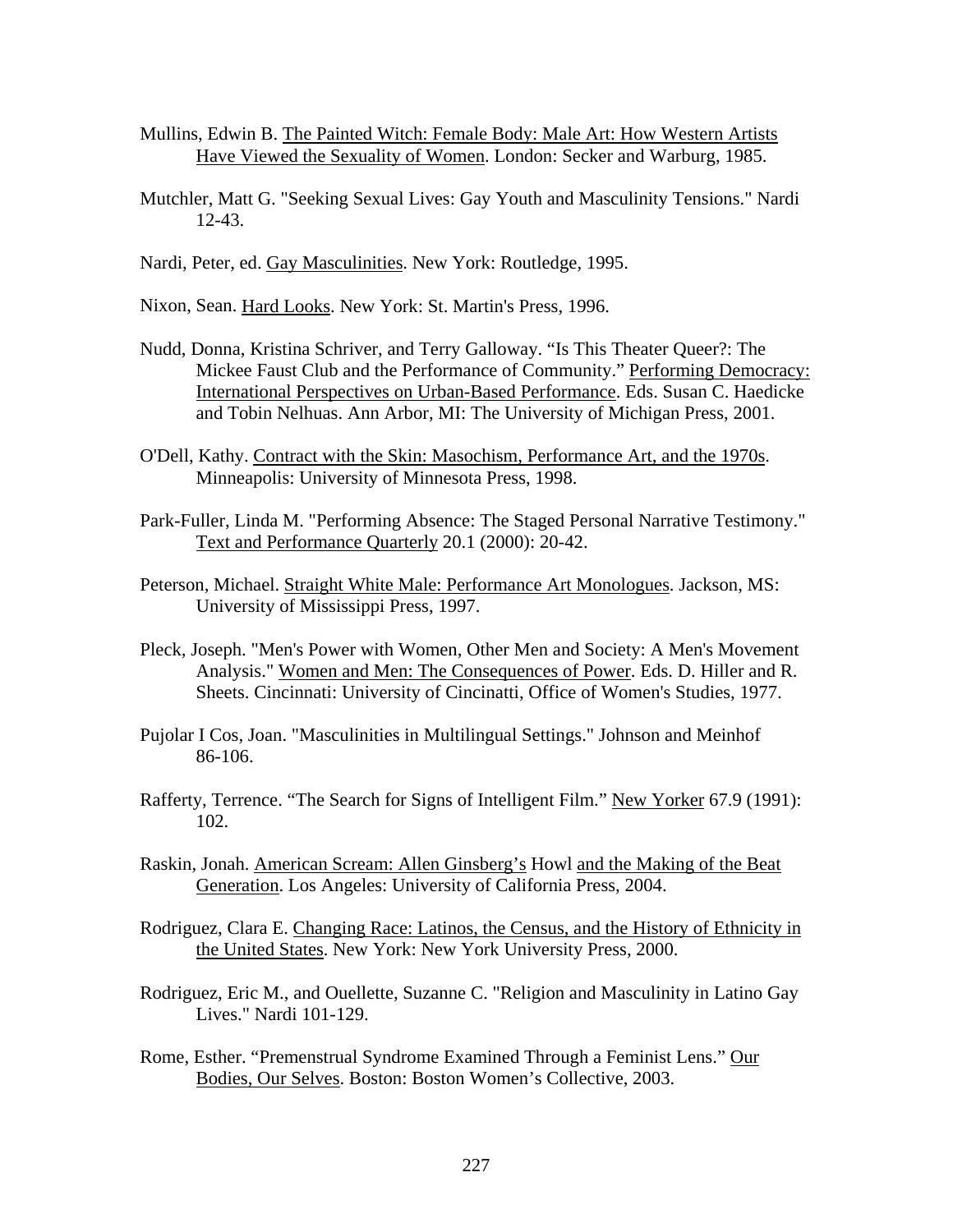- Rose, Joel. "The Search for Signs of Intelligent Life in the Universe: A Review." Between C & D (1987): 7-9.
- Russell, Mark, ed. Out of Character: Rants Raves and Monologues from Today's Tory Performance Artists. NewYork: Bantam Books, 1997.
- Russo, Mary. The Female Grotesque: Risk, Excess and Modernity. New York: Routledge, 1995.
- Sayre, Henry. The Object of Performance: The American Avant-Garde Since 1970. Chicago: University of Chicago Press, 1989.
- Scarry, Elaine. The Body in Pain: The Making and Unmaking of the World. Oxford: Oxford University Press, 1985.
- Schneider, Rebecca. The Explicit Body in Performance. New York: Routledge, 1997.
- Schwartz, Felice N., and Jean Zimmerman. Breaking With Tradition: Women and Work, the New Facts of Life. New York: Warner Books, 1992.
- Sedgwick, Eve Kosofsky. "Gosh, Boy George, You Must be Awfully Secure in Your Masculinity?" Berger, Wallis, and Watson 11-20.
- Seidler, Victor J. Man Enough: Embodying Masculinities. London: Sage, 1997.
- Sexton, Ruth, and Jean Tobin, eds. Woolf and Lessing: Breaking the Mold. New York: St. Martin's University Press, 1994.
- Spry, Tami. "Tattoo Stories: A Postscript to Skins." Text and Performance Quarterly 20.1 (2000): 84-96.
- Stack, Peter. "Lily Tomlin's Big Pitch: She's Out Promoting Film of The Search for Signs of Intelligent Life." San Francisco Chronicle 31 Oct. 1991: E1.
- Stallybrass, Peter, and Allon White. The Politics and Poetics of Transgression. Ithaca, NY: Cornell University Press, 1986.
- Suleiman, Susan Rubin, ed. The Female Body in Western Culture: Contemporary Perspectives. Cambridge: Harvard University Press, 1986.
- Thomas, Calvin. Male Matters: Masculinity, Anxiety and the Male Body on the Line. Chicago: University of Illinois Press, 1996.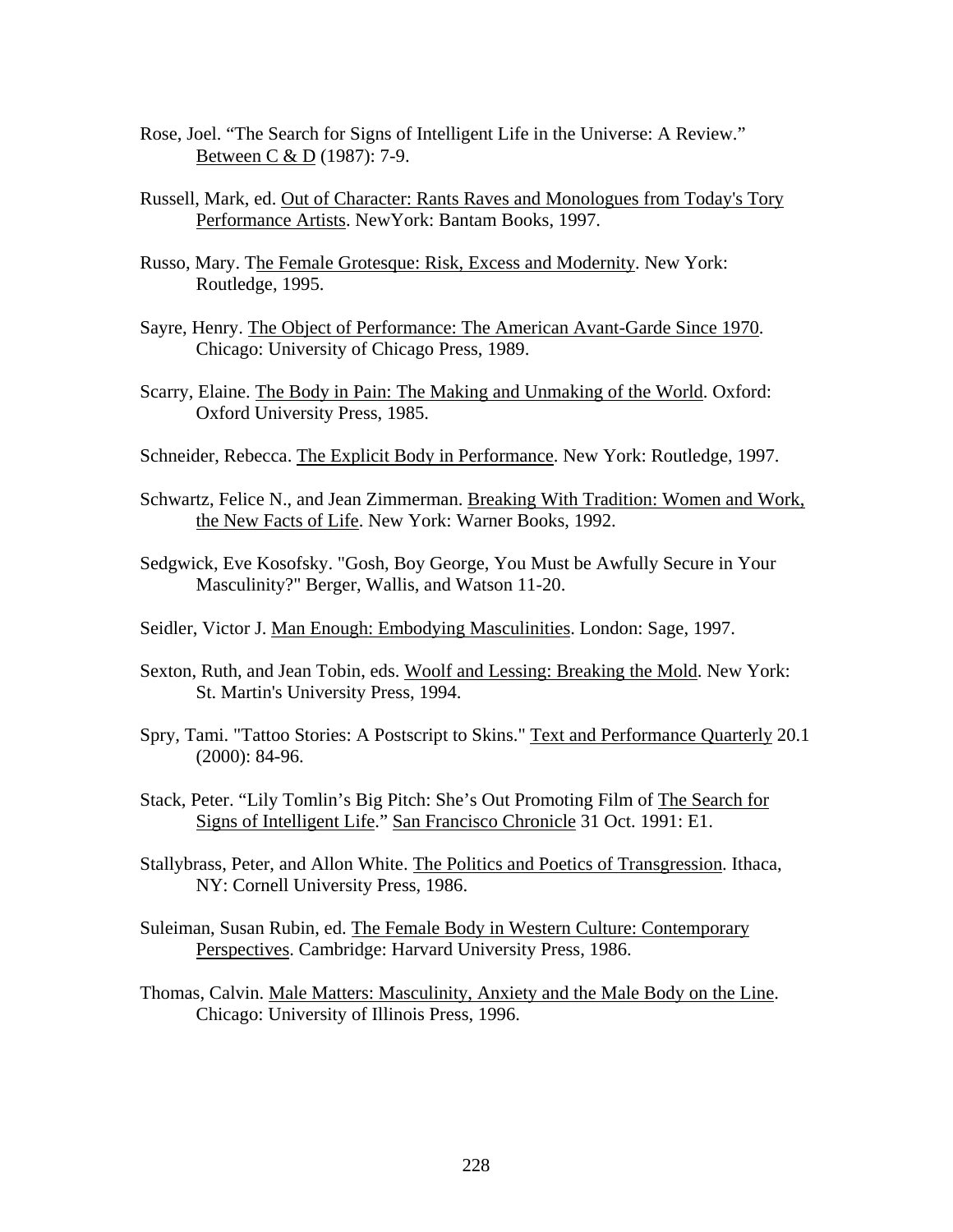- Thompson, Peter. "Students in the Laboratories of Their Bodies: The (Re)Construction of Male Sexuality and the Male Sexual Body in Victorian Free Love Literature." Armstrong 25-45.
- Turner, Victor. From Ritual to Theatre: The Human Seriousness of Play. New York: Performing Arts Journal, 1982.
- ---. The Forest of Symbols. Ithaca, NY: Cornell University Press, 1967.
- Ugwu, Catherine, ed. Let's Get It On: The Politics of Black Performance. Seattle: Bay Press, 1995.
- Usher, Jane M. The Psychology of the Female Body. New York: Routledge, 1989.
- Valdivia, Angharad N. "Women's Revolutionary Place." Women Making Meaning: New Feminist Directions in Communication. Ed. Lana Rankow. New York: Routledge, 1992.
- Vorlicky, Robert. Act Like a Man. Ann Arbor, MI: University of Michigan Press, 1995.
- Wagner, Jane. The Search for Signs of Intelligent Life in the Universe. New York: Harper and Row, 1985.
- Wallace, Michele. Black Popular Culture/A Project by Michele Wallace. Seattle: Bay Press, 1992.
- Wallis, Brian. Art After Modernism: Rethinking-Representation. New York: New Museum of Contemporary Art, 1984.
- Ward, Jane. "Queer Sexism: Rethinking Gay Men and Masculinity." Nardi 152-175.
- Weigel, George. The Courage to be Catholic. New York: Basic Books, 2002.
- Whitmore, Don. Directing Postmodern Theatre: Shaping Signification in Performance. Ann Arbor, MI: University of Michigan Press, 1994.
- Willett, Jayne Ann. A Case Study of Exercises, Diet, and Menstrual Function of Female Body Builders. Sacramento: California State University Press, 1985.
- Wolf, Naomi. The Beauty Myth: How Images of Beauty Are Used Against Women. New York: William Morrow, 1991.
- Wood, Julia T. Gendered Lives: Communication, Gender, and Culture. Belmont, California: Wadsworth Thomson Learning, 2001.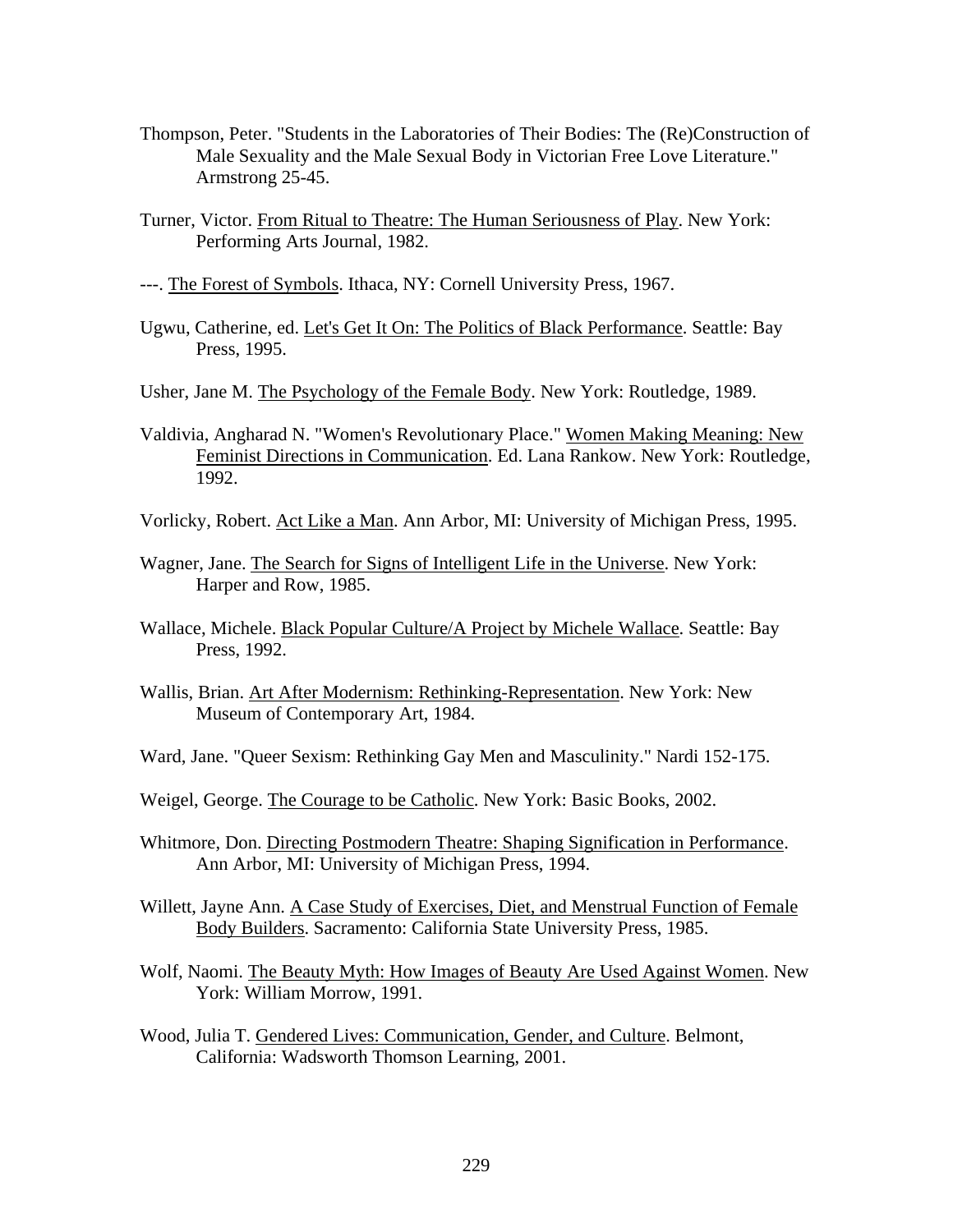Woods, Sandra Ann Cushing. "Physical Characteristics of Female Body Builders." Eugene, OR: University of Oregon Press, 1987.

Wright, Elizabeth. Postmodern Brecht: A Re-Presentation. New York: Routledge, 1989.

Yudice, George. "What's a Straight White Man to Do?" Berger, Wallis, and Watson 267-283.